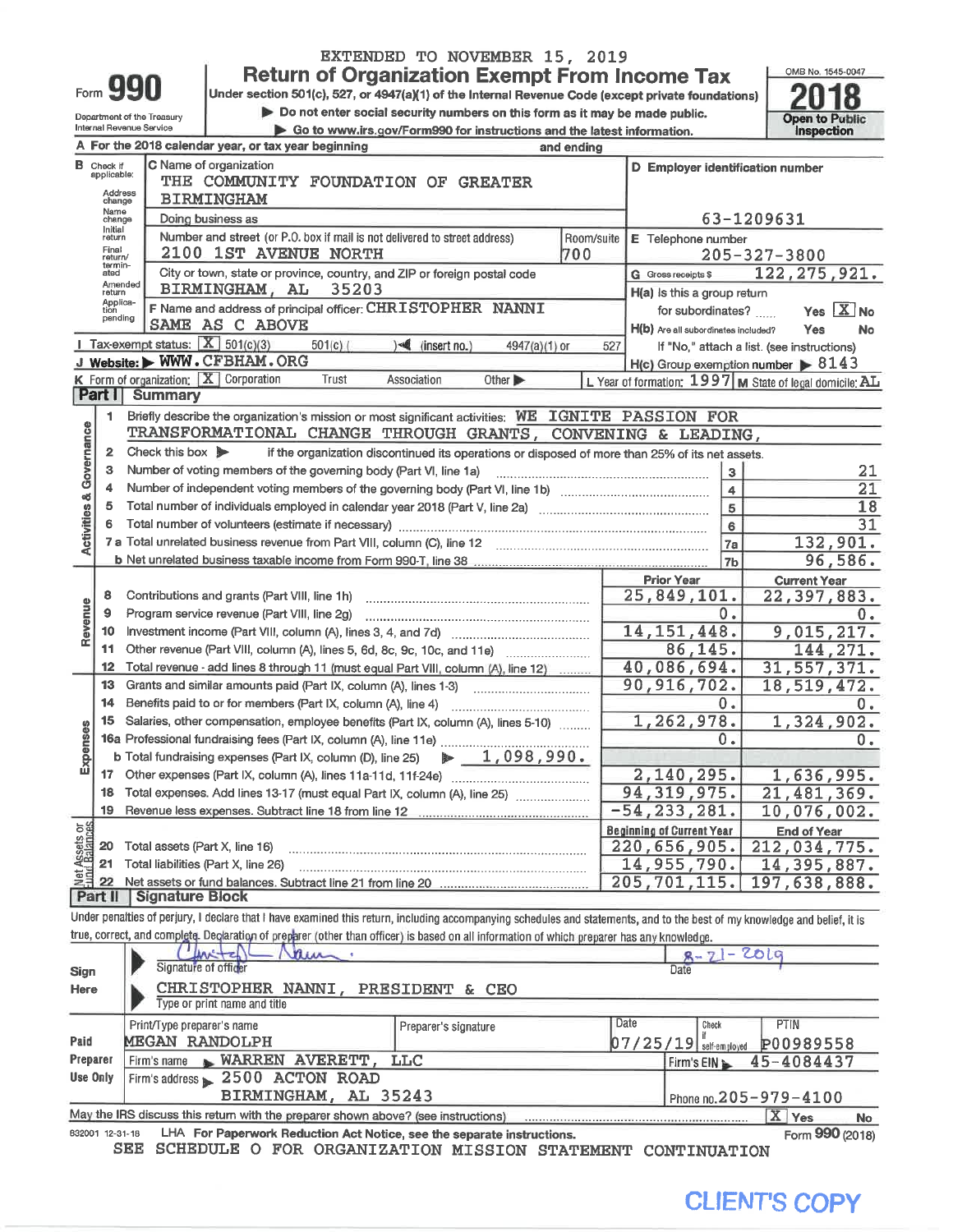|              | THE COMMUNITY FOUNDATION OF GREATER                                                                                                                                                         |
|--------------|---------------------------------------------------------------------------------------------------------------------------------------------------------------------------------------------|
|              | 63-1209631<br><b>BIRMINGHAM</b><br>Page 2<br>Form 990 (2018)<br><b>Statement of Program Service Accomplishments</b><br>Part III                                                             |
|              |                                                                                                                                                                                             |
| 1            | Briefly describe the organization's mission:                                                                                                                                                |
|              | THE COMMUNITY FOUNDATION OF GREATER BIRMINGHAM IGNITES PASSION FOR                                                                                                                          |
|              | TRANSFORMATIONAL CHANGE THROUGH GRANTMAKING, CONVENING AND LEADING,<br>AS                                                                                                                   |
|              | WE LEVERAGE DONOR GIVING TO MEET COMMUNITY NEEDS FOREVER.                                                                                                                                   |
|              |                                                                                                                                                                                             |
| $\mathbf{2}$ | Did the organization undertake any significant program services during the year which were not listed on the<br>$Yes \top X$ No                                                             |
|              | prior Form 990 or 990-EZ?                                                                                                                                                                   |
| 3            | If "Yes," describe these new services on Schedule O.<br>$ Yes  \times  No $<br>Did the organization cease conducting, or make significant changes in how it conducts, any program services? |
|              | If "Yes," describe these changes on Schedule O.                                                                                                                                             |
| 4            | Describe the organization's program service accomplishments for each of its three largest program services, as measured by expenses.                                                        |
|              | Section 501(c)(3) and 501(c)(4) organizations are required to report the amount of grants and allocations to others, the total expenses, and                                                |
|              | revenue, if any, for each program service reported.                                                                                                                                         |
| 4a           | $\overline{15,892,386}$ . ) (Revenue \$<br>6,000.<br>$16,622,433$ $\cdot$ including grants of \$<br>(Expenses \$<br>(Code:                                                                  |
|              | THE COMMUNITY FOUNDATION LEVERAGES GIFTS AND BEQUESTS AND WORKS TO                                                                                                                          |
|              | IMPROVE THE LIFE OF THE GREATER BIRMINGHAM REGION IN PARTNERSHIP WITH                                                                                                                       |
|              | GRANTS FROM DONOR ADVISED, DESIGNATED, AND SCHOLARSHIP FUNDS.                                                                                                                               |
|              |                                                                                                                                                                                             |
|              |                                                                                                                                                                                             |
|              |                                                                                                                                                                                             |
|              |                                                                                                                                                                                             |
|              |                                                                                                                                                                                             |
|              |                                                                                                                                                                                             |
|              |                                                                                                                                                                                             |
|              |                                                                                                                                                                                             |
| 4b           | 2,959,577.<br>2,627,086. ) (Revenue \$<br>(Expenses \$<br>including grants of \$<br>(Code:                                                                                                  |
|              | WITH ITS FLEXIBLE FUNDS,<br>THE COMMUNITY FOUNDATION OF GREATER BIRMINGHAM                                                                                                                  |
|              | STRIVES TO DRIVE POSITIVE CHANGE IN OUR FIVE-COUNTY AREA BY SUPPORTING<br>PROJECTS AND CAPITAL IMPROVEMENTS THAT WILL HAVE A PROFOUND<br>PROGRAMS,                                          |
|              | IMPORTANT ISSUES AND AREAS OF COMMUNITY<br>IMPACT ON A BROAD RANGE OF                                                                                                                       |
|              | INCLUDING IMPROVEMENTS IN EDUCATION AND HEALTH,<br>VIBRANT<br>LIFE,                                                                                                                         |
|              | COMMUNITIES WITH ARTS AND CULTURAL OPPORTUNITIES AND ECONOMIC SECURITY                                                                                                                      |
|              | FOR INDIVIDUALS AND FAMILIES.                                                                                                                                                               |
|              |                                                                                                                                                                                             |
|              |                                                                                                                                                                                             |
|              |                                                                                                                                                                                             |
|              |                                                                                                                                                                                             |
|              |                                                                                                                                                                                             |
| 4с           | $\left($ Revenue \$ $\right)$<br>$\left(\text{Code:}\right)$ $\left(\text{Expenses $}\right)$<br>including grants of \$                                                                     |
|              |                                                                                                                                                                                             |
|              |                                                                                                                                                                                             |
|              |                                                                                                                                                                                             |
|              |                                                                                                                                                                                             |
|              |                                                                                                                                                                                             |
|              |                                                                                                                                                                                             |
|              |                                                                                                                                                                                             |
|              |                                                                                                                                                                                             |
|              |                                                                                                                                                                                             |
|              |                                                                                                                                                                                             |
|              | <b>4d</b> Other program services (Describe in Schedule O.)                                                                                                                                  |
|              | (Expenses \$<br>including grants of \$<br>(Revenue \$                                                                                                                                       |
|              | 19,582,010.<br>4e Total program service expenses                                                                                                                                            |
|              | QQQ                                                                                                                                                                                         |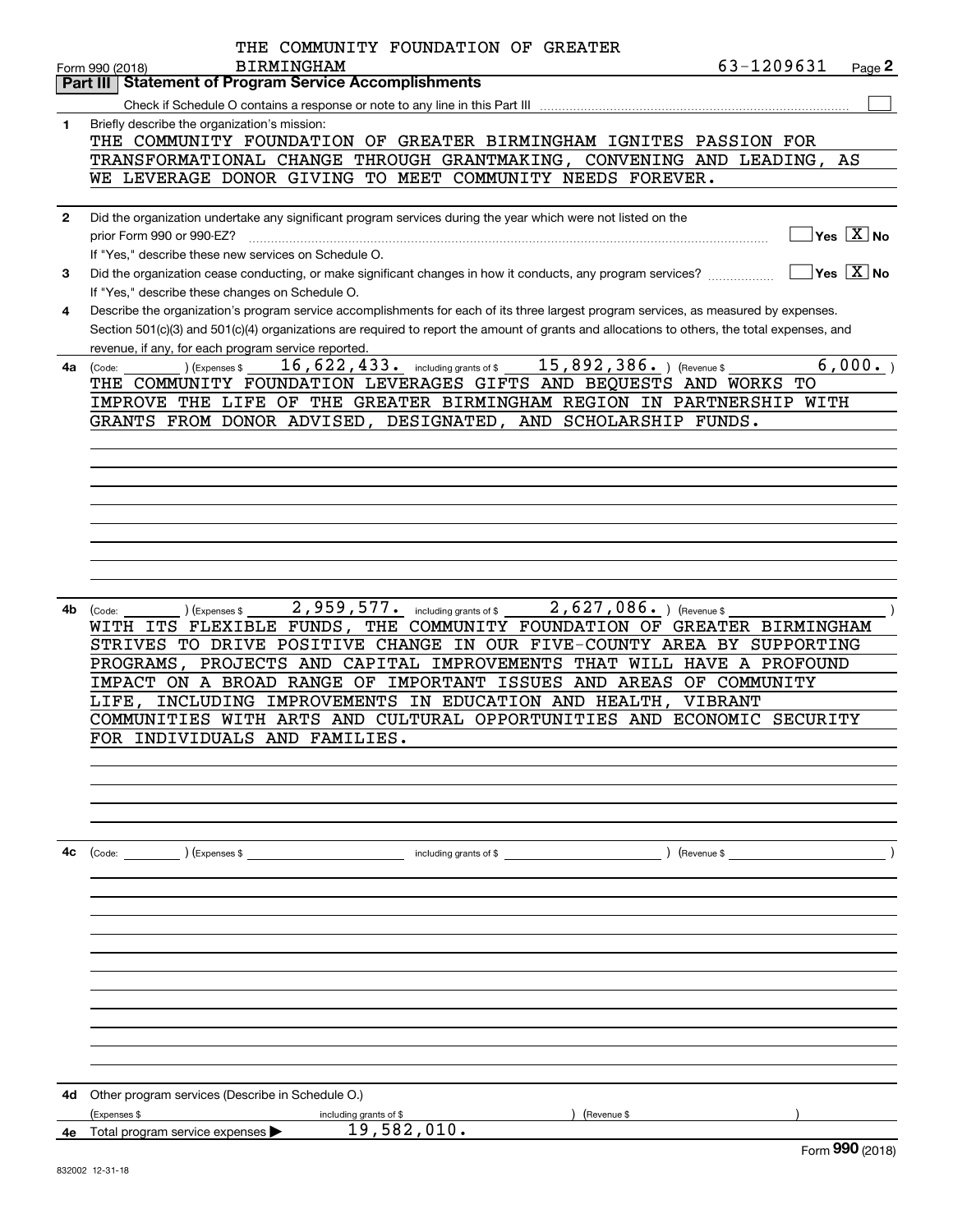|     |                                                                                                                                      |                 | Yes                     | No                           |
|-----|--------------------------------------------------------------------------------------------------------------------------------------|-----------------|-------------------------|------------------------------|
| 1   | Is the organization described in section $501(c)(3)$ or $4947(a)(1)$ (other than a private foundation)?                              |                 |                         |                              |
|     |                                                                                                                                      | 1               | х                       |                              |
| 2   |                                                                                                                                      | $\mathbf{2}$    | $\overline{\mathtt{x}}$ |                              |
| 3   | Did the organization engage in direct or indirect political campaign activities on behalf of or in opposition to candidates for      |                 |                         |                              |
|     |                                                                                                                                      | 3               |                         | x                            |
| 4   | Section 501(c)(3) organizations. Did the organization engage in lobbying activities, or have a section 501(h) election in effect     |                 |                         |                              |
|     |                                                                                                                                      | 4               | x                       |                              |
| 5   | Is the organization a section 501(c)(4), 501(c)(5), or 501(c)(6) organization that receives membership dues, assessments, or         |                 |                         |                              |
|     |                                                                                                                                      | 5               |                         | x                            |
| 6   | Did the organization maintain any donor advised funds or any similar funds or accounts for which donors have the right to            |                 |                         |                              |
|     | provide advice on the distribution or investment of amounts in such funds or accounts? If "Yes," complete Schedule D, Part I         | 6               | х                       |                              |
| 7   | Did the organization receive or hold a conservation easement, including easements to preserve open space,                            |                 |                         |                              |
|     |                                                                                                                                      | $\overline{7}$  |                         | x                            |
| 8   | Did the organization maintain collections of works of art, historical treasures, or other similar assets? If "Yes," complete         |                 |                         |                              |
|     |                                                                                                                                      | 8               |                         | x                            |
| 9   | Did the organization report an amount in Part X, line 21, for escrow or custodial account liability, serve as a custodian for        |                 |                         |                              |
|     | amounts not listed in Part X; or provide credit counseling, debt management, credit repair, or debt negotiation services?            |                 |                         |                              |
|     | If "Yes," complete Schedule D, Part IV                                                                                               | 9               |                         | x                            |
| 10  | Did the organization, directly or through a related organization, hold assets in temporarily restricted endowments, permanent        |                 |                         |                              |
|     |                                                                                                                                      | 10              | x                       |                              |
| 11  | If the organization's answer to any of the following questions is "Yes," then complete Schedule D, Parts VI, VIII, VIII, IX, or X    |                 |                         |                              |
|     | as applicable.                                                                                                                       |                 |                         |                              |
|     | a Did the organization report an amount for land, buildings, and equipment in Part X, line 10? If "Yes," complete Schedule D,        |                 |                         |                              |
|     |                                                                                                                                      | 11a             | X                       |                              |
|     | <b>b</b> Did the organization report an amount for investments - other securities in Part X, line 12 that is 5% or more of its total |                 |                         |                              |
|     |                                                                                                                                      | 11b             |                         | x                            |
| c   | Did the organization report an amount for investments - program related in Part X, line 13 that is 5% or more of its total           |                 |                         |                              |
|     |                                                                                                                                      | 11c             |                         | x                            |
|     | d Did the organization report an amount for other assets in Part X, line 15 that is 5% or more of its total assets reported in       |                 |                         |                              |
|     |                                                                                                                                      | 11d             | х                       |                              |
|     | e Did the organization report an amount for other liabilities in Part X, line 25? If "Yes," complete Schedule D, Part X              | 11e             | $\overline{\mathbf{x}}$ |                              |
| f   | Did the organization's separate or consolidated financial statements for the tax year include a footnote that addresses              |                 |                         |                              |
|     | the organization's liability for uncertain tax positions under FIN 48 (ASC 740)? If "Yes," complete Schedule D, Part X               | 11f             | X                       |                              |
|     | 12a Did the organization obtain separate, independent audited financial statements for the tax year? If "Yes," complete              |                 |                         |                              |
|     | Schedule D, Parts XI and XII                                                                                                         | 12a             |                         | x                            |
|     | <b>b</b> Was the organization included in consolidated, independent audited financial statements for the tax year?                   |                 |                         |                              |
|     | If "Yes," and if the organization answered "No" to line 12a, then completing Schedule D, Parts XI and XII is optional                | 12b             | X                       |                              |
| 13  |                                                                                                                                      | 13              |                         | X<br>$\overline{\mathbf{x}}$ |
| 14a | Did the organization maintain an office, employees, or agents outside of the United States?                                          | 14a             |                         |                              |
| b   | Did the organization have aggregate revenues or expenses of more than \$10,000 from grantmaking, fundraising, business,              |                 |                         |                              |
|     | investment, and program service activities outside the United States, or aggregate foreign investments valued at \$100,000           | 14b             |                         | x                            |
| 15  | Did the organization report on Part IX, column (A), line 3, more than \$5,000 of grants or other assistance to or for any            |                 |                         |                              |
|     |                                                                                                                                      | 15              |                         | x                            |
| 16  | Did the organization report on Part IX, column (A), line 3, more than \$5,000 of aggregate grants or other assistance to             |                 |                         |                              |
|     |                                                                                                                                      | 16              | x                       |                              |
| 17  | Did the organization report a total of more than \$15,000 of expenses for professional fundraising services on Part IX,              |                 |                         |                              |
|     |                                                                                                                                      | 17              |                         | x                            |
| 18  | Did the organization report more than \$15,000 total of fundraising event gross income and contributions on Part VIII, lines         |                 |                         |                              |
|     |                                                                                                                                      | 18              |                         | x                            |
| 19  | Did the organization report more than \$15,000 of gross income from gaming activities on Part VIII, line 9a? If "Yes."               |                 |                         |                              |
|     |                                                                                                                                      | 19              |                         | X                            |
| 20a |                                                                                                                                      | <b>20a</b>      |                         | $\mathbf x$                  |
| b   | If "Yes" to line 20a, did the organization attach a copy of its audited financial statements to this return?                         | 20 <sub>b</sub> |                         |                              |
| 21  | Did the organization report more than \$5,000 of grants or other assistance to any domestic organization or                          |                 |                         |                              |
|     |                                                                                                                                      | 21              | X                       |                              |
|     |                                                                                                                                      |                 |                         |                              |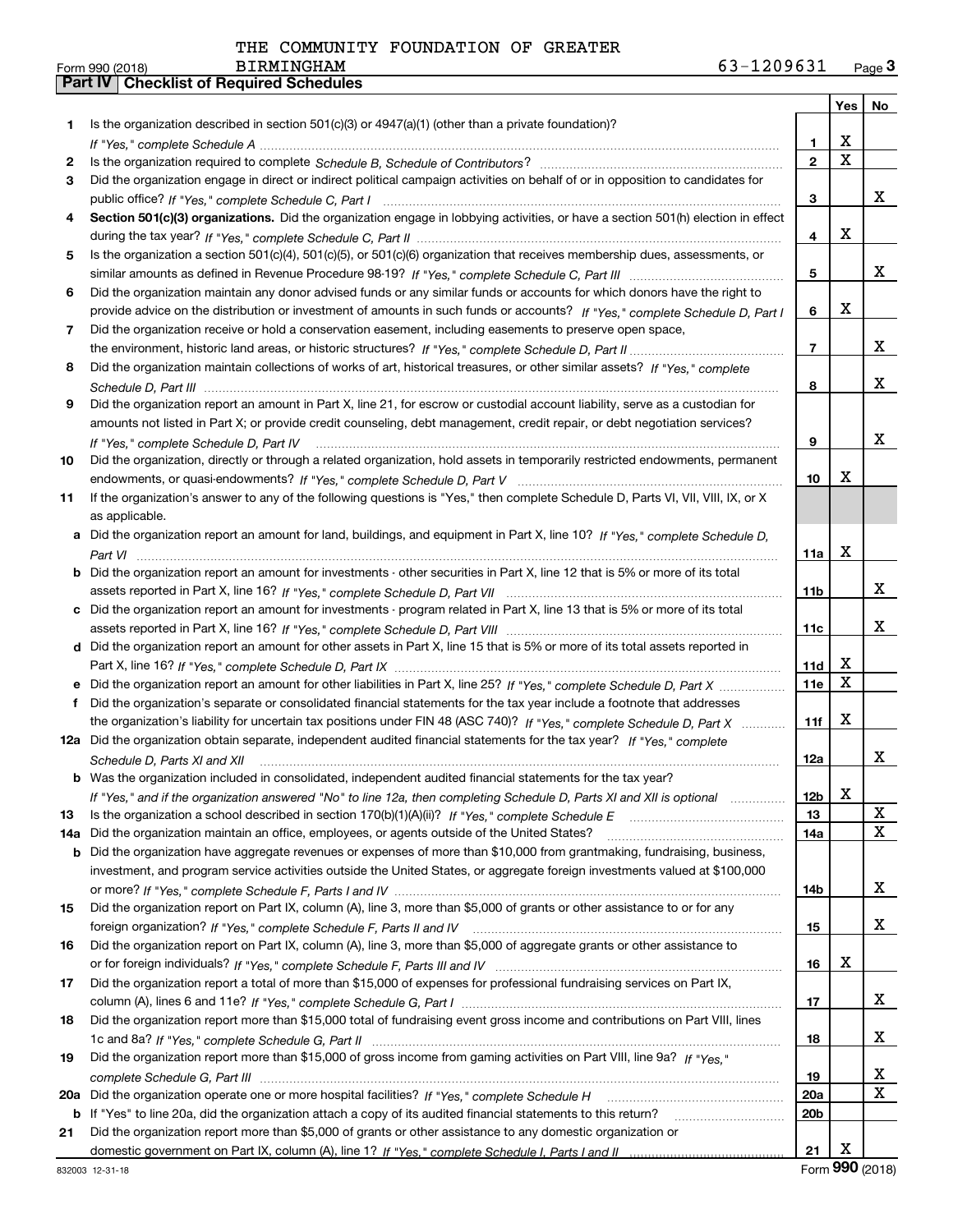| Form 990 (2018) | <b>BIRMINGHAM</b>                                     | 63-1209631 | Page 4 |
|-----------------|-------------------------------------------------------|------------|--------|
|                 | Part IV   Checklist of Required Schedules (continued) |            |        |

|               | Parl IV  <br>Crieckist of Required Scriedules (continued)                                                                                                                                                              |                 |     |    |
|---------------|------------------------------------------------------------------------------------------------------------------------------------------------------------------------------------------------------------------------|-----------------|-----|----|
|               |                                                                                                                                                                                                                        |                 | Yes | No |
| 22            | Did the organization report more than \$5,000 of grants or other assistance to or for domestic individuals on                                                                                                          |                 |     |    |
|               |                                                                                                                                                                                                                        | 22              | X   |    |
| 23            | Did the organization answer "Yes" to Part VII, Section A, line 3, 4, or 5 about compensation of the organization's current                                                                                             |                 |     |    |
|               | and former officers, directors, trustees, key employees, and highest compensated employees? If "Yes," complete                                                                                                         |                 | X   |    |
|               |                                                                                                                                                                                                                        | 23              |     |    |
|               | 24a Did the organization have a tax-exempt bond issue with an outstanding principal amount of more than \$100,000 as of the                                                                                            |                 |     |    |
|               | last day of the year, that was issued after December 31, 2002? If "Yes," answer lines 24b through 24d and complete                                                                                                     | 24a             |     | x  |
|               |                                                                                                                                                                                                                        | 24b             |     |    |
|               | c Did the organization maintain an escrow account other than a refunding escrow at any time during the year to defease                                                                                                 |                 |     |    |
|               |                                                                                                                                                                                                                        | 24c             |     |    |
|               |                                                                                                                                                                                                                        | 24d             |     |    |
|               | 25a Section 501(c)(3), 501(c)(4), and 501(c)(29) organizations. Did the organization engage in an excess benefit                                                                                                       |                 |     |    |
|               |                                                                                                                                                                                                                        | 25a             |     | x  |
|               | b Is the organization aware that it engaged in an excess benefit transaction with a disqualified person in a prior year, and                                                                                           |                 |     |    |
|               | that the transaction has not been reported on any of the organization's prior Forms 990 or 990-EZ? If "Yes," complete                                                                                                  |                 |     |    |
|               | Schedule L, Part I                                                                                                                                                                                                     | 25b             |     | x  |
| 26            | Did the organization report any amount on Part X, line 5, 6, or 22 for receivables from or payables to any current or                                                                                                  |                 |     |    |
|               | former officers, directors, trustees, key employees, highest compensated employees, or disqualified persons? If "Yes."                                                                                                 |                 |     |    |
|               |                                                                                                                                                                                                                        | 26              |     | x  |
| 27            | Did the organization provide a grant or other assistance to an officer, director, trustee, key employee, substantial                                                                                                   |                 |     |    |
|               | contributor or employee thereof, a grant selection committee member, or to a 35% controlled entity or family member                                                                                                    |                 |     |    |
|               |                                                                                                                                                                                                                        | 27              |     | x  |
| 28            | Was the organization a party to a business transaction with one of the following parties (see Schedule L, Part IV                                                                                                      |                 |     |    |
|               | instructions for applicable filing thresholds, conditions, and exceptions):                                                                                                                                            |                 |     |    |
|               | a A current or former officer, director, trustee, or key employee? If "Yes," complete Schedule L, Part IV                                                                                                              | 28a             |     | х  |
|               | b A family member of a current or former officer, director, trustee, or key employee? If "Yes," complete Schedule L, Part IV                                                                                           | 28 <sub>b</sub> |     | X  |
|               | c An entity of which a current or former officer, director, trustee, or key employee (or a family member thereof) was an officer,                                                                                      |                 |     |    |
|               |                                                                                                                                                                                                                        | 28c             |     | X  |
| 29            |                                                                                                                                                                                                                        | 29              | X   |    |
| 30            | Did the organization receive contributions of art, historical treasures, or other similar assets, or qualified conservation                                                                                            |                 |     | x  |
|               |                                                                                                                                                                                                                        | 30              |     |    |
| 31            | Did the organization liquidate, terminate, or dissolve and cease operations?                                                                                                                                           | 31              |     | x  |
| 32            | Did the organization sell, exchange, dispose of, or transfer more than 25% of its net assets? If "Yes," complete                                                                                                       |                 |     |    |
|               |                                                                                                                                                                                                                        | 32              |     | X  |
| 33            | Schedule N. Part II<br>Did the organization own 100% of an entity disregarded as separate from the organization under Regulations                                                                                      |                 |     |    |
|               |                                                                                                                                                                                                                        | 33              |     | x  |
| 34            | Was the organization related to any tax-exempt or taxable entity? If "Yes," complete Schedule R, Part II, III, or IV, and                                                                                              |                 |     |    |
|               |                                                                                                                                                                                                                        | 34              | X   |    |
|               | 35a Did the organization have a controlled entity within the meaning of section 512(b)(13)?                                                                                                                            | 35a             | x   |    |
|               | <b>b</b> If "Yes" to line 35a, did the organization receive any payment from or engage in any transaction with a controlled entity                                                                                     |                 |     |    |
|               |                                                                                                                                                                                                                        | 35b             |     | x  |
| 36            | Section 501(c)(3) organizations. Did the organization make any transfers to an exempt non-charitable related organization?                                                                                             |                 |     |    |
|               |                                                                                                                                                                                                                        | 36              |     | x  |
| 37            | Did the organization conduct more than 5% of its activities through an entity that is not a related organization                                                                                                       |                 |     |    |
|               | and that is treated as a partnership for federal income tax purposes? If "Yes," complete Schedule R, Part VI                                                                                                           | 37              |     | x  |
| 38            | Did the organization complete Schedule O and provide explanations in Schedule O for Part VI, lines 11b and 19?                                                                                                         |                 |     |    |
|               | Note. All Form 990 filers are required to complete Schedule O                                                                                                                                                          | 38              | X   |    |
| <b>Part V</b> | <b>Statements Regarding Other IRS Filings and Tax Compliance</b>                                                                                                                                                       |                 |     |    |
|               | Check if Schedule O contains a response or note to any line in this Part V                                                                                                                                             |                 |     |    |
|               |                                                                                                                                                                                                                        |                 | Yes | No |
|               | 12<br>1a<br>0                                                                                                                                                                                                          |                 |     |    |
|               | <b>b</b> Enter the number of Forms W-2G included in line 1a. Enter -0- if not applicable<br>1b<br>c Did the organization comply with backup withholding rules for reportable payments to vendors and reportable gaming |                 |     |    |
|               | (gambling) winnings to prize winners?                                                                                                                                                                                  | 1c              | х   |    |
|               |                                                                                                                                                                                                                        |                 |     |    |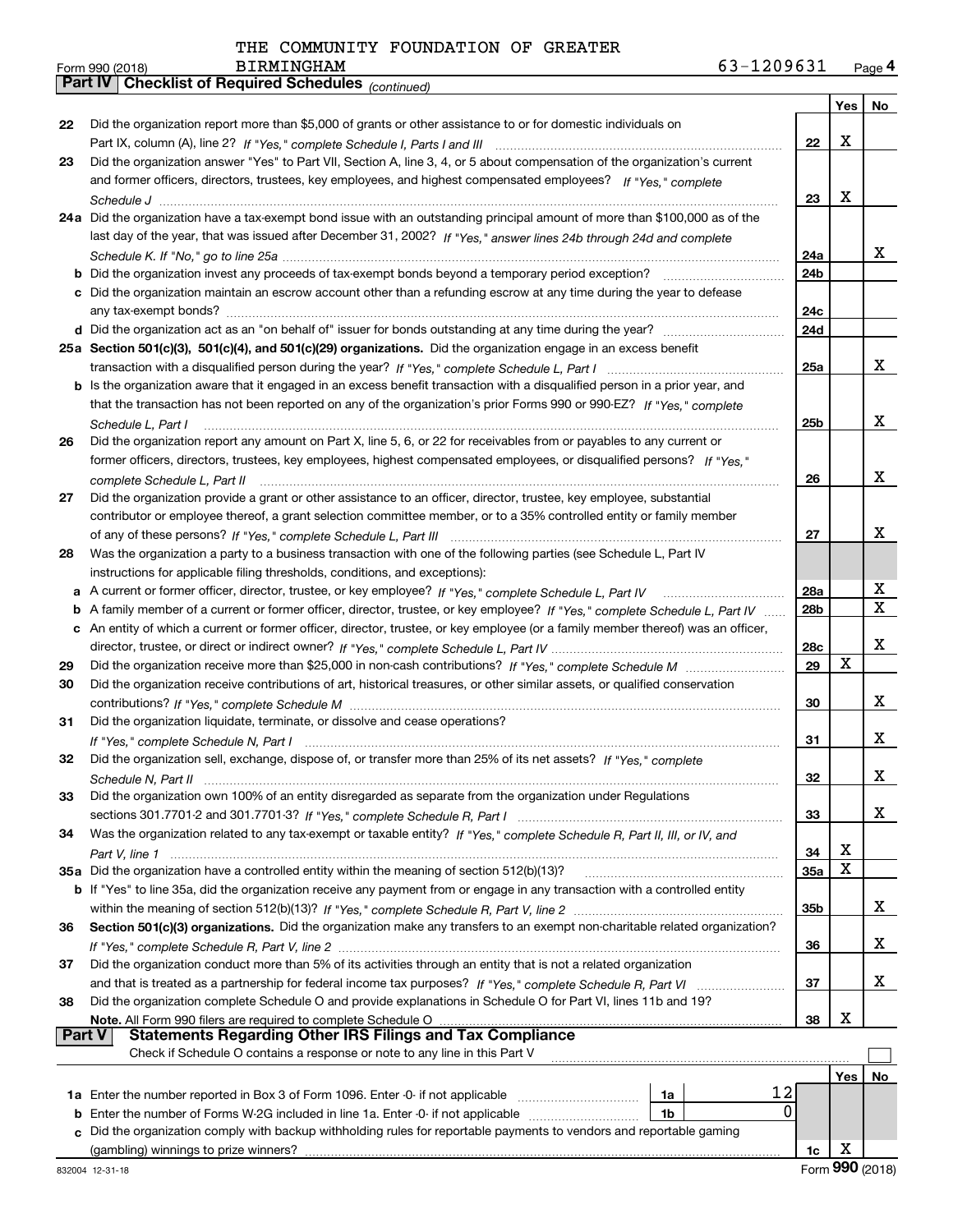| THE COMMUNITY FOUNDATION OF GREATER |  |  |  |  |  |
|-------------------------------------|--|--|--|--|--|
|-------------------------------------|--|--|--|--|--|

|               | <b>BIRMINGHAM</b><br>Form 990 (2018)                                                                                                                                                                                                             |                 | 63-1209631 |                |     | Page $5$    |
|---------------|--------------------------------------------------------------------------------------------------------------------------------------------------------------------------------------------------------------------------------------------------|-----------------|------------|----------------|-----|-------------|
| <b>Part V</b> | Statements Regarding Other IRS Filings and Tax Compliance (continued)                                                                                                                                                                            |                 |            |                |     |             |
|               |                                                                                                                                                                                                                                                  |                 |            |                | Yes | No          |
|               | 2a Enter the number of employees reported on Form W-3, Transmittal of Wage and Tax Statements,                                                                                                                                                   |                 |            |                |     |             |
|               | filed for the calendar year ending with or within the year covered by this return <i>manumumumum</i>                                                                                                                                             | 2a              | 18         |                |     |             |
|               |                                                                                                                                                                                                                                                  |                 |            | 2 <sub>b</sub> | х   |             |
|               |                                                                                                                                                                                                                                                  |                 |            |                |     |             |
| За            | Did the organization have unrelated business gross income of \$1,000 or more during the year?                                                                                                                                                    |                 |            | 3a             | X   |             |
|               |                                                                                                                                                                                                                                                  |                 |            | 3 <sub>b</sub> | X   |             |
|               | 4a At any time during the calendar year, did the organization have an interest in, or a signature or other authority over, a                                                                                                                     |                 |            |                |     |             |
|               |                                                                                                                                                                                                                                                  |                 |            | 4a             |     | х           |
|               | <b>b</b> If "Yes," enter the name of the foreign country:                                                                                                                                                                                        |                 |            |                |     |             |
|               | See instructions for filing requirements for FinCEN Form 114, Report of Foreign Bank and Financial Accounts (FBAR).                                                                                                                              |                 |            |                |     |             |
| 5a            | Was the organization a party to a prohibited tax shelter transaction at any time during the tax year?                                                                                                                                            |                 |            | 5a             |     | х           |
| b             |                                                                                                                                                                                                                                                  |                 |            | 5 <sub>b</sub> |     | X           |
| c             |                                                                                                                                                                                                                                                  |                 |            | 5c             |     |             |
|               | 6a Does the organization have annual gross receipts that are normally greater than \$100,000, and did the organization solicit                                                                                                                   |                 |            |                |     |             |
|               | any contributions that were not tax deductible as charitable contributions?                                                                                                                                                                      |                 |            | 6a             |     | x           |
|               | <b>b</b> If "Yes," did the organization include with every solicitation an express statement that such contributions or gifts                                                                                                                    |                 |            |                |     |             |
|               | were not tax deductible?                                                                                                                                                                                                                         |                 |            | 6b             |     |             |
| 7             | Organizations that may receive deductible contributions under section 170(c).                                                                                                                                                                    |                 |            |                |     |             |
| a             | Did the organization receive a payment in excess of \$75 made partly as a contribution and partly for goods and services provided to the payor?                                                                                                  |                 |            | 7a             |     | х           |
| b             | If "Yes," did the organization notify the donor of the value of the goods or services provided?                                                                                                                                                  |                 |            | 7b             |     |             |
|               | Did the organization sell, exchange, or otherwise dispose of tangible personal property for which it was required                                                                                                                                |                 |            |                |     |             |
|               |                                                                                                                                                                                                                                                  |                 | 3          | 7c             | x   |             |
| d             |                                                                                                                                                                                                                                                  | 7d              |            |                |     | х           |
| е             | Did the organization receive any funds, directly or indirectly, to pay premiums on a personal benefit contract?                                                                                                                                  |                 |            | 7e<br>7f       |     | $\mathbf X$ |
| f             | Did the organization, during the year, pay premiums, directly or indirectly, on a personal benefit contract?<br>If the organization received a contribution of qualified intellectual property, did the organization file Form 8899 as required? |                 |            |                | N/R |             |
| g<br>h.       | If the organization received a contribution of cars, boats, airplanes, or other vehicles, did the organization file a Form 1098-C?                                                                                                               |                 |            | 7g<br>7h       | N/R |             |
| 8             | Sponsoring organizations maintaining donor advised funds. Did a donor advised fund maintained by the                                                                                                                                             |                 |            |                |     |             |
|               | sponsoring organization have excess business holdings at any time during the year?                                                                                                                                                               |                 | N/A        | 8              |     |             |
| 9             | Sponsoring organizations maintaining donor advised funds.                                                                                                                                                                                        |                 |            |                |     |             |
| a             | Did the sponsoring organization make any taxable distributions under section 4966?                                                                                                                                                               |                 | N/A        | 9а             |     |             |
| b             | Did the sponsoring organization make a distribution to a donor, donor advisor, or related person?                                                                                                                                                |                 | N/A        | 9b             |     |             |
| 10            | Section 501(c)(7) organizations. Enter:                                                                                                                                                                                                          |                 |            |                |     |             |
|               | N/A<br>a Initiation fees and capital contributions included on Part VIII, line 12 [111] [11] [12] [11] [12] [11] [11]                                                                                                                            | 10a             |            |                |     |             |
|               | Gross receipts, included on Form 990, Part VIII, line 12, for public use of club facilities                                                                                                                                                      | 10 <sub>b</sub> |            |                |     |             |
| 11            | Section 501(c)(12) organizations. Enter:                                                                                                                                                                                                         |                 |            |                |     |             |
| a             | N/A<br>Gross income from members or shareholders                                                                                                                                                                                                 | 11a             |            |                |     |             |
|               | b Gross income from other sources (Do not net amounts due or paid to other sources against                                                                                                                                                       |                 |            |                |     |             |
|               |                                                                                                                                                                                                                                                  | 11b             |            |                |     |             |
|               | 12a Section 4947(a)(1) non-exempt charitable trusts. Is the organization filing Form 990 in lieu of Form 1041?                                                                                                                                   |                 |            | <b>12a</b>     |     |             |
|               | <b>b</b> If "Yes," enter the amount of tax-exempt interest received or accrued during the year $\ldots \mathbf{N}/\mathbf{A}$                                                                                                                    | 12b             |            |                |     |             |
| 13            | Section 501(c)(29) qualified nonprofit health insurance issuers.                                                                                                                                                                                 |                 |            |                |     |             |
|               | a Is the organization licensed to issue qualified health plans in more than one state?                                                                                                                                                           |                 | N/A        | <b>13a</b>     |     |             |
|               | Note. See the instructions for additional information the organization must report on Schedule O.                                                                                                                                                |                 |            |                |     |             |
|               | <b>b</b> Enter the amount of reserves the organization is required to maintain by the states in which the                                                                                                                                        |                 |            |                |     |             |
|               |                                                                                                                                                                                                                                                  | 13 <sub>b</sub> |            |                |     |             |
|               |                                                                                                                                                                                                                                                  | 13 <sub>c</sub> |            |                |     |             |
| 14a           | Did the organization receive any payments for indoor tanning services during the tax year?                                                                                                                                                       |                 |            | 14a            |     | x           |
|               |                                                                                                                                                                                                                                                  |                 |            | 14b            |     |             |
| 15            | Is the organization subject to the section 4960 tax on payment(s) of more than \$1,000,000 in remuneration or                                                                                                                                    |                 |            |                |     |             |
|               |                                                                                                                                                                                                                                                  |                 |            | 15             |     | х           |
|               | If "Yes," see instructions and file Form 4720, Schedule N.                                                                                                                                                                                       |                 |            |                |     |             |
| 16            | Is the organization an educational institution subject to the section 4968 excise tax on net investment income?                                                                                                                                  |                 |            | 16             |     | х           |
|               | If "Yes," complete Form 4720, Schedule O.                                                                                                                                                                                                        |                 |            |                |     |             |

Form (2018) **990**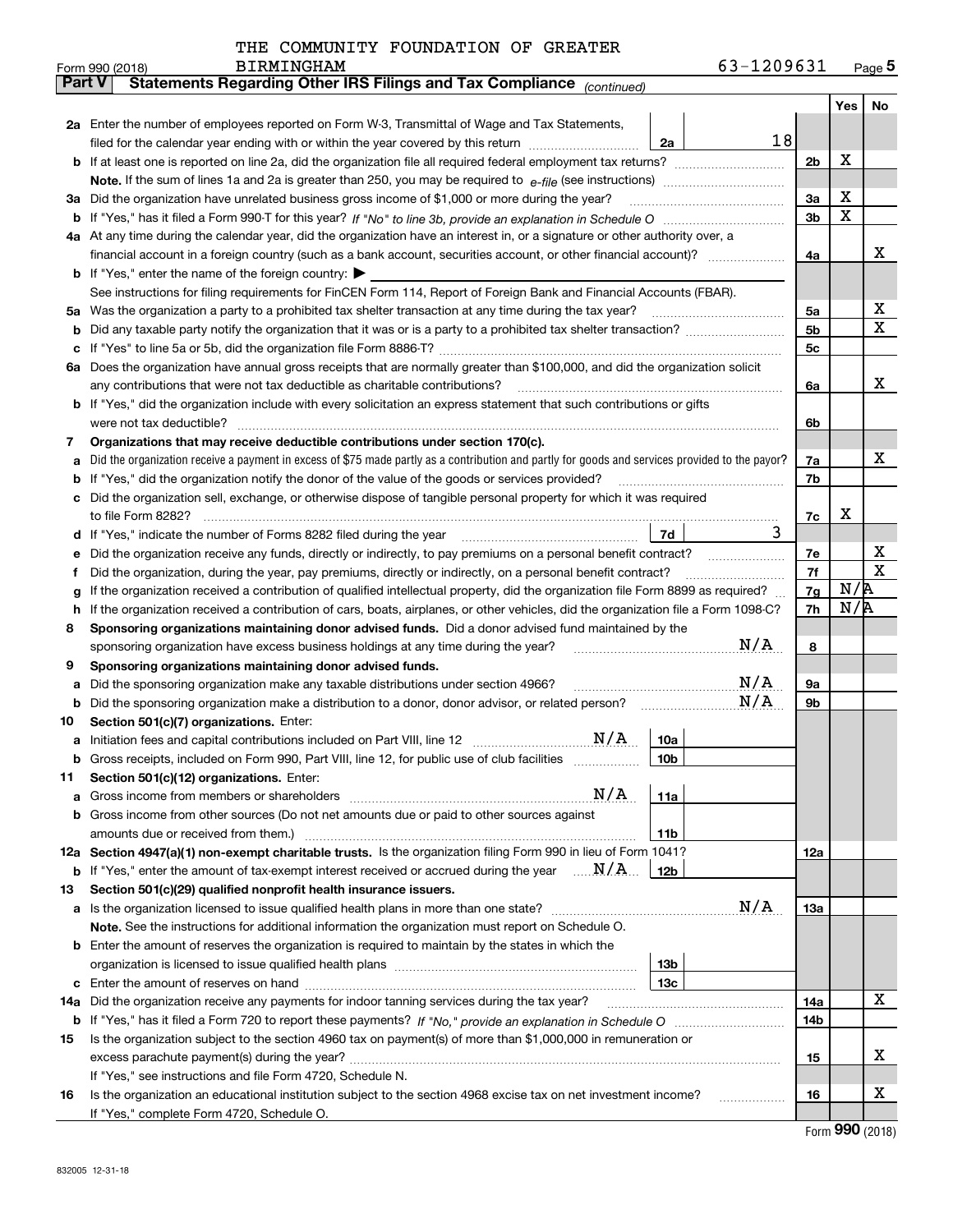|     | <b>BIRMINGHAM</b><br>Form 990 (2018)                                                                                                                                                                           |    | 63-1209631 |                 |                         | Page $6$                |
|-----|----------------------------------------------------------------------------------------------------------------------------------------------------------------------------------------------------------------|----|------------|-----------------|-------------------------|-------------------------|
|     | <b>Part VI</b><br>Governance, Management, and Disclosure For each "Yes" response to lines 2 through 7b below, and for a "No" response                                                                          |    |            |                 |                         |                         |
|     | to line 8a, 8b, or 10b below, describe the circumstances, processes, or changes in Schedule O. See instructions.                                                                                               |    |            |                 |                         |                         |
|     | Check if Schedule O contains a response or note to any line in this Part VI [11] [12] [2] [2] [2] [3] Check if Schedule O contains a response or note to any line in this Part VI                              |    |            |                 |                         | $\overline{\mathbf{X}}$ |
|     | <b>Section A. Governing Body and Management</b>                                                                                                                                                                |    |            |                 |                         |                         |
|     |                                                                                                                                                                                                                |    |            |                 | Yes                     | No                      |
|     | <b>1a</b> Enter the number of voting members of the governing body at the end of the tax year<br>.                                                                                                             | 1a | 21         |                 |                         |                         |
|     | If there are material differences in voting rights among members of the governing body, or if the governing                                                                                                    |    |            |                 |                         |                         |
|     | body delegated broad authority to an executive committee or similar committee, explain in Schedule O.                                                                                                          |    | 21         |                 |                         |                         |
|     | Enter the number of voting members included in line 1a, above, who are independent<br>Did any officer, director, trustee, or key employee have a family relationship or a business relationship with any other | 1b |            |                 |                         |                         |
| 2   | officer, director, trustee, or key employee?                                                                                                                                                                   |    |            | $\mathbf{2}$    | X                       |                         |
| 3   | Did the organization delegate control over management duties customarily performed by or under the direct supervision                                                                                          |    |            |                 |                         |                         |
|     |                                                                                                                                                                                                                |    |            | 3               |                         | X                       |
| 4   | Did the organization make any significant changes to its governing documents since the prior Form 990 was filed?                                                                                               |    |            | 4               | $\mathbf X$             |                         |
| 5   |                                                                                                                                                                                                                |    |            | 5               |                         | X                       |
| 6   | Did the organization have members or stockholders?                                                                                                                                                             |    |            | 6               |                         | X                       |
| 7a  | Did the organization have members, stockholders, or other persons who had the power to elect or appoint one or                                                                                                 |    |            |                 |                         |                         |
|     |                                                                                                                                                                                                                |    |            | 7a              |                         | X                       |
|     | <b>b</b> Are any governance decisions of the organization reserved to (or subject to approval by) members, stockholders, or                                                                                    |    |            |                 |                         |                         |
|     | persons other than the governing body?                                                                                                                                                                         |    |            | 7b              |                         | х                       |
| 8   | Did the organization contemporaneously document the meetings held or written actions undertaken during the year by the following:                                                                              |    |            |                 |                         |                         |
| а   |                                                                                                                                                                                                                |    |            | 8a              | х                       |                         |
|     |                                                                                                                                                                                                                |    |            | 8b              | X                       |                         |
| 9   | Is there any officer, director, trustee, or key employee listed in Part VII, Section A, who cannot be reached at the                                                                                           |    |            |                 |                         |                         |
|     |                                                                                                                                                                                                                |    |            | 9               |                         | X                       |
|     | Section B. Policies (This Section B requests information about policies not required by the Internal Revenue Code.)                                                                                            |    |            |                 |                         |                         |
|     |                                                                                                                                                                                                                |    |            | <b>10a</b>      | Yes                     | No<br>Х                 |
|     | b If "Yes," did the organization have written policies and procedures governing the activities of such chapters, affiliates,                                                                                   |    |            |                 |                         |                         |
|     | and branches to ensure their operations are consistent with the organization's exempt purposes?                                                                                                                |    |            | 10 <sub>b</sub> |                         |                         |
|     | 11a Has the organization provided a complete copy of this Form 990 to all members of its governing body before filing the form?                                                                                |    |            | 11a             | X                       |                         |
|     | <b>b</b> Describe in Schedule O the process, if any, used by the organization to review this Form 990.                                                                                                         |    |            |                 |                         |                         |
| 12a |                                                                                                                                                                                                                |    |            | 12a             | X                       |                         |
| b   |                                                                                                                                                                                                                |    |            | 12 <sub>b</sub> | X                       |                         |
| c   | Did the organization regularly and consistently monitor and enforce compliance with the policy? If "Yes," describe                                                                                             |    |            |                 |                         |                         |
|     |                                                                                                                                                                                                                |    |            | 12c             | X                       |                         |
| 13  | Did the organization have a written whistleblower policy?                                                                                                                                                      |    |            | 13              | $\overline{\textbf{X}}$ |                         |
| 14  | Did the organization have a written document retention and destruction policy?                                                                                                                                 |    |            | 14              | х                       |                         |
| 15  | Did the process for determining compensation of the following persons include a review and approval by independent                                                                                             |    |            |                 |                         |                         |
|     | persons, comparability data, and contemporaneous substantiation of the deliberation and decision?                                                                                                              |    |            |                 |                         |                         |
| а   | The organization's CEO, Executive Director, or top management official manufactured content of the organization's CEO, Executive Director, or top management official                                          |    |            | 15a             | х                       |                         |
|     | <b>b</b> Other officers or key employees of the organization                                                                                                                                                   |    |            | 15 <sub>b</sub> | X                       |                         |
|     | If "Yes" to line 15a or 15b, describe the process in Schedule O (see instructions).                                                                                                                            |    |            |                 |                         |                         |
|     | 16a Did the organization invest in, contribute assets to, or participate in a joint venture or similar arrangement with a                                                                                      |    |            |                 |                         | х                       |
|     | taxable entity during the year?<br>b If "Yes," did the organization follow a written policy or procedure requiring the organization to evaluate its participation                                              |    |            | 16a             |                         |                         |
|     | in joint venture arrangements under applicable federal tax law, and take steps to safeguard the organization's                                                                                                 |    |            |                 |                         |                         |
|     | exempt status with respect to such arrangements?                                                                                                                                                               |    |            | 16b             |                         |                         |
|     | <b>Section C. Disclosure</b>                                                                                                                                                                                   |    |            |                 |                         |                         |
| 17  | NONE<br>List the states with which a copy of this Form 990 is required to be filed $\blacktriangleright$                                                                                                       |    |            |                 |                         |                         |
| 18  | Section 6104 requires an organization to make its Forms 1023 (1024 or 1024 A if applicable), 990, and 990 T (Section 501(c)(3)s only) available                                                                |    |            |                 |                         |                         |
|     | for public inspection. Indicate how you made these available. Check all that apply.                                                                                                                            |    |            |                 |                         |                         |
|     | $\lfloor x \rfloor$ Own website<br>$X$ Another's website<br>$X$ Upon request<br>Other (explain in Schedule O)                                                                                                  |    |            |                 |                         |                         |
| 19  | Describe in Schedule O whether (and if so, how) the organization made its governing documents, conflict of interest policy, and financial                                                                      |    |            |                 |                         |                         |
|     | statements available to the public during the tax year.                                                                                                                                                        |    |            |                 |                         |                         |
| 20  | State the name, address, and telephone number of the person who possesses the organization's books and records                                                                                                 |    |            |                 |                         |                         |
|     | TERRI EPTING - 205-327-3800                                                                                                                                                                                    |    |            |                 |                         |                         |
|     | 35203<br>STE 700,<br>BIRMINGHAM,<br>AL<br>2100<br>1ST AVENUE N.,                                                                                                                                               |    |            |                 |                         |                         |
|     | 832006 12-31-18                                                                                                                                                                                                |    |            |                 | Form 990 (2018)         |                         |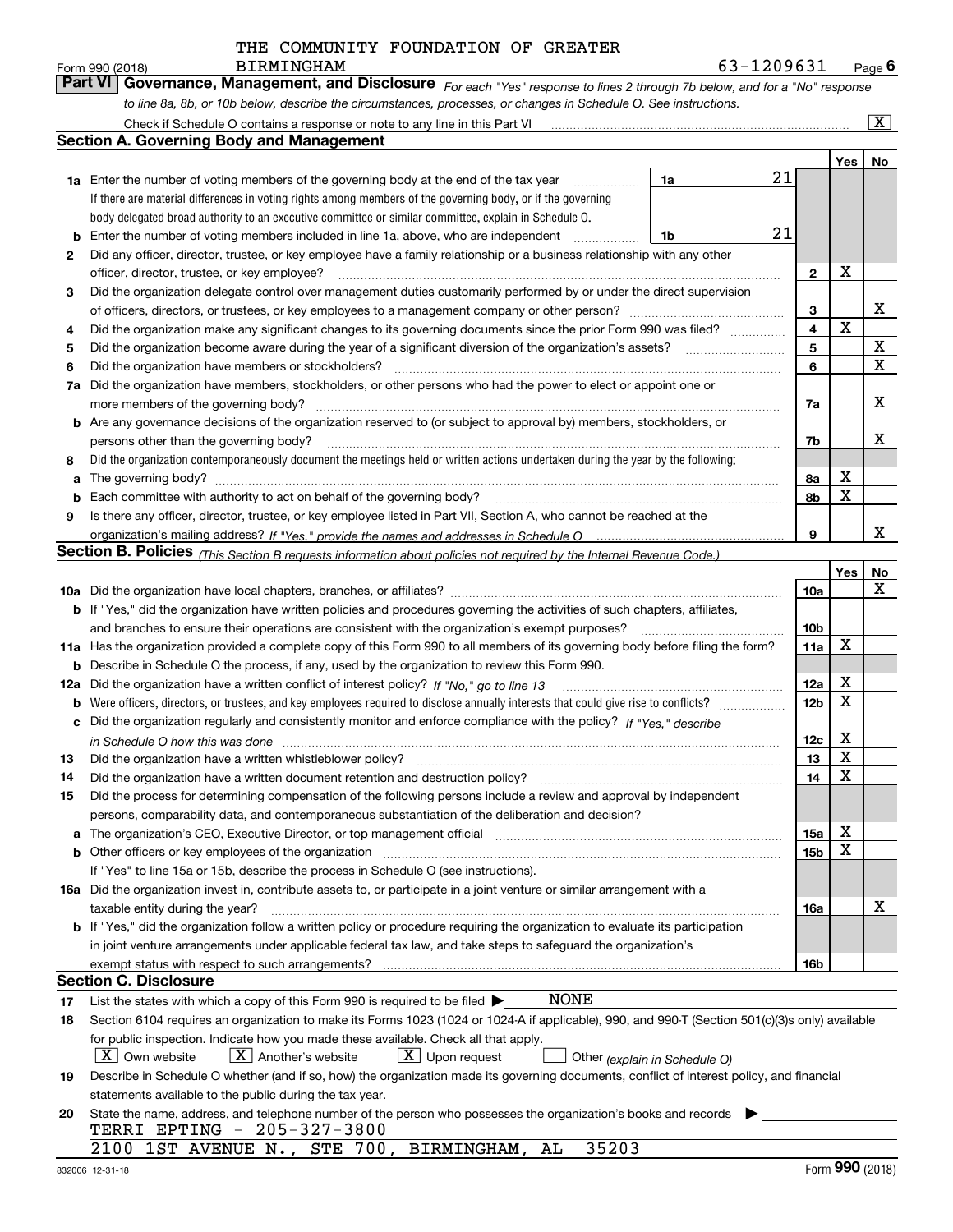$\mathcal{L}^{\text{max}}$ 

**7Part VII Compensation of Officers, Directors, Trustees, Key Employees, Highest Compensated Employees, and Independent Contractors**

Check if Schedule O contains a response or note to any line in this Part VII

**Section A. Officers, Directors, Trustees, Key Employees, and Highest Compensated Employees**

**1a**  Complete this table for all persons required to be listed. Report compensation for the calendar year ending with or within the organization's tax year. **•** List all of the organization's current officers, directors, trustees (whether individuals or organizations), regardless of amount of compensation.

Enter -0- in columns  $(D)$ ,  $(E)$ , and  $(F)$  if no compensation was paid.

● List all of the organization's **current** key employees, if any. See instructions for definition of "key employee."

**•** List the organization's five current highest compensated employees (other than an officer, director, trustee, or key employee) who received reportable compensation (Box 5 of Form W-2 and/or Box 7 of Form 1099-MISC) of more than \$100,000 from the organization and any related organizations.

 $\bullet$  List all of the organization's **former** officers, key employees, and highest compensated employees who received more than \$100,000 of reportable compensation from the organization and any related organizations.

**•** List all of the organization's former directors or trustees that received, in the capacity as a former director or trustee of the organization, more than \$10,000 of reportable compensation from the organization and any related organizations.

List persons in the following order: individual trustees or directors; institutional trustees; officers; key employees; highest compensated employees; and former such persons.

Check this box if neither the organization nor any related organization compensated any current officer, director, or trustee.  $\mathcal{L}^{\text{max}}$ 

| (A)                           | (B)                    |                               |                                                                  | (C)      |              |                                   |        | (D)             | (E)                              | (F)                      |
|-------------------------------|------------------------|-------------------------------|------------------------------------------------------------------|----------|--------------|-----------------------------------|--------|-----------------|----------------------------------|--------------------------|
| Name and Title                | Average                |                               | (do not check more than one                                      | Position |              |                                   |        | Reportable      | Reportable                       | Estimated                |
|                               | hours per              |                               | box, unless person is both an<br>officer and a director/trustee) |          |              |                                   |        | compensation    | compensation                     | amount of                |
|                               | week                   |                               |                                                                  |          |              |                                   |        | from<br>the     | from related                     | other                    |
|                               | (list any<br>hours for |                               |                                                                  |          |              |                                   |        | organization    | organizations<br>(W-2/1099-MISC) | compensation<br>from the |
|                               | related                |                               |                                                                  |          |              |                                   |        | (W-2/1099-MISC) |                                  | organization             |
|                               | organizations          |                               |                                                                  |          |              |                                   |        |                 |                                  | and related              |
|                               | below                  | ndividual trustee or director | Institutional trustee                                            |          | Key employee |                                   |        |                 |                                  | organizations            |
|                               | line)                  |                               |                                                                  | Officer  |              | Highest compensated<br>  employee | Former |                 |                                  |                          |
| G. RUFFNER PAGE<br>(1)        | 4.00                   |                               |                                                                  |          |              |                                   |        |                 |                                  |                          |
| <b>BOARD CHAIR</b>            | 0.00                   | $\mathbf X$                   |                                                                  |          |              |                                   |        | $\mathbf 0$ .   | $\mathbf 0$ .                    | $0_{.}$                  |
| (2)<br>GREGORY P. BUTRUS      | $\overline{2.00}$      |                               |                                                                  |          |              |                                   |        |                 |                                  |                          |
| <b>DIRECTOR</b>               | 0.00                   | $\mathbf X$                   |                                                                  |          |              |                                   |        | $\mathbf 0$ .   | $\mathbf 0$ .                    | $\mathbf 0$ .            |
| (3) STEWART M. DANSBY         | 1.50                   |                               |                                                                  |          |              |                                   |        |                 |                                  |                          |
| <b>DIRECTOR</b>               | 0.00                   | $\mathbf X$                   |                                                                  |          |              |                                   |        | $\mathbf 0$ .   | $\mathbf 0$ .                    | $\mathbf 0$ .            |
| JOHN ALEX FLOYD, JR.<br>(4)   | 2.00                   |                               |                                                                  |          |              |                                   |        |                 |                                  |                          |
| <b>DIRECTOR</b>               | 0.00                   | $\mathbf X$                   |                                                                  |          |              |                                   |        | $\mathbf 0$ .   | $\mathbf 0$ .                    | $\mathbf 0$ .            |
| (5) DAVID GRAY                | 2.00                   |                               |                                                                  |          |              |                                   |        |                 |                                  |                          |
| <b>DIRECTOR</b>               | 0.00                   | $\mathbf X$                   |                                                                  |          |              |                                   |        | $\mathbf 0$ .   | $\mathbf 0$ .                    | $\mathbf 0$ .            |
| (6) BRIAN HAMILTON            | 0.50                   |                               |                                                                  |          |              |                                   |        |                 |                                  |                          |
| <b>DIRECTOR</b>               | 0.00                   | $\mathbf x$                   |                                                                  |          |              |                                   |        | $\mathbf 0$ .   | $\mathbf 0$ .                    | $\mathbf 0$ .            |
| (7) KATHRYN D. HARBERT        | 1.50                   |                               |                                                                  |          |              |                                   |        |                 |                                  |                          |
| <b>DIRECTOR</b>               | 0.00                   | $\mathbf x$                   |                                                                  |          |              |                                   |        | $\mathbf 0$ .   | $\mathbf 0$ .                    | $\mathbf 0$ .            |
| JUDGE WILLIAM HEREFORD<br>(8) | 1.75                   |                               |                                                                  |          |              |                                   |        |                 |                                  |                          |
| <b>DIRECTOR</b>               | 0.00                   | $\mathbf X$                   |                                                                  |          |              |                                   |        | $\mathbf 0$ .   | 0.                               | $\mathbf 0$ .            |
| (9) GENERAL CHARLES KRULAK    | 1.75                   |                               |                                                                  |          |              |                                   |        |                 |                                  |                          |
| <b>DIRECTOR</b>               | 0.00                   | $\mathbf x$                   |                                                                  |          |              |                                   |        | $\mathbf 0$ .   | $\mathbf 0$ .                    | $\mathbf 0$ .            |
| (10) MIKE LUCE                | $\overline{2.00}$      |                               |                                                                  |          |              |                                   |        |                 |                                  |                          |
| <b>DIRECTOR</b>               | 0.00                   | $\mathbf X$                   |                                                                  |          |              |                                   |        | $\mathbf 0$ .   | $\mathbf 0$ .                    | $\mathbf 0$ .            |
| (11) SUSAN MATLOCK            | 0.75                   |                               |                                                                  |          |              |                                   |        |                 |                                  |                          |
| <b>DIRECTOR</b>               | 0.00                   | $\mathbf x$                   |                                                                  |          |              |                                   |        | $\mathbf 0$ .   | $\mathbf 0$ .                    | $0_{.}$                  |
| (12) SANJAY SINGH             | 0.50                   |                               |                                                                  |          |              |                                   |        |                 |                                  |                          |
| <b>DIRECTOR</b>               | 0.00                   | $\mathbf x$                   |                                                                  |          |              |                                   |        | 0.              | $\mathbf 0$ .                    | $0_{.}$                  |
| (13) YOLANDA N. SULLIVAN      | 0.25                   |                               |                                                                  |          |              |                                   |        |                 |                                  |                          |
| <b>DIRECTOR</b>               | 0.00                   | $\mathbf X$                   |                                                                  |          |              |                                   |        | $\mathbf 0$ .   | $\mathbf 0$ .                    | $\mathbf 0$ .            |
| (14) LARRY D. THORNTON, SR.   | 0.75                   |                               |                                                                  |          |              |                                   |        |                 |                                  |                          |
| <b>DIRECTOR</b>               | 0.00                   | $\mathbf X$                   |                                                                  |          |              |                                   |        | $\mathbf 0$ .   | $\mathbf 0$ .                    | $\mathbf 0$ .            |
| (15) RAY WATTS, MD            | 0.25                   |                               |                                                                  |          |              |                                   |        |                 |                                  |                          |
| <b>DIRECTOR</b>               | 0.00                   | $\mathbf X$                   |                                                                  |          |              |                                   |        | $\mathbf 0$ .   | $\mathbf{0}$ .                   | $\mathbf 0$ .            |
| (16) JARED WEINSTEIN          | 0.75                   |                               |                                                                  |          |              |                                   |        |                 |                                  |                          |
| <b>DIRECTOR</b>               | 0.00                   | $\mathbf x$                   |                                                                  |          |              |                                   |        | $\mathbf 0$ .   | $\mathbf 0$ .                    | 0.                       |
| (17) LLOYD WILSON             | 1.00                   |                               |                                                                  |          |              |                                   |        |                 |                                  |                          |
| <b>DIRECTOR</b>               | 0.00                   | $\mathbf X$                   |                                                                  |          |              |                                   |        | 0.              | 0.                               | $\mathbf 0$ .            |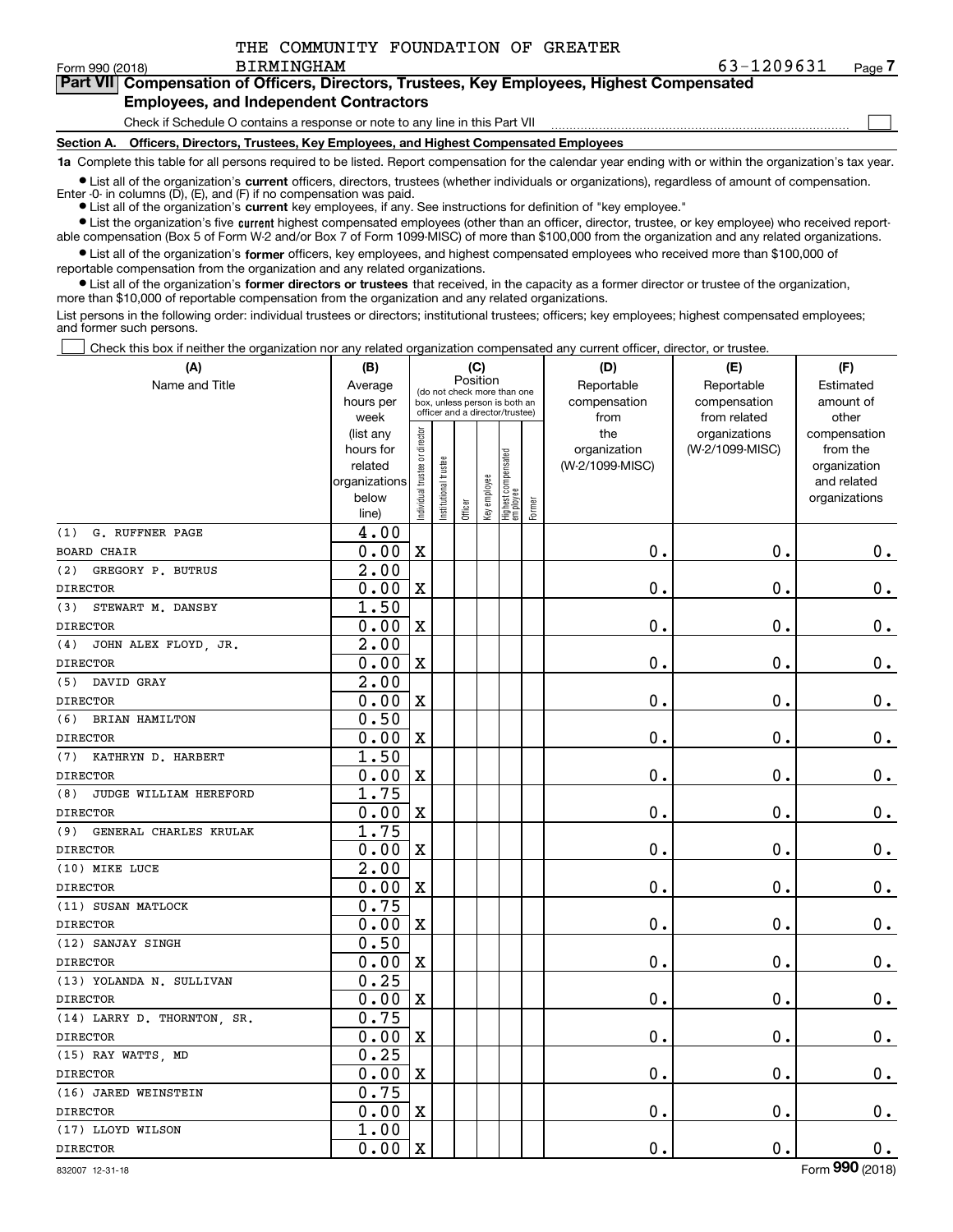|  |  |  | THE COMMUNITY FOUNDATION OF GREATER |  |  |
|--|--|--|-------------------------------------|--|--|
|--|--|--|-------------------------------------|--|--|

|   | Part VII  <br>Section A. Officers, Directors, Trustees, Key Employees, and Highest Compensated Employees (continued)                 |                      |                                                                                                 |                       |         |              |                                  |        |                         |                 |                  |              |               |                  |
|---|--------------------------------------------------------------------------------------------------------------------------------------|----------------------|-------------------------------------------------------------------------------------------------|-----------------------|---------|--------------|----------------------------------|--------|-------------------------|-----------------|------------------|--------------|---------------|------------------|
|   | (A)                                                                                                                                  | (B)                  |                                                                                                 |                       |         | (C)          |                                  |        | (D)                     | (E)             | (F)              |              |               |                  |
|   | Name and title                                                                                                                       | Average              |                                                                                                 |                       |         | Position     |                                  |        | Reportable              | Reportable      |                  |              | Estimated     |                  |
|   |                                                                                                                                      | hours per            | (do not check more than one<br>box, unless person is both an<br>officer and a director/trustee) |                       |         |              |                                  |        | compensation            | compensation    |                  |              | amount of     |                  |
|   |                                                                                                                                      | week                 |                                                                                                 |                       |         |              |                                  |        | from                    | from related    |                  |              | other         |                  |
|   |                                                                                                                                      | (list any            |                                                                                                 |                       |         |              |                                  |        | the                     | organizations   |                  |              | compensation  |                  |
|   |                                                                                                                                      | hours for<br>related |                                                                                                 |                       |         |              |                                  |        | organization            | (W-2/1099-MISC) |                  |              | from the      |                  |
|   |                                                                                                                                      | organizations        |                                                                                                 |                       |         |              |                                  |        | (W-2/1099-MISC)         |                 |                  |              | organization  |                  |
|   |                                                                                                                                      | below                |                                                                                                 |                       |         |              |                                  |        |                         |                 |                  |              | and related   |                  |
|   |                                                                                                                                      | line)                | Individual trustee or director                                                                  | Institutional trustee | Officer | Key employee | Highest compensated<br> employee | Former |                         |                 |                  |              | organizations |                  |
|   | (18) KATHRYN MIREE                                                                                                                   | 1.00                 |                                                                                                 |                       |         |              |                                  |        |                         |                 |                  |              |               |                  |
|   | <b>DIRECTOR</b>                                                                                                                      | 0.00                 | $\mathbf X$                                                                                     |                       |         |              |                                  |        | 0.                      |                 | 0.               |              |               | 0.               |
|   |                                                                                                                                      | 1.75                 |                                                                                                 |                       |         |              |                                  |        |                         |                 |                  |              |               |                  |
|   | (19) LISA TYSON                                                                                                                      |                      |                                                                                                 |                       |         |              |                                  |        |                         |                 |                  |              |               |                  |
|   | <b>DIRECTOR</b>                                                                                                                      | 0.00                 | $\mathbf X$                                                                                     |                       |         |              |                                  |        | 0.                      |                 | 0.               |              |               | 0.               |
|   | (20) DEE WOODHAM                                                                                                                     | 3.00                 |                                                                                                 |                       |         |              |                                  |        |                         |                 |                  |              |               |                  |
|   | <b>DIRECTOR</b>                                                                                                                      | 0.00                 | $\mathbf X$                                                                                     |                       |         |              |                                  |        | 0.                      |                 | 0.               |              |               | 0.               |
|   | (21) EDGAR MARX, JR.                                                                                                                 | 1.00                 |                                                                                                 |                       |         |              |                                  |        |                         |                 |                  |              |               |                  |
|   | <b>DIRECTOR</b>                                                                                                                      | 0.00                 | $\mathbf X$                                                                                     |                       |         |              |                                  |        | 0.                      |                 | 0.               |              |               | 0.               |
|   | (22) TERRI EPTING                                                                                                                    | 40.00                |                                                                                                 |                       |         |              |                                  |        |                         |                 |                  |              |               |                  |
|   | CHIEF FINANCIAL OFFICER                                                                                                              | 0.00                 |                                                                                                 |                       | X       |              |                                  |        | 88,038.                 |                 | 0.               |              | 5,113.        |                  |
|   | (23) CHRISTOPHER NANNI                                                                                                               | 40.00                |                                                                                                 |                       |         |              |                                  |        |                         |                 |                  |              |               |                  |
|   | PRESIDENT/CEO                                                                                                                        | 0.00                 |                                                                                                 |                       | X       |              |                                  |        | 162, 741.               |                 | 0.               |              | 21,357.       |                  |
|   |                                                                                                                                      |                      |                                                                                                 |                       |         |              |                                  |        |                         |                 |                  |              |               |                  |
|   |                                                                                                                                      |                      |                                                                                                 |                       |         |              |                                  |        |                         |                 |                  |              |               |                  |
|   |                                                                                                                                      |                      |                                                                                                 |                       |         |              |                                  |        |                         |                 |                  |              |               |                  |
|   |                                                                                                                                      |                      |                                                                                                 |                       |         |              |                                  |        |                         |                 |                  |              |               |                  |
|   |                                                                                                                                      |                      |                                                                                                 |                       |         |              |                                  |        |                         |                 |                  |              |               |                  |
|   |                                                                                                                                      |                      |                                                                                                 |                       |         |              |                                  |        |                         |                 |                  |              |               |                  |
|   | 1b Sub-total                                                                                                                         |                      |                                                                                                 |                       |         |              |                                  |        | 250,779.                |                 | 0.               |              | 26,470.       |                  |
|   | c Total from continuation sheets to Part VII, Section A manufactured in the Total from continuum                                     |                      |                                                                                                 |                       |         |              |                                  |        | 0.                      |                 | 0.               |              |               | $\overline{0}$ . |
|   |                                                                                                                                      |                      |                                                                                                 |                       |         |              |                                  |        | 250,779.                |                 | $\overline{0}$ . |              | 26,470.       |                  |
| 2 | Total number of individuals (including but not limited to those listed above) who received more than \$100,000 of reportable         |                      |                                                                                                 |                       |         |              |                                  |        |                         |                 |                  |              |               |                  |
|   | compensation from the organization $\blacktriangleright$                                                                             |                      |                                                                                                 |                       |         |              |                                  |        |                         |                 |                  |              |               |                  |
|   |                                                                                                                                      |                      |                                                                                                 |                       |         |              |                                  |        |                         |                 |                  |              | Yes           | No               |
|   |                                                                                                                                      |                      |                                                                                                 |                       |         |              |                                  |        |                         |                 |                  |              |               |                  |
| 3 | Did the organization list any former officer, director, or trustee, key employee, or highest compensated employee on                 |                      |                                                                                                 |                       |         |              |                                  |        |                         |                 |                  |              |               | X                |
|   | line 1a? If "Yes," complete Schedule J for such individual                                                                           |                      |                                                                                                 |                       |         |              |                                  |        |                         |                 |                  | 3            |               |                  |
| 4 | For any individual listed on line 1a, is the sum of reportable compensation and other compensation from the organization             |                      |                                                                                                 |                       |         |              |                                  |        |                         |                 |                  |              |               |                  |
|   |                                                                                                                                      |                      |                                                                                                 |                       |         |              |                                  |        |                         |                 |                  | 4            | X             |                  |
| 5 | Did any person listed on line 1a receive or accrue compensation from any unrelated organization or individual for services           |                      |                                                                                                 |                       |         |              |                                  |        |                         |                 |                  |              |               |                  |
|   |                                                                                                                                      |                      |                                                                                                 |                       |         |              |                                  |        |                         |                 |                  | 5            |               | X                |
|   | <b>Section B. Independent Contractors</b>                                                                                            |                      |                                                                                                 |                       |         |              |                                  |        |                         |                 |                  |              |               |                  |
| 1 | Complete this table for your five highest compensated independent contractors that received more than \$100,000 of compensation from |                      |                                                                                                 |                       |         |              |                                  |        |                         |                 |                  |              |               |                  |
|   | the organization. Report compensation for the calendar year ending with or within the organization's tax year.                       |                      |                                                                                                 |                       |         |              |                                  |        |                         |                 |                  |              |               |                  |
|   | (A)                                                                                                                                  |                      |                                                                                                 |                       |         |              |                                  |        | (B)                     |                 |                  | (C)          |               |                  |
|   | Name and business address                                                                                                            |                      |                                                                                                 | <b>NONE</b>           |         |              |                                  |        | Description of services |                 |                  | Compensation |               |                  |
|   |                                                                                                                                      |                      |                                                                                                 |                       |         |              |                                  |        |                         |                 |                  |              |               |                  |
|   |                                                                                                                                      |                      |                                                                                                 |                       |         |              |                                  |        |                         |                 |                  |              |               |                  |
|   |                                                                                                                                      |                      |                                                                                                 |                       |         |              |                                  |        |                         |                 |                  |              |               |                  |
|   |                                                                                                                                      |                      |                                                                                                 |                       |         |              |                                  |        |                         |                 |                  |              |               |                  |
|   |                                                                                                                                      |                      |                                                                                                 |                       |         |              |                                  |        |                         |                 |                  |              |               |                  |
|   |                                                                                                                                      |                      |                                                                                                 |                       |         |              |                                  |        |                         |                 |                  |              |               |                  |
|   |                                                                                                                                      |                      |                                                                                                 |                       |         |              |                                  |        |                         |                 |                  |              |               |                  |
|   |                                                                                                                                      |                      |                                                                                                 |                       |         |              |                                  |        |                         |                 |                  |              |               |                  |
|   |                                                                                                                                      |                      |                                                                                                 |                       |         |              |                                  |        |                         |                 |                  |              |               |                  |
|   |                                                                                                                                      |                      |                                                                                                 |                       |         |              |                                  |        |                         |                 |                  |              |               |                  |
| 2 | Total number of independent contractors (including but not limited to those listed above) who received more than                     |                      |                                                                                                 |                       |         |              |                                  |        |                         |                 |                  |              |               |                  |
|   | \$100,000 of compensation from the organization                                                                                      |                      |                                                                                                 |                       |         | 0            |                                  |        |                         |                 |                  |              |               |                  |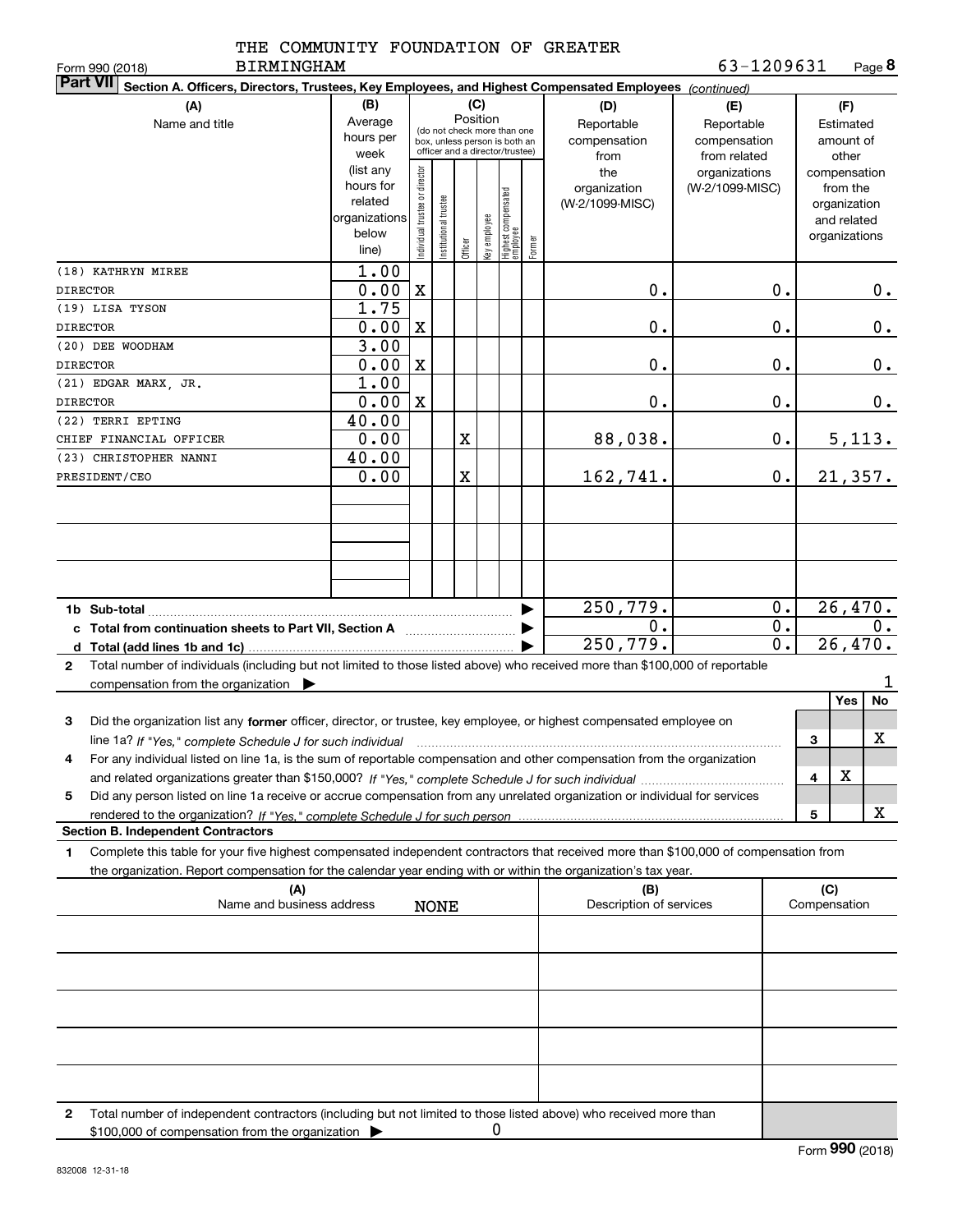BIRMINGHAM

|                                                           | <b>Part VIII</b> | <b>Statement of Revenue</b>                                                                                                                                                                                                          |                |                                |                      |                                                 |                                         |                                                                    |
|-----------------------------------------------------------|------------------|--------------------------------------------------------------------------------------------------------------------------------------------------------------------------------------------------------------------------------------|----------------|--------------------------------|----------------------|-------------------------------------------------|-----------------------------------------|--------------------------------------------------------------------|
|                                                           |                  | Check if Schedule O contains a response or note to any line in this Part VIII                                                                                                                                                        |                |                                |                      |                                                 |                                         |                                                                    |
|                                                           |                  |                                                                                                                                                                                                                                      |                |                                | (A)<br>Total revenue | (B)<br>Related or<br>exempt function<br>revenue | (C)<br>Unrelated<br>business<br>revenue | (D)<br>Revenue excluded<br>from tax under<br>sections<br>512 - 514 |
|                                                           |                  | 1 a Federated campaigns                                                                                                                                                                                                              | 1a             |                                |                      |                                                 |                                         |                                                                    |
|                                                           |                  | <b>b</b> Membership dues                                                                                                                                                                                                             | 1b             |                                |                      |                                                 |                                         |                                                                    |
| Contributions, Gifts, Grants<br>and Other Similar Amounts |                  | c Fundraising events                                                                                                                                                                                                                 | 1c             |                                |                      |                                                 |                                         |                                                                    |
|                                                           |                  | d Related organizations                                                                                                                                                                                                              | 1 <sub>d</sub> |                                |                      |                                                 |                                         |                                                                    |
|                                                           |                  | e Government grants (contributions)                                                                                                                                                                                                  | 1e             |                                |                      |                                                 |                                         |                                                                    |
|                                                           |                  | f All other contributions, gifts, grants, and                                                                                                                                                                                        |                |                                |                      |                                                 |                                         |                                                                    |
|                                                           |                  | similar amounts not included above                                                                                                                                                                                                   | 1f             | 22, 397, 883.                  |                      |                                                 |                                         |                                                                    |
|                                                           |                  | g Noncash contributions included in lines 1a-1f: \$                                                                                                                                                                                  |                | 9,938,938.                     |                      |                                                 |                                         |                                                                    |
|                                                           |                  |                                                                                                                                                                                                                                      |                | ▶                              | 22, 397, 883.        |                                                 |                                         |                                                                    |
|                                                           |                  |                                                                                                                                                                                                                                      |                | <b>Business Code</b>           |                      |                                                 |                                         |                                                                    |
|                                                           | 2a               | <u> 1989 - Johann Barn, mars ann an t-Amhain Aonaich an t-Aonaich an t-Aonaich ann an t-Aonaich ann an t-Aonaich</u>                                                                                                                 |                |                                |                      |                                                 |                                         |                                                                    |
|                                                           | b                | <u> 1980 - Johann Barbara, martin amerikan basar dan berasal dalam basar dalam basar dalam basar dalam basar dala</u>                                                                                                                |                |                                |                      |                                                 |                                         |                                                                    |
|                                                           | с                | <u>and the contract of the contract of the contract of the contract of the contract of the contract of the contract of the contract of the contract of the contract of the contract of the contract of the contract of the contr</u> |                |                                |                      |                                                 |                                         |                                                                    |
|                                                           | d                | <u> 1989 - Andrea Stadt Britain, amerikansk politiker (</u>                                                                                                                                                                          |                |                                |                      |                                                 |                                         |                                                                    |
| Program Service<br>Revenue                                | е                |                                                                                                                                                                                                                                      |                |                                |                      |                                                 |                                         |                                                                    |
|                                                           |                  | f All other program service revenue                                                                                                                                                                                                  |                |                                |                      |                                                 |                                         |                                                                    |
|                                                           |                  |                                                                                                                                                                                                                                      |                | ▶                              |                      |                                                 |                                         |                                                                    |
|                                                           | 3                | Investment income (including dividends, interest, and                                                                                                                                                                                |                |                                |                      |                                                 |                                         |                                                                    |
|                                                           |                  |                                                                                                                                                                                                                                      |                |                                | 3,605,134.           |                                                 |                                         | 3,605,134.                                                         |
|                                                           | 4                | Income from investment of tax-exempt bond proceeds                                                                                                                                                                                   |                |                                | 137,021.             |                                                 | 132,901.                                | 4,120.                                                             |
|                                                           | 5                |                                                                                                                                                                                                                                      |                |                                |                      |                                                 |                                         |                                                                    |
|                                                           |                  |                                                                                                                                                                                                                                      | (i) Real       | (ii) Personal                  |                      |                                                 |                                         |                                                                    |
|                                                           |                  | 6 a Gross rents<br><b>b</b> Less: rental expenses                                                                                                                                                                                    |                |                                |                      |                                                 |                                         |                                                                    |
|                                                           |                  | c Rental income or (loss)                                                                                                                                                                                                            |                |                                |                      |                                                 |                                         |                                                                    |
|                                                           |                  |                                                                                                                                                                                                                                      |                |                                |                      |                                                 |                                         |                                                                    |
|                                                           |                  | 7 a Gross amount from sales of                                                                                                                                                                                                       | (i) Securities | (ii) Other                     |                      |                                                 |                                         |                                                                    |
|                                                           |                  | assets other than inventory                                                                                                                                                                                                          | 96, 128, 633.  |                                |                      |                                                 |                                         |                                                                    |
|                                                           |                  | <b>b</b> Less: cost or other basis                                                                                                                                                                                                   |                |                                |                      |                                                 |                                         |                                                                    |
|                                                           |                  | and sales expenses                                                                                                                                                                                                                   | 90,718,550.    |                                |                      |                                                 |                                         |                                                                    |
|                                                           |                  |                                                                                                                                                                                                                                      |                |                                |                      |                                                 |                                         |                                                                    |
|                                                           |                  |                                                                                                                                                                                                                                      |                | ▶                              | 5,410,083.           |                                                 |                                         | 5,410,083.                                                         |
| <b>Other Revenue</b>                                      |                  | 8 a Gross income from fundraising events (not<br>including \$                                                                                                                                                                        |                |                                |                      |                                                 |                                         |                                                                    |
|                                                           |                  | contributions reported on line 1c). See                                                                                                                                                                                              |                |                                |                      |                                                 |                                         |                                                                    |
|                                                           |                  |                                                                                                                                                                                                                                      |                |                                |                      |                                                 |                                         |                                                                    |
|                                                           |                  |                                                                                                                                                                                                                                      | b              |                                |                      |                                                 |                                         |                                                                    |
|                                                           |                  | c Net income or (loss) from fundraising events                                                                                                                                                                                       |                | .                              |                      |                                                 |                                         |                                                                    |
|                                                           |                  | 9 a Gross income from gaming activities. See                                                                                                                                                                                         |                |                                |                      |                                                 |                                         |                                                                    |
|                                                           |                  |                                                                                                                                                                                                                                      |                |                                |                      |                                                 |                                         |                                                                    |
|                                                           |                  |                                                                                                                                                                                                                                      | b              |                                |                      |                                                 |                                         |                                                                    |
|                                                           |                  | c Net income or (loss) from gaming activities                                                                                                                                                                                        |                | .                              |                      |                                                 |                                         |                                                                    |
|                                                           |                  | 10 a Gross sales of inventory, less returns                                                                                                                                                                                          |                |                                |                      |                                                 |                                         |                                                                    |
|                                                           |                  |                                                                                                                                                                                                                                      |                |                                |                      |                                                 |                                         |                                                                    |
|                                                           |                  |                                                                                                                                                                                                                                      | b              |                                |                      |                                                 |                                         |                                                                    |
|                                                           |                  | c Net income or (loss) from sales of inventory                                                                                                                                                                                       |                |                                |                      |                                                 |                                         |                                                                    |
|                                                           |                  | Miscellaneous Revenue<br>11 a MISCELLANEOUS INCOME                                                                                                                                                                                   |                | <b>Business Code</b><br>900099 |                      |                                                 |                                         |                                                                    |
|                                                           |                  |                                                                                                                                                                                                                                      |                |                                | 7,250.               | 6,000.                                          |                                         | 1,250.                                                             |
|                                                           | b                |                                                                                                                                                                                                                                      |                |                                |                      |                                                 |                                         |                                                                    |
|                                                           | c                |                                                                                                                                                                                                                                      |                |                                |                      |                                                 |                                         |                                                                    |
|                                                           |                  |                                                                                                                                                                                                                                      |                |                                | 7,250.               |                                                 |                                         |                                                                    |
|                                                           | 12               |                                                                                                                                                                                                                                      |                | ▶                              | 31, 557, 371.        | 6,000.                                          | 132,901.                                | 9,020,587.                                                         |
|                                                           |                  |                                                                                                                                                                                                                                      |                |                                |                      |                                                 |                                         |                                                                    |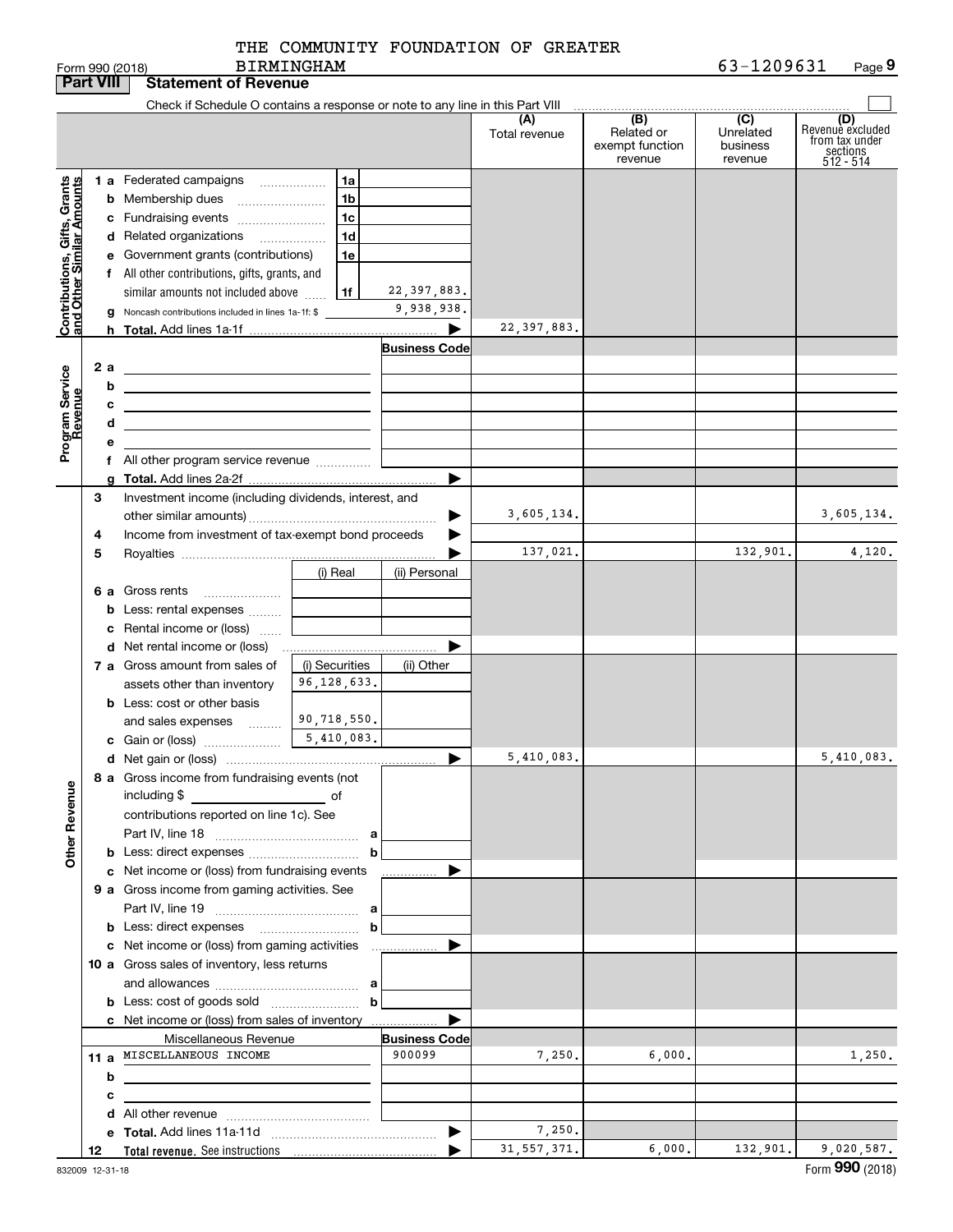#### $F$ orm 990 (2018) BIRMINGHAM BIRMINGHAM THE COMMUNITY FOUNDATION OF GREATER

73,711. 130,187. 73,711.

275,704. 172,632. 341,988.

10,314. 21,927. 15,455. 33,942. 53,179. 46,311. 24,796. 21,266. 29,779.

578. 9,044. 6,090. 4,965. 29,787. 14,894.

265,695. 240,786. 323,816.

12,794. 2,177. 2,337.

6,083. 10,513. 12,521. 19,275. 12,924. 29,452.

34,916. 30,316. 41,539. 4,119. 1,434. 1,205.

2,772. 885. 1,283.

39,942. 35,991. 48,521. 4,511. 3,253. 5,366.

153,663.

19,582,010. 800,369. 1,098,990.

7,544. 6,837. 9,194. 6,785. 6,149. 8,270. 3,911. 11,082. 25,721.

Fundraising expenses

 $\mathcal{L}^{\text{max}}$ 

**Part IX Statement of Functional Expenses**

| Section 501(c)(3) and 501(c)(4) organizations must complete all columns. All other organizations must complete column (A). |                |                                    |                                           |                                      |
|----------------------------------------------------------------------------------------------------------------------------|----------------|------------------------------------|-------------------------------------------|--------------------------------------|
| Check if Schedule O contains a response or note to any line in this Part IX                                                |                |                                    |                                           |                                      |
| Do not include amounts reported on lines 6b,<br>7b, 8b, 9b, and 10b of Part VIII.                                          | Total expenses | (B)<br>Program service<br>expenses | (C)<br>Management and<br>general expenses | ( <b>D</b> )<br>Fundraisi<br>expense |
| Grants and other assistance to domestic organizations<br>and domestic governments. See Part IV, line 21                    |                | $18, 346, 372.$ 18, 346, 372.      |                                           |                                      |
| Grants and other assistance to domestic<br>individuals. See Part IV, line 22                                               | 166,600.       | 166,600.                           |                                           |                                      |
| Grants and other assistance to foreion                                                                                     |                |                                    |                                           |                                      |

6,500.

6,500.

76,518.

277,609.

790,324.

47,696. 133,432. 75,841.

> 15,712. 49,646. 76,518.

17,308. 5,238. 29,117. 61,651.

830,297.

106,771. 6,758.

4,940.

124,454. 13,130.

176,516. 33,446. 23,575. 21,204. 40,714. 21,481,369.

- **3**Grants and other assistance to foreign organizations, foreign governments, and foreign individuals. See Part IV, lines 15 and 16  $\ldots$
- **456**Compensation not included above, to disqualified Benefits paid to or for members .................... Compensation of current officers, directors, trustees, and key employees ~~~~~~~~
- **7**persons (as defined under section 4958(f)(1)) and persons described in section 4958(c)(3)(B)  $\quad \ldots \ldots \ldots$ Other salaries and wages ~~~~~~~~~~
- **8**Pension plan accruals and contributions (include section 401(k) and 403(b) employer contributions)
- **91011**Other employee benefits ~~~~~~~~~~ Payroll taxes ~~~~~~~~~~~~~~~~ Fees for services (non-employees):
- **abc**Management ~~~~~~~~~~~~~~~~ Legal ~~~~~~~~~~~~~~~~~~~~
- **defg12**Professional fundraising services. See Part IV, line 17 Other. (If line 11g amount exceeds 10% of line 25, column (A) amount, list line 11g expenses on Sch O.) Accounting ~~~~~~~~~~~~~~~~~ Lobbying ~~~~~~~~~~~~~~~~~~ lnvestment management fees ....................... Advertising and promotion www.communication
- **1314151617181920**Office expenses ~~~~~~~~~~~~~~~Information technology ~~~~~~~~~~~ Royalties ~~~~~~~~~~~~~~~~~~ Occupancy ~~~~~~~~~~~~~~~~~ Travel ……………………………………………… Payments of travel or entertainment expenses for any federal, state, or local public officials ... Conferences, conventions, and meetings Interest ………………………………………………
- **21222324**Other expenses. Itemize expenses not covered above. (List miscellaneous expenses in line 24e. If line 24e amount exceeds 10% of line 25, column (A) amount, list line 24e expenses on Schedule O.) Payments to affiliates ~~~~~~~~~~~~ Depreciation, depletion, and amortization  $\,\,\ldots\,\,$ InsuranceINITIATIVES/GRANT CYCLE
- **Total functional expenses.**  Add lines 1 through 24e **abc**ANNUITY PAYMENTS **d** ROYALTY PRODUCTION EXPE **e** All other expenses **25**MARKETING MATERIALS/PUB

Check here  $\bullet$  if following SOP 98-2 (ASC 958-720) **Joint costs.** Complete this line only if the organization **26**reported in column (B) joint costs from a combined educational campaign and fundraising solicitation. Check here  $\blacktriangleright$ 

33,446.

5,238.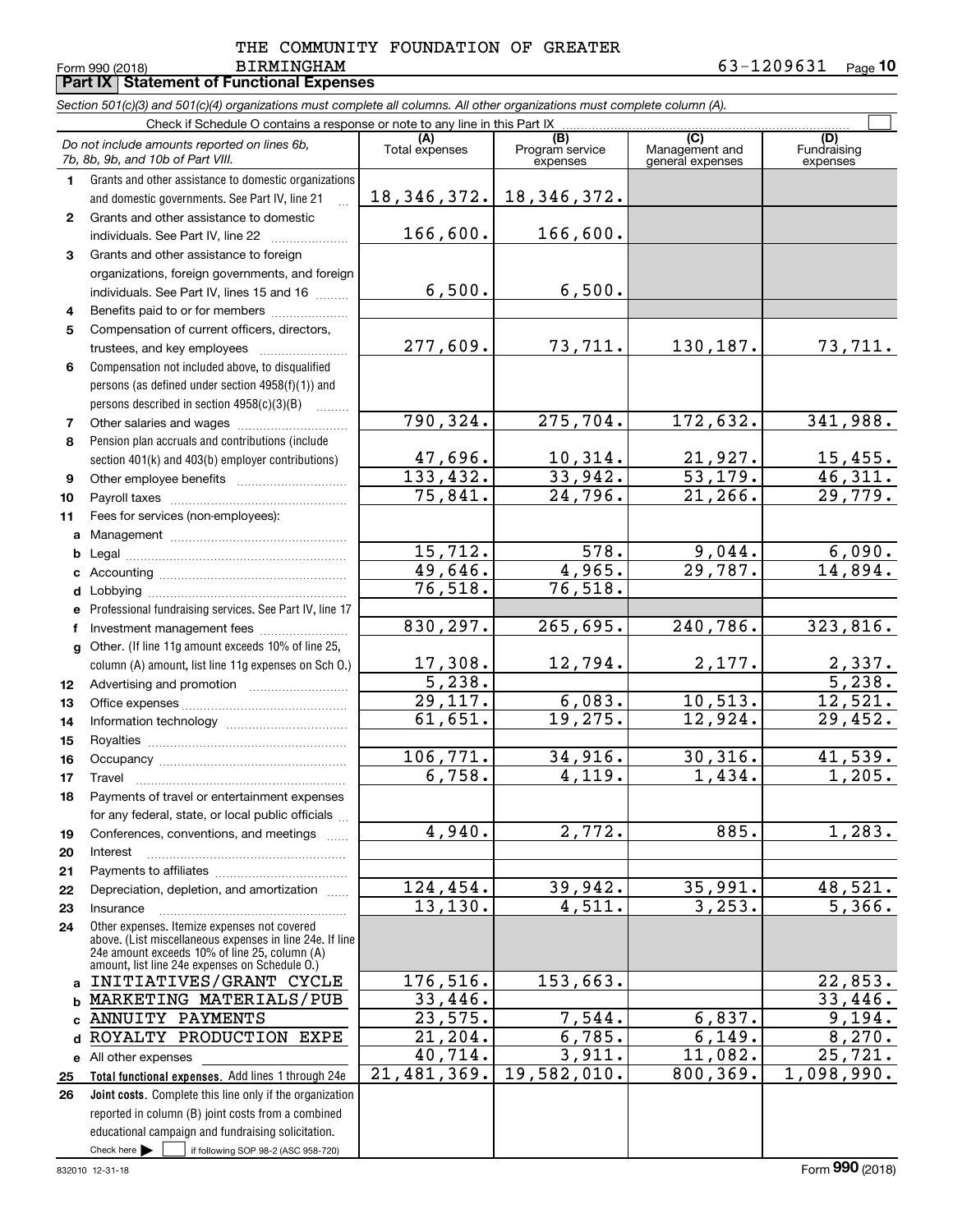**Part X Balance Sheet**

#### BIRMINGHAM THE COMMUNITY FOUNDATION OF GREATER

|                             |    | Check if Schedule O contains a response or note to any line in this Part X                                                                                                                                                    |             | .                           |                                   |                |                                   |
|-----------------------------|----|-------------------------------------------------------------------------------------------------------------------------------------------------------------------------------------------------------------------------------|-------------|-----------------------------|-----------------------------------|----------------|-----------------------------------|
|                             |    |                                                                                                                                                                                                                               |             |                             | (A)                               |                | (B)                               |
|                             |    |                                                                                                                                                                                                                               |             |                             | Beginning of year                 |                | End of year                       |
|                             | 1. |                                                                                                                                                                                                                               |             |                             |                                   | 1.             |                                   |
|                             | 2  |                                                                                                                                                                                                                               |             |                             | <u>5,004,122.</u>                 | $\mathbf{2}$   | 5,925,384.                        |
|                             | з  |                                                                                                                                                                                                                               |             |                             | 211,236.                          | $\mathbf{3}$   | $\overline{1,720}$ , 302.         |
|                             | 4  |                                                                                                                                                                                                                               |             |                             | 3,271.                            | 4              | 0.                                |
|                             | 5  | Loans and other receivables from current and former officers, directors,                                                                                                                                                      |             |                             |                                   |                |                                   |
|                             |    | trustees, key employees, and highest compensated employees. Complete                                                                                                                                                          |             |                             |                                   |                |                                   |
|                             |    | Part II of Schedule L                                                                                                                                                                                                         |             |                             |                                   | 5              |                                   |
|                             | 6  | Loans and other receivables from other disqualified persons (as defined under                                                                                                                                                 |             |                             |                                   |                |                                   |
|                             |    | section 4958(f)(1)), persons described in section 4958(c)(3)(B), and contributing                                                                                                                                             |             |                             |                                   |                |                                   |
|                             |    | employers and sponsoring organizations of section 501(c)(9) voluntary                                                                                                                                                         |             |                             |                                   |                |                                   |
|                             |    | employees' beneficiary organizations (see instr). Complete Part II of Sch L                                                                                                                                                   |             |                             |                                   | 6              |                                   |
| Assets                      | 7  |                                                                                                                                                                                                                               |             |                             |                                   | $\overline{7}$ |                                   |
|                             | 8  |                                                                                                                                                                                                                               |             |                             |                                   | 8              |                                   |
|                             | 9  |                                                                                                                                                                                                                               |             |                             | 29,892.                           | 9              | 37,300.                           |
|                             |    | <b>10a</b> Land, buildings, and equipment: cost or other                                                                                                                                                                      |             |                             |                                   |                |                                   |
|                             |    | basis. Complete Part VI of Schedule D  10a                                                                                                                                                                                    |             | $\frac{247,473.}{216,140.}$ |                                   |                |                                   |
|                             |    |                                                                                                                                                                                                                               |             |                             | 27,623.                           | 10c            | <u>31,333.</u>                    |
|                             | 11 |                                                                                                                                                                                                                               |             |                             | 201,040,929.                      | 11             | 190, 633, 347.                    |
|                             | 12 |                                                                                                                                                                                                                               |             |                             |                                   | 12             |                                   |
|                             | 13 |                                                                                                                                                                                                                               |             |                             |                                   | 13             |                                   |
|                             | 14 |                                                                                                                                                                                                                               |             | 14                          |                                   |                |                                   |
|                             | 15 |                                                                                                                                                                                                                               | 14,339,832. | 15                          | 13,687,109.                       |                |                                   |
|                             | 16 |                                                                                                                                                                                                                               |             |                             | 220, 656, 905.                    | 16             | $\overline{212,034,775}$ .        |
|                             | 17 |                                                                                                                                                                                                                               | 28,041.     | 17                          | 20, 205.                          |                |                                   |
|                             | 18 |                                                                                                                                                                                                                               |             |                             | 3,352,874.                        | 18             | 3,404,516.                        |
|                             | 19 | Deferred revenue manual contracts and contracts are all the manual contracts and contracts are all the contracts of the contracts of the contracts of the contracts of the contracts of the contracts of the contracts of the |             |                             |                                   | 19             |                                   |
|                             | 20 |                                                                                                                                                                                                                               |             |                             |                                   | 20             |                                   |
|                             | 21 | Escrow or custodial account liability. Complete Part IV of Schedule D                                                                                                                                                         |             |                             |                                   | 21             |                                   |
|                             | 22 | Loans and other payables to current and former officers, directors, trustees,                                                                                                                                                 |             |                             |                                   |                |                                   |
|                             |    | key employees, highest compensated employees, and disqualified persons.                                                                                                                                                       |             |                             |                                   |                |                                   |
| Liabilities                 |    |                                                                                                                                                                                                                               |             |                             |                                   | 22             |                                   |
|                             | 23 | Secured mortgages and notes payable to unrelated third parties                                                                                                                                                                |             |                             |                                   | 23             |                                   |
|                             | 24 |                                                                                                                                                                                                                               |             |                             |                                   | 24             |                                   |
|                             | 25 | Other liabilities (including federal income tax, payables to related third                                                                                                                                                    |             |                             |                                   |                |                                   |
|                             |    | parties, and other liabilities not included on lines 17-24). Complete Part X of                                                                                                                                               |             |                             |                                   |                |                                   |
|                             |    | Schedule D                                                                                                                                                                                                                    |             |                             | <u>11,574,875.</u><br>14,955,790. | 25<br>26       | <u>10,971,166.</u><br>14,395,887. |
|                             | 26 | Total liabilities. Add lines 17 through 25<br>Organizations that follow SFAS 117 (ASC 958), check here $\blacktriangleright \begin{array}{ c } \hline X & \text{and} \end{array}$                                             |             |                             |                                   |                |                                   |
|                             |    | complete lines 27 through 29, and lines 33 and 34.                                                                                                                                                                            |             |                             |                                   |                |                                   |
|                             | 27 | Unrestricted net assets                                                                                                                                                                                                       |             |                             | 185,469,881.                      | 27             | 177, 152, 745.                    |
|                             | 28 | Temporarily restricted net assets                                                                                                                                                                                             |             |                             | 3,365,657.                        | 28             | 4,773,543.                        |
|                             | 29 | Permanently restricted net assets                                                                                                                                                                                             |             |                             | 16,865,577.                       | 29             | $\overline{15,712,600}$ .         |
|                             |    | Organizations that do not follow SFAS 117 (ASC 958), check here ▶                                                                                                                                                             |             |                             |                                   |                |                                   |
|                             |    | and complete lines 30 through 34.                                                                                                                                                                                             |             |                             |                                   |                |                                   |
| Net Assets or Fund Balances | 30 |                                                                                                                                                                                                                               |             |                             |                                   | 30             |                                   |
|                             | 31 | Paid-in or capital surplus, or land, building, or equipment fund                                                                                                                                                              |             |                             |                                   | 31             |                                   |
|                             | 32 | Retained earnings, endowment, accumulated income, or other funds                                                                                                                                                              |             |                             |                                   | 32             |                                   |
|                             | 33 | Total net assets or fund balances                                                                                                                                                                                             |             |                             | 205, 701, 115.                    | 33             | 197,638,888.                      |
|                             | 34 | Total liabilities and net assets/fund balances                                                                                                                                                                                |             |                             | $\overline{220}$ , 656, 905.      | 34             | 212,034,775.                      |
|                             |    |                                                                                                                                                                                                                               |             |                             |                                   |                | <b>OOO</b>                        |

Form (2018) **990**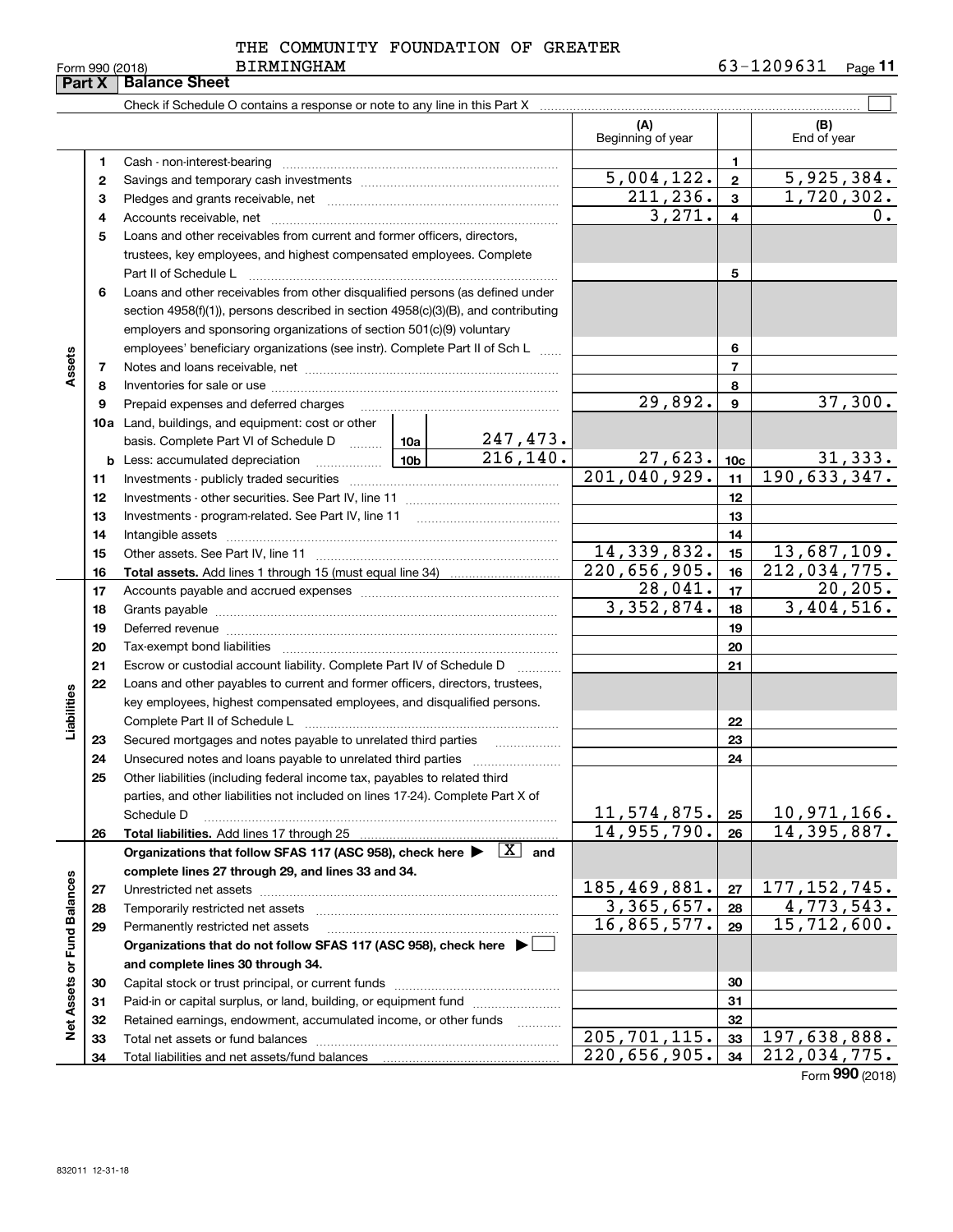| THE COMMUNITY FOUNDATION OF GREATER |  |  |
|-------------------------------------|--|--|
|                                     |  |  |

|    | <b>BIRMINGHAM</b><br>Form 990 (2018)                                                                                            |                         | 63-1209631 |                  |            | $Page$ <sup>12</sup>    |
|----|---------------------------------------------------------------------------------------------------------------------------------|-------------------------|------------|------------------|------------|-------------------------|
|    | <b>Reconciliation of Net Assets</b><br>Part XI                                                                                  |                         |            |                  |            |                         |
|    | Check if Schedule O contains a response or note to any line in this Part XI                                                     |                         |            |                  |            | $\overline{\mathbf{x}}$ |
|    |                                                                                                                                 |                         |            |                  |            |                         |
| 1  |                                                                                                                                 | $\mathbf{1}$            |            | 31,557,371.      |            |                         |
| 2  |                                                                                                                                 | $\overline{2}$          |            | 21,481,369.      |            |                         |
| з  | Revenue less expenses. Subtract line 2 from line 1                                                                              | 3                       |            | 10,076,002.      |            |                         |
| 4  |                                                                                                                                 | $\overline{\mathbf{4}}$ |            | 205, 701, 115.   |            |                         |
| 5  | Net unrealized gains (losses) on investments                                                                                    | 5                       |            | $-17, 473, 530.$ |            |                         |
| 6  | Donated services and use of facilities                                                                                          | 6                       |            |                  |            |                         |
| 7  | Investment expenses                                                                                                             | $\overline{7}$          |            |                  |            |                         |
| 8  | Prior period adjustments                                                                                                        | 8                       |            |                  |            |                         |
| 9  | Other changes in net assets or fund balances (explain in Schedule O)                                                            | 9                       |            | $-664,700.$      |            |                         |
| 10 | Net assets or fund balances at end of year. Combine lines 3 through 9 (must equal Part X, line 33,                              |                         |            |                  |            |                         |
|    | column (B))                                                                                                                     | 10                      |            | 197,638,887.     |            |                         |
|    | Part XII Financial Statements and Reporting                                                                                     |                         |            |                  |            |                         |
|    |                                                                                                                                 |                         |            |                  |            | $\overline{\mathbf{X}}$ |
|    |                                                                                                                                 |                         |            |                  | <b>Yes</b> | <b>No</b>               |
| 1  | $\overline{\mathbf{X}}$ Accrual<br>Accounting method used to prepare the Form 990: <u>[</u> Cash<br>Other                       |                         |            |                  |            |                         |
|    | If the organization changed its method of accounting from a prior year or checked "Other," explain in Schedule O.               |                         |            |                  |            |                         |
| 2a | Were the organization's financial statements compiled or reviewed by an independent accountant?                                 |                         |            | 2a               |            | х                       |
|    | If "Yes," check a box below to indicate whether the financial statements for the year were compiled or reviewed on a            |                         |            |                  |            |                         |
|    | separate basis, consolidated basis, or both:                                                                                    |                         |            |                  |            |                         |
|    | Both consolidated and separate basis<br>Separate basis<br>Consolidated basis                                                    |                         |            |                  |            |                         |
|    | <b>b</b> Were the organization's financial statements audited by an independent accountant?                                     |                         |            | 2 <sub>b</sub>   | X          |                         |
|    | If "Yes," check a box below to indicate whether the financial statements for the year were audited on a separate basis,         |                         |            |                  |            |                         |
|    | consolidated basis, or both:                                                                                                    |                         |            |                  |            |                         |
|    | X Consolidated basis<br>Both consolidated and separate basis<br>Separate basis                                                  |                         |            |                  |            |                         |
|    | c If "Yes" to line 2a or 2b, does the organization have a committee that assumes responsibility for oversight of the audit,     |                         |            |                  |            |                         |
|    |                                                                                                                                 |                         |            | 2c               | Х          |                         |
|    | If the organization changed either its oversight process or selection process during the tax year, explain in Schedule O.       |                         |            |                  |            |                         |
|    | 3a As a result of a federal award, was the organization required to undergo an audit or audits as set forth in the Single Audit |                         |            |                  |            |                         |
|    |                                                                                                                                 |                         |            | 3a               |            | x                       |
|    | b If "Yes," did the organization undergo the required audit or audits? If the organization did not undergo the required audit   |                         |            |                  |            |                         |
|    | or audits, explain why in Schedule O and describe any steps taken to undergo such audits                                        |                         |            | 3b               |            |                         |

Form (2018) **990**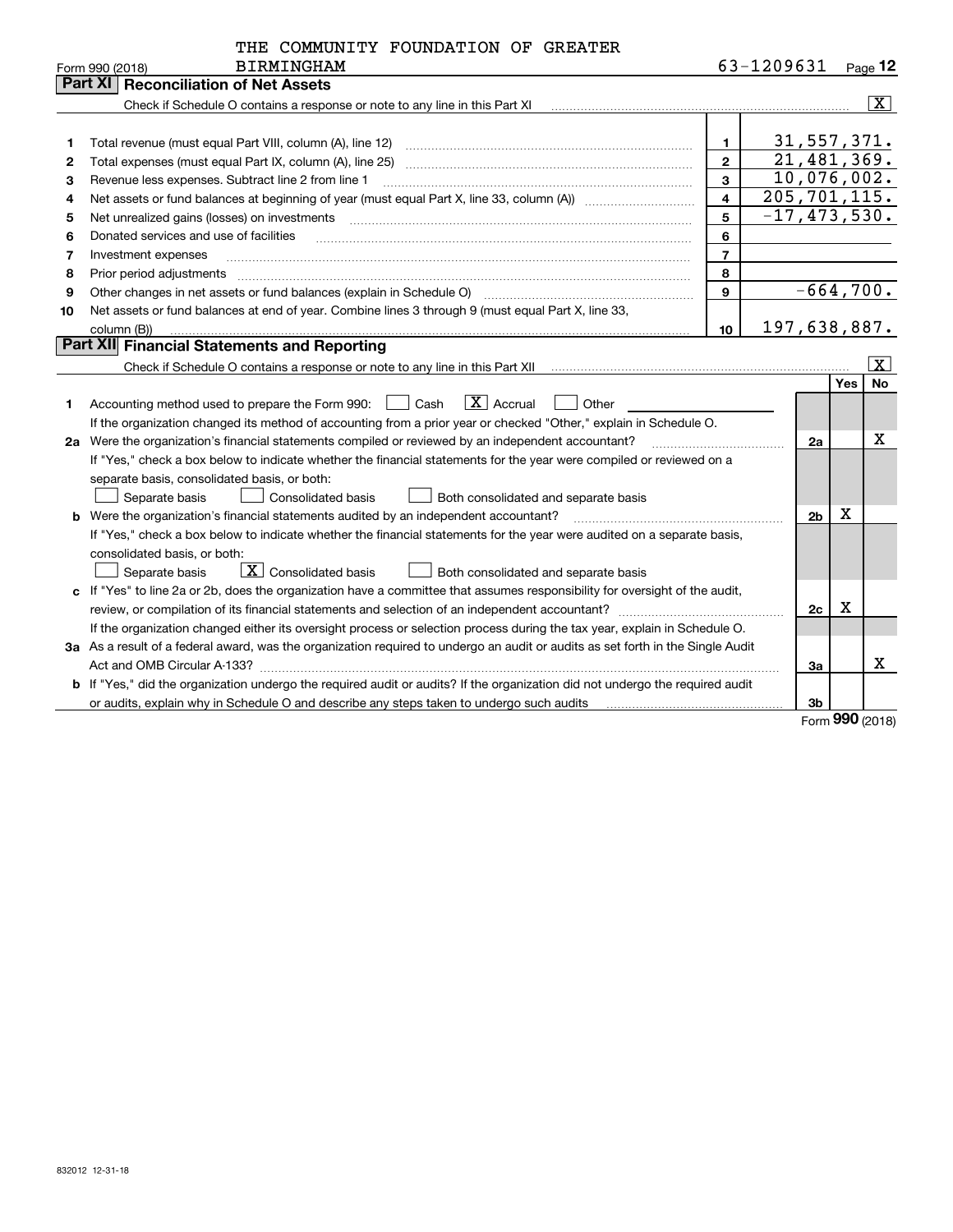| <b>SCHEDULE A</b>        |                                             |                                                                        | <b>Public Charity Status and Public Support</b>                                                                                                                                                                                                 |                             |                                 |                            | OMB No. 1545-0047                     |
|--------------------------|---------------------------------------------|------------------------------------------------------------------------|-------------------------------------------------------------------------------------------------------------------------------------------------------------------------------------------------------------------------------------------------|-----------------------------|---------------------------------|----------------------------|---------------------------------------|
|                          | (Form 990 or 990-EZ)                        |                                                                        | Complete if the organization is a section 501(c)(3) organization or a section                                                                                                                                                                   |                             |                                 |                            |                                       |
|                          |                                             |                                                                        | 4947(a)(1) nonexempt charitable trust.                                                                                                                                                                                                          |                             |                                 |                            |                                       |
| Internal Revenue Service | Department of the Treasury                  |                                                                        | Attach to Form 990 or Form 990-EZ.                                                                                                                                                                                                              |                             |                                 |                            | <b>Open to Public</b>                 |
|                          |                                             |                                                                        | Go to www.irs.gov/Form990 for instructions and the latest information.                                                                                                                                                                          |                             |                                 |                            | <b>Inspection</b>                     |
|                          | Name of the organization                    |                                                                        | THE COMMUNITY FOUNDATION OF GREATER                                                                                                                                                                                                             |                             |                                 |                            | <b>Employer identification number</b> |
| Part I                   |                                             | <b>BIRMINGHAM</b>                                                      | Reason for Public Charity Status (All organizations must complete this part.) See instructions.                                                                                                                                                 |                             |                                 |                            | 63-1209631                            |
|                          |                                             |                                                                        |                                                                                                                                                                                                                                                 |                             |                                 |                            |                                       |
|                          |                                             |                                                                        | The organization is not a private foundation because it is: (For lines 1 through 12, check only one box.)                                                                                                                                       |                             |                                 |                            |                                       |
| 1                        |                                             |                                                                        | A church, convention of churches, or association of churches described in section 170(b)(1)(A)(i).                                                                                                                                              |                             |                                 |                            |                                       |
| 2                        |                                             |                                                                        | A school described in section 170(b)(1)(A)(ii). (Attach Schedule E (Form 990 or 990-EZ).)                                                                                                                                                       |                             |                                 |                            |                                       |
| 3                        |                                             |                                                                        | A hospital or a cooperative hospital service organization described in section 170(b)(1)(A)(iii).<br>A medical research organization operated in conjunction with a hospital described in section 170(b)(1)(A)(iii). Enter the hospital's name, |                             |                                 |                            |                                       |
|                          | city, and state:                            |                                                                        |                                                                                                                                                                                                                                                 |                             |                                 |                            |                                       |
| 5                        |                                             |                                                                        | An organization operated for the benefit of a college or university owned or operated by a governmental unit described in                                                                                                                       |                             |                                 |                            |                                       |
|                          |                                             | section 170(b)(1)(A)(iv). (Complete Part II.)                          |                                                                                                                                                                                                                                                 |                             |                                 |                            |                                       |
| 6                        |                                             |                                                                        | A federal, state, or local government or governmental unit described in section 170(b)(1)(A)(v).                                                                                                                                                |                             |                                 |                            |                                       |
| $\mathbf{X}$<br>7        |                                             |                                                                        | An organization that normally receives a substantial part of its support from a governmental unit or from the general public described in                                                                                                       |                             |                                 |                            |                                       |
|                          |                                             | section 170(b)(1)(A)(vi). (Complete Part II.)                          |                                                                                                                                                                                                                                                 |                             |                                 |                            |                                       |
| 8                        |                                             |                                                                        | A community trust described in section 170(b)(1)(A)(vi). (Complete Part II.)                                                                                                                                                                    |                             |                                 |                            |                                       |
| 9                        |                                             |                                                                        | An agricultural research organization described in section 170(b)(1)(A)(ix) operated in conjunction with a land-grant college                                                                                                                   |                             |                                 |                            |                                       |
|                          |                                             |                                                                        | or university or a non-land-grant college of agriculture (see instructions). Enter the name, city, and state of the college or                                                                                                                  |                             |                                 |                            |                                       |
|                          | university:                                 |                                                                        |                                                                                                                                                                                                                                                 |                             |                                 |                            |                                       |
| 10                       |                                             |                                                                        | An organization that normally receives: (1) more than 33 1/3% of its support from contributions, membership fees, and gross receipts from                                                                                                       |                             |                                 |                            |                                       |
|                          |                                             |                                                                        | activities related to its exempt functions - subject to certain exceptions, and (2) no more than 33 1/3% of its support from gross investment                                                                                                   |                             |                                 |                            |                                       |
|                          |                                             | See section 509(a)(2). (Complete Part III.)                            | income and unrelated business taxable income (less section 511 tax) from businesses acquired by the organization after June 30, 1975.                                                                                                           |                             |                                 |                            |                                       |
| 11                       |                                             |                                                                        | An organization organized and operated exclusively to test for public safety. See section 509(a)(4).                                                                                                                                            |                             |                                 |                            |                                       |
| 12                       |                                             |                                                                        | An organization organized and operated exclusively for the benefit of, to perform the functions of, or to carry out the purposes of one or                                                                                                      |                             |                                 |                            |                                       |
|                          |                                             |                                                                        | more publicly supported organizations described in section 509(a)(1) or section 509(a)(2). See section 509(a)(3). Check the box in                                                                                                              |                             |                                 |                            |                                       |
|                          |                                             |                                                                        | lines 12a through 12d that describes the type of supporting organization and complete lines 12e, 12f, and 12g.                                                                                                                                  |                             |                                 |                            |                                       |
| а                        |                                             |                                                                        | Type I. A supporting organization operated, supervised, or controlled by its supported organization(s), typically by giving                                                                                                                     |                             |                                 |                            |                                       |
|                          |                                             |                                                                        | the supported organization(s) the power to regularly appoint or elect a majority of the directors or trustees of the supporting                                                                                                                 |                             |                                 |                            |                                       |
|                          |                                             | organization. You must complete Part IV, Sections A and B.             |                                                                                                                                                                                                                                                 |                             |                                 |                            |                                       |
| b                        |                                             |                                                                        | Type II. A supporting organization supervised or controlled in connection with its supported organization(s), by having                                                                                                                         |                             |                                 |                            |                                       |
|                          |                                             |                                                                        | control or management of the supporting organization vested in the same persons that control or manage the supported                                                                                                                            |                             |                                 |                            |                                       |
|                          |                                             | organization(s). You must complete Part IV, Sections A and C.          |                                                                                                                                                                                                                                                 |                             |                                 |                            |                                       |
| с                        |                                             |                                                                        | Type III functionally integrated. A supporting organization operated in connection with, and functionally integrated with,                                                                                                                      |                             |                                 |                            |                                       |
|                          |                                             |                                                                        | its supported organization(s) (see instructions). You must complete Part IV, Sections A, D, and E.                                                                                                                                              |                             |                                 |                            |                                       |
| d                        |                                             |                                                                        | Type III non-functionally integrated. A supporting organization operated in connection with its supported organization(s)                                                                                                                       |                             |                                 |                            |                                       |
|                          |                                             |                                                                        | that is not functionally integrated. The organization generally must satisfy a distribution requirement and an attentiveness<br>requirement (see instructions). You must complete Part IV, Sections A and D, and Part V.                        |                             |                                 |                            |                                       |
| е                        |                                             |                                                                        | Check this box if the organization received a written determination from the IRS that it is a Type I, Type II, Type III                                                                                                                         |                             |                                 |                            |                                       |
|                          |                                             |                                                                        | functionally integrated, or Type III non-functionally integrated supporting organization.                                                                                                                                                       |                             |                                 |                            |                                       |
| f.                       | Enter the number of supported organizations |                                                                        |                                                                                                                                                                                                                                                 |                             |                                 |                            |                                       |
|                          |                                             | Provide the following information about the supported organization(s). |                                                                                                                                                                                                                                                 |                             |                                 |                            |                                       |
|                          | (i) Name of supported                       | (ii) EIN                                                               | (iii) Type of organization<br>(described on lines 1-10                                                                                                                                                                                          | in your governing document? | (iv) Is the organization listed | (v) Amount of monetary     | (vi) Amount of other                  |
|                          | organization                                |                                                                        | above (see instructions))                                                                                                                                                                                                                       | Yes                         | No.                             | support (see instructions) | support (see instructions)            |
|                          |                                             |                                                                        |                                                                                                                                                                                                                                                 |                             |                                 |                            |                                       |
|                          |                                             |                                                                        |                                                                                                                                                                                                                                                 |                             |                                 |                            |                                       |
|                          |                                             |                                                                        |                                                                                                                                                                                                                                                 |                             |                                 |                            |                                       |
|                          |                                             |                                                                        |                                                                                                                                                                                                                                                 |                             |                                 |                            |                                       |
|                          |                                             |                                                                        |                                                                                                                                                                                                                                                 |                             |                                 |                            |                                       |
|                          |                                             |                                                                        |                                                                                                                                                                                                                                                 |                             |                                 |                            |                                       |
|                          |                                             |                                                                        |                                                                                                                                                                                                                                                 |                             |                                 |                            |                                       |
|                          |                                             |                                                                        |                                                                                                                                                                                                                                                 |                             |                                 |                            |                                       |
|                          |                                             |                                                                        |                                                                                                                                                                                                                                                 |                             |                                 |                            |                                       |
| Total                    |                                             |                                                                        |                                                                                                                                                                                                                                                 |                             |                                 |                            |                                       |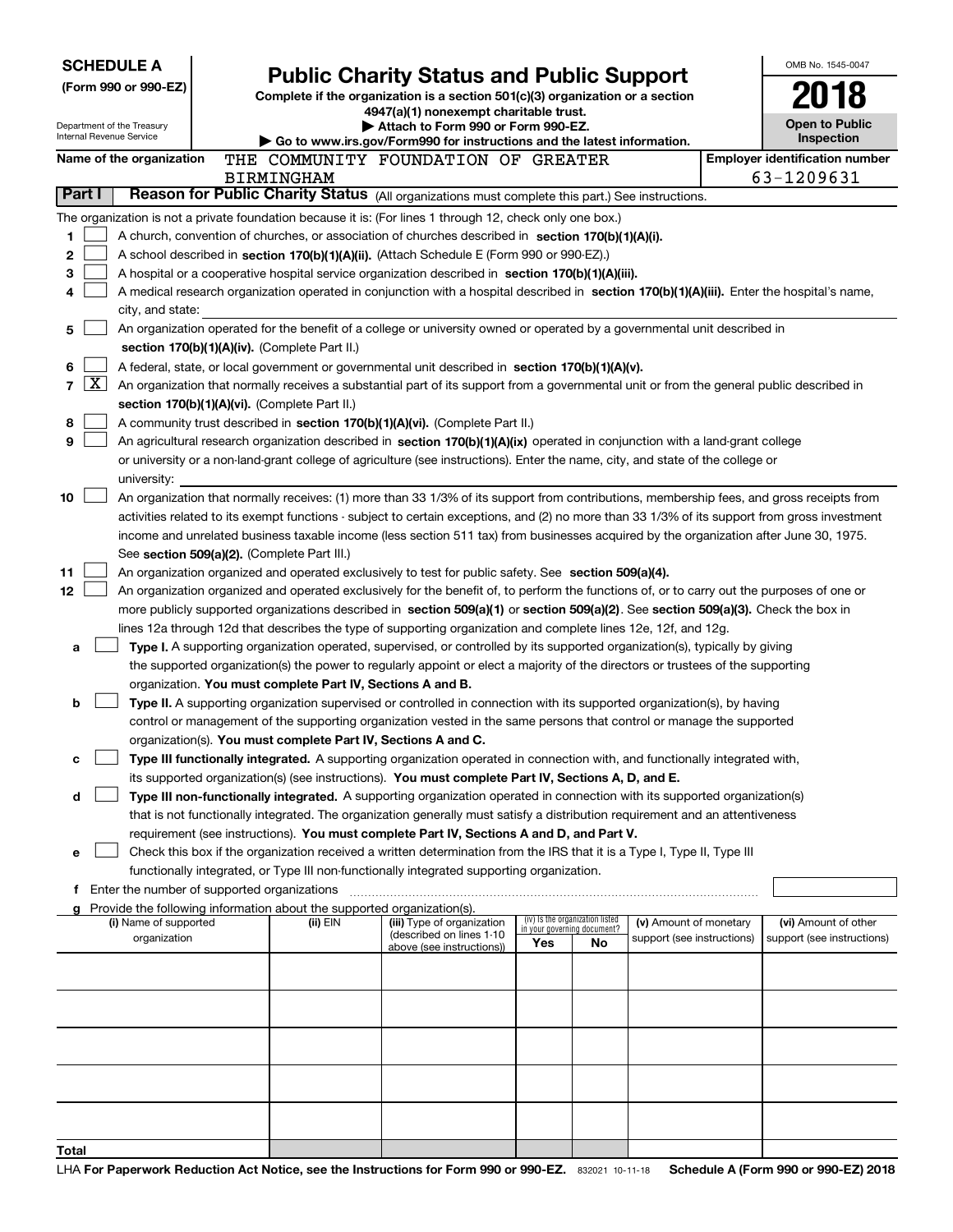#### Schedule A (Form 990 or 990-EZ) 2018 Page BIRMINGHAM 63-1209631

**2**

(Complete only if you checked the box on line 5, 7, or 8 of Part I or if the organization failed to qualify under Part III. If the organization fails to qualify under the tests listed below, please complete Part III.) **Part II** | Support Schedule for Organizations Described in Sections 170(b)(1)(A)(iv) and 170(b)(1)(A)(vi)

|    | <b>Section A. Public Support</b>                                                                                                               |                                                        |            |            |            |                                                        |                                          |
|----|------------------------------------------------------------------------------------------------------------------------------------------------|--------------------------------------------------------|------------|------------|------------|--------------------------------------------------------|------------------------------------------|
|    | Calendar year (or fiscal year beginning in)                                                                                                    | (a) 2014                                               | $(b)$ 2015 | $(c)$ 2016 | $(d)$ 2017 | (e) 2018                                               | (f) Total                                |
|    | 1 Gifts, grants, contributions, and                                                                                                            |                                                        |            |            |            |                                                        |                                          |
|    | membership fees received. (Do not                                                                                                              |                                                        |            |            |            |                                                        |                                          |
|    | include any "unusual grants.")                                                                                                                 | 15293399.75836055.19553538.25849101.22430319.158962412 |            |            |            |                                                        |                                          |
|    | 2 Tax revenues levied for the organ-                                                                                                           |                                                        |            |            |            |                                                        |                                          |
|    | ization's benefit and either paid to                                                                                                           |                                                        |            |            |            |                                                        |                                          |
|    | or expended on its behalf                                                                                                                      |                                                        |            |            |            |                                                        |                                          |
|    | 3 The value of services or facilities                                                                                                          |                                                        |            |            |            |                                                        |                                          |
|    | furnished by a governmental unit to                                                                                                            |                                                        |            |            |            |                                                        |                                          |
|    | the organization without charge                                                                                                                |                                                        |            |            |            |                                                        |                                          |
|    | 4 Total. Add lines 1 through 3                                                                                                                 | 15293399.75836055.19553538.25849101.22430319.158962412 |            |            |            |                                                        |                                          |
| 5. | The portion of total contributions                                                                                                             |                                                        |            |            |            |                                                        |                                          |
|    | by each person (other than a                                                                                                                   |                                                        |            |            |            |                                                        |                                          |
|    | governmental unit or publicly                                                                                                                  |                                                        |            |            |            |                                                        |                                          |
|    | supported organization) included                                                                                                               |                                                        |            |            |            |                                                        |                                          |
|    | on line 1 that exceeds 2% of the                                                                                                               |                                                        |            |            |            |                                                        |                                          |
|    | amount shown on line 11,                                                                                                                       |                                                        |            |            |            |                                                        |                                          |
|    | column (f)                                                                                                                                     |                                                        |            |            |            |                                                        | 66022638.                                |
|    | 6 Public support. Subtract line 5 from line 4.                                                                                                 |                                                        |            |            |            |                                                        | 92939774.                                |
|    | <b>Section B. Total Support</b>                                                                                                                |                                                        |            |            |            |                                                        |                                          |
|    | Calendar year (or fiscal year beginning in)                                                                                                    | (a) 2014                                               | $(b)$ 2015 | $(c)$ 2016 | $(d)$ 2017 | (e) 2018                                               | (f) Total                                |
|    | <b>7</b> Amounts from line 4                                                                                                                   |                                                        |            |            |            | 15293399.75836055.19553538.25849101.22430319.158962412 |                                          |
| 8  | Gross income from interest,                                                                                                                    |                                                        |            |            |            |                                                        |                                          |
|    | dividends, payments received on                                                                                                                |                                                        |            |            |            |                                                        |                                          |
|    | securities loans, rents, royalties,                                                                                                            |                                                        |            |            |            |                                                        |                                          |
|    | and income from similar sources                                                                                                                | 4934583.                                               | 4833280.   | 3369094.   | 3295457.   |                                                        | 3742155.20174569.                        |
|    | 9 Net income from unrelated business                                                                                                           |                                                        |            |            |            |                                                        |                                          |
|    |                                                                                                                                                |                                                        |            |            |            |                                                        |                                          |
|    | activities, whether or not the                                                                                                                 |                                                        |            |            |            |                                                        |                                          |
|    | business is regularly carried on                                                                                                               |                                                        |            |            |            |                                                        |                                          |
|    | 10 Other income. Do not include gain                                                                                                           |                                                        |            |            |            |                                                        |                                          |
|    | or loss from the sale of capital                                                                                                               | 27,734.                                                | 22,000.    | 10,000.    | 21,371.    | 7,250.                                                 | 88,355.                                  |
|    | assets (Explain in Part VI.)                                                                                                                   |                                                        |            |            |            |                                                        | 179225336                                |
|    | 11 Total support. Add lines 7 through 10                                                                                                       |                                                        |            |            |            |                                                        |                                          |
|    | <b>12</b> Gross receipts from related activities, etc. (see instructions)                                                                      |                                                        |            |            |            | 12                                                     |                                          |
|    | 13 First five years. If the Form 990 is for the organization's first, second, third, fourth, or fifth tax year as a section 501(c)(3)          |                                                        |            |            |            |                                                        |                                          |
|    | organization, check this box and stop here<br>Section C. Computation of Public Support Percentage                                              |                                                        |            |            |            |                                                        |                                          |
|    | 14 Public support percentage for 2018 (line 6, column (f) divided by line 11, column (f) <i>mummumumumum</i>                                   |                                                        |            |            |            | 14                                                     | 51.86<br>%                               |
|    |                                                                                                                                                |                                                        |            |            |            | 15                                                     | 52.31<br>%                               |
|    | 16a 33 1/3% support test - 2018. If the organization did not check the box on line 13, and line 14 is 33 1/3% or more, check this box and      |                                                        |            |            |            |                                                        |                                          |
|    | stop here. The organization qualifies as a publicly supported organization                                                                     |                                                        |            |            |            |                                                        | $\blacktriangleright$ $\boxed{\text{X}}$ |
|    | b 33 1/3% support test - 2017. If the organization did not check a box on line 13 or 16a, and line 15 is 33 1/3% or more, check this box       |                                                        |            |            |            |                                                        |                                          |
|    |                                                                                                                                                |                                                        |            |            |            |                                                        |                                          |
|    | and stop here. The organization qualifies as a publicly supported organization                                                                 |                                                        |            |            |            |                                                        |                                          |
|    | 17a 10% -facts-and-circumstances test - 2018. If the organization did not check a box on line 13, 16a, or 16b, and line 14 is 10% or more,     |                                                        |            |            |            |                                                        |                                          |
|    | and if the organization meets the "facts-and-circumstances" test, check this box and stop here. Explain in Part VI how the organization        |                                                        |            |            |            |                                                        |                                          |
|    |                                                                                                                                                |                                                        |            |            |            |                                                        |                                          |
|    | <b>b 10% -facts-and-circumstances test - 2017.</b> If the organization did not check a box on line 13, 16a, 16b, or 17a, and line 15 is 10% or |                                                        |            |            |            |                                                        |                                          |
|    | more, and if the organization meets the "facts-and-circumstances" test, check this box and stop here. Explain in Part VI how the               |                                                        |            |            |            |                                                        |                                          |
|    | organization meets the "facts-and-circumstances" test. The organization qualifies as a publicly supported organization                         |                                                        |            |            |            |                                                        |                                          |
|    | 18 Private foundation. If the organization did not check a box on line 13, 16a, 16b, 17a, or 17b, check this box and see instructions          |                                                        |            |            |            |                                                        |                                          |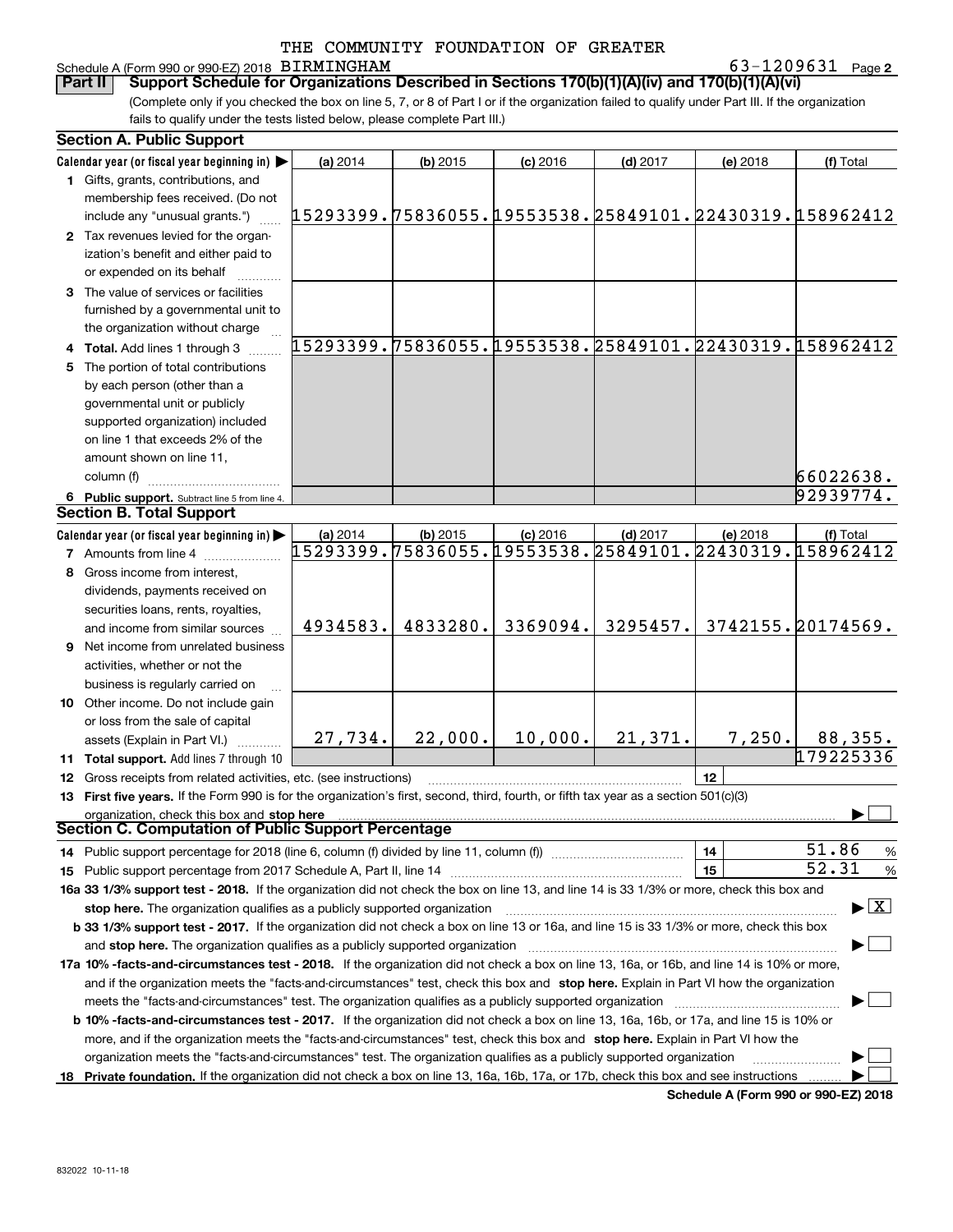#### Schedule A (Form 990 or 990-EZ) 2018 Page BIRMINGHAM 63-1209631

(Complete only if you checked the box on line 10 of Part I or if the organization failed to qualify under Part II. If the organization fails to qualify under the tests listed below, please complete Part II.)

| Calendar year (or fiscal year beginning in) $\blacktriangleright$<br>(a) 2014<br>(b) 2015<br>$(d)$ 2017<br>$(c)$ 2016<br>(e) 2018<br>1 Gifts, grants, contributions, and<br>membership fees received. (Do not<br>include any "unusual grants.")<br><b>2</b> Gross receipts from admissions,<br>merchandise sold or services per-<br>formed, or facilities furnished in<br>any activity that is related to the<br>organization's tax-exempt purpose<br>3 Gross receipts from activities that<br>are not an unrelated trade or bus-<br>iness under section 513<br>4 Tax revenues levied for the organ-<br>ization's benefit and either paid to<br>or expended on its behalf<br>.<br>5 The value of services or facilities<br>furnished by a governmental unit to<br>the organization without charge<br><b>6 Total.</b> Add lines 1 through 5<br>7a Amounts included on lines 1, 2, and<br>3 received from disqualified persons<br><b>b</b> Amounts included on lines 2 and 3 received<br>from other than disqualified persons that<br>exceed the greater of \$5,000 or 1% of the<br>amount on line 13 for the year<br>c Add lines 7a and 7b<br>8 Public support. (Subtract line 7c from line 6.)<br>Calendar year (or fiscal year beginning in)<br>(b) 2015<br>$(d)$ 2017<br>(a) 2014<br>$(c)$ 2016<br>(e) 2018<br>9 Amounts from line 6<br><b>10a</b> Gross income from interest,<br>dividends, payments received on<br>securities loans, rents, royalties, |             |
|------------------------------------------------------------------------------------------------------------------------------------------------------------------------------------------------------------------------------------------------------------------------------------------------------------------------------------------------------------------------------------------------------------------------------------------------------------------------------------------------------------------------------------------------------------------------------------------------------------------------------------------------------------------------------------------------------------------------------------------------------------------------------------------------------------------------------------------------------------------------------------------------------------------------------------------------------------------------------------------------------------------------------------------------------------------------------------------------------------------------------------------------------------------------------------------------------------------------------------------------------------------------------------------------------------------------------------------------------------------------------------------------------------------------------------------------------------|-------------|
|                                                                                                                                                                                                                                                                                                                                                                                                                                                                                                                                                                                                                                                                                                                                                                                                                                                                                                                                                                                                                                                                                                                                                                                                                                                                                                                                                                                                                                                            | (f) Total   |
|                                                                                                                                                                                                                                                                                                                                                                                                                                                                                                                                                                                                                                                                                                                                                                                                                                                                                                                                                                                                                                                                                                                                                                                                                                                                                                                                                                                                                                                            |             |
|                                                                                                                                                                                                                                                                                                                                                                                                                                                                                                                                                                                                                                                                                                                                                                                                                                                                                                                                                                                                                                                                                                                                                                                                                                                                                                                                                                                                                                                            |             |
|                                                                                                                                                                                                                                                                                                                                                                                                                                                                                                                                                                                                                                                                                                                                                                                                                                                                                                                                                                                                                                                                                                                                                                                                                                                                                                                                                                                                                                                            |             |
| <b>Section B. Total Support</b>                                                                                                                                                                                                                                                                                                                                                                                                                                                                                                                                                                                                                                                                                                                                                                                                                                                                                                                                                                                                                                                                                                                                                                                                                                                                                                                                                                                                                            |             |
|                                                                                                                                                                                                                                                                                                                                                                                                                                                                                                                                                                                                                                                                                                                                                                                                                                                                                                                                                                                                                                                                                                                                                                                                                                                                                                                                                                                                                                                            |             |
|                                                                                                                                                                                                                                                                                                                                                                                                                                                                                                                                                                                                                                                                                                                                                                                                                                                                                                                                                                                                                                                                                                                                                                                                                                                                                                                                                                                                                                                            |             |
|                                                                                                                                                                                                                                                                                                                                                                                                                                                                                                                                                                                                                                                                                                                                                                                                                                                                                                                                                                                                                                                                                                                                                                                                                                                                                                                                                                                                                                                            |             |
|                                                                                                                                                                                                                                                                                                                                                                                                                                                                                                                                                                                                                                                                                                                                                                                                                                                                                                                                                                                                                                                                                                                                                                                                                                                                                                                                                                                                                                                            |             |
|                                                                                                                                                                                                                                                                                                                                                                                                                                                                                                                                                                                                                                                                                                                                                                                                                                                                                                                                                                                                                                                                                                                                                                                                                                                                                                                                                                                                                                                            |             |
|                                                                                                                                                                                                                                                                                                                                                                                                                                                                                                                                                                                                                                                                                                                                                                                                                                                                                                                                                                                                                                                                                                                                                                                                                                                                                                                                                                                                                                                            |             |
|                                                                                                                                                                                                                                                                                                                                                                                                                                                                                                                                                                                                                                                                                                                                                                                                                                                                                                                                                                                                                                                                                                                                                                                                                                                                                                                                                                                                                                                            |             |
|                                                                                                                                                                                                                                                                                                                                                                                                                                                                                                                                                                                                                                                                                                                                                                                                                                                                                                                                                                                                                                                                                                                                                                                                                                                                                                                                                                                                                                                            |             |
|                                                                                                                                                                                                                                                                                                                                                                                                                                                                                                                                                                                                                                                                                                                                                                                                                                                                                                                                                                                                                                                                                                                                                                                                                                                                                                                                                                                                                                                            |             |
|                                                                                                                                                                                                                                                                                                                                                                                                                                                                                                                                                                                                                                                                                                                                                                                                                                                                                                                                                                                                                                                                                                                                                                                                                                                                                                                                                                                                                                                            |             |
|                                                                                                                                                                                                                                                                                                                                                                                                                                                                                                                                                                                                                                                                                                                                                                                                                                                                                                                                                                                                                                                                                                                                                                                                                                                                                                                                                                                                                                                            |             |
|                                                                                                                                                                                                                                                                                                                                                                                                                                                                                                                                                                                                                                                                                                                                                                                                                                                                                                                                                                                                                                                                                                                                                                                                                                                                                                                                                                                                                                                            |             |
|                                                                                                                                                                                                                                                                                                                                                                                                                                                                                                                                                                                                                                                                                                                                                                                                                                                                                                                                                                                                                                                                                                                                                                                                                                                                                                                                                                                                                                                            |             |
|                                                                                                                                                                                                                                                                                                                                                                                                                                                                                                                                                                                                                                                                                                                                                                                                                                                                                                                                                                                                                                                                                                                                                                                                                                                                                                                                                                                                                                                            |             |
|                                                                                                                                                                                                                                                                                                                                                                                                                                                                                                                                                                                                                                                                                                                                                                                                                                                                                                                                                                                                                                                                                                                                                                                                                                                                                                                                                                                                                                                            |             |
|                                                                                                                                                                                                                                                                                                                                                                                                                                                                                                                                                                                                                                                                                                                                                                                                                                                                                                                                                                                                                                                                                                                                                                                                                                                                                                                                                                                                                                                            |             |
|                                                                                                                                                                                                                                                                                                                                                                                                                                                                                                                                                                                                                                                                                                                                                                                                                                                                                                                                                                                                                                                                                                                                                                                                                                                                                                                                                                                                                                                            |             |
|                                                                                                                                                                                                                                                                                                                                                                                                                                                                                                                                                                                                                                                                                                                                                                                                                                                                                                                                                                                                                                                                                                                                                                                                                                                                                                                                                                                                                                                            |             |
|                                                                                                                                                                                                                                                                                                                                                                                                                                                                                                                                                                                                                                                                                                                                                                                                                                                                                                                                                                                                                                                                                                                                                                                                                                                                                                                                                                                                                                                            |             |
|                                                                                                                                                                                                                                                                                                                                                                                                                                                                                                                                                                                                                                                                                                                                                                                                                                                                                                                                                                                                                                                                                                                                                                                                                                                                                                                                                                                                                                                            |             |
|                                                                                                                                                                                                                                                                                                                                                                                                                                                                                                                                                                                                                                                                                                                                                                                                                                                                                                                                                                                                                                                                                                                                                                                                                                                                                                                                                                                                                                                            |             |
|                                                                                                                                                                                                                                                                                                                                                                                                                                                                                                                                                                                                                                                                                                                                                                                                                                                                                                                                                                                                                                                                                                                                                                                                                                                                                                                                                                                                                                                            |             |
|                                                                                                                                                                                                                                                                                                                                                                                                                                                                                                                                                                                                                                                                                                                                                                                                                                                                                                                                                                                                                                                                                                                                                                                                                                                                                                                                                                                                                                                            | (f) Total   |
|                                                                                                                                                                                                                                                                                                                                                                                                                                                                                                                                                                                                                                                                                                                                                                                                                                                                                                                                                                                                                                                                                                                                                                                                                                                                                                                                                                                                                                                            |             |
|                                                                                                                                                                                                                                                                                                                                                                                                                                                                                                                                                                                                                                                                                                                                                                                                                                                                                                                                                                                                                                                                                                                                                                                                                                                                                                                                                                                                                                                            |             |
|                                                                                                                                                                                                                                                                                                                                                                                                                                                                                                                                                                                                                                                                                                                                                                                                                                                                                                                                                                                                                                                                                                                                                                                                                                                                                                                                                                                                                                                            |             |
| and income from similar sources                                                                                                                                                                                                                                                                                                                                                                                                                                                                                                                                                                                                                                                                                                                                                                                                                                                                                                                                                                                                                                                                                                                                                                                                                                                                                                                                                                                                                            |             |
| <b>b</b> Unrelated business taxable income                                                                                                                                                                                                                                                                                                                                                                                                                                                                                                                                                                                                                                                                                                                                                                                                                                                                                                                                                                                                                                                                                                                                                                                                                                                                                                                                                                                                                 |             |
| (less section 511 taxes) from businesses                                                                                                                                                                                                                                                                                                                                                                                                                                                                                                                                                                                                                                                                                                                                                                                                                                                                                                                                                                                                                                                                                                                                                                                                                                                                                                                                                                                                                   |             |
| acquired after June 30, 1975 [10001]                                                                                                                                                                                                                                                                                                                                                                                                                                                                                                                                                                                                                                                                                                                                                                                                                                                                                                                                                                                                                                                                                                                                                                                                                                                                                                                                                                                                                       |             |
| c Add lines 10a and 10b                                                                                                                                                                                                                                                                                                                                                                                                                                                                                                                                                                                                                                                                                                                                                                                                                                                                                                                                                                                                                                                                                                                                                                                                                                                                                                                                                                                                                                    |             |
| 11 Net income from unrelated business                                                                                                                                                                                                                                                                                                                                                                                                                                                                                                                                                                                                                                                                                                                                                                                                                                                                                                                                                                                                                                                                                                                                                                                                                                                                                                                                                                                                                      |             |
| activities not included in line 10b,                                                                                                                                                                                                                                                                                                                                                                                                                                                                                                                                                                                                                                                                                                                                                                                                                                                                                                                                                                                                                                                                                                                                                                                                                                                                                                                                                                                                                       |             |
| whether or not the business is                                                                                                                                                                                                                                                                                                                                                                                                                                                                                                                                                                                                                                                                                                                                                                                                                                                                                                                                                                                                                                                                                                                                                                                                                                                                                                                                                                                                                             |             |
| regularly carried on<br><b>12</b> Other income. Do not include gain                                                                                                                                                                                                                                                                                                                                                                                                                                                                                                                                                                                                                                                                                                                                                                                                                                                                                                                                                                                                                                                                                                                                                                                                                                                                                                                                                                                        |             |
| or loss from the sale of capital                                                                                                                                                                                                                                                                                                                                                                                                                                                                                                                                                                                                                                                                                                                                                                                                                                                                                                                                                                                                                                                                                                                                                                                                                                                                                                                                                                                                                           |             |
| assets (Explain in Part VI.)                                                                                                                                                                                                                                                                                                                                                                                                                                                                                                                                                                                                                                                                                                                                                                                                                                                                                                                                                                                                                                                                                                                                                                                                                                                                                                                                                                                                                               |             |
| <b>13</b> Total support. (Add lines 9, 10c, 11, and 12.)                                                                                                                                                                                                                                                                                                                                                                                                                                                                                                                                                                                                                                                                                                                                                                                                                                                                                                                                                                                                                                                                                                                                                                                                                                                                                                                                                                                                   |             |
| 14 First five years. If the Form 990 is for the organization's first, second, third, fourth, or fifth tax year as a section 501(c)(3) organization,                                                                                                                                                                                                                                                                                                                                                                                                                                                                                                                                                                                                                                                                                                                                                                                                                                                                                                                                                                                                                                                                                                                                                                                                                                                                                                        |             |
| check this box and stop here <i>machine and content and stop</i> here are the change of the change of the change of the                                                                                                                                                                                                                                                                                                                                                                                                                                                                                                                                                                                                                                                                                                                                                                                                                                                                                                                                                                                                                                                                                                                                                                                                                                                                                                                                    |             |
| <b>Section C. Computation of Public Support Percentage</b>                                                                                                                                                                                                                                                                                                                                                                                                                                                                                                                                                                                                                                                                                                                                                                                                                                                                                                                                                                                                                                                                                                                                                                                                                                                                                                                                                                                                 |             |
| 15 Public support percentage for 2018 (line 8, column (f), divided by line 13, column (f))<br>15                                                                                                                                                                                                                                                                                                                                                                                                                                                                                                                                                                                                                                                                                                                                                                                                                                                                                                                                                                                                                                                                                                                                                                                                                                                                                                                                                           | %           |
| 16<br>16 Public support percentage from 2017 Schedule A, Part III, line 15                                                                                                                                                                                                                                                                                                                                                                                                                                                                                                                                                                                                                                                                                                                                                                                                                                                                                                                                                                                                                                                                                                                                                                                                                                                                                                                                                                                 | %           |
| <b>Section D. Computation of Investment Income Percentage</b>                                                                                                                                                                                                                                                                                                                                                                                                                                                                                                                                                                                                                                                                                                                                                                                                                                                                                                                                                                                                                                                                                                                                                                                                                                                                                                                                                                                              |             |
| 17<br>17 Investment income percentage for 2018 (line 10c, column (f), divided by line 13, column (f))                                                                                                                                                                                                                                                                                                                                                                                                                                                                                                                                                                                                                                                                                                                                                                                                                                                                                                                                                                                                                                                                                                                                                                                                                                                                                                                                                      | %           |
| 18<br><b>18</b> Investment income percentage from <b>2017</b> Schedule A, Part III, line 17                                                                                                                                                                                                                                                                                                                                                                                                                                                                                                                                                                                                                                                                                                                                                                                                                                                                                                                                                                                                                                                                                                                                                                                                                                                                                                                                                                | %           |
| 19a 33 1/3% support tests - 2018. If the organization did not check the box on line 14, and line 15 is more than 33 1/3%, and line 17 is not                                                                                                                                                                                                                                                                                                                                                                                                                                                                                                                                                                                                                                                                                                                                                                                                                                                                                                                                                                                                                                                                                                                                                                                                                                                                                                               |             |
| more than 33 1/3%, check this box and stop here. The organization qualifies as a publicly supported organization                                                                                                                                                                                                                                                                                                                                                                                                                                                                                                                                                                                                                                                                                                                                                                                                                                                                                                                                                                                                                                                                                                                                                                                                                                                                                                                                           | $\sim$<br>▶ |
| b 33 1/3% support tests - 2017. If the organization did not check a box on line 14 or line 19a, and line 16 is more than 33 1/3%, and                                                                                                                                                                                                                                                                                                                                                                                                                                                                                                                                                                                                                                                                                                                                                                                                                                                                                                                                                                                                                                                                                                                                                                                                                                                                                                                      |             |
| line 18 is not more than 33 1/3%, check this box and stop here. The organization qualifies as a publicly supported organization                                                                                                                                                                                                                                                                                                                                                                                                                                                                                                                                                                                                                                                                                                                                                                                                                                                                                                                                                                                                                                                                                                                                                                                                                                                                                                                            |             |
| 20                                                                                                                                                                                                                                                                                                                                                                                                                                                                                                                                                                                                                                                                                                                                                                                                                                                                                                                                                                                                                                                                                                                                                                                                                                                                                                                                                                                                                                                         |             |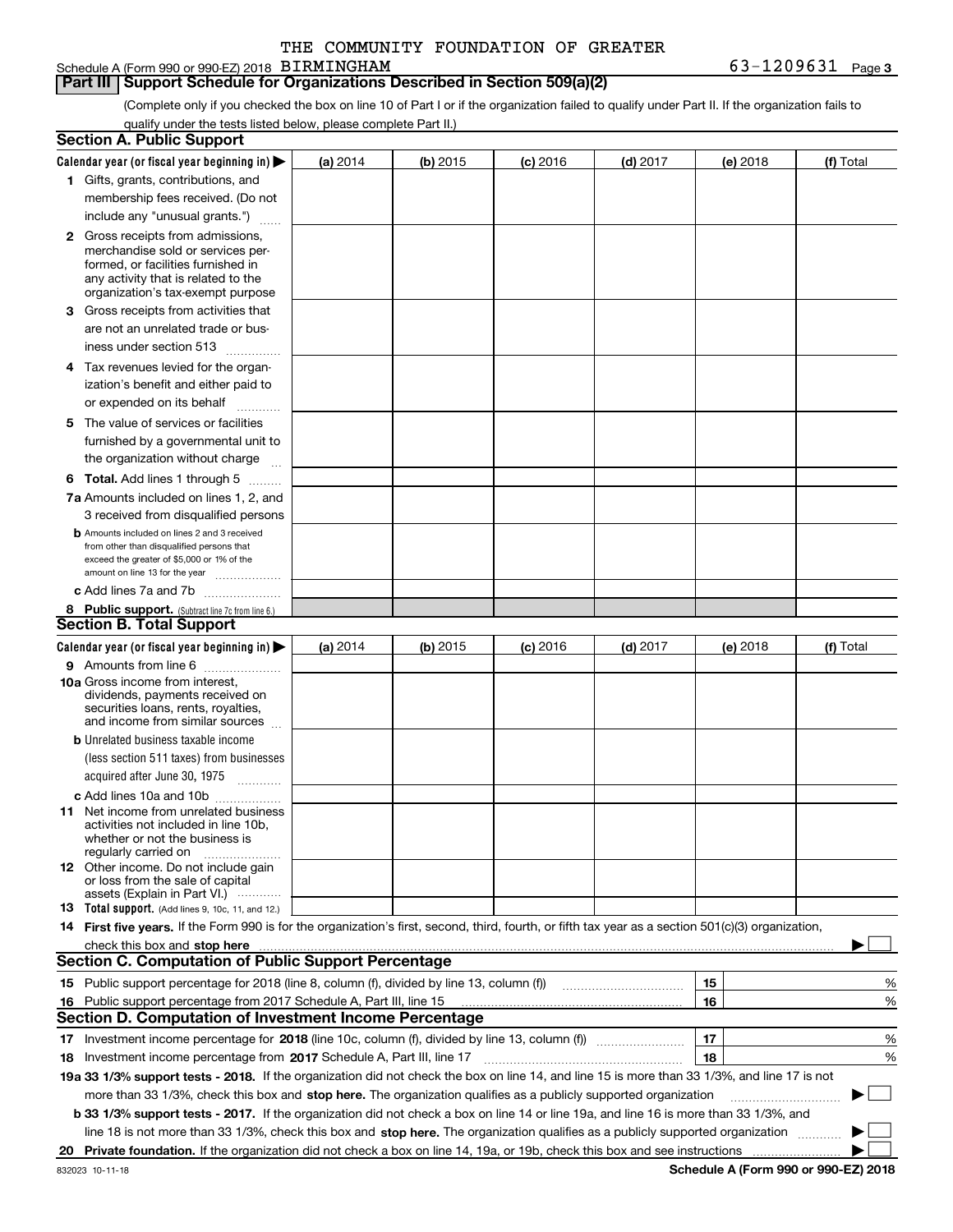#### Schedule A (Form 990 or 990-EZ) 2018 Page BIRMINGHAM 63-1209631 **Part IV Supporting Organizations**

(Complete only if you checked a box in line 12 on Part I. If you checked 12a of Part I, complete Sections A and B. If you checked 12b of Part I, complete Sections A and C. If you checked 12c of Part I, complete Sections A, D, and E. If you checked 12d of Part I, complete Sections A and D, and complete Part V.)

#### **Section A. All Supporting Organizations**

- **1** Are all of the organization's supported organizations listed by name in the organization's governing documents? If "No," describe in **Part VI** how the supported organizations are designated. If designated by *class or purpose, describe the designation. If historic and continuing relationship, explain.*
- **2** Did the organization have any supported organization that does not have an IRS determination of status under section 509(a)(1) or (2)? If "Yes," explain in Part VI how the organization determined that the supported *organization was described in section 509(a)(1) or (2).*
- **3a** Did the organization have a supported organization described in section 501(c)(4), (5), or (6)? If "Yes," answer *(b) and (c) below.*
- **b** Did the organization confirm that each supported organization qualified under section 501(c)(4), (5), or (6) and satisfied the public support tests under section 509(a)(2)? If "Yes," describe in **Part VI** when and how the *organization made the determination.*
- **c**Did the organization ensure that all support to such organizations was used exclusively for section 170(c)(2)(B) purposes? If "Yes," explain in **Part VI** what controls the organization put in place to ensure such use.
- **4a***If* Was any supported organization not organized in the United States ("foreign supported organization")? *"Yes," and if you checked 12a or 12b in Part I, answer (b) and (c) below.*
- **b** Did the organization have ultimate control and discretion in deciding whether to make grants to the foreign supported organization? If "Yes," describe in **Part VI** how the organization had such control and discretion *despite being controlled or supervised by or in connection with its supported organizations.*
- **c** Did the organization support any foreign supported organization that does not have an IRS determination under sections 501(c)(3) and 509(a)(1) or (2)? If "Yes," explain in **Part VI** what controls the organization used *to ensure that all support to the foreign supported organization was used exclusively for section 170(c)(2)(B) purposes.*
- **5a***If "Yes,"* Did the organization add, substitute, or remove any supported organizations during the tax year? answer (b) and (c) below (if applicable). Also, provide detail in **Part VI,** including (i) the names and EIN *numbers of the supported organizations added, substituted, or removed; (ii) the reasons for each such action; (iii) the authority under the organization's organizing document authorizing such action; and (iv) how the action was accomplished (such as by amendment to the organizing document).*
- **b** Type I or Type II only. Was any added or substituted supported organization part of a class already designated in the organization's organizing document?
- **cSubstitutions only.**  Was the substitution the result of an event beyond the organization's control?
- **6** Did the organization provide support (whether in the form of grants or the provision of services or facilities) to **Part VI.** *If "Yes," provide detail in* support or benefit one or more of the filing organization's supported organizations? anyone other than (i) its supported organizations, (ii) individuals that are part of the charitable class benefited by one or more of its supported organizations, or (iii) other supporting organizations that also
- **7**Did the organization provide a grant, loan, compensation, or other similar payment to a substantial contributor *If "Yes," complete Part I of Schedule L (Form 990 or 990-EZ).* regard to a substantial contributor? (as defined in section 4958(c)(3)(C)), a family member of a substantial contributor, or a 35% controlled entity with
- **8** Did the organization make a loan to a disqualified person (as defined in section 4958) not described in line 7? *If "Yes," complete Part I of Schedule L (Form 990 or 990-EZ).*
- **9a** Was the organization controlled directly or indirectly at any time during the tax year by one or more in section 509(a)(1) or (2))? If "Yes," *provide detail in* <code>Part VI.</code> disqualified persons as defined in section 4946 (other than foundation managers and organizations described
- **b** Did one or more disqualified persons (as defined in line 9a) hold a controlling interest in any entity in which the supporting organization had an interest? If "Yes," provide detail in P**art VI**.
- **c**Did a disqualified person (as defined in line 9a) have an ownership interest in, or derive any personal benefit from, assets in which the supporting organization also had an interest? If "Yes," provide detail in P**art VI.**
- **10a** Was the organization subject to the excess business holdings rules of section 4943 because of section supporting organizations)? If "Yes," answer 10b below. 4943(f) (regarding certain Type II supporting organizations, and all Type III non-functionally integrated
- **b** Did the organization have any excess business holdings in the tax year? (Use Schedule C, Form 4720, to *determine whether the organization had excess business holdings.)*

**23a3b3c4a4b4c5a5b5c6789a 9b9c10a**

**10b**

**1**

**YesNo**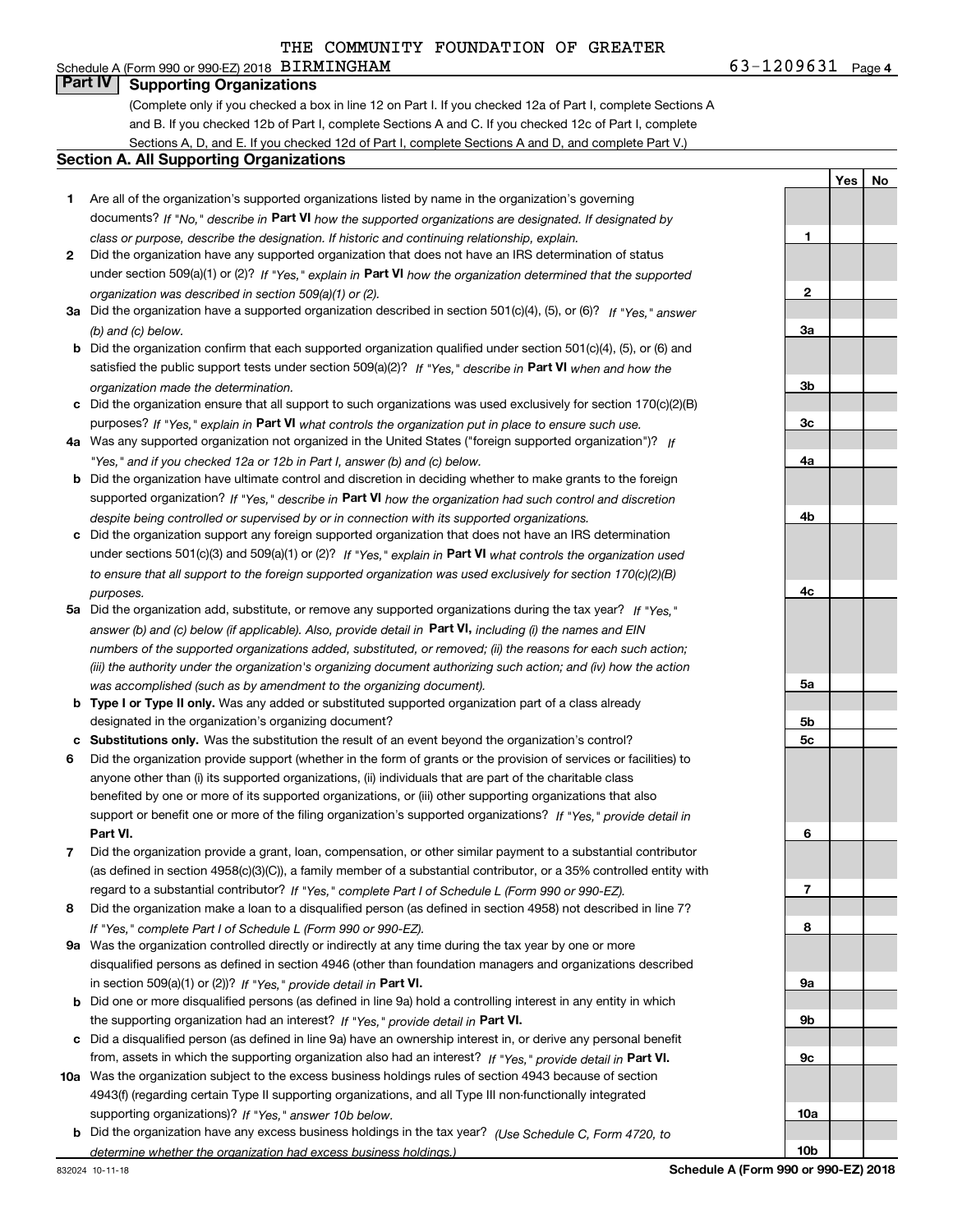**5** Schedule A (Form 990 or 990-EZ) 2018 Page BIRMINGHAM 63-1209631

|              | Part IV<br><b>Supporting Organizations (continued)</b>                                                                            |                 |     |    |
|--------------|-----------------------------------------------------------------------------------------------------------------------------------|-----------------|-----|----|
|              |                                                                                                                                   |                 | Yes | No |
| 11           | Has the organization accepted a gift or contribution from any of the following persons?                                           |                 |     |    |
|              | a A person who directly or indirectly controls, either alone or together with persons described in (b) and (c)                    |                 |     |    |
|              | below, the governing body of a supported organization?                                                                            | 11a             |     |    |
|              | <b>b</b> A family member of a person described in (a) above?                                                                      | 11 <sub>b</sub> |     |    |
|              | c A 35% controlled entity of a person described in (a) or (b) above? If "Yes" to a, b, or c, provide detail in Part VI.           | 11c             |     |    |
|              | <b>Section B. Type I Supporting Organizations</b>                                                                                 |                 |     |    |
|              |                                                                                                                                   |                 | Yes | No |
| 1            | Did the directors, trustees, or membership of one or more supported organizations have the power to                               |                 |     |    |
|              | regularly appoint or elect at least a majority of the organization's directors or trustees at all times during the                |                 |     |    |
|              | tax year? If "No," describe in Part VI how the supported organization(s) effectively operated, supervised, or                     |                 |     |    |
|              | controlled the organization's activities. If the organization had more than one supported organization,                           |                 |     |    |
|              | describe how the powers to appoint and/or remove directors or trustees were allocated among the supported                         |                 |     |    |
|              | organizations and what conditions or restrictions, if any, applied to such powers during the tax year.                            | 1               |     |    |
| $\mathbf{2}$ | Did the organization operate for the benefit of any supported organization other than the supported                               |                 |     |    |
|              | organization(s) that operated, supervised, or controlled the supporting organization? If "Yes," explain in                        |                 |     |    |
|              |                                                                                                                                   |                 |     |    |
|              | Part VI how providing such benefit carried out the purposes of the supported organization(s) that operated,                       | $\mathbf{2}$    |     |    |
|              | supervised, or controlled the supporting organization.<br><b>Section C. Type II Supporting Organizations</b>                      |                 |     |    |
|              |                                                                                                                                   |                 |     |    |
|              |                                                                                                                                   |                 | Yes | No |
| 1.           | Were a majority of the organization's directors or trustees during the tax year also a majority of the directors                  |                 |     |    |
|              | or trustees of each of the organization's supported organization(s)? If "No." describe in Part VI how control                     |                 |     |    |
|              | or management of the supporting organization was vested in the same persons that controlled or managed                            |                 |     |    |
|              | the supported organization(s).<br><b>Section D. All Type III Supporting Organizations</b>                                         | 1               |     |    |
|              |                                                                                                                                   |                 |     |    |
|              |                                                                                                                                   |                 | Yes | No |
| 1            | Did the organization provide to each of its supported organizations, by the last day of the fifth month of the                    |                 |     |    |
|              | organization's tax year, (i) a written notice describing the type and amount of support provided during the prior tax             |                 |     |    |
|              | year, (ii) a copy of the Form 990 that was most recently filed as of the date of notification, and (iii) copies of the            |                 |     |    |
|              | organization's governing documents in effect on the date of notification, to the extent not previously provided?                  | 1               |     |    |
| 2            | Were any of the organization's officers, directors, or trustees either (i) appointed or elected by the supported                  |                 |     |    |
|              | organization(s) or (ii) serving on the governing body of a supported organization? If "No," explain in Part VI how                |                 |     |    |
|              | the organization maintained a close and continuous working relationship with the supported organization(s).                       | $\mathbf{2}$    |     |    |
| 3            | By reason of the relationship described in (2), did the organization's supported organizations have a                             |                 |     |    |
|              | significant voice in the organization's investment policies and in directing the use of the organization's                        |                 |     |    |
|              | income or assets at all times during the tax year? If "Yes," describe in Part VI the role the organization's                      |                 |     |    |
|              | supported organizations played in this regard.                                                                                    | 3               |     |    |
|              | Section E. Type III Functionally Integrated Supporting Organizations                                                              |                 |     |    |
| 1            | Check the box next to the method that the organization used to satisfy the Integral Part Test during the year (see instructions). |                 |     |    |
| a            | The organization satisfied the Activities Test. Complete line 2 below.                                                            |                 |     |    |
| b            | The organization is the parent of each of its supported organizations. Complete line 3 below.                                     |                 |     |    |
| c            | The organization supported a governmental entity. Describe in Part VI how you supported a government entity (see instructions),   |                 |     |    |
| 2            | Activities Test. Answer (a) and (b) below.                                                                                        |                 | Yes | No |
| а            | Did substantially all of the organization's activities during the tax year directly further the exempt purposes of                |                 |     |    |
|              | the supported organization(s) to which the organization was responsive? If "Yes," then in Part VI identify                        |                 |     |    |
|              | those supported organizations and explain how these activities directly furthered their exempt purposes,                          |                 |     |    |
|              | how the organization was responsive to those supported organizations, and how the organization determined                         |                 |     |    |
|              | that these activities constituted substantially all of its activities.                                                            | 2a              |     |    |
| b            | Did the activities described in (a) constitute activities that, but for the organization's involvement, one or more               |                 |     |    |
|              | of the organization's supported organization(s) would have been engaged in? If "Yes," explain in Part VI the                      |                 |     |    |
|              | reasons for the organization's position that its supported organization(s) would have engaged in these                            |                 |     |    |
|              | activities but for the organization's involvement.                                                                                | 2b              |     |    |
| з            | Parent of Supported Organizations. Answer (a) and (b) below.                                                                      |                 |     |    |
| а            | Did the organization have the power to regularly appoint or elect a majority of the officers, directors, or                       |                 |     |    |
|              | trustees of each of the supported organizations? Provide details in Part VI.                                                      | За              |     |    |
|              | <b>b</b> Did the organization exercise a substantial degree of direction over the policies, programs, and activities of each      |                 |     |    |
|              | of its supported organizations? If "Yes." describe in Part VI the role played by the organization in this regard.                 | 3b              |     |    |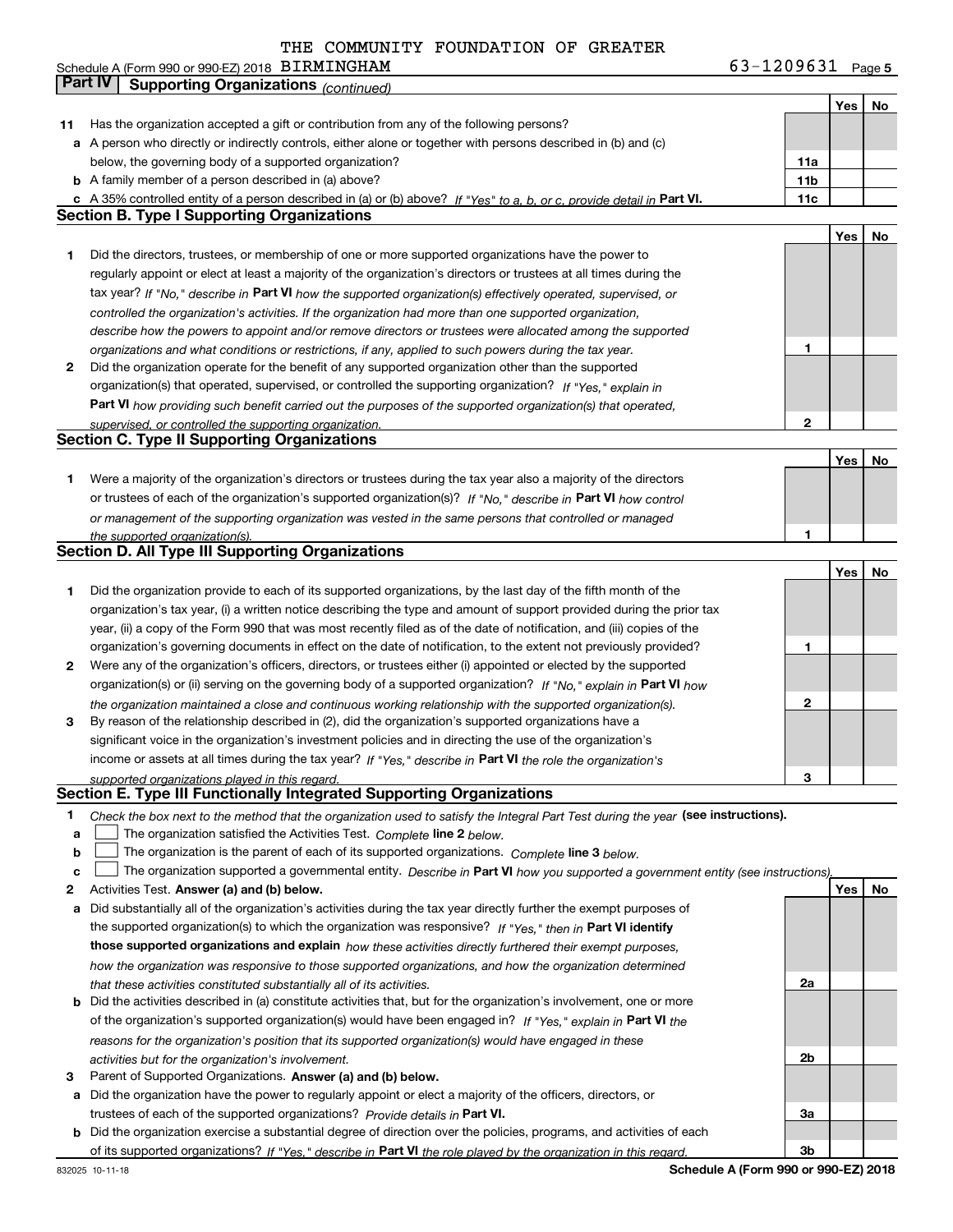|                  | THE COMMUNITY FOUNDATION OF GREATER |  |
|------------------|-------------------------------------|--|
| "א בזוראדו במחדר |                                     |  |

#### **1SEP 10. See instructions.** All antegral Part Test as a qualifying trust on Nov. 20, 1970 (explain in Part VI.) See instructions. All **Section A - Adjusted Net Income 12** Recoveries of prior-year distributions **3** Other gross income (see instructions) **4**Add lines 1 through 3 **56** Portion of operating expenses paid or incurred for production or **7** Other expenses (see instructions) **8** Adjusted Net Income (subtract lines 5, 6, and 7 from line 4) **8 8 1234567Section B - Minimum Asset Amount 1**Aggregate fair market value of all non-exempt-use assets (see **2**Acquisition indebtedness applicable to non-exempt-use assets **3** Subtract line 2 from line 1d **4**Cash deemed held for exempt use. Enter 1-1/2% of line 3 (for greater amount, **5** Net value of non-exempt-use assets (subtract line 4 from line 3) **6**Multiply line 5 by .035 **78a** Average monthly value of securities **b** Average monthly cash balances **c**Fair market value of other non-exempt-use assets **dTotal**  (add lines 1a, 1b, and 1c) **eDiscount** claimed for blockage or other **1a1b1c1d2345678**factors (explain in detail in **Part VI**): **Minimum Asset Amount**  (add line 7 to line 6) **Section C - Distributable Amount 12**Enter 85% of line 1 **3**Minimum asset amount for prior year (from Section B, line 8, Column A) **456** Distributable Amount. Subtract line 5 from line 4, unless subject to **123456**Schedule A (Form 990 or 990-EZ) 2018 Page BIRMINGHAM 63-1209631 other Type III non-functionally integrated supporting organizations must complete Sections A through E. (B) Current Year (optional)(A) Prior Year Net short-term capital gain Depreciation and depletion collection of gross income or for management, conservation, or maintenance of property held for production of income (see instructions) (B) Current Year (optional)(A) Prior Year instructions for short tax year or assets held for part of year): see instructions) Recoveries of prior-year distributions Current Year Adjusted net income for prior year (from Section A, line 8, Column A) Enter greater of line 2 or line 3 Income tax imposed in prior year emergency temporary reduction (see instructions) **Part V** Type III Non-Functionally Integrated 509(a)(3) Supporting Organizations  $\mathcal{L}^{\text{max}}$

**7**Check here if the current year is the organization's first as a non-functionally integrated Type III supporting organization (see instructions). $\mathcal{L}^{\text{max}}$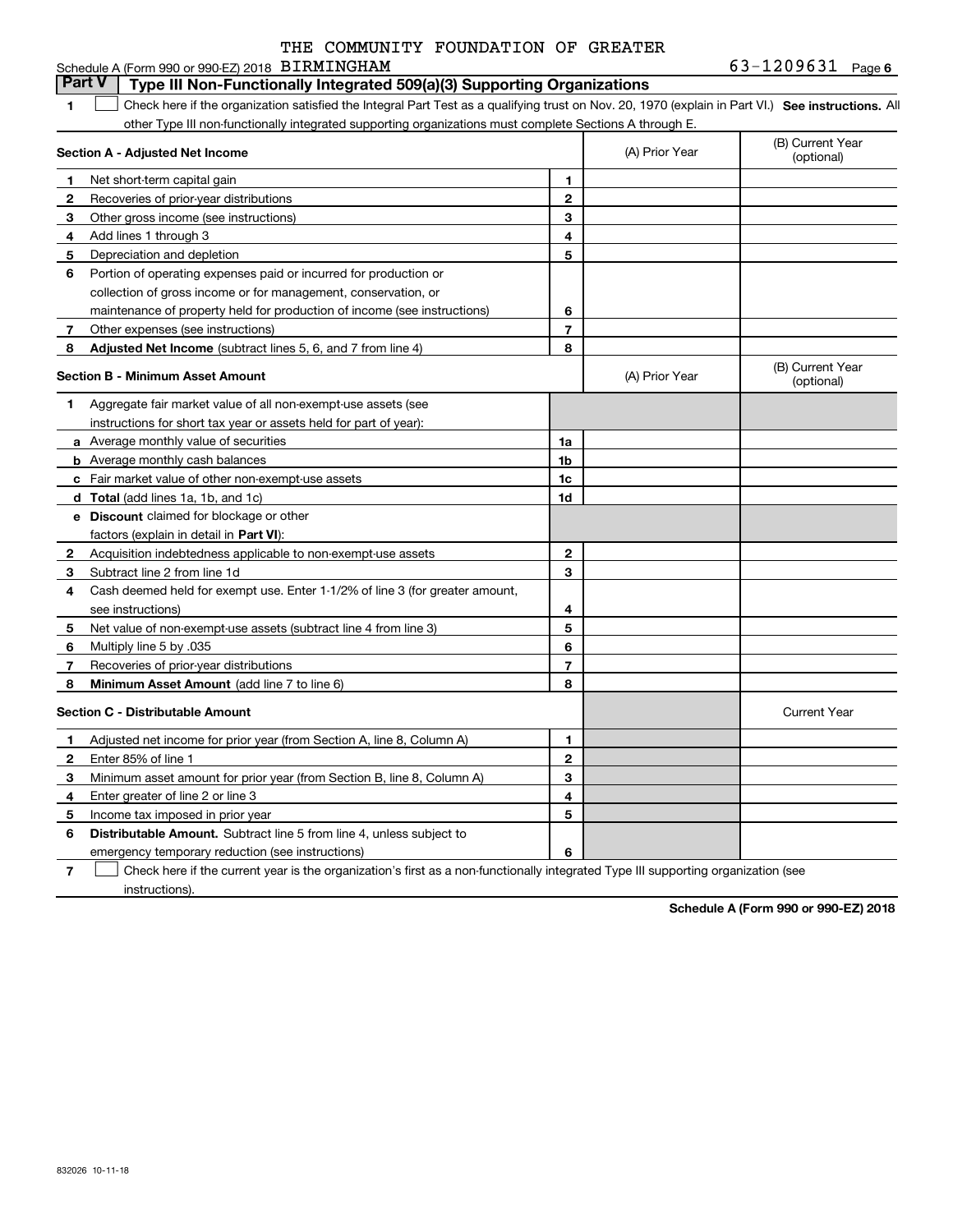|               | Schedule A (Form 990 or 990-EZ) 2018 BIRMINGHAM                                            |                                    |                                               | $63 - 1209631$ Page 7                            |  |
|---------------|--------------------------------------------------------------------------------------------|------------------------------------|-----------------------------------------------|--------------------------------------------------|--|
| <b>Part V</b> | Type III Non-Functionally Integrated 509(a)(3) Supporting Organizations                    |                                    | (continued)                                   |                                                  |  |
|               | <b>Section D - Distributions</b>                                                           |                                    |                                               | <b>Current Year</b>                              |  |
| 1             | Amounts paid to supported organizations to accomplish exempt purposes                      |                                    |                                               |                                                  |  |
| 2             | Amounts paid to perform activity that directly furthers exempt purposes of supported       |                                    |                                               |                                                  |  |
|               | organizations, in excess of income from activity                                           |                                    |                                               |                                                  |  |
| 3             | Administrative expenses paid to accomplish exempt purposes of supported organizations      |                                    |                                               |                                                  |  |
| 4             | Amounts paid to acquire exempt-use assets                                                  |                                    |                                               |                                                  |  |
| 5             | Qualified set-aside amounts (prior IRS approval required)                                  |                                    |                                               |                                                  |  |
| 6             | Other distributions (describe in Part VI). See instructions.                               |                                    |                                               |                                                  |  |
| 7             | Total annual distributions. Add lines 1 through 6.                                         |                                    |                                               |                                                  |  |
| 8             | Distributions to attentive supported organizations to which the organization is responsive |                                    |                                               |                                                  |  |
|               | (provide details in Part VI). See instructions.                                            |                                    |                                               |                                                  |  |
| 9             | Distributable amount for 2018 from Section C, line 6                                       |                                    |                                               |                                                  |  |
| 10            | Line 8 amount divided by line 9 amount                                                     |                                    |                                               |                                                  |  |
|               | <b>Section E - Distribution Allocations</b> (see instructions)                             | (i)<br><b>Excess Distributions</b> | (ii)<br><b>Underdistributions</b><br>Pre-2018 | (iii)<br><b>Distributable</b><br>Amount for 2018 |  |
| 1             | Distributable amount for 2018 from Section C, line 6                                       |                                    |                                               |                                                  |  |
| 2             | Underdistributions, if any, for years prior to 2018 (reason-                               |                                    |                                               |                                                  |  |
|               | able cause required-explain in Part VI). See instructions.                                 |                                    |                                               |                                                  |  |
| 3             | Excess distributions carryover, if any, to 2018                                            |                                    |                                               |                                                  |  |
|               | <b>a</b> From 2013                                                                         |                                    |                                               |                                                  |  |
|               | $b$ From 2014                                                                              |                                    |                                               |                                                  |  |
|               | $c$ From 2015                                                                              |                                    |                                               |                                                  |  |
|               | d From 2016                                                                                |                                    |                                               |                                                  |  |
|               | e From 2017                                                                                |                                    |                                               |                                                  |  |
|               | f Total of lines 3a through e                                                              |                                    |                                               |                                                  |  |
|               | g Applied to underdistributions of prior years                                             |                                    |                                               |                                                  |  |
|               | <b>h</b> Applied to 2018 distributable amount                                              |                                    |                                               |                                                  |  |
|               | Carryover from 2013 not applied (see instructions)                                         |                                    |                                               |                                                  |  |
|               | Remainder. Subtract lines 3g, 3h, and 3i from 3f.                                          |                                    |                                               |                                                  |  |
| 4             | Distributions for 2018 from Section D.                                                     |                                    |                                               |                                                  |  |
|               | \$<br>line $7:$                                                                            |                                    |                                               |                                                  |  |
|               | <b>a</b> Applied to underdistributions of prior years                                      |                                    |                                               |                                                  |  |
|               | <b>b</b> Applied to 2018 distributable amount                                              |                                    |                                               |                                                  |  |
|               | <b>c</b> Remainder. Subtract lines 4a and 4b from 4.                                       |                                    |                                               |                                                  |  |
|               | Remaining underdistributions for years prior to 2018, if                                   |                                    |                                               |                                                  |  |
|               | any. Subtract lines 3g and 4a from line 2. For result greater                              |                                    |                                               |                                                  |  |
|               | than zero, explain in Part VI. See instructions.                                           |                                    |                                               |                                                  |  |
| 6             | Remaining underdistributions for 2018. Subtract lines 3h                                   |                                    |                                               |                                                  |  |
|               | and 4b from line 1. For result greater than zero, explain in                               |                                    |                                               |                                                  |  |
|               | Part VI. See instructions.                                                                 |                                    |                                               |                                                  |  |
| 7             | Excess distributions carryover to 2019. Add lines 3j                                       |                                    |                                               |                                                  |  |
|               | and 4c.                                                                                    |                                    |                                               |                                                  |  |
| 8             | Breakdown of line 7:                                                                       |                                    |                                               |                                                  |  |
|               | a Excess from 2014                                                                         |                                    |                                               |                                                  |  |
|               | <b>b</b> Excess from 2015                                                                  |                                    |                                               |                                                  |  |
|               | c Excess from 2016                                                                         |                                    |                                               |                                                  |  |
|               | d Excess from 2017                                                                         |                                    |                                               |                                                  |  |
|               | e Excess from 2018                                                                         |                                    |                                               |                                                  |  |
|               |                                                                                            |                                    |                                               |                                                  |  |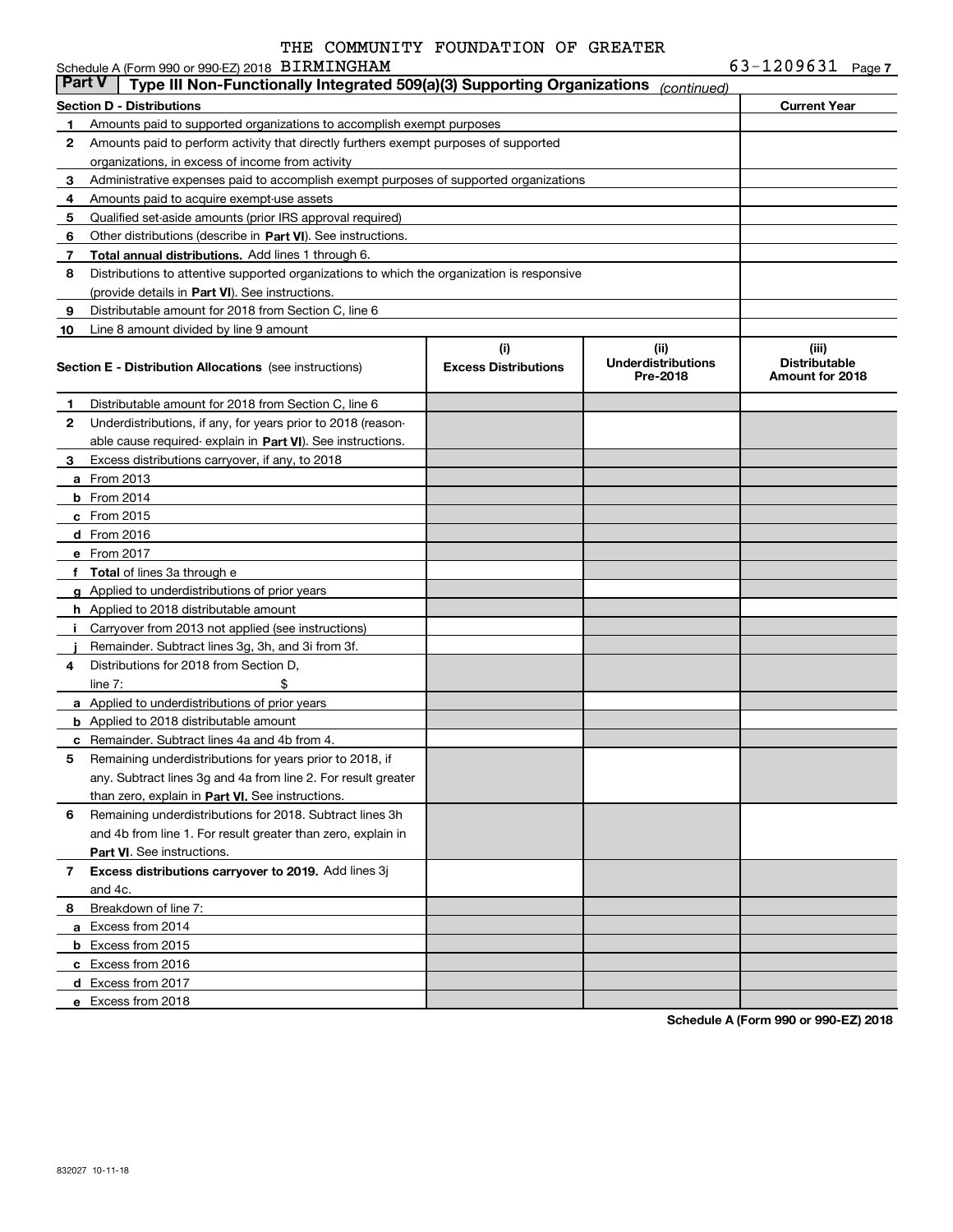|                 | THE COMMUNITY FOUNDATION OF GREATER |  |
|-----------------|-------------------------------------|--|
| <b>NITNOUAM</b> |                                     |  |

|                | Schedule A (Form 990 or 990-EZ) 2018 BIRMINGHAM                                                                                                                                                                                                                                                                                                                                                                                                                                                                                                                                             | 63-1209631 Page 8 |  |
|----------------|---------------------------------------------------------------------------------------------------------------------------------------------------------------------------------------------------------------------------------------------------------------------------------------------------------------------------------------------------------------------------------------------------------------------------------------------------------------------------------------------------------------------------------------------------------------------------------------------|-------------------|--|
| <b>Part VI</b> | Supplemental Information. Provide the explanations required by Part II, line 10; Part II, line 17a or 17b; Part III, line 12;<br>Part IV, Section A, lines 1, 2, 3b, 3c, 4b, 4c, 5a, 6, 9a, 9b, 9c, 11a, 11b, and 11c; Part IV, Section B, lines 1 and 2; Part IV, Section C,<br>line 1; Part IV, Section D, lines 2 and 3; Part IV, Section E, lines 1c, 2a, 2b, 3a, and 3b; Part V, line 1; Part V, Section B, line 1e; Part V,<br>Section D, lines 5, 6, and 8; and Part V, Section E, lines 2, 5, and 6. Also complete this part for any additional information.<br>(See instructions.) |                   |  |
|                |                                                                                                                                                                                                                                                                                                                                                                                                                                                                                                                                                                                             |                   |  |
|                |                                                                                                                                                                                                                                                                                                                                                                                                                                                                                                                                                                                             |                   |  |
|                |                                                                                                                                                                                                                                                                                                                                                                                                                                                                                                                                                                                             |                   |  |
|                |                                                                                                                                                                                                                                                                                                                                                                                                                                                                                                                                                                                             |                   |  |
|                |                                                                                                                                                                                                                                                                                                                                                                                                                                                                                                                                                                                             |                   |  |
|                |                                                                                                                                                                                                                                                                                                                                                                                                                                                                                                                                                                                             |                   |  |
|                |                                                                                                                                                                                                                                                                                                                                                                                                                                                                                                                                                                                             |                   |  |
|                |                                                                                                                                                                                                                                                                                                                                                                                                                                                                                                                                                                                             |                   |  |
|                |                                                                                                                                                                                                                                                                                                                                                                                                                                                                                                                                                                                             |                   |  |
|                |                                                                                                                                                                                                                                                                                                                                                                                                                                                                                                                                                                                             |                   |  |
|                |                                                                                                                                                                                                                                                                                                                                                                                                                                                                                                                                                                                             |                   |  |
|                |                                                                                                                                                                                                                                                                                                                                                                                                                                                                                                                                                                                             |                   |  |
|                |                                                                                                                                                                                                                                                                                                                                                                                                                                                                                                                                                                                             |                   |  |
|                |                                                                                                                                                                                                                                                                                                                                                                                                                                                                                                                                                                                             |                   |  |
|                |                                                                                                                                                                                                                                                                                                                                                                                                                                                                                                                                                                                             |                   |  |
|                |                                                                                                                                                                                                                                                                                                                                                                                                                                                                                                                                                                                             |                   |  |
|                |                                                                                                                                                                                                                                                                                                                                                                                                                                                                                                                                                                                             |                   |  |
|                |                                                                                                                                                                                                                                                                                                                                                                                                                                                                                                                                                                                             |                   |  |
|                |                                                                                                                                                                                                                                                                                                                                                                                                                                                                                                                                                                                             |                   |  |
|                |                                                                                                                                                                                                                                                                                                                                                                                                                                                                                                                                                                                             |                   |  |
|                |                                                                                                                                                                                                                                                                                                                                                                                                                                                                                                                                                                                             |                   |  |
|                |                                                                                                                                                                                                                                                                                                                                                                                                                                                                                                                                                                                             |                   |  |
|                |                                                                                                                                                                                                                                                                                                                                                                                                                                                                                                                                                                                             |                   |  |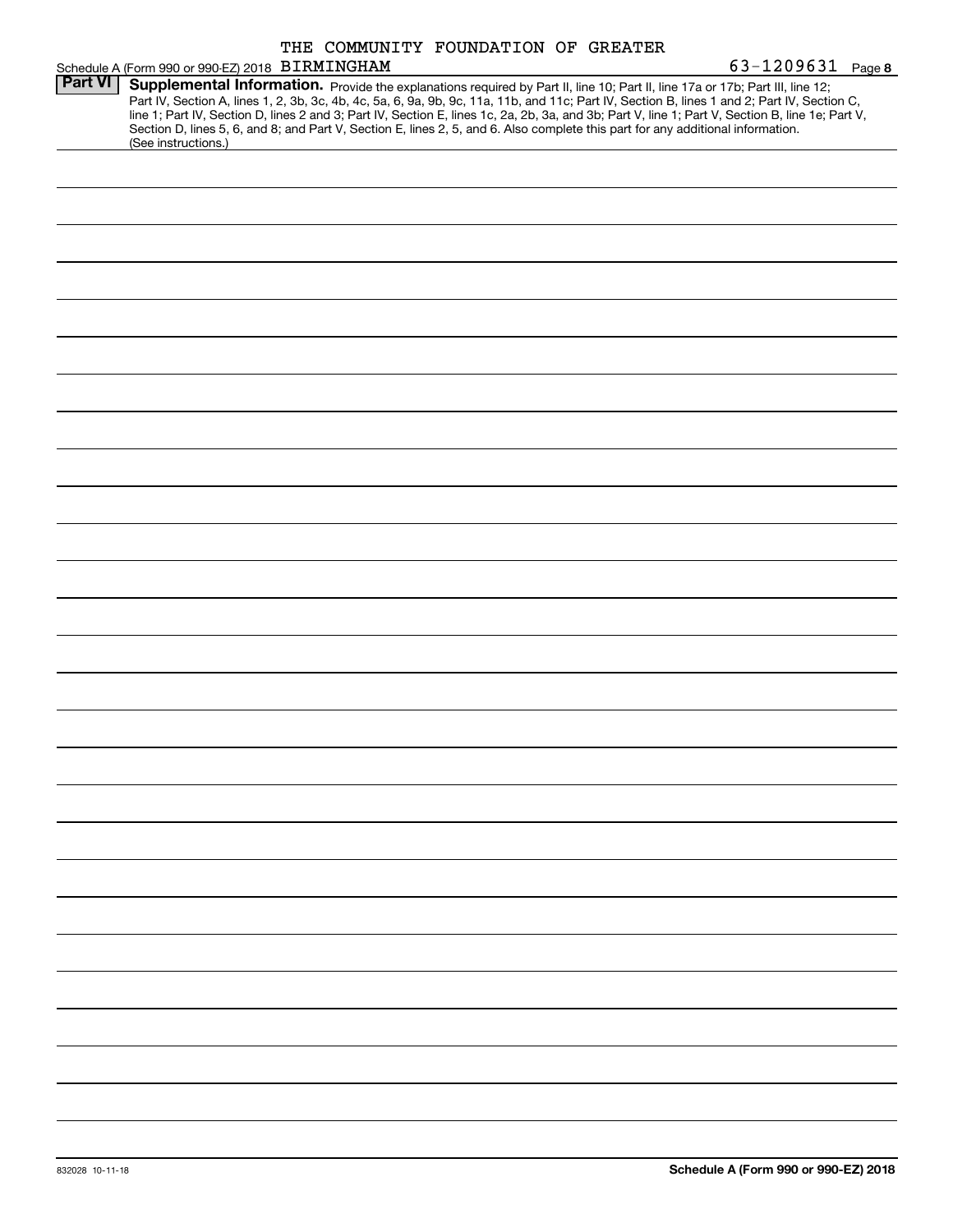| <b>SCHEDULE C</b>                                    | <b>Political Campaign and Lobbying Activities</b>                                    |                                                                                                                                                                                                                                |           |                            |                          |                                                |           |  |
|------------------------------------------------------|--------------------------------------------------------------------------------------|--------------------------------------------------------------------------------------------------------------------------------------------------------------------------------------------------------------------------------|-----------|----------------------------|--------------------------|------------------------------------------------|-----------|--|
| (Form 990 or 990-EZ)                                 |                                                                                      |                                                                                                                                                                                                                                |           |                            |                          |                                                |           |  |
|                                                      | N18<br>For Organizations Exempt From Income Tax Under section 501(c) and section 527 |                                                                                                                                                                                                                                |           |                            |                          |                                                |           |  |
| Department of the Treasury                           |                                                                                      | Complete if the organization is described below. Attach to Form 990 or Form 990-EZ.                                                                                                                                            |           |                            |                          |                                                |           |  |
| Internal Revenue Service                             |                                                                                      | $\blacktriangleright$ Go to www.irs.gov/Form990 for instructions and the latest information.                                                                                                                                   |           |                            |                          | Inspection                                     |           |  |
|                                                      |                                                                                      | If the organization answered "Yes," on Form 990, Part IV, line 3, or Form 990-EZ, Part V, line 46 (Political Campaign Activities), then                                                                                        |           |                            |                          |                                                |           |  |
|                                                      |                                                                                      | • Section 501(c)(3) organizations: Complete Parts I-A and B. Do not complete Part I-C.                                                                                                                                         |           |                            |                          |                                                |           |  |
|                                                      |                                                                                      | ● Section 501(c) (other than section 501(c)(3)) organizations: Complete Parts I-A and C below. Do not complete Part I-B.                                                                                                       |           |                            |                          |                                                |           |  |
| • Section 527 organizations: Complete Part I-A only. |                                                                                      |                                                                                                                                                                                                                                |           |                            |                          |                                                |           |  |
|                                                      |                                                                                      | If the organization answered "Yes," on Form 990, Part IV, line 4, or Form 990-EZ, Part VI, line 47 (Lobbying Activities), then                                                                                                 |           |                            |                          |                                                |           |  |
|                                                      |                                                                                      | • Section 501(c)(3) organizations that have filed Form 5768 (election under section 501(h)): Complete Part II-A. Do not complete Part II-B.                                                                                    |           |                            |                          |                                                |           |  |
|                                                      |                                                                                      | • Section 501(c)(3) organizations that have NOT filed Form 5768 (election under section 501(h)): Complete Part II-B. Do not complete Part II-A.                                                                                |           |                            |                          |                                                |           |  |
|                                                      |                                                                                      | If the organization answered "Yes," on Form 990, Part IV, line 5 (Proxy Tax) (see separate instructions) or Form 990-EZ, Part V, line 35c (Proxy                                                                               |           |                            |                          |                                                |           |  |
| Tax) (see separate instructions), then               |                                                                                      |                                                                                                                                                                                                                                |           |                            |                          |                                                |           |  |
|                                                      |                                                                                      | • Section 501(c)(4), (5), or (6) organizations: Complete Part III.                                                                                                                                                             |           |                            |                          |                                                |           |  |
| Name of organization                                 |                                                                                      | THE COMMUNITY FOUNDATION OF GREATER                                                                                                                                                                                            |           |                            |                          | <b>Employer identification number</b>          |           |  |
|                                                      | <b>BIRMINGHAM</b>                                                                    |                                                                                                                                                                                                                                |           |                            |                          | 63-1209631                                     |           |  |
| Part I-A                                             |                                                                                      | Complete if the organization is exempt under section 501(c) or is a section 527 organization.                                                                                                                                  |           |                            |                          |                                                |           |  |
|                                                      |                                                                                      |                                                                                                                                                                                                                                |           |                            |                          |                                                |           |  |
|                                                      |                                                                                      | 1 Provide a description of the organization's direct and indirect political campaign activities in Part IV.                                                                                                                    |           |                            |                          |                                                |           |  |
|                                                      |                                                                                      |                                                                                                                                                                                                                                |           |                            |                          |                                                |           |  |
|                                                      |                                                                                      | 3 Volunteer hours for political campaign activities [11] manufactures in the contract of the contract of the contract of the contract of the contract of the contract of the contract of the contract of the contract of the c |           |                            |                          |                                                |           |  |
|                                                      |                                                                                      |                                                                                                                                                                                                                                |           |                            |                          |                                                |           |  |
| Part I-B                                             |                                                                                      | Complete if the organization is exempt under section 501(c)(3).                                                                                                                                                                |           |                            |                          |                                                |           |  |
|                                                      |                                                                                      |                                                                                                                                                                                                                                |           |                            |                          |                                                |           |  |
|                                                      |                                                                                      |                                                                                                                                                                                                                                |           |                            |                          |                                                |           |  |
|                                                      |                                                                                      |                                                                                                                                                                                                                                |           |                            |                          | Yes                                            | No        |  |
| 4a Was a correction made?                            |                                                                                      |                                                                                                                                                                                                                                |           |                            |                          | Yes                                            | No        |  |
| <b>b</b> If "Yes," describe in Part IV.              |                                                                                      |                                                                                                                                                                                                                                |           |                            |                          |                                                |           |  |
|                                                      |                                                                                      | Part I-C   Complete if the organization is exempt under section 501(c), except section 501(c)(3).                                                                                                                              |           |                            |                          |                                                |           |  |
|                                                      |                                                                                      | 1 Enter the amount directly expended by the filing organization for section 527 exempt function activities                                                                                                                     |           |                            | $\blacktriangleright$ \$ |                                                |           |  |
|                                                      |                                                                                      | 2 Enter the amount of the filing organization's funds contributed to other organizations for section 527                                                                                                                       |           |                            |                          |                                                |           |  |
| exempt function activities                           |                                                                                      |                                                                                                                                                                                                                                |           |                            | $\triangleright$ \$      |                                                |           |  |
|                                                      |                                                                                      | 3 Total exempt function expenditures. Add lines 1 and 2. Enter here and on Form 1120-POL,                                                                                                                                      |           |                            |                          |                                                |           |  |
|                                                      |                                                                                      |                                                                                                                                                                                                                                |           |                            | $\blacktriangleright$ \$ |                                                |           |  |
|                                                      |                                                                                      |                                                                                                                                                                                                                                |           |                            |                          | Yes                                            | <b>No</b> |  |
|                                                      |                                                                                      | 5 Enter the names, addresses and employer identification number (EIN) of all section 527 political organizations to which the filing organization                                                                              |           |                            |                          |                                                |           |  |
|                                                      |                                                                                      | made payments. For each organization listed, enter the amount paid from the filing organization's funds. Also enter the amount of political                                                                                    |           |                            |                          |                                                |           |  |
|                                                      |                                                                                      | contributions received that were promptly and directly delivered to a separate political organization, such as a separate segregated fund or a                                                                                 |           |                            |                          |                                                |           |  |
|                                                      |                                                                                      | political action committee (PAC). If additional space is needed, provide information in Part IV.                                                                                                                               |           |                            |                          |                                                |           |  |
| (a) Name                                             |                                                                                      | (b) Address                                                                                                                                                                                                                    | $(c)$ EIN | (d) Amount paid from       |                          | (e) Amount of political                        |           |  |
|                                                      |                                                                                      |                                                                                                                                                                                                                                |           | filing organization's      |                          | contributions received and                     |           |  |
|                                                      |                                                                                      |                                                                                                                                                                                                                                |           | funds. If none, enter -0-. |                          | promptly and directly                          |           |  |
|                                                      |                                                                                      |                                                                                                                                                                                                                                |           |                            |                          | delivered to a separate                        |           |  |
|                                                      |                                                                                      |                                                                                                                                                                                                                                |           |                            |                          | political organization.<br>If none, enter -0-. |           |  |
|                                                      |                                                                                      |                                                                                                                                                                                                                                |           |                            |                          |                                                |           |  |
|                                                      |                                                                                      |                                                                                                                                                                                                                                |           |                            |                          |                                                |           |  |
|                                                      |                                                                                      |                                                                                                                                                                                                                                |           |                            |                          |                                                |           |  |
|                                                      |                                                                                      |                                                                                                                                                                                                                                |           |                            |                          |                                                |           |  |
|                                                      |                                                                                      |                                                                                                                                                                                                                                |           |                            |                          |                                                |           |  |
|                                                      |                                                                                      |                                                                                                                                                                                                                                |           |                            |                          |                                                |           |  |

# **Political Campaign and Lobbying Activities**

832041 11-08-18

LHA

**For Paperwork Reduction Act Notice, see the Instructions for Form 990 or 990-EZ. Schedule C (Form 990 or 990-EZ) 2018**

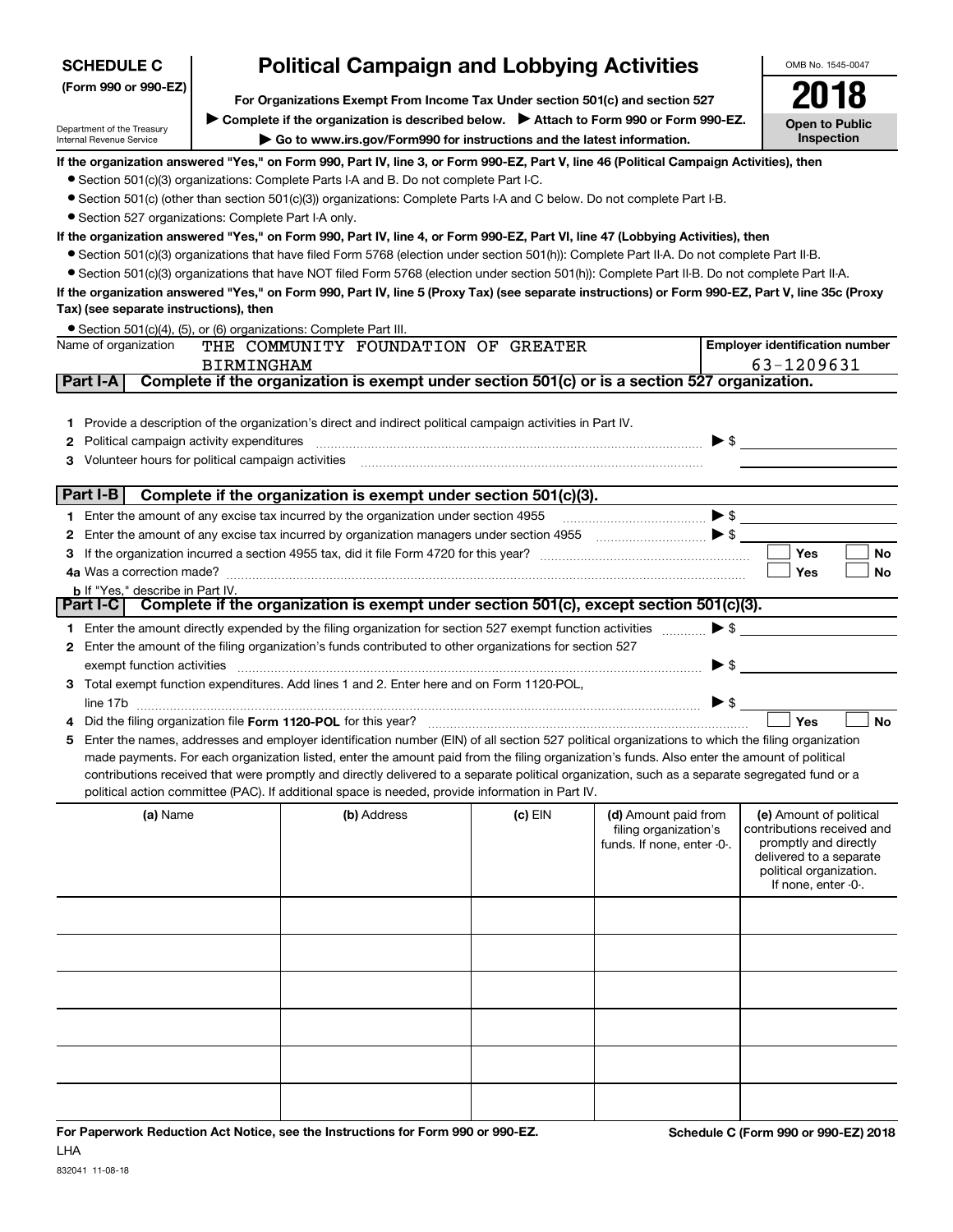|                               | Schedule C (Form 990 or 990-EZ) 2018 BIRMINGHAM                                                                |                                                       |                                                                                                         |                                                                                                                                   |                                        | 63-1209631 Page 2              |
|-------------------------------|----------------------------------------------------------------------------------------------------------------|-------------------------------------------------------|---------------------------------------------------------------------------------------------------------|-----------------------------------------------------------------------------------------------------------------------------------|----------------------------------------|--------------------------------|
| Part II-A                     | Complete if the organization is exempt under section 501(c)(3) and filed Form 5768 (election under             |                                                       |                                                                                                         |                                                                                                                                   |                                        |                                |
|                               | section 501(h)).                                                                                               |                                                       |                                                                                                         |                                                                                                                                   |                                        |                                |
| A Check $\blacktriangleright$ |                                                                                                                |                                                       |                                                                                                         | if the filing organization belongs to an affiliated group (and list in Part IV each affiliated group member's name, address, EIN, |                                        |                                |
|                               |                                                                                                                | expenses, and share of excess lobbying expenditures). |                                                                                                         |                                                                                                                                   |                                        |                                |
| <b>B</b> Check <b>D</b>       |                                                                                                                |                                                       | if the filing organization checked box A and "limited control" provisions apply.                        |                                                                                                                                   |                                        |                                |
|                               |                                                                                                                | <b>Limits on Lobbying Expenditures</b>                | (The term "expenditures" means amounts paid or incurred.)                                               |                                                                                                                                   | (a) Filing<br>organization's<br>totals | (b) Affiliated group<br>totals |
|                               | 1a Total lobbying expenditures to influence public opinion (grass roots lobbying)                              |                                                       |                                                                                                         |                                                                                                                                   | 60,969.                                |                                |
|                               | <b>b</b> Total lobbying expenditures to influence a legislative body (direct lobbying)                         |                                                       |                                                                                                         |                                                                                                                                   | 15,549.                                |                                |
|                               |                                                                                                                |                                                       |                                                                                                         |                                                                                                                                   | 76,518.                                |                                |
|                               | <b>d</b> Other exempt purpose expenditures                                                                     |                                                       |                                                                                                         |                                                                                                                                   | 21,401,578.                            |                                |
|                               | e Total exempt purpose expenditures (add lines 1c and 1d) [11] [12] [13] [13] [13] [13] [14] [15] [15] [15] [1 |                                                       |                                                                                                         |                                                                                                                                   | $\overline{21,478}$ ,096.              |                                |
|                               | f Lobbying nontaxable amount. Enter the amount from the following table in both columns.                       |                                                       |                                                                                                         |                                                                                                                                   | 1,000,000.                             |                                |
|                               | If the amount on line 1e, column (a) or (b) is:                                                                |                                                       | The lobbying nontaxable amount is:                                                                      |                                                                                                                                   |                                        |                                |
|                               | Not over \$500,000                                                                                             |                                                       | 20% of the amount on line 1e.                                                                           |                                                                                                                                   |                                        |                                |
|                               | Over \$500,000 but not over \$1,000,000                                                                        |                                                       | \$100,000 plus 15% of the excess over \$500,000.                                                        |                                                                                                                                   |                                        |                                |
|                               | Over \$1,000,000 but not over \$1,500,000                                                                      |                                                       | \$175,000 plus 10% of the excess over \$1,000,000.                                                      |                                                                                                                                   |                                        |                                |
|                               | Over \$1,500,000 but not over \$17,000,000                                                                     |                                                       | \$225,000 plus 5% of the excess over \$1,500,000.                                                       |                                                                                                                                   |                                        |                                |
|                               | Over \$17,000,000                                                                                              | \$1,000,000.                                          |                                                                                                         |                                                                                                                                   |                                        |                                |
|                               |                                                                                                                |                                                       |                                                                                                         |                                                                                                                                   |                                        |                                |
|                               | g Grassroots nontaxable amount (enter 25% of line 1f)                                                          |                                                       |                                                                                                         |                                                                                                                                   | 250,000.                               |                                |
|                               | h Subtract line 1g from line 1a. If zero or less, enter -0-                                                    |                                                       |                                                                                                         |                                                                                                                                   | 0.                                     |                                |
|                               | i Subtract line 1f from line 1c. If zero or less, enter -0-                                                    |                                                       |                                                                                                         |                                                                                                                                   | $\mathbf 0$ .                          |                                |
|                               | j If there is an amount other than zero on either line 1h or line 1i, did the organization file Form 4720      |                                                       |                                                                                                         |                                                                                                                                   |                                        |                                |
|                               | reporting section 4911 tax for this year?                                                                      |                                                       |                                                                                                         |                                                                                                                                   |                                        | <b>Yes</b><br>No               |
|                               | (Some organizations that made a section 501(h) election do not have to complete all of the five columns below. |                                                       | 4-Year Averaging Period Under Section 501(h)<br>See the separate instructions for lines 2a through 2f.) |                                                                                                                                   |                                        |                                |
|                               |                                                                                                                |                                                       | Lobbying Expenditures During 4-Year Averaging Period                                                    |                                                                                                                                   |                                        |                                |
|                               | Calendar year<br>(or fiscal year beginning in)                                                                 | (a) 2015                                              | (b) 2016                                                                                                | $(c)$ 2017                                                                                                                        | $(d)$ 2018                             | (e) Total                      |
|                               | 2a Lobbying nontaxable amount                                                                                  |                                                       |                                                                                                         |                                                                                                                                   | $1,000,000.$ $1,000,000.$ $2,000,000.$ |                                |
|                               | <b>b</b> Lobbying ceiling amount<br>$(150% \text{ of line } 2a \text{ column}(a))$                             |                                                       |                                                                                                         |                                                                                                                                   |                                        | 3 NOO NOO.                     |

| Calendar year<br>(or fiscal year beginning in)                                       | (a) $2015$ | (b) 2016 | $(c)$ 2017 | $(d)$ 2018 | (e) Total  |
|--------------------------------------------------------------------------------------|------------|----------|------------|------------|------------|
| 2a Lobbying nontaxable amount                                                        |            |          | 1,000,000. | 1,000,000. | 2,000,000. |
| <b>b</b> Lobbying ceiling amount<br>$(150\% \text{ of line } 2a, \text{ column}(e))$ |            |          |            |            | 3,000,000. |
| Total lobbying expenditures                                                          |            |          | 143,339.   | 76,518.    | 219,857.   |
| Grassroots nontaxable amount<br>d                                                    |            |          | 250,000.   | 250,000.   | 500,000.   |
| Grassroots ceiling amount<br>е<br>(150% of line 2d, column (e))                      |            |          |            |            | 750,000.   |
| Grassroots lobbying expenditures                                                     |            |          | 67,802.    | 60,969.    | 128,771.   |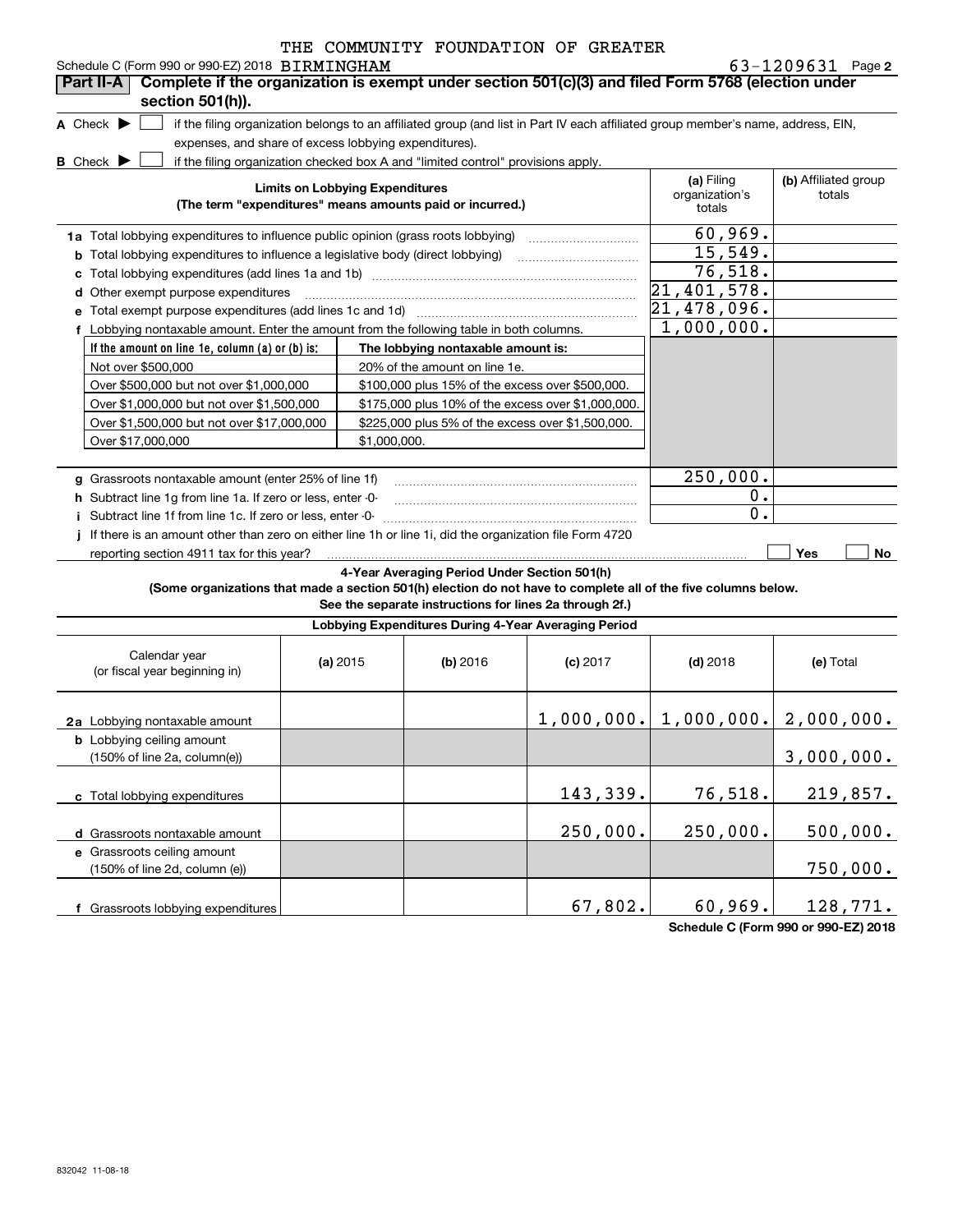#### Schedule C (Form 990 or 990-EZ) 2018 Page BIRMINGHAM 63-1209631

#### **Part II-B Complete if the organization is exempt under section 501(c)(3) and has NOT filed Form 5768 (election under section 501(h)).**

|              | For each "Yes," response on lines 1a through 1i below, provide in Part IV a detailed description                                                                                                                                     | (a) |              | (b)    |    |
|--------------|--------------------------------------------------------------------------------------------------------------------------------------------------------------------------------------------------------------------------------------|-----|--------------|--------|----|
|              | of the lobbying activity.                                                                                                                                                                                                            | Yes | No           | Amount |    |
| 1            | During the year, did the filing organization attempt to influence foreign, national, state, or<br>local legislation, including any attempt to influence public opinion on a legislative matter<br>or referendum, through the use of: |     |              |        |    |
|              | b Paid staff or management (include compensation in expenses reported on lines 1c through 1i)?                                                                                                                                       |     |              |        |    |
|              |                                                                                                                                                                                                                                      |     |              |        |    |
|              | e Publications, or published or broadcast statements?                                                                                                                                                                                |     |              |        |    |
|              | f Grants to other organizations for lobbying purposes?                                                                                                                                                                               |     |              |        |    |
| g            | Direct contact with legislators, their staffs, government officials, or a legislative body?                                                                                                                                          |     |              |        |    |
|              | h Rallies, demonstrations, seminars, conventions, speeches, lectures, or any similar means?                                                                                                                                          |     |              |        |    |
|              | <i>i</i> Other activities?                                                                                                                                                                                                           |     |              |        |    |
|              |                                                                                                                                                                                                                                      |     |              |        |    |
|              | 2a Did the activities in line 1 cause the organization to be not described in section 501(c)(3)?                                                                                                                                     |     |              |        |    |
|              |                                                                                                                                                                                                                                      |     |              |        |    |
|              | c If "Yes," enter the amount of any tax incurred by organization managers under section 4912                                                                                                                                         |     |              |        |    |
|              | d If the filing organization incurred a section 4912 tax, did it file Form 4720 for this year?                                                                                                                                       |     |              |        |    |
|              | Part III-A Complete if the organization is exempt under section 501(c)(4), section 501(c)(5), or section                                                                                                                             |     |              |        |    |
|              | $501(c)(6)$ .                                                                                                                                                                                                                        |     |              |        |    |
|              |                                                                                                                                                                                                                                      |     |              | Yes    | No |
| 1            | Were substantially all (90% or more) dues received nondeductible by members?                                                                                                                                                         |     | $\mathbf{1}$ |        |    |
| $\mathbf{2}$ | Did the organization make only in house lobbying expenditures of \$2,000 or less?                                                                                                                                                    |     | $\mathbf{2}$ |        |    |
| 3            | Did the organization agree to carry over lobbying and political campaign activity expenditures from the prior year?                                                                                                                  |     | 3            |        |    |
|              | Complete if the organization is exempt under section 501(c)(4), section 501(c)(5), or section<br><b>Part III-B</b>                                                                                                                   |     |              |        |    |
|              | 501(c)(6) and if either (a) BOTH Part III-A, lines 1 and 2, are answered "No," OR (b) Part III-A, line 3, is<br>answered "Yes."                                                                                                      |     |              |        |    |
| 1            |                                                                                                                                                                                                                                      |     | 1            |        |    |
| 2            | Section 162(e) nondeductible lobbying and political expenditures (do not include amounts of political                                                                                                                                |     |              |        |    |
|              | expenses for which the section 527(f) tax was paid).                                                                                                                                                                                 |     |              |        |    |
|              | <b>a</b> Current year                                                                                                                                                                                                                |     | 2a           |        |    |
|              |                                                                                                                                                                                                                                      |     | 2b           |        |    |
|              |                                                                                                                                                                                                                                      |     | 2c           |        |    |
| З            | Aggregate amount reported in section 6033(e)(1)(A) notices of nondeductible section 162(e) dues                                                                                                                                      |     | 3            |        |    |
| 4            | If notices were sent and the amount on line 2c exceeds the amount on line 3, what portion of the excess                                                                                                                              |     |              |        |    |
|              | does the organization agree to carryover to the reasonable estimate of nondeductible lobbying and political                                                                                                                          |     |              |        |    |
|              | expenditure next year?                                                                                                                                                                                                               |     | 4            |        |    |
| 5            |                                                                                                                                                                                                                                      |     | 5            |        |    |
| Part IV      | <b>Supplemental Information</b>                                                                                                                                                                                                      |     |              |        |    |
|              | Provide the descriptions required for Part I-A, line 1; Part I-B, line 4; Part I-C, line 5; Part II-A (affiliated group list); Part II-A, lines 1 and 2 (see                                                                         |     |              |        |    |

instructions); and Part II-B, line 1. Also, complete this part for any additional information.

**3**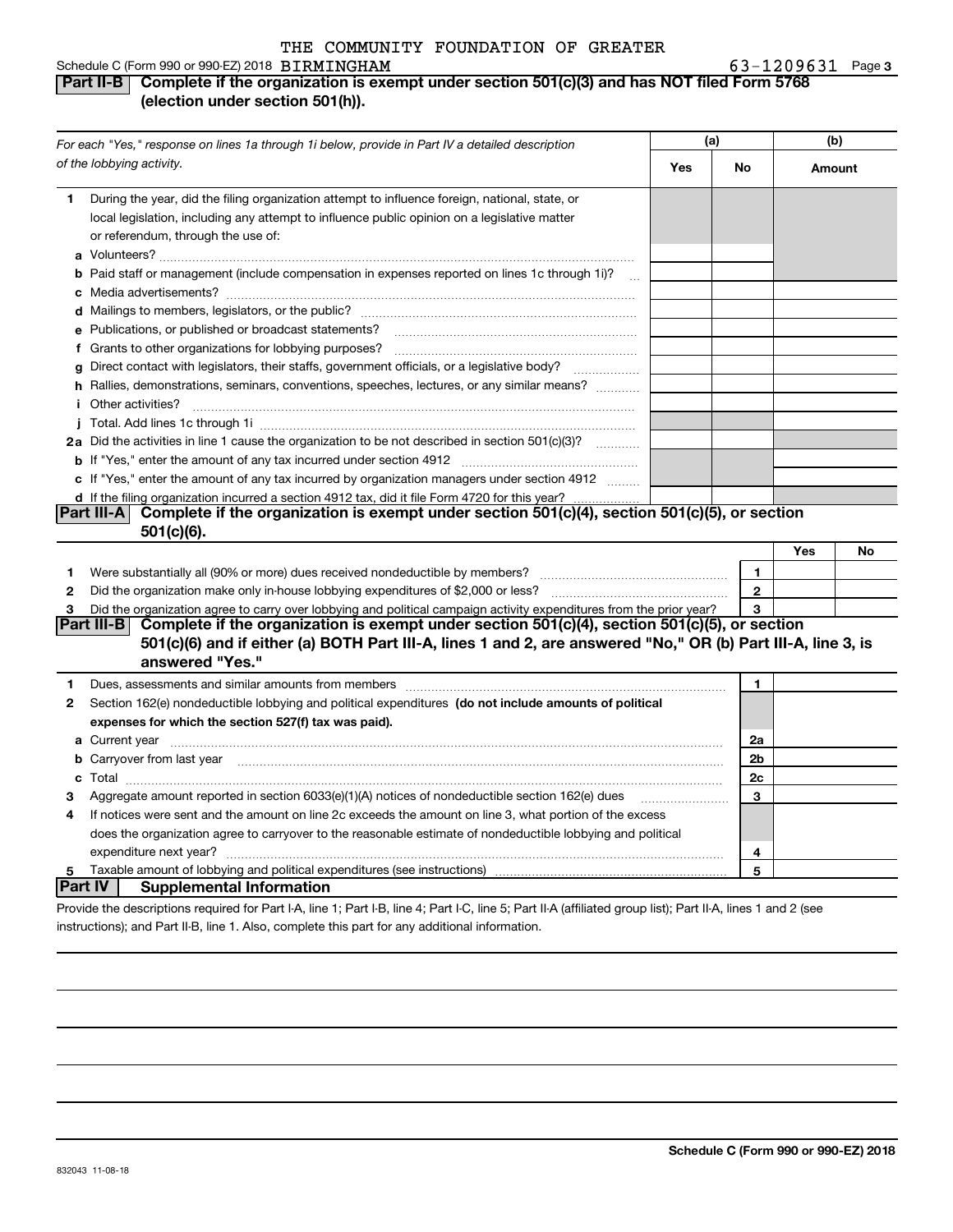|                | <b>SCHEDULE D</b>                                    |                                                                                                        | <b>Supplemental Financial Statements</b>                                                                                                                  |                      | OMB No. 1545-0047                   |
|----------------|------------------------------------------------------|--------------------------------------------------------------------------------------------------------|-----------------------------------------------------------------------------------------------------------------------------------------------------------|----------------------|-------------------------------------|
|                | (Form 990)                                           |                                                                                                        | Complete if the organization answered "Yes" on Form 990,<br>Part IV, line 6, 7, 8, 9, 10, 11a, 11b, 11c, 11d, 11e, 11f, 12a, or 12b.                      |                      |                                     |
|                | Department of the Treasury                           |                                                                                                        | Attach to Form 990.<br>Go to www.irs.gov/Form990 for instructions and the latest information.                                                             |                      | Open to Public<br><b>Inspection</b> |
|                | Internal Revenue Service<br>Name of the organization |                                                                                                        | <b>Employer identification number</b>                                                                                                                     |                      |                                     |
|                |                                                      | THE COMMUNITY FOUNDATION OF GREATER<br><b>BIRMINGHAM</b>                                               |                                                                                                                                                           |                      | 63-1209631                          |
| <b>Part I</b>  |                                                      |                                                                                                        | Organizations Maintaining Donor Advised Funds or Other Similar Funds or Accounts. Complete if the                                                         |                      |                                     |
|                |                                                      | organization answered "Yes" on Form 990, Part IV, line 6.                                              |                                                                                                                                                           |                      |                                     |
|                |                                                      |                                                                                                        | (a) Donor advised funds                                                                                                                                   |                      | (b) Funds and other accounts        |
| 1              |                                                      |                                                                                                        | 262                                                                                                                                                       |                      | 241                                 |
| 2              |                                                      | Aggregate value of contributions to (during year)                                                      | 15, 338, 932.                                                                                                                                             |                      | 7,316,767.                          |
| 3              |                                                      | Aggregate value of grants from (during year)                                                           | $14,576,655$ .<br>100, 710, 878.                                                                                                                          |                      | 4,000,817.<br>95, 228, 505.         |
| 4              |                                                      |                                                                                                        | Did the organization inform all donors and donor advisors in writing that the assets held in donor advised funds                                          |                      |                                     |
| 5              |                                                      |                                                                                                        |                                                                                                                                                           |                      | $ \overline{X} $ Yes<br><b>No</b>   |
| 6              |                                                      |                                                                                                        | Did the organization inform all grantees, donors, and donor advisors in writing that grant funds can be used only                                         |                      |                                     |
|                |                                                      |                                                                                                        | for charitable purposes and not for the benefit of the donor or donor advisor, or for any other purpose conferring                                        |                      |                                     |
|                | impermissible private benefit?                       |                                                                                                        |                                                                                                                                                           |                      | $\overline{X}$ Yes<br>No            |
| <b>Part II</b> |                                                      |                                                                                                        | Conservation Easements. Complete if the organization answered "Yes" on Form 990, Part IV, line 7.                                                         |                      |                                     |
| 1              |                                                      | Purpose(s) of conservation easements held by the organization (check all that apply).                  |                                                                                                                                                           |                      |                                     |
|                |                                                      | Preservation of land for public use (e.g., recreation or education)                                    | Preservation of a historically important land area                                                                                                        |                      |                                     |
|                |                                                      | Protection of natural habitat                                                                          | Preservation of a certified historic structure                                                                                                            |                      |                                     |
|                |                                                      | Preservation of open space                                                                             |                                                                                                                                                           |                      |                                     |
| 2              |                                                      |                                                                                                        | Complete lines 2a through 2d if the organization held a qualified conservation contribution in the form of a conservation easement on the last            |                      |                                     |
|                | day of the tax year.                                 |                                                                                                        |                                                                                                                                                           |                      | Held at the End of the Tax Year     |
|                |                                                      | Total number of conservation easements                                                                 |                                                                                                                                                           | 2a<br>2 <sub>b</sub> |                                     |
| b              |                                                      | Total acreage restricted by conservation easements                                                     |                                                                                                                                                           | 2c                   |                                     |
| d              |                                                      |                                                                                                        | Number of conservation easements included in (c) acquired after 7/25/06, and not on a historic structure                                                  |                      |                                     |
|                |                                                      |                                                                                                        |                                                                                                                                                           | 2d                   |                                     |
| 3              |                                                      |                                                                                                        | Number of conservation easements modified, transferred, released, extinguished, or terminated by the organization during the tax                          |                      |                                     |
|                | $year \triangleright$                                |                                                                                                        |                                                                                                                                                           |                      |                                     |
| 4              |                                                      | Number of states where property subject to conservation easement is located >                          |                                                                                                                                                           |                      |                                     |
| 5              |                                                      | Does the organization have a written policy regarding the periodic monitoring, inspection, handling of |                                                                                                                                                           |                      |                                     |
|                |                                                      | violations, and enforcement of the conservation easements it holds?                                    |                                                                                                                                                           |                      | Yes<br><b>No</b>                    |
| 6              |                                                      |                                                                                                        | Staff and volunteer hours devoted to monitoring, inspecting, handling of violations, and enforcing conservation easements during the year                 |                      |                                     |
|                |                                                      |                                                                                                        |                                                                                                                                                           |                      |                                     |
| 7              | $\blacktriangleright$ \$                             |                                                                                                        | Amount of expenses incurred in monitoring, inspecting, handling of violations, and enforcing conservation easements during the year                       |                      |                                     |
| 8              |                                                      |                                                                                                        | Does each conservation easement reported on line 2(d) above satisfy the requirements of section 170(h)(4)(B)(i)                                           |                      |                                     |
|                | and section $170(h)(4)(B)(ii)?$                      |                                                                                                        |                                                                                                                                                           |                      | Yes<br>No                           |
| 9              |                                                      |                                                                                                        | In Part XIII, describe how the organization reports conservation easements in its revenue and expense statement, and balance sheet, and                   |                      |                                     |
|                |                                                      |                                                                                                        | include, if applicable, the text of the footnote to the organization's financial statements that describes the organization's accounting for              |                      |                                     |
|                | conservation easements.                              |                                                                                                        |                                                                                                                                                           |                      |                                     |
|                | <b>Part III</b>                                      |                                                                                                        | Organizations Maintaining Collections of Art, Historical Treasures, or Other Similar Assets.                                                              |                      |                                     |
|                |                                                      | Complete if the organization answered "Yes" on Form 990, Part IV, line 8.                              |                                                                                                                                                           |                      |                                     |
|                |                                                      |                                                                                                        | 1a If the organization elected, as permitted under SFAS 116 (ASC 958), not to report in its revenue statement and balance sheet works of art,             |                      |                                     |
|                |                                                      |                                                                                                        | historical treasures, or other similar assets held for public exhibition, education, or research in furtherance of public service, provide, in Part XIII, |                      |                                     |
|                |                                                      | the text of the footnote to its financial statements that describes these items.                       | If the organization elected, as permitted under SFAS 116 (ASC 958), to report in its revenue statement and balance sheet works of art, historical         |                      |                                     |
| b              |                                                      |                                                                                                        | treasures, or other similar assets held for public exhibition, education, or research in furtherance of public service, provide the following amounts     |                      |                                     |
|                | relating to these items:                             |                                                                                                        |                                                                                                                                                           |                      |                                     |
|                |                                                      |                                                                                                        |                                                                                                                                                           |                      | $\frac{1}{2}$                       |
|                |                                                      | (ii) Assets included in Form 990, Part X                                                               |                                                                                                                                                           |                      |                                     |
| 2              |                                                      |                                                                                                        | If the organization received or held works of art, historical treasures, or other similar assets for financial gain, provide                              |                      |                                     |
|                |                                                      | the following amounts required to be reported under SFAS 116 (ASC 958) relating to these items:        |                                                                                                                                                           |                      |                                     |
|                |                                                      | a Revenue included on Form 990, Part VIII, line 1                                                      |                                                                                                                                                           |                      | - \$                                |

|  |  |  |  |  | LHA For Paperwork Reduction Act Notice, see the Instructions for Form 990 |  |  |  |
|--|--|--|--|--|---------------------------------------------------------------------------|--|--|--|
|--|--|--|--|--|---------------------------------------------------------------------------|--|--|--|

 $\blacktriangleright$  \$

**b** Assets included in Form 990, Part X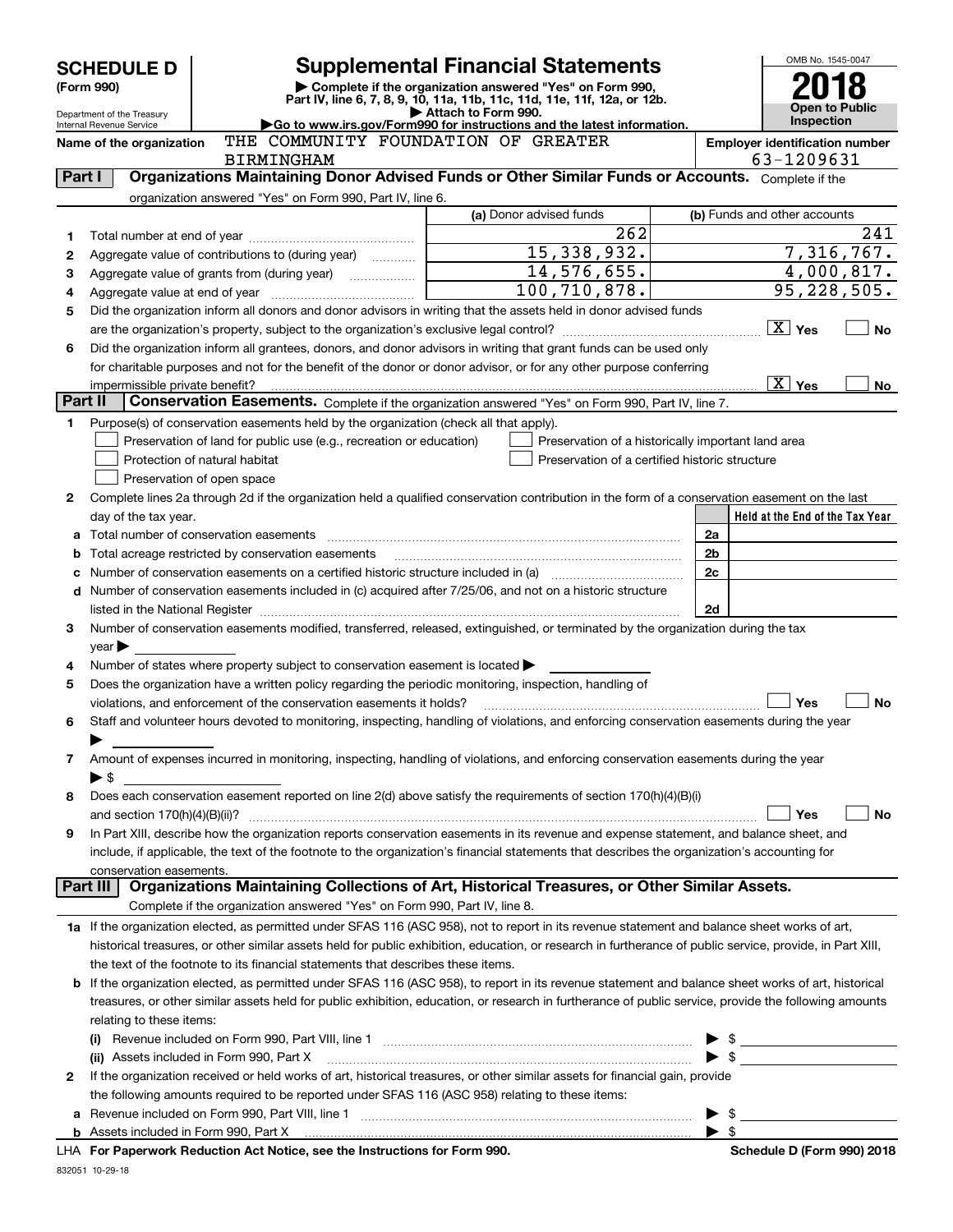|        |                                                                                                                                                                                                                                | THE COMMUNITY FOUNDATION OF GREATER     |                |                                                                                                                                                                                                                                |          |                                 |          |                        |             |
|--------|--------------------------------------------------------------------------------------------------------------------------------------------------------------------------------------------------------------------------------|-----------------------------------------|----------------|--------------------------------------------------------------------------------------------------------------------------------------------------------------------------------------------------------------------------------|----------|---------------------------------|----------|------------------------|-------------|
|        | <b>BIRMINGHAM</b><br>Schedule D (Form 990) 2018                                                                                                                                                                                |                                         |                |                                                                                                                                                                                                                                |          |                                 |          | 63-1209631 $_{Page}$ 2 |             |
|        | Organizations Maintaining Collections of Art, Historical Treasures, or Other Similar Assets (continued)<br>Part III                                                                                                            |                                         |                |                                                                                                                                                                                                                                |          |                                 |          |                        |             |
| 3      | Using the organization's acquisition, accession, and other records, check any of the following that are a significant use of its collection items                                                                              |                                         |                |                                                                                                                                                                                                                                |          |                                 |          |                        |             |
|        | (check all that apply):                                                                                                                                                                                                        |                                         |                |                                                                                                                                                                                                                                |          |                                 |          |                        |             |
| a      | Public exhibition                                                                                                                                                                                                              |                                         |                | Loan or exchange programs                                                                                                                                                                                                      |          |                                 |          |                        |             |
| b      | Scholarly research                                                                                                                                                                                                             | е                                       |                | Other the contract of the contract of the contract of the contract of the contract of the contract of the contract of the contract of the contract of the contract of the contract of the contract of the contract of the cont |          |                                 |          |                        |             |
| с      | Preservation for future generations                                                                                                                                                                                            |                                         |                |                                                                                                                                                                                                                                |          |                                 |          |                        |             |
| 4      | Provide a description of the organization's collections and explain how they further the organization's exempt purpose in Part XIII.                                                                                           |                                         |                |                                                                                                                                                                                                                                |          |                                 |          |                        |             |
| 5      | During the year, did the organization solicit or receive donations of art, historical treasures, or other similar assets<br>to be sold to raise funds rather than to be maintained as part of the organization's collection?   |                                         |                |                                                                                                                                                                                                                                |          |                                 |          | Yes                    | No          |
|        | Part IV<br>Escrow and Custodial Arrangements. Complete if the organization answered "Yes" on Form 990, Part IV, line 9, or                                                                                                     |                                         |                |                                                                                                                                                                                                                                |          |                                 |          |                        |             |
|        | reported an amount on Form 990, Part X, line 21.                                                                                                                                                                               |                                         |                |                                                                                                                                                                                                                                |          |                                 |          |                        |             |
|        | 1a Is the organization an agent, trustee, custodian or other intermediary for contributions or other assets not included                                                                                                       |                                         |                |                                                                                                                                                                                                                                |          |                                 |          |                        |             |
|        |                                                                                                                                                                                                                                |                                         |                |                                                                                                                                                                                                                                |          |                                 |          | Yes                    | <b>No</b>   |
|        | <b>b</b> If "Yes," explain the arrangement in Part XIII and complete the following table:                                                                                                                                      |                                         |                |                                                                                                                                                                                                                                |          |                                 |          |                        |             |
|        |                                                                                                                                                                                                                                |                                         |                |                                                                                                                                                                                                                                |          |                                 |          | Amount                 |             |
|        | c Beginning balance                                                                                                                                                                                                            |                                         |                |                                                                                                                                                                                                                                |          | 1c                              |          |                        |             |
|        | d Additions during the year manufactured and an account of the year manufactured and account of the year manufactured and account of the year manufactured and account of the year manufactured and account of the year manufa |                                         |                |                                                                                                                                                                                                                                |          | 1d                              |          |                        |             |
| е      | Distributions during the year manufactured and an account of the year manufactured and the year manufactured and the year manufactured and the year manufactured and the year manufactured and the year manufactured and the y |                                         |                |                                                                                                                                                                                                                                |          | 1e                              |          |                        |             |
| f      |                                                                                                                                                                                                                                |                                         |                |                                                                                                                                                                                                                                |          | 1f                              |          |                        |             |
|        | 2a Did the organization include an amount on Form 990, Part X, line 21, for escrow or custodial account liability?                                                                                                             |                                         |                |                                                                                                                                                                                                                                |          |                                 |          | Yes                    | No          |
|        | b If "Yes," explain the arrangement in Part XIII. Check here if the explanation has been provided on Part XIII                                                                                                                 |                                         |                |                                                                                                                                                                                                                                |          |                                 |          |                        |             |
|        | <b>Part V</b><br><b>Endowment Funds.</b> Complete if the organization answered "Yes" on Form 990, Part IV, line 10.                                                                                                            |                                         |                |                                                                                                                                                                                                                                |          |                                 |          |                        |             |
|        |                                                                                                                                                                                                                                | (a) Current year                        | (b) Prior year | (c) Two years back                                                                                                                                                                                                             |          | (d) Three years back            |          | (e) Four years back    |             |
|        | <b>1a</b> Beginning of year balance <i>manument</i>                                                                                                                                                                            | 103,585,513.                            | 93,052,941.    | 89,602,601.                                                                                                                                                                                                                    |          | 92,002,708.                     |          |                        | 90,478,953. |
| b      |                                                                                                                                                                                                                                | 8,473,966.                              | 5, 324, 141.   | 1,652,774.                                                                                                                                                                                                                     |          | 2,607,493.                      |          |                        | 2,134,493.  |
| с      | Net investment earnings, gains, and losses                                                                                                                                                                                     | $-5,768,028.$                           | 9,986,435.     | 5,918,311.                                                                                                                                                                                                                     |          | $-826,944.$                     |          |                        | 4,055,854.  |
| d      |                                                                                                                                                                                                                                | 3,593,882.                              | 4,043,906.     | 3, 337, 378.                                                                                                                                                                                                                   |          | 3,400,146.                      |          |                        | 3,913,406.  |
|        | e Other expenditures for facilities                                                                                                                                                                                            |                                         |                |                                                                                                                                                                                                                                |          |                                 |          |                        |             |
|        | and programs                                                                                                                                                                                                                   | 781,741.                                | 734,098.       |                                                                                                                                                                                                                                | 783,367. |                                 | 780,510. |                        | 753,186.    |
|        | f Administrative expenses <i></i><br>End of year balance                                                                                                                                                                       | 101, 915, 828.                          | 103,585,513.   | 93,052,941.                                                                                                                                                                                                                    |          | 89,602,601.                     |          |                        | 92,002,708. |
| g<br>2 | Provide the estimated percentage of the current year end balance (line 1g, column (a)) held as:                                                                                                                                |                                         |                |                                                                                                                                                                                                                                |          |                                 |          |                        |             |
|        | a Board designated or quasi-endowment >                                                                                                                                                                                        | 84.00                                   | %              |                                                                                                                                                                                                                                |          |                                 |          |                        |             |
|        | Permanent endowment > 15.00                                                                                                                                                                                                    | $\%$                                    |                |                                                                                                                                                                                                                                |          |                                 |          |                        |             |
|        | <b>c</b> Temporarily restricted endowment $\blacktriangleright$                                                                                                                                                                | 1.00<br>%                               |                |                                                                                                                                                                                                                                |          |                                 |          |                        |             |
|        | The percentages on lines 2a, 2b, and 2c should equal 100%.                                                                                                                                                                     |                                         |                |                                                                                                                                                                                                                                |          |                                 |          |                        |             |
|        | 3a Are there endowment funds not in the possession of the organization that are held and administered for the organization                                                                                                     |                                         |                |                                                                                                                                                                                                                                |          |                                 |          |                        |             |
|        | by:                                                                                                                                                                                                                            |                                         |                |                                                                                                                                                                                                                                |          |                                 |          |                        | Yes<br>No   |
|        | (i)                                                                                                                                                                                                                            |                                         |                |                                                                                                                                                                                                                                |          |                                 |          | 3a(i)                  | X           |
|        |                                                                                                                                                                                                                                |                                         |                |                                                                                                                                                                                                                                |          |                                 |          | 3a(ii)                 | X           |
|        |                                                                                                                                                                                                                                |                                         |                |                                                                                                                                                                                                                                |          |                                 |          | 3b                     |             |
| 4      | Describe in Part XIII the intended uses of the organization's endowment funds.                                                                                                                                                 |                                         |                |                                                                                                                                                                                                                                |          |                                 |          |                        |             |
|        | <b>Part VI</b><br>Land, Buildings, and Equipment.                                                                                                                                                                              |                                         |                |                                                                                                                                                                                                                                |          |                                 |          |                        |             |
|        | Complete if the organization answered "Yes" on Form 990, Part IV, line 11a. See Form 990, Part X, line 10.                                                                                                                     |                                         |                |                                                                                                                                                                                                                                |          |                                 |          |                        |             |
|        | Description of property                                                                                                                                                                                                        | (a) Cost or other<br>basis (investment) | basis (other)  | (b) Cost or other                                                                                                                                                                                                              |          | (c) Accumulated<br>depreciation |          | (d) Book value         |             |
|        |                                                                                                                                                                                                                                |                                         |                |                                                                                                                                                                                                                                |          |                                 |          |                        |             |
| b      |                                                                                                                                                                                                                                |                                         |                |                                                                                                                                                                                                                                |          |                                 |          |                        |             |
| c      |                                                                                                                                                                                                                                |                                         |                |                                                                                                                                                                                                                                |          |                                 |          |                        |             |
| d      |                                                                                                                                                                                                                                |                                         |                | 87,079.                                                                                                                                                                                                                        |          | 55,746.                         |          |                        | 31,333.     |
|        |                                                                                                                                                                                                                                |                                         |                | 160, 394.                                                                                                                                                                                                                      |          | 160,394.                        |          |                        | 0.          |
|        |                                                                                                                                                                                                                                |                                         |                |                                                                                                                                                                                                                                |          |                                 |          |                        | 31, 333.    |

**Schedule D (Form 990) 2018**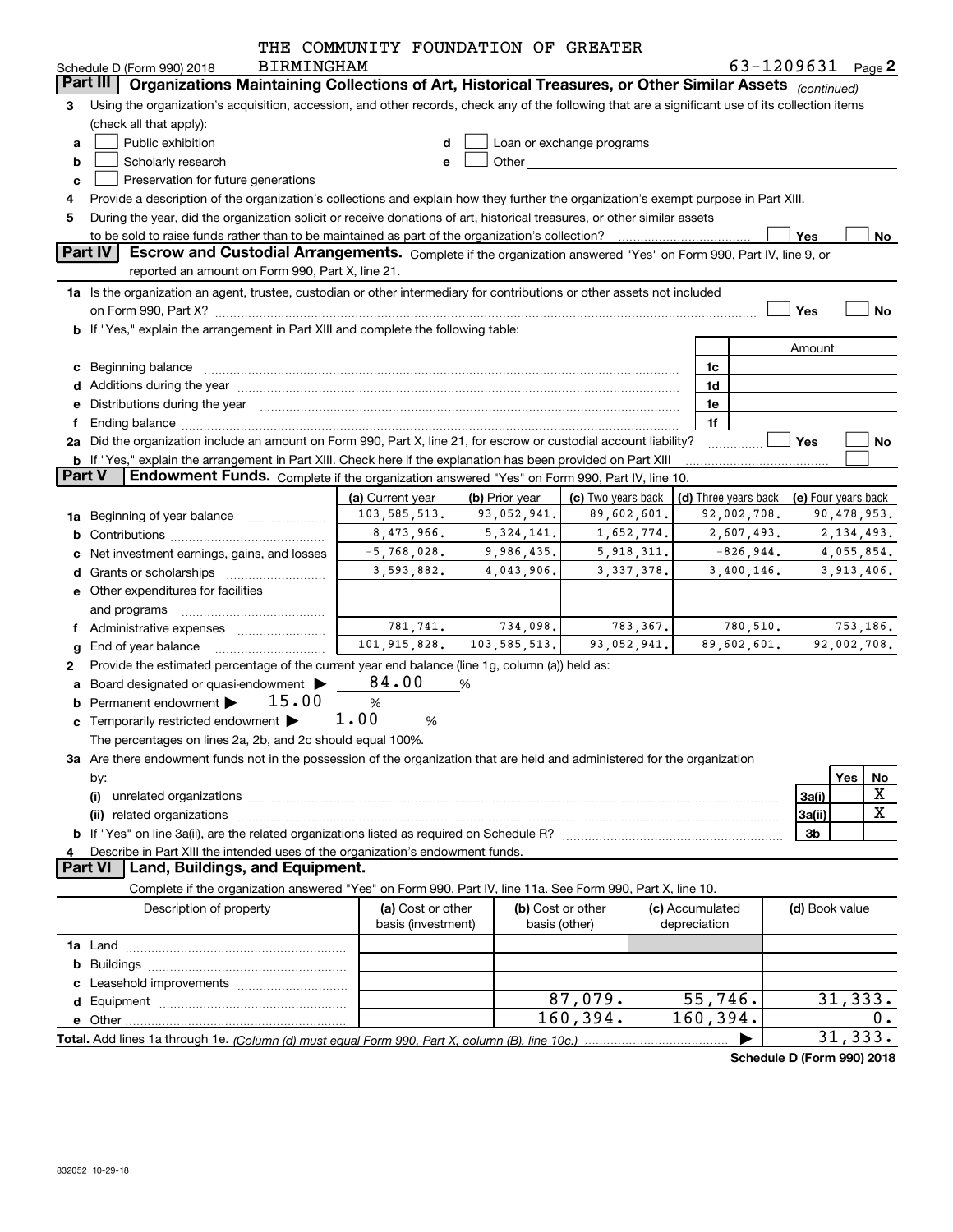|  | THE COMMUNITY FOUNDATION OF GREATER |  |
|--|-------------------------------------|--|
|  |                                     |  |

#### Schedule D (Form 990) 2018 **Part VII Investments - Other Securities.** BIRMINGHAM

Complete if the organization answered "Yes" on Form 990, Part IV, line 11b. See Form 990, Part X, line 12.

| (a) Description of security or category (including name of security)       | (b) Book value | (c) Method of valuation: Cost or end-of-year market value |
|----------------------------------------------------------------------------|----------------|-----------------------------------------------------------|
| (1) Financial derivatives                                                  |                |                                                           |
| (2) Closely-held equity interests                                          |                |                                                           |
| $(3)$ Other                                                                |                |                                                           |
| (A)                                                                        |                |                                                           |
| (B)                                                                        |                |                                                           |
| (C)                                                                        |                |                                                           |
| (D)                                                                        |                |                                                           |
| (E)                                                                        |                |                                                           |
| (F)                                                                        |                |                                                           |
| (G)                                                                        |                |                                                           |
| (H)                                                                        |                |                                                           |
| <b>Total.</b> (Col. (b) must equal Form 990, Part X, col. (B) line $12$ .) |                |                                                           |

#### **Part VIII Investments - Program Related.**

Complete if the organization answered "Yes" on Form 990, Part IV, line 11c. See Form 990, Part X, line 13.

| (a) Description of investment                                       | (b) Book value | (c) Method of valuation: Cost or end-of-year market value |
|---------------------------------------------------------------------|----------------|-----------------------------------------------------------|
| (1)                                                                 |                |                                                           |
| (2)                                                                 |                |                                                           |
| $\frac{1}{2}$                                                       |                |                                                           |
| (4)                                                                 |                |                                                           |
| $\left(5\right)$                                                    |                |                                                           |
| (6)                                                                 |                |                                                           |
| (7)                                                                 |                |                                                           |
| (8)                                                                 |                |                                                           |
| (9)                                                                 |                |                                                           |
| Total. (Col. (b) must equal Form 990, Part X, col. (B) line $13.$ ) |                |                                                           |

#### **Part IX Other Assets.**

Complete if the organization answered "Yes" on Form 990, Part IV, line 11d. See Form 990, Part X, line 15.

| (a) Description                                                    | (b) Book value |
|--------------------------------------------------------------------|----------------|
| INTEREST RECEIVABLE<br>(1)                                         | 190,022.       |
| RECEIVABLE FROM SPLIT INTERESTS<br>(2)                             | 2,694,993.     |
| INTEREST IN PERPETUAL TRUSTS<br>(3)                                | 10,634,238.    |
| CHARITABLE GIFT ANNUITIES<br>(4)                                   | 167,856.       |
| (5)                                                                |                |
| (6)                                                                |                |
| (7)                                                                |                |
| (8)                                                                |                |
| (9)                                                                |                |
| Total. (Column (b) must equal Form 990, Part X, col. (B) line 15.) | 13,687,109.    |

**Part X Other Liabilities.**

Complete if the organization answered "Yes" on Form 990, Part IV, line 11e or 11f. See Form 990, Part X, line 25.

|     | (a) Description of liability                                                      | (b) Book value    |
|-----|-----------------------------------------------------------------------------------|-------------------|
|     | Federal income taxes                                                              |                   |
|     | ANNUITY PAYMENT LIABILITY                                                         | 43,115.           |
| (3  | <b>ACCRUED VACATION</b>                                                           | 34,314.           |
| (4) | OTHER LIABILITES                                                                  | 104.              |
| (5) | FUNDS HELD AS AGENCY ENDOWMENTS                                                   | 10,893,633.       |
| (6) |                                                                                   |                   |
|     |                                                                                   |                   |
| (8) |                                                                                   |                   |
| (9) |                                                                                   |                   |
|     | $T \circ t \circ 1$ (0.1  4) $T = 1$ $T = 0.000$ $R = 1$ $M = 1$ $(R)$ $T = 0.51$ | 971<br>166<br>1 በ |

**Total.** (Column (b) must equal Form 990, Part X, col. (B) line 25.) ................ ▶ 10,971,166.

**2.** Liability for uncertain tax positions. In Part XIII, provide the text of the footnote to the organization's financial statements that reports the organization's liability for uncertain tax positions under FIN 48 (ASC 740). Check here if the text of the footnote has been provided in Part XIII  $~\boxed{\rm X}$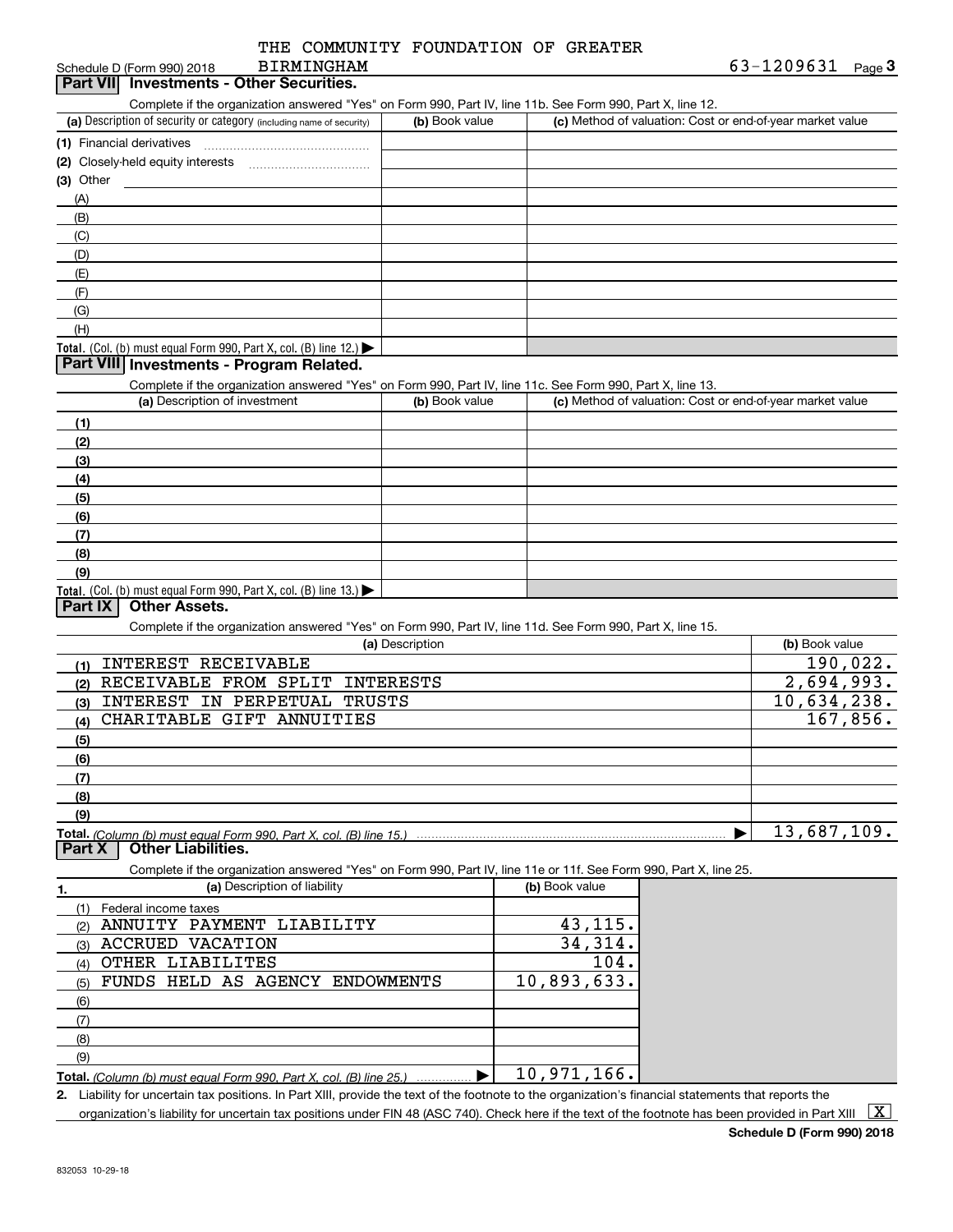|              | THE COMMUNITY FOUNDATION OF GREATER                                                                                                                                                                                                 |                              |                |                             |
|--------------|-------------------------------------------------------------------------------------------------------------------------------------------------------------------------------------------------------------------------------------|------------------------------|----------------|-----------------------------|
|              | <b>BIRMINGHAM</b><br>Schedule D (Form 990) 2018                                                                                                                                                                                     |                              |                | 63-1209631 Page 4           |
|              | Reconciliation of Revenue per Audited Financial Statements With Revenue per Return.<br><b>Part XI</b>                                                                                                                               |                              |                |                             |
|              | Complete if the organization answered "Yes" on Form 990, Part IV, line 12a.                                                                                                                                                         |                              |                |                             |
| 1            | Total revenue, gains, and other support per audited financial statements                                                                                                                                                            |                              | $\blacksquare$ | 12,286,894.                 |
| $\mathbf{2}$ | Amounts included on line 1 but not on Form 990, Part VIII, line 12:                                                                                                                                                                 |                              |                |                             |
| a            |                                                                                                                                                                                                                                     | $2a - 16, 501, 925.$         |                |                             |
| b            |                                                                                                                                                                                                                                     | 2 <sub>b</sub>               |                |                             |
| c            |                                                                                                                                                                                                                                     | 2c                           |                |                             |
| d            |                                                                                                                                                                                                                                     | $-1, 146, 268.$<br>2d        |                |                             |
| е            | Add lines 2a through 2d                                                                                                                                                                                                             |                              | 2e             | $-17$ ,648,193.             |
| 3            |                                                                                                                                                                                                                                     |                              | 3              | 29,935,087.                 |
| 4            | Amounts included on Form 990, Part VIII, line 12, but not on line 1:                                                                                                                                                                |                              |                |                             |
| a            | Investment expenses not included on Form 990, Part VIII, line 7b                                                                                                                                                                    | 4a                           |                |                             |
|              | Other (Describe in Part XIII.)                                                                                                                                                                                                      | 1,622,284.<br>4 <sub>b</sub> |                |                             |
|              | Add lines 4a and 4b                                                                                                                                                                                                                 |                              | 4с             | 1,622,284.                  |
| 5            |                                                                                                                                                                                                                                     |                              | 5              | 31,557,371.                 |
|              | Part XII   Reconciliation of Expenses per Audited Financial Statements With Expenses per Return.                                                                                                                                    |                              |                |                             |
|              | Complete if the organization answered "Yes" on Form 990, Part IV, line 12a.                                                                                                                                                         |                              |                |                             |
| 1            |                                                                                                                                                                                                                                     |                              | $\blacksquare$ | $\overline{20}$ , 349, 829. |
| 2            | Amounts included on line 1 but not on Form 990, Part IX, line 25:                                                                                                                                                                   |                              |                |                             |
| a            |                                                                                                                                                                                                                                     | 2a                           |                |                             |
| b            | Prior year adjustments communications and the contract of the contract of the contract of the contract of the                                                                                                                       | 2 <sub>b</sub>               |                |                             |
|              |                                                                                                                                                                                                                                     | 2c                           |                |                             |
|              |                                                                                                                                                                                                                                     | 7,419.<br>2d                 |                |                             |
|              | e Add lines 2a through 2d <b>contract and a contract and a contract a</b> contract a contract and a contract a contract a contract a contract a contract a contract a contract a contract a contract a contract a contract a contra |                              | 2e             | $\frac{7,419}{20,342,410}$  |
| 3            |                                                                                                                                                                                                                                     |                              | 3              |                             |
| 4            | Amounts included on Form 990, Part IX, line 25, but not on line 1:                                                                                                                                                                  |                              |                |                             |
| a            | Investment expenses not included on Form 990, Part VIII, line 7b                                                                                                                                                                    | 4a                           |                |                             |
| b            | Other (Describe in Part XIII.) <b>Construction Contract Construction</b> Chern Construction Construction Construction                                                                                                               | 1,138,958.<br>4 <sub>h</sub> |                |                             |
|              | Add lines 4a and 4b                                                                                                                                                                                                                 |                              | 4c             | 1,138,958.                  |
| 5            |                                                                                                                                                                                                                                     |                              | 5              | 21,481,368.                 |
|              | Part XIII Supplemental Information.                                                                                                                                                                                                 |                              |                |                             |

Provide the descriptions required for Part II, lines 3, 5, and 9; Part III, lines 1a and 4; Part IV, lines 1b and 2b; Part V, line 4; Part X, line 2; Part XI, lines 2d and 4b; and Part XII, lines 2d and 4b. Also complete this part to provide any additional information.

#### PART V, LINE 4:

ALL ENDOWED FUNDS ARE TO BE USED FOR GRANTMAKING OR COMMUNITY INITIATIVES IN PERPETUITY.

PART X, LINE 2:

THE FOUNDATION ADHERES TO THE PROVISIONS OF GAAP RELATING TO UNCERTAINTY

IN INCOME TAXES. SUCH PROVISIONS REQUIRE ENTITIES TO ASSESS THEIR

UNCERTAIN TAX POSITIONS FOR THE LIKELIHOOD THAT THEY WOULD BE OVERTURNED

UPON INTERNAL REVENUE SERVICE (IRS) EXAMINATION OR UPON EXAMINATION BY

STATE TAXING AUTHORITIES. IN ACCORDANCE WITH THESE PROVISIONS, THE

FOUNDATION HAS DETERMINED THAT IT DOES NOT HAVE ANY POSITIONS AT DECEMBER

31, 2018, OR 2017, THAT IT WOULD BE UNABLE TO SUBSTANTIATE. THE FOUNDATION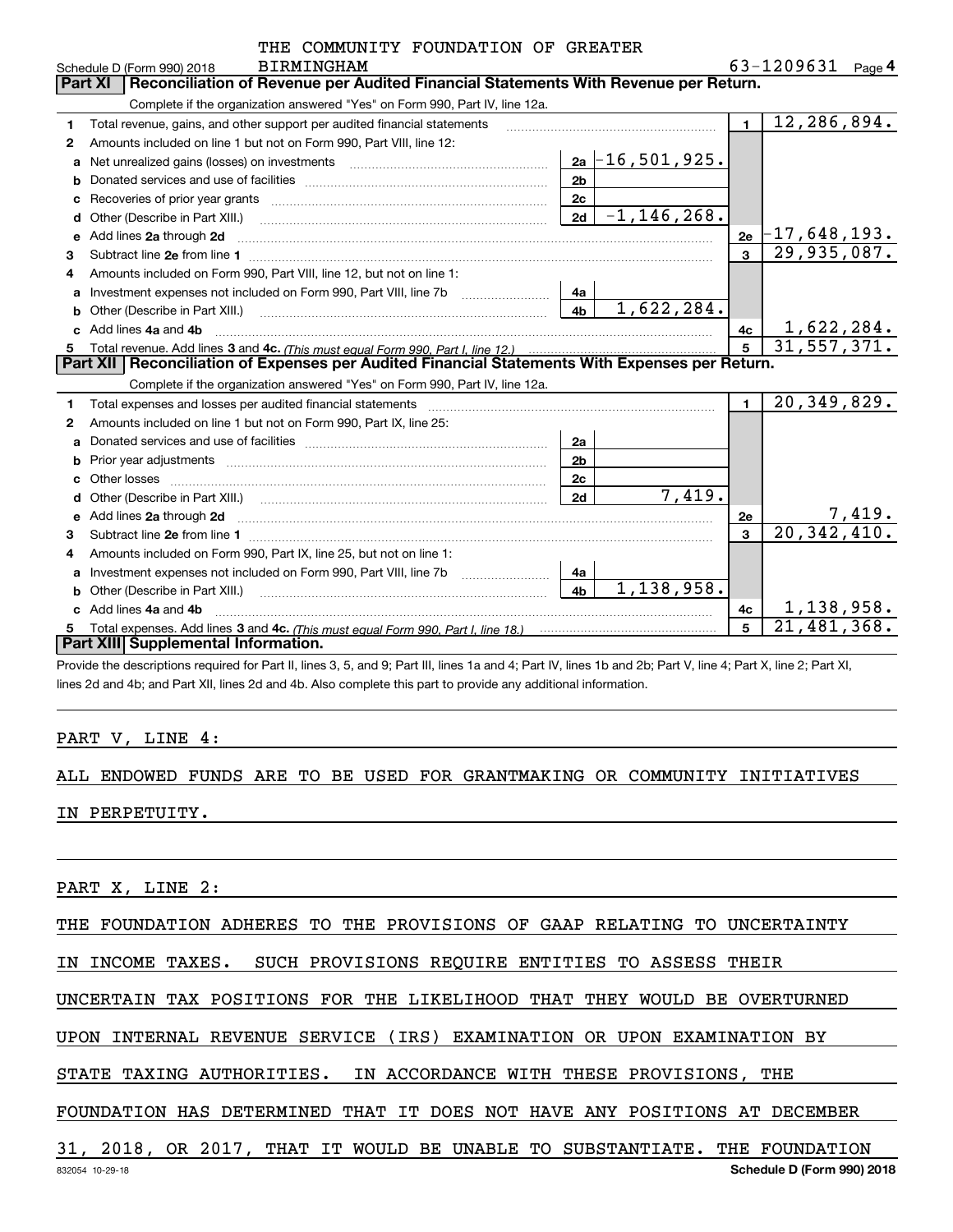| THE COMMUNITY FOUNDATION OF GREATER<br><b>BIRMINGHAM</b><br>Schedule D (Form 990) 2018 | $63 - 1209631$ Page 5 |
|----------------------------------------------------------------------------------------|-----------------------|
| <b>Part XIII Supplemental Information</b> (continued)                                  |                       |
| HAS FILED ITS TAX RETURNS THROUGH DECEMBER 31, 2017.                                   |                       |
|                                                                                        |                       |
| PART XI, LINE 2D - OTHER ADJUSTMENTS:                                                  |                       |
| GAIN/(LOSS)<br>ON INTEREST<br>IN PERPETUAL TRUST                                       | $-1, 152, 978.$       |
| INCOME REPORTED BY CHARITABLE REAL ESTATE FOUNDATION EIN                               |                       |
|                                                                                        |                       |
| 20-1560119                                                                             | 6,710.                |
| TOTAL TO SCHEDULE D, PART XI, LINE 2D                                                  | $-1, 146, 268.$       |
|                                                                                        |                       |
| PART XI, LINE 4B - OTHER ADJUSTMENTS:                                                  |                       |
| REVENUE ON RETURN NOT ON AUDIT RELATED TO AGENCY ENDOWMENT                             |                       |
| <b>FUNDS</b>                                                                           | 690,542.              |
| OTHER GAIN/LOSS INCLUDED AS EXPENSE ON AUDIT                                           | 931,742.              |
| TOTAL TO SCHEDULE D, PART XI, LINE 4B                                                  | 1,622,284.            |
|                                                                                        |                       |
| PART XII, LINE 2D - OTHER ADJUSTMENTS:                                                 |                       |
| EXPENSES REPORTED BY CHARITABLE REAL ESTATE FOUNDATION EIN                             |                       |
| 20-1560119                                                                             | 7,419.                |
|                                                                                        |                       |
| PART XII, LINE 4B - OTHER ADJUSTMENTS:                                                 |                       |
| EXPENSES ON RETURN NOT ON AUDIT RELATED TO AGENCY ENDOWMENT                            |                       |
| FUNDS                                                                                  |                       |
| $-116,332.$<br>ACTUARIAL GAIN ON ANNUITY OBLIGATION                                    |                       |
| OTHER GAIN/LOSS INCLUDED AS REVENUE ON RETURN                                          | 931,742.              |
| TOTAL TO SCHEDULE D, PART XII, LINE 4B<br>$1,138,958$ .                                |                       |
|                                                                                        |                       |
|                                                                                        |                       |
|                                                                                        |                       |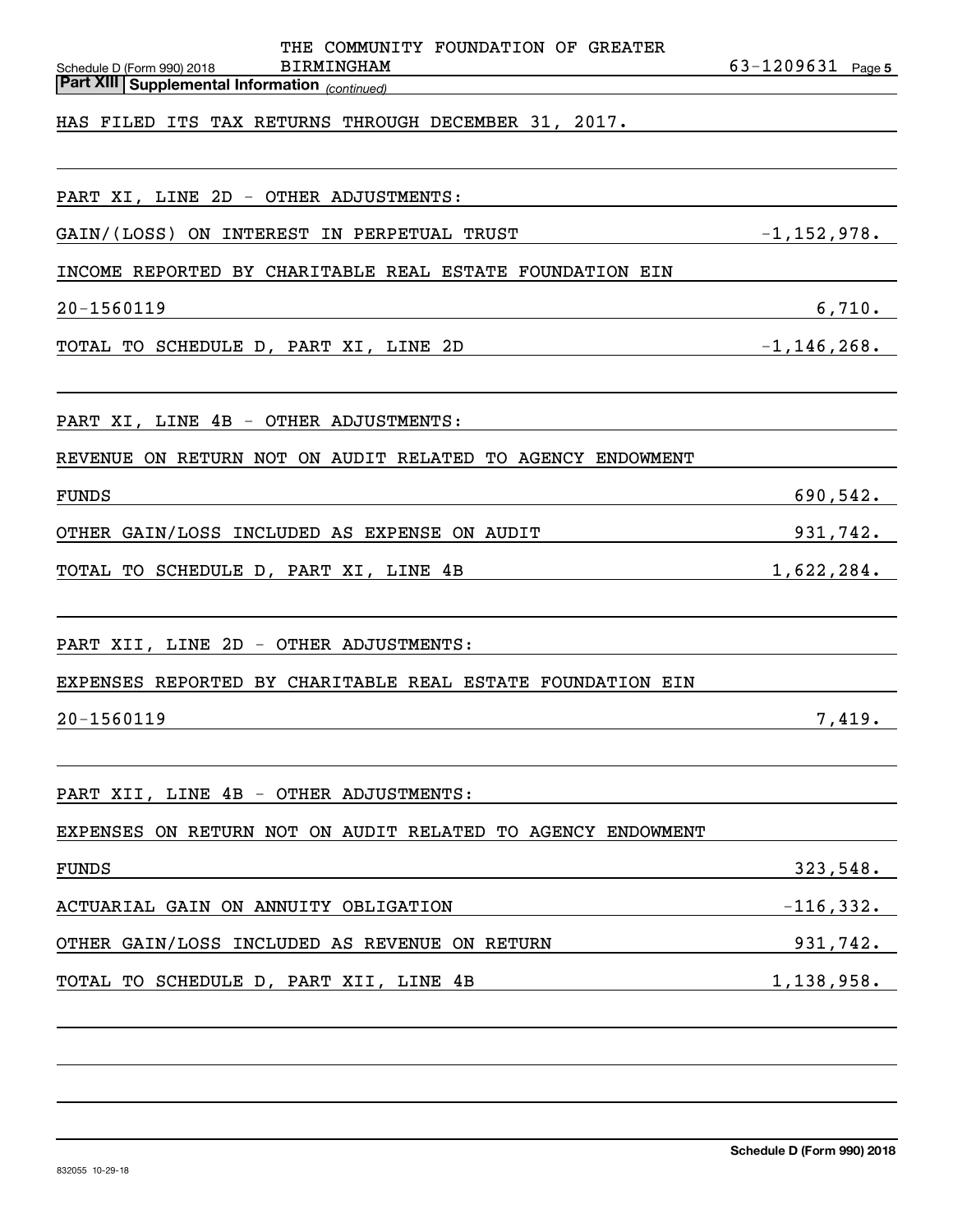|   | <b>SCHEDULE F</b>                                                                                                                              |                                                                                        |                                                                                           | <b>Statement of Activities Outside the United States</b>                                                                                                      |  |                                                                                                                 | OMB No. 1545-0047                                                    |  |  |  |  |  |
|---|------------------------------------------------------------------------------------------------------------------------------------------------|----------------------------------------------------------------------------------------|-------------------------------------------------------------------------------------------|---------------------------------------------------------------------------------------------------------------------------------------------------------------|--|-----------------------------------------------------------------------------------------------------------------|----------------------------------------------------------------------|--|--|--|--|--|
|   | (Form 990)                                                                                                                                     | Complete if the organization answered "Yes" on Form 990, Part IV, line 14b, 15, or 16. |                                                                                           |                                                                                                                                                               |  |                                                                                                                 |                                                                      |  |  |  |  |  |
|   | Department of the Treasury<br>Internal Revenue Service                                                                                         |                                                                                        |                                                                                           | Attach to Form 990.<br>Go to www.irs.gov/Form990 for instructions and the latest information.                                                                 |  |                                                                                                                 | Open to Public<br>Inspection                                         |  |  |  |  |  |
|   | <b>Employer identification number</b><br>Name of the organization<br>THE COMMUNITY FOUNDATION OF GREATER                                       |                                                                                        |                                                                                           |                                                                                                                                                               |  |                                                                                                                 |                                                                      |  |  |  |  |  |
|   | 63-1209631<br><b>BIRMINGHAM</b><br>General Information on Activities Outside the United States. Complete if the organization answered "Yes" on |                                                                                        |                                                                                           |                                                                                                                                                               |  |                                                                                                                 |                                                                      |  |  |  |  |  |
|   | Part I                                                                                                                                         | Form 990, Part IV, line 14b.                                                           |                                                                                           |                                                                                                                                                               |  |                                                                                                                 |                                                                      |  |  |  |  |  |
| 1 |                                                                                                                                                |                                                                                        |                                                                                           | For grantmakers. Does the organization maintain records to substantiate the amount of its grants and other assistance,                                        |  |                                                                                                                 |                                                                      |  |  |  |  |  |
|   |                                                                                                                                                |                                                                                        |                                                                                           | the grantees' eligibility for the grants or assistance, and the selection criteria used to award the grants or assistance?                                    |  |                                                                                                                 | $\boxed{\text{X}}$ Yes<br>No                                         |  |  |  |  |  |
| 2 | United States.                                                                                                                                 |                                                                                        |                                                                                           | For grantmakers. Describe in Part V the organization's procedures for monitoring the use of its grants and other assistance outside the                       |  |                                                                                                                 |                                                                      |  |  |  |  |  |
|   |                                                                                                                                                |                                                                                        |                                                                                           | Activities per Region. (The following Part I, line 3 table can be duplicated if additional space is needed.)                                                  |  |                                                                                                                 |                                                                      |  |  |  |  |  |
|   | (a) Region                                                                                                                                     | (b) Number of<br>offices<br>in the region                                              | (c) Number of<br>employees,<br>agents, and<br>independent<br>contractors<br>in the region | (d) Activities conducted in the region<br>(by type) (such as, fundraising, pro-<br>gram services, investments, grants to<br>recipients located in the region) |  | (e) If activity listed in (d)<br>is a program service,<br>describe specific type<br>of service(s) in the region | (f) Total<br>expenditures<br>for and<br>investments<br>in the region |  |  |  |  |  |
|   |                                                                                                                                                |                                                                                        |                                                                                           |                                                                                                                                                               |  |                                                                                                                 |                                                                      |  |  |  |  |  |
|   |                                                                                                                                                |                                                                                        |                                                                                           |                                                                                                                                                               |  |                                                                                                                 |                                                                      |  |  |  |  |  |
|   |                                                                                                                                                |                                                                                        |                                                                                           |                                                                                                                                                               |  |                                                                                                                 |                                                                      |  |  |  |  |  |
|   |                                                                                                                                                |                                                                                        |                                                                                           |                                                                                                                                                               |  |                                                                                                                 |                                                                      |  |  |  |  |  |
|   |                                                                                                                                                |                                                                                        |                                                                                           |                                                                                                                                                               |  |                                                                                                                 |                                                                      |  |  |  |  |  |
|   |                                                                                                                                                |                                                                                        |                                                                                           |                                                                                                                                                               |  |                                                                                                                 |                                                                      |  |  |  |  |  |
|   |                                                                                                                                                |                                                                                        |                                                                                           |                                                                                                                                                               |  |                                                                                                                 |                                                                      |  |  |  |  |  |
|   |                                                                                                                                                |                                                                                        |                                                                                           |                                                                                                                                                               |  |                                                                                                                 |                                                                      |  |  |  |  |  |
|   | <b>3 a</b> Subtotal                                                                                                                            | 0                                                                                      | 0                                                                                         |                                                                                                                                                               |  |                                                                                                                 | 0.                                                                   |  |  |  |  |  |
|   | <b>b</b> Total from continuation                                                                                                               |                                                                                        |                                                                                           |                                                                                                                                                               |  |                                                                                                                 |                                                                      |  |  |  |  |  |
|   | sheets to Part I<br>c Totals (add lines 3a<br>and 3b)                                                                                          | 0<br>0                                                                                 | 0<br>0                                                                                    |                                                                                                                                                               |  |                                                                                                                 | 0.<br>0.                                                             |  |  |  |  |  |

**For Paperwork Reduction Act Notice, see the Instructions for Form 990. Schedule F (Form 990) 2018** LHA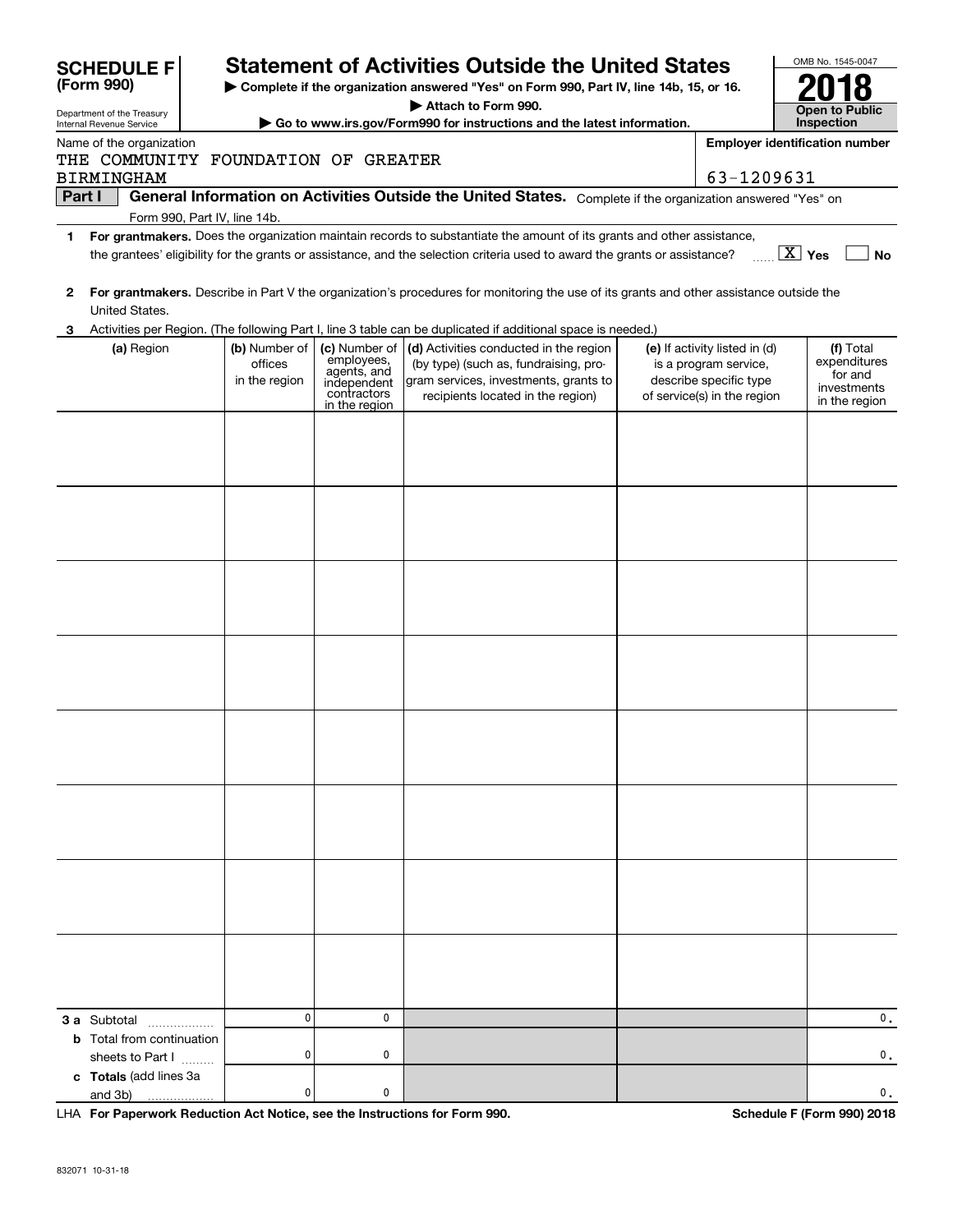#### THE COMMUNITY FOUNDATION OF GREATER BIRMINGHAM

Schedule F (Form 990) 2018 BIRMINGHAM  $63-1209631$ 

Part II | Grants and Other Assistance to Organizations or Entities Outside the United States. Complete if the organization answered "Yes" on Form 990, Part IV, line 15, for any recipient who received more than \$5,000. Part II can be duplicated if additional space is needed.

| 1<br>(a) Name of organization                           | (b) IRS code section<br>and EIN (if applicable) | (c) Region | (d) Purpose of<br>grant                                                                                                                      | (e) Amount<br>of cash grant | (f) Manner of<br>cash disbursement | (g) Amount of<br>noncash<br>assistance | (h) Description<br>of noncash<br>assistance | (i) Method of<br>valuation (book, FMV,<br>appraisal, other) |
|---------------------------------------------------------|-------------------------------------------------|------------|----------------------------------------------------------------------------------------------------------------------------------------------|-----------------------------|------------------------------------|----------------------------------------|---------------------------------------------|-------------------------------------------------------------|
|                                                         |                                                 |            |                                                                                                                                              |                             |                                    |                                        |                                             |                                                             |
|                                                         |                                                 |            |                                                                                                                                              |                             |                                    |                                        |                                             |                                                             |
|                                                         |                                                 |            |                                                                                                                                              |                             |                                    |                                        |                                             |                                                             |
|                                                         |                                                 |            |                                                                                                                                              |                             |                                    |                                        |                                             |                                                             |
|                                                         |                                                 |            |                                                                                                                                              |                             |                                    |                                        |                                             |                                                             |
|                                                         |                                                 |            |                                                                                                                                              |                             |                                    |                                        |                                             |                                                             |
|                                                         |                                                 |            |                                                                                                                                              |                             |                                    |                                        |                                             |                                                             |
|                                                         |                                                 |            |                                                                                                                                              |                             |                                    |                                        |                                             |                                                             |
|                                                         |                                                 |            |                                                                                                                                              |                             |                                    |                                        |                                             |                                                             |
|                                                         |                                                 |            |                                                                                                                                              |                             |                                    |                                        |                                             |                                                             |
|                                                         |                                                 |            |                                                                                                                                              |                             |                                    |                                        |                                             |                                                             |
|                                                         |                                                 |            |                                                                                                                                              |                             |                                    |                                        |                                             |                                                             |
|                                                         |                                                 |            |                                                                                                                                              |                             |                                    |                                        |                                             |                                                             |
|                                                         |                                                 |            |                                                                                                                                              |                             |                                    |                                        |                                             |                                                             |
|                                                         |                                                 |            |                                                                                                                                              |                             |                                    |                                        |                                             |                                                             |
|                                                         |                                                 |            |                                                                                                                                              |                             |                                    |                                        |                                             |                                                             |
| $\mathbf{2}$                                            |                                                 |            | Enter total number of recipient organizations listed above that are recognized as charities by the foreign country, recognized as tax-exempt |                             |                                    |                                        |                                             |                                                             |
| 3 Enter total number of other organizations or entities |                                                 |            |                                                                                                                                              |                             |                                    |                                        |                                             |                                                             |

**2**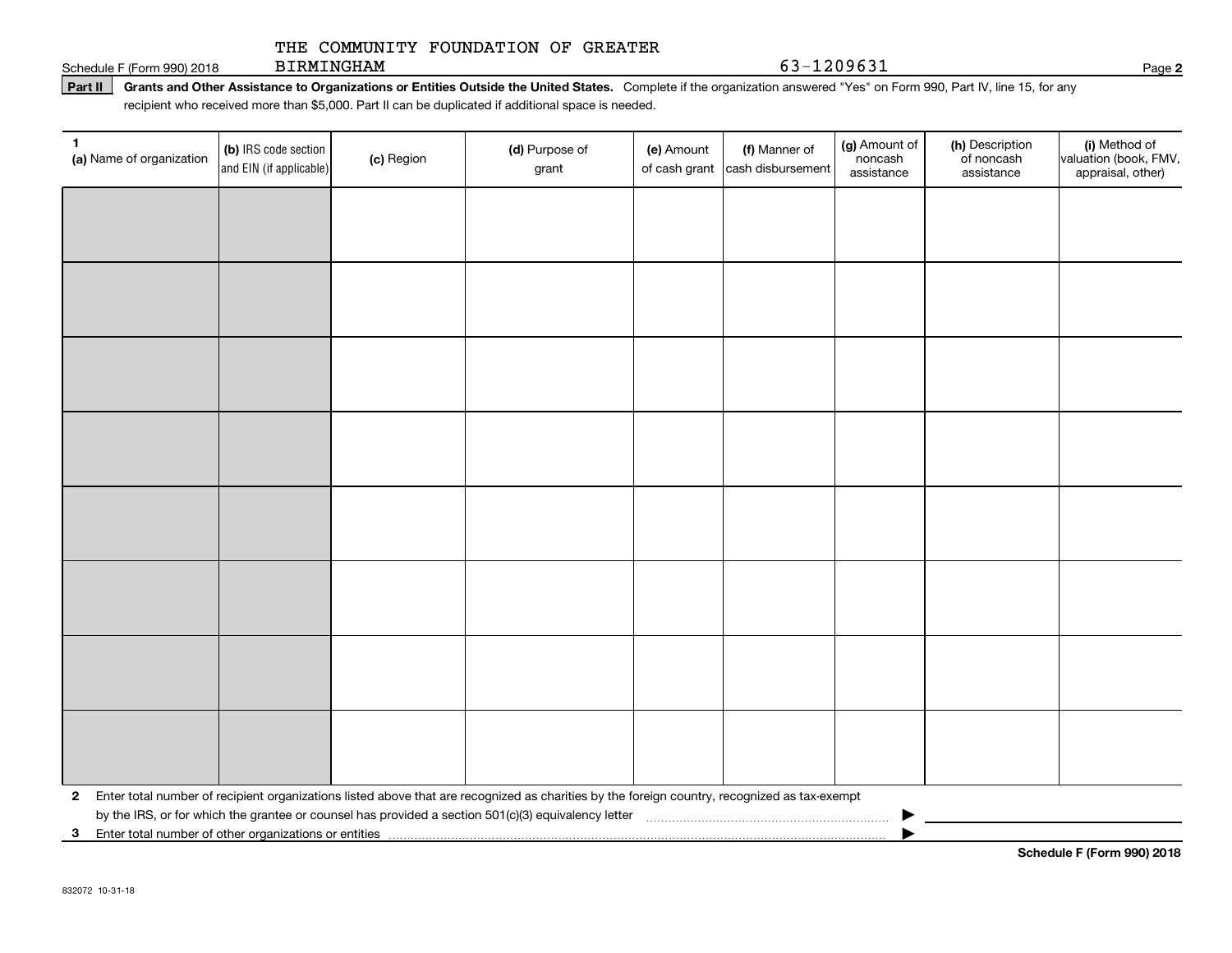| (a) Type or grant or assistance | <b>(b)</b> Region | recipients   | cash grant       | cash disbursement | noncash<br>assistance | noncash assistance | valuation<br>(book, FMV,<br>appraisal, other) |
|---------------------------------|-------------------|--------------|------------------|-------------------|-----------------------|--------------------|-----------------------------------------------|
|                                 |                   |              |                  |                   |                       |                    |                                               |
| SCHOLARSHIPS                    | NORTH AMERICA     | $\mathbf{3}$ | $6,500$ . $CASH$ |                   |                       | 0. N/A             | N/A                                           |
|                                 |                   |              |                  |                   |                       |                    |                                               |
|                                 |                   |              |                  |                   |                       |                    |                                               |
|                                 |                   |              |                  |                   |                       |                    |                                               |
|                                 |                   |              |                  |                   |                       |                    |                                               |
|                                 |                   |              |                  |                   |                       |                    |                                               |
|                                 |                   |              |                  |                   |                       |                    |                                               |
|                                 |                   |              |                  |                   |                       |                    |                                               |
|                                 |                   |              |                  |                   |                       |                    |                                               |
|                                 |                   |              |                  |                   |                       |                    |                                               |
|                                 |                   |              |                  |                   |                       |                    |                                               |
|                                 |                   |              |                  |                   |                       |                    |                                               |
|                                 |                   |              |                  |                   |                       |                    |                                               |
|                                 |                   |              |                  |                   |                       |                    |                                               |
|                                 |                   |              |                  |                   |                       |                    |                                               |
|                                 |                   |              |                  |                   |                       |                    |                                               |
|                                 |                   |              |                  |                   |                       |                    |                                               |
|                                 |                   |              |                  |                   |                       |                    |                                               |
|                                 |                   |              |                  |                   |                       |                    |                                               |
|                                 |                   |              |                  |                   |                       |                    |                                               |
|                                 |                   |              |                  |                   |                       |                    |                                               |
|                                 |                   |              |                  |                   |                       |                    |                                               |

#### Schedule F (Form 990) 2018 BIRMINGHAM  $63-1209631$ THE COMMUNITY FOUNDATION OF GREATER BIRMINGHAM

 $\overline{\phantom{a}}$ 

832073 10-31-18

# Part III Grants and Other Assistance to Individuals Outside the United States. Complete if the organization answered "Yes" on Form 990, Part IV, line 16.

(c) Number of recipients

(d) Amount of cash grant

#### Part III can be duplicated if additional space is needed.

**(a)** Type of grant or assistance  $\qquad$  **(b)** Region

noncash assistance

(f) Amount of noncash

**(c)** Number of **| (d)** Amount of **| (e)** Manner of **| (f)** Amount of **| (g)** Description of **| (h)** 

(e) Manner of cash disbursement (h) Method of

**Schedule F (Form 990) 2018**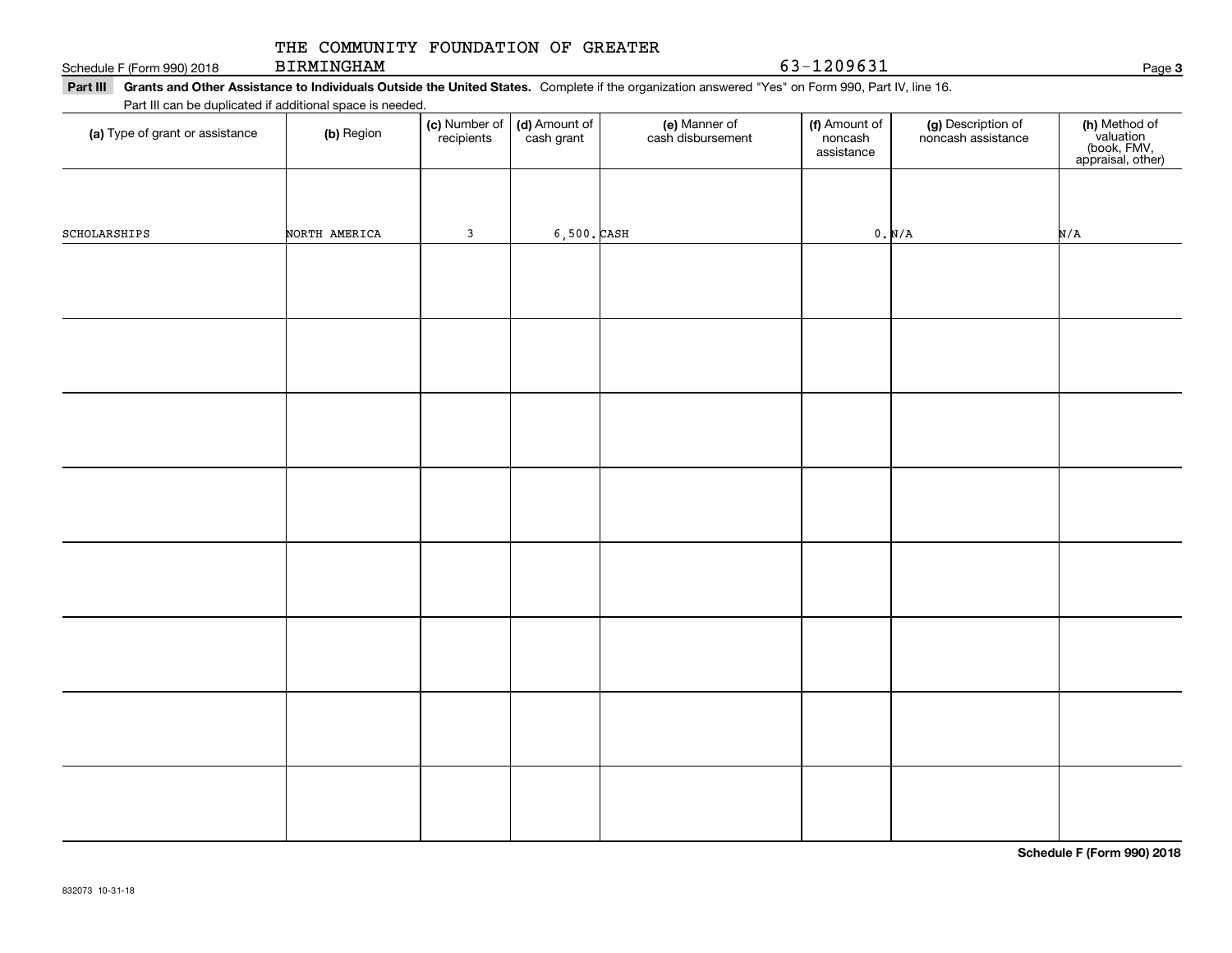|                | <b>BIRMINGHAM</b><br>Schedule F (Form 990) 2018                                                                                                                                                                                                                                                                                                                | 63-1209631 | Page 4              |
|----------------|----------------------------------------------------------------------------------------------------------------------------------------------------------------------------------------------------------------------------------------------------------------------------------------------------------------------------------------------------------------|------------|---------------------|
| <b>Part IV</b> | <b>Foreign Forms</b>                                                                                                                                                                                                                                                                                                                                           |            |                     |
| 1              | Was the organization a U.S. transferor of property to a foreign corporation during the tax year? If "Yes." the<br>organization may be required to file Form 926, Return by a U.S. Transferor of Property to a Foreign<br>Corporation (see Instructions for Form 926) <i>manual content content corporation</i> (see Instructions for Form 926)                 | Yes        | $X \mid No$         |
| $\mathbf{2}$   | Did the organization have an interest in a foreign trust during the tax year? If "Yes." the organization<br>may be required to separately file Form 3520, Annual Return To Report Transactions With Foreign<br>Trusts and Receipt of Certain Foreign Gifts, and/or Form 3520-A, Annual Information Return of Foreign                                           | Yes        | $X \mid No$         |
| 3              | Did the organization have an ownership interest in a foreign corporation during the tax year? If "Yes."<br>the organization may be required to file Form 5471, Information Return of U.S. Persons With Respect To<br>Certain Foreign Corporations (see Instructions for Form 5471) <i>manded contained contained corporation</i> contained to                  | Yes        | $X \mid No$         |
| 4              | Was the organization a direct or indirect shareholder of a passive foreign investment company or a<br>qualified electing fund during the tax year? If "Yes," the organization may be required to file Form 8621,<br>Information Return by a Shareholder of a Passive Foreign Investment Company or Qualified Electing Fund<br>(see Instructions for Form 8621) | Yes        | $X \mid No$         |
| 5              | Did the organization have an ownership interest in a foreign partnership during the tax year? If "Yes."<br>the organization may be required to file Form 8865, Return of U.S. Persons With Respect to Certain                                                                                                                                                  | Yes        | $\overline{X}$   No |
| 6              | Did the organization have any operations in or related to any boycotting countries during the tax year? If<br>"Yes," the organization may be reguired to separately file Form 5713, International Boycott Report (see                                                                                                                                          | Yes        | x<br>No             |

**Schedule F (Form 990) 2018**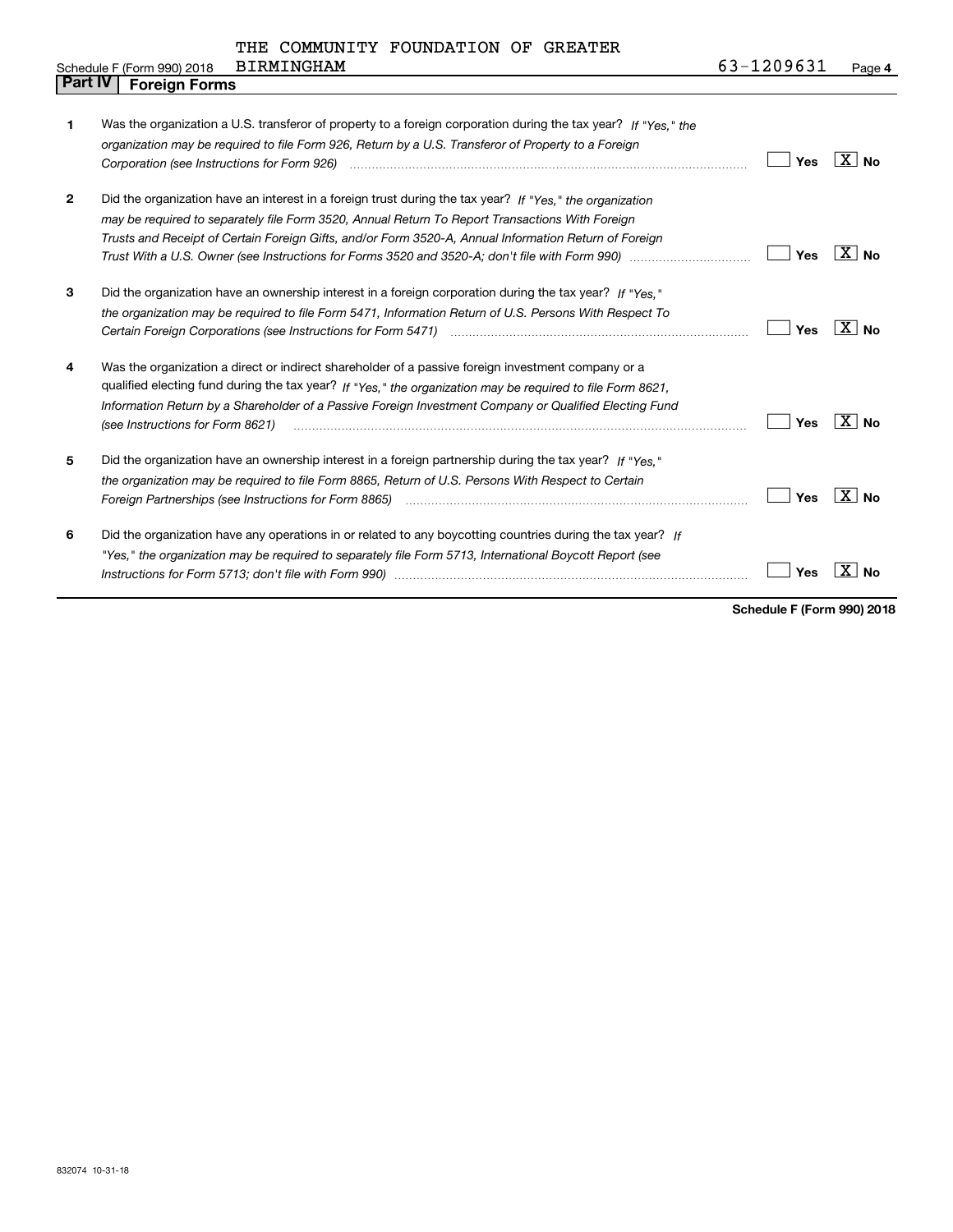| THE COMMUNITY FOUNDATION OF GREATER |
|-------------------------------------|
|-------------------------------------|

|               | THE CONNONITI LOONDAILON OF ORENTER<br><b>BIRMINGHAM</b>                                                                              | 63-1209631 |        |
|---------------|---------------------------------------------------------------------------------------------------------------------------------------|------------|--------|
| <b>Part V</b> | Schedule F (Form 990) 2018<br><b>Supplemental Information</b>                                                                         |            | Page 5 |
|               |                                                                                                                                       |            |        |
|               | Provide the information required by Part I, line 2 (monitoring of funds); Part I, line 3, column (f) (accounting method; amounts of   |            |        |
|               | investments vs. expenditures per region); Part II, line 1 (accounting method); Part III (accounting method); and Part III, column (c) |            |        |
|               | (estimated number of recipients), as applicable. Also complete this part to provide any additional information. See instructions.     |            |        |
|               |                                                                                                                                       |            |        |
|               |                                                                                                                                       |            |        |
|               |                                                                                                                                       |            |        |
|               |                                                                                                                                       |            |        |
|               |                                                                                                                                       |            |        |
|               |                                                                                                                                       |            |        |
|               |                                                                                                                                       |            |        |
|               |                                                                                                                                       |            |        |
|               |                                                                                                                                       |            |        |
|               |                                                                                                                                       |            |        |
|               |                                                                                                                                       |            |        |
|               |                                                                                                                                       |            |        |
|               |                                                                                                                                       |            |        |
|               |                                                                                                                                       |            |        |
|               |                                                                                                                                       |            |        |
|               |                                                                                                                                       |            |        |
|               |                                                                                                                                       |            |        |
|               |                                                                                                                                       |            |        |
|               |                                                                                                                                       |            |        |
|               |                                                                                                                                       |            |        |
|               |                                                                                                                                       |            |        |
|               |                                                                                                                                       |            |        |
|               |                                                                                                                                       |            |        |
|               |                                                                                                                                       |            |        |
|               |                                                                                                                                       |            |        |
|               |                                                                                                                                       |            |        |
|               |                                                                                                                                       |            |        |
|               |                                                                                                                                       |            |        |
|               |                                                                                                                                       |            |        |
|               |                                                                                                                                       |            |        |
|               |                                                                                                                                       |            |        |
|               |                                                                                                                                       |            |        |
|               |                                                                                                                                       |            |        |
|               |                                                                                                                                       |            |        |
|               |                                                                                                                                       |            |        |
|               |                                                                                                                                       |            |        |
|               |                                                                                                                                       |            |        |
|               |                                                                                                                                       |            |        |
|               |                                                                                                                                       |            |        |
|               |                                                                                                                                       |            |        |
|               |                                                                                                                                       |            |        |
|               |                                                                                                                                       |            |        |
|               |                                                                                                                                       |            |        |
|               |                                                                                                                                       |            |        |
|               |                                                                                                                                       |            |        |
|               |                                                                                                                                       |            |        |
|               |                                                                                                                                       |            |        |
|               |                                                                                                                                       |            |        |
|               |                                                                                                                                       |            |        |
|               |                                                                                                                                       |            |        |
|               |                                                                                                                                       |            |        |
|               |                                                                                                                                       |            |        |
|               |                                                                                                                                       |            |        |
|               |                                                                                                                                       |            |        |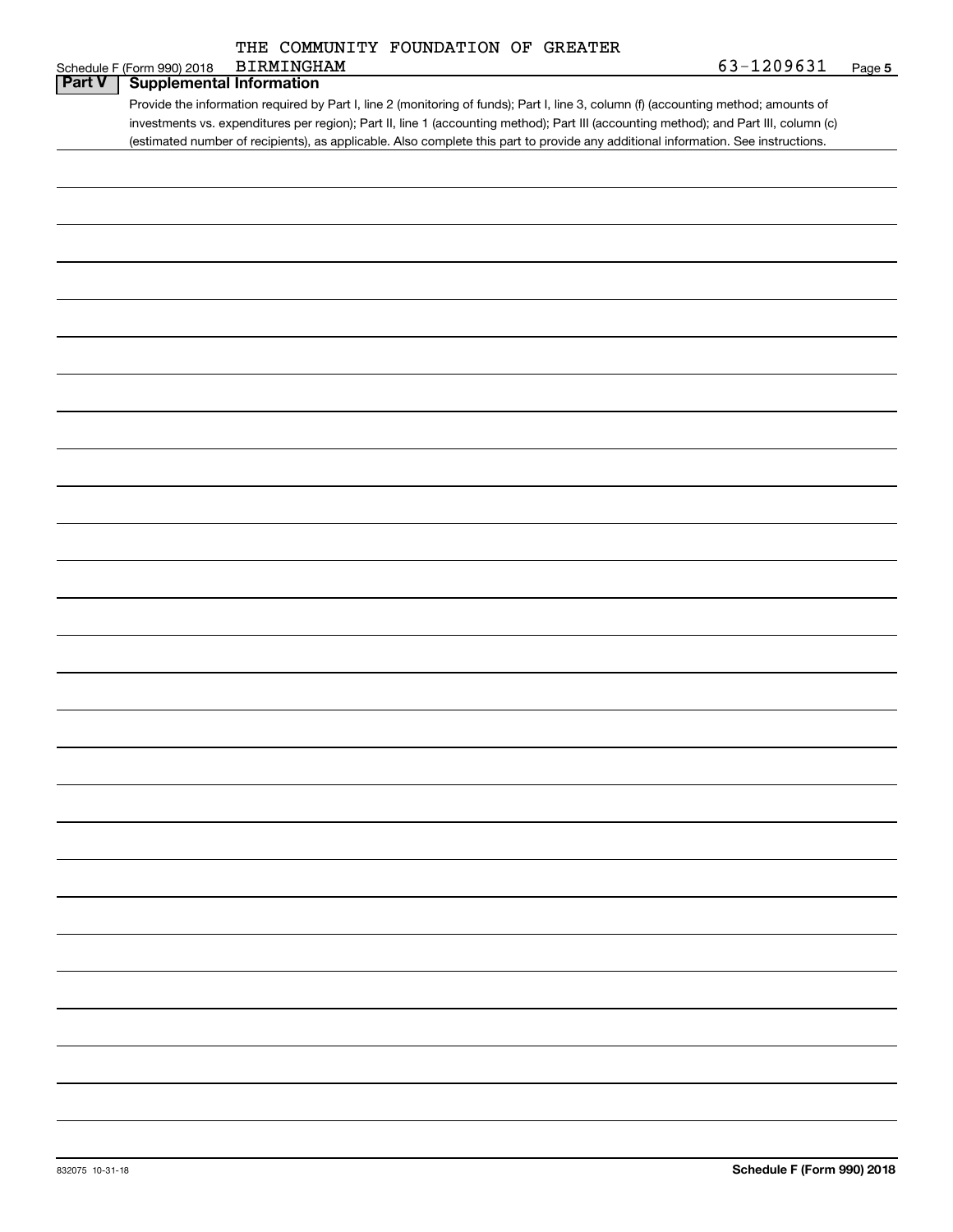| <b>SCHEDULE I</b><br>(Form 990)                                                                                               | <b>Grants and Other Assistance to Organizations,</b><br>Governments, and Individuals in the United States                                                                |                          |                                                                                  |                                                                              |                                         |                                                                |                                          |                  | OMB No. 1545-0047                     |             |
|-------------------------------------------------------------------------------------------------------------------------------|--------------------------------------------------------------------------------------------------------------------------------------------------------------------------|--------------------------|----------------------------------------------------------------------------------|------------------------------------------------------------------------------|-----------------------------------------|----------------------------------------------------------------|------------------------------------------|------------------|---------------------------------------|-------------|
|                                                                                                                               |                                                                                                                                                                          |                          | Complete if the organization answered "Yes" on Form 990, Part IV, line 21 or 22. |                                                                              |                                         | 2018                                                           |                                          |                  |                                       |             |
| Department of the Treasury<br>Internal Revenue Service                                                                        |                                                                                                                                                                          |                          |                                                                                  | Attach to Form 990.<br>Go to www.irs.gov/Form990 for the latest information. |                                         |                                                                |                                          |                  | <b>Open to Public</b><br>Inspection   |             |
| THE COMMUNITY FOUNDATION OF GREATER<br>Name of the organization<br><b>Employer identification number</b><br><b>BIRMINGHAM</b> |                                                                                                                                                                          |                          |                                                                                  |                                                                              |                                         |                                                                |                                          |                  |                                       | 63-1209631  |
| Part I                                                                                                                        | General Information on Grants and Assistance                                                                                                                             |                          |                                                                                  |                                                                              |                                         |                                                                |                                          |                  |                                       |             |
| $\mathbf 1$                                                                                                                   | Does the organization maintain records to substantiate the amount of the grants or assistance, the grantees' eligibility for the grants or assistance, and the selection |                          |                                                                                  |                                                                              |                                         |                                                                |                                          |                  |                                       |             |
|                                                                                                                               | criteria used to award the grants or assistance?                                                                                                                         |                          |                                                                                  |                                                                              |                                         |                                                                |                                          |                  | $\boxed{\text{X}}$ Yes                | l No        |
| $\mathbf{2}$                                                                                                                  | Describe in Part IV the organization's procedures for monitoring the use of grant funds in the United States.                                                            |                          |                                                                                  |                                                                              |                                         |                                                                |                                          |                  |                                       |             |
| Part II                                                                                                                       | Grants and Other Assistance to Domestic Organizations and Domestic Governments. Complete if the organization answered "Yes" on Form 990, Part IV, line 21, for any       |                          |                                                                                  |                                                                              |                                         |                                                                |                                          |                  |                                       |             |
|                                                                                                                               | recipient that received more than \$5,000. Part II can be duplicated if additional space is needed.<br><b>1 (a)</b> Name and address of organization<br>or government    | $(b)$ EIN                | (c) IRC section<br>(if applicable)                                               | (d) Amount of<br>cash grant                                                  | (e) Amount of<br>non-cash<br>assistance | (f) Method of<br>valuation (book,<br>FMV, appraisal,<br>other) | (g) Description of<br>noncash assistance |                  | (h) Purpose of grant<br>or assistance |             |
|                                                                                                                               |                                                                                                                                                                          |                          |                                                                                  |                                                                              |                                         |                                                                |                                          |                  |                                       |             |
| 21ST CENTURY LEADERS                                                                                                          |                                                                                                                                                                          |                          |                                                                                  |                                                                              |                                         |                                                                |                                          |                  |                                       |             |
| PO BOX 1125                                                                                                                   |                                                                                                                                                                          |                          |                                                                                  |                                                                              |                                         |                                                                |                                          |                  | GENERAL SUPPORT; GEORGIA              |             |
| DECATUR, GA 30031                                                                                                             |                                                                                                                                                                          | 58-1820875 $501(C)(3)$   |                                                                                  | 25,000                                                                       |                                         | 0. N/A                                                         | N/A                                      |                  | YOUTH LEADERSHIP AWARDS               |             |
| 826 NEW ORLEANS                                                                                                               |                                                                                                                                                                          |                          |                                                                                  |                                                                              |                                         |                                                                |                                          |                  |                                       |             |
| 1750 ST. BERNARD AVENUE                                                                                                       |                                                                                                                                                                          |                          |                                                                                  |                                                                              |                                         |                                                                |                                          |                  |                                       |             |
| NEW ORLEANS, LA 70116                                                                                                         |                                                                                                                                                                          | $47 - 2743923$ 501(C)(3) |                                                                                  | 8,000.                                                                       |                                         | 0. N/A                                                         | N/A                                      | GENERAL SUPPORT  |                                       |             |
|                                                                                                                               |                                                                                                                                                                          |                          |                                                                                  |                                                                              |                                         |                                                                |                                          |                  |                                       |             |
| A. G. GASTON BOYS & GIRLS CLUB                                                                                                |                                                                                                                                                                          |                          |                                                                                  |                                                                              |                                         |                                                                |                                          |                  |                                       |             |
| 2900 SOUTH PARK DRIVE SW                                                                                                      |                                                                                                                                                                          |                          |                                                                                  |                                                                              |                                         |                                                                |                                          |                  |                                       |             |
| BIRMINGHAM, AL 35211                                                                                                          |                                                                                                                                                                          | 63-0514348 $501(C)(3)$   |                                                                                  | 24,000                                                                       |                                         | 0. N/A                                                         | N/A                                      | GENERAL SUPPORT  |                                       |             |
| A+ EDUCATION PARTNERSHIP                                                                                                      |                                                                                                                                                                          |                          |                                                                                  |                                                                              |                                         |                                                                |                                          |                  |                                       |             |
| P.O. BOX 4433                                                                                                                 |                                                                                                                                                                          |                          |                                                                                  |                                                                              |                                         |                                                                |                                          |                  | GENERAL SUPPORT;                      |             |
| MONTGOMERY, AL 36103                                                                                                          |                                                                                                                                                                          | 63-1050676 $501(C)(3)$   |                                                                                  | 45,500.                                                                      |                                         | 0. N/A                                                         | N/A                                      | <b>EDUCATION</b> |                                       |             |
|                                                                                                                               |                                                                                                                                                                          |                          |                                                                                  |                                                                              |                                         |                                                                |                                          |                  |                                       |             |
| ADOPT A GOLDEN BIRMINGHAM                                                                                                     |                                                                                                                                                                          |                          |                                                                                  |                                                                              |                                         |                                                                |                                          |                  |                                       |             |
| P.O. BOX 361753                                                                                                               |                                                                                                                                                                          |                          |                                                                                  |                                                                              |                                         |                                                                |                                          |                  |                                       |             |
| BIRMINGHAM, AL 35226                                                                                                          |                                                                                                                                                                          | $45 - 2249439$ 501(C)(3) |                                                                                  | 5,500                                                                        |                                         | 0. N/A                                                         | N/A                                      | GENERAL SUPPORT  |                                       |             |
|                                                                                                                               |                                                                                                                                                                          |                          |                                                                                  |                                                                              |                                         |                                                                |                                          |                  |                                       |             |
| ADVENT EPISCOPAL DAY SCHOOL                                                                                                   |                                                                                                                                                                          |                          |                                                                                  |                                                                              |                                         |                                                                |                                          |                  |                                       |             |
| 2019 6TH AVENUE NORTH                                                                                                         |                                                                                                                                                                          |                          |                                                                                  |                                                                              |                                         |                                                                |                                          |                  | <b>IN HONOR OF ANNE MILBRAY</b>       |             |
| BIRMINGHAM, AL 35203-2701                                                                                                     |                                                                                                                                                                          | 63-0505650 $501(C)(3)$   |                                                                                  | 7,750.                                                                       |                                         | 0. N/A                                                         | N/A                                      |                  | & MARY COULBOURNE SMITH               |             |
| $\mathbf{2}$                                                                                                                  | Enter total number of section 501(c)(3) and government organizations listed in the line 1 table                                                                          |                          |                                                                                  |                                                                              |                                         |                                                                |                                          |                  |                                       | 337.<br>66. |
| 3                                                                                                                             | Enter total number of other organizations listed in the line 1 table<br>LHA For Paperwork Reduction Act Notice, see the Instructions for Form 990.                       |                          |                                                                                  |                                                                              |                                         |                                                                |                                          |                  | Schedule I (Form 990) (2018)          |             |
|                                                                                                                               |                                                                                                                                                                          |                          |                                                                                  |                                                                              |                                         |                                                                |                                          |                  |                                       |             |

SEE PART IV FOR COLUMN (H) DESCRIPTIONS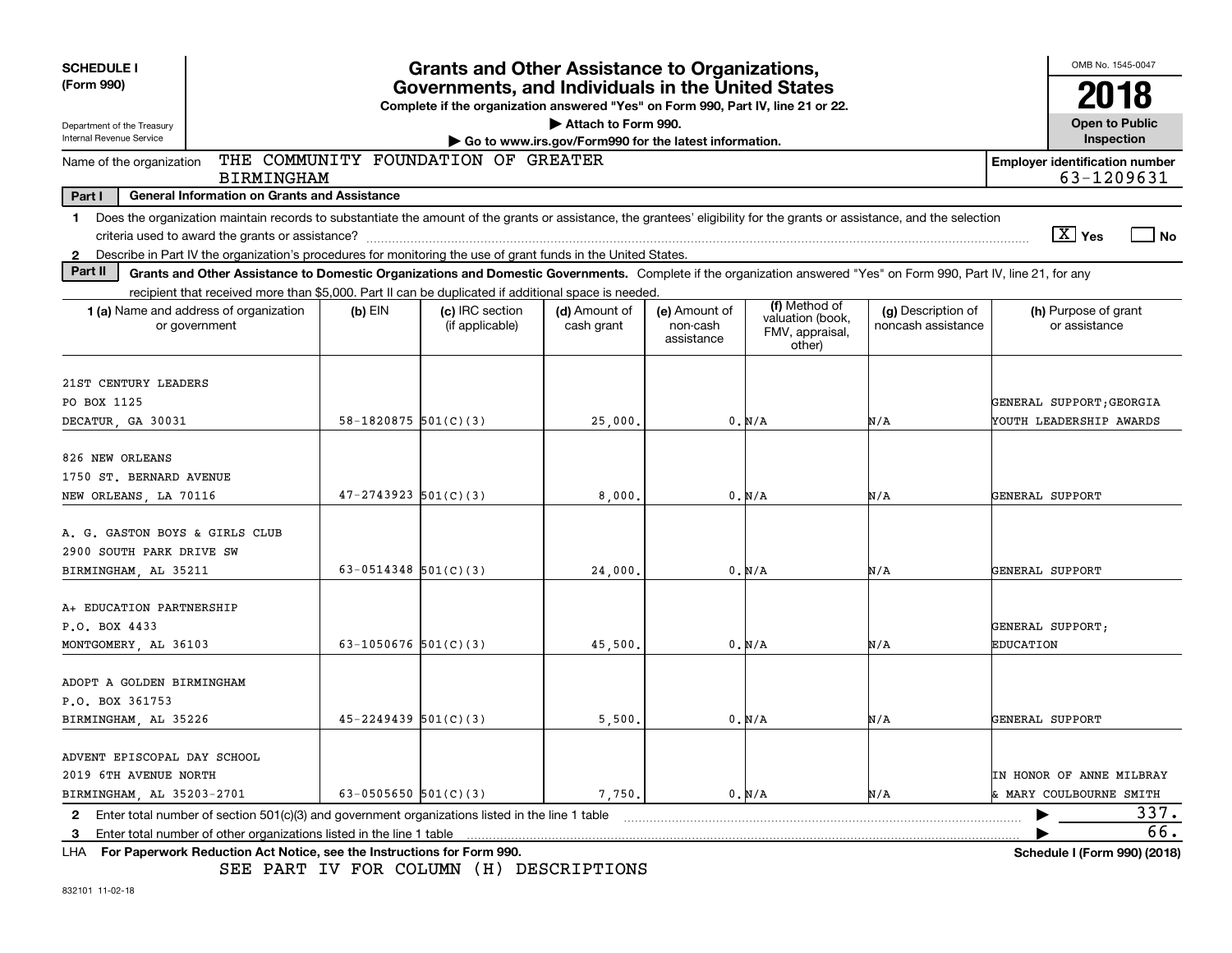Schedule I (Form 990) Page 1

BIRMINGHAM 63-1209631

| Part II   Continuation of Grants and Other Assistance to Governments and Organizations in the United States (Schedule I (Form 990), Part II.) |                          |                                  |                             |                                         |                                                                |                                           |                                       |  |
|-----------------------------------------------------------------------------------------------------------------------------------------------|--------------------------|----------------------------------|-----------------------------|-----------------------------------------|----------------------------------------------------------------|-------------------------------------------|---------------------------------------|--|
| (a) Name and address of<br>organization or government                                                                                         | $(b)$ EIN                | (c) IRC section<br>if applicable | (d) Amount of<br>cash grant | (e) Amount of<br>non-cash<br>assistance | (f) Method of<br>valuation<br>(book, FMV,<br>appraisal, other) | (g) Description of<br>non-cash assistance | (h) Purpose of grant<br>or assistance |  |
|                                                                                                                                               |                          |                                  |                             |                                         |                                                                |                                           |                                       |  |
| AFTER-SCHOOL ALL STARS                                                                                                                        |                          |                                  |                             |                                         |                                                                |                                           |                                       |  |
| 5900 WILSHIRE BOULEVARD SUITE 2000                                                                                                            |                          |                                  |                             |                                         |                                                                |                                           |                                       |  |
| LOS ANGELES, CA 90036                                                                                                                         | $95 - 4441208$ 501(C)(3) |                                  | 5,000.                      |                                         | 0. N/A                                                         | N/A                                       | GENERAL SUPPORT                       |  |
| AIDS ALABAMA                                                                                                                                  |                          |                                  |                             |                                         |                                                                |                                           |                                       |  |
|                                                                                                                                               |                          |                                  |                             |                                         |                                                                |                                           |                                       |  |
| 3521 7TH AVE SOUTH                                                                                                                            |                          |                                  |                             |                                         |                                                                |                                           | EMERGENCY SUPPORT FOR                 |  |
| BIRMINGHAM, AL 35222                                                                                                                          | 58-1727755 $501(C)(3)$   |                                  | 6,200                       |                                         | 0. N/A                                                         | N/A                                       | HOMELESS                              |  |
| ALABAMA 4-H CLUB FOUNDATION                                                                                                                   |                          |                                  |                             |                                         |                                                                |                                           | ENV: ALABAMA 4-H CENTER               |  |
| 226 DUNCAN HALL                                                                                                                               |                          |                                  |                             |                                         |                                                                |                                           | CAPACITY EXPANSION                    |  |
|                                                                                                                                               |                          |                                  |                             |                                         |                                                                |                                           |                                       |  |
| AUBURN UNIVERSITY, AL 36849-5613                                                                                                              | 63-0457929 $501(C)(3)$   |                                  | 50,000                      |                                         | 0. N/A                                                         | N/A                                       | PROJECT                               |  |
| ALABAMA A&M UNIVERSITY                                                                                                                        |                          |                                  |                             |                                         |                                                                |                                           |                                       |  |
|                                                                                                                                               |                          |                                  |                             |                                         |                                                                |                                           |                                       |  |
| PO BOX 1057                                                                                                                                   |                          |                                  |                             |                                         |                                                                |                                           |                                       |  |
| NORMAL, AL 35762-1057                                                                                                                         | 23-7067600 SCHOOL/COL    |                                  | 9,000                       |                                         | 0. N/A                                                         | N/A                                       | SCHOLARSHIP                           |  |
|                                                                                                                                               |                          |                                  |                             |                                         |                                                                |                                           |                                       |  |
| ALABAMA ANIMAL ADOPTION SOCIETY                                                                                                               |                          |                                  |                             |                                         |                                                                |                                           |                                       |  |
| 2808 CRESCENT AVENUE                                                                                                                          |                          |                                  |                             |                                         |                                                                |                                           |                                       |  |
| BIRMINGHAM, AL 35209                                                                                                                          | $57-0656655$ $501(C)(3)$ |                                  | 5,901                       |                                         | 0. N/A                                                         | N/A                                       | GENERAL SUPPORT                       |  |
|                                                                                                                                               |                          |                                  |                             |                                         |                                                                |                                           |                                       |  |
| ALABAMA APPLESEED CENTER FOR LAW &                                                                                                            |                          |                                  |                             |                                         |                                                                |                                           | SUPPORT FOR 2018-2019                 |  |
| JUSTICE - P.O. BOX 4864 -                                                                                                                     |                          |                                  |                             |                                         |                                                                |                                           | GRASSROOTS ORGANIZER FOR              |  |
| MONTGOMERY, AL 36103-4864                                                                                                                     | $06 - 1647437$ 501(C)(3) |                                  | 53,500                      |                                         | 0. N/A                                                         | N/A                                       | PREDATORY LENDING REFORM              |  |
|                                                                                                                                               |                          |                                  |                             |                                         |                                                                |                                           |                                       |  |
| ALABAMA ARISE                                                                                                                                 |                          |                                  |                             |                                         |                                                                |                                           |                                       |  |
| P.O. BOX 1188                                                                                                                                 |                          |                                  |                             |                                         |                                                                |                                           |                                       |  |
| MONTGOMERY, AL 36101-0612                                                                                                                     | 63-1186365 $501(C)(3)$   |                                  | 31,300                      |                                         | 0. N/A                                                         | N/A                                       | FOR THE MATCHING CAMPAIGN             |  |
|                                                                                                                                               |                          |                                  |                             |                                         |                                                                |                                           |                                       |  |
| ALABAMA AVIATION EDUCATION CENTER                                                                                                             |                          |                                  |                             |                                         |                                                                |                                           |                                       |  |
| 2855 POST OAK CIRCLE                                                                                                                          |                          |                                  |                             |                                         |                                                                |                                           |                                       |  |
| MOBILE, AL 36696                                                                                                                              | $82 - 4418604$ 501(C)(3) |                                  | 25,000                      |                                         | 0. N/A                                                         | N/A                                       | SPONSORSHIP                           |  |
| ALABAMA BALLET                                                                                                                                |                          |                                  |                             |                                         |                                                                |                                           |                                       |  |
|                                                                                                                                               |                          |                                  |                             |                                         |                                                                |                                           |                                       |  |
| 2726 FIRST AVENUE SOUTH                                                                                                                       |                          |                                  |                             |                                         |                                                                |                                           | GENERAL SUPPORT; POINTE               |  |
| BIRMINGHAM, AL 35233                                                                                                                          | 63-0813626 $501(C)(3)$   |                                  | 17,300.                     |                                         | 0. N/A                                                         | N/A                                       | <b>BALL 2019</b>                      |  |

**Schedule I (Form 990)**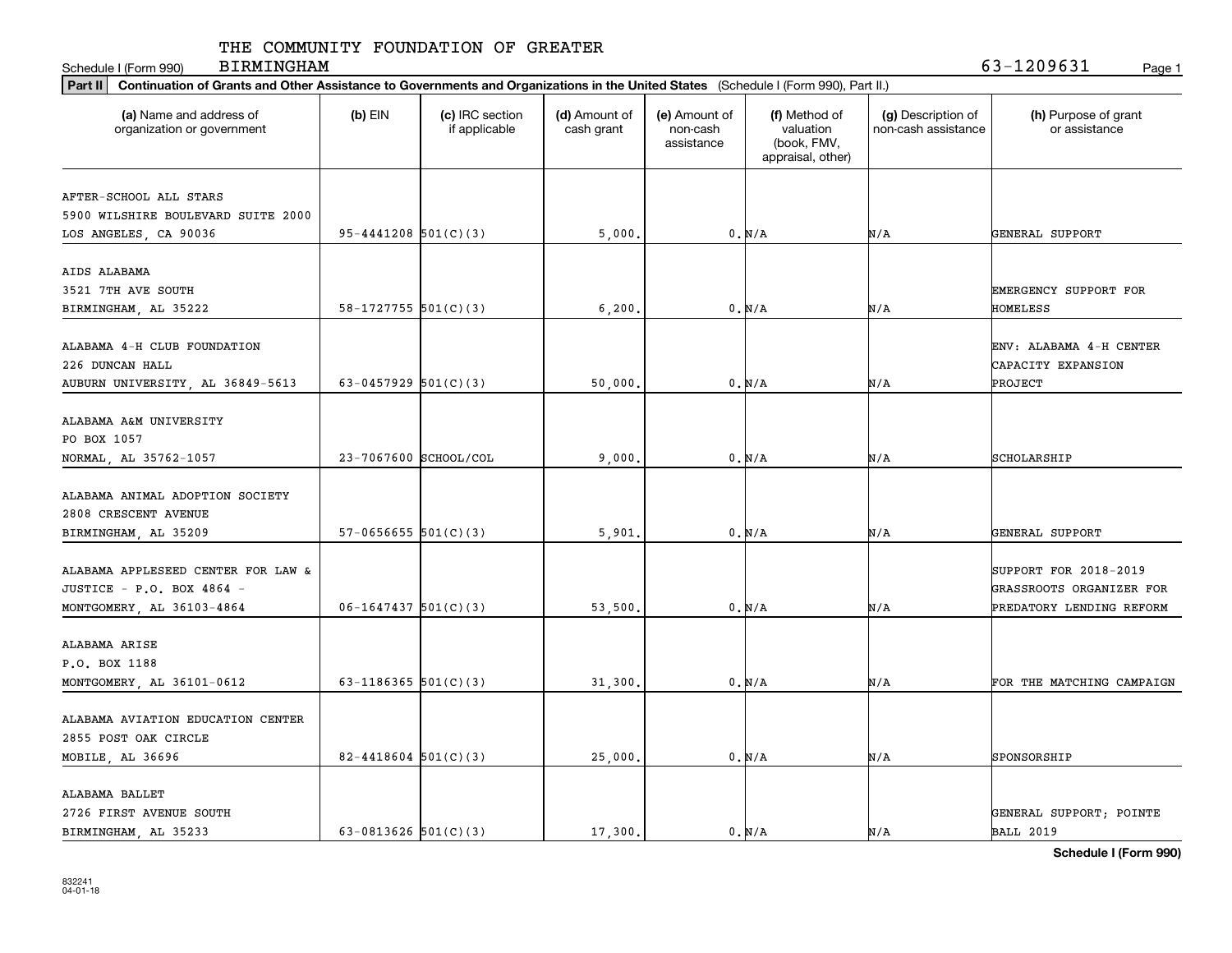Schedule I (Form 990) Page 1 BIRMINGHAM 63-1209631

| Part II   Continuation of Grants and Other Assistance to Governments and Organizations in the United States (Schedule I (Form 990), Part II.) |                            |                                  |                             |                                         |                                                                |                                           |                                                                                    |  |
|-----------------------------------------------------------------------------------------------------------------------------------------------|----------------------------|----------------------------------|-----------------------------|-----------------------------------------|----------------------------------------------------------------|-------------------------------------------|------------------------------------------------------------------------------------|--|
| (a) Name and address of<br>organization or government                                                                                         | $(b)$ EIN                  | (c) IRC section<br>if applicable | (d) Amount of<br>cash grant | (e) Amount of<br>non-cash<br>assistance | (f) Method of<br>valuation<br>(book, FMV,<br>appraisal, other) | (g) Description of<br>non-cash assistance | (h) Purpose of grant<br>or assistance                                              |  |
|                                                                                                                                               |                            |                                  |                             |                                         |                                                                |                                           |                                                                                    |  |
| ALABAMA BICENTENNIAL COMMISSION                                                                                                               |                            |                                  |                             |                                         |                                                                |                                           |                                                                                    |  |
| FOUNDATION - 410 ADAMS AVENUE #108                                                                                                            |                            |                                  |                             |                                         |                                                                |                                           |                                                                                    |  |
| - MONTGOMERY, AL 36104                                                                                                                        | $47 - 2552940$ $501(C)(3)$ |                                  | 16,667.                     |                                         | 0. N/A                                                         | N/A                                       | GENERAL SUPPORT                                                                    |  |
| ALABAMA EDUCATIONAL TELEVISION                                                                                                                |                            |                                  |                             |                                         |                                                                |                                           |                                                                                    |  |
| FOUNDATION AUTHORITY/ALABAMA                                                                                                                  |                            |                                  |                             |                                         |                                                                |                                           |                                                                                    |  |
| PUBLIC TELEVISION - 2112 11TH AVE                                                                                                             |                            |                                  |                             |                                         |                                                                |                                           | PBS PROGRAMMING RELATED                                                            |  |
| S STE 400 - BIRMINGHAM, AL                                                                                                                    | $63 - 6050895$ $501(C)(3)$ |                                  | 7,401                       |                                         | 0. N/A                                                         | N/A                                       | TO OPERA; GENERAL SUPPORT                                                          |  |
| ALABAMA ENVIRONMENTAL COUNCIL                                                                                                                 |                            |                                  |                             |                                         |                                                                |                                           |                                                                                    |  |
| 4330 1ST AVENUE SOUTH, SUITE 200                                                                                                              |                            |                                  |                             |                                         |                                                                |                                           |                                                                                    |  |
| BIRMINGHAM, AL 35222                                                                                                                          | $23 - 7044787$ 501(C)(3)   |                                  | 10,500                      |                                         | 0. N/A                                                         | N/A                                       | GENERAL SUPPORT                                                                    |  |
| ALABAMA GAME CHANGERS<br>130 INVERNESS PLAZA, #151                                                                                            |                            |                                  |                             |                                         |                                                                |                                           | <b>EVIDENCED-BASED</b><br><b>INSTRUCTION WITHIN A</b><br>SCHOOL SETTING TO PREVENT |  |
| BIRMINGHAM, AL 35242                                                                                                                          | $47 - 2560196$ 501(C)(3)   |                                  | 25,000                      |                                         | 0. N/A                                                         | N/A                                       | READING FAILURE IN HIGH                                                            |  |
| ALABAMA GIVING<br>P O BOX 530727<br>BIRMINGHAM, AL 35253-0727                                                                                 | $48-1266328$ 501(C)(3)     |                                  | 5,000                       |                                         | 0. N/A                                                         | N/A                                       | 2018 MEMBERSHIP AND<br>SUPPORT                                                     |  |
| ALABAMA HEAD INJURY FOUNDATION<br>3100 LORNA ROAD STE 203<br>BIRMINGHAM, AL 35216                                                             | 63-0893496 $501(C)(3)$     |                                  | 12,609                      |                                         | 0. N/A                                                         | N/A                                       | TRAUMATIC BRAIN INJURY<br>THERAPY CAMP                                             |  |
| ALABAMA INITIATIVE FOR INDEPENDENT<br>JOURNALISM - 147 GLENVIEW DRIVE -<br>BIRMINGHAM, AL 35213                                               | $47-3524117$ $501(C)(3)$   |                                  | 5,600                       |                                         | 0. N/A                                                         | N/A                                       | GENERAL SUPPORT                                                                    |  |
| ALABAMA MOVING IMAGE ASSOCIATION<br>310 18TH ST. N. , SUITE 404<br>BIRMINGHAM, AL 35203                                                       | 63-1227239 $501(C)(3)$     |                                  | 31,500                      |                                         | 0. N/A                                                         | N/A                                       | GENERAL SUPPORT                                                                    |  |
| ALABAMA POSSIBLE<br>PO BOX 55058<br>BIRMINGHAM, AL 35255                                                                                      | $58 - 2074080$ $501(C)(3)$ |                                  | 30,000                      |                                         | 0. N/A                                                         | N/A                                       | CASH FOR COLLEGE -<br>PROMISE SCHOLARSHIP<br>PLANNING PROCESS                      |  |

**Schedule I (Form 990)**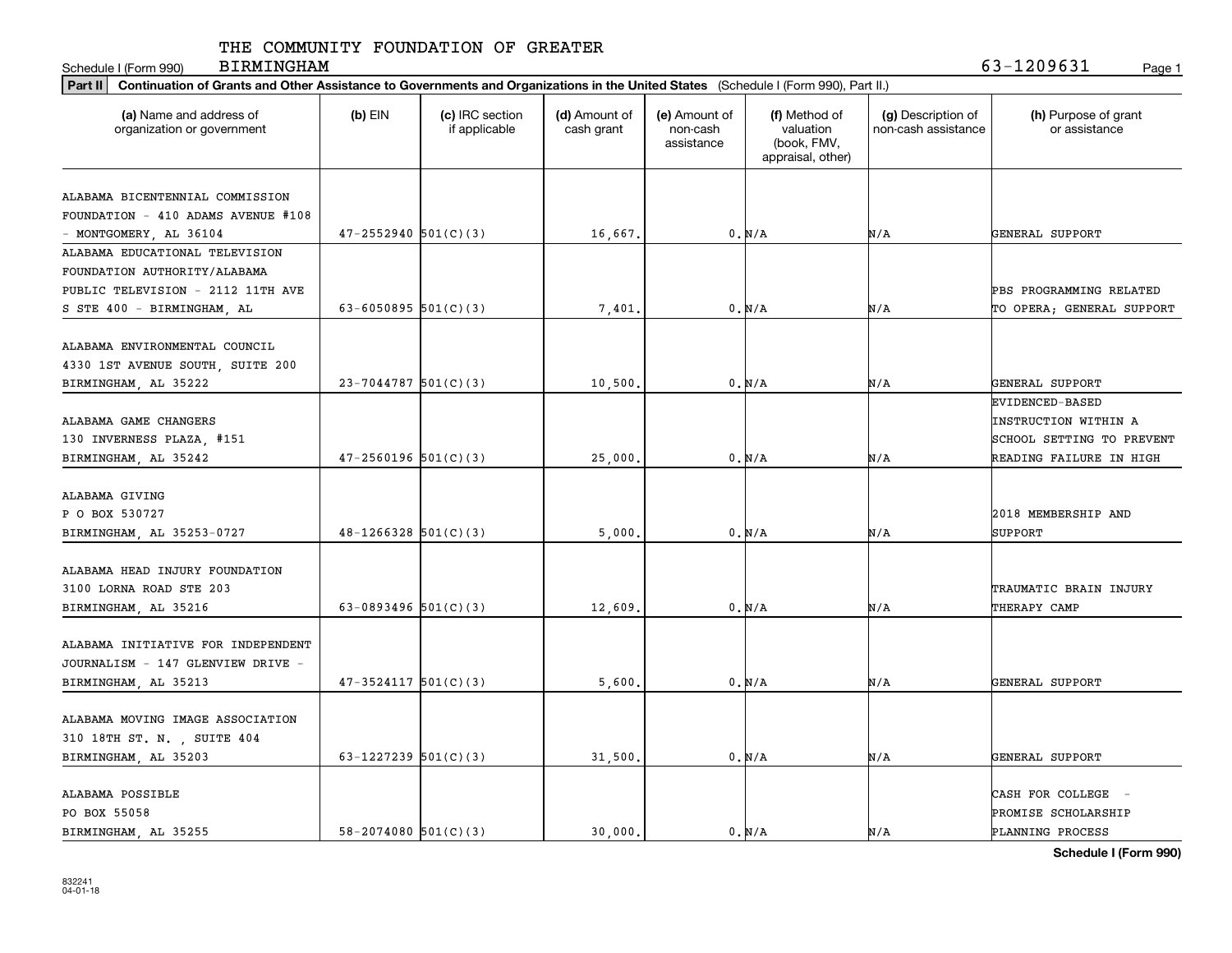Schedule I (Form 990) Page 1

BIRMINGHAM 63-1209631

| Part II   Continuation of Grants and Other Assistance to Governments and Organizations in the United States (Schedule I (Form 990), Part II.) |                            |                                  |                             |                                         |                                                                |                                           |                                       |
|-----------------------------------------------------------------------------------------------------------------------------------------------|----------------------------|----------------------------------|-----------------------------|-----------------------------------------|----------------------------------------------------------------|-------------------------------------------|---------------------------------------|
| (a) Name and address of<br>organization or government                                                                                         | $(b)$ EIN                  | (c) IRC section<br>if applicable | (d) Amount of<br>cash grant | (e) Amount of<br>non-cash<br>assistance | (f) Method of<br>valuation<br>(book, FMV,<br>appraisal, other) | (g) Description of<br>non-cash assistance | (h) Purpose of grant<br>or assistance |
|                                                                                                                                               |                            |                                  |                             |                                         |                                                                |                                           | ALABAMA REGIONAL MEDICAL              |
| ALABAMA REGIONAL MEDICAL SERVICES                                                                                                             |                            |                                  |                             |                                         |                                                                |                                           | SERVICE NORTH BIRMINGHAM              |
| P.O. BOX 11526                                                                                                                                |                            |                                  |                             |                                         |                                                                |                                           | CAPITAL IMPROVEMENT                   |
| BIRMINGHAM, AL 35202                                                                                                                          | 63-0932057 $501(C)(3)$     |                                  | 50,000.                     |                                         | 0. N/A                                                         | N/A                                       | PROJECT                               |
|                                                                                                                                               |                            |                                  |                             |                                         |                                                                |                                           |                                       |
| ALABAMA SCHOOL OF FINE ARTS                                                                                                                   |                            |                                  |                             |                                         |                                                                |                                           |                                       |
| FOUNDATION - 1800 8TH AVE NORTH -                                                                                                             |                            |                                  |                             |                                         |                                                                |                                           |                                       |
| BIRMINGHAM, AL 35203<br>ALABAMA SPORTS HALL OF FAME                                                                                           | $51-0196130$ $501(C)(3)$   |                                  | 21,000                      |                                         | 0. N/A                                                         | N/A                                       | GENERAL SUPPORT                       |
| FOUNDATION - 2150 RICHARD                                                                                                                     |                            |                                  |                             |                                         |                                                                |                                           |                                       |
|                                                                                                                                               |                            |                                  |                             |                                         |                                                                |                                           |                                       |
| ARRINGTON JR BLVD N - BIRMINGHAM,<br>AL 35203                                                                                                 | $23 - 7013282$ 501(C)(3)   |                                  | 10,000                      |                                         | 0. N/A                                                         | N/A                                       | FIRST FIFTY CAMPAIGN                  |
|                                                                                                                                               |                            |                                  |                             |                                         |                                                                |                                           |                                       |
| ALABAMA SYMPHONIC ASSOCIATION                                                                                                                 |                            |                                  |                             |                                         |                                                                |                                           |                                       |
| 3621 6TH AVENUE SOUTH                                                                                                                         |                            |                                  |                             |                                         |                                                                |                                           |                                       |
| BIRMINGHAM, AL 35222                                                                                                                          | 63-1103036 $501(C)(3)$     |                                  | 103,904                     |                                         | 0. N/A                                                         | N/A                                       | GENERAL SUPPORT                       |
|                                                                                                                                               |                            |                                  |                             |                                         |                                                                |                                           |                                       |
| ALABAMA WILDLIFE CENTER                                                                                                                       |                            |                                  |                             |                                         |                                                                |                                           |                                       |
| 100 TERRACE DRIVE, OAK MOUNTAIN STA                                                                                                           |                            |                                  |                             |                                         |                                                                |                                           |                                       |
| PELHAM, AL 35124                                                                                                                              | 63-0813173 $501(C)(3)$     |                                  | 7,301                       |                                         | 0. N/A                                                         | N/A                                       | GENERAL SUPPORT                       |
|                                                                                                                                               |                            |                                  |                             |                                         |                                                                |                                           |                                       |
| ALABAMA WILDLIFE FEDERATION                                                                                                                   |                            |                                  |                             |                                         |                                                                |                                           |                                       |
| 3050 LANARK ROAD                                                                                                                              |                            |                                  |                             |                                         |                                                                |                                           |                                       |
| MILLBROOK, AL 36054                                                                                                                           | $63 - 0496911$ $501(C)(3)$ |                                  | 7,000                       |                                         | 0. N/A                                                         | N/A                                       | GENERAL SUPPORT                       |
|                                                                                                                                               |                            |                                  |                             |                                         |                                                                |                                           |                                       |
| ALAQUEST COLLABORATIVE FOR                                                                                                                    |                            |                                  |                             |                                         |                                                                |                                           |                                       |
| EDUCATION - PO BOX 550241 -                                                                                                                   |                            |                                  |                             |                                         |                                                                |                                           |                                       |
| BIRMINGHAM, AL 35255                                                                                                                          | $47 - 5276358$ 501(C)(3)   |                                  | 25,000                      |                                         | 0. N/A                                                         | N/A                                       | CULTURE COACH PROGRAM                 |
|                                                                                                                                               |                            |                                  |                             |                                         |                                                                |                                           |                                       |
| ALARM                                                                                                                                         |                            |                                  |                             |                                         |                                                                |                                           |                                       |
| 1801 CHRISTIAN STREET                                                                                                                         |                            |                                  |                             |                                         |                                                                |                                           |                                       |
| BIRMINGHAM, AL 35235                                                                                                                          | $20-1477967$ 501(C)(3)     |                                  | 5,000                       |                                         | 0. N/A                                                         | N/A                                       | BIRMINGHAM ICE BASKETBALL             |
|                                                                                                                                               |                            |                                  |                             |                                         |                                                                |                                           |                                       |
| ALTERNATIVES                                                                                                                                  |                            |                                  |                             |                                         |                                                                |                                           |                                       |
| 2220 SAGEWOOD DRIVE                                                                                                                           |                            |                                  |                             |                                         |                                                                |                                           | YOUTH DEVELOPMENT CAMP                |
| MONTGOMERY AL 36117-2427                                                                                                                      | $30-0074839$ 501(C)(3)     |                                  | 10,000.                     |                                         | 0. N/A                                                         | N/A                                       | SERVICES                              |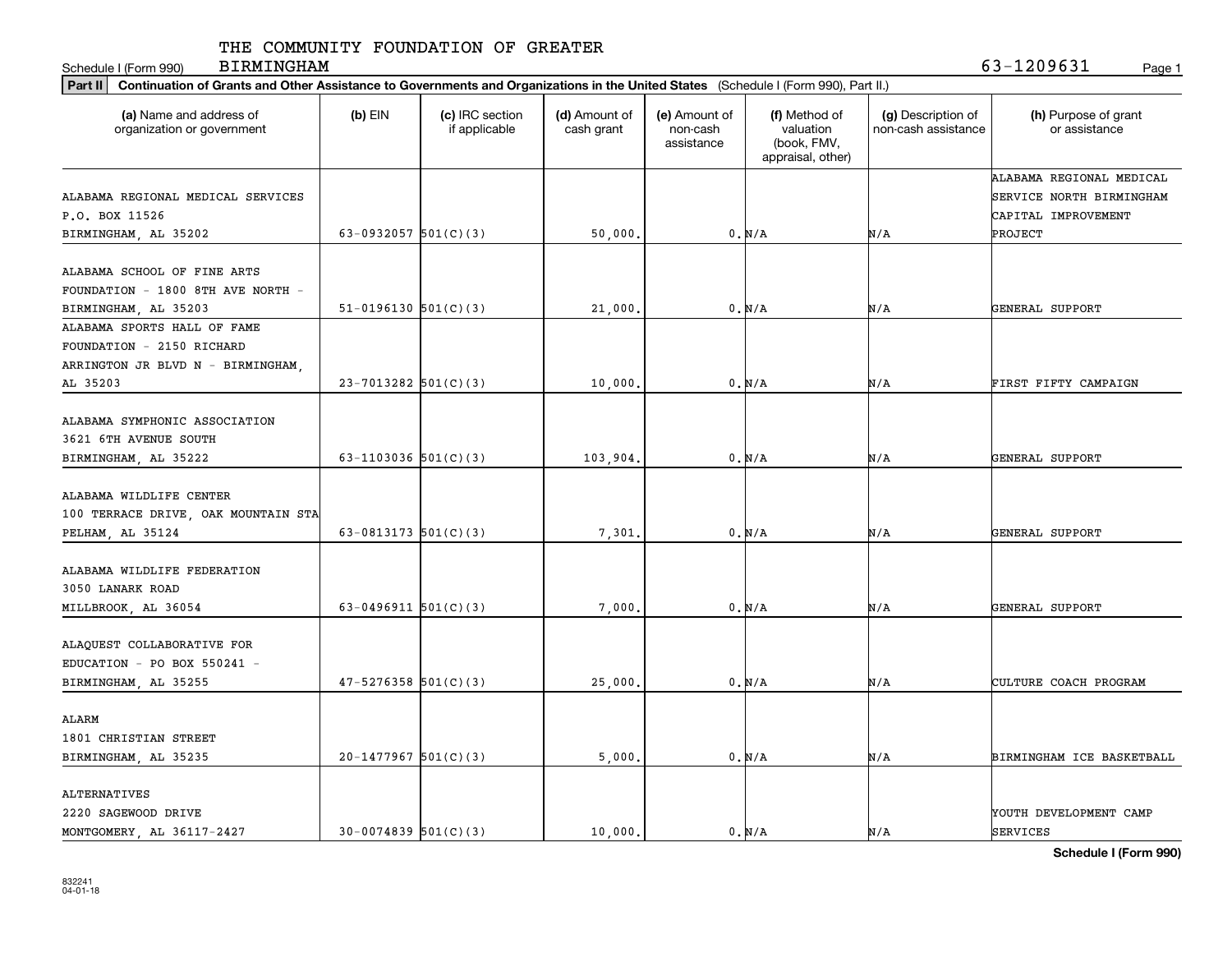Schedule I (Form 990) Page 1

BIRMINGHAM 63-1209631

| Part II   Continuation of Grants and Other Assistance to Governments and Organizations in the United States (Schedule I (Form 990), Part II.) |                          |                                  |                             |                                         |                                                                |                                           |                                       |
|-----------------------------------------------------------------------------------------------------------------------------------------------|--------------------------|----------------------------------|-----------------------------|-----------------------------------------|----------------------------------------------------------------|-------------------------------------------|---------------------------------------|
| (a) Name and address of<br>organization or government                                                                                         | $(b)$ EIN                | (c) IRC section<br>if applicable | (d) Amount of<br>cash grant | (e) Amount of<br>non-cash<br>assistance | (f) Method of<br>valuation<br>(book, FMV,<br>appraisal, other) | (g) Description of<br>non-cash assistance | (h) Purpose of grant<br>or assistance |
|                                                                                                                                               |                          |                                  |                             |                                         |                                                                |                                           |                                       |
| ALZHEIMER'S DRUG DISCOVERY                                                                                                                    |                          |                                  |                             |                                         |                                                                |                                           |                                       |
| FOUNDATION - 57 W. 57TH STREET STE                                                                                                            |                          |                                  |                             |                                         |                                                                |                                           |                                       |
| 904 - NEW YORK, NY 10019                                                                                                                      | $20-1082179$ 501(C)(3)   |                                  | 5,000                       |                                         | 0. N/A                                                         | N/A                                       | HOPE ON THE HORIZON                   |
| ALZHEIMER'S OF CENTRAL ALABAMA                                                                                                                |                          |                                  |                             |                                         |                                                                |                                           |                                       |
| P.O. BOX 2273                                                                                                                                 |                          |                                  |                             |                                         |                                                                |                                           |                                       |
| BIRMINGHAM, AL 35201                                                                                                                          | 63-1068096 $501(C)(3)$   |                                  | 38,256                      |                                         | 0. N/A                                                         | N/A                                       | GENERAL SUPPORT                       |
|                                                                                                                                               |                          |                                  |                             |                                         |                                                                |                                           |                                       |
| AMERICAN CANCER SOCIETY                                                                                                                       |                          |                                  |                             |                                         |                                                                |                                           |                                       |
| 1100 IRELAND WAY STE 300                                                                                                                      |                          |                                  |                             |                                         |                                                                |                                           |                                       |
| BIRMINGHAM, AL 35205-7014                                                                                                                     | 64-0329009 $501(C)(3)$   |                                  | 13,250.                     |                                         | 0. N/A                                                         | N/A                                       | HOPE GALA                             |
|                                                                                                                                               |                          |                                  |                             |                                         |                                                                |                                           |                                       |
| AMERICAN CANCER SOCIETY-OKLAHOMA                                                                                                              |                          |                                  |                             |                                         |                                                                |                                           |                                       |
| CITY - P.O. BOX 22478 - OKLAHOMA                                                                                                              |                          |                                  |                             |                                         |                                                                |                                           | ON BEHALF OF UNITED                   |
| CITY, OK 73123                                                                                                                                | $13 - 1788491$ 501(C)(3) |                                  | 6,000                       |                                         | 0. N/A                                                         | N/A                                       | PERFORMANCE METALS                    |
| AMERICAN ENTERPRISE INSTITUTE FOR                                                                                                             |                          |                                  |                             |                                         |                                                                |                                           |                                       |
| PUBLIC POLICY RESEARCH - 1789                                                                                                                 |                          |                                  |                             |                                         |                                                                |                                           |                                       |
| MASSACHUSETTS AVENUE NW -                                                                                                                     |                          |                                  |                             |                                         |                                                                |                                           |                                       |
| WASHINGTON, DC 20036                                                                                                                          | 53-0218495 $501(C)(3)$   |                                  | 15,000                      |                                         | 0. N/A                                                         | N/A                                       | GENERAL SUPPORT                       |
|                                                                                                                                               |                          |                                  |                             |                                         |                                                                |                                           |                                       |
| AMERICAN HEART ASSOCIATION                                                                                                                    |                          |                                  |                             |                                         |                                                                |                                           |                                       |
| 1449 MEDICAL PARK DRIVE                                                                                                                       |                          |                                  |                             |                                         |                                                                |                                           |                                       |
| BIRMINGHAM, AL 35213                                                                                                                          | $13 - 5613797$ 501(C)(3) |                                  | 40,000                      |                                         | 0. N/A                                                         | N/A                                       | GENERAL SUPPORT                       |
| AMERICAN HEART ASSOCIATION-GREATER                                                                                                            |                          |                                  |                             |                                         |                                                                |                                           |                                       |
| SOUTHEAST AFFILIATE - 10 GLENLAKE                                                                                                             |                          |                                  |                             |                                         |                                                                |                                           |                                       |
| PKWY NE, SOUTH TOWER STE 400 -                                                                                                                |                          |                                  |                             |                                         |                                                                |                                           |                                       |
| ATLANTA, GA 30328                                                                                                                             | $13 - 5613797$ 501(C)(3) |                                  | 10,000                      |                                         | 0. N/A                                                         | N/A                                       | GENERAL SUPPORT                       |
|                                                                                                                                               |                          |                                  |                             |                                         |                                                                |                                           |                                       |
| AMERICAN OPINION FOUNDATION                                                                                                                   |                          |                                  |                             |                                         |                                                                |                                           |                                       |
| 750 N HICKORY FARM LANE                                                                                                                       |                          |                                  |                             |                                         |                                                                |                                           |                                       |
| APPLETON, WI 54914                                                                                                                            | $20-3968122$ 501(C)(3)   |                                  | 50,000                      |                                         | 0. N/A                                                         | N/A                                       | GENERAL SUPPORT                       |
|                                                                                                                                               |                          |                                  |                             |                                         |                                                                |                                           |                                       |
| AMERICAN RED CROSS                                                                                                                            |                          |                                  |                             |                                         |                                                                |                                           |                                       |
| 700 CALDWELL TRACE                                                                                                                            |                          |                                  |                             |                                         |                                                                |                                           |                                       |
| BIRMINGHAM AL 35242                                                                                                                           | 63-0288801 $501(C)(3)$   |                                  | 15,572.                     |                                         | 0. N/A                                                         | N/A                                       | GENERAL SUPPORT                       |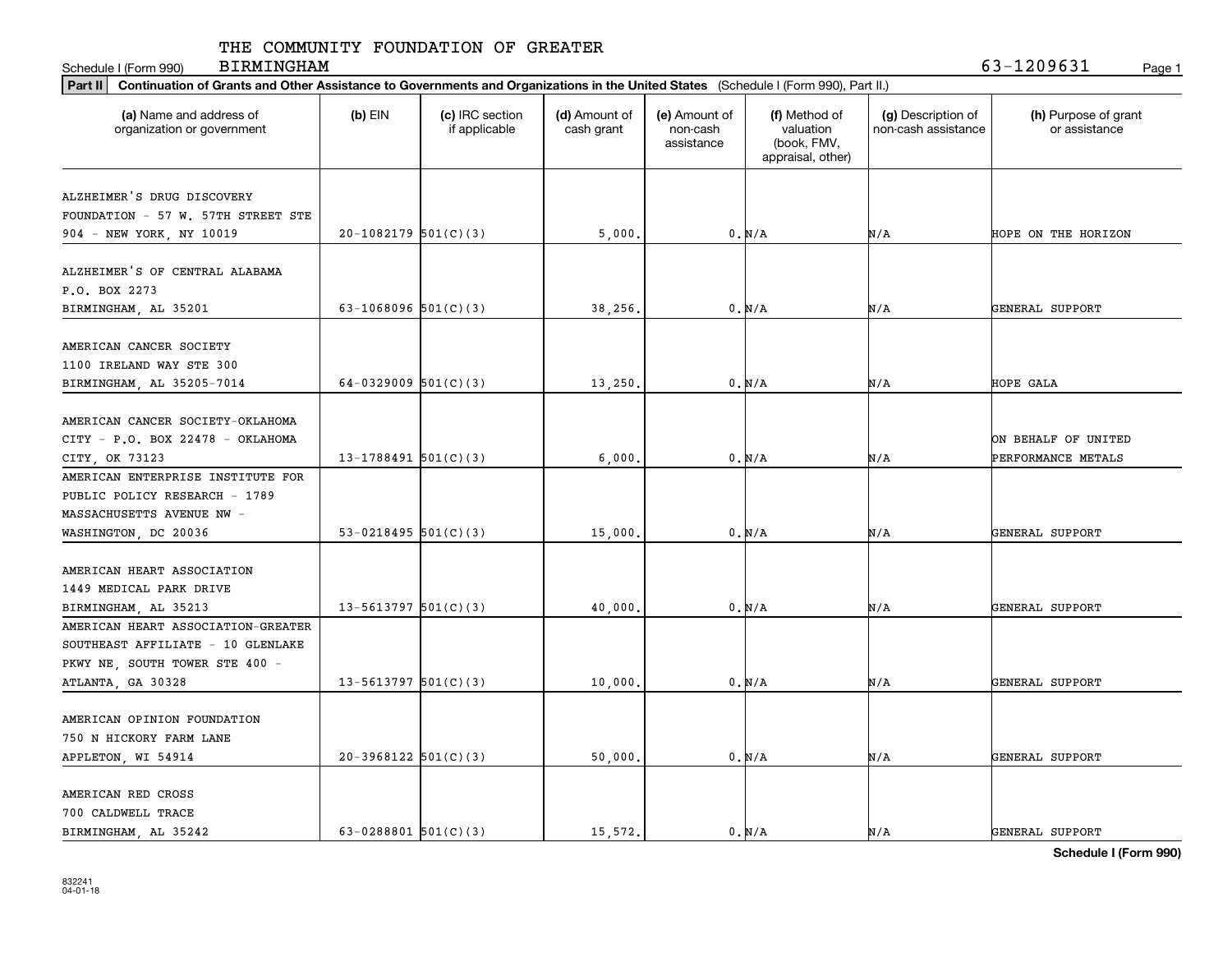Schedule I (Form 990) Page 1 BIRMINGHAM 63-1209631

| Part II   Continuation of Grants and Other Assistance to Governments and Organizations in the United States (Schedule I (Form 990), Part II.) |                        |                                  |                             |                                         |                                                                |                                           |                                       |
|-----------------------------------------------------------------------------------------------------------------------------------------------|------------------------|----------------------------------|-----------------------------|-----------------------------------------|----------------------------------------------------------------|-------------------------------------------|---------------------------------------|
| (a) Name and address of<br>organization or government                                                                                         | $(b)$ EIN              | (c) IRC section<br>if applicable | (d) Amount of<br>cash grant | (e) Amount of<br>non-cash<br>assistance | (f) Method of<br>valuation<br>(book, FMV,<br>appraisal, other) | (g) Description of<br>non-cash assistance | (h) Purpose of grant<br>or assistance |
|                                                                                                                                               |                        |                                  |                             |                                         |                                                                |                                           |                                       |
| AMERICAN RED CROSS NATIONAL                                                                                                                   |                        |                                  |                             |                                         |                                                                |                                           |                                       |
| HEADQUARTERS - PO BOX 37839 -                                                                                                                 | 53-0196605 $501(C)(3)$ |                                  |                             |                                         | 0. N/A                                                         | N/A                                       | HURRICANE RELIEF                      |
| BOONE, IA 50037-0839                                                                                                                          |                        |                                  | 40,300.                     |                                         |                                                                |                                           |                                       |
| AMISTAD MISSION                                                                                                                               |                        |                                  |                             |                                         |                                                                |                                           |                                       |
| P.O. BOX 23030                                                                                                                                |                        |                                  |                             |                                         |                                                                |                                           |                                       |
| NASHVILLE, TN 37202                                                                                                                           | 63-1011215 $501(C)(3)$ |                                  | 26,000                      |                                         | 0. N/A                                                         | N/A                                       | GENERAL SUPPORT                       |
|                                                                                                                                               |                        |                                  |                             |                                         |                                                                |                                           |                                       |
| ANIMAL SHELTER OF PELL CITY                                                                                                                   |                        |                                  |                             |                                         |                                                                |                                           |                                       |
| PO BOX 566                                                                                                                                    |                        |                                  |                             |                                         |                                                                |                                           |                                       |
| PELL CITY, AL 35125                                                                                                                           | 63-1149326 $501(C)(3)$ |                                  | 5,000                       |                                         | 0. N/A                                                         | N/A                                       | GENERAL SUPPORT                       |
|                                                                                                                                               |                        |                                  |                             |                                         |                                                                |                                           |                                       |
| ASBURY UNITED METHODIST CHURCH -                                                                                                              |                        |                                  |                             |                                         |                                                                |                                           |                                       |
| BIRMINGHAM - 6690 CAHABA VALLEY                                                                                                               |                        |                                  |                             |                                         |                                                                |                                           |                                       |
| ROAD - BIRMINGHAM, AL 35242                                                                                                                   | 63-0954649 $501(C)(3)$ |                                  | 125,000                     |                                         | 0. N/A                                                         | N/A                                       | GENERAL SUPPORT                       |
|                                                                                                                                               |                        |                                  |                             |                                         |                                                                |                                           |                                       |
| ASHLAND FIRST UNITED METHODIST                                                                                                                |                        |                                  |                             |                                         |                                                                |                                           | CLAY COUNTY COMMUNITY                 |
| CHURCH - P.O. BOX 305 - ASHLAND,                                                                                                              |                        |                                  |                             |                                         |                                                                |                                           | FOOD BANK; BACKPACKSNAX               |
| AL 36251                                                                                                                                      | 63-0843032 CHURCH/SYN  |                                  | 13,840                      |                                         | 0. N/A                                                         | N/A                                       | PROGRAM                               |
|                                                                                                                                               |                        |                                  |                             |                                         |                                                                |                                           |                                       |
| <b>AUBURN UNIVERSITY</b>                                                                                                                      |                        |                                  |                             |                                         |                                                                |                                           |                                       |
| 317 SOUTH COLLEGE STREET                                                                                                                      |                        |                                  |                             |                                         |                                                                |                                           |                                       |
| AUBURN UNIVERSITY, AL 36849                                                                                                                   | 63-6000724 SCHOOL/COL  |                                  | 31,600                      |                                         | 0. N/A                                                         | N/A                                       | SCHOLARSHIP                           |
|                                                                                                                                               |                        |                                  |                             |                                         |                                                                |                                           |                                       |
| AUBURN UNIVERSITY FOUNDATION                                                                                                                  |                        |                                  |                             |                                         |                                                                |                                           | ENDOWMENT FOR THE HARBERT             |
| 317 S COLLEGE ST                                                                                                                              |                        |                                  |                             |                                         |                                                                |                                           | COLLEGE OF BUSINESS;                  |
| AUBURN, AL 36849                                                                                                                              | 63-6022422 SCHOOL/COL  |                                  | 325,000.                    |                                         | 0. N/A                                                         | N/A                                       | SCHOLARSHIP                           |
|                                                                                                                                               |                        |                                  |                             |                                         |                                                                |                                           | TO SUPPORT CARE FOR PIT               |
| <b>BAMA BULLY RESCUE</b>                                                                                                                      |                        |                                  |                             |                                         |                                                                |                                           | BULLS AND OTHER "BULLY"               |
| PO BOX 2123                                                                                                                                   |                        |                                  |                             |                                         |                                                                |                                           | BREEDS THAT HAVE BEEN                 |
| BIRMINGHAM, AL 35201                                                                                                                          | $26-1877188$ 501(C)(3) |                                  | 5,000                       |                                         | 0. N/A                                                         | N/A                                       | ABANDONED, ABUSED, O                  |
|                                                                                                                                               |                        |                                  |                             |                                         |                                                                |                                           |                                       |
| BANNER LAKE CLUB                                                                                                                              |                        |                                  |                             |                                         |                                                                |                                           |                                       |
| 12212 SE LANTANA AVE                                                                                                                          |                        |                                  |                             |                                         |                                                                |                                           |                                       |
| HOBE SOUND, FL 33455                                                                                                                          | 59-1093236 $501(C)(3)$ |                                  | 13,500.                     |                                         | 0. N/A                                                         | N/A                                       | GENERAL SUPPORT                       |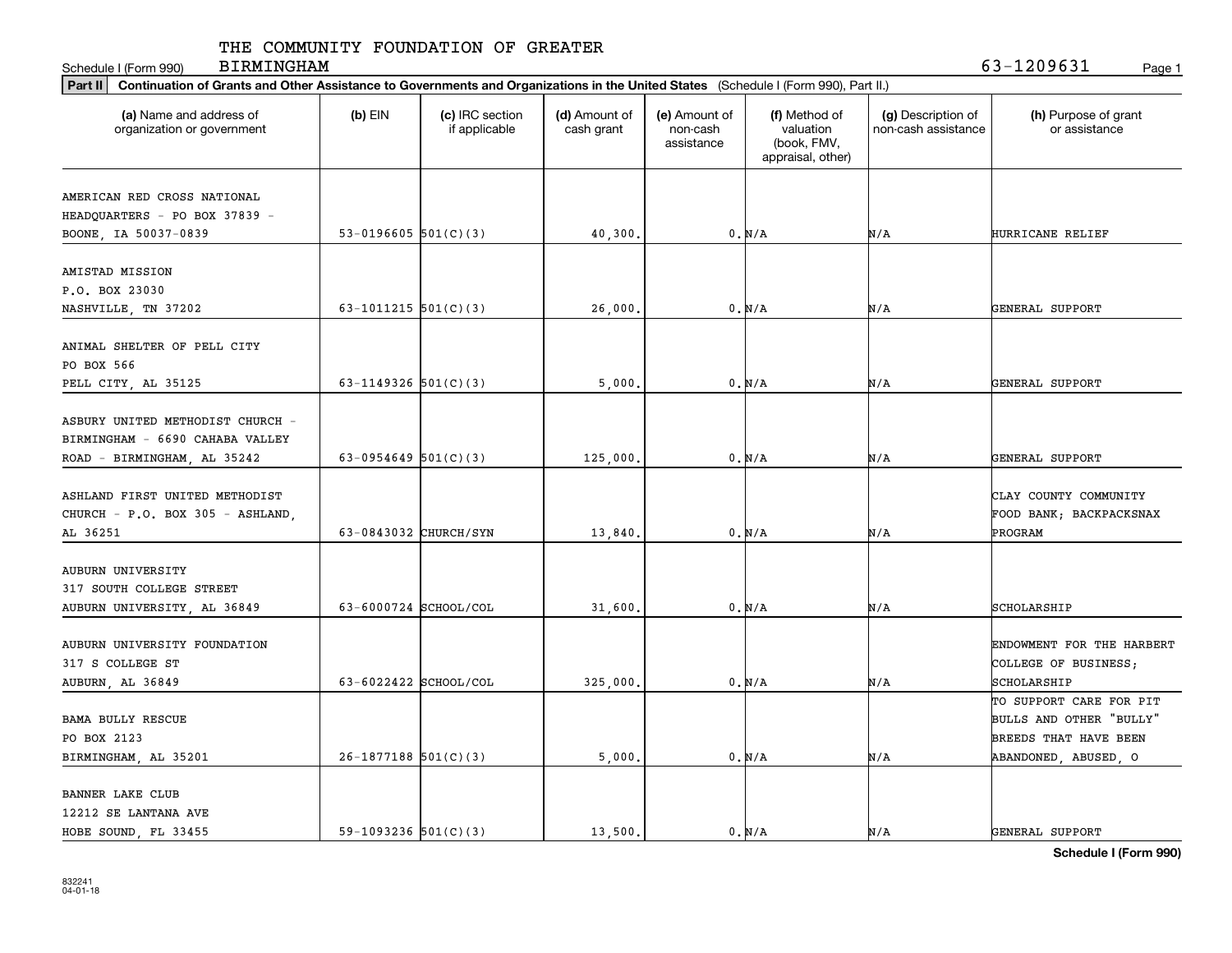Schedule I (Form 990) Page 1

BIRMINGHAM 63-1209631

| Part II   Continuation of Grants and Other Assistance to Governments and Organizations in the United States (Schedule I (Form 990), Part II.) |                          |                                  |                             |                                         |                                                                |                                           |                                       |
|-----------------------------------------------------------------------------------------------------------------------------------------------|--------------------------|----------------------------------|-----------------------------|-----------------------------------------|----------------------------------------------------------------|-------------------------------------------|---------------------------------------|
| (a) Name and address of<br>organization or government                                                                                         | $(b)$ EIN                | (c) IRC section<br>if applicable | (d) Amount of<br>cash grant | (e) Amount of<br>non-cash<br>assistance | (f) Method of<br>valuation<br>(book, FMV,<br>appraisal, other) | (g) Description of<br>non-cash assistance | (h) Purpose of grant<br>or assistance |
|                                                                                                                                               |                          |                                  |                             |                                         |                                                                |                                           |                                       |
| BAPTIST HEALTH FOUNDATION                                                                                                                     |                          |                                  |                             |                                         |                                                                |                                           |                                       |
| P.O. BOX 830605                                                                                                                               |                          |                                  |                             |                                         |                                                                |                                           | MAJOR CAPITAL IMPROVMENTS             |
| BIRMINGHAM, AL 35283-0605                                                                                                                     | 63-6062097 $501(C)(3)$   |                                  | 38,211.                     |                                         | 0. N/A                                                         | N/A                                       | TO HAROLD E. SIMON                    |
|                                                                                                                                               |                          |                                  |                             |                                         |                                                                |                                           |                                       |
| BATON ROUGE AREA FOUNDATION                                                                                                                   |                          |                                  |                             |                                         |                                                                |                                           |                                       |
| 402 N. FOURTH STREET                                                                                                                          |                          |                                  |                             |                                         |                                                                |                                           | COCA-COLA UNITED EMPLOYEE             |
| BATON ROUGE, LA 70802                                                                                                                         | $72 - 6030391$ 501(C)(3) |                                  | 15,000                      |                                         | 0. N/A                                                         | N/A                                       | <b>ASSISTANCE FUND</b>                |
| BAYLOR SCHOOL                                                                                                                                 |                          |                                  |                             |                                         |                                                                |                                           |                                       |
| 171 BAYLOR SCHOOL ROAD                                                                                                                        |                          |                                  |                             |                                         |                                                                |                                           |                                       |
| CHATTANOOGA, TN 37405                                                                                                                         | 62-0126365 $501(C)(3)$   |                                  | 100,000                     |                                         | 0. N/A                                                         | N/A                                       | GENERAL SUPPORT                       |
|                                                                                                                                               |                          |                                  |                             |                                         |                                                                |                                           |                                       |
| BELL CENTER FOR EARLY INTERVENTION                                                                                                            |                          |                                  |                             |                                         |                                                                |                                           | CAPITAL CAMPAIGN; RIGHT               |
| PROGRAMS - 914 OAK GROVE ROAD -                                                                                                               |                          |                                  |                             |                                         |                                                                |                                           | FROM THE START CAMPAIGN;              |
|                                                                                                                                               |                          |                                  |                             |                                         |                                                                | N/A                                       | GENERAL SUPPORT                       |
| BIRMINGHAM, AL 35209                                                                                                                          | 63-1244330 $501(C)(3)$   |                                  | 807,500.                    |                                         | 0. N/A                                                         |                                           |                                       |
| BELMONT UNIVERSITY                                                                                                                            |                          |                                  |                             |                                         |                                                                |                                           |                                       |
| 1900 BELMONT BLVD                                                                                                                             |                          |                                  |                             |                                         |                                                                |                                           | ENVIRONMENTAL LITIGATION              |
|                                                                                                                                               | 62-0465076 SCHOOL/COL    |                                  | 7,500                       |                                         | 0. N/A                                                         | N/A                                       | SCHOLARSHIP                           |
| NASHVILLE, TN 37212                                                                                                                           |                          |                                  |                             |                                         |                                                                |                                           |                                       |
| BETTER BASICS                                                                                                                                 |                          |                                  |                             |                                         |                                                                |                                           |                                       |
| 1231 2ND AVENUE SOUTH                                                                                                                         |                          |                                  |                             |                                         |                                                                |                                           | MATHEMATICS INTERVENTION              |
| BIRMINGHAM, AL 35233                                                                                                                          | 63-1106040 $501(C)(3)$   |                                  | 71,000                      |                                         | 0. N/A                                                         | N/A                                       | PROGRAM                               |
|                                                                                                                                               |                          |                                  |                             |                                         |                                                                |                                           |                                       |
| BIG BROTHERS BIG SISTERS OF                                                                                                                   |                          |                                  |                             |                                         |                                                                |                                           |                                       |
| GREATER BIRMINGHAM - 1901 14TH AVE                                                                                                            |                          |                                  |                             |                                         |                                                                |                                           |                                       |
|                                                                                                                                               |                          |                                  |                             |                                         |                                                                |                                           |                                       |
| SOUTH - BIRMINGHAM, AL 35205                                                                                                                  | 63-0647080 $501(C)(3)$   |                                  | 6,500                       |                                         | 0. N/A                                                         | N/A                                       | GENERAL SUPPORT                       |
| BIG OAK RANCH                                                                                                                                 |                          |                                  |                             |                                         |                                                                |                                           |                                       |
| P. O. BOX 507                                                                                                                                 |                          |                                  |                             |                                         |                                                                |                                           |                                       |
|                                                                                                                                               | $23 - 7413017$ 501(C)(3) |                                  | 24,582.                     |                                         | 0. N/A                                                         | N/A                                       | GENERAL SUPPORT                       |
| SPRINGVILLE, AL 35146                                                                                                                         |                          |                                  |                             |                                         |                                                                |                                           |                                       |
| BIRMINGHAM AERO CLUB AIR SAFETY                                                                                                               |                          |                                  |                             |                                         |                                                                |                                           | <b>AVIATION-ORIENTED</b>              |
| FOUNDATION - 4343 73RD STREET                                                                                                                 |                          |                                  |                             |                                         |                                                                |                                           | SCHOLARSHIPS FOR CALENDAR             |
|                                                                                                                                               |                          |                                  |                             |                                         |                                                                |                                           |                                       |
| NORTH - BIRMINGHAM, AL 35206                                                                                                                  | 63-0925654 $501(C)(3)$   |                                  | 5.000.                      |                                         | 0. N/A                                                         | N/A                                       | YEAR 2018                             |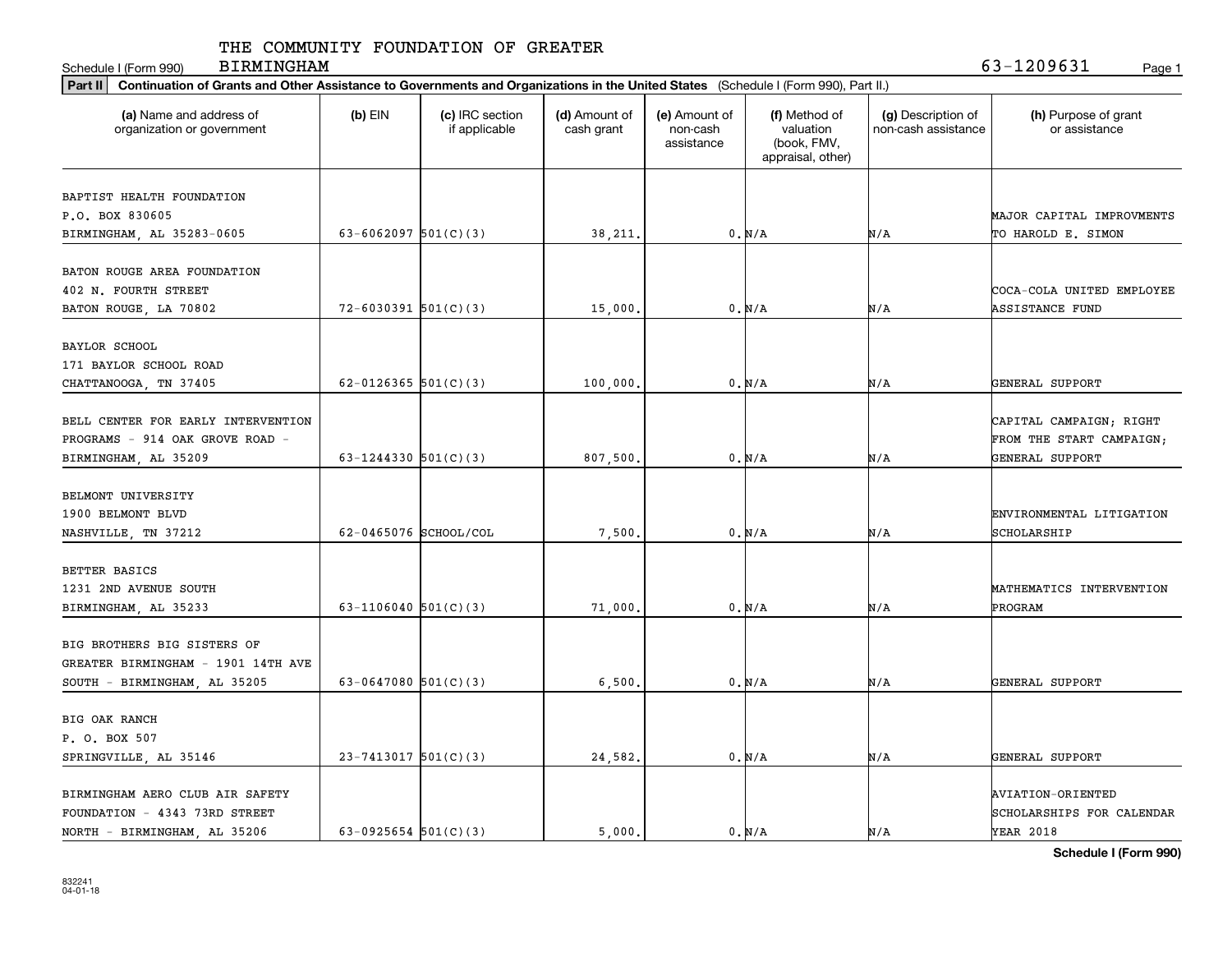Schedule I (Form 990) Page 1 BIRMINGHAM 63-1209631

| Part II   Continuation of Grants and Other Assistance to Governments and Organizations in the United States (Schedule I (Form 990), Part II.) |                            |                                  |                             |                                         |                                                                |                                           |                                       |
|-----------------------------------------------------------------------------------------------------------------------------------------------|----------------------------|----------------------------------|-----------------------------|-----------------------------------------|----------------------------------------------------------------|-------------------------------------------|---------------------------------------|
| (a) Name and address of<br>organization or government                                                                                         | $(b)$ EIN                  | (c) IRC section<br>if applicable | (d) Amount of<br>cash grant | (e) Amount of<br>non-cash<br>assistance | (f) Method of<br>valuation<br>(book, FMV,<br>appraisal, other) | (g) Description of<br>non-cash assistance | (h) Purpose of grant<br>or assistance |
|                                                                                                                                               |                            |                                  |                             |                                         |                                                                |                                           |                                       |
| BIRMINGHAM AIDS OUTREACH INC                                                                                                                  |                            |                                  |                             |                                         |                                                                |                                           |                                       |
| 205 32ND STREET SOUTH                                                                                                                         |                            |                                  |                             |                                         |                                                                |                                           | MCAP LITERARY WORKS                   |
| BIRMINGHAM, AL 35233                                                                                                                          | 63-0948495 $501(C)(3)$     |                                  | 6, 200.                     |                                         | 0. N/A                                                         | N/A                                       | PROGRAM                               |
|                                                                                                                                               |                            |                                  |                             |                                         |                                                                |                                           |                                       |
| BIRMINGHAM ATHLETIC PARTNERSHIP                                                                                                               |                            |                                  |                             |                                         |                                                                |                                           |                                       |
| P.O. BOX 10163                                                                                                                                | $94-3423843$ 501(C)(3)     |                                  |                             |                                         |                                                                |                                           |                                       |
| BIRMINGHAM, AL 35202-0163                                                                                                                     |                            |                                  | 27,500                      |                                         | 0. N/A                                                         | N/A                                       | GENERAL SUPPORT                       |
| BIRMINGHAM BOTANICAL                                                                                                                          |                            |                                  |                             |                                         |                                                                |                                           |                                       |
| SOCIETY/FRIENDS OF BIRMINGHAM                                                                                                                 |                            |                                  |                             |                                         |                                                                |                                           |                                       |
| BOTANICAL GARD - 2612 LANE PARK                                                                                                               |                            |                                  |                             |                                         |                                                                |                                           |                                       |
| ROAD - BIRMINGHAM, AL 35223                                                                                                                   | $63 - 0495111$ $501(C)(3)$ |                                  | 176,810.                    |                                         | 0. N/A                                                         | N/A                                       | GENERAL SUPPORT                       |
|                                                                                                                                               |                            |                                  |                             |                                         |                                                                |                                           |                                       |
| BIRMINGHAM CHAMBER MUSIC SOCIETY                                                                                                              |                            |                                  |                             |                                         |                                                                |                                           |                                       |
| 3612 OAKDALE ROAD                                                                                                                             |                            |                                  |                             |                                         |                                                                |                                           |                                       |
| BIRMINGHAM, AL 35223                                                                                                                          | $23 - 7301693$ 501(C)(3)   |                                  | 37,500                      |                                         | 0. N/A                                                         | N/A                                       | GENERAL SUPPORT                       |
|                                                                                                                                               |                            |                                  |                             |                                         |                                                                |                                           |                                       |
| BIRMINGHAM CHILDREN'S THEATRE                                                                                                                 |                            |                                  |                             |                                         |                                                                |                                           |                                       |
| P.O. BOX 1362                                                                                                                                 |                            |                                  |                             |                                         |                                                                |                                           |                                       |
| BIRMINGHAM, AL 35201-1362                                                                                                                     | 63-6050838 $501(C)(3)$     |                                  | 17,500                      |                                         | 0. N/A                                                         | N/A                                       | GENERAL SUPPORT                       |
|                                                                                                                                               |                            |                                  |                             |                                         |                                                                |                                           |                                       |
| BIRMINGHAM CITY SCHOOLS                                                                                                                       |                            |                                  |                             |                                         |                                                                |                                           | ROTARY CLUB OF                        |
| 2015 PARK PLACE NORTH                                                                                                                         |                            |                                  |                             |                                         |                                                                |                                           | BIRMINGHAM'S PREK                     |
| BIRMINGHAM, AL 35203                                                                                                                          | 63-6000767 SCHOOL/COL      |                                  | 45,000                      |                                         | 0. N/A                                                         | N/A                                       | LEARNING INITIATIVE                   |
|                                                                                                                                               |                            |                                  |                             |                                         |                                                                |                                           |                                       |
| BIRMINGHAM EAST ROTARY FOUNDATION                                                                                                             |                            |                                  |                             |                                         |                                                                |                                           |                                       |
| PO BOX 150                                                                                                                                    |                            |                                  |                             |                                         |                                                                |                                           |                                       |
| SPRINGVILLE, AL 35146                                                                                                                         | 63-1160522 $501(C)(3)$     |                                  | 15,000                      |                                         | 0. N/A                                                         | N/A                                       | SCHOLARSHIP                           |
|                                                                                                                                               |                            |                                  |                             |                                         |                                                                |                                           | GENERAL SUPPORT;                      |
| BIRMINGHAM EDUCATION FOUNDATION                                                                                                               |                            |                                  |                             |                                         |                                                                |                                           | BIRMINGHAM EDUCATION                  |
| P.O. BOX 1476                                                                                                                                 |                            |                                  |                             |                                         |                                                                |                                           | FOUNDATION LONGITUDINAL               |
| BIRMINGHAM, AL 35201                                                                                                                          | $26 - 4685144$ 501(C)(3)   |                                  | 105,456.                    |                                         | 0. N/A                                                         | N/A                                       | DATA INITIATIVE                       |
|                                                                                                                                               |                            |                                  |                             |                                         |                                                                |                                           |                                       |
| BIRMINGHAM HOLOCAUST EDUCATION                                                                                                                |                            |                                  |                             |                                         |                                                                |                                           |                                       |
| CENTER - P.O. BOX 130805 -                                                                                                                    |                            |                                  |                             |                                         |                                                                |                                           |                                       |
| BIRMINGHAM, AL 35213                                                                                                                          | $80 - 0955027$ 501(C)(3)   |                                  | 9,100.                      |                                         | 0. N/A                                                         | N/A                                       | GENERAL SUPPORT                       |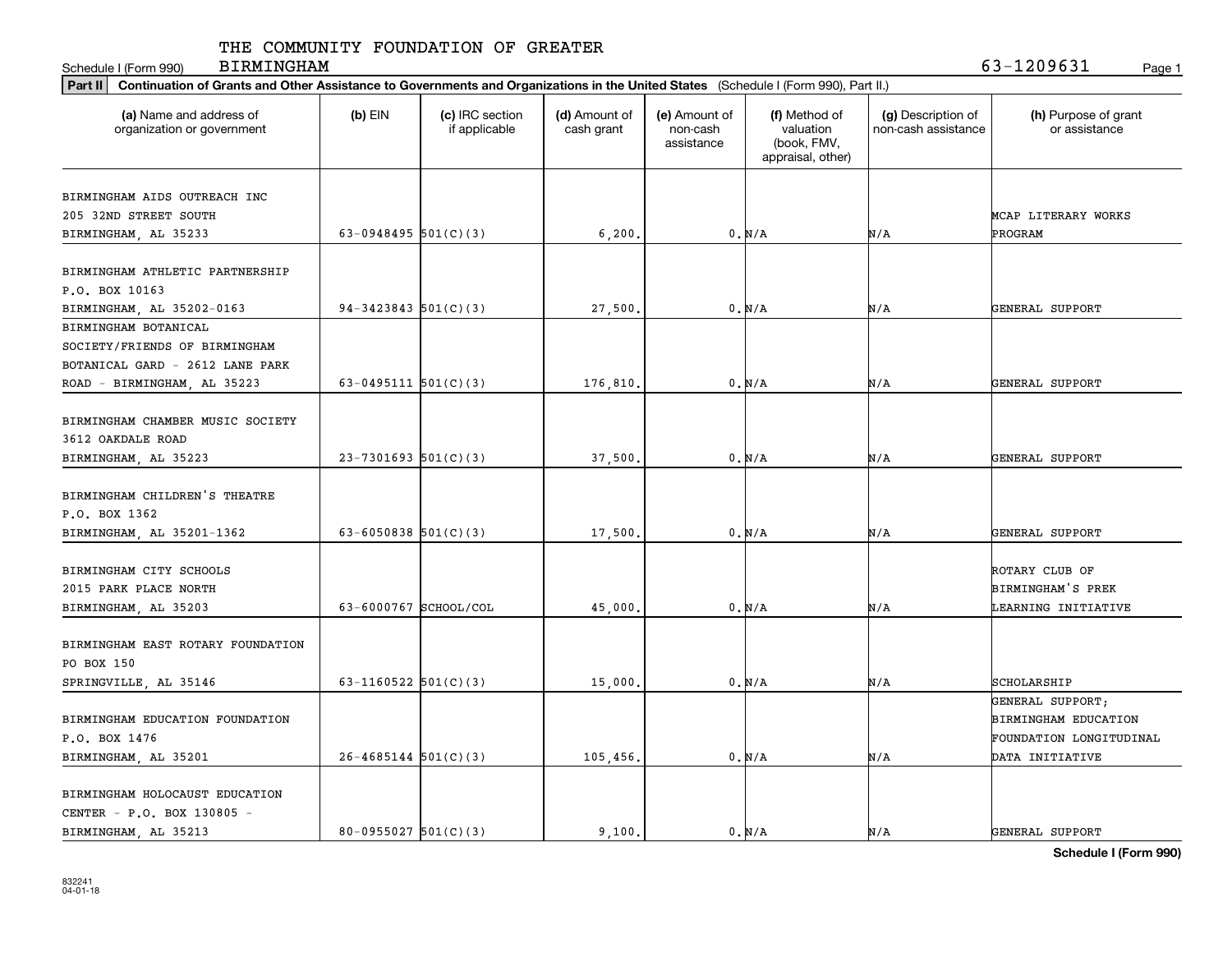Schedule I (Form 990) Page 1 BIRMINGHAM 63-1209631

| Part II   Continuation of Grants and Other Assistance to Governments and Organizations in the United States (Schedule I (Form 990), Part II.) |                          |                                  |                             |                                         |                                                                |                                           |                                       |
|-----------------------------------------------------------------------------------------------------------------------------------------------|--------------------------|----------------------------------|-----------------------------|-----------------------------------------|----------------------------------------------------------------|-------------------------------------------|---------------------------------------|
| (a) Name and address of<br>organization or government                                                                                         | $(b)$ EIN                | (c) IRC section<br>if applicable | (d) Amount of<br>cash grant | (e) Amount of<br>non-cash<br>assistance | (f) Method of<br>valuation<br>(book, FMV,<br>appraisal, other) | (g) Description of<br>non-cash assistance | (h) Purpose of grant<br>or assistance |
|                                                                                                                                               |                          |                                  |                             |                                         |                                                                |                                           |                                       |
| BIRMINGHAM JEWISH FEDERATION                                                                                                                  |                          |                                  |                             |                                         |                                                                |                                           |                                       |
| P.O. BOX 130219                                                                                                                               |                          |                                  |                             |                                         |                                                                |                                           |                                       |
| BIRMINGHAM, AL 35213                                                                                                                          | 63-1045456 $501(C)(3)$   |                                  | 23,250.                     |                                         | 0. N/A                                                         | N/A                                       | VIOLINS OF HOPE                       |
| BIRMINGHAM KIWANIS FOUNDATION                                                                                                                 |                          |                                  |                             |                                         |                                                                |                                           |                                       |
| 2019 4TH AVENUE NORTH                                                                                                                         |                          |                                  |                             |                                         |                                                                |                                           |                                       |
|                                                                                                                                               |                          |                                  |                             |                                         |                                                                |                                           |                                       |
| BIRMINGHAM, AL 35203                                                                                                                          | 63-6056848 $501(C)(3)$   |                                  | 50,500                      |                                         | 0. N/A                                                         | N/A                                       | GENERAL SUPPORT                       |
| BIRMINGHAM LANDMARKS                                                                                                                          |                          |                                  |                             |                                         |                                                                |                                           |                                       |
| 1817 3RD AVE NORTH                                                                                                                            |                          |                                  |                             |                                         |                                                                |                                           |                                       |
| BIRMINGHAM, AL 35203                                                                                                                          | 63-0958984 $501(C)(3)$   |                                  | 54,500                      |                                         | 0. N/A                                                         | N/A                                       | GENERAL SUPPORT                       |
|                                                                                                                                               |                          |                                  |                             |                                         |                                                                |                                           |                                       |
| BIRMINGHAM MUSEUM OF ART                                                                                                                      |                          |                                  |                             |                                         |                                                                |                                           |                                       |
| 2000 REV ABRAHAM WOODS JR BLVD                                                                                                                |                          |                                  |                             |                                         |                                                                |                                           |                                       |
| BIRMINGHAM, AL 35203                                                                                                                          | $23 - 7335853$ 501(C)(3) |                                  | 135,440                     |                                         | 0. N/A                                                         | N/A                                       | GENERAL SUPPORT                       |
|                                                                                                                                               |                          |                                  |                             |                                         |                                                                |                                           |                                       |
| BIRMINGHAM MUSIC CLUB                                                                                                                         |                          |                                  |                             |                                         |                                                                |                                           |                                       |
| P.O. BOX 10486                                                                                                                                |                          |                                  |                             |                                         |                                                                |                                           |                                       |
| BIRMINGHAM, AL 35202                                                                                                                          | 63-0369767 $501(C)(3)$   |                                  | 5,000                       |                                         | 0. N/A                                                         | N/A                                       | GENERAL SUPPORT                       |
|                                                                                                                                               |                          |                                  |                             |                                         |                                                                |                                           |                                       |
| BIRMINGHAM PUBLIC LIBRARY                                                                                                                     |                          |                                  |                             |                                         |                                                                |                                           |                                       |
| 2100 PARK PLACE                                                                                                                               |                          |                                  |                             |                                         |                                                                |                                           |                                       |
| BIRMINGHAM, AL 35203                                                                                                                          | 63-6001201 GOVERNMENT    |                                  | 6,201                       |                                         | 0. N/A                                                         | N/A                                       | GENERAL SUPPORT                       |
|                                                                                                                                               |                          |                                  |                             |                                         |                                                                |                                           |                                       |
| BIRMINGHAM SOUTHERN COLLEGE                                                                                                                   |                          |                                  |                             |                                         |                                                                |                                           |                                       |
| BOX 549003                                                                                                                                    |                          |                                  |                             |                                         |                                                                |                                           |                                       |
| BIRMINGHAM, AL 35254                                                                                                                          | 63-0288811 SCHOOL/COL    |                                  | 326, 314.                   |                                         | 0. N/A                                                         | N/A                                       | GENERAL SUPPORT                       |
|                                                                                                                                               |                          |                                  |                             |                                         |                                                                |                                           |                                       |
| BIRMINGHAM VOLUNTEER LAWYERS                                                                                                                  |                          |                                  |                             |                                         |                                                                |                                           |                                       |
| PROGRAM - BHAM BAR CTR/ 2021 2ND                                                                                                              |                          |                                  |                             |                                         |                                                                |                                           | DS: STANDING WITH                     |
| AVE NORTH - BIRMINGHAM, AL 35203                                                                                                              | $13 - 4270862$ 501(C)(3) |                                  | 50, 150.                    |                                         | 0. N/A                                                         | N/A                                       | FAMILIES                              |
|                                                                                                                                               |                          |                                  |                             |                                         |                                                                |                                           |                                       |
| BIRMINGHAM ZOO                                                                                                                                |                          |                                  |                             |                                         |                                                                |                                           |                                       |
| 2630 CAHABA ROAD                                                                                                                              |                          |                                  |                             |                                         |                                                                |                                           |                                       |
| BIRMINGHAM, AL 35223                                                                                                                          | 62-1231591 $501(C)(3)$   |                                  | 168,600.                    |                                         | 0. N/A                                                         | N/A                                       | GENERAL SUPPORT                       |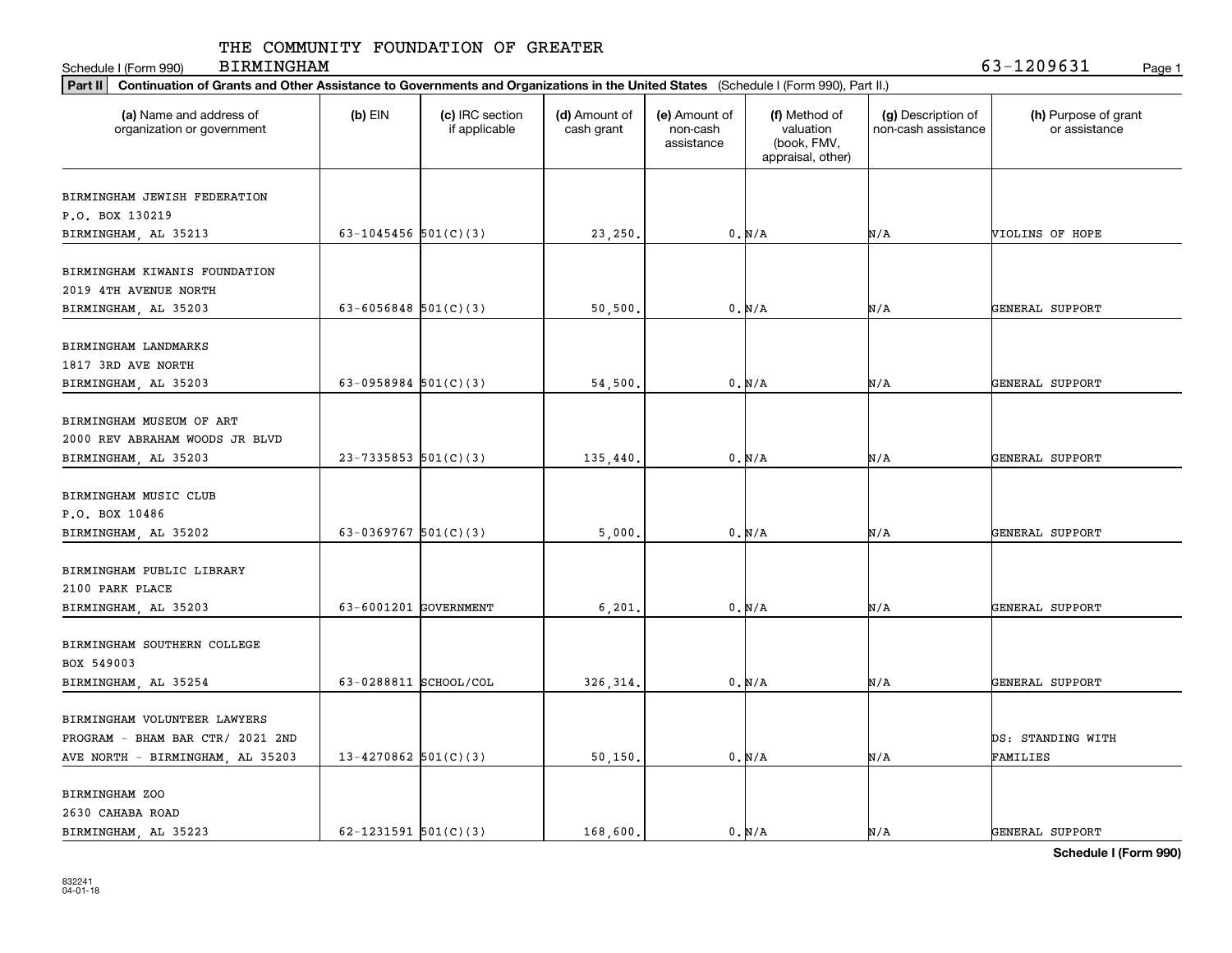Schedule I (Form 990) Page 1

BIRMINGHAM 63-1209631

| (a) Name and address of<br>organization or government                                       | $(b)$ EIN                  | (c) IRC section<br>if applicable | (d) Amount of<br>cash grant | (e) Amount of<br>non-cash<br>assistance | (f) Method of<br>valuation<br>(book, FMV,<br>appraisal, other) | (g) Description of<br>non-cash assistance | (h) Purpose of grant<br>or assistance |
|---------------------------------------------------------------------------------------------|----------------------------|----------------------------------|-----------------------------|-----------------------------------------|----------------------------------------------------------------|-------------------------------------------|---------------------------------------|
| BLACK WARRIOR RIVERKEEPER                                                                   |                            |                                  |                             |                                         |                                                                |                                           |                                       |
| 712 37TH STREET SOUTH                                                                       |                            |                                  |                             |                                         |                                                                |                                           |                                       |
| BIRMINGHAM, AL 35222                                                                        | $72 - 1537394$ 501(C)(3)   |                                  | 17,820.                     |                                         | 0. N/A                                                         | N/A                                       | GENERAL SUPPORT                       |
| BLOUNT CO. BOARD OF EDUCATION                                                               |                            |                                  |                             |                                         |                                                                |                                           | SCHOOL MENTAL HEALTH -                |
| P.O. BOX 578                                                                                |                            |                                  |                             |                                         |                                                                |                                           | SUPPORTED BY CARING                   |
| ONEONTA, AL 35121                                                                           | 63-6000773 GOVERNMENT      |                                  | 20,000                      |                                         | 0. N/A                                                         | N/A                                       | FOUNDATION                            |
| BLOUNT CO. EDUCATION FOUNDATION<br>P.O. BOX 603                                             |                            |                                  |                             |                                         |                                                                |                                           | FULL STEAM AHEAD FOR                  |
| ONEONTA, AL 35121                                                                           | 63-1215348 $501(C)(3)$     |                                  | 75,000                      |                                         | 0. N/A                                                         | N/A                                       | BLOUNT COUNTY STUDENTS!!!             |
| BOY SCOUTS OF AMERICA-GREATER AL<br>COUNCIL - PO BOX 43307 -<br>BIRMINGHAM, AL 35243-0307   | 22-1576300 501(C)(3)       |                                  | 70,118                      |                                         | 0. N/A                                                         | N/A                                       | GENERAL SUPPORT                       |
| BOYS & GIRLS CLUB OF FARMINGTON<br>1925 POSITIVE WAY                                        | $85 - 0161421$ $501(C)(3)$ |                                  | 5,000                       |                                         | 0. N/A                                                         | N/A                                       | FIVE FOR FIVE PROGRAM                 |
| FARMINGTON, NM 87401<br>BOYS & GIRLS CLUB OF GREATER                                        |                            |                                  |                             |                                         |                                                                |                                           |                                       |
| WASHINGTON-GEORGE FERRIS JR.<br>CLUBHOUSE - 801 SHEPHERD STREET                             |                            |                                  |                             |                                         |                                                                |                                           |                                       |
| NORTHWEST - WASHINGTON, DC 20011                                                            | 53-0236759 $501(C)(3)$     |                                  | 5,000                       |                                         | 0. N/A                                                         | N/A                                       | FUNDRAISER FOR A NEW BUS              |
| BOYS & GIRLS CLUBS OF CENTRAL<br>ALABAMA - P.O. BOX 10391 -                                 |                            |                                  |                             |                                         |                                                                |                                           |                                       |
| BIRMINGHAM, AL 35202                                                                        | 63-0302102 $501(C)(3)$     |                                  | 23,500                      |                                         | 0. N/A                                                         | N/A                                       | FOR BACK A YOUTH                      |
| BOYS & GIRLS CLUBS OF METRO DENVER<br>2017 WEST 9TH AVE                                     |                            |                                  |                             |                                         |                                                                |                                           |                                       |
| DENVER, CO 80204                                                                            | $84-0510404$ 501(C)(3)     |                                  | 5,250.                      |                                         | 0. N/A                                                         | N/A                                       | SHOPNECK CLUB                         |
| BREAST CANCER RESEARCH FOUNDATION<br>OF ALABAMA - P.O. BOX 531225 -<br>BIRMINGHAM, AL 35253 | 63-1162650 $501(C)(3)$     |                                  | 6,600.                      |                                         | $0$ . $\text{N}/\text{A}$                                      | N/A                                       | GENERAL SUPPORT                       |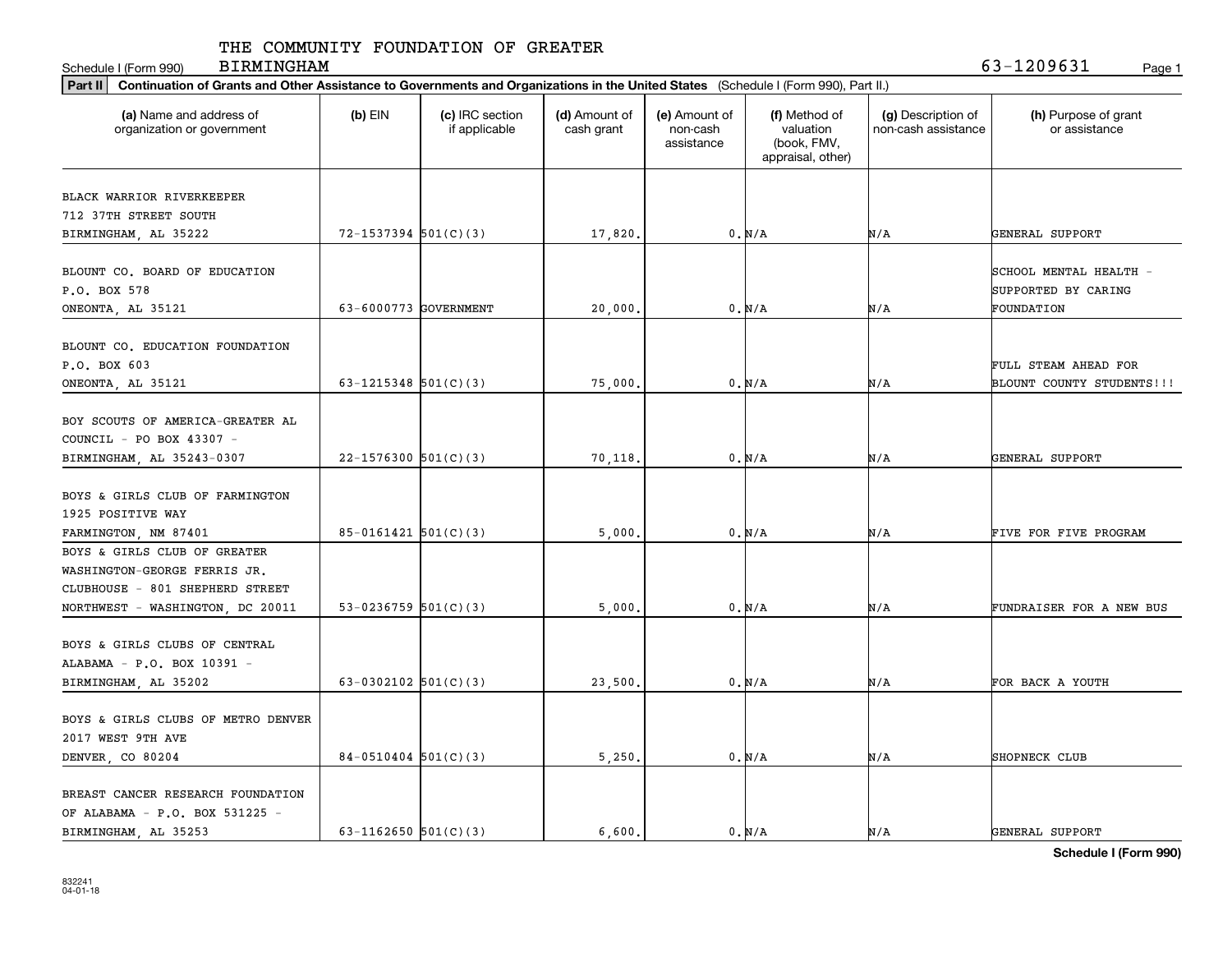Schedule I (Form 990) Page 1 BIRMINGHAM 63-1209631

| Part II   Continuation of Grants and Other Assistance to Governments and Organizations in the United States (Schedule I (Form 990), Part II.) |                          |                                  |                             |                                         |                                                                |                                           |                                       |
|-----------------------------------------------------------------------------------------------------------------------------------------------|--------------------------|----------------------------------|-----------------------------|-----------------------------------------|----------------------------------------------------------------|-------------------------------------------|---------------------------------------|
| (a) Name and address of<br>organization or government                                                                                         | $(b)$ EIN                | (c) IRC section<br>if applicable | (d) Amount of<br>cash grant | (e) Amount of<br>non-cash<br>assistance | (f) Method of<br>valuation<br>(book, FMV,<br>appraisal, other) | (g) Description of<br>non-cash assistance | (h) Purpose of grant<br>or assistance |
|                                                                                                                                               |                          |                                  |                             |                                         |                                                                |                                           |                                       |
| BRIARWOOD PRESBYTERIAN CHURCH                                                                                                                 |                          |                                  |                             |                                         |                                                                |                                           |                                       |
| 2200 BRIARWOOD WAY                                                                                                                            |                          |                                  |                             |                                         |                                                                |                                           |                                       |
| BIRMINGHAM, AL 35243                                                                                                                          | 63-0653634 $501(C)(3)$   |                                  | 7,500.                      |                                         | 0. N/A                                                         | N/A                                       | MISSIONS FUND                         |
| BROOKGREEN GARDENS                                                                                                                            |                          |                                  |                             |                                         |                                                                |                                           |                                       |
| PO BOX 3368                                                                                                                                   |                          |                                  |                             |                                         |                                                                |                                           |                                       |
| PAWLEYS ISLAND, SC 29585                                                                                                                      | $57-0380356$ $501(C)(3)$ |                                  | 5,000                       |                                         | 0. N/A                                                         | N/A                                       | GENERAL SUPPORT                       |
|                                                                                                                                               |                          |                                  |                             |                                         |                                                                |                                           |                                       |
| BROTHER BRYAN'S MISSION                                                                                                                       |                          |                                  |                             |                                         |                                                                |                                           |                                       |
| P.O. BOX 11254                                                                                                                                |                          |                                  |                             |                                         |                                                                |                                           |                                       |
| BIRMINGHAM, AL 35202                                                                                                                          | 63-0322672 $501(C)(3)$   |                                  | 38,253.                     |                                         | 0. N/A                                                         | N/A                                       | GENERAL SUPPORT                       |
|                                                                                                                                               |                          |                                  |                             |                                         |                                                                |                                           |                                       |
| BUILD UP FOR URBAN PROSPERTY                                                                                                                  |                          |                                  |                             |                                         |                                                                |                                           |                                       |
| 1517 AVENUE D ENSLEY                                                                                                                          |                          |                                  |                             |                                         |                                                                |                                           |                                       |
| BIRMINGHAM, AL 35218                                                                                                                          | $82 - 2592447$ 501(C)(3) |                                  | 55,000.                     |                                         | 0. N/A                                                         | N/A                                       | GENERAL SUPPORT                       |
|                                                                                                                                               |                          |                                  |                             |                                         |                                                                |                                           |                                       |
| BUTLER COUNTY UNITED WAY                                                                                                                      |                          |                                  |                             |                                         |                                                                |                                           |                                       |
| 323 NORTH 3RD STREET                                                                                                                          |                          |                                  |                             |                                         |                                                                |                                           |                                       |
| HAMILTON, OH 45011                                                                                                                            | $31-0734490$ 501(C)(3)   |                                  | 14,065                      |                                         | 0. N/A                                                         | N/A                                       | GENERAL SUPPORT                       |
|                                                                                                                                               |                          |                                  |                             |                                         |                                                                |                                           |                                       |
| CAHABA RIVER SOCIETY                                                                                                                          |                          |                                  |                             |                                         |                                                                |                                           |                                       |
| 2717 7TH AVE S STE 205                                                                                                                        |                          |                                  |                             |                                         |                                                                |                                           |                                       |
| BIRMINGHAM, AL 35233                                                                                                                          | 63-0987276 $501(C)(3)$   |                                  | 67,300.                     |                                         | 0. N/A                                                         | N/A                                       | CLEAN PROGRAM                         |
|                                                                                                                                               |                          |                                  |                             |                                         |                                                                |                                           |                                       |
| CAHABA RIVERKEEPER                                                                                                                            |                          |                                  |                             |                                         |                                                                |                                           |                                       |
| 4650 OLD LOONEY MILL RD                                                                                                                       |                          |                                  |                             |                                         |                                                                |                                           |                                       |
| BIRMINGHAM, AL 35243                                                                                                                          | $26 - 2623785$ 501(C)(3) |                                  | 13,470                      |                                         | 0. N/A                                                         | N/A                                       | GENERAL SUPPORT                       |
|                                                                                                                                               |                          |                                  |                             |                                         |                                                                |                                           |                                       |
| CAHABA VALLEY HEALTH CARE                                                                                                                     |                          |                                  |                             |                                         |                                                                |                                           |                                       |
| 1515 6TH AVE SOUTH                                                                                                                            |                          |                                  |                             |                                         |                                                                |                                           |                                       |
| BIRMINGHAM, AL 35233                                                                                                                          | 63-1254350 $501(C)(3)$   |                                  | 6,000.                      |                                         | 0. N/A                                                         | N/A                                       | VISION PROGRAM                        |
|                                                                                                                                               |                          |                                  |                             |                                         |                                                                |                                           |                                       |
| CALIFORNIA COMMUNITY FOUNDATION                                                                                                               |                          |                                  |                             |                                         |                                                                |                                           |                                       |
| 221 S. FIGUEROA ST STE 400                                                                                                                    |                          |                                  |                             |                                         |                                                                |                                           |                                       |
| LOS ANGELES, CA 90012                                                                                                                         | $95-3510055$ $501(C)(3)$ |                                  | 10,000.                     |                                         | 0. N/A                                                         | N/A                                       | WILDFIRE RELIEF FUND                  |
|                                                                                                                                               |                          |                                  |                             |                                         |                                                                |                                           |                                       |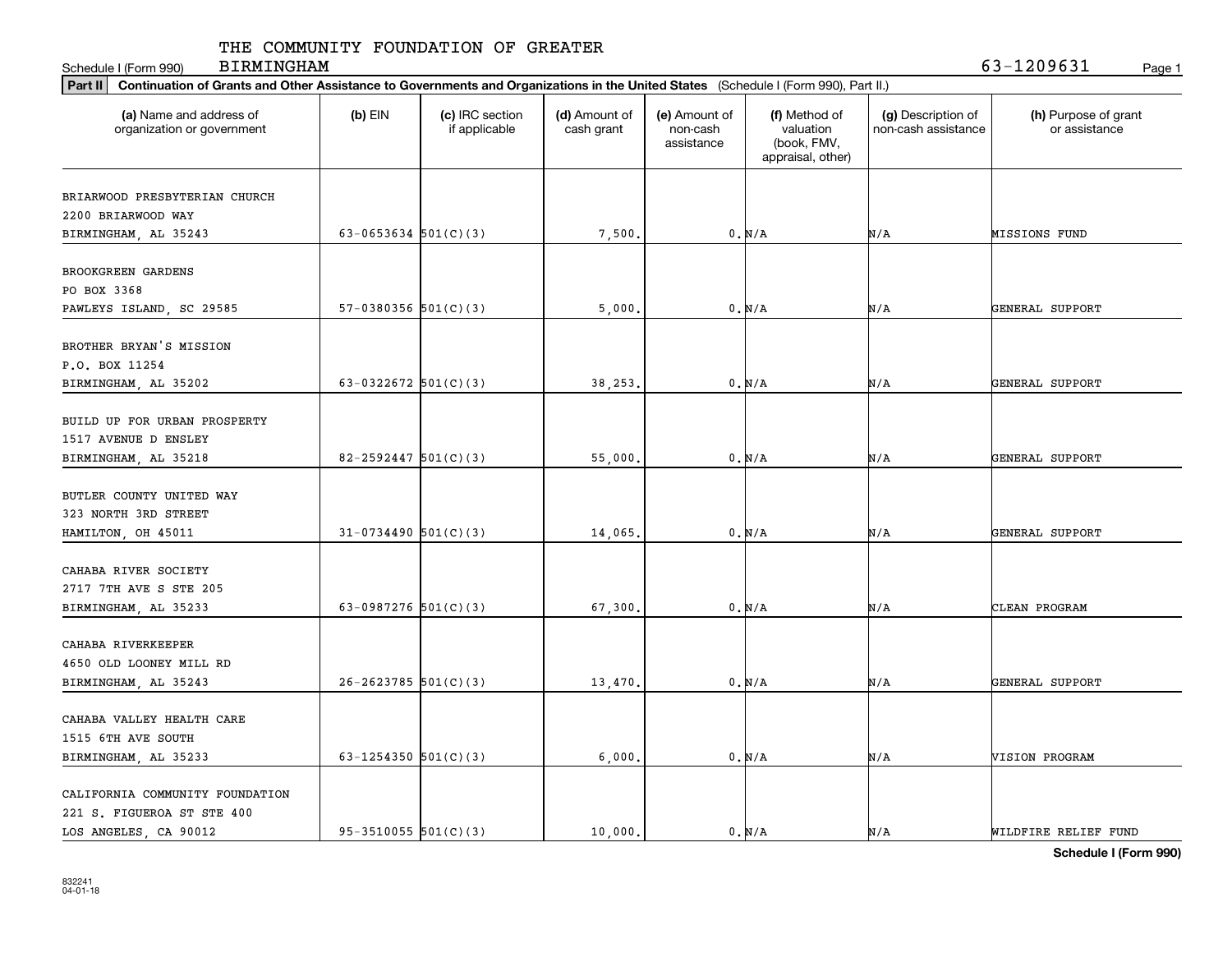Schedule I (Form 990) Page 1

BIRMINGHAM 63-1209631

| Part II   Continuation of Grants and Other Assistance to Governments and Organizations in the United States (Schedule I (Form 990), Part II.) |                            |                                  |                             |                                         |                                                                |                                           |                                       |
|-----------------------------------------------------------------------------------------------------------------------------------------------|----------------------------|----------------------------------|-----------------------------|-----------------------------------------|----------------------------------------------------------------|-------------------------------------------|---------------------------------------|
| (a) Name and address of<br>organization or government                                                                                         | $(b)$ EIN                  | (c) IRC section<br>if applicable | (d) Amount of<br>cash grant | (e) Amount of<br>non-cash<br>assistance | (f) Method of<br>valuation<br>(book, FMV,<br>appraisal, other) | (g) Description of<br>non-cash assistance | (h) Purpose of grant<br>or assistance |
|                                                                                                                                               |                            |                                  |                             |                                         |                                                                |                                           |                                       |
| CAMP ASCCA                                                                                                                                    |                            |                                  |                             |                                         |                                                                |                                           |                                       |
| P.O. BOX 21                                                                                                                                   |                            |                                  |                             |                                         |                                                                |                                           |                                       |
| JACKSON GAP, AL 36861                                                                                                                         | 63-0320188 $501(C)(3)$     |                                  | 5,000.                      |                                         | 0. N/A                                                         | N/A                                       | GENERAL SUPPORT                       |
| CANTERBURY UNITED METHODIST CHURCH<br>PO BOX 130699                                                                                           |                            |                                  |                             |                                         |                                                                |                                           |                                       |
| BIRMINGHAM, AL 35213-0699                                                                                                                     | 63-0329624 CHURCH/SYN      |                                  | 75,968                      |                                         | 0. N/A                                                         | N/A                                       | ENCORE PROGRAM                        |
| CATHEDRAL CHURCH OF THE ADVENT<br>2017 6TH AVE NORTH<br>BIRMINGHAM, AL 35203                                                                  | 63-0288824 $501(C)(3)$     |                                  | 238,664.                    |                                         | 0. N/A                                                         | N/A                                       | GENERAL SUPPORT                       |
| CENTER FOR EXECUTIVE LEADERSHIP<br>200 UNION HILL DRIVE STE 200<br>BIRMINGHAM, AL 35209                                                       | 63-1263584 $501(C)(3)$     |                                  | 24,000                      |                                         | 0. N/A                                                         | N/A                                       | GENERAL SUPPORT                       |
| CEPA MANAGEMENT CORPORATION/THE<br>PELL CITY CENTER - 25 WIILAMSON DR<br>- PELL CITY, AL 35125                                                | $20 - 5284568$ 501(C)(3)   |                                  | 5,000                       |                                         | 0. N/A                                                         | N/A                                       | GENERAL SUPPORT                       |
| CFP BOARD CENTER FOR FINANCIAL<br>PLANNING - 1425 K STREET NW, SUITE<br>800 - WASHINGTON, DC 20005                                            | $74 - 2385850$ $501(C)(3)$ |                                  | 10,000                      |                                         | $0$ . $\text{N}/\text{A}$                                      | N/A                                       | GENERAL SUPPORT                       |
| CHABAD OF ALABAMA<br>3040 OVERTON ROAD<br>BIRMINGHAM, AL 35223-2378                                                                           | 63-1148813 $501(C)(3)$     |                                  | 8,500                       |                                         | 0. N/A                                                         | N/A                                       | GENERAL SUPPORT                       |
| CHATHAM HALL<br>800 CHATHAM HALL CIRCLE<br>CHATHAM, VA 24531-3085                                                                             | $54-0505878$ 501(C)(3)     |                                  | 27,500.                     |                                         | 0. N/A                                                         | N/A                                       | ANNUAL FUND                           |
| CHILDREN'S HARBOR<br>1 OUR CHILDREN'S HIGHWAY<br>ALEXANDER CITY, AL 35010-8620                                                                | $57-0892070$ $501(C)(3)$   |                                  | 48,300.                     |                                         | 0. N/A                                                         | N/A                                       | DAVENPORT-DIXON GOLF<br>TOURNAMENT    |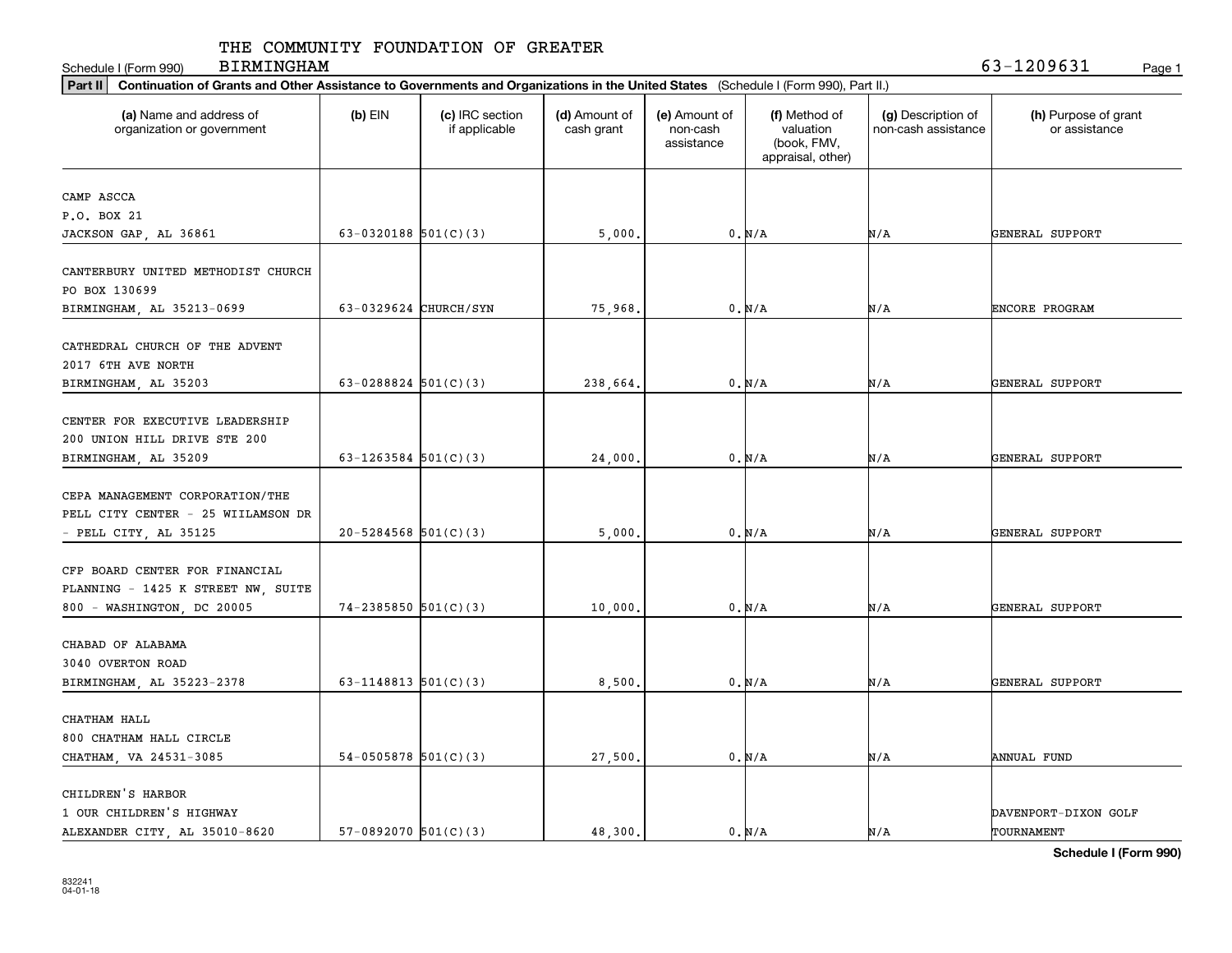Schedule I (Form 990) Page 1 BIRMINGHAM 63-1209631

| Part II   Continuation of Grants and Other Assistance to Governments and Organizations in the United States (Schedule I (Form 990), Part II.) |                          |                                  |                             |                                         |                                                                |                                           |                                       |
|-----------------------------------------------------------------------------------------------------------------------------------------------|--------------------------|----------------------------------|-----------------------------|-----------------------------------------|----------------------------------------------------------------|-------------------------------------------|---------------------------------------|
| (a) Name and address of<br>organization or government                                                                                         | $(b)$ EIN                | (c) IRC section<br>if applicable | (d) Amount of<br>cash grant | (e) Amount of<br>non-cash<br>assistance | (f) Method of<br>valuation<br>(book, FMV,<br>appraisal, other) | (g) Description of<br>non-cash assistance | (h) Purpose of grant<br>or assistance |
| CHILDREN'S OF ALABAMA                                                                                                                         |                          |                                  |                             |                                         |                                                                |                                           |                                       |
| 1600 7TH AVE SOUTH                                                                                                                            |                          |                                  |                             |                                         |                                                                |                                           |                                       |
| BIRMINGHAM, AL 35233                                                                                                                          | 63-0307306 $501(C)(3)$   |                                  | 127,630.                    |                                         | 0. N/A                                                         | N/A                                       | ANNUAL FUND                           |
|                                                                                                                                               |                          |                                  |                             |                                         |                                                                |                                           |                                       |
| CHRIST HEALTH CENTER                                                                                                                          |                          |                                  |                             |                                         |                                                                |                                           |                                       |
| 5720 1ST AVE SOUTH                                                                                                                            |                          |                                  |                             |                                         |                                                                |                                           |                                       |
| BIRMINGHAM, AL 35212                                                                                                                          | $20-1935552$ $501(C)(3)$ |                                  | 101,500.                    |                                         | 0. N/A                                                         | N/A                                       | MENTAL HEALTH CENTER                  |
| CHRISTIAN AFRICAN LEADERSHIP                                                                                                                  |                          |                                  |                             |                                         |                                                                |                                           |                                       |
| MINISTRIES - 2163 AIRWAYS                                                                                                                     |                          |                                  |                             |                                         |                                                                |                                           |                                       |
| BOULEVARD-SUITE 300 - MEMPHIS, TN                                                                                                             |                          |                                  |                             |                                         |                                                                |                                           |                                       |
| 38114                                                                                                                                         | $54-1608407$ 501(C)(3)   |                                  | 20,000                      |                                         | 0. N/A                                                         | N/A                                       | GENERAL SUPPORT                       |
|                                                                                                                                               |                          |                                  |                             |                                         |                                                                |                                           |                                       |
| CHURCH AT BROOK HILLS                                                                                                                         |                          |                                  |                             |                                         |                                                                |                                           |                                       |
| P O BOX 380543                                                                                                                                |                          |                                  |                             |                                         |                                                                |                                           |                                       |
| BIRMINGHAM, AL 35238                                                                                                                          | 63-1015317 $501(C)(3)$   |                                  | 10,000                      |                                         | 0. N/A                                                         | N/A                                       | GENERAL SUPPORT                       |
|                                                                                                                                               |                          |                                  |                             |                                         |                                                                |                                           |                                       |
| CHURCH OF THE HIGHLANDS                                                                                                                       |                          |                                  |                             |                                         |                                                                |                                           |                                       |
| 4700 HIGHLANDS WAY                                                                                                                            |                          |                                  |                             |                                         |                                                                |                                           |                                       |
| BIRMINGHAM, AL 35210                                                                                                                          | 63-1258442 $501(C)(3)$   |                                  | 13,000                      |                                         | 0. N/A                                                         | N/A                                       | LEGACY OFFERING                       |
|                                                                                                                                               |                          |                                  |                             |                                         |                                                                |                                           |                                       |
| CHURCH OF THE REDEEMER                                                                                                                        |                          |                                  |                             |                                         |                                                                |                                           |                                       |
| 222 S PALM AVE                                                                                                                                |                          |                                  |                             |                                         |                                                                |                                           |                                       |
| SARASOTA, FL 34236                                                                                                                            | $59-0751911$ $501(C)(3)$ |                                  | 40,000                      |                                         | 0. N/A                                                         | N/A                                       | GATORS MINISTRY                       |
|                                                                                                                                               |                          |                                  |                             |                                         |                                                                |                                           |                                       |
| CITY OF BIRMINGHAM                                                                                                                            |                          |                                  |                             |                                         |                                                                |                                           |                                       |
| 710 NORTH 20TH ST                                                                                                                             |                          |                                  |                             |                                         |                                                                |                                           | PREVENTION THROUGH                    |
| BIRMINGHAM, AL 35203                                                                                                                          | 63-6001201 GOVERNMENT    |                                  | 20,808                      |                                         | 0. N/A                                                         | N/A                                       | <b>INTERVENTION VEHICLE</b>           |
|                                                                                                                                               |                          |                                  |                             |                                         |                                                                |                                           |                                       |
| CITY OF HOOVER                                                                                                                                |                          |                                  |                             |                                         |                                                                |                                           |                                       |
| 100 MUNICIPAL LANE                                                                                                                            |                          |                                  |                             |                                         |                                                                |                                           | EXPLORE PLAYGROUND AND                |
| HOOVER, AL 35216                                                                                                                              | 63-0570405 GOVERNMENT    |                                  | 75,000                      |                                         | 0. N/A                                                         | N/A                                       | SPLASH PAD                            |
|                                                                                                                                               |                          |                                  |                             |                                         |                                                                |                                           |                                       |
| CITY OF SPRINGVILLE                                                                                                                           |                          |                                  |                             |                                         |                                                                |                                           | GS: FOREVER WILD - BIG                |
| PO BOX 919, 160 WALKER DR                                                                                                                     |                          |                                  |                             |                                         |                                                                |                                           | CANOE CREEK NATURE                    |
| SPRINGVILLE, AL 35146                                                                                                                         | 63-6004389 GOVERNMENT    |                                  | 25,000                      |                                         | 0. N/A                                                         | N/A                                       | PRESERVE                              |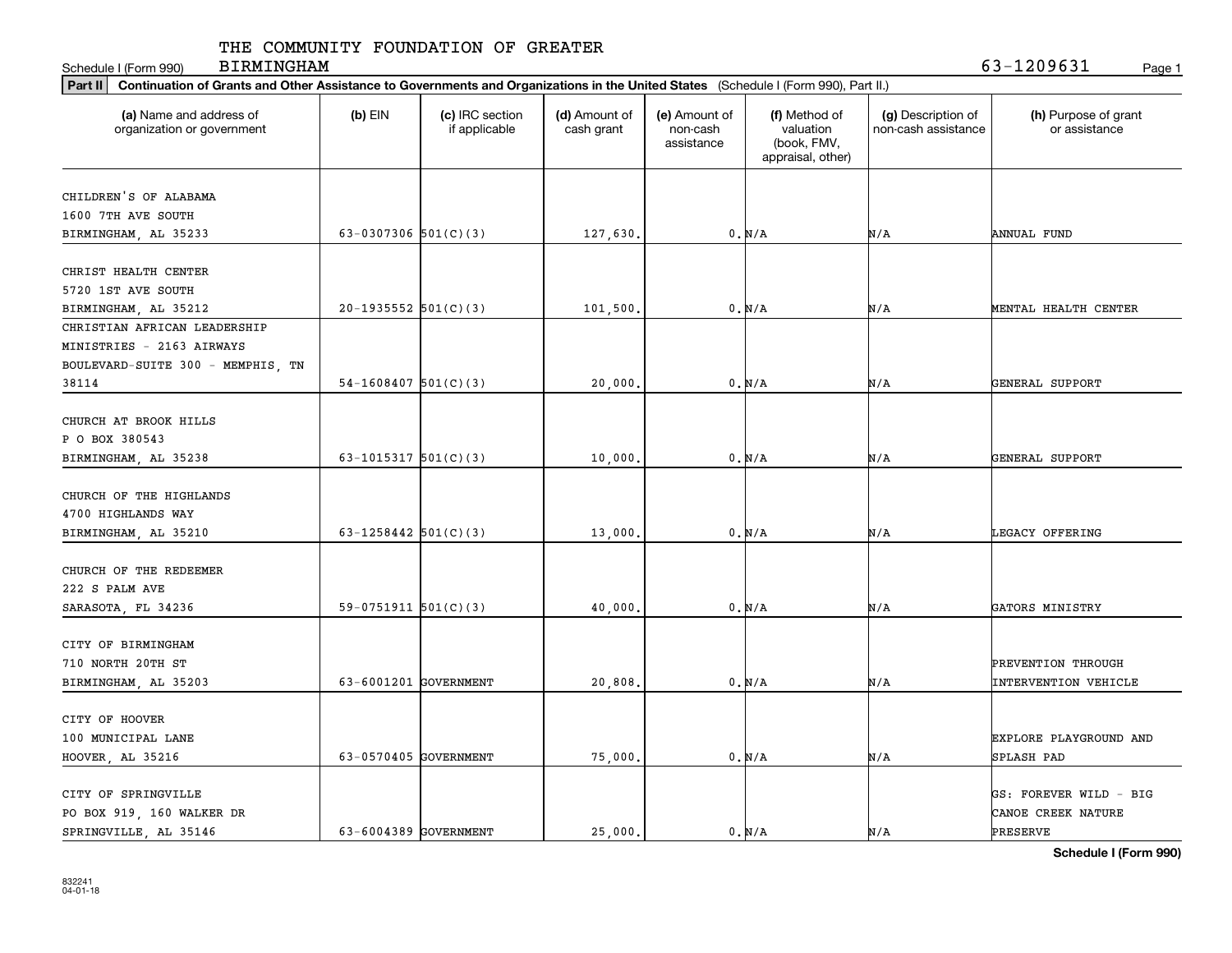Schedule I (Form 990) Page 1 BIRMINGHAM 63-1209631

| Part II   Continuation of Grants and Other Assistance to Governments and Organizations in the United States (Schedule I (Form 990), Part II.) |                          |                                  |                             |                                         |                                                                |                                           |                                       |
|-----------------------------------------------------------------------------------------------------------------------------------------------|--------------------------|----------------------------------|-----------------------------|-----------------------------------------|----------------------------------------------------------------|-------------------------------------------|---------------------------------------|
| (a) Name and address of<br>organization or government                                                                                         | $(b)$ EIN                | (c) IRC section<br>if applicable | (d) Amount of<br>cash grant | (e) Amount of<br>non-cash<br>assistance | (f) Method of<br>valuation<br>(book, FMV,<br>appraisal, other) | (g) Description of<br>non-cash assistance | (h) Purpose of grant<br>or assistance |
|                                                                                                                                               |                          |                                  |                             |                                         |                                                                |                                           |                                       |
| CLAYTON DABNEY FOUNDATION FOR KIDS                                                                                                            |                          |                                  |                             |                                         |                                                                |                                           |                                       |
| WITH CANCER - 6500 GREENVILLE AVE.                                                                                                            |                          |                                  |                             |                                         |                                                                | N/A                                       | LOVE LUNCHEON 2019                    |
| SUITE 342 - DALLAS, TX 75206                                                                                                                  | $75 - 2641482$ 501(C)(3) |                                  | 6,000.                      |                                         | 0. N/A                                                         |                                           |                                       |
| COLLAT JEWISH FAMILY SERVICES                                                                                                                 |                          |                                  |                             |                                         |                                                                |                                           |                                       |
| 3940 MONTCLAIR RD #205                                                                                                                        |                          |                                  |                             |                                         |                                                                |                                           |                                       |
|                                                                                                                                               |                          |                                  |                             |                                         |                                                                |                                           |                                       |
| BIRMINGHAM, AL 35213-2416                                                                                                                     | 63-1015318 $501(C)(3)$   |                                  | 6,500                       |                                         | 0. N/A                                                         | N/A                                       | GENERAL SUPPORT                       |
| COLLEGE ADMISSIONS MADE POSSIBLE                                                                                                              |                          |                                  |                             |                                         |                                                                |                                           |                                       |
|                                                                                                                                               |                          |                                  |                             |                                         |                                                                |                                           |                                       |
| 5529 1ST AVENUE SOUTH-SUITE 4                                                                                                                 |                          |                                  |                             |                                         |                                                                |                                           |                                       |
| BIRMINGHAM, AL 35212                                                                                                                          | 45-3752661 SCHOOL/COL    |                                  | 5,000                       |                                         | 0. N/A                                                         | N/A                                       | ACT PREP PROGRAM                      |
| COLLEGE FOUNDATION OF THE                                                                                                                     |                          |                                  |                             |                                         |                                                                |                                           |                                       |
| UNIVERSITY OF VIRGINIA - ARTS AND                                                                                                             |                          |                                  |                             |                                         |                                                                |                                           |                                       |
| SCIENCE DEPT, P.O. BOX 400801 -                                                                                                               |                          |                                  |                             |                                         |                                                                |                                           |                                       |
| CHARLOTTESVILLE, VA 22904                                                                                                                     | 54-2009312 SCHOOL/COL    |                                  | 75,500                      |                                         | 0. N/A                                                         | N/A                                       | GENERAL SUPPORT                       |
|                                                                                                                                               |                          |                                  |                             |                                         |                                                                |                                           |                                       |
| COMMUNITY FOOD BANK OF CENTRAL                                                                                                                |                          |                                  |                             |                                         |                                                                |                                           |                                       |
| ALABAMA - 107 WALTER DAVIS DRIVE -                                                                                                            |                          |                                  |                             |                                         |                                                                |                                           |                                       |
| BIRMINGHAM, AL 35209                                                                                                                          | 63-0837956 $501(C)(3)$   |                                  | 46,126                      |                                         | 0. N/A                                                         | N/A                                       | GENERAL SUPPORT                       |
| COMMUNITY FOUNDATION FOR PALM                                                                                                                 |                          |                                  |                             |                                         |                                                                |                                           |                                       |
| BEACH AND MARTIN COUNTIES - 700                                                                                                               |                          |                                  |                             |                                         |                                                                |                                           |                                       |
| SOUTH DIXIE HIGHWAY, SUITE 200 -                                                                                                              |                          |                                  |                             |                                         |                                                                |                                           |                                       |
| WEST PALM BEACH, FL 33401                                                                                                                     | $23 - 7181875$ 501(C)(3) |                                  | 10,000                      |                                         | 0. N/A                                                         | N/A                                       | GENERAL SUPPORT                       |
|                                                                                                                                               |                          |                                  |                             |                                         |                                                                |                                           |                                       |
| COMMUNITY FOUNDATION OF NORTH                                                                                                                 |                          |                                  |                             |                                         |                                                                |                                           |                                       |
| FLORIDA - 3600 MACLAY BOULEVARD,                                                                                                              |                          |                                  |                             |                                         |                                                                |                                           | DISASTER RELIEF FUND TO               |
| SUITE 200 - TALLAHASSEE, FL 32312                                                                                                             | $59 - 3473384$ 501(C)(3) |                                  | 10,000                      |                                         | 0. N/A                                                         | N/A                                       | SUPPORT HURRICANE MICHAEL             |
|                                                                                                                                               |                          |                                  |                             |                                         |                                                                |                                           |                                       |
| COMMUNITY KITCHENS                                                                                                                            |                          |                                  |                             |                                         |                                                                |                                           |                                       |
| 1024 SOUTH 12TH STREET                                                                                                                        |                          |                                  |                             |                                         |                                                                |                                           |                                       |
| BIRMINGHAM, AL 35205                                                                                                                          | 63-0988804 $501(C)(3)$   |                                  | 41,500                      |                                         | 0. N/A                                                         | N/A                                       | GENERAL SUPPORT                       |
|                                                                                                                                               |                          |                                  |                             |                                         |                                                                |                                           |                                       |
| COMMUNITY MINISTRY FOR GIRLS                                                                                                                  |                          |                                  |                             |                                         |                                                                |                                           |                                       |
| 2628 ACTON DRIVE                                                                                                                              |                          |                                  |                             |                                         |                                                                |                                           |                                       |
| BIRMINGHAM, AL 35243                                                                                                                          | $27-1427895$ 501(C)(3)   |                                  | 5.500.                      |                                         | 0. N/A                                                         | N/A                                       | GENERAL SUPPORT                       |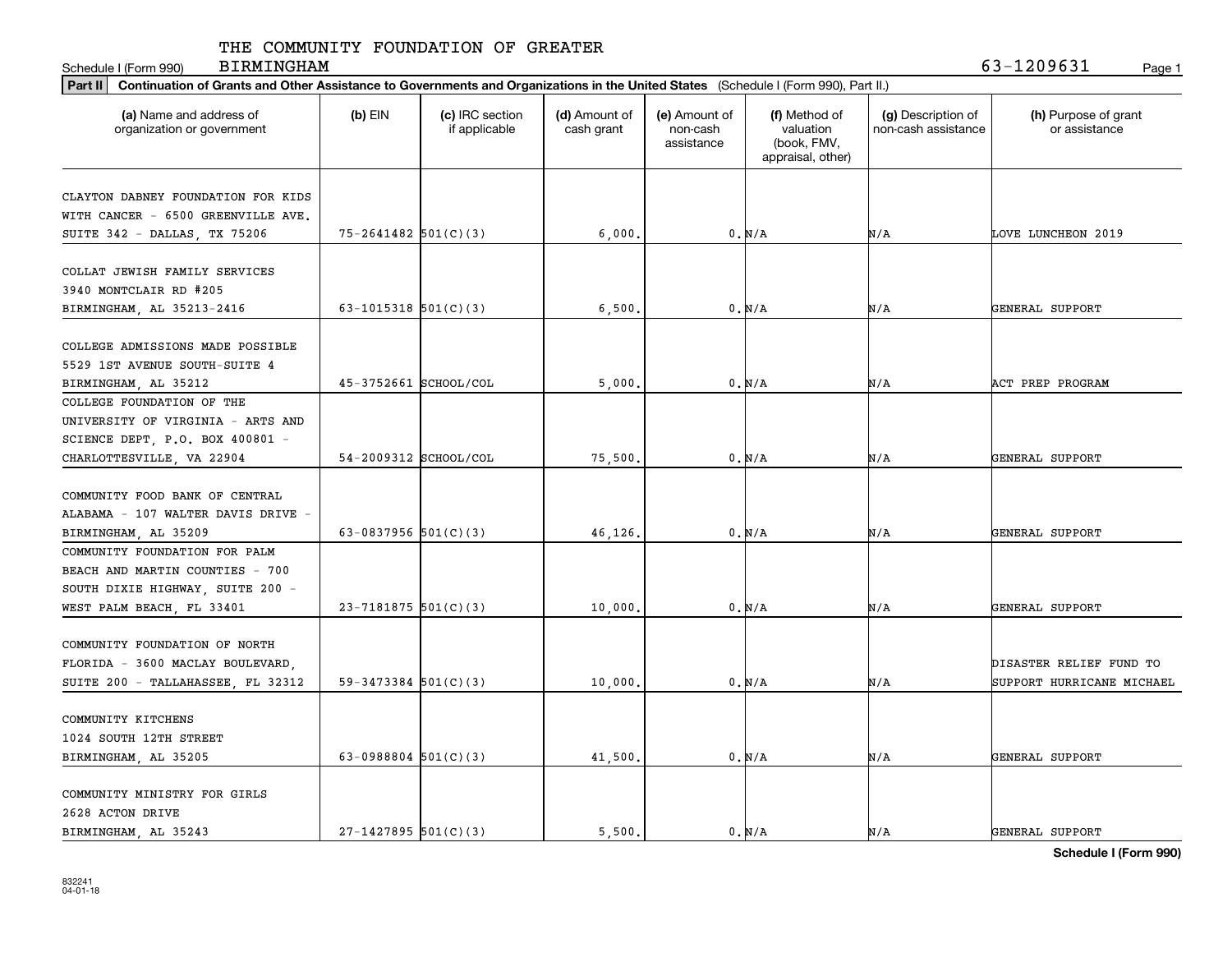Schedule I (Form 990) Page 1

BIRMINGHAM 63-1209631

| Part II   Continuation of Grants and Other Assistance to Governments and Organizations in the United States (Schedule I (Form 990), Part II.) |                          |                                  |                             |                                         |                                                                |                                           |                                       |
|-----------------------------------------------------------------------------------------------------------------------------------------------|--------------------------|----------------------------------|-----------------------------|-----------------------------------------|----------------------------------------------------------------|-------------------------------------------|---------------------------------------|
| (a) Name and address of<br>organization or government                                                                                         | $(b)$ EIN                | (c) IRC section<br>if applicable | (d) Amount of<br>cash grant | (e) Amount of<br>non-cash<br>assistance | (f) Method of<br>valuation<br>(book, FMV,<br>appraisal, other) | (g) Description of<br>non-cash assistance | (h) Purpose of grant<br>or assistance |
|                                                                                                                                               |                          |                                  |                             |                                         |                                                                |                                           |                                       |
| COMMUNITY SERVICES FOR VISION                                                                                                                 |                          |                                  |                             |                                         |                                                                |                                           |                                       |
| REHABILITATION - 600 BEL AIR BLVD.                                                                                                            |                          |                                  |                             |                                         |                                                                |                                           |                                       |
| SUITE 110 - MOBILE, AL 36606                                                                                                                  | $84-1669407$ 501(C)(3)   |                                  | 20,000.                     |                                         | 0. N/A                                                         | N/A                                       | CSVR EDUCATIONAL SERVICES             |
| COOPERATIVE DOWNTOWN                                                                                                                          |                          |                                  |                             |                                         |                                                                |                                           |                                       |
| MINISTRIES/OLD FIREHOUSE SHELTER -                                                                                                            |                          |                                  |                             |                                         |                                                                |                                           |                                       |
| P.O. BOX 11722 - BIRMINGHAM, AL                                                                                                               |                          |                                  |                             |                                         |                                                                |                                           |                                       |
| 35202                                                                                                                                         | 63-0884164 $501(C)(3)$   |                                  | 77,250                      |                                         | 0. N/A                                                         | N/A                                       | CAPITAL CAMPAIGN                      |
| COOSA RIVERKEEPER                                                                                                                             |                          |                                  |                             |                                         |                                                                |                                           |                                       |
| 102 CROFT ST #B                                                                                                                               |                          |                                  |                             |                                         |                                                                |                                           | COLLABORATIVE PROJECT                 |
| BIRMINGHAM, AL 35242                                                                                                                          | $27-3430200$ 501(C)(3)   |                                  | 12,470.                     |                                         | 0. N/A                                                         | N/A                                       | <b>FUNDING FOR 2019</b>               |
|                                                                                                                                               |                          |                                  |                             |                                         |                                                                |                                           |                                       |
| CORNELL UNIVERSITY                                                                                                                            |                          |                                  |                             |                                         |                                                                |                                           |                                       |
| SCHOLARSHIP DIVISION, PO BOX 752                                                                                                              |                          |                                  |                             |                                         |                                                                |                                           | AWARD FOR EXCELLENCE                  |
| ITHACA, NY 14851                                                                                                                              | 15-0532082 SCHOOL/COL    |                                  | 5,000                       |                                         | 0. N/A                                                         | N/A                                       | SCHOLARSHIP                           |
|                                                                                                                                               |                          |                                  |                             |                                         |                                                                |                                           |                                       |
| CORNERSTONE SCHOOLS OF ALABAMA                                                                                                                |                          |                                  |                             |                                         |                                                                |                                           |                                       |
| PO BOX 320309                                                                                                                                 |                          |                                  |                             |                                         |                                                                |                                           |                                       |
| BIRMINGHAM, AL 35232                                                                                                                          | 63-0948472 $501(C)(3)$   |                                  | 34,100                      |                                         | 0. N/A                                                         | N/A                                       | GENERAL SUPPORT                       |
|                                                                                                                                               |                          |                                  |                             |                                         |                                                                |                                           |                                       |
| COVENANT HOUSE TEXAS                                                                                                                          |                          |                                  |                             |                                         |                                                                |                                           |                                       |
| 1111 LOVETT BOULEVARD                                                                                                                         |                          |                                  |                             |                                         |                                                                |                                           | SLEEP OUT EXECUTIVE                   |
| HOUSTON, TX 77006                                                                                                                             | $13 - 2725416$ 501(C)(3) |                                  | 5,000                       |                                         | 0. N/A                                                         | N/A                                       | SESSION                               |
| COVENANT PRESBYTERIAN                                                                                                                         |                          |                                  |                             |                                         |                                                                |                                           |                                       |
| CHURCH/HOMEWOOD - 65 OLD                                                                                                                      |                          |                                  |                             |                                         |                                                                |                                           |                                       |
| MONTGOMERY HWY - HOMEWOOD, AL                                                                                                                 |                          |                                  |                             |                                         |                                                                |                                           |                                       |
| 35209                                                                                                                                         | 63-0753393 $501(C)(3)$   |                                  | 22,000                      |                                         | 0. N/A                                                         | N/A                                       | NEW ENGLAND MISSIONS                  |
|                                                                                                                                               |                          |                                  |                             |                                         |                                                                |                                           |                                       |
| CREATE BIRMINGHAM                                                                                                                             |                          |                                  |                             |                                         |                                                                |                                           |                                       |
| 310 18TH ST N. SUITE 303                                                                                                                      |                          |                                  |                             |                                         |                                                                |                                           |                                       |
| BIRMINGHAM, AL 35203                                                                                                                          | $84-1631034$ 501(C)(3)   |                                  | 83,500                      |                                         | 0. N/A                                                         | N/A                                       | GENERAL SUPPORT                       |
|                                                                                                                                               |                          |                                  |                             |                                         |                                                                |                                           |                                       |
| CREATIVE MONTESSORI SCHOOL                                                                                                                    |                          |                                  |                             |                                         |                                                                |                                           |                                       |
| 2800 MONTESSORI WAY                                                                                                                           |                          |                                  |                             |                                         |                                                                |                                           | NOW MORE THAN EVER:                   |
| HOMEWOOD, AL 35209                                                                                                                            | 63-0570956 $501(C)(3)$   |                                  | 226.136.                    |                                         | $0. N/A$                                                       | N/A                                       | MONTESSORI CAMPAIGN                   |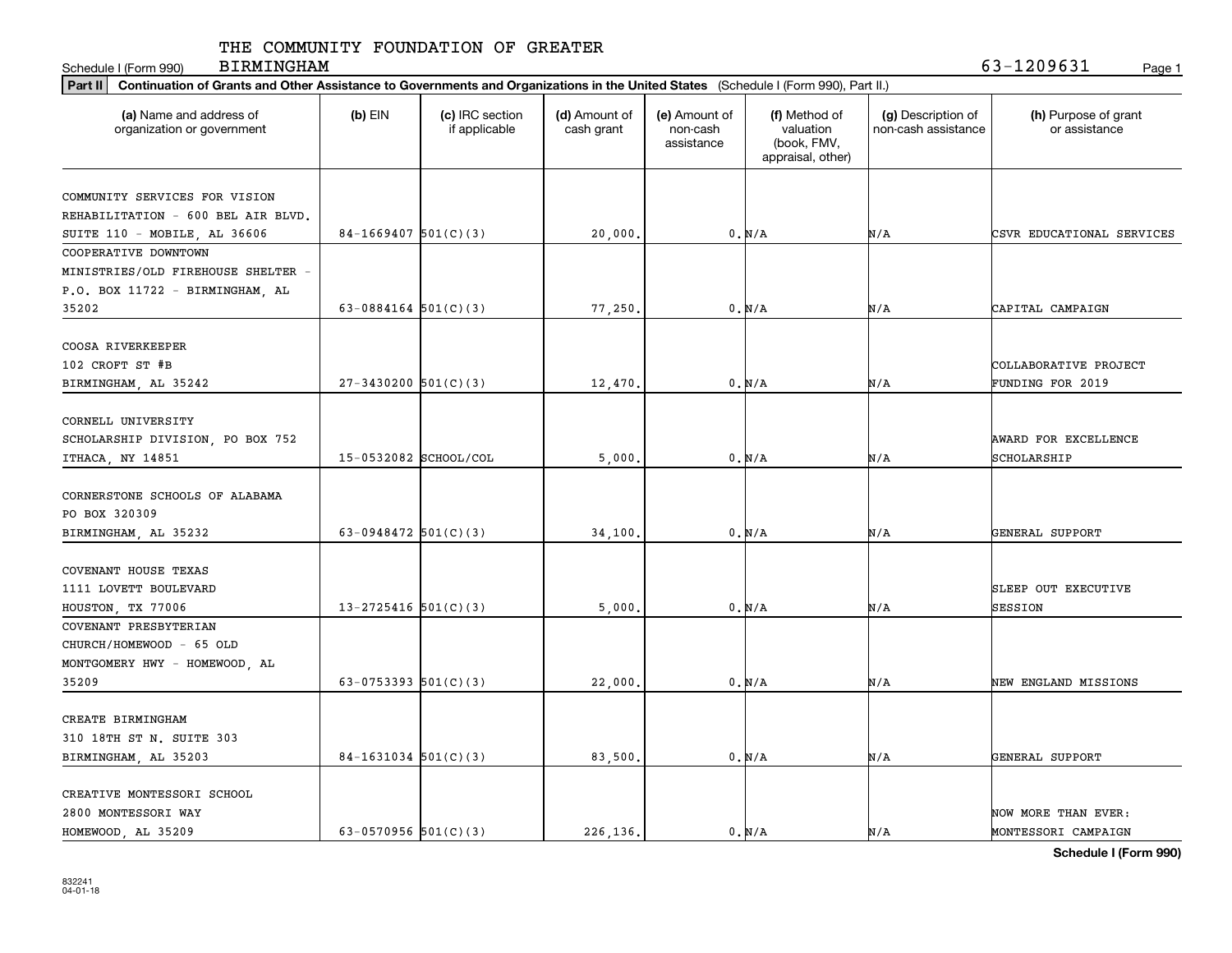Schedule I (Form 990) Page 1 BIRMINGHAM 63-1209631

| Part II   Continuation of Grants and Other Assistance to Governments and Organizations in the United States (Schedule I (Form 990), Part II.) |                          |                                  |                             |                                         |                                                                |                                           |                                       |
|-----------------------------------------------------------------------------------------------------------------------------------------------|--------------------------|----------------------------------|-----------------------------|-----------------------------------------|----------------------------------------------------------------|-------------------------------------------|---------------------------------------|
| (a) Name and address of<br>organization or government                                                                                         | $(b)$ EIN                | (c) IRC section<br>if applicable | (d) Amount of<br>cash grant | (e) Amount of<br>non-cash<br>assistance | (f) Method of<br>valuation<br>(book, FMV,<br>appraisal, other) | (g) Description of<br>non-cash assistance | (h) Purpose of grant<br>or assistance |
|                                                                                                                                               |                          |                                  |                             |                                         |                                                                |                                           |                                       |
| CREATIVE WELLNESS INSTITUTE                                                                                                                   |                          |                                  |                             |                                         |                                                                |                                           |                                       |
| 1116 23RD STREET SOUTH                                                                                                                        |                          |                                  |                             |                                         |                                                                |                                           |                                       |
| BIRMINGHAM, AL 35205                                                                                                                          | 63-1129971 $501(C)(3)$   |                                  | 10,000.                     |                                         | 0. N/A                                                         | N/A                                       | THE FAMILYCARE INITIATIVE             |
| CRIPPLED CHILDREN'S FOUNDATION                                                                                                                |                          |                                  |                             |                                         |                                                                |                                           |                                       |
| 2019 4TH AVE N STE 101                                                                                                                        |                          |                                  |                             |                                         |                                                                |                                           |                                       |
|                                                                                                                                               | 63-0288872 $501(C)(3)$   |                                  |                             |                                         |                                                                |                                           |                                       |
| BIRMINGHAM, AL 35203                                                                                                                          |                          |                                  | 20,000                      |                                         | 0. N/A                                                         | N/A                                       | GENERAL SUPPORT                       |
| CRISIS CENTER                                                                                                                                 |                          |                                  |                             |                                         |                                                                |                                           |                                       |
| 3600 8TH AVE SOUTH STE 501                                                                                                                    |                          |                                  |                             |                                         |                                                                |                                           |                                       |
| BIRMINGHAM, AL 35222                                                                                                                          | 63-0583947 $501(C)(3)$   |                                  | 28,500                      |                                         | 0. N/A                                                         | N/A                                       | HOLIDAY BREAKFAST APPEAL              |
|                                                                                                                                               |                          |                                  |                             |                                         |                                                                |                                           |                                       |
| CROSSWINDS FOUNDATION FOR FAITH                                                                                                               |                          |                                  |                             |                                         |                                                                |                                           |                                       |
| AND CULTURE - P.O. BOX 12143 -                                                                                                                |                          |                                  |                             |                                         |                                                                |                                           | FOR GENERAL SUPPORT OF                |
| BIRMINGHAM, AL 35202                                                                                                                          | $26 - 2409078$ 501(C)(3) |                                  | 7,500                       |                                         | 0. N/A                                                         | N/A                                       | THE CROSSWINDS FOUNDATION             |
|                                                                                                                                               |                          |                                  |                             |                                         |                                                                |                                           |                                       |
| DENVER HOSPICE                                                                                                                                |                          |                                  |                             |                                         |                                                                |                                           |                                       |
| 501 S CHERRY STREET SUITE 700                                                                                                                 |                          |                                  |                             |                                         |                                                                |                                           |                                       |
| DENVER, CO 80246                                                                                                                              | $84-0743121$ 501(C)(3)   |                                  | 24,500                      |                                         | 0. N/A                                                         | N/A                                       | GENERAL SUPPORT                       |
|                                                                                                                                               |                          |                                  |                             |                                         |                                                                |                                           |                                       |
| DOCTORS WITHOUT BORDERS USA                                                                                                                   |                          |                                  |                             |                                         |                                                                |                                           |                                       |
| 40 RECTOR ST. 16TH FLOOR                                                                                                                      |                          |                                  |                             |                                         |                                                                |                                           |                                       |
| NEW YORK, NY 10006                                                                                                                            | 13-3433452 $501(C)(3)$   |                                  | 10,800                      |                                         | 0. N/A                                                         | N/A                                       | GENERAL SUPPORT                       |
|                                                                                                                                               |                          |                                  |                             |                                         |                                                                |                                           |                                       |
| DR. JOHN E. UPLEDGER FOUNDATION                                                                                                               |                          |                                  |                             |                                         |                                                                |                                           |                                       |
| 11211 PROSPERITY FARMS ROAD D-223                                                                                                             |                          |                                  |                             |                                         |                                                                |                                           | DOLPHIN ASSISTED THERAPY              |
| PALM BEACH, FL 33410-3487                                                                                                                     | $46 - 3462105$ 501(C)(3) |                                  | 5,000                       |                                         | 0. N/A                                                         | N/A                                       | IN THE BAHAMAS                        |
|                                                                                                                                               |                          |                                  |                             |                                         |                                                                |                                           |                                       |
| EAGLE'S WING CHURCH                                                                                                                           |                          |                                  |                             |                                         |                                                                |                                           |                                       |
| PO BOX 125                                                                                                                                    |                          |                                  |                             |                                         |                                                                |                                           |                                       |
| MORRIS, AL 35116                                                                                                                              | 45-2398612 CHURCH/SYN    |                                  | 10,000                      |                                         | 0. N/A                                                         | N/A                                       | GENERAL SUPPORT                       |
|                                                                                                                                               |                          |                                  |                             |                                         |                                                                |                                           |                                       |
| EAST BIRMINGHAM CHURCH OF GOD IN                                                                                                              |                          |                                  |                             |                                         |                                                                |                                           |                                       |
| CHRIST - 5600 1ST AVE NORTH -                                                                                                                 |                          |                                  |                             |                                         |                                                                |                                           |                                       |
| BIRMINGHAM, AL 35212                                                                                                                          | $01-0740088$ 501(C)(3)   |                                  | 200,000.                    |                                         | 0. N/A                                                         | N/A                                       | GENERAL SUPPORT                       |
|                                                                                                                                               |                          |                                  |                             |                                         |                                                                |                                           |                                       |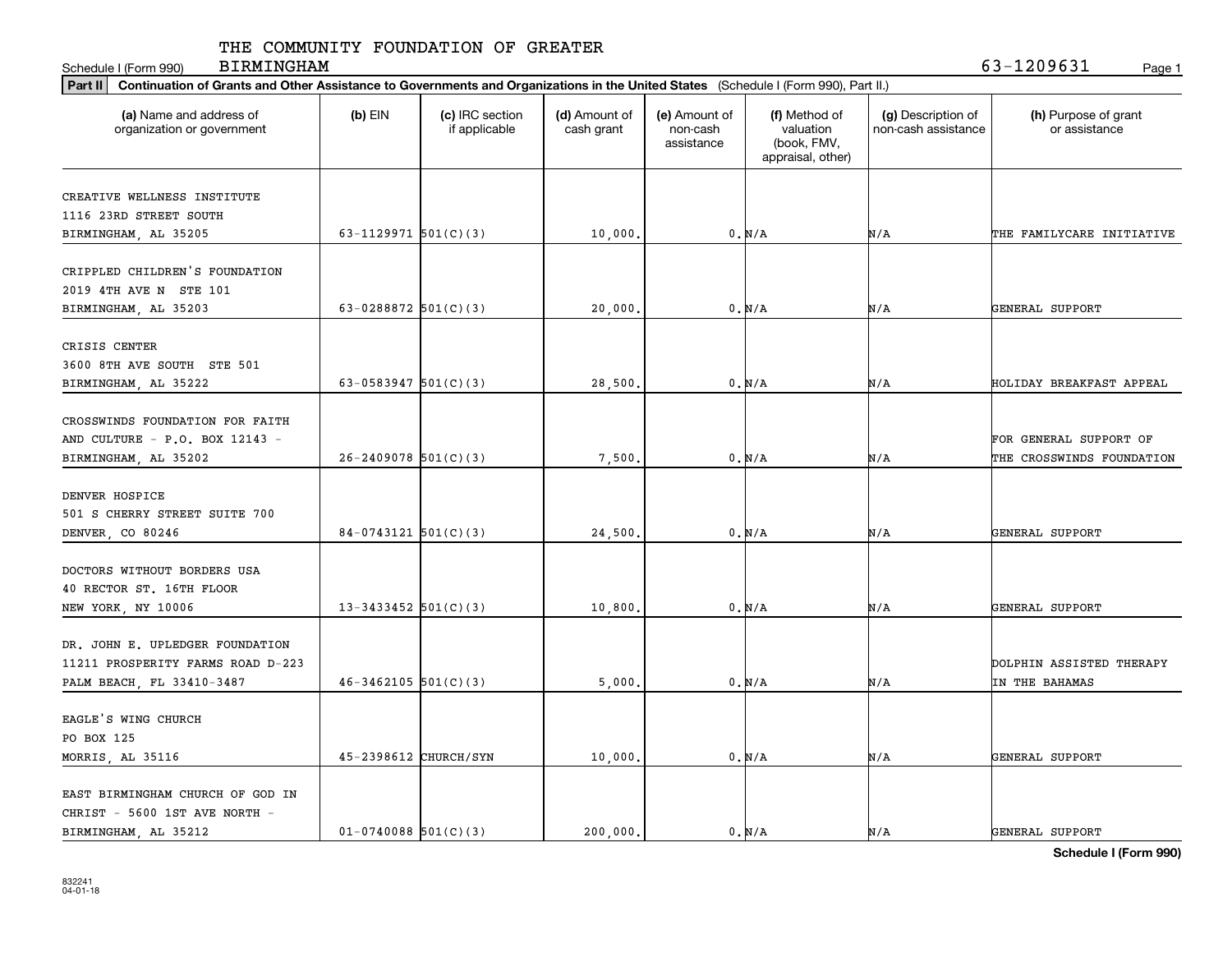Schedule I (Form 990) Page 1

BIRMINGHAM 63-1209631

| Part II   Continuation of Grants and Other Assistance to Governments and Organizations in the United States (Schedule I (Form 990), Part II.) |                          |                                  |                             |                                         |                                                                |                                           |                                       |
|-----------------------------------------------------------------------------------------------------------------------------------------------|--------------------------|----------------------------------|-----------------------------|-----------------------------------------|----------------------------------------------------------------|-------------------------------------------|---------------------------------------|
| (a) Name and address of<br>organization or government                                                                                         | $(b)$ EIN                | (c) IRC section<br>if applicable | (d) Amount of<br>cash grant | (e) Amount of<br>non-cash<br>assistance | (f) Method of<br>valuation<br>(book, FMV,<br>appraisal, other) | (g) Description of<br>non-cash assistance | (h) Purpose of grant<br>or assistance |
| EAST LAKE ACADEMY INC                                                                                                                         |                          |                                  |                             |                                         |                                                                |                                           |                                       |
| PO BOX 590049                                                                                                                                 |                          |                                  |                             |                                         |                                                                |                                           |                                       |
| BIRMINGHAM, AL 35259                                                                                                                          | $47 - 2976837$ 501(C)(3) |                                  | 5,000                       |                                         | 0. N/A                                                         | N/A                                       | GENERAL SUPPORT                       |
|                                                                                                                                               |                          |                                  |                             |                                         |                                                                |                                           |                                       |
| EAST LAKE INITIATIVE                                                                                                                          |                          |                                  |                             |                                         |                                                                |                                           |                                       |
| 6523 1ST AVE N                                                                                                                                |                          |                                  |                             |                                         |                                                                |                                           |                                       |
| BIRMINGHAM, AL 35206                                                                                                                          | $27-1941412$ 501(C)(3)   |                                  | 50,000                      |                                         | 0. N/A                                                         | N/A                                       | DS: BIRMINGHAM FAMILY HUB             |
|                                                                                                                                               |                          |                                  |                             |                                         |                                                                |                                           |                                       |
| EDIBLE SCHOOLYARD NYC                                                                                                                         |                          |                                  |                             |                                         |                                                                |                                           |                                       |
| 20 JAY STREET, SUITE M9                                                                                                                       |                          |                                  |                             |                                         |                                                                |                                           |                                       |
| BROOKLYN, NY 11201                                                                                                                            | $27-1237249$ 501(C)(3)   |                                  | 5,000                       |                                         | 0. N/A                                                         | N/A                                       | GENERAL SUPPORT                       |
| EDUCATIONAL FOUNDATION OF THE                                                                                                                 |                          |                                  |                             |                                         |                                                                |                                           |                                       |
|                                                                                                                                               |                          |                                  |                             |                                         |                                                                |                                           |                                       |
| HOMEWOOD OXMOOR ROTARY CLUB - PO                                                                                                              |                          |                                  |                             |                                         |                                                                |                                           | SIDEWALK CHALK ART                    |
| BOX 19333 - HOMEWOOD, AL 35219                                                                                                                | $02 - 0647473$ 501(C)(3) |                                  | 8,500                       |                                         | 0. N/A                                                         | N/A                                       | FESTIVAL                              |
| ENCOMPASS HEALTH AUXILIARY CORP                                                                                                               |                          |                                  |                             |                                         |                                                                |                                           |                                       |
| 9100 LIBERTY PARKWAY                                                                                                                          |                          |                                  |                             |                                         |                                                                |                                           |                                       |
|                                                                                                                                               | $46 - 5416575$ 501(C)(3) |                                  | 50,000                      |                                         | 0. N/A                                                         | N/A                                       | GENERAL SUPPORT                       |
| BIRMINGHAM, AL 35242                                                                                                                          |                          |                                  |                             |                                         |                                                                |                                           |                                       |
| EPISCOPAL CHURCH IN THE DIOCESE OF                                                                                                            |                          |                                  |                             |                                         |                                                                |                                           |                                       |
| ALABAMA - 521 NORTH 20TH STREET -                                                                                                             |                          |                                  |                             |                                         |                                                                |                                           |                                       |
| BIRMINGHAM, AL 35203                                                                                                                          | 63-0288860 $501(C)(3)$   |                                  | 5,000                       |                                         | 0. N/A                                                         | N/A                                       | GENERAL SUPPORT                       |
|                                                                                                                                               |                          |                                  |                             |                                         |                                                                |                                           |                                       |
| EPISCOPAL FOUNDATION OF JEFF CO                                                                                                               |                          |                                  |                             |                                         |                                                                |                                           |                                       |
| 4941 MONTEVALLO ROAD                                                                                                                          |                          |                                  |                             |                                         |                                                                |                                           |                                       |
| BIRMINGHAM, AL 35210                                                                                                                          | 63-0386404 $501(C)(3)$   |                                  | 10,775                      |                                         | 0. N/A                                                         | N/A                                       | GENERAL SUPPORT                       |
|                                                                                                                                               |                          |                                  |                             |                                         |                                                                |                                           |                                       |
| EXCEPTIONAL FOUNDATION                                                                                                                        |                          |                                  |                             |                                         |                                                                |                                           |                                       |
| 1616 OXMOOR ROAD                                                                                                                              |                          |                                  |                             |                                         |                                                                |                                           | TRANSPORTATION PROGRAM                |
| BIRMINGHAM, AL 35209                                                                                                                          | 63-1096855 $501(C)(3)$   |                                  | 44,100                      |                                         | 0. N/A                                                         | N/A                                       | <b>EXPANSION</b>                      |
|                                                                                                                                               |                          |                                  |                             |                                         |                                                                |                                           |                                       |
| EYESIGHT FOUNDATION OF ALABAMA                                                                                                                |                          |                                  |                             |                                         |                                                                |                                           |                                       |
| 700 18TH ST SOUTH STE 123                                                                                                                     |                          |                                  |                             |                                         |                                                                |                                           |                                       |
| BIRMINGHAM, AL 35233                                                                                                                          | $72 - 1378980$ 501(C)(3) |                                  | 17,048.                     |                                         | 0. N/A                                                         | N/A                                       | GENERAL SUPPORT                       |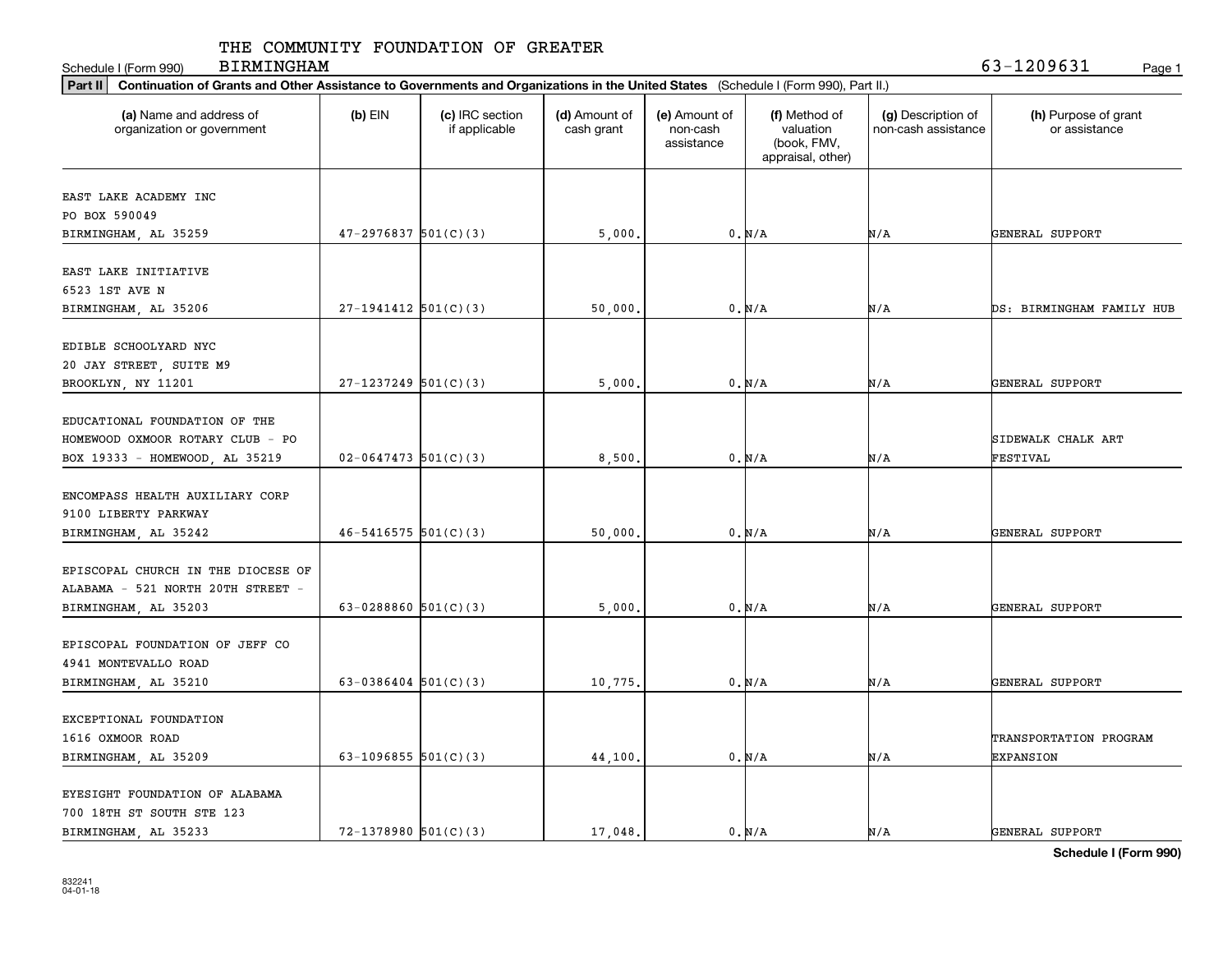Schedule I (Form 990) Page 1

BIRMINGHAM 63-1209631

| Part II   Continuation of Grants and Other Assistance to Governments and Organizations in the United States (Schedule I (Form 990), Part II.) |                            |                                  |                             |                                         |                                                                |                                           |                                       |  |  |  |
|-----------------------------------------------------------------------------------------------------------------------------------------------|----------------------------|----------------------------------|-----------------------------|-----------------------------------------|----------------------------------------------------------------|-------------------------------------------|---------------------------------------|--|--|--|
| (a) Name and address of<br>organization or government                                                                                         | $(b)$ EIN                  | (c) IRC section<br>if applicable | (d) Amount of<br>cash grant | (e) Amount of<br>non-cash<br>assistance | (f) Method of<br>valuation<br>(book, FMV,<br>appraisal, other) | (g) Description of<br>non-cash assistance | (h) Purpose of grant<br>or assistance |  |  |  |
|                                                                                                                                               |                            |                                  |                             |                                         |                                                                |                                           |                                       |  |  |  |
| FAITH IN ACTION ALABAMA                                                                                                                       |                            |                                  |                             |                                         |                                                                |                                           |                                       |  |  |  |
| 2100 4TH AVE N                                                                                                                                |                            |                                  |                             |                                         |                                                                |                                           |                                       |  |  |  |
| BIRMINGHAM, AL 35203                                                                                                                          | $20-1667945$ 501(C)(3)     |                                  | 31,000.                     |                                         | 0. N/A                                                         | N/A                                       | GENERAL SUPPORT                       |  |  |  |
| FARMINGTON HIGH SCHOOL                                                                                                                        |                            |                                  |                             |                                         |                                                                |                                           |                                       |  |  |  |
| 2200 NORTH SUNSET AVE                                                                                                                         |                            |                                  |                             |                                         |                                                                |                                           | KEY CLUB LEADERSHIP                   |  |  |  |
|                                                                                                                                               | 85-6000130 SCHOOL/COL      |                                  |                             |                                         | 0. N/A                                                         | N/A                                       | PROGRAM                               |  |  |  |
| FARMINGTON, NM 87401                                                                                                                          |                            |                                  | 6,500                       |                                         |                                                                |                                           |                                       |  |  |  |
| FIRST LIGHT                                                                                                                                   |                            |                                  |                             |                                         |                                                                |                                           |                                       |  |  |  |
| 2230 4TH AVENUE NORTH                                                                                                                         |                            |                                  |                             |                                         |                                                                |                                           |                                       |  |  |  |
| BIRMINGHAM, AL 35203                                                                                                                          | 63-1197189 $501(C)(3)$     |                                  | 56,375.                     |                                         | $0. N/A$                                                       | N/A                                       | GENERAL SUPPORT                       |  |  |  |
|                                                                                                                                               |                            |                                  |                             |                                         |                                                                |                                           |                                       |  |  |  |
| FIRST PRESBYTERIAN CHURCH                                                                                                                     |                            |                                  |                             |                                         |                                                                |                                           |                                       |  |  |  |
| 2100 4TH AVE N                                                                                                                                |                            |                                  |                             |                                         |                                                                |                                           |                                       |  |  |  |
| BIRMINGHAM, AL 35203                                                                                                                          | 63-0288833 CHURCH/SYN      |                                  | 164,000.                    |                                         | 0. N/A                                                         | N/A                                       | RUTH & NAOMI PROGRAM                  |  |  |  |
|                                                                                                                                               |                            |                                  |                             |                                         |                                                                |                                           |                                       |  |  |  |
| FIRST UNITED METHODIST CHURCH                                                                                                                 |                            |                                  |                             |                                         |                                                                |                                           |                                       |  |  |  |
| 518 19TH STREET NORTH                                                                                                                         |                            |                                  |                             |                                         |                                                                |                                           |                                       |  |  |  |
| BIRMINGHAM, AL 35203                                                                                                                          | 63-0288831 CHURCH/SYN      |                                  | 15,244.                     |                                         | 0. N/A                                                         | N/A                                       | GENERAL SUPPORT                       |  |  |  |
|                                                                                                                                               |                            |                                  |                             |                                         |                                                                |                                           |                                       |  |  |  |
| FISHER HOUSE FOUNDATION                                                                                                                       |                            |                                  |                             |                                         |                                                                |                                           |                                       |  |  |  |
| 12300 TWINBROOK PKWY STE 410                                                                                                                  |                            |                                  |                             |                                         |                                                                |                                           |                                       |  |  |  |
| ROCKVILLE, MD 20852                                                                                                                           | $11-3158401$ 501(C)(3)     |                                  | 10,000                      |                                         | 0. N/A                                                         | N/A                                       | GENERAL SUPPORT                       |  |  |  |
|                                                                                                                                               |                            |                                  |                             |                                         |                                                                |                                           |                                       |  |  |  |
| FOCUS/FELLOWSHIP OF CHRISTIANS IN                                                                                                             |                            |                                  |                             |                                         |                                                                |                                           |                                       |  |  |  |
| UNIVERSITIES AND SCHOOLS - PO BOX                                                                                                             |                            |                                  |                             |                                         |                                                                |                                           |                                       |  |  |  |
| 1027 - NEW CANAAN, CT 06840                                                                                                                   | $06-0870830$ 501(C)(3)     |                                  | 15,000                      |                                         | 0. N/A                                                         | N/A                                       | GENERAL SUPPORT                       |  |  |  |
|                                                                                                                                               |                            |                                  |                             |                                         |                                                                |                                           |                                       |  |  |  |
| FOOD BANK OF EASTERN NORTH                                                                                                                    |                            |                                  |                             |                                         |                                                                |                                           |                                       |  |  |  |
| CAROLINA - 1924 CAPITAL BOULEVARD                                                                                                             |                            |                                  |                             |                                         |                                                                |                                           | HURRICANE FLORENCE RELIEF             |  |  |  |
| $-$ RALEIGH, NC 27604                                                                                                                         | $56 - 1283426$ $501(C)(3)$ |                                  | 10,000                      |                                         | 0. N/A                                                         | N/A                                       | <b>EFFORTS</b>                        |  |  |  |
|                                                                                                                                               |                            |                                  |                             |                                         |                                                                |                                           |                                       |  |  |  |
| FOUNDATION FOR FINANCIAL PLANNING                                                                                                             |                            |                                  |                             |                                         |                                                                |                                           |                                       |  |  |  |
| INC. - 1425 K STREET NW, SUITE 750                                                                                                            |                            |                                  |                             |                                         |                                                                |                                           |                                       |  |  |  |
| - WASHINGTON, DC 20005                                                                                                                        | $58 - 1446336$ $501(C)(3)$ |                                  | 5,000.                      |                                         | 0. N/A                                                         | N/A                                       | GENERAL SUPPORT                       |  |  |  |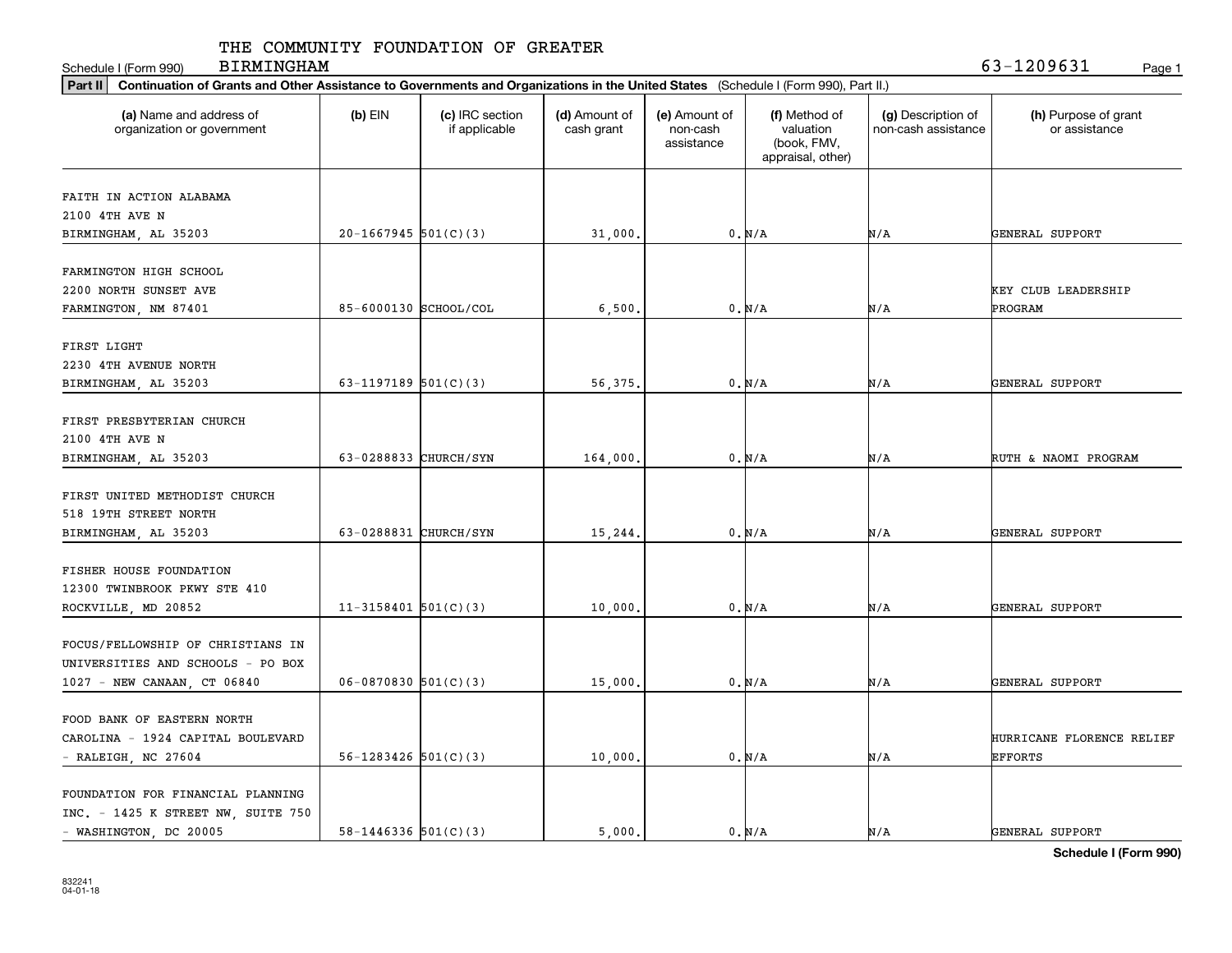Schedule I (Form 990) Page 1 BIRMINGHAM 63-1209631

|                                                       | Part II   Continuation of Grants and Other Assistance to Governments and Organizations in the United States (Schedule I (Form 990), Part II.) |                                  |                             |                                         |                                                                |                                           |                                       |  |  |  |  |
|-------------------------------------------------------|-----------------------------------------------------------------------------------------------------------------------------------------------|----------------------------------|-----------------------------|-----------------------------------------|----------------------------------------------------------------|-------------------------------------------|---------------------------------------|--|--|--|--|
| (a) Name and address of<br>organization or government | $(b)$ EIN                                                                                                                                     | (c) IRC section<br>if applicable | (d) Amount of<br>cash grant | (e) Amount of<br>non-cash<br>assistance | (f) Method of<br>valuation<br>(book, FMV,<br>appraisal, other) | (g) Description of<br>non-cash assistance | (h) Purpose of grant<br>or assistance |  |  |  |  |
|                                                       |                                                                                                                                               |                                  |                             |                                         |                                                                |                                           |                                       |  |  |  |  |
| FOUNDATION FOR THE CAROLINAS                          |                                                                                                                                               |                                  |                             |                                         |                                                                |                                           |                                       |  |  |  |  |
| 220 NORTH TRYON STREET                                |                                                                                                                                               |                                  |                             |                                         |                                                                |                                           | HURRICANE FLORENCE RELIEF             |  |  |  |  |
| CHARLOTTE, NC 28202                                   | $56 - 6047886$ $501(C)(3)$                                                                                                                    |                                  | 14,000.                     |                                         | 0. N/A                                                         | N/A                                       | FUND                                  |  |  |  |  |
| FOUNDRY RESCUE MISSION & RECOVERY                     |                                                                                                                                               |                                  |                             |                                         |                                                                |                                           |                                       |  |  |  |  |
|                                                       |                                                                                                                                               |                                  |                             |                                         |                                                                |                                           |                                       |  |  |  |  |
| CENTER - P.O. BOX 824 - BESSEMER,<br>AL 35021-0824    | 63-0624278 $501(C)(3)$                                                                                                                        |                                  |                             |                                         | 0. N/A                                                         | N/A                                       | GENERAL SUPPORT                       |  |  |  |  |
| FREEDOM SOURCE DBA ADDICTION                          |                                                                                                                                               |                                  | 38,500                      |                                         |                                                                |                                           |                                       |  |  |  |  |
| PREVENTION COALITION - 100 UNION                      |                                                                                                                                               |                                  |                             |                                         |                                                                |                                           |                                       |  |  |  |  |
|                                                       |                                                                                                                                               |                                  |                             |                                         |                                                                |                                           |                                       |  |  |  |  |
| HILL DR. SUITE 150 - BIRMINGHAM,<br>AL 35209          | $26-0319028$ 501(C)(3)                                                                                                                        |                                  |                             |                                         |                                                                | N/A                                       | GENERAL SUPPORT                       |  |  |  |  |
|                                                       |                                                                                                                                               |                                  | 12,410.                     |                                         | 0. N/A                                                         |                                           |                                       |  |  |  |  |
| FRESHWATER LAND TRUST                                 |                                                                                                                                               |                                  |                             |                                         |                                                                |                                           |                                       |  |  |  |  |
| 2308 FIRST AVENUE NORTH                               |                                                                                                                                               |                                  |                             |                                         |                                                                |                                           |                                       |  |  |  |  |
| BIRMINGHAM, AL 35203                                  | $72 - 1387424$ 501(C)(3)                                                                                                                      |                                  | 224,145                     |                                         | 0. N/A                                                         | N/A                                       | GENERAL SUPPORT                       |  |  |  |  |
|                                                       |                                                                                                                                               |                                  |                             |                                         |                                                                |                                           |                                       |  |  |  |  |
| FRIENDS OF CATS AND DOGS                              |                                                                                                                                               |                                  |                             |                                         |                                                                |                                           |                                       |  |  |  |  |
| FOUNDATION - $P.O.$ BOX 130398 -                      |                                                                                                                                               |                                  |                             |                                         |                                                                |                                           |                                       |  |  |  |  |
| BIRMINGHAM, AL 35213                                  | $58-1951231$ $501(C)(3)$                                                                                                                      |                                  | 18,244                      |                                         | 0. N/A                                                         | N/A                                       | GENERAL SUPPORT                       |  |  |  |  |
|                                                       |                                                                                                                                               |                                  |                             |                                         |                                                                |                                           |                                       |  |  |  |  |
| FRIENDS OF LOCUST FORK RIVER                          |                                                                                                                                               |                                  |                             |                                         |                                                                |                                           | GS: RIVER ACCESS PROJECT,             |  |  |  |  |
| PO BOX 638                                            |                                                                                                                                               |                                  |                             |                                         |                                                                |                                           | PHASE 2 - SWANN BRIDGE                |  |  |  |  |
| CLEVELAND, AL 35049                                   | $58-1988728$ $501(C)(3)$                                                                                                                      |                                  | 5,000                       |                                         | 0. N/A                                                         | N/A                                       | FEASIBILITY STUDY                     |  |  |  |  |
|                                                       |                                                                                                                                               |                                  |                             |                                         |                                                                |                                           |                                       |  |  |  |  |
| <b>GATEWAY</b>                                        |                                                                                                                                               |                                  |                             |                                         |                                                                |                                           |                                       |  |  |  |  |
| 1401 20TH STREET SOUTH                                |                                                                                                                                               |                                  |                             |                                         |                                                                |                                           |                                       |  |  |  |  |
| BIRMINGHAM, AL 35205                                  | 63-0288854 $501(C)(3)$                                                                                                                        |                                  | 13,250                      |                                         | 0. N/A                                                         | N/A                                       | GENERAL SUPPORT                       |  |  |  |  |
|                                                       |                                                                                                                                               |                                  |                             |                                         |                                                                |                                           |                                       |  |  |  |  |
| GEORGETOWN UNIVERSITY                                 |                                                                                                                                               |                                  |                             |                                         |                                                                |                                           |                                       |  |  |  |  |
| G-19 HEALY HALL, BOX 571252, 3700 0                   |                                                                                                                                               |                                  |                             |                                         |                                                                |                                           | AWARD FOR EXCELLENCE                  |  |  |  |  |
| WASHINGTON, DC 20057                                  | 53-0196603 SCHOOL/COL                                                                                                                         |                                  | 5,000                       |                                         | 0. N/A                                                         | N/A                                       | SCHOLARSHIP                           |  |  |  |  |
|                                                       |                                                                                                                                               |                                  |                             |                                         |                                                                |                                           |                                       |  |  |  |  |
| GIRLS INC OF CENTRAL ALABAMA                          |                                                                                                                                               |                                  |                             |                                         |                                                                |                                           |                                       |  |  |  |  |
| P.O. BOX 130729                                       |                                                                                                                                               |                                  |                             |                                         |                                                                |                                           |                                       |  |  |  |  |
| BIRMINGHAM, AL 35213                                  | 63-0328643 $501(C)(3)$                                                                                                                        |                                  | 37.000.                     |                                         | 0. N/A                                                         | N/A                                       | GENERAL SUPPORT                       |  |  |  |  |
|                                                       |                                                                                                                                               |                                  |                             |                                         |                                                                |                                           |                                       |  |  |  |  |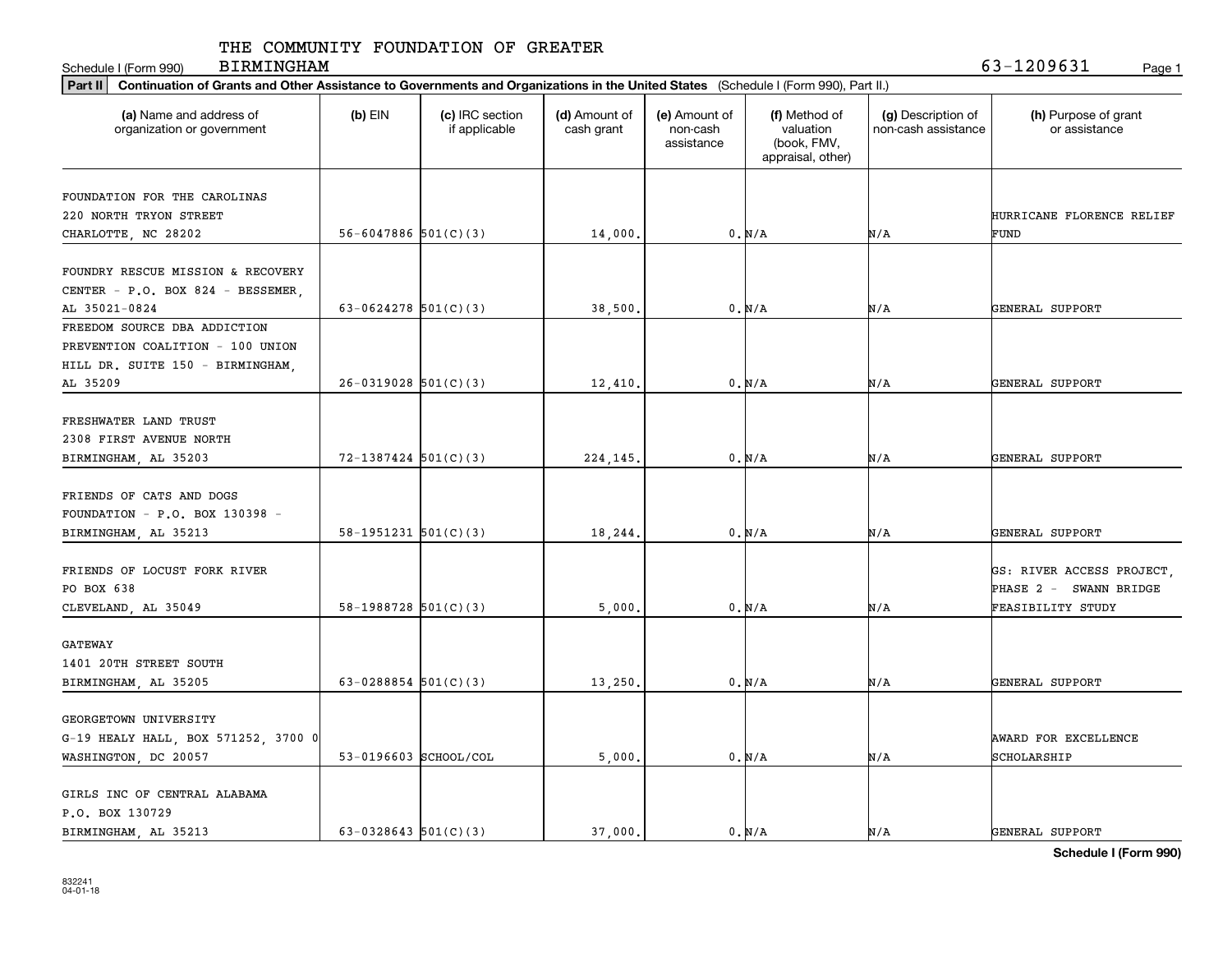Schedule I (Form 990) Page 1

BIRMINGHAM 63-1209631

| Part II   Continuation of Grants and Other Assistance to Governments and Organizations in the United States (Schedule I (Form 990), Part II.) |                            |                                  |                             |                                         |                                                                |                                           |                                       |
|-----------------------------------------------------------------------------------------------------------------------------------------------|----------------------------|----------------------------------|-----------------------------|-----------------------------------------|----------------------------------------------------------------|-------------------------------------------|---------------------------------------|
| (a) Name and address of<br>organization or government                                                                                         | $(b)$ EIN                  | (c) IRC section<br>if applicable | (d) Amount of<br>cash grant | (e) Amount of<br>non-cash<br>assistance | (f) Method of<br>valuation<br>(book, FMV,<br>appraisal, other) | (g) Description of<br>non-cash assistance | (h) Purpose of grant<br>or assistance |
|                                                                                                                                               |                            |                                  |                             |                                         |                                                                |                                           |                                       |
| GIRLSPRING<br>P.O. BOX 530284                                                                                                                 |                            |                                  |                             |                                         |                                                                |                                           |                                       |
| BIRMINGHAM, AL 35253                                                                                                                          | $27 - 3237448$ 501(C)(3)   |                                  | 7,000.                      |                                         | 0. N/A                                                         | N/A                                       | GENERAL SUPPORT                       |
|                                                                                                                                               |                            |                                  |                             |                                         |                                                                |                                           |                                       |
| GLENWOOD MENTAL HEALTH SERVICES                                                                                                               |                            |                                  |                             |                                         |                                                                |                                           |                                       |
| 150 GLENWOOD LANE                                                                                                                             |                            |                                  |                             |                                         |                                                                |                                           |                                       |
| BIRMINGHAM, AL 35242-5700                                                                                                                     | $23-7396710$ 501(C)(3)     |                                  | 54,000                      |                                         | 0. N/A                                                         | N/A                                       | GENERAL SUPPORT                       |
| GLOBAL MEDIA OUTREACH                                                                                                                         |                            |                                  |                             |                                         |                                                                |                                           |                                       |
| 7160 DALLAS PKWY - STE 200                                                                                                                    |                            |                                  |                             |                                         |                                                                |                                           |                                       |
| PLANO, TX 75024                                                                                                                               | $84-1720344$ 501(C)(3)     |                                  | 75,000                      |                                         | 0. N/A                                                         | N/A                                       | GENERAL SUPPORT                       |
|                                                                                                                                               |                            |                                  |                             |                                         |                                                                |                                           |                                       |
| GLOBAL NETWORK FOUNDATION                                                                                                                     |                            |                                  |                             |                                         |                                                                |                                           |                                       |
| 715 PEACHTREE STREET NE SUITE 200                                                                                                             |                            |                                  |                             |                                         |                                                                |                                           |                                       |
| ATLANTA, GA 30308                                                                                                                             | $58 - 2069383$ $501(C)(3)$ |                                  | 5,000                       |                                         | 0. N/A                                                         | N/A                                       | GENERAL SUPPORT                       |
|                                                                                                                                               |                            |                                  |                             |                                         |                                                                |                                           |                                       |
| GRACE HOUSE MINISTRIES                                                                                                                        |                            |                                  |                             |                                         |                                                                |                                           |                                       |
| P.O. BOX 547                                                                                                                                  |                            |                                  |                             |                                         |                                                                |                                           |                                       |
| FAIRFIELD, AL 35064                                                                                                                           | $57-0903169$ $501(C)(3)$   |                                  | 21,000                      |                                         | 0. N/A                                                         | N/A                                       | GENERAL SUPPORT                       |
|                                                                                                                                               |                            |                                  |                             |                                         |                                                                |                                           |                                       |
| GRANTSWOOD BAPTIST CHURCH                                                                                                                     |                            |                                  |                             |                                         |                                                                |                                           |                                       |
| 4850 GRANTSWOOD PLACE                                                                                                                         |                            |                                  |                             |                                         |                                                                |                                           |                                       |
| BIRMINGHAM, AL 35210                                                                                                                          | 63-0799495 CHURCH/SYN      |                                  | 6,682.                      |                                         | 0. N/A                                                         | N/A                                       | GENERAL SUPPORT                       |
|                                                                                                                                               |                            |                                  |                             |                                         |                                                                |                                           |                                       |
| GREATER BIRMINGHAM HUMANE SOCIETY                                                                                                             |                            |                                  |                             |                                         |                                                                |                                           |                                       |
| 300 SNOW DRIVE                                                                                                                                |                            |                                  |                             |                                         |                                                                |                                           |                                       |
| BIRMINGHAM, AL 35209                                                                                                                          | 63-0288810 $501(C)(3)$     |                                  | 22,832.                     |                                         | 0. N/A                                                         | N/A                                       | GENERAL SUPPORT                       |
| GROWING KINGS                                                                                                                                 |                            |                                  |                             |                                         |                                                                |                                           |                                       |
| P.O. BOX 291                                                                                                                                  |                            |                                  |                             |                                         |                                                                |                                           |                                       |
| BIRMINGHAM, AL 35201                                                                                                                          | $27-0708543$ 501(C)(3)     |                                  | 15,000                      |                                         | 0. N/A                                                         | N/A                                       | DS: ALL THE KING'S MEN                |
|                                                                                                                                               |                            |                                  |                             |                                         |                                                                |                                           |                                       |
| GUIDEPOSTS FOUNDATION                                                                                                                         |                            |                                  |                             |                                         |                                                                |                                           |                                       |
| 39 OLD RIDGEBURY ROAD-SUITE 27                                                                                                                |                            |                                  |                             |                                         |                                                                |                                           |                                       |
| DANBURY CT 06810                                                                                                                              | $20-3779200$ 501(C)(3)     |                                  | 10,000.                     |                                         | 0. N/A                                                         | N/A                                       | GENERAL SUPPORT                       |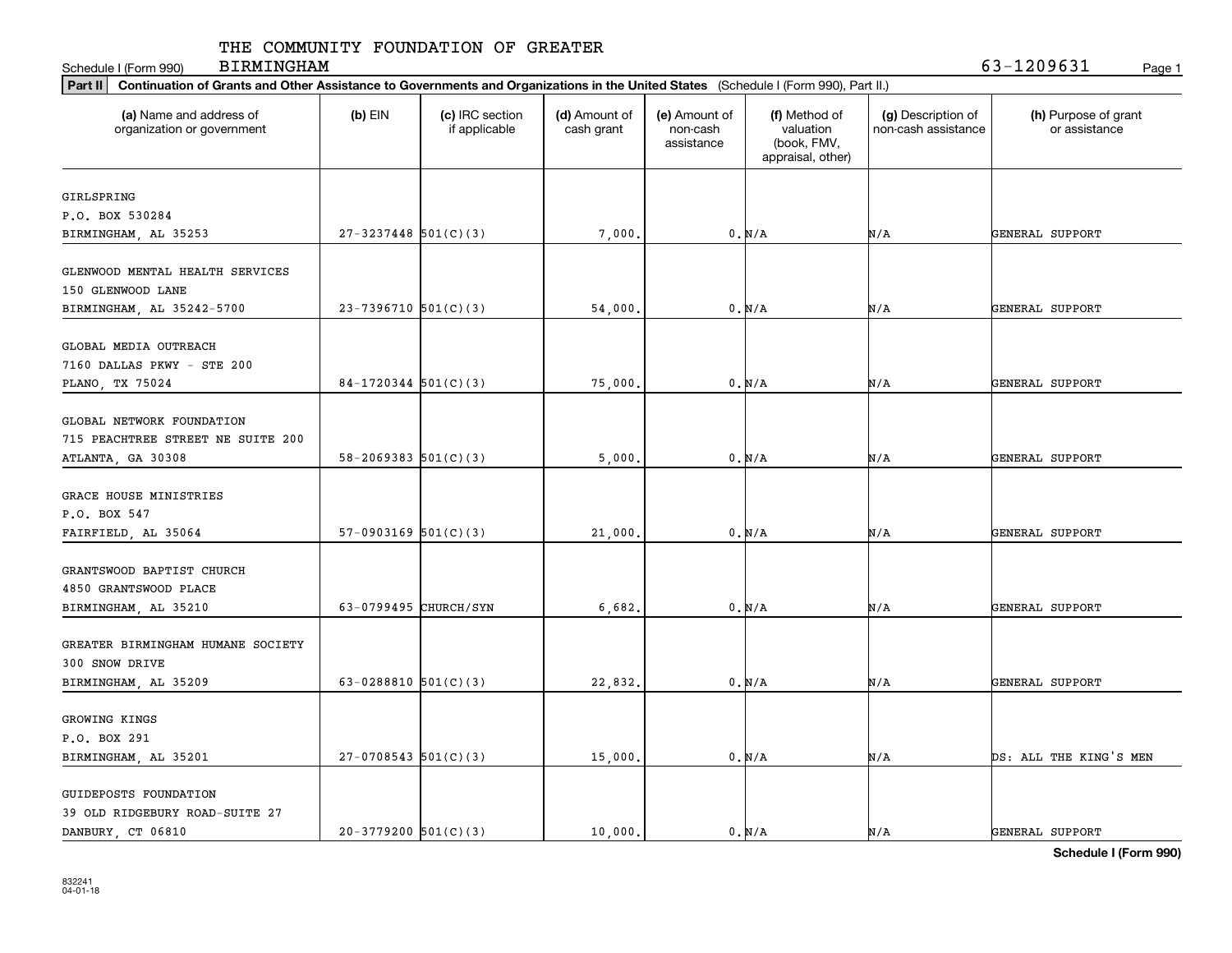Schedule I (Form 990) Page 1

BIRMINGHAM 63-1209631

|                                                       | Part II   Continuation of Grants and Other Assistance to Governments and Organizations in the United States (Schedule I (Form 990), Part II.) |                                  |                             |                                         |                                                                |                                           |                                           |  |  |  |  |
|-------------------------------------------------------|-----------------------------------------------------------------------------------------------------------------------------------------------|----------------------------------|-----------------------------|-----------------------------------------|----------------------------------------------------------------|-------------------------------------------|-------------------------------------------|--|--|--|--|
| (a) Name and address of<br>organization or government | $(b)$ EIN                                                                                                                                     | (c) IRC section<br>if applicable | (d) Amount of<br>cash grant | (e) Amount of<br>non-cash<br>assistance | (f) Method of<br>valuation<br>(book, FMV,<br>appraisal, other) | (g) Description of<br>non-cash assistance | (h) Purpose of grant<br>or assistance     |  |  |  |  |
|                                                       |                                                                                                                                               |                                  |                             |                                         |                                                                |                                           |                                           |  |  |  |  |
| GULF COAST COMMUNITY FOUNDATION                       |                                                                                                                                               |                                  |                             |                                         |                                                                |                                           |                                           |  |  |  |  |
| 601 TAMIAMI TRAIL SOUTH                               | 59-1052433 $501(C)(3)$                                                                                                                        |                                  |                             |                                         | 0. N/A                                                         | N/A                                       | <b>GULF COAST DISASTER</b><br>RELIEF FUND |  |  |  |  |
| VENICE, FL 34285                                      |                                                                                                                                               |                                  | 26,000.                     |                                         |                                                                |                                           |                                           |  |  |  |  |
| HABITAT FOR HUMANITY GREATER                          |                                                                                                                                               |                                  |                             |                                         |                                                                |                                           |                                           |  |  |  |  |
| BIRMINGHAM - P.O. BOX 540 -                           |                                                                                                                                               |                                  |                             |                                         |                                                                |                                           |                                           |  |  |  |  |
| FAIRFIELD, AL 35064                                   | 63-0962910 $501(C)(3)$                                                                                                                        |                                  | 11,000                      |                                         | 0. N/A                                                         | N/A                                       | GENERAL SUPPORT                           |  |  |  |  |
|                                                       |                                                                                                                                               |                                  |                             |                                         |                                                                |                                           |                                           |  |  |  |  |
| HABITAT FOR HUMANITY OF WAKE                          |                                                                                                                                               |                                  |                             |                                         |                                                                |                                           |                                           |  |  |  |  |
| COUNTY - 2420 RALEIGH BOULEVARD -                     |                                                                                                                                               |                                  |                             |                                         |                                                                |                                           | HURRICANE FLORENCE RELIEF                 |  |  |  |  |
| RALEIGH, NC 27604                                     | $56 - 1492703$ $501(C)(3)$                                                                                                                    |                                  | 10,000.                     |                                         | $0. N/A$                                                       | N/A                                       | <b>EFFORTS</b>                            |  |  |  |  |
|                                                       |                                                                                                                                               |                                  |                             |                                         |                                                                |                                           |                                           |  |  |  |  |
| HABITAT FOR HUMANITY-GREATER INDY                     |                                                                                                                                               |                                  |                             |                                         |                                                                |                                           |                                           |  |  |  |  |
| 3135 N. MERIDIAN STREET                               |                                                                                                                                               |                                  |                             |                                         |                                                                |                                           |                                           |  |  |  |  |
| INDIANAPOLIS, IN 46208                                | $35-1715910$ $501(C)(3)$                                                                                                                      |                                  | 5,000.                      |                                         | 0. N/A                                                         | N/A                                       | HABITAT FOR HUMANITY                      |  |  |  |  |
|                                                       |                                                                                                                                               |                                  |                             |                                         |                                                                |                                           |                                           |  |  |  |  |
| HALFTIME INSTITUTE                                    |                                                                                                                                               |                                  |                             |                                         |                                                                |                                           |                                           |  |  |  |  |
| 1431 GREENWAY DRIVE                                   |                                                                                                                                               |                                  |                             |                                         |                                                                |                                           |                                           |  |  |  |  |
| IRVING, TX 75038                                      | $46-1367917$ 501(C)(3)                                                                                                                        |                                  | 10,000                      |                                         | 0. N/A                                                         | N/A                                       | GENERAL SUPPORT                           |  |  |  |  |
|                                                       |                                                                                                                                               |                                  |                             |                                         |                                                                |                                           |                                           |  |  |  |  |
| HAND-IN-PAW                                           |                                                                                                                                               |                                  |                             |                                         |                                                                |                                           |                                           |  |  |  |  |
| 617 38TH STREET SOUTH                                 |                                                                                                                                               |                                  |                             |                                         |                                                                |                                           |                                           |  |  |  |  |
| BIRMINGHAM, AL 35222                                  | 63-1190375 $501(C)(3)$                                                                                                                        |                                  | 77,100                      |                                         | 0. N/A                                                         | N/A                                       | GENERAL SUPPORT                           |  |  |  |  |
| HARVEST EVANGELISM                                    |                                                                                                                                               |                                  |                             |                                         |                                                                |                                           |                                           |  |  |  |  |
| P.O. BOX 2888                                         |                                                                                                                                               |                                  |                             |                                         |                                                                |                                           |                                           |  |  |  |  |
| OPELIKA, AL 36803                                     | $58 - 2000829$ $501(C)(3)$                                                                                                                    |                                  | 10,000.                     |                                         | 0. N/A                                                         | N/A                                       | GENERAL SUPPORT                           |  |  |  |  |
|                                                       |                                                                                                                                               |                                  |                             |                                         |                                                                |                                           |                                           |  |  |  |  |
| HECHO PROJECT                                         |                                                                                                                                               |                                  |                             |                                         |                                                                |                                           |                                           |  |  |  |  |
| 2901 2ND AVENUE SOUTH #220                            |                                                                                                                                               |                                  |                             |                                         |                                                                |                                           |                                           |  |  |  |  |
| BIRMINGHAM, AL 35233                                  | $81 - 4418943$ $501(C)(3)$                                                                                                                    |                                  | 5,000.                      |                                         | 0. N/A                                                         | N/A                                       | GENERAL SUPPORT                           |  |  |  |  |
|                                                       |                                                                                                                                               |                                  |                             |                                         |                                                                |                                           |                                           |  |  |  |  |
| HIGHLANDS SCHOOL FOUNDATION                           |                                                                                                                                               |                                  |                             |                                         |                                                                |                                           |                                           |  |  |  |  |
| 4901 OLD LEEDS ROAD                                   |                                                                                                                                               |                                  |                             |                                         |                                                                |                                           |                                           |  |  |  |  |
| BIRMINGHAM, AL 35213                                  | 63-0388769 $501(C)(3)$                                                                                                                        |                                  | 61.834.                     |                                         | $0. N/A$                                                       | N/A                                       | 60 MORE YEARS CAMPAIGN                    |  |  |  |  |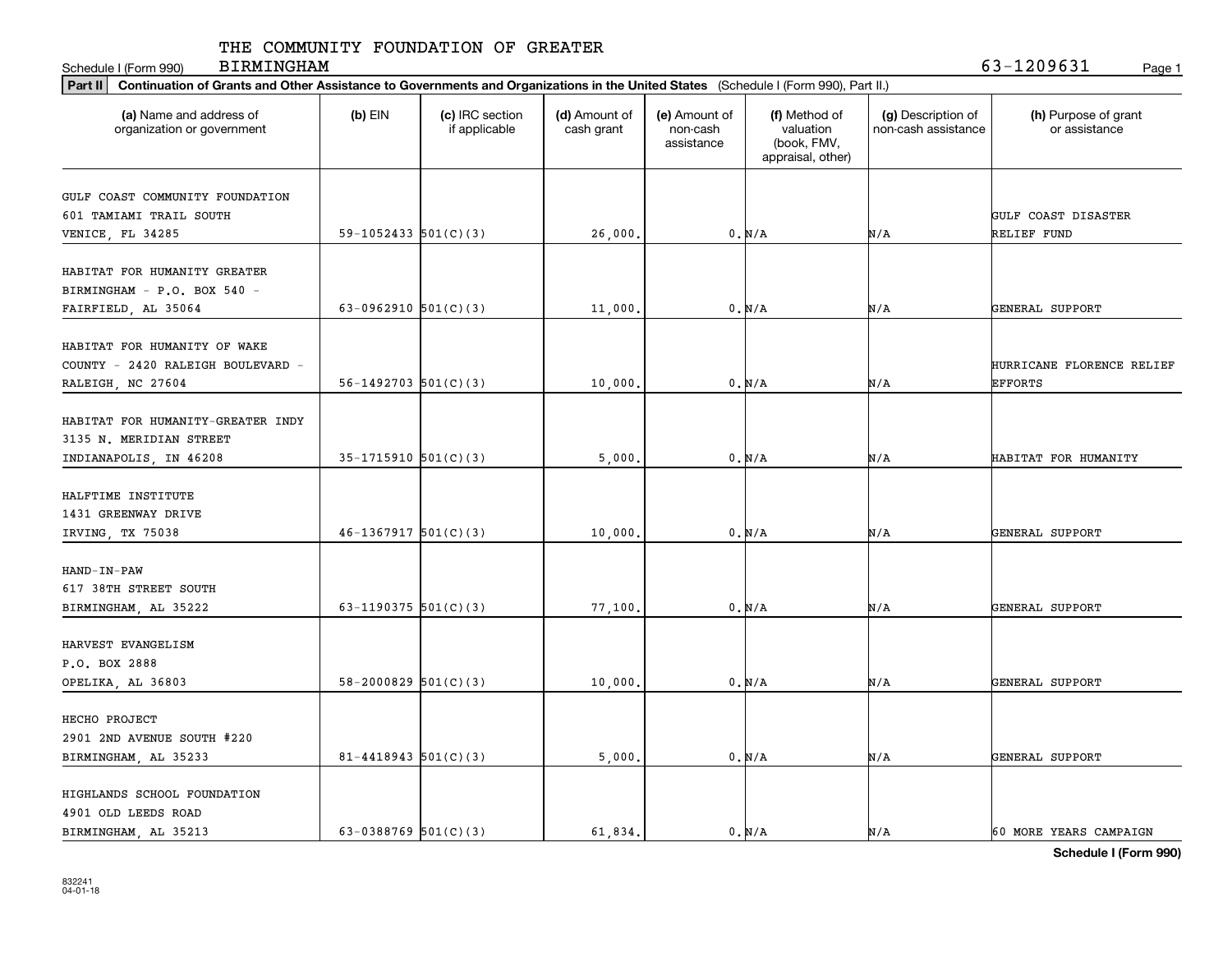Schedule I (Form 990) Page 1

BIRMINGHAM 63-1209631

| Part II   Continuation of Grants and Other Assistance to Governments and Organizations in the United States (Schedule I (Form 990), Part II.) |                            |                                  |                             |                                         |                                                                |                                           |                                                                                      |
|-----------------------------------------------------------------------------------------------------------------------------------------------|----------------------------|----------------------------------|-----------------------------|-----------------------------------------|----------------------------------------------------------------|-------------------------------------------|--------------------------------------------------------------------------------------|
| (a) Name and address of<br>organization or government                                                                                         | $(b)$ EIN                  | (c) IRC section<br>if applicable | (d) Amount of<br>cash grant | (e) Amount of<br>non-cash<br>assistance | (f) Method of<br>valuation<br>(book, FMV,<br>appraisal, other) | (g) Description of<br>non-cash assistance | (h) Purpose of grant<br>or assistance                                                |
| HISPANIC INTEREST COALITION OF AL                                                                                                             |                            |                                  |                             |                                         |                                                                |                                           |                                                                                      |
| 117 SOUTHCREST DRIVE<br>BIRMINGHAM, AL 35209                                                                                                  | 63-1225764 $501(C)(3)$     |                                  | 22,600.                     |                                         | 0. N/A                                                         | N/A                                       | GENERAL SUPPORT                                                                      |
| HOBE SOUND COMMUNITY CHEST<br>P.O. BOX 511                                                                                                    |                            |                                  |                             |                                         |                                                                |                                           |                                                                                      |
| HOBE SOUND, FL 33475-0511                                                                                                                     | 59-6155092 $501(C)(3)$     |                                  | 6,000                       |                                         | 0. N/A                                                         | N/A                                       | GENERAL SUPPORT                                                                      |
| HOLLINS UNIVERSITY<br>P.O. BOX 9629<br>ROANOKE, VA 24020-1629                                                                                 | 54-0506314 SCHOOL/COL      |                                  | 11,000                      |                                         | 0. N/A                                                         | N/A                                       | 45TH REUNION GIFT                                                                    |
| HOLY FAMILY CRISTO REY CATHOLIC<br>HIGH SCHOOL - PO BOX 8070 ENSLEY<br>STATION - BIRMINGHAM, AL 35218                                         | $13 - 4341859$ SCHOOL/COL  |                                  | 59,455.                     |                                         | 0. N/A                                                         | N/A                                       | DIGITAL FLUENCY                                                                      |
| HOMEWOOD CITY SCHOOL DISTRICT<br>450 DALE AVE<br>BIRMINGHAM, AL 35209                                                                         | $63 - 0586314$ $501(C)(3)$ |                                  | 10,000                      |                                         | 0. N/A                                                         | N/A                                       | SCHOOL MENTAL HEALTH                                                                 |
| HOPE ENTERPRISE CORPORATION<br>4 OLD RIVER PL STE A<br>JACKSON, MS 39202                                                                      | 64-0851798 $501(C)(3)$     |                                  | 50,000                      |                                         | 0. N/A                                                         | N/A                                       | DS: EXTENDING HOPES<br>SERVICES TO GREATER<br>BIRMINGHAM FAMILIES AND<br>COMMUNITIES |
| HORIZON HOME CARE AND HOSPICE<br>11400 WESTLAKE PARK DR<br>MILWAUKEE, WI 53224                                                                | $39-1171298$ 501(C)(3)     |                                  | 10,000                      |                                         | 0. N/A                                                         | N/A                                       | GENERAL SUPPORT                                                                      |
| HOUSE OF HOPE<br>2106 CAHABA RD<br>BIRMINGHAM, AL 35223                                                                                       | $27 - 2764211$ 501(C)(3)   |                                  | 5,000                       |                                         | 0. N/A                                                         | N/A                                       | <b>GENERAL SUPPORT</b>                                                               |
| HOUSING AUTHORITY BIRMINGHAM<br>DISTRICT - 1826 3RD AVENUE S -<br>BIRMINGHAM, AL 35233                                                        | 63-6000390 GOVERNMENT      |                                  | 100,000.                    |                                         | 0. N/A                                                         | N/A                                       | DS: VILLAS AT TITUSVILLE<br>COMMUNITY CENTER                                         |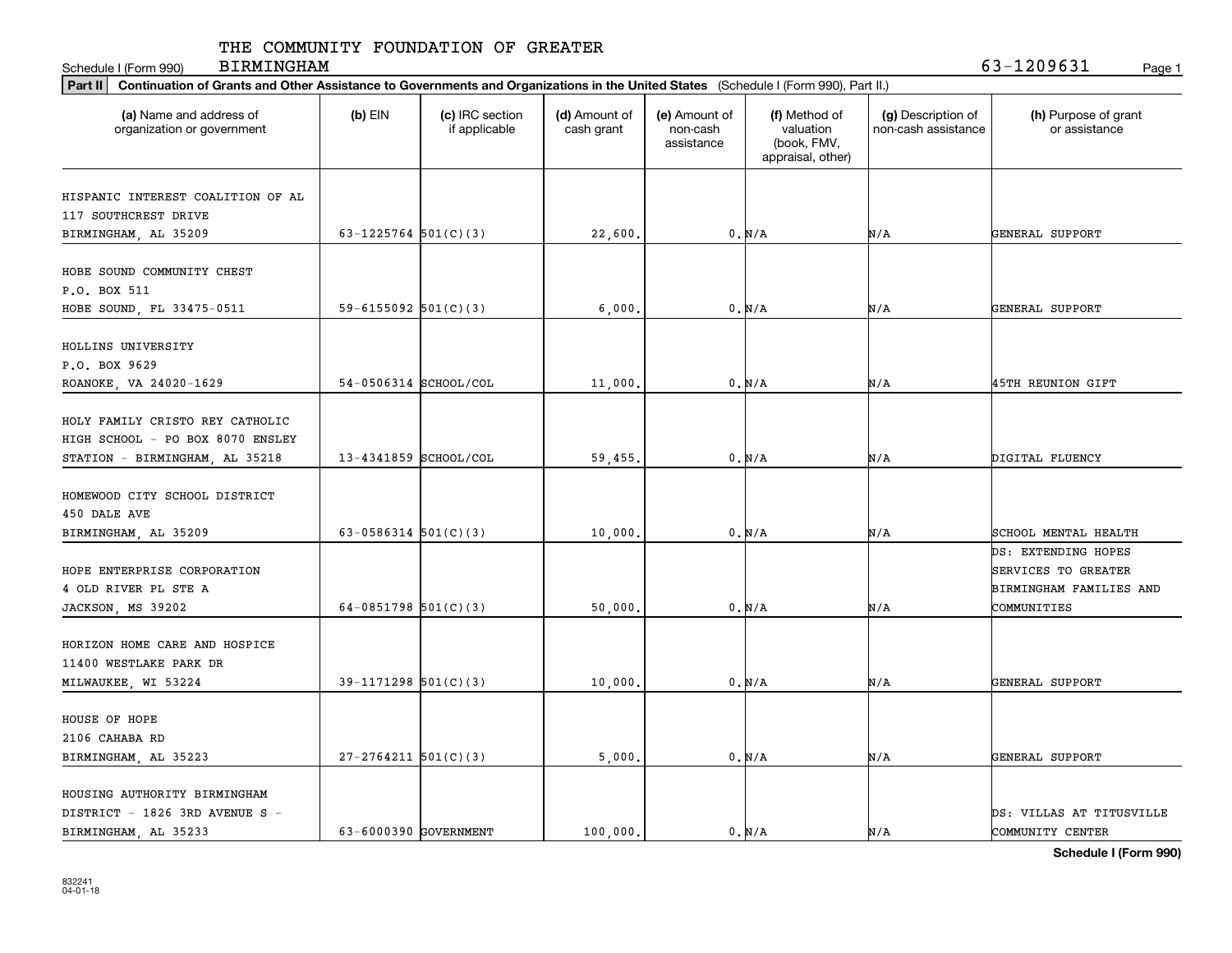Schedule I (Form 990) Page 1

BIRMINGHAM 63-1209631

|                                                       | Part II   Continuation of Grants and Other Assistance to Governments and Organizations in the United States (Schedule I (Form 990), Part II.) |                                  |                             |                                         |                                                                |                                           |                                       |  |  |  |
|-------------------------------------------------------|-----------------------------------------------------------------------------------------------------------------------------------------------|----------------------------------|-----------------------------|-----------------------------------------|----------------------------------------------------------------|-------------------------------------------|---------------------------------------|--|--|--|
| (a) Name and address of<br>organization or government | $(b)$ EIN                                                                                                                                     | (c) IRC section<br>if applicable | (d) Amount of<br>cash grant | (e) Amount of<br>non-cash<br>assistance | (f) Method of<br>valuation<br>(book, FMV,<br>appraisal, other) | (g) Description of<br>non-cash assistance | (h) Purpose of grant<br>or assistance |  |  |  |
|                                                       |                                                                                                                                               |                                  |                             |                                         |                                                                |                                           |                                       |  |  |  |
| HUNTINGDON COLLEGE                                    |                                                                                                                                               |                                  |                             |                                         |                                                                |                                           |                                       |  |  |  |
| 1500 EAST FAIRVIEW AVENUE                             |                                                                                                                                               |                                  |                             |                                         |                                                                |                                           |                                       |  |  |  |
| MONTGOMERY, AL 36106                                  | 63-0288841 SCHOOL/COL                                                                                                                         |                                  | 15,750.                     |                                         | 0. N/A                                                         | N/A                                       | GENERAL SUPPORT                       |  |  |  |
| ILLINOIS STATE UNIVERSITY                             |                                                                                                                                               |                                  |                             |                                         |                                                                |                                           |                                       |  |  |  |
| FOUNDATION - UNIVERSITY                               |                                                                                                                                               |                                  |                             |                                         |                                                                |                                           |                                       |  |  |  |
| ADVANCEMENT - CAMPUS BOX 3200 -                       |                                                                                                                                               |                                  |                             |                                         |                                                                |                                           |                                       |  |  |  |
| NORMAL, IL 61790-3200                                 | 37-6025713 SCHOOL/COL                                                                                                                         |                                  | 12,850                      |                                         | 0. N/A                                                         | N/A                                       | GENERAL SUPPORT                       |  |  |  |
| IMPACT AMERICA                                        |                                                                                                                                               |                                  |                             |                                         |                                                                |                                           |                                       |  |  |  |
| 1901 6TH AVE N STE 2400                               |                                                                                                                                               |                                  |                             |                                         |                                                                |                                           |                                       |  |  |  |
| BIRMINGHAM, AL 35203-2618                             | $20-0850212$ 501(C)(3)                                                                                                                        |                                  | 68,250                      |                                         | 0. N/A                                                         | N/A                                       | GENERAL SUPPORT                       |  |  |  |
|                                                       |                                                                                                                                               |                                  |                             |                                         |                                                                |                                           |                                       |  |  |  |
| INDEPENDENT PRESBYTERIAN CHURCH                       |                                                                                                                                               |                                  |                             |                                         |                                                                |                                           |                                       |  |  |  |
| 3100 HIGHLAND AVENUE                                  |                                                                                                                                               |                                  |                             |                                         |                                                                |                                           |                                       |  |  |  |
| BIRMINGHAM, AL 35205                                  | 63-0288843 CHURCH/SYN                                                                                                                         |                                  | 98,040.                     |                                         | 0. N/A                                                         | N/A                                       | GENERAL SUPPORT                       |  |  |  |
|                                                       |                                                                                                                                               |                                  |                             |                                         |                                                                |                                           |                                       |  |  |  |
| INDIAN SPRINGS SCHOOL                                 |                                                                                                                                               |                                  |                             |                                         |                                                                |                                           |                                       |  |  |  |
| 190 WOODWARD DRIVE                                    |                                                                                                                                               |                                  |                             |                                         |                                                                |                                           |                                       |  |  |  |
| INDIAN SPRINGS, AL 35124                              | 63-0319832 $501(C)(3)$                                                                                                                        |                                  | 14,326.                     |                                         | 0. N/A                                                         | N/A                                       | GENERAL SUPPORT                       |  |  |  |
|                                                       |                                                                                                                                               |                                  |                             |                                         |                                                                |                                           |                                       |  |  |  |
| INNOVATION DEPOT                                      |                                                                                                                                               |                                  |                             |                                         |                                                                |                                           |                                       |  |  |  |
| 1500 FIRST AVENUE NORTH                               |                                                                                                                                               |                                  |                             |                                         |                                                                |                                           |                                       |  |  |  |
| BIRMINGHAM, AL 35203                                  | 63-0917530 $501(C)(3)$                                                                                                                        |                                  | 75,000                      |                                         | $0. N/A$                                                       | N/A                                       | VCC: VELOCITY ACCELERATOR             |  |  |  |
|                                                       |                                                                                                                                               |                                  |                             |                                         |                                                                |                                           |                                       |  |  |  |
| JACKSONVILLE STATE UNIVERSITY                         |                                                                                                                                               |                                  |                             |                                         |                                                                |                                           |                                       |  |  |  |
| 700 PELHAM ROAD NORTH                                 |                                                                                                                                               |                                  |                             |                                         |                                                                |                                           |                                       |  |  |  |
| JACKSONVILLE, AL 36265-1602                           | 63-6001089 SCHOOL/COL                                                                                                                         |                                  | 9,000                       |                                         | 0. N/A                                                         | N/A                                       | MEN'S BASKETBALL PROGRAM              |  |  |  |
| JAMES RUSHTON I FOUNDATION                            |                                                                                                                                               |                                  |                             |                                         |                                                                |                                           |                                       |  |  |  |
| #3 OFFICE PARK CR STE 250                             |                                                                                                                                               |                                  |                             |                                         |                                                                |                                           |                                       |  |  |  |
| BIRMINGHAM, AL 35223                                  | 63-0955085 $501(C)(3)$                                                                                                                        |                                  | 20,000                      |                                         | $0. N/A$                                                       | N/A                                       | PRE-K                                 |  |  |  |
|                                                       |                                                                                                                                               |                                  |                             |                                         |                                                                |                                           |                                       |  |  |  |
| JEFFERSON CO DEPT OF HEALTH                           |                                                                                                                                               |                                  |                             |                                         |                                                                |                                           | LET'S GET DOWN 35211: A               |  |  |  |
| P.O. BOX 2648                                         |                                                                                                                                               |                                  |                             |                                         |                                                                |                                           | <b>HIGH BLOOD PRESSURE</b>            |  |  |  |
| BIRMINGHAM, AL 35202-2648                             | 63-0475700 $501(C)(3)$                                                                                                                        |                                  | 50,000.                     |                                         | 0. N/A                                                         | N/A                                       | MANAGEMENT PROGRAM                    |  |  |  |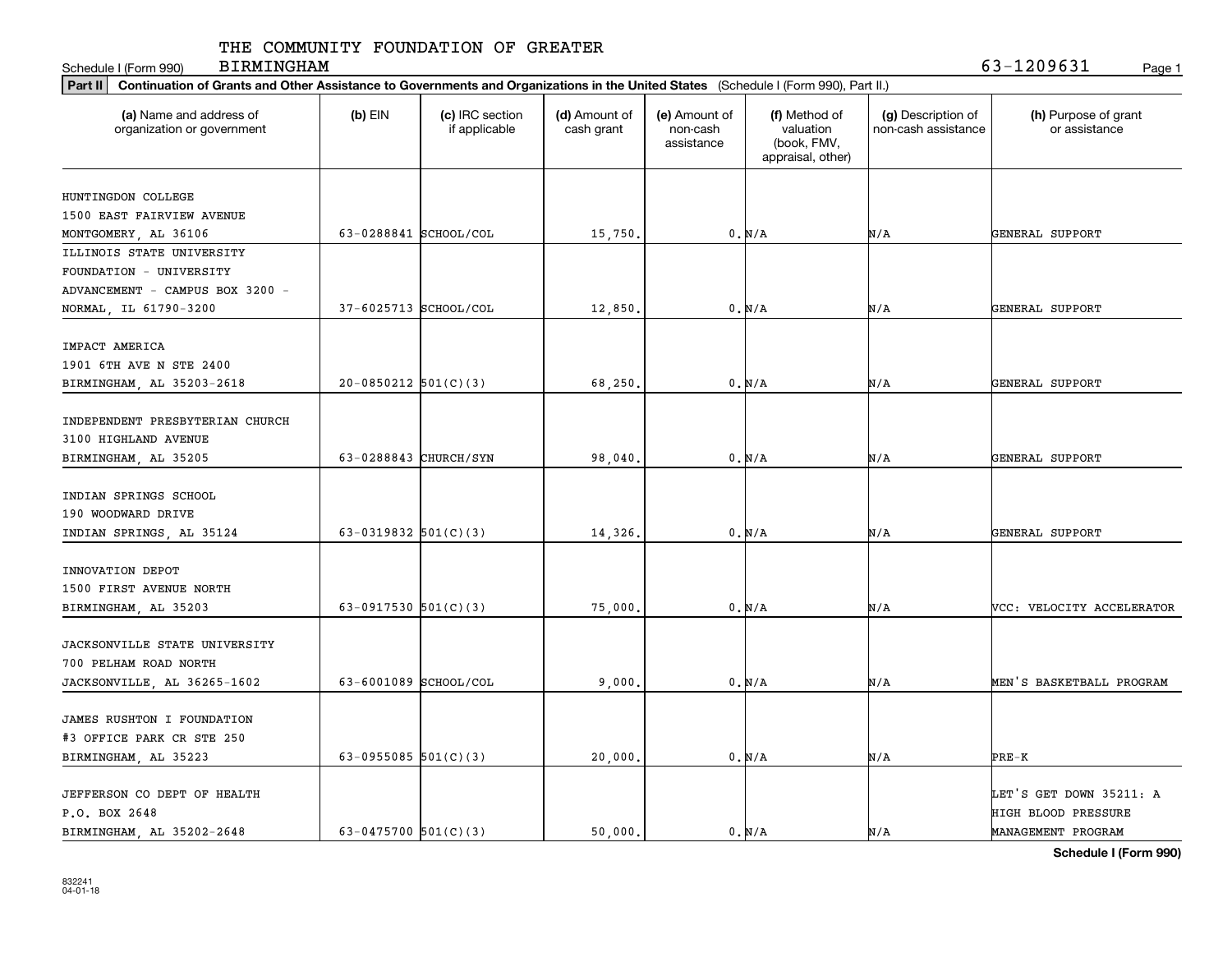Schedule I (Form 990) Page 1

BIRMINGHAM 63-1209631

| Part II   Continuation of Grants and Other Assistance to Governments and Organizations in the United States (Schedule I (Form 990), Part II.) |                        |                                  |                             |                                         |                                                                |                                           |                                               |  |  |
|-----------------------------------------------------------------------------------------------------------------------------------------------|------------------------|----------------------------------|-----------------------------|-----------------------------------------|----------------------------------------------------------------|-------------------------------------------|-----------------------------------------------|--|--|
| (a) Name and address of<br>organization or government                                                                                         | $(b)$ EIN              | (c) IRC section<br>if applicable | (d) Amount of<br>cash grant | (e) Amount of<br>non-cash<br>assistance | (f) Method of<br>valuation<br>(book, FMV,<br>appraisal, other) | (g) Description of<br>non-cash assistance | (h) Purpose of grant<br>or assistance         |  |  |
| JEREMIAH'S HOPE SKILLS CENTER/ST.                                                                                                             |                        |                                  |                             |                                         |                                                                |                                           |                                               |  |  |
| VINCENT'S FOUNDATION - 2800                                                                                                                   |                        |                                  |                             |                                         |                                                                |                                           |                                               |  |  |
| UNIVERSITY BLVD., STE 234 -                                                                                                                   |                        |                                  |                             |                                         |                                                                |                                           |                                               |  |  |
| BIRMINGHAM, AL 35233                                                                                                                          | 63-0868066 $501(C)(3)$ |                                  | 5,000.                      |                                         | 0. N/A                                                         | N/A                                       | JEREMIAH'S HOPE FUND                          |  |  |
| JIMMIE HALE MISSION<br>P.O. BOX 10472                                                                                                         |                        |                                  |                             |                                         |                                                                |                                           | TO HELP MEET THE COLD<br>WEATHER NEEDS (FOOD, |  |  |
| BIRMINGHAM, AL 35202-0472                                                                                                                     | 63-0358757 $501(C)(3)$ |                                  | 23,307.                     |                                         | 0. N/A                                                         | N/A                                       | CLOTHING, ETC.)                               |  |  |
| JONES VALLEY TEACHING FARM<br>701 25TH STREET NORTH                                                                                           |                        |                                  |                             |                                         | 0. N/A                                                         | N/A                                       | GENERAL SUPPORT                               |  |  |
| BIRMINGHAM, AL 35203                                                                                                                          | 52-2359003 $501(C)(3)$ |                                  | 72,500.                     |                                         |                                                                |                                           |                                               |  |  |
| JUNIOR ACHIEVEMENT OF ALABAMA<br>P.O. BOX 19307                                                                                               |                        |                                  |                             |                                         |                                                                |                                           |                                               |  |  |
| BIRMINGHAM, AL 35219                                                                                                                          | 63-0340866 $501(C)(3)$ |                                  | 7,200                       |                                         | 0. N/A                                                         | N/A                                       | GENERAL SUPPORT                               |  |  |
| JUNIOR LEAGUE OF BIRMINGHAM<br>2212 20TH AVENUE SOUTH<br>BIRMINGHAM, AL 35223                                                                 | 63-0324707 $501(C)(3)$ |                                  | 22,500                      |                                         | 0. N/A                                                         | N/A                                       | GENERAL SUPPORT                               |  |  |
| JUPITER MEDICAL CENTER FOUNDATION<br>1210 SOUTH OLD DIXIE HWY                                                                                 | 65-0132406 501(C)(3)   |                                  |                             |                                         | 0. N/A                                                         |                                           |                                               |  |  |
| JUPITER, FL 33458<br>JUVENILE DIABETES FOUNDATION<br>INTERNATIONAL-MS CHAPTER - 2630<br>SOUTHERLAND STREET - JACKSON, MS                      |                        |                                  | 10,000                      |                                         |                                                                | N/A                                       | PARTNER IN PHILANTHROPY                       |  |  |
| 39216                                                                                                                                         | $23-1907729$ 501(C)(3) |                                  | 7,500.                      |                                         | 0. N/A                                                         | N/A                                       | GENERAL SUPPORT                               |  |  |
| JUVENILE DIABETES RESEARCH<br>FOUNDATION-AL CHAPTER - 2112 11TH<br>AVE S SUITE 520 - BIRMINGHAM, AL                                           |                        |                                  |                             |                                         |                                                                |                                           |                                               |  |  |
| 35205                                                                                                                                         | $23-1907729$ 501(C)(3) |                                  | 13,500                      |                                         | 0. N/A                                                         | N/A                                       | GENERAL SUPPORT                               |  |  |
| KING'S HOME<br>P.O. BOX 162<br>CHELSEA, AL 35043                                                                                              | 63-0760276 $501(C)(3)$ |                                  | 35.596.                     |                                         | 0. N/A                                                         | N/A                                       | GENERAL SUPPORT                               |  |  |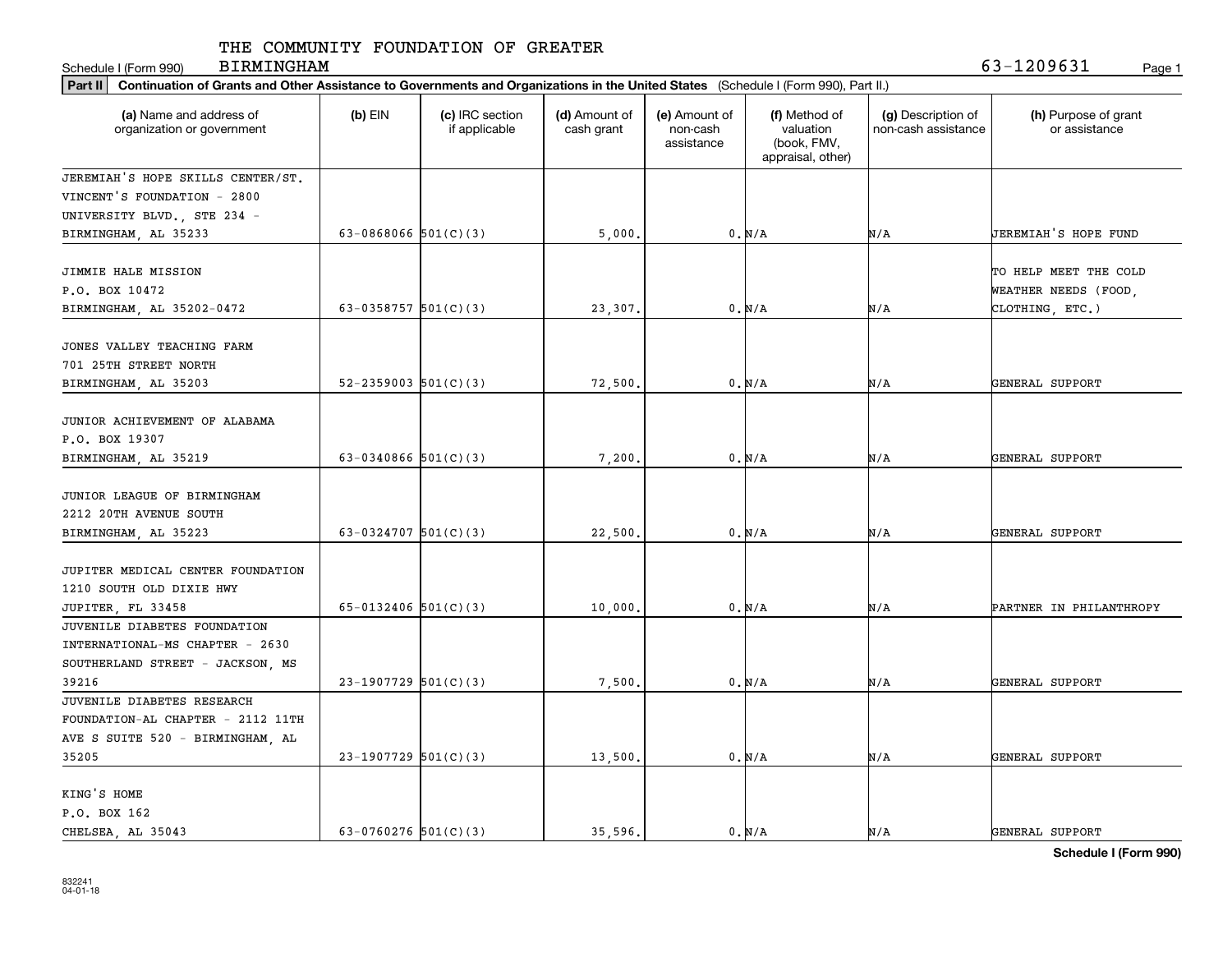Schedule I (Form 990) Page 1

BIRMINGHAM 63-1209631

| Part II   Continuation of Grants and Other Assistance to Governments and Organizations in the United States (Schedule I (Form 990), Part II.) |                          |                                  |                             |                                         |                                                                |                                           |                                       |
|-----------------------------------------------------------------------------------------------------------------------------------------------|--------------------------|----------------------------------|-----------------------------|-----------------------------------------|----------------------------------------------------------------|-------------------------------------------|---------------------------------------|
| (a) Name and address of<br>organization or government                                                                                         | $(b)$ EIN                | (c) IRC section<br>if applicable | (d) Amount of<br>cash grant | (e) Amount of<br>non-cash<br>assistance | (f) Method of<br>valuation<br>(book, FMV,<br>appraisal, other) | (g) Description of<br>non-cash assistance | (h) Purpose of grant<br>or assistance |
|                                                                                                                                               |                          |                                  |                             |                                         |                                                                |                                           |                                       |
| KIWANIS CLUB OF HOMEWOOD-MT BROOK                                                                                                             |                          |                                  |                             |                                         |                                                                |                                           |                                       |
| FOUNDATION - P.O. BOX 59081 -                                                                                                                 |                          |                                  |                             |                                         |                                                                |                                           |                                       |
| BIRMINGHAM, AL 35259                                                                                                                          | 63-0971439 $501(C)(3)$   |                                  | 7,500.                      |                                         | 0. N/A                                                         | N/A                                       | OUTDOOR CLASSROOM                     |
| KULTURECITY                                                                                                                                   |                          |                                  |                             |                                         |                                                                |                                           |                                       |
|                                                                                                                                               |                          |                                  |                             |                                         |                                                                |                                           |                                       |
| 732 MONTGOMERY HIGHWAY, PMB 392                                                                                                               |                          |                                  |                             |                                         |                                                                |                                           |                                       |
| BIRMINGHAM, AL 35216                                                                                                                          | $46-3701145$ 501(C)(3)   |                                  | 6,000                       |                                         | 0. N/A                                                         | N/A                                       | GENERAL SUPPORT                       |
| LAKESHORE FOUNDATION                                                                                                                          |                          |                                  |                             |                                         |                                                                |                                           |                                       |
| 4000 RIDGEWAY DRIVE                                                                                                                           |                          |                                  |                             |                                         |                                                                |                                           | CAPITAL CAMPAIGN AND                  |
| BIRMINGHAM, AL 35209                                                                                                                          | 63-0288847 $501(C)(3)$   |                                  | 203,700.                    |                                         | 0. N/A                                                         | N/A                                       | ANNUAL CAMPAIGN                       |
|                                                                                                                                               |                          |                                  |                             |                                         |                                                                |                                           |                                       |
| LAKESIDE HOSPICE                                                                                                                              |                          |                                  |                             |                                         |                                                                |                                           |                                       |
| P.O. BOX 544                                                                                                                                  |                          |                                  |                             |                                         |                                                                |                                           |                                       |
| PELL CITY, AL 35125                                                                                                                           | 63-1035850 $501(C)(3)$   |                                  | 5,000                       |                                         | 0. N/A                                                         | N/A                                       | GENERAL SUPPORT                       |
|                                                                                                                                               |                          |                                  |                             |                                         |                                                                |                                           |                                       |
| LEADERSHIP ALABAMA                                                                                                                            |                          |                                  |                             |                                         |                                                                |                                           |                                       |
| P.O. BOX 631                                                                                                                                  |                          |                                  |                             |                                         |                                                                |                                           |                                       |
| MONTGOMERY, AL 36101-0631                                                                                                                     | 63-1007967 $501(C)(3)$   |                                  | 11,000                      |                                         | 0. N/A                                                         | N/A                                       | GENERAL SUPPORT                       |
|                                                                                                                                               |                          |                                  |                             |                                         |                                                                |                                           |                                       |
| LINLY HEFLIN UNIT                                                                                                                             |                          |                                  |                             |                                         |                                                                |                                           |                                       |
| 13 OFFICE PARK CIRCLE SUITE 8                                                                                                                 |                          |                                  |                             |                                         |                                                                |                                           |                                       |
| BIRMINGHAM, AL 35223                                                                                                                          | 63-6047968 $501(C)(3)$   |                                  | 9,951                       |                                         | 0. N/A                                                         | N/A                                       | GENERAL SUPPORT                       |
|                                                                                                                                               |                          |                                  |                             |                                         |                                                                |                                           |                                       |
| LITERACY COUNCIL OF CENTRAL                                                                                                                   |                          |                                  |                             |                                         |                                                                |                                           |                                       |
| ALABAMA - 2301 1ST AVE N STE 102 -                                                                                                            |                          |                                  |                             |                                         |                                                                |                                           |                                       |
| BIRMINGHAM, AL 35203                                                                                                                          | 63-1051186 $501(C)(3)$   |                                  | 66,061                      |                                         | 0. N/A                                                         | N/A                                       | GENERAL SUPPORT                       |
|                                                                                                                                               |                          |                                  |                             |                                         |                                                                |                                           |                                       |
| LITWORLD INTERNATIONAL                                                                                                                        |                          |                                  |                             |                                         |                                                                |                                           |                                       |
| 222 BROADWAY, 19TH FL                                                                                                                         |                          |                                  |                             |                                         |                                                                |                                           |                                       |
| NEW YORK, NY 10038                                                                                                                            | $13 - 4367685$ 501(C)(3) |                                  | 5,000                       |                                         | 0. N/A                                                         | N/A                                       | GENERAL SUPPORT                       |
|                                                                                                                                               |                          |                                  |                             |                                         |                                                                |                                           |                                       |
| LOVELADY CENTER/FREEDOM RAIN                                                                                                                  |                          |                                  |                             |                                         |                                                                |                                           |                                       |
| 7916 2ND AVE S                                                                                                                                |                          |                                  |                             |                                         |                                                                |                                           |                                       |
| BIRMINGHAM AL 35206                                                                                                                           | $72 - 1344856$ 501(C)(3) |                                  | 15,000.                     |                                         | 0. N/A                                                         | N/A                                       | GENERAL SUPPORT                       |
|                                                                                                                                               |                          |                                  |                             |                                         |                                                                |                                           |                                       |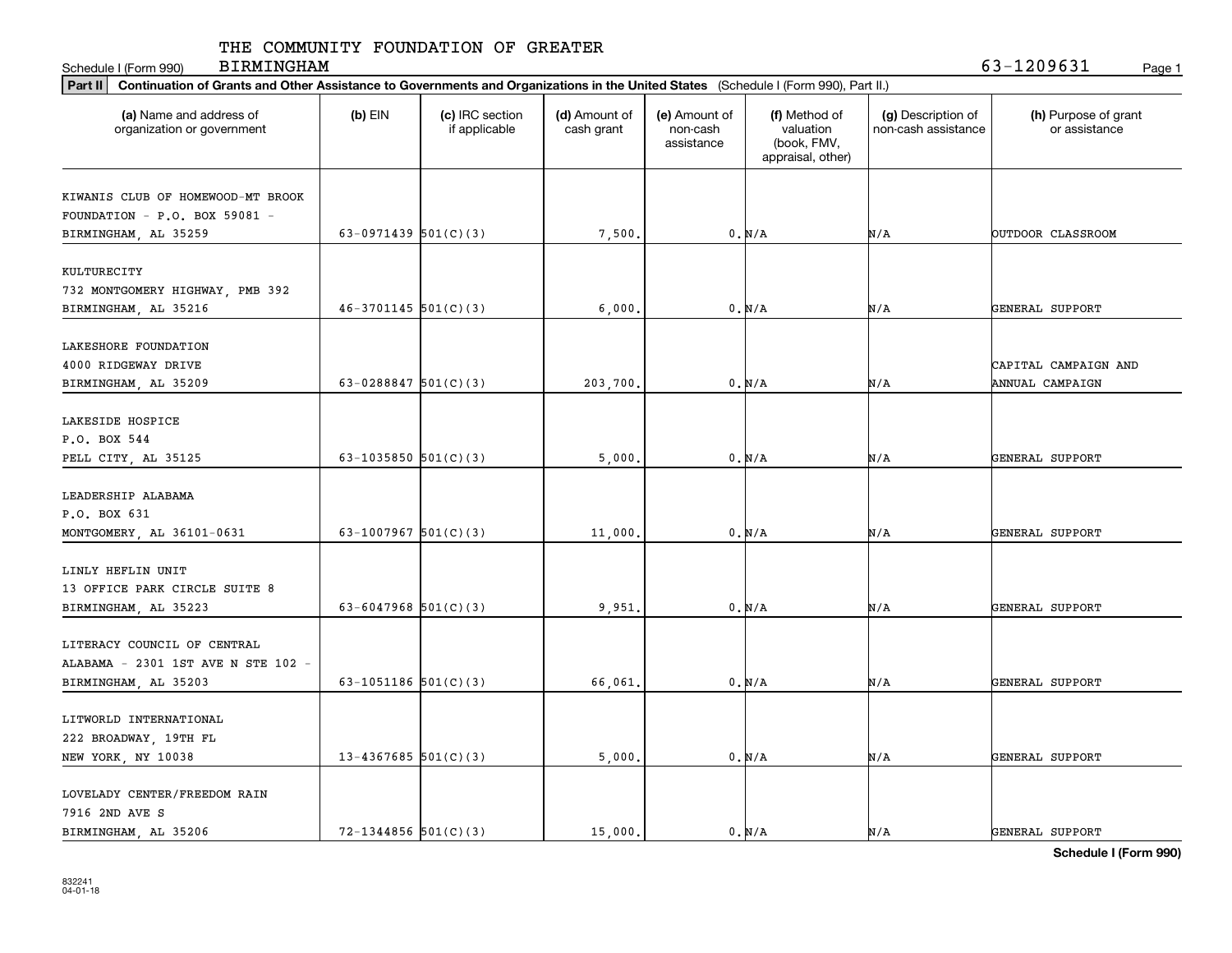| <b>BIRMINGHAM</b><br>Schedule I (Form 990)                                                                                                     |                            |                                  |                             |                                         |                                                                |                                           | 63-1209631<br>Page 1                                                        |
|------------------------------------------------------------------------------------------------------------------------------------------------|----------------------------|----------------------------------|-----------------------------|-----------------------------------------|----------------------------------------------------------------|-------------------------------------------|-----------------------------------------------------------------------------|
| Part II<br>Continuation of Grants and Other Assistance to Governments and Organizations in the United States (Schedule I (Form 990), Part II.) |                            |                                  |                             |                                         |                                                                |                                           |                                                                             |
| (a) Name and address of<br>organization or government                                                                                          | $(b)$ EIN                  | (c) IRC section<br>if applicable | (d) Amount of<br>cash grant | (e) Amount of<br>non-cash<br>assistance | (f) Method of<br>valuation<br>(book, FMV,<br>appraisal, other) | (g) Description of<br>non-cash assistance | (h) Purpose of grant<br>or assistance                                       |
| MAGIC MOMENTS<br>2112 11TH AVENUE SOUTH, SUITE 219<br>BIRMINGHAM, AL 35205                                                                     | 63-0887875 $501(C)(3)$     |                                  | 6,750.                      |                                         | 0. N/A                                                         | N/A                                       | GENERAL SUPPORT                                                             |
| MAIN STREET ALABAMA<br>PO BOX 483<br>BIRMINGHAM, AL 35201                                                                                      | $27-1847357$ 501(C)(3)     |                                  | 12,000                      |                                         | 0. N/A                                                         | N/A                                       | AC: JASPER MAIN STREET<br>PHASE TWO MARKET STUDY<br>AND STRATEGIES SERVICES |
| MAKE WAY PARTNERS CORPORATION<br>P.O. BOX 459<br>CHELSEA, AL 35043                                                                             | $76-0733035$ 501(C)(3)     |                                  | 10,000.                     |                                         | 0. N/A                                                         | N/A                                       | GENERAL SUPPORT                                                             |
| MARANATHAN FAMILY LEARNING CENTER<br>P.O. BOX 320321<br>BIRMINGHAM, AL 35232-0321                                                              | 63-1051829 $501(C)(3)$     |                                  | 119,500                     |                                         | 0. N/A                                                         | N/A                                       | GENERAL SUPPORT FOR THE<br>MATCHING GIFT CHALLENGE                          |
| MARTIN LIPSCOMB PERFORMING ARTS<br>CENTER - PO BOX 296, 507 CHESTNUT<br>ST - HIGHLANDS, NC 28741                                               | $56 - 2155282$ $501(C)(3)$ |                                  | 2,000,000                   |                                         | 0. N/A                                                         | N/A                                       | MATCHING FUNDS FOR NEW<br>FACILITY                                          |
| MATTHEWS ELEMENTARY SCHOOL<br>1225 RICEMINE ROAD<br>NORTHPORT, AL 35476                                                                        | 63-6000811 $501(C)(3)$     |                                  | 7,000                       |                                         | 0. N/A                                                         | N/A                                       | SPECIAL EDUCATION;<br>GENERAL SUPPORT                                       |
| MCCOY ADULT DAY CARE (DBA) -<br>UNITED METHODIST CTR FOR SR<br>CITIZENS - 730 EIGHTH AVENUE,<br>WEST; SUITE 102 - BIRMINGHAM, AL               | 63-0809052 $501(C)(3)$     |                                  | 10,600                      |                                         | 0. N/A                                                         | N/A                                       | <b>GENERAL SUPPORT</b>                                                      |
| MCGILL-TOOLEN FOUNDATION<br>1501 OLD SHELL ROAD<br>MOBILE, AL 36604                                                                            | $46-0643590$ $501(C)(3)$   |                                  | 5,000.                      |                                         | 0. N/A                                                         | N/A                                       | GENERAL SUPPORT                                                             |
| MCWANE SCIENCE CENTER<br>200 19TH STREET NORTH<br>BIRMINGHAM AL 35203                                                                          | 58-1933712 $501(C)(3)$     |                                  | 42,750.                     |                                         | 0. N/A                                                         | N/A                                       | GENERAL SUPPORT                                                             |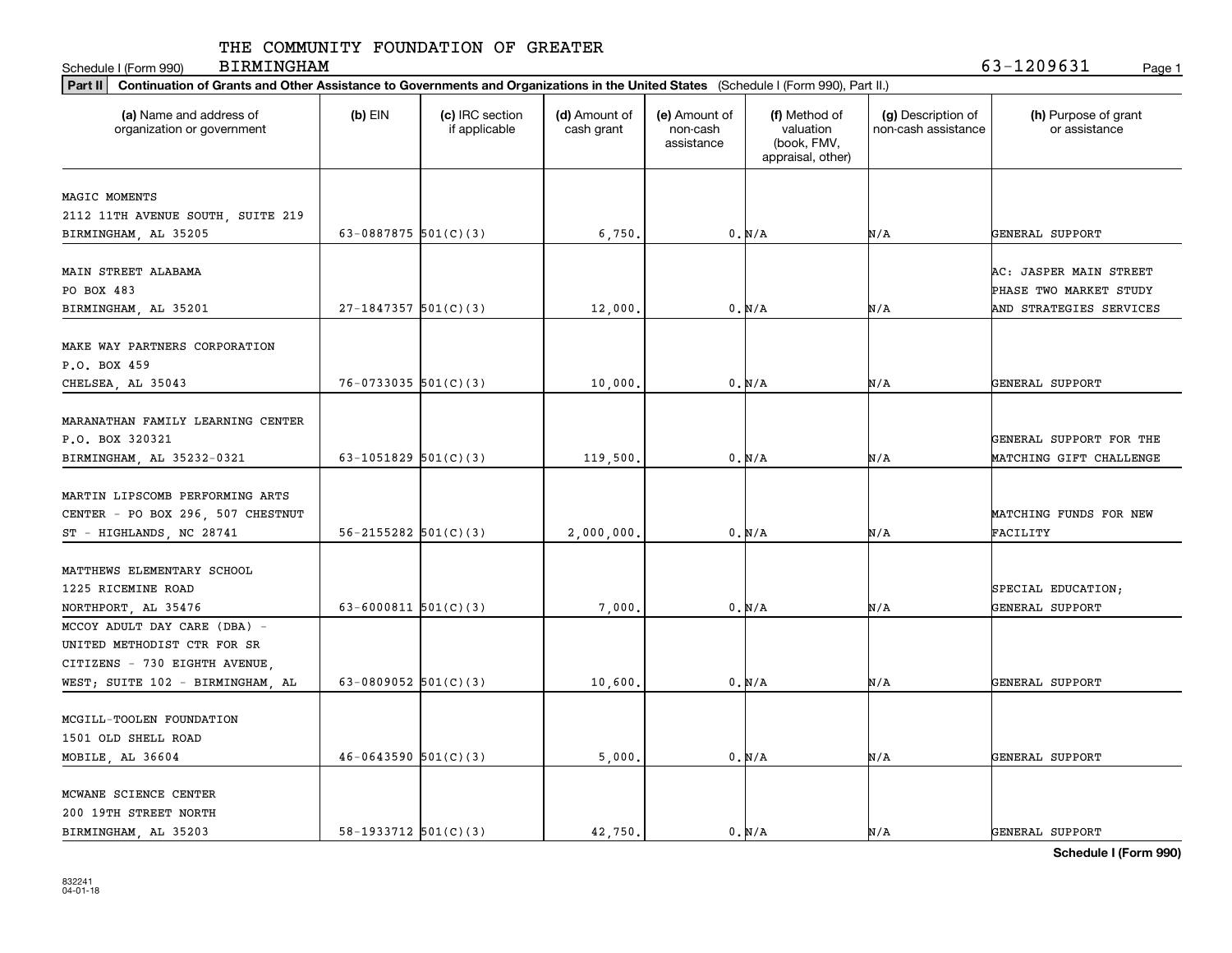Schedule I (Form 990) Page 1

BIRMINGHAM 63-1209631

| Part II   Continuation of Grants and Other Assistance to Governments and Organizations in the United States (Schedule I (Form 990), Part II.) |                            |                                  |                             |                                         |                                                                |                                           |                                                                 |  |  |
|-----------------------------------------------------------------------------------------------------------------------------------------------|----------------------------|----------------------------------|-----------------------------|-----------------------------------------|----------------------------------------------------------------|-------------------------------------------|-----------------------------------------------------------------|--|--|
| (a) Name and address of<br>organization or government                                                                                         | $(b)$ EIN                  | (c) IRC section<br>if applicable | (d) Amount of<br>cash grant | (e) Amount of<br>non-cash<br>assistance | (f) Method of<br>valuation<br>(book, FMV,<br>appraisal, other) | (g) Description of<br>non-cash assistance | (h) Purpose of grant<br>or assistance                           |  |  |
|                                                                                                                                               |                            |                                  |                             |                                         |                                                                |                                           |                                                                 |  |  |
| MEDICAL COLLEGE OF WISCONSIN                                                                                                                  |                            |                                  |                             |                                         |                                                                |                                           |                                                                 |  |  |
| 8701 WATERTOWN PLANK ROAD                                                                                                                     |                            |                                  |                             |                                         |                                                                |                                           |                                                                 |  |  |
| MILWAUKEE, WI 53226                                                                                                                           | 39-0806261 SCHOOL/COL      |                                  | 10,000.                     |                                         | 0. N/A                                                         | N/A                                       | GENERAL SUPPORT                                                 |  |  |
| METRO CHANGERS                                                                                                                                |                            |                                  |                             |                                         |                                                                |                                           |                                                                 |  |  |
| 750 MONTCLAIR ROAD                                                                                                                            |                            |                                  |                             |                                         |                                                                |                                           |                                                                 |  |  |
| BIRMINGHAM, AL 35213                                                                                                                          | $26-1097072$ 501(C)(3)     |                                  | 50,000                      |                                         | 0. N/A                                                         | N/A                                       | WEST END INITIATIVE                                             |  |  |
|                                                                                                                                               |                            |                                  |                             |                                         |                                                                |                                           |                                                                 |  |  |
| MISSION INCREASE FOUNDATION -                                                                                                                 |                            |                                  |                             |                                         |                                                                |                                           |                                                                 |  |  |
| BIRMINGHAM - 400 OFFICE PARK DRIVE                                                                                                            |                            |                                  |                             |                                         |                                                                |                                           |                                                                 |  |  |
| # 304 - BIRMINGHAM, AL 35223                                                                                                                  | $81 - 0618279$ 501(C)(3)   |                                  | 5,000                       |                                         | 0. N/A                                                         | N/A                                       | GENERAL SUPPORT                                                 |  |  |
| MISSISSIPPI STATE UNIVERSITY<br>FOUNDATION - PO BOX 6149 -                                                                                    |                            |                                  |                             |                                         |                                                                |                                           |                                                                 |  |  |
| MISSISSIPPI STATE, MS 39762                                                                                                                   | 64-0410581 SCHOOL/COL      |                                  | 50,000.                     |                                         | 0. N/A                                                         | N/A                                       | GENERAL SUPPORT                                                 |  |  |
| MITCHELL'S PLACE<br>4778 OVERTON ROAD                                                                                                         |                            |                                  |                             |                                         |                                                                |                                           |                                                                 |  |  |
| IRONDALE, AL 35210                                                                                                                            | $20-1056421$ 501(C)(3)     |                                  | 12,000                      |                                         | 0. N/A                                                         | N/A                                       | GENERAL SUPPORT                                                 |  |  |
| MOTHERS' MILK BANK OF ALABAMA<br>107 WALTER DAVIS DR<br>BIRMINGHAM, AL 35209                                                                  | $46 - 5762888$ $501(C)(3)$ |                                  | 50,000                      |                                         | 0. N/A                                                         | N/A                                       | TO SUPPORT CURRENT<br>PROGRAMS AND CAPACITY<br><b>EXPANSION</b> |  |  |
| MOUNT VERNON LADIES' ASSOC OF THE<br>UNION/ GEORGE WASHINGTON'S MT V -<br>P.O.BOX 110 - MOUNT VERNON, VA                                      |                            |                                  |                             |                                         |                                                                |                                           |                                                                 |  |  |
| 22121                                                                                                                                         | $54-0564701$ 501(C)(3)     |                                  | 5,000                       |                                         | 0. N/A                                                         | N/A                                       | GENERAL SUPPORT                                                 |  |  |
|                                                                                                                                               |                            |                                  |                             |                                         |                                                                |                                           |                                                                 |  |  |
| MOUNTAIN BROOK BAPTIST CHURCH<br>3631 MONTEVALLO ROAD                                                                                         |                            |                                  |                             |                                         |                                                                |                                           | EARLY EDUCATION/DAY CARE                                        |  |  |
| BIRMINGHAM, AL 35213-4299                                                                                                                     | 63-0418187 CHURCH/SYN      |                                  | 9,000                       |                                         | 0. N/A                                                         | N/A                                       | PROGRAM                                                         |  |  |
| MOUNTAIN BROOK CITY SCHOOLS<br>FOUNDATION - 32 VINE STREET -<br>BIRMINGHAM, AL 35213                                                          | 63-1072587 $501(C)(3)$     |                                  | 13,698.                     |                                         | 0. N/A                                                         | N/A                                       | GRANDPARENTS CLUB                                               |  |  |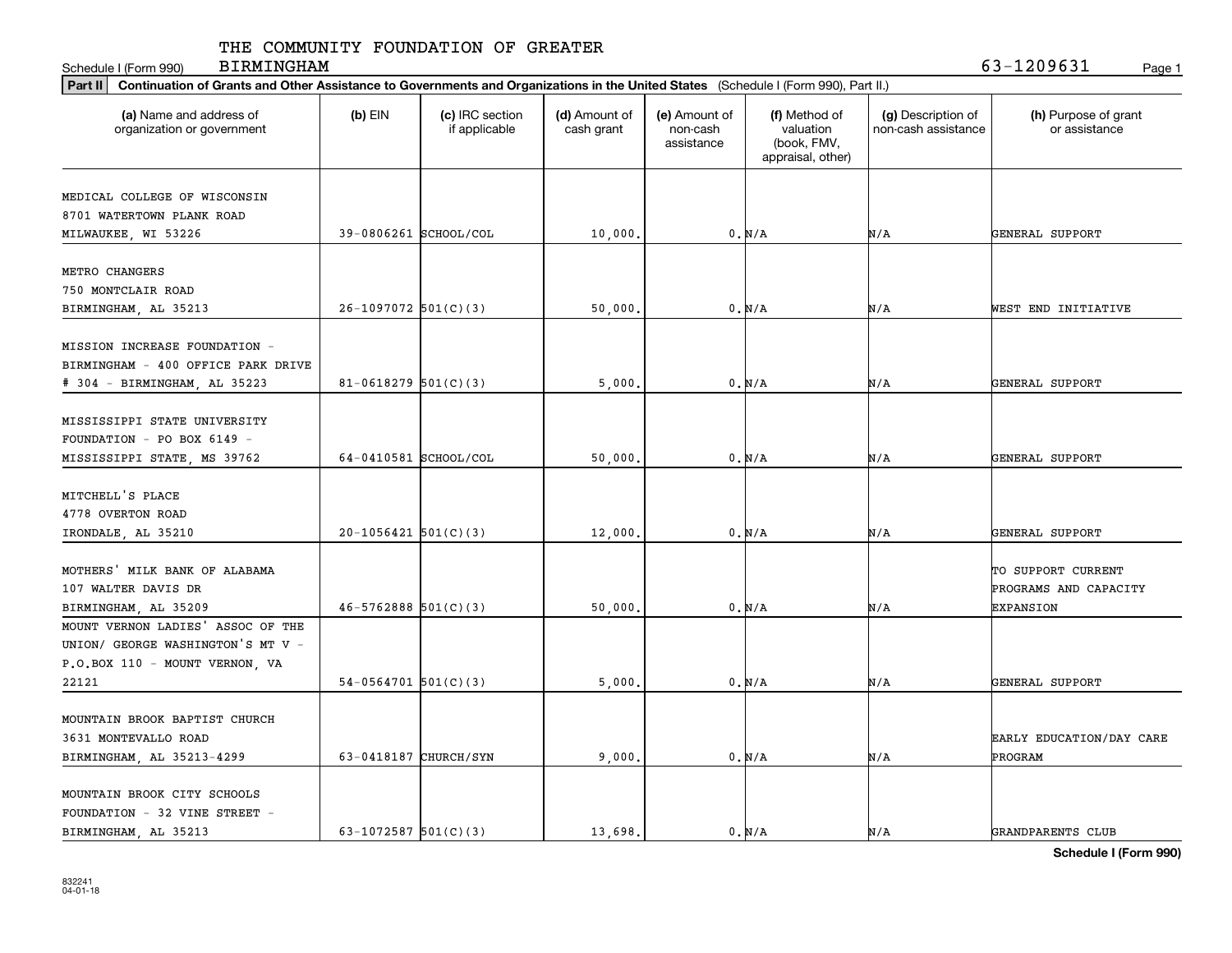Schedule I (Form 990) Page 1

BIRMINGHAM 63-1209631

| Part II   Continuation of Grants and Other Assistance to Governments and Organizations in the United States (Schedule I (Form 990), Part II.) |                            |                                  |                             |                                         |                                                                |                                           |                                       |
|-----------------------------------------------------------------------------------------------------------------------------------------------|----------------------------|----------------------------------|-----------------------------|-----------------------------------------|----------------------------------------------------------------|-------------------------------------------|---------------------------------------|
| (a) Name and address of<br>organization or government                                                                                         | $(b)$ EIN                  | (c) IRC section<br>if applicable | (d) Amount of<br>cash grant | (e) Amount of<br>non-cash<br>assistance | (f) Method of<br>valuation<br>(book, FMV,<br>appraisal, other) | (g) Description of<br>non-cash assistance | (h) Purpose of grant<br>or assistance |
|                                                                                                                                               |                            |                                  |                             |                                         |                                                                |                                           |                                       |
| MOUNTAIN BROOK COMMUNITY CHURCH<br>3001 HIGHWAY 280 EAST                                                                                      |                            |                                  |                             |                                         |                                                                |                                           |                                       |
| BIRMINGHAM, AL 35243                                                                                                                          | 63-1080839 CHURCH/SYN      |                                  | 15,000.                     |                                         | 0. N/A                                                         | N/A                                       | GENERAL SUPPORT                       |
|                                                                                                                                               |                            |                                  |                             |                                         |                                                                |                                           |                                       |
| MOUNTAIN BROOK COUNCIL PTO INC.<br>P.O. BOX 530482                                                                                            |                            |                                  |                             |                                         |                                                                |                                           |                                       |
|                                                                                                                                               | $26 - 4085689$ 501(C)(3)   |                                  | 8,000                       |                                         | 0. N/A                                                         | N/A                                       | CRESTLINE PTO                         |
| BIRMINGHAM, AL 35223                                                                                                                          |                            |                                  |                             |                                         |                                                                |                                           |                                       |
| MOUNTAIN BROOK LIBRARY FOUNDATION<br>50 OAK STREET                                                                                            |                            |                                  |                             |                                         |                                                                |                                           |                                       |
| BIRMINGHAM, AL 35213                                                                                                                          | $58 - 2094979$ $501(C)(3)$ |                                  | 36,155                      |                                         | 0. N/A                                                         | N/A                                       | GENERAL SUPPORT                       |
| M-POWER MINISTRIES<br>P.O.BOX 321233<br>BIRMINGHAM, AL 35232                                                                                  | $31 - 1639601$ 501(C)(3)   |                                  | 17,000                      |                                         | 0. N/A                                                         | N/A                                       | GENERAL SUPPORT                       |
| MT. PILGRIM BAPTIST CHURCH<br>143 SEMINOLE CIRCLE                                                                                             |                            |                                  |                             |                                         |                                                                |                                           |                                       |
| FAIRFIELD, AL 35064                                                                                                                           | 63-0821185 $501(C)(3)$     |                                  | 5,000                       |                                         | 0. N/A                                                         | N/A                                       | GENERAL SUPPORT                       |
| MUSIC OPPORTUNITY PROGRAM<br>FOUNDATION - 2316 7TH AVE N -<br>BIRMINGHAM, AL 35203                                                            | $20-0703074$ 501(C)(3)     |                                  | 27,000                      |                                         | 0. N/A                                                         | N/A                                       | GENERAL SUPPORT                       |
| MY SISTER'S PLACE                                                                                                                             |                            |                                  |                             |                                         |                                                                |                                           |                                       |
| PO BOX 1133                                                                                                                                   |                            |                                  |                             |                                         |                                                                |                                           | HS: EXPANSION OF MY                   |
| CALERA, AL 35040                                                                                                                              | $45 - 2494463$ 501(C)(3)   |                                  | 25,000                      |                                         | 0. N/A                                                         | N/A                                       | SISTER'S PLACE                        |
| NATIONAL CHRISTIAN FOUNDATION<br>ALABAMA - 400 OFFICE PARK DR SUITE                                                                           |                            |                                  |                             |                                         |                                                                |                                           |                                       |
| 201 - BIRMINGHAM, AL 35223                                                                                                                    | $58-1493949$ $501(C)(3)$   |                                  | 74,560.                     |                                         | 0. N/A                                                         | N/A                                       | GENERAL SUPPORT                       |
| NATIONAL MULTIPLE SCLEROSIS                                                                                                                   |                            |                                  |                             |                                         |                                                                |                                           |                                       |
| SOCIETY-ALABAMA-MISSISSIPPI - 2200                                                                                                            |                            |                                  |                             |                                         |                                                                |                                           |                                       |
| WOODCREST PLACE SUITE 230 -                                                                                                                   |                            |                                  |                             |                                         |                                                                |                                           | LEGACY OF LEADERSHIP                  |
| BIRMINGHAM, AL 35209                                                                                                                          | $13 - 5661935$ 501(C)(3)   |                                  | 15,000.                     |                                         | 0. N/A                                                         | N/A                                       | CAMPAIGN                              |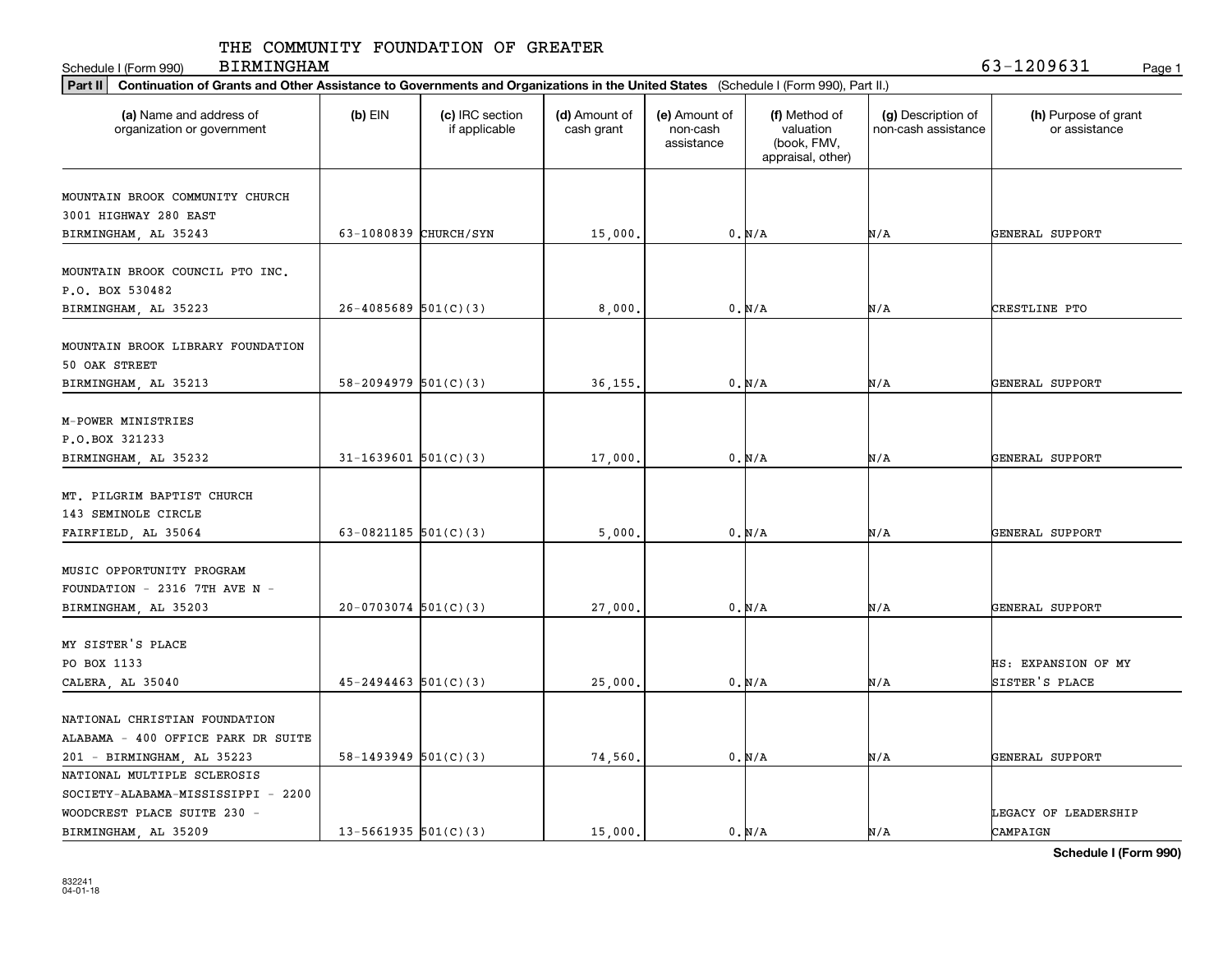Schedule I (Form 990) Page 1 BIRMINGHAM 63-1209631

| Part II   Continuation of Grants and Other Assistance to Governments and Organizations in the United States (Schedule I (Form 990), Part II.) |                          |                                  |                             |                                         |                                                                |                                           |                                       |
|-----------------------------------------------------------------------------------------------------------------------------------------------|--------------------------|----------------------------------|-----------------------------|-----------------------------------------|----------------------------------------------------------------|-------------------------------------------|---------------------------------------|
| (a) Name and address of<br>organization or government                                                                                         | $(b)$ EIN                | (c) IRC section<br>if applicable | (d) Amount of<br>cash grant | (e) Amount of<br>non-cash<br>assistance | (f) Method of<br>valuation<br>(book, FMV,<br>appraisal, other) | (g) Description of<br>non-cash assistance | (h) Purpose of grant<br>or assistance |
|                                                                                                                                               |                          |                                  |                             |                                         |                                                                |                                           |                                       |
| NATIONAL NETWORK OF ABORTION FUNDS<br>- NEW ORLEANS - PO BOX 770140 -                                                                         |                          |                                  |                             |                                         |                                                                |                                           |                                       |
| NEW ORLEANS, LA 70117                                                                                                                         | $46-0950114$ $501(C)(3)$ |                                  | 5,000                       |                                         | 0. N/A                                                         | N/A                                       | GENERAL SUPPORT                       |
|                                                                                                                                               |                          |                                  |                             |                                         |                                                                |                                           |                                       |
| NATURE CONSERVANCY IN MONTANA                                                                                                                 |                          |                                  |                             |                                         |                                                                |                                           |                                       |
| 32 SOUTH EWING STREET                                                                                                                         |                          |                                  |                             |                                         |                                                                |                                           |                                       |
| HELENA, MT 59601                                                                                                                              | 53-0242652 $501(C)(3)$   |                                  | 5,000                       |                                         | 0. N/A                                                         | N/A                                       | GENERAL SUPPORT                       |
|                                                                                                                                               |                          |                                  |                             |                                         |                                                                |                                           |                                       |
| NATURE CONSERVANCY OF ALABAMA                                                                                                                 |                          |                                  |                             |                                         |                                                                |                                           |                                       |
| 2100 1ST AVE N STE 500                                                                                                                        |                          |                                  |                             |                                         |                                                                |                                           |                                       |
| BIRMINGHAM, AL 35203                                                                                                                          | 53-0242652 $501(C)(3)$   |                                  | 114,288                     |                                         | 0. N/A                                                         | N/A                                       | GENERAL SUPPORT                       |
|                                                                                                                                               |                          |                                  |                             |                                         |                                                                |                                           |                                       |
| NAVIGATORS                                                                                                                                    |                          |                                  |                             |                                         |                                                                |                                           |                                       |
| P O BOX 6000                                                                                                                                  |                          |                                  |                             |                                         |                                                                |                                           |                                       |
| COLORADO SPRINGS, CO 80934                                                                                                                    | $84-6007896$ 501(C)(3)   |                                  | 10,000                      |                                         | 0. N/A                                                         | N/A                                       | GENERAL SUPPORT                       |
|                                                                                                                                               |                          |                                  |                             |                                         |                                                                |                                           |                                       |
| NEW AMERICAN PATHWAYS                                                                                                                         |                          |                                  |                             |                                         |                                                                |                                           |                                       |
| 2300 HENDERSON MILL RD., NE, SUITE                                                                                                            |                          |                                  |                             |                                         |                                                                |                                           |                                       |
| ATLANTA, GA 30345                                                                                                                             | $30-0130066$ $501(C)(3)$ |                                  | 25,000.                     |                                         | 0. N/A                                                         | N/A                                       | GENERAL SUPPORT                       |
|                                                                                                                                               |                          |                                  |                             |                                         |                                                                |                                           |                                       |
| NEW HORIZONS INSTITUTE                                                                                                                        |                          |                                  |                             |                                         |                                                                |                                           |                                       |
| 12914 N 119TH ST.                                                                                                                             |                          |                                  |                             |                                         |                                                                |                                           |                                       |
| SCOTTSDALE, AZ 85259                                                                                                                          | 82-3015468 $501(C)(3)$   |                                  | 10,000                      |                                         | 0. N/A                                                         | N/A                                       | GENERAL SUPPORT                       |
|                                                                                                                                               |                          |                                  |                             |                                         |                                                                |                                           |                                       |
| NEW ORLEANS BAPTIST THEOLOGICAL                                                                                                               |                          |                                  |                             |                                         |                                                                |                                           |                                       |
| SEMINARY - 3939 GENTILLY BOULEVARD                                                                                                            |                          |                                  |                             |                                         |                                                                |                                           |                                       |
| - NEW ORLEANS, LA 70126                                                                                                                       | $72 - 0494592$ 501(C)(3) |                                  | 250,000                     |                                         | 0. N/A                                                         | N/A                                       | FOR THE PROVIDENCE FUND               |
|                                                                                                                                               |                          |                                  |                             |                                         |                                                                |                                           |                                       |
| NICK'S KIDS FOUNDATION                                                                                                                        |                          |                                  |                             |                                         |                                                                |                                           |                                       |
| 1130 UNIVERSITY BLVD, SUITE B9-201                                                                                                            |                          |                                  |                             |                                         |                                                                |                                           | ANNUAL SUPPORT FROM                   |
| TUSCALOOSA, AL 35401                                                                                                                          | $47-1540447$ 501(C)(3)   |                                  | 9,000                       |                                         | 0. N/A                                                         | N/A                                       | BRITTON STUTTS                        |
| NORTH AUGUSTA FORWARD                                                                                                                         |                          |                                  |                             |                                         |                                                                |                                           |                                       |
| PO BOX 6067                                                                                                                                   |                          |                                  |                             |                                         |                                                                |                                           |                                       |
| NORTH AUGUSTA, SC 29861                                                                                                                       | $57-1086318$ $501(C)(3)$ |                                  | 10,000.                     |                                         | $0. N/A$                                                       | N/A                                       | GENERAL SUPPORT                       |
|                                                                                                                                               |                          |                                  |                             |                                         |                                                                |                                           |                                       |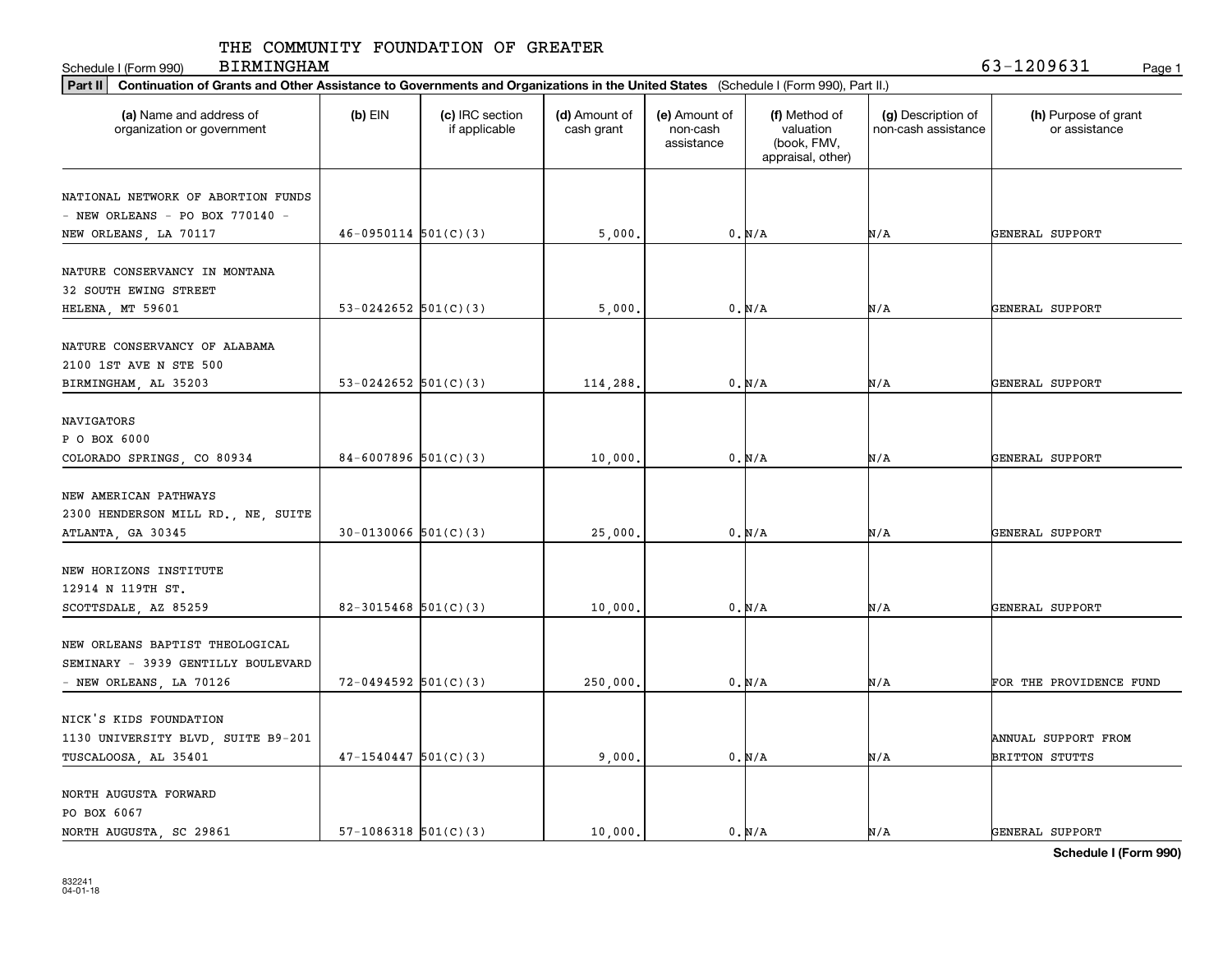Schedule I (Form 990) Page 1 BIRMINGHAM 63-1209631

| Part II   Continuation of Grants and Other Assistance to Governments and Organizations in the United States (Schedule I (Form 990), Part II.) |                            |                                  |                             |                                         |                                                                |                                           |                                       |
|-----------------------------------------------------------------------------------------------------------------------------------------------|----------------------------|----------------------------------|-----------------------------|-----------------------------------------|----------------------------------------------------------------|-------------------------------------------|---------------------------------------|
| (a) Name and address of<br>organization or government                                                                                         | $(b)$ EIN                  | (c) IRC section<br>if applicable | (d) Amount of<br>cash grant | (e) Amount of<br>non-cash<br>assistance | (f) Method of<br>valuation<br>(book, FMV,<br>appraisal, other) | (g) Description of<br>non-cash assistance | (h) Purpose of grant<br>or assistance |
| NORTH CAROLINA COMMUNITY                                                                                                                      |                            |                                  |                             |                                         |                                                                |                                           |                                       |
| FOUNDATION - 3737 GLENWOOD AVENUE                                                                                                             |                            |                                  |                             |                                         |                                                                |                                           | HURRICANE FLORENCE                    |
| SUITE 460 - RALEIGH, NC 27612                                                                                                                 | $58 - 1661700$ $501(C)(3)$ |                                  | 12,800.                     |                                         | 0. N/A                                                         | N/A                                       | DISASTER RELIEF FUND                  |
|                                                                                                                                               |                            |                                  |                             |                                         |                                                                |                                           |                                       |
| OAK MOUNTAIN MISSIONS MINISTRIES                                                                                                              |                            |                                  |                             |                                         |                                                                |                                           |                                       |
| 2699 PELHAM PARKWAY                                                                                                                           |                            |                                  |                             |                                         |                                                                |                                           |                                       |
| PELHAM, AL 35124                                                                                                                              | 63-1288041 $501(C)(3)$     |                                  | 21,771                      |                                         | 0. N/A                                                         | N/A                                       | <b>BOX TRUCK</b>                      |
|                                                                                                                                               |                            |                                  |                             |                                         |                                                                |                                           |                                       |
| OASIS FOUNDATION FOR EDUCATION &                                                                                                              |                            |                                  |                             |                                         |                                                                |                                           |                                       |
| THERAPEUTIC SERVICES - PO BOX                                                                                                                 |                            |                                  |                             |                                         |                                                                |                                           |                                       |
| 530441 - BIRMINGHAM, AL 35253                                                                                                                 | 63-1187150 $501(C)(3)$     |                                  | 98,000                      |                                         | 0. N/A                                                         | N/A                                       | GENERAL SUPPORT                       |
| OPERA BIRMINGHAM                                                                                                                              |                            |                                  |                             |                                         |                                                                |                                           |                                       |
| 3601 6TH AVENUE SOUTH                                                                                                                         |                            |                                  |                             |                                         |                                                                |                                           |                                       |
| BIRMINGHAM, AL 35222                                                                                                                          | $23 - 7207572$ 501(C)(3)   |                                  | 18,390                      |                                         | 0. N/A                                                         | N/A                                       | GENERAL SUPPORT                       |
|                                                                                                                                               |                            |                                  |                             |                                         |                                                                |                                           |                                       |
| OUR LADY OF SORROWS CATHOLIC                                                                                                                  |                            |                                  |                             |                                         |                                                                |                                           |                                       |
| CHURCH - 1728 OXMOOR ROAD -                                                                                                                   |                            |                                  |                             |                                         |                                                                |                                           |                                       |
| BIRMINGHAM, AL 35209                                                                                                                          | 63-0366279 CHURCH/SYN      |                                  | 5,000                       |                                         | 0. N/A                                                         | N/A                                       | CHARITY FUND                          |
| OUR LADY OF THE LAKE CATHOLIC                                                                                                                 |                            |                                  |                             |                                         |                                                                |                                           |                                       |
| CHURCH/DIOCESE OF BIRMINGHAM -                                                                                                                |                            |                                  |                             |                                         |                                                                |                                           |                                       |
| 4609 MARTIN STREET SOUTH -                                                                                                                    |                            |                                  |                             |                                         |                                                                |                                           |                                       |
| CROPWELL, AL 35054                                                                                                                            | 63-0581368 $501(C)(3)$     |                                  | 5,000                       |                                         | 0. N/A                                                         | N/A                                       | GENERAL SUPPORT                       |
|                                                                                                                                               |                            |                                  |                             |                                         |                                                                |                                           |                                       |
| PARACLETE MISSION GROUP                                                                                                                       |                            |                                  |                             |                                         |                                                                |                                           |                                       |
| PO BOX 912576                                                                                                                                 |                            |                                  |                             |                                         |                                                                |                                           |                                       |
| DENVER, CO 80291-2576                                                                                                                         | $36 - 3559944$ $501(C)(3)$ |                                  | 5,000                       |                                         | 0. N/A                                                         | N/A                                       | CARTER MINISTRY                       |
| PARKINSON ASSOCIATION OF ALABAMA                                                                                                              |                            |                                  |                             |                                         |                                                                |                                           |                                       |
| P.O. BOX 590146                                                                                                                               |                            |                                  |                             |                                         |                                                                |                                           |                                       |
|                                                                                                                                               | $31 - 1467418$ 501(C)(3)   |                                  | 33,500.                     |                                         | 0. N/A                                                         | N/A                                       | GENERAL SUPPORT                       |
| BIRMINGHAM, AL 35259                                                                                                                          |                            |                                  |                             |                                         |                                                                |                                           |                                       |
| <b>PATHWAYS</b>                                                                                                                               |                            |                                  |                             |                                         |                                                                |                                           |                                       |
| 409 NORTH RICHARD ARRINGTON JR. BLV                                                                                                           |                            |                                  |                             |                                         |                                                                |                                           |                                       |
| BIRMINGHAM, AL 35203                                                                                                                          | 63-0867285 $501(C)(3)$     |                                  | 45.900.                     |                                         | 0. N/A                                                         | N/A                                       | GENERAL SUPPORT                       |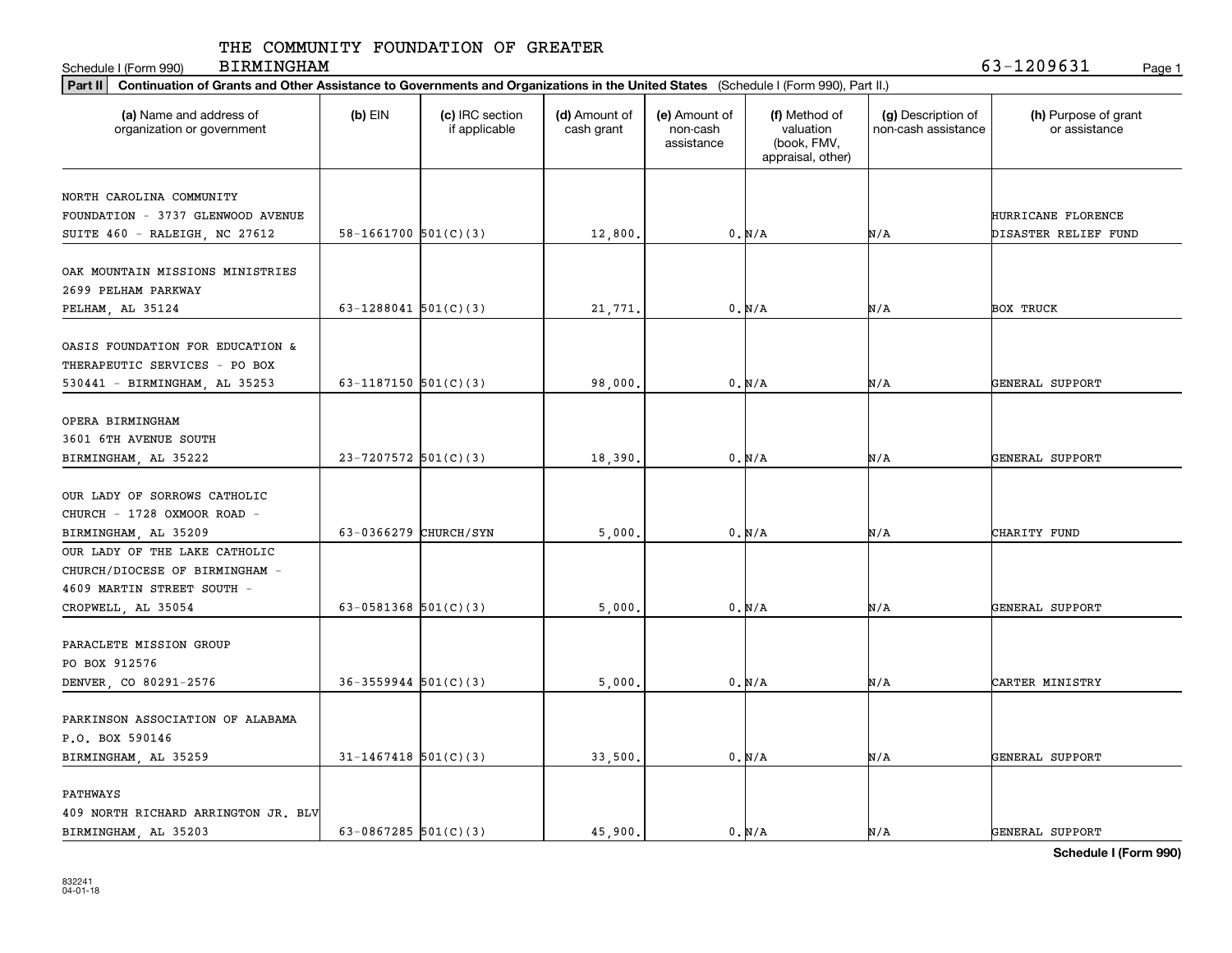Schedule I (Form 990) Page 1

BIRMINGHAM 63-1209631

| Part II   Continuation of Grants and Other Assistance to Governments and Organizations in the United States (Schedule I (Form 990), Part II.) |                            |                                  |                             |                                         |                                                                |                                           |                                       |
|-----------------------------------------------------------------------------------------------------------------------------------------------|----------------------------|----------------------------------|-----------------------------|-----------------------------------------|----------------------------------------------------------------|-------------------------------------------|---------------------------------------|
| (a) Name and address of<br>organization or government                                                                                         | $(b)$ EIN                  | (c) IRC section<br>if applicable | (d) Amount of<br>cash grant | (e) Amount of<br>non-cash<br>assistance | (f) Method of<br>valuation<br>(book, FMV,<br>appraisal, other) | (g) Description of<br>non-cash assistance | (h) Purpose of grant<br>or assistance |
|                                                                                                                                               |                            |                                  |                             |                                         |                                                                |                                           |                                       |
| PELL CITY BOARD OF EDUCATION<br>3105 15TH AVENUE NORTH                                                                                        |                            |                                  |                             |                                         |                                                                |                                           | SCHOOL MENTAL HEALTH                  |
| PELL CITY, AL 35125                                                                                                                           | 63-0828429 $501(C)(3)$     |                                  | 10,000.                     |                                         | 0. N/A                                                         | N/A                                       | COLLABORATIVE                         |
|                                                                                                                                               |                            |                                  |                             |                                         |                                                                |                                           |                                       |
| PELL CITY HABITAT FOR HUMANITY                                                                                                                |                            |                                  |                             |                                         |                                                                |                                           |                                       |
| P.O. BOX 1441                                                                                                                                 |                            |                                  |                             |                                         |                                                                |                                           | HOME BUILDING AND                     |
| PELL CITY, AL 35125                                                                                                                           | 63-1143771 $501(C)(3)$     |                                  | 5,000                       |                                         | 0. N/A                                                         | N/A                                       | EXPENSES                              |
|                                                                                                                                               |                            |                                  |                             |                                         |                                                                |                                           |                                       |
| PELL CITY ROTARY CLUB FOUNDATION                                                                                                              |                            |                                  |                             |                                         |                                                                |                                           |                                       |
| 1000 BRUCE ETHEREDGE PARKWAY                                                                                                                  |                            |                                  |                             |                                         |                                                                |                                           | GENERAL SUPPORT; RAY COX              |
| PELL CITY, AL 35125                                                                                                                           | $72 - 1376399$ 501(C)(3)   |                                  | 6,000                       |                                         | 0. N/A                                                         | N/A                                       | GOLF TOURNAMENT                       |
|                                                                                                                                               |                            |                                  |                             |                                         |                                                                |                                           |                                       |
| PLANNED PARENTHOOD SOUTHEAST                                                                                                                  |                            |                                  |                             |                                         |                                                                |                                           |                                       |
| 241 PEACHTREE STREET NE, SUITE 400                                                                                                            |                            |                                  |                             |                                         |                                                                |                                           |                                       |
|                                                                                                                                               | $58 - 6045874$ $501(C)(3)$ |                                  |                             |                                         | 0. N/A                                                         | N/A                                       | GENERAL SUPPORT                       |
| ATLANTA, GA 30303                                                                                                                             |                            |                                  | 11,878                      |                                         |                                                                |                                           |                                       |
| PRASAD PROJECT                                                                                                                                |                            |                                  |                             |                                         |                                                                |                                           |                                       |
| 465 BRICKMAN ROAD                                                                                                                             |                            |                                  |                             |                                         |                                                                |                                           |                                       |
| HURLEYVILLE, NY 12747-5314                                                                                                                    | $14-1751086$ 501(C)(3)     |                                  | 5,000                       |                                         | 0. N/A                                                         | N/A                                       | GENERAL SUPPORT                       |
|                                                                                                                                               |                            |                                  |                             |                                         |                                                                |                                           |                                       |
| PRESCHOOL PARTNERS FOUNDATION                                                                                                                 |                            |                                  |                             |                                         |                                                                |                                           |                                       |
| 4447 MONTEVALLO ROAD                                                                                                                          |                            |                                  |                             |                                         |                                                                |                                           |                                       |
| BIRMINGHAM, AL 35213                                                                                                                          | $46 - 4519557$ $501(C)(3)$ |                                  | 7,000                       |                                         | 0. N/A                                                         | N/A                                       | GENERAL SUPPORT                       |
|                                                                                                                                               |                            |                                  |                             |                                         |                                                                |                                           |                                       |
| PROJECT HORSESHOE FARM                                                                                                                        |                            |                                  |                             |                                         |                                                                |                                           |                                       |
| 1202 MAIN STREET                                                                                                                              |                            |                                  |                             |                                         |                                                                |                                           |                                       |
| GREENSBORO, AL 36744                                                                                                                          | $26-1396439$ 501(C)(3)     |                                  | 10,000                      |                                         | 0. N/A                                                         | N/A                                       | GENERAL SUPPORT                       |
| PUBLIC AFFAIRS RESEARCH COUNCIL OF                                                                                                            |                            |                                  |                             |                                         |                                                                |                                           |                                       |
| AL - P.O. BOX 293931, 219 BROOKS                                                                                                              |                            |                                  |                             |                                         |                                                                |                                           |                                       |
| HALL/800 LAKESHORE - BIRMINGHAM,                                                                                                              |                            |                                  |                             |                                         |                                                                |                                           |                                       |
| AL 35229-3931                                                                                                                                 | 63-0972435 $501(C)(3)$     |                                  | 10,167.                     |                                         | 0. N/A                                                         | N/A                                       | GENERAL SUPPORT                       |
|                                                                                                                                               |                            |                                  |                             |                                         |                                                                |                                           |                                       |
| PUBLIC THEATER                                                                                                                                |                            |                                  |                             |                                         |                                                                |                                           |                                       |
| 425 LAFAYETTE STREET                                                                                                                          |                            |                                  |                             |                                         |                                                                |                                           |                                       |
| NEW YORK, NY 10003                                                                                                                            | 13-1844852 $501(C)(3)$     |                                  | 5,000.                      |                                         | $0. N/A$                                                       | N/A                                       | GENERAL SUPPORT                       |
|                                                                                                                                               |                            |                                  |                             |                                         |                                                                |                                           |                                       |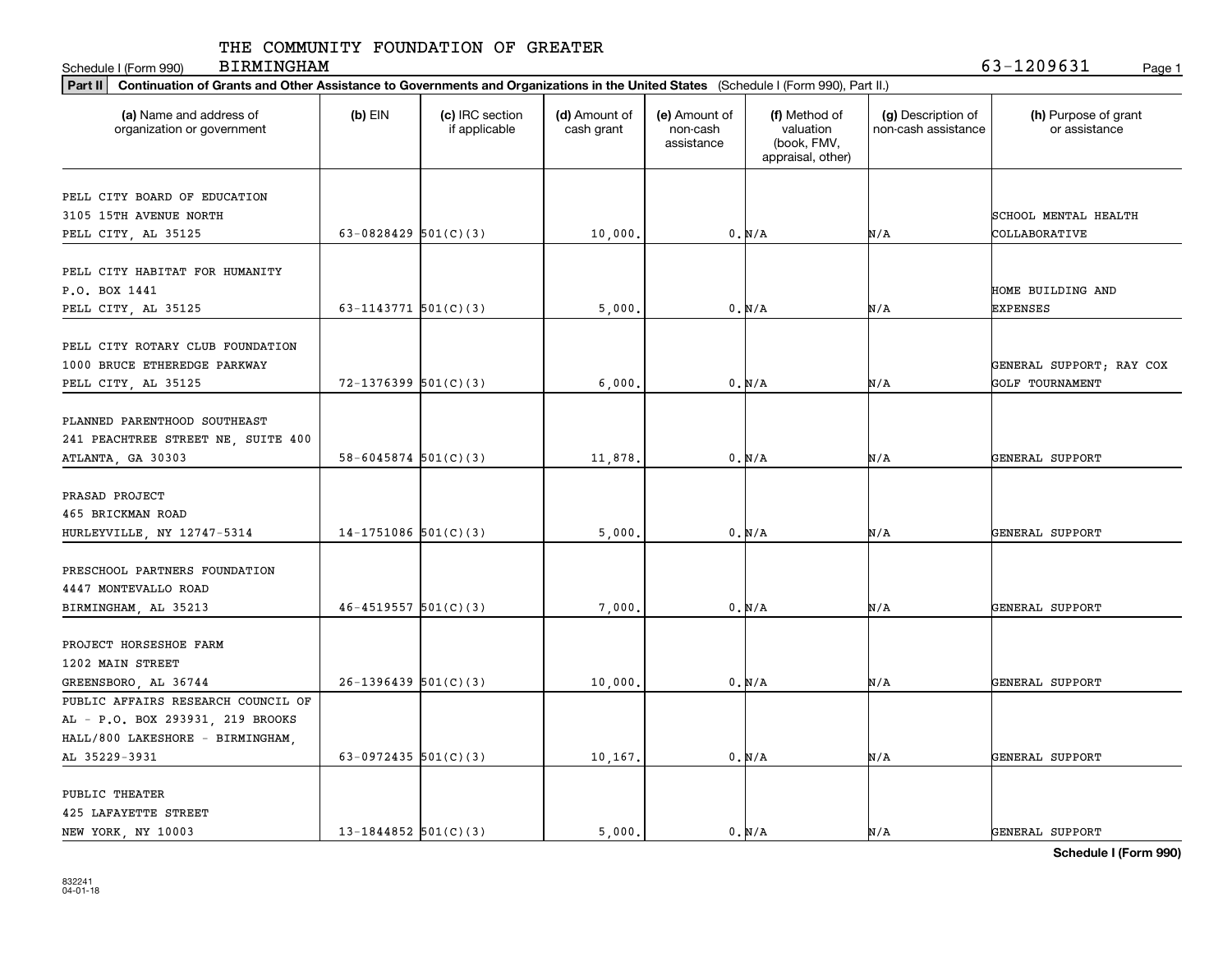| <b>BIRMINGHAM</b><br>Schedule I (Form 990)                                                                                                     |                            |                                  |                             |                                         |                                                                |                                           | 63-1209631<br>Page 1                                                     |
|------------------------------------------------------------------------------------------------------------------------------------------------|----------------------------|----------------------------------|-----------------------------|-----------------------------------------|----------------------------------------------------------------|-------------------------------------------|--------------------------------------------------------------------------|
| Part II<br>Continuation of Grants and Other Assistance to Governments and Organizations in the United States (Schedule I (Form 990), Part II.) |                            |                                  |                             |                                         |                                                                |                                           |                                                                          |
| (a) Name and address of<br>organization or government                                                                                          | $(b)$ EIN                  | (c) IRC section<br>if applicable | (d) Amount of<br>cash grant | (e) Amount of<br>non-cash<br>assistance | (f) Method of<br>valuation<br>(book, FMV,<br>appraisal, other) | (g) Description of<br>non-cash assistance | (h) Purpose of grant<br>or assistance                                    |
| RAILROAD PARK FOUNDATION<br>P.O. BOX 13691<br>BIRMINGHAM, AL 35202                                                                             | 63-1280818 $501(C)(3)$     |                                  | 68,500.                     |                                         | $0. N/A$                                                       | N/A                                       | GENERAL SUPPORT                                                          |
| RANDOLPH COLLEGE<br>RANDOLPH COLLEGE OFFICE OF<br>INSTITUTIONAL ADVANCEMENT, P.O.<br>BOX 3215 - LYNCHB                                         | 54-0505941 SCHOOL/COL      |                                  | 9,577.                      |                                         | 0. N/A                                                         | N/A                                       | GENERAL SUPPORT                                                          |
| RAVI ZACHARIAS INTERNATIONAL<br>MINISTRIES - 3755 MANSELL ROAD -<br>ALPHARETTA, GA 30022                                                       | 13-3200719 $501(C)(3)$     |                                  | 10,000.                     |                                         | 0. N/A                                                         | N/A                                       | GENERAL SUPPORT                                                          |
| RED BARN FOUNDATION<br>2700 BAILEY RD<br>LEEDS, AL 35094                                                                                       | $45 - 2593191$ $501(C)(3)$ |                                  | 35,500.                     |                                         | 0. N/A                                                         | N/A                                       | GENERAL SUPPORT                                                          |
| RED MOUNTAIN GARDEN CLUB<br>4026 KNOLLWOOD DRIVE<br>BIRMINGHAM, AL 35243                                                                       | 63-6063951 $501(C)(3)$     |                                  | 6, 178.                     |                                         | 0. N/A                                                         | N/A                                       | MAINTENANCE OF THE<br>MEMORIAL GARDEN AT THE<br>BIRMINGHAM MUSEUM OF ART |
| RED MOUNTAIN GRACE<br>PO BOX 382562<br>BIRMINGHAM, AL 35238                                                                                    | $46 - 2091152$ $501(C)(3)$ |                                  | 18,000                      |                                         | $0. N/A$                                                       | N/A                                       | FUNDRAISER; APARTMENT<br>ADOPTION                                        |
| RED MOUNTAIN PARK GREENWAY AND<br>RECREATIONAL AREA COMMISSION - 283<br>LYON LANE - BIRMINGHAM, AL 35211                                       | $27-0950740$ 501(C)(3)     |                                  | 35,359                      |                                         | 0. N/A                                                         | N/A                                       | GENERAL SUPPORT                                                          |
| RED MOUNTAIN THEATRE COMPANY<br>P.O. BOX 278<br>BIRMINGHAM, AL 35201                                                                           | $58-1994417$ $501(C)(3)$   |                                  | 17,000.                     |                                         | 0. N/A                                                         | N/A                                       | GENERAL SUPPORT                                                          |
| REFORMED UNIVERSITY FELLOWSHIP<br>PO BOX 890004<br>CHARLOTTE, NC 28289                                                                         | 58-1713181 SCHOOL/COL      |                                  | 10.500.                     |                                         | 0. N/A                                                         | N/A                                       | UNIVERSITY OF ALABAMA                                                    |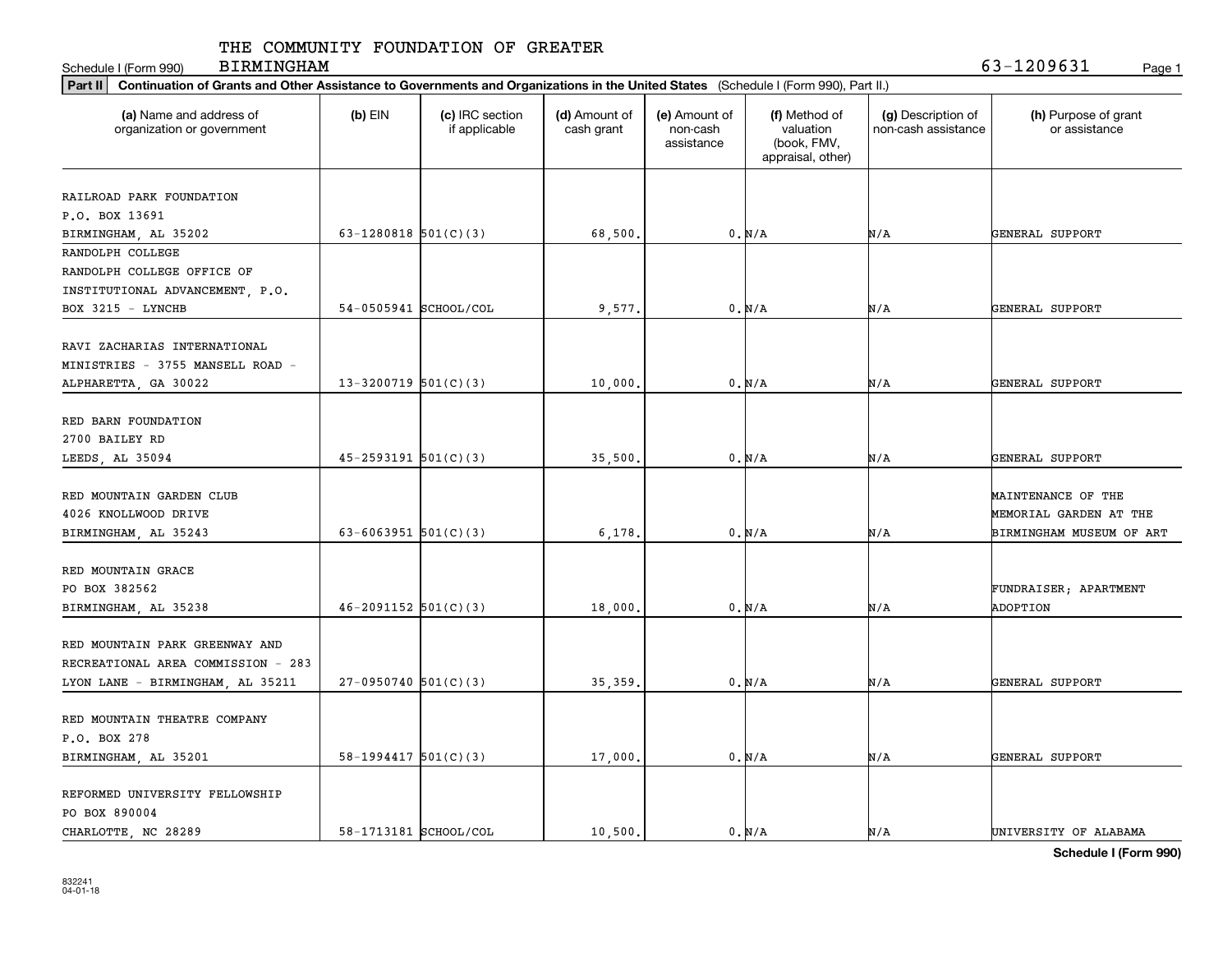Schedule I (Form 990) Page 1 BIRMINGHAM 63-1209631

| Part II   Continuation of Grants and Other Assistance to Governments and Organizations in the United States (Schedule I (Form 990), Part II.) |                            |                                  |                             |                                         |                                                                |                                           |                                             |
|-----------------------------------------------------------------------------------------------------------------------------------------------|----------------------------|----------------------------------|-----------------------------|-----------------------------------------|----------------------------------------------------------------|-------------------------------------------|---------------------------------------------|
| (a) Name and address of<br>organization or government                                                                                         | $(b)$ EIN                  | (c) IRC section<br>if applicable | (d) Amount of<br>cash grant | (e) Amount of<br>non-cash<br>assistance | (f) Method of<br>valuation<br>(book, FMV,<br>appraisal, other) | (g) Description of<br>non-cash assistance | (h) Purpose of grant<br>or assistance       |
| REGIONAL PLANNING COMMISSION OF<br>GREATER BIRMINGHAM - TWO NORTH<br>TWENTIETH, 2 TWENTIETH STREET                                            |                            |                                  |                             |                                         |                                                                |                                           | SHAPE BHAM: BETTER<br>NEIGHBORHOODS, BETTER |
| NORTH, SUITE 1200 - BIRMINGHAM, AL                                                                                                            | 63-0482016 GOVERNMENT      |                                  | 25,000.                     |                                         | 0. N/A                                                         | N/A                                       | <b>HEALTH</b>                               |
| REGIONS CHARITY CLASSIC FOUNDATION<br>INC. - 100 GRANDVIEW PLACE, SUITE<br>110 - BIRMINGHAM, AL 35243                                         | $63 - 1064191$ $501(C)(3)$ |                                  | 10,000                      |                                         | 0. N/A                                                         | N/A                                       | GENERAL SUPPORT                             |
| RESTORATION ACADEMY<br>P.O. BOX 30<br>FAIRFIELD, AL 35064                                                                                     | 63-1158984 $501(C)(3)$     |                                  | 191,000                     |                                         | 0. N/A                                                         | N/A                                       | GENERAL SUPPORT                             |
| REV BIRMINGHAM<br>P.O. BOX 320637<br>BIRMINGHAM, AL 35232-0637                                                                                | $20-0763511$ $501(C)(3)$   |                                  | 19,150                      |                                         | 0. N/A                                                         | N/A                                       | GENERAL SUPPORT                             |
| ROBERT E. LEE MEMORIAL ASSOCIATION<br>STRATFORD HALL/483 GREAT HOUSE RD<br>STRATFORD, VA 22558                                                | $54-0536105$ 501(C)(3)     |                                  | 35,000                      |                                         | 0. N/A                                                         | N/A                                       | GENERAL SUPPORT                             |
| ROBERT E. REED GASTROINTESTINAL<br>ONCOLOGY RESEARCH FOUNDATION - P O<br>BOX 530186 - BIRMINGHAM, AL 35253                                    | $82-0565754$ 501(C)(3)     |                                  | 17,500                      |                                         | 0. N/A                                                         | N/A                                       | GENERAL SUPPORT                             |
| RONALD MCDONALD HOUSE CHARITIES OF<br>ALABAMA - 1700 4TH AVE SOUTH -<br>BIRMINGHAM, AL 35233                                                  | 63-0753358 $501(C)(3)$     |                                  | 16,950                      |                                         | 0. N/A                                                         | N/A                                       | GENERAL SUPPORT                             |
| RONALD MCDONALD HOUSE CHARITIES OF<br>CENTRAL TEXAS - 1315 BARBARA<br>JORDAN BLVD. - AUSTIN, TX 78723                                         | $74 - 2277664$ 501(C)(3)   |                                  | 10,000                      |                                         | 0. N/A                                                         | N/A                                       | KITCHEN AND FLOOR REFRESH                   |
| ROOM IN THE INN SHOALS<br>PO BOX 411-2202 CHISOLM ROAD<br>FLORENCE, AL 35630                                                                  | $47 - 2883572$ 501(C)(3)   |                                  | 5,000.                      |                                         | 0. N/A                                                         | N/A                                       | GENERAL SUPPORT                             |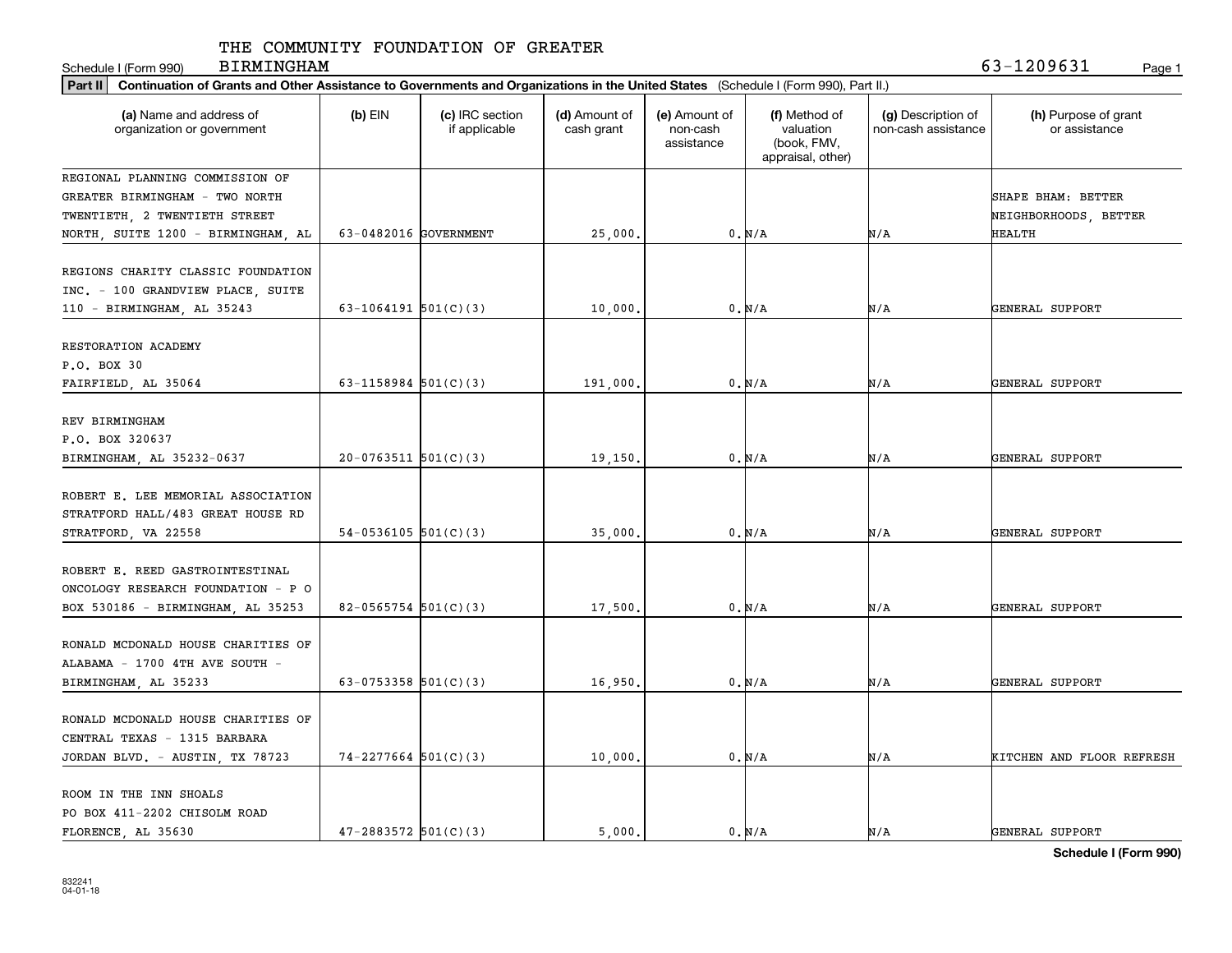Schedule I (Form 990) Page 1 BIRMINGHAM 63-1209631

| Part II   Continuation of Grants and Other Assistance to Governments and Organizations in the United States (Schedule I (Form 990), Part II.) |                            |                                  |                             |                                         |                                                                |                                           |                                             |
|-----------------------------------------------------------------------------------------------------------------------------------------------|----------------------------|----------------------------------|-----------------------------|-----------------------------------------|----------------------------------------------------------------|-------------------------------------------|---------------------------------------------|
| (a) Name and address of<br>organization or government                                                                                         | $(b)$ EIN                  | (c) IRC section<br>if applicable | (d) Amount of<br>cash grant | (e) Amount of<br>non-cash<br>assistance | (f) Method of<br>valuation<br>(book, FMV,<br>appraisal, other) | (g) Description of<br>non-cash assistance | (h) Purpose of grant<br>or assistance       |
|                                                                                                                                               |                            |                                  |                             |                                         |                                                                |                                           |                                             |
| ROOTED MINISTRY                                                                                                                               |                            |                                  |                             |                                         |                                                                |                                           |                                             |
| 2017 6TH AVENUE NORTH                                                                                                                         |                            |                                  |                             |                                         |                                                                |                                           |                                             |
| BIRMINGHAM, AL 35203                                                                                                                          | $47 - 2866075$ 501(C)(3)   |                                  | 7,500.                      |                                         | 0. N/A                                                         | N/A                                       | GENERAL SUPPORT                             |
| ROTARY CLUB OF ROCKPORT FOUNDATION<br>PO BOX 66                                                                                               |                            |                                  |                             |                                         |                                                                |                                           |                                             |
| ROCKPORT, TX 78381                                                                                                                            | $74 - 2638699$ 501(C)(3)   |                                  | 10,000                      |                                         | 0. N/A                                                         | N/A                                       | GENERAL SUPPORT                             |
| ROUTT COUNTY COUNCIL ON AGING<br>PO BOX 77027<br>STEAMBOAT SPRINGS, CO 80477                                                                  | $84-0678596$ 501(C)(3)     |                                  | 5,000                       |                                         | 0. N/A                                                         | N/A                                       | GENERAL SUPPORT                             |
| RUFFNER MOUNTAIN NATURE PRESERVE<br>1214 SOUTH 81ST STREET                                                                                    |                            |                                  |                             |                                         |                                                                |                                           |                                             |
| BIRMINGHAM, AL 35206                                                                                                                          | 63-0733391 $501(C)(3)$     |                                  | 30, 250                     |                                         | 0. N/A                                                         | N/A                                       | GENERAL SUPPORT                             |
| SAFEHOUSE OF SHELBY COUNTY<br>P.O. BOX 275<br>PELHAM, AL 35124                                                                                | 63-1007280 $501(C)(3)$     |                                  | 9,878                       |                                         | 0. N/A                                                         | N/A                                       | GENERAL SUPPORT                             |
| SALVATION ARMY<br>PO BOX 11005<br>BIRMINGHAM, AL 35202                                                                                        | $58-0660607$ $501(C)(3)$   |                                  | 174,826.                    |                                         | 0. N/A                                                         | N/A                                       | GENERAL SUPPORT                             |
| SALVATION ARMY WAKE COUNTY<br>205 TRYON ROAD<br>RALEIGH, NC 27603                                                                             | $13 - 5562351$ $501(C)(3)$ |                                  | 10,000                      |                                         | 0. N/A                                                         | N/A                                       | HURRICANE FLORENCE RELIEF<br><b>EFFORTS</b> |
| SALVATION ARMY-EMERGENCY DISASTER<br>SERVICES - PO BOX 1959 - ATLANTA,<br>GA 30301                                                            | $58-0660607$ $501(C)(3)$   |                                  | 15,000                      |                                         | $0. N/A$                                                       | N/A                                       | HURRICANE MICHAEL RELIEF<br><b>EFFORTS</b>  |
| SAMARITAN'S PURSE<br>P O BOX 3000<br>BOONE, NC 28607                                                                                          | $58 - 1437002$ $501(C)(3)$ |                                  | 13,500.                     |                                         | 0. N/A                                                         | N/A                                       | HURRICANE RELIEF FUND                       |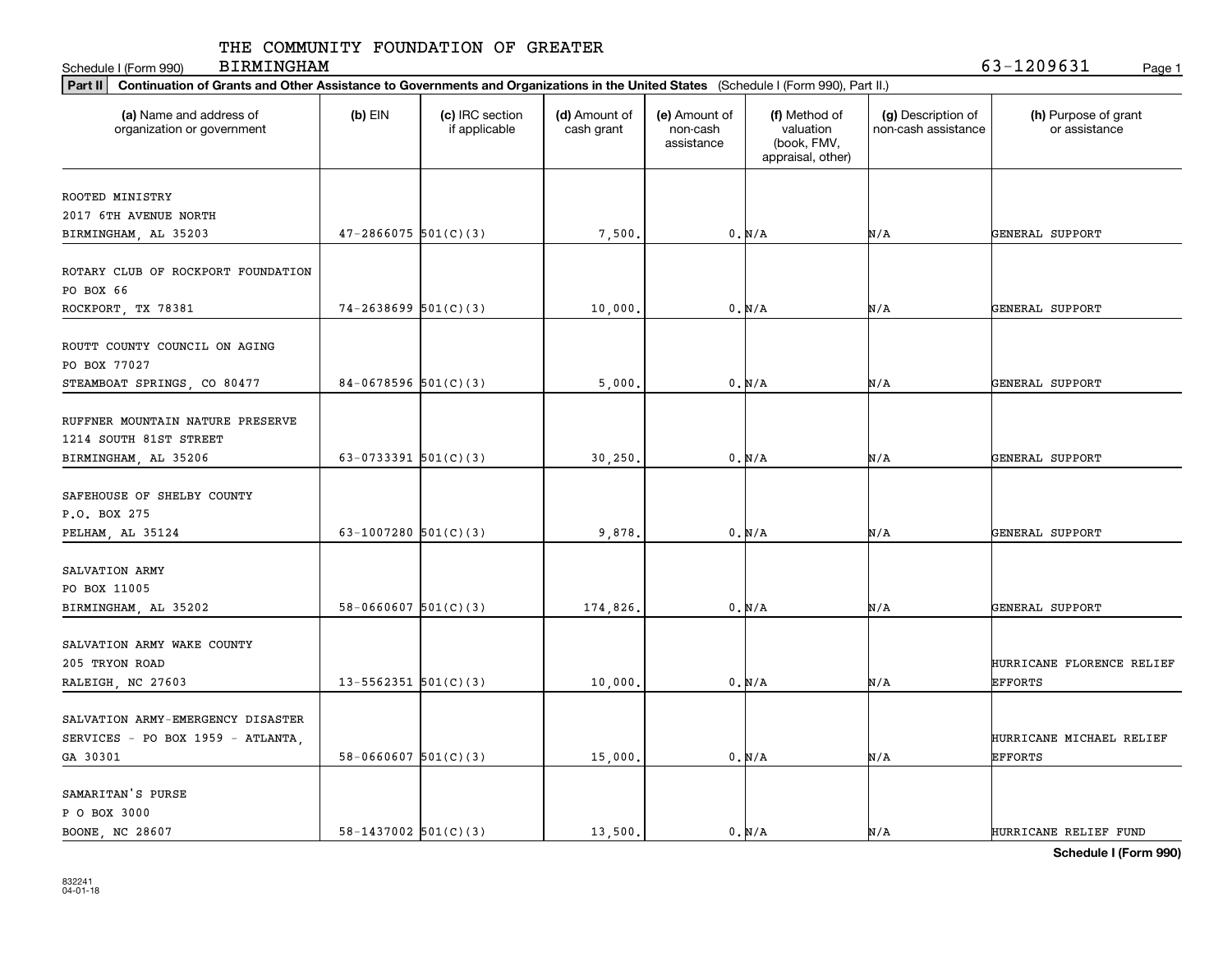Schedule I (Form 990) Page 1 BIRMINGHAM 63-1209631

| Part II   Continuation of Grants and Other Assistance to Governments and Organizations in the United States (Schedule I (Form 990), Part II.) |                            |                                  |                             |                                         |                                                                |                                           |                                           |
|-----------------------------------------------------------------------------------------------------------------------------------------------|----------------------------|----------------------------------|-----------------------------|-----------------------------------------|----------------------------------------------------------------|-------------------------------------------|-------------------------------------------|
| (a) Name and address of<br>organization or government                                                                                         | $(b)$ EIN                  | (c) IRC section<br>if applicable | (d) Amount of<br>cash grant | (e) Amount of<br>non-cash<br>assistance | (f) Method of<br>valuation<br>(book, FMV,<br>appraisal, other) | (g) Description of<br>non-cash assistance | (h) Purpose of grant<br>or assistance     |
|                                                                                                                                               |                            |                                  |                             |                                         |                                                                |                                           |                                           |
| SAVE THE REDWOODS LEAGUE                                                                                                                      |                            |                                  |                             |                                         |                                                                |                                           |                                           |
| 111 SUTTER STREET, 11TH FLOOR                                                                                                                 |                            |                                  |                             |                                         |                                                                |                                           |                                           |
| SAN FRANCISCO, CA 94104                                                                                                                       | $94-0843915$ 501(C)(3)     |                                  | 25,000.                     |                                         | 0. N/A                                                         | N/A                                       | THE GROVE OF TITANS                       |
| SHADES CREST BAPTIST CHURCH                                                                                                                   |                            |                                  |                             |                                         |                                                                |                                           |                                           |
| <b>452 PARK AVENUE</b>                                                                                                                        |                            |                                  |                             |                                         |                                                                |                                           |                                           |
| BIRMINGHAM, AL 35226                                                                                                                          | 63-6004839 $501(C)(3)$     |                                  | 25,000                      |                                         | 0. N/A                                                         | N/A                                       | GENERAL SUPPORT                           |
|                                                                                                                                               |                            |                                  |                             |                                         |                                                                |                                           |                                           |
| SHADES MOUNTAIN BAPTIST CHURCH                                                                                                                |                            |                                  |                             |                                         |                                                                |                                           |                                           |
| 2017 COLUMBIANA ROAD                                                                                                                          |                            |                                  |                             |                                         |                                                                |                                           | NEXT CAMPAIGN (A CAPITAL                  |
| BIRMINGHAM, AL 35216                                                                                                                          | 63-0348133 CHURCH/SYN      |                                  | 100,000                     |                                         | 0. N/A                                                         | N/A                                       | GIVING FUND)                              |
|                                                                                                                                               |                            |                                  |                             |                                         |                                                                |                                           |                                           |
| SHELBY HUMANE SOCIETY                                                                                                                         |                            |                                  |                             |                                         |                                                                |                                           |                                           |
| 381 MCDOW ROAD                                                                                                                                |                            |                                  |                             |                                         |                                                                |                                           |                                           |
| COLUMBIANA, AL 35051                                                                                                                          | 63-0817987 $501(C)(3)$     |                                  | 23,394                      |                                         | 0. N/A                                                         | N/A                                       | GENERAL SUPPORT                           |
|                                                                                                                                               |                            |                                  |                             |                                         |                                                                |                                           |                                           |
| SHEPHERD'S FOLD INC.                                                                                                                          |                            |                                  |                             |                                         |                                                                |                                           |                                           |
| 507 WHITMORE DR                                                                                                                               |                            |                                  |                             |                                         |                                                                |                                           | DS: ECONOMIC DEVELOPMENT                  |
| BIRMINGHAM, AL 35221                                                                                                                          | 63-0925428 $501(C)(3)$     |                                  | 25,000                      |                                         | 0. N/A                                                         | N/A                                       | PLAN                                      |
|                                                                                                                                               |                            |                                  |                             |                                         |                                                                |                                           |                                           |
| SIGHT SAVERS AMERICA                                                                                                                          |                            |                                  |                             |                                         |                                                                |                                           |                                           |
| 337 BUSINESS CIRCLE                                                                                                                           |                            |                                  |                             |                                         |                                                                |                                           |                                           |
| PELHAM, AL 35124                                                                                                                              | $30 - 0188234$ $501(C)(3)$ |                                  | 183,000                     |                                         | 0. N/A                                                         | N/A                                       | GENERAL SUPPORT                           |
|                                                                                                                                               |                            |                                  |                             |                                         |                                                                |                                           |                                           |
| SIXTEENTH STREET BAPTIST CHURCH                                                                                                               |                            |                                  |                             |                                         |                                                                |                                           |                                           |
| 1530 6TH AVE NORTH                                                                                                                            |                            |                                  |                             |                                         |                                                                |                                           | VCC: RESTORE, REPAIR AND                  |
| BIRMINGHAM, AL 35203                                                                                                                          | 63-0397962 $501(C)(3)$     |                                  | 75,000                      |                                         | 0. N/A                                                         | N/A                                       | RE-PURPOSE THE BASEMENT                   |
|                                                                                                                                               |                            |                                  |                             |                                         |                                                                |                                           |                                           |
| SIXTEENTH STREET FOUNDATION                                                                                                                   |                            |                                  |                             |                                         |                                                                |                                           |                                           |
| C/O 1530 6TH AVE NORTH                                                                                                                        |                            |                                  |                             |                                         |                                                                |                                           | PEW RENOVATION AND                        |
| BIRMINGHAM, AL 35203                                                                                                                          | 63-1211436 $501(C)(3)$     |                                  | 21,650                      |                                         | 0. N/A                                                         | N/A                                       | RESTORATION                               |
|                                                                                                                                               |                            |                                  |                             |                                         |                                                                |                                           |                                           |
| SLOSS FURNACES FOUNDATION<br>TWENTY 32ND STREET NORTH                                                                                         |                            |                                  |                             |                                         |                                                                |                                           | GS: SLOSS FURNACES<br>COMMUNITY GREEN AND |
|                                                                                                                                               | $95 - 4895476$ 501(C)(3)   |                                  | 12,500.                     |                                         |                                                                |                                           | GARDEN SPACE                              |
| BIRMINGHAM, AL 35222                                                                                                                          |                            |                                  |                             |                                         | 0. N/A                                                         | N/A                                       |                                           |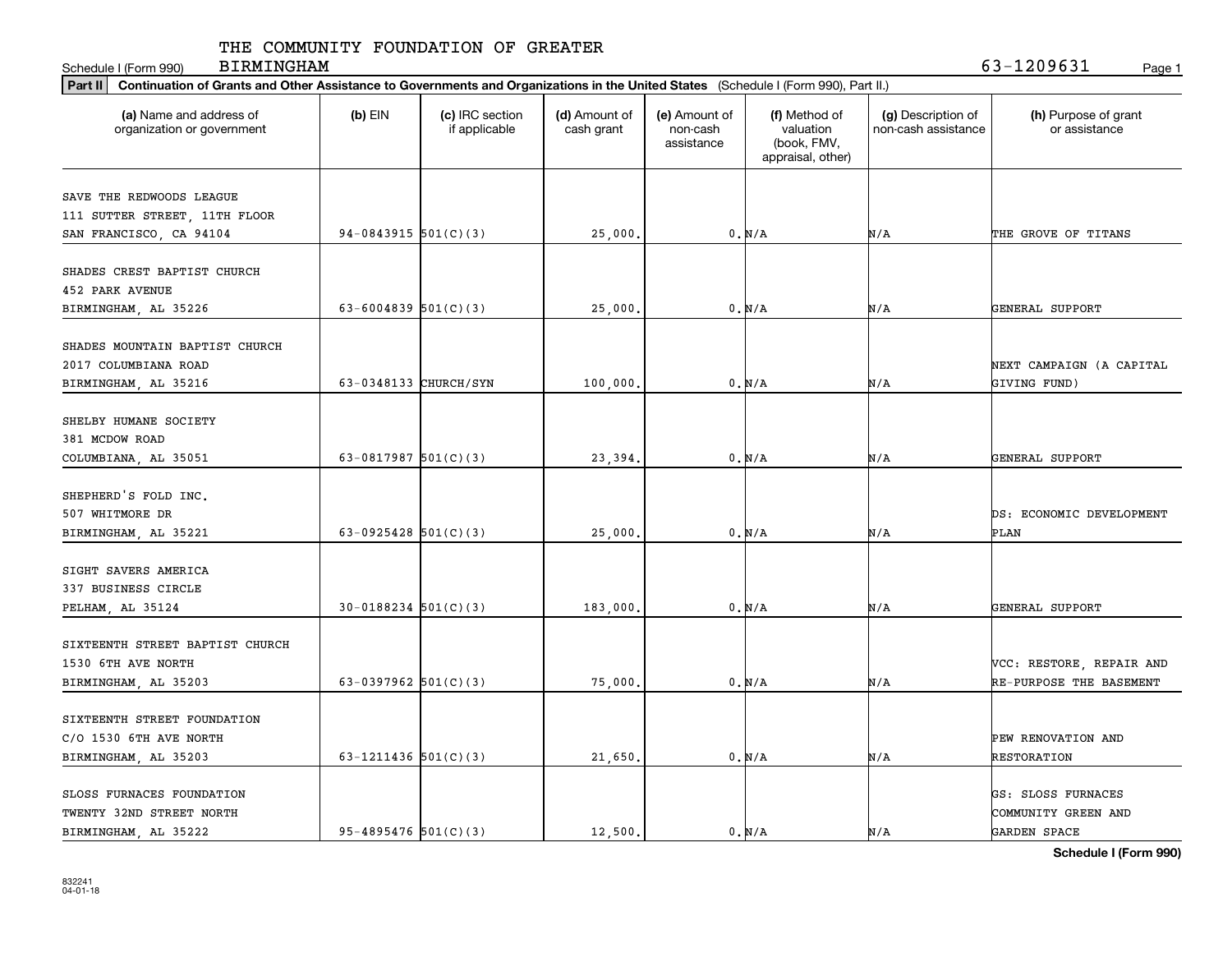Schedule I (Form 990) Page 1 BIRMINGHAM 63-1209631

| Part II   Continuation of Grants and Other Assistance to Governments and Organizations in the United States (Schedule I (Form 990), Part II.) |                            |                                  |                             |                                         |                                                                |                                           |                                       |
|-----------------------------------------------------------------------------------------------------------------------------------------------|----------------------------|----------------------------------|-----------------------------|-----------------------------------------|----------------------------------------------------------------|-------------------------------------------|---------------------------------------|
| (a) Name and address of<br>organization or government                                                                                         | $(b)$ EIN                  | (c) IRC section<br>if applicable | (d) Amount of<br>cash grant | (e) Amount of<br>non-cash<br>assistance | (f) Method of<br>valuation<br>(book, FMV,<br>appraisal, other) | (g) Description of<br>non-cash assistance | (h) Purpose of grant<br>or assistance |
|                                                                                                                                               |                            |                                  |                             |                                         |                                                                |                                           |                                       |
| SMILE-A-MILE                                                                                                                                  |                            |                                  |                             |                                         |                                                                |                                           |                                       |
| P.O. BOX 550155                                                                                                                               |                            |                                  |                             |                                         |                                                                |                                           |                                       |
| BIRMINGHAM, AL 35255                                                                                                                          | 63-0907544 $501(C)(3)$     |                                  | 39,975.                     |                                         | 0. N/A                                                         | N/A                                       | GENERAL SUPPORT                       |
|                                                                                                                                               |                            |                                  |                             |                                         |                                                                |                                           |                                       |
| SOUTHEASTERN BIBLE COLLEGE                                                                                                                    |                            |                                  |                             |                                         |                                                                |                                           |                                       |
| 2545 VALLEYDALE ROAD                                                                                                                          |                            |                                  |                             |                                         |                                                                |                                           |                                       |
| HOOVER, AL 35244-2083                                                                                                                         | 63-0338081 SCHOOL/COL      |                                  | 5,011                       |                                         | 0. N/A                                                         | N/A                                       | GENERAL SUPPORT                       |
|                                                                                                                                               |                            |                                  |                             |                                         |                                                                |                                           |                                       |
| SOUTHERN ENVIRONMENTAL LAW CENTER                                                                                                             |                            |                                  |                             |                                         |                                                                |                                           |                                       |
| BIRMINGHAM OFFICE - 2829 SECOND                                                                                                               |                            |                                  |                             |                                         |                                                                |                                           |                                       |
| AVE S #282 - BIRMINGHAM, AL 35233                                                                                                             | $52 - 1436778$ $501(C)(3)$ |                                  | 13,000                      |                                         | 0. N/A                                                         | N/A                                       | GENERAL SUPPORT                       |
|                                                                                                                                               |                            |                                  |                             |                                         |                                                                |                                           |                                       |
| SOZO CHILDREN INTERNATIONAL                                                                                                                   |                            |                                  |                             |                                         |                                                                |                                           |                                       |
| PO BOX 382586                                                                                                                                 |                            |                                  |                             |                                         |                                                                |                                           |                                       |
| BIRMINGHAM, AL 35238                                                                                                                          | $27 - 4552700$ 501(C)(3)   |                                  | 8,000                       |                                         | 0. N/A                                                         | N/A                                       | GENERAL SUPPORT                       |
|                                                                                                                                               |                            |                                  |                             |                                         |                                                                |                                           |                                       |
| SPACE ONE ELEVEN                                                                                                                              |                            |                                  |                             |                                         |                                                                |                                           |                                       |
| 2409 2ND AVE NORTH                                                                                                                            |                            |                                  |                             |                                         |                                                                |                                           |                                       |
| BIRMINGHAM, AL 35203-3809                                                                                                                     | $57-0890249$ $501(C)(3)$   |                                  | 16,500                      |                                         | 0. N/A                                                         | N/A                                       | GENERAL SUPPORT                       |
|                                                                                                                                               |                            |                                  |                             |                                         |                                                                |                                           |                                       |
| SPANISH PEAKS COMMUNITY FOUNDATION                                                                                                            |                            |                                  |                             |                                         |                                                                |                                           |                                       |
| PO BOX 161303                                                                                                                                 |                            |                                  |                             |                                         |                                                                |                                           |                                       |
| BIG SKY, MT 59716                                                                                                                             | $37-1729310$ 501(C)(3)     |                                  | 20,000                      |                                         | $0\,$ N/A                                                      | N/A                                       | GENERAL SUPPORT                       |
|                                                                                                                                               |                            |                                  |                             |                                         |                                                                |                                           | TO PROVIDE CARE FOR                   |
| SPECIAL EQUESTRIANS                                                                                                                           |                            |                                  |                             |                                         |                                                                |                                           | HORSES IN THE                         |
| 1215 WOODWARD DRIVE                                                                                                                           |                            |                                  |                             |                                         |                                                                |                                           | ANIMAL-ASSISTED EQUINE                |
| INDIAN SPRINGS, AL 35124                                                                                                                      | 63-1064900 $501(C)(3)$     |                                  | 5,000                       |                                         | 0. N/A                                                         | N/A                                       | THERAPY PROGRAM                       |
|                                                                                                                                               |                            |                                  |                             |                                         |                                                                |                                           |                                       |
| SPRING VALLEY SCHOOL (FOUNDATION)                                                                                                             |                            |                                  |                             |                                         |                                                                |                                           |                                       |
| 2701 SYDNEY DRIVE                                                                                                                             |                            |                                  |                             |                                         |                                                                |                                           |                                       |
| BIRMINGHAM, AL 35211                                                                                                                          | 63-1253000 $501(C)(3)$     |                                  | 10,000                      |                                         | 0. N/A                                                         | N/A                                       | GENERAL SUPPORT                       |
|                                                                                                                                               |                            |                                  |                             |                                         |                                                                |                                           |                                       |
| ST. ANNE'S EPISCOPAL SCHOOL                                                                                                                   |                            |                                  |                             |                                         |                                                                |                                           |                                       |
| 2701 SOUTH YORK STREET                                                                                                                        |                            |                                  |                             |                                         |                                                                |                                           |                                       |
| DENVER CO 80210                                                                                                                               | $84 - 6049400$ 501(C)(3)   |                                  | 10,000.                     |                                         | 0. N/A                                                         | N/A                                       | ROOTS TO GROW CAMPAIGN                |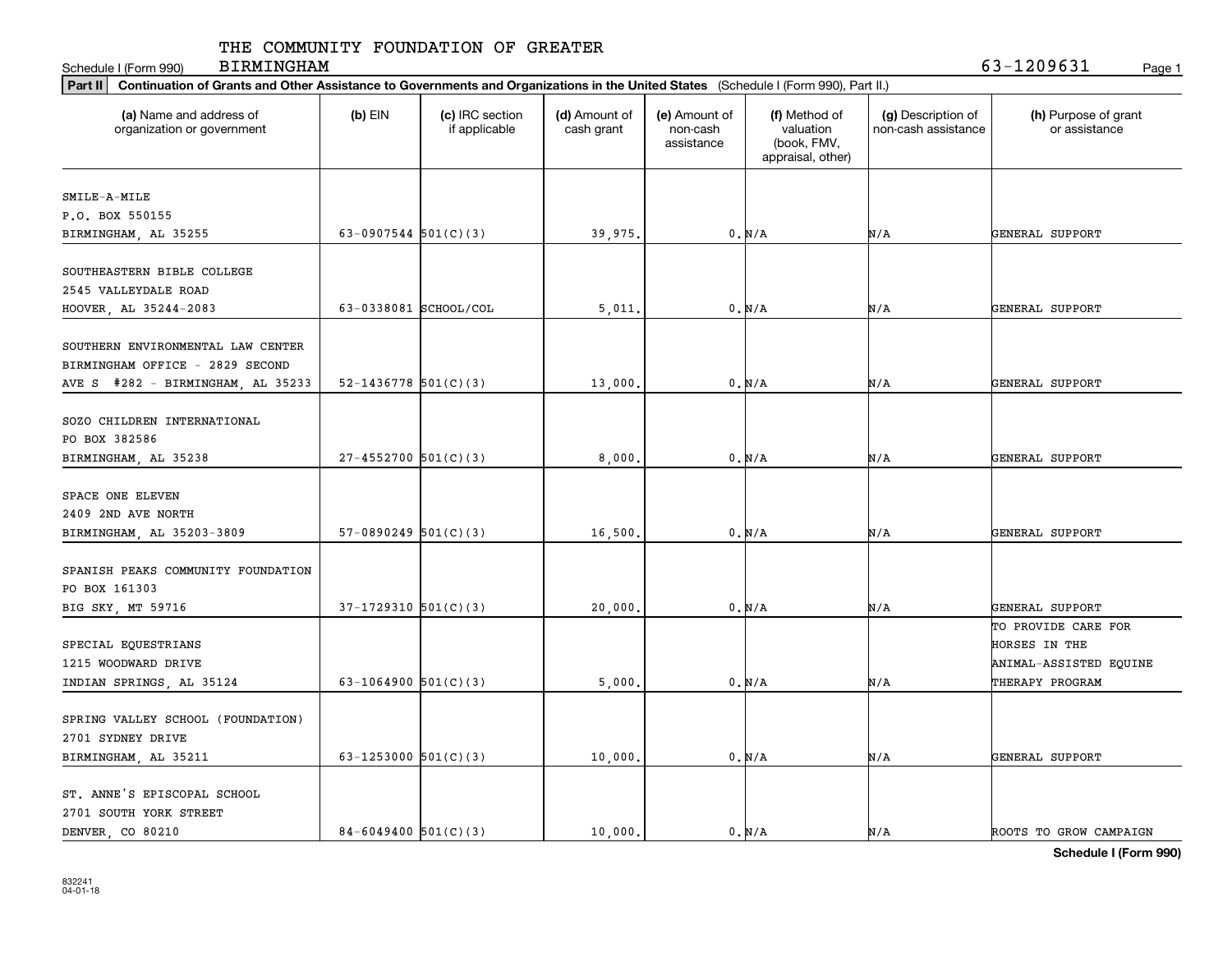Schedule I (Form 990) BIRMINGHAM 63-1209631 Page 1 BIRMINGHAM

| Continuation of Grants and Other Assistance to Governments and Organizations in the United States (Schedule I (Form 990), Part II.)<br>Part II |                            |                                  |                             |                                         |                                                                |                                           |                                         |  |  |
|------------------------------------------------------------------------------------------------------------------------------------------------|----------------------------|----------------------------------|-----------------------------|-----------------------------------------|----------------------------------------------------------------|-------------------------------------------|-----------------------------------------|--|--|
| (a) Name and address of<br>organization or government                                                                                          | $(b)$ EIN                  | (c) IRC section<br>if applicable | (d) Amount of<br>cash grant | (e) Amount of<br>non-cash<br>assistance | (f) Method of<br>valuation<br>(book, FMV,<br>appraisal, other) | (g) Description of<br>non-cash assistance | (h) Purpose of grant<br>or assistance   |  |  |
| ST. FRANCIS XAVIER CATHOLIC CHURCH<br>PO BOX 130669<br>BIRMINGHAM, AL 35213                                                                    | 63-0376520 CHURCH/SYN      |                                  | 14,200                      |                                         | 0. N/A                                                         | N/A                                       | GENERAL SUPPORT                         |  |  |
| ST. JAMES EPISCOPAL CHURCH<br>347 SOUTH CENTRAL AVENUE<br>ALEXANDER CITY, AL 35010                                                             | APPLIED FOR $501(C)(3)$    |                                  | 15,000.                     |                                         | 0. N/A                                                         | N/A                                       | THE BUILDING PROJECT                    |  |  |
| ST. JOHN AME CHURCH - BIRMINGHAM<br>708 15TH ST. N<br>BIRMINGHAM, AL 35203                                                                     | $23 - 7414874$ 501(C)(3)   |                                  | 7,875                       |                                         | 0. N/A                                                         | N/A                                       | NO MORE MARTYRS BRONZE<br>SUPPORT       |  |  |
| ST. LUKE'S EPISCOPAL CHURCH<br>3736 MONTROSE ROAD<br>BIRMINGHAM, AL 35213                                                                      | 03-0486902 CHURCH/SYN      |                                  | 130,689                     |                                         | 0. N/A                                                         | N/A                                       | GENERAL SUPPORT                         |  |  |
| ST. MARTIN'S<br>IN-THE-PINES/EPISCOPAL FOUNDATION<br>OF JEFF CO. - 4941 MONTEVALLO ROAD<br>- BIRMINGHAM, AL 35210                              | 63-0386404 $501(C)(3)$     |                                  | 5,000.                      |                                         | 0. N/A                                                         | N/A                                       | GENERAL SUPPORT                         |  |  |
| ST. MARY'S ON THE HIGHLANDS<br>EPISCOPAL CHURCH - 1910 12TH<br>AVENUE SOUTH - BIRMINGHAM, AL<br>35205                                          | 63-0302166 CHURCH/SYN      |                                  | 40,350                      |                                         | 0. N/A                                                         | N/A                                       | 2019 ANNUAL SUPPORT                     |  |  |
| ST. VINCENT'S FOUNDATION<br>ONE MEDICAL PARK EAST DR<br>BIRMINGHAM, AL 35235                                                                   | 63-0868066 $501(C)(3)$     |                                  | 570,500                     |                                         | 0. N/A                                                         | N/A                                       | JEREMIAH'S HOPE ACADEMY<br>SCHOLARSHIPS |  |  |
| STAIR OF BIRMINGHAM<br>3703 5TH AVENUE SOUTH SUITE 400<br>BIRMINGHAM, AL 35222                                                                 | $20-3541638$ $501(C)(3)$   |                                  | 6,900.                      |                                         | 0. N/A                                                         | N/A                                       | GENERAL SUPPORT                         |  |  |
| STREAM INNOVATIONS<br>209 20TH ST NORTH, STE 138<br>BIRMINGHAM, AL 35203                                                                       | $47 - 5353313$ $501(C)(3)$ |                                  | 5.000.                      |                                         | 0. N/A                                                         | N/A                                       | STREAM CODING BOOT CAMP                 |  |  |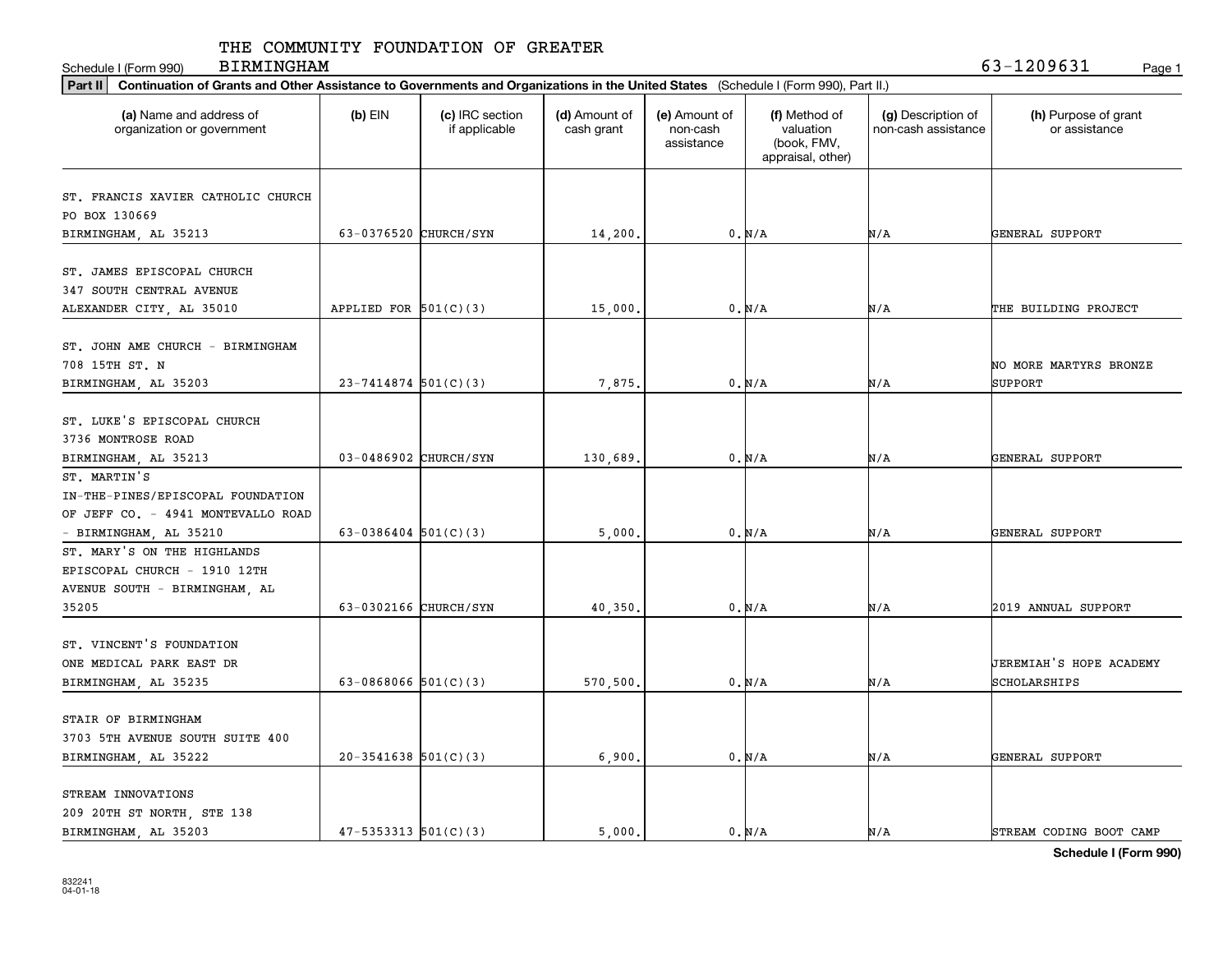Schedule I (Form 990) Page 1 BIRMINGHAM 63-1209631

|                                                       |                            |                                  | Part II   Continuation of Grants and Other Assistance to Governments and Organizations in the United States (Schedule I (Form 990), Part II.) |                                         |                                                                |                                           |                                       |  |  |  |  |  |
|-------------------------------------------------------|----------------------------|----------------------------------|-----------------------------------------------------------------------------------------------------------------------------------------------|-----------------------------------------|----------------------------------------------------------------|-------------------------------------------|---------------------------------------|--|--|--|--|--|
| (a) Name and address of<br>organization or government | $(b)$ EIN                  | (c) IRC section<br>if applicable | (d) Amount of<br>cash grant                                                                                                                   | (e) Amount of<br>non-cash<br>assistance | (f) Method of<br>valuation<br>(book, FMV,<br>appraisal, other) | (g) Description of<br>non-cash assistance | (h) Purpose of grant<br>or assistance |  |  |  |  |  |
|                                                       |                            |                                  |                                                                                                                                               |                                         |                                                                |                                           |                                       |  |  |  |  |  |
| STREETSQUASH                                          |                            |                                  |                                                                                                                                               |                                         |                                                                |                                           |                                       |  |  |  |  |  |
| 40 WEST 116TH STREET                                  |                            |                                  |                                                                                                                                               |                                         |                                                                |                                           |                                       |  |  |  |  |  |
| NEW YORK, NY 10026                                    | $13 - 4061809$ 501(C)(3)   |                                  | 22,500.                                                                                                                                       |                                         | 0. N/A                                                         | N/A                                       | GENERAL SUPPORT                       |  |  |  |  |  |
| STUDIO BY THE TRACKS                                  |                            |                                  |                                                                                                                                               |                                         |                                                                |                                           |                                       |  |  |  |  |  |
|                                                       |                            |                                  |                                                                                                                                               |                                         |                                                                |                                           |                                       |  |  |  |  |  |
| P.O. BOX 101144                                       |                            |                                  |                                                                                                                                               |                                         |                                                                |                                           |                                       |  |  |  |  |  |
| IRONDALE, AL 35210-6144                               | 63-1004336 $501(C)(3)$     |                                  | 28,900                                                                                                                                        |                                         | 0. N/A                                                         | N/A                                       | GENERAL SUPPORT                       |  |  |  |  |  |
| SWEET BRIAR COLLEGE                                   |                            |                                  |                                                                                                                                               |                                         |                                                                |                                           |                                       |  |  |  |  |  |
| PO BOX 1057                                           |                            |                                  |                                                                                                                                               |                                         |                                                                |                                           |                                       |  |  |  |  |  |
| SWEET BRIAR, VA 24595                                 | 54-0534105 SCHOOL/COL      |                                  | 19,000                                                                                                                                        |                                         | 0. N/A                                                         | N/A                                       | GENERAL SUPPORT                       |  |  |  |  |  |
|                                                       |                            |                                  |                                                                                                                                               |                                         |                                                                |                                           |                                       |  |  |  |  |  |
| SYDA FOUNDATION                                       |                            |                                  |                                                                                                                                               |                                         |                                                                |                                           |                                       |  |  |  |  |  |
| P.O. BOX 600                                          |                            |                                  |                                                                                                                                               |                                         |                                                                |                                           |                                       |  |  |  |  |  |
| SOUTH FALLSBURG, NY 12779-0600                        | $23-7376445$ 501(C)(3)     |                                  | 12,500                                                                                                                                        |                                         | 0. N/A                                                         | N/A                                       | GENERAL SUPPORT                       |  |  |  |  |  |
|                                                       |                            |                                  |                                                                                                                                               |                                         |                                                                |                                           |                                       |  |  |  |  |  |
| TARRANT CITY BOARD OF EDUCATION                       |                            |                                  |                                                                                                                                               |                                         |                                                                |                                           |                                       |  |  |  |  |  |
| 1318 ALABAMA STREET                                   |                            |                                  |                                                                                                                                               |                                         |                                                                |                                           | IN SUPPORT OF 2018 SPROUT             |  |  |  |  |  |
| TARRANT, AL 35217                                     | 63-6001122 SCHOOL/COL      |                                  | 60,000                                                                                                                                        |                                         | 0. N/A                                                         | N/A                                       | CAMP                                  |  |  |  |  |  |
|                                                       |                            |                                  |                                                                                                                                               |                                         |                                                                |                                           |                                       |  |  |  |  |  |
| TEACH FOR AMERICA-ALABAMA                             |                            |                                  |                                                                                                                                               |                                         |                                                                |                                           |                                       |  |  |  |  |  |
| 2301 1ST AVENUE NORTH STE 105                         |                            |                                  |                                                                                                                                               |                                         |                                                                |                                           |                                       |  |  |  |  |  |
| BIRMINGHAM, AL 35203                                  | $13 - 3541913$ $501(C)(3)$ |                                  | 22,750.                                                                                                                                       |                                         | 0. N/A                                                         | N/A                                       | GENERAL SUPPORT                       |  |  |  |  |  |
|                                                       |                            |                                  |                                                                                                                                               |                                         |                                                                |                                           |                                       |  |  |  |  |  |
| TEMPLE EMANU-EL                                       |                            |                                  |                                                                                                                                               |                                         |                                                                |                                           |                                       |  |  |  |  |  |
| 2100 HIGHLAND AVENUE                                  |                            |                                  |                                                                                                                                               |                                         |                                                                |                                           |                                       |  |  |  |  |  |
| BIRMINGHAM, AL 35205                                  | $58 - 2065803$ $501(C)(3)$ |                                  | 10,000                                                                                                                                        |                                         | 0. N/A                                                         | N/A                                       | GENERAL SUPPORT                       |  |  |  |  |  |
|                                                       |                            |                                  |                                                                                                                                               |                                         |                                                                |                                           |                                       |  |  |  |  |  |
| THE ALTAMONT SCHOOL                                   |                            |                                  |                                                                                                                                               |                                         |                                                                |                                           |                                       |  |  |  |  |  |
| P.O. BOX 131429                                       |                            |                                  |                                                                                                                                               |                                         |                                                                |                                           | ONE MORE LAP ATHLETICS                |  |  |  |  |  |
| BIRMINGHAM, AL 35213                                  | 63-0302110 $501(C)(3)$     |                                  | 103,200.                                                                                                                                      |                                         | 0. N/A                                                         | N/A                                       | CAMPAIGN                              |  |  |  |  |  |
|                                                       |                            |                                  |                                                                                                                                               |                                         |                                                                |                                           |                                       |  |  |  |  |  |
| THE CHILDREN'S HOSPITAL FOUNDATION                    |                            |                                  |                                                                                                                                               |                                         |                                                                |                                           |                                       |  |  |  |  |  |
| 1600 7TH AVE SOUTH                                    |                            |                                  |                                                                                                                                               |                                         |                                                                |                                           |                                       |  |  |  |  |  |
| BIRMINGHAM, AL 35233                                  | 63-0879471 $501(C)(3)$     |                                  | 7,500.                                                                                                                                        |                                         | 0. N/A                                                         | N/A                                       | FOR THE SENSORY TOOLKITS.             |  |  |  |  |  |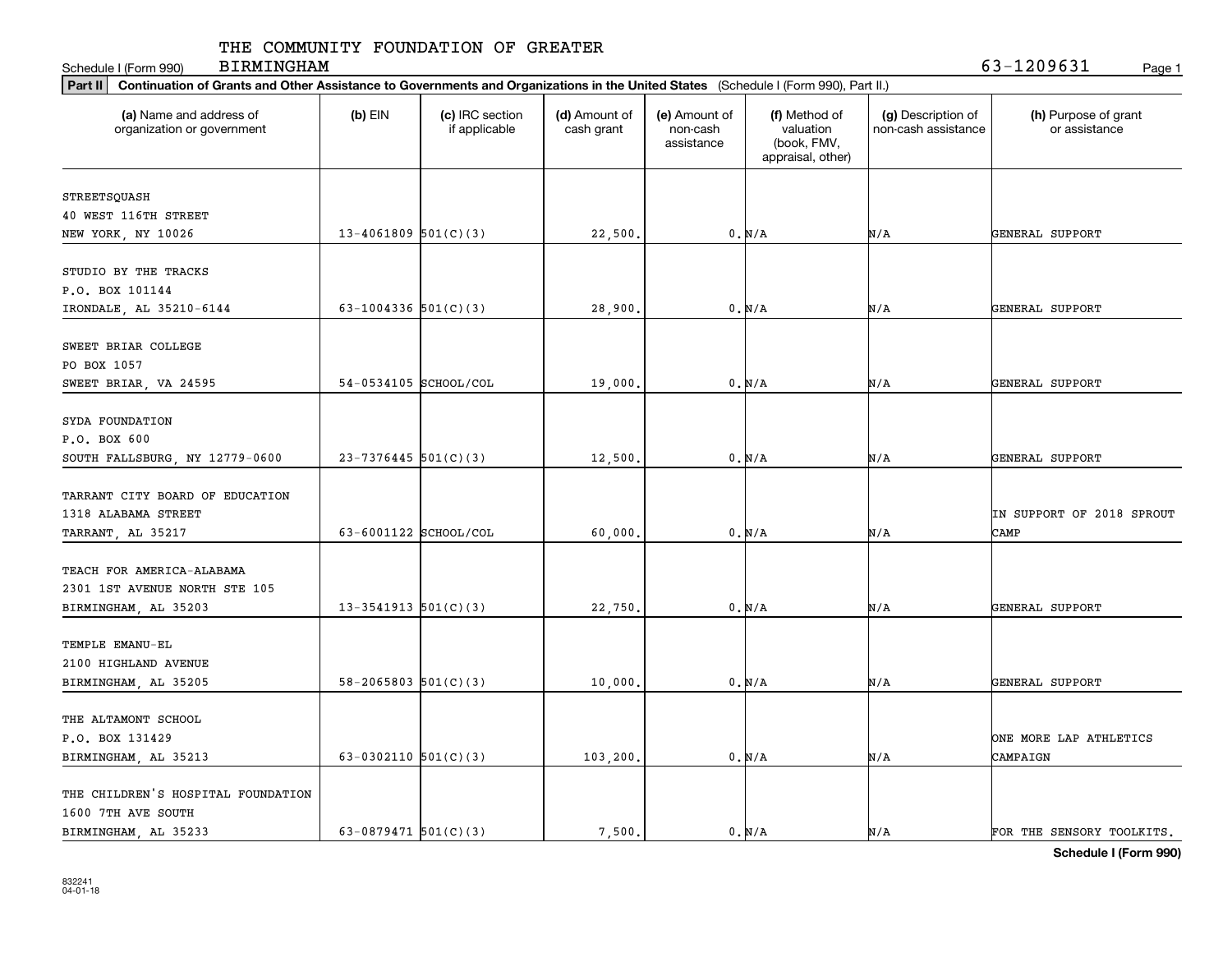Schedule I (Form 990) BIRMINGHAM 63-1209631 Page 1 BIRMINGHAM

| Part II<br>Continuation of Grants and Other Assistance to Governments and Organizations in the United States (Schedule I (Form 990), Part II.) |                          |                                  |                             |                                         |                                                                |                                           |                                                                  |  |  |
|------------------------------------------------------------------------------------------------------------------------------------------------|--------------------------|----------------------------------|-----------------------------|-----------------------------------------|----------------------------------------------------------------|-------------------------------------------|------------------------------------------------------------------|--|--|
| (a) Name and address of<br>organization or government                                                                                          | $(b)$ EIN                | (c) IRC section<br>if applicable | (d) Amount of<br>cash grant | (e) Amount of<br>non-cash<br>assistance | (f) Method of<br>valuation<br>(book, FMV,<br>appraisal, other) | (g) Description of<br>non-cash assistance | (h) Purpose of grant<br>or assistance                            |  |  |
| TITUSVILLE DEVELOPMENT CORPORATION<br>300 KAPPA AVE SOUTH<br>BIRMINGHAM, AL 35205                                                              | 63-0964639 $501(C)(3)$   |                                  | 40,000                      |                                         | 0. N/A                                                         | N/A                                       | HS: TITUSVILLE UNIVERSAL<br><b>AFFORDABLE HOUSING</b><br>PROJECT |  |  |
| TOWN OF PAWLEY'S ISLAND<br>321 MYRTLE AVENUE<br>PAWLEYS ISLAND, SC 29585                                                                       | $57-0813312$ $501(C)(3)$ |                                  | 5,000                       |                                         | 0. N/A                                                         | N/A                                       | GENERAL SUPPORT                                                  |  |  |
| TRANS UNITED<br>2425 17TH ST NW UNIT 324<br>WASHINGTON, DC 20009                                                                               | $26-3728794$ 501(C)(3)   |                                  | 6,800.                      |                                         | 0. N/A                                                         | N/A                                       | TWOC CAUCUS FOR TAKE<br>BIRMINGHAM                               |  |  |
| TUMTUM TREE FOUNDATION<br>P.O. BOX 43651<br>BIRMINGHAM, AL 35243                                                                               | 63-1256035 $501(C)(3)$   |                                  | 15,500                      |                                         | 0. N/A                                                         | N/A                                       | GENERAL SUPPORT                                                  |  |  |
| UAB<br>AB 1230 1720 2ND AVENUE SOUTH<br>BIRMINGHAM, AL 35294-0112                                                                              | 63-6005396 $501(C)(3)$   |                                  | 551,626                     |                                         | 0. N/A                                                         | N/A                                       | SCHOLARSHIP FUND                                                 |  |  |
| UAB ALYS ROBINSON STEPHENS<br>PERFORMING ARTS CTR - ASC 1530<br>THIRD AVENUE SOUTH - BIRMINGHAM,<br>AL 35294-1261                              | 63-6005396 $501(C)(3)$   |                                  | 7,000                       |                                         | 0. N/A                                                         | N/A                                       | GENERAL SUPPORT                                                  |  |  |
| <b>UAB ATHLETICS</b><br>ULLMAN 339-1220 UNIVERSITY BOULEVAR<br>BIRMINGHAM, AL 35294                                                            | 63-6005396 $501(C)(3)$   |                                  | 30,000                      |                                         | $0$ . $\text{N}/\text{A}$                                      | N/A                                       | CAPAIGN FOR UAB-UAB<br>ATHLETICS                                 |  |  |
| UAB COLLAT SCHOOL OF BUSINESS<br>1530 3RD AVE S, BEC 216<br>BIRMINGHAM, AL 35294-4460                                                          | 63-6005396 $501(C)(3)$   |                                  | 22,000                      |                                         | 0. N/A                                                         | N/A                                       | GENERAL SUPPORT                                                  |  |  |
| UAB COLLEGE OF ARTS & SCIENCES<br>HHB 574-1720 2ND AVENUE SOUTH<br>BIRMINGHAM AL 35294                                                         | 63-6005396 SCHOOL/COL    |                                  | 52,000.                     |                                         | 0. N/A                                                         | N/A                                       | ENDOWED SCHOLARSHIP FOR<br>THE SCHOOL OF ARTS AND<br>SCIENCES    |  |  |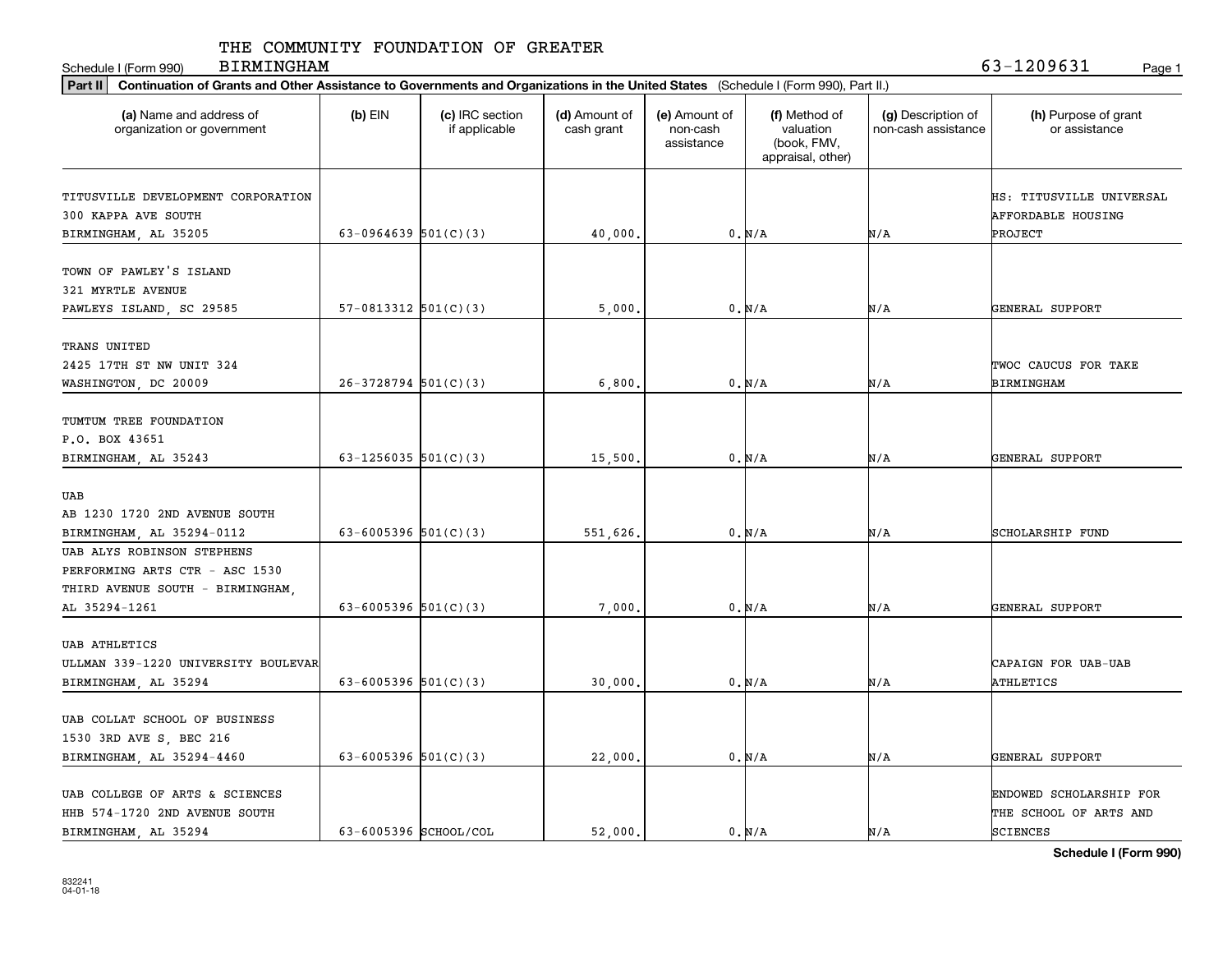Schedule I (Form 990) Page 1

BIRMINGHAM 63-1209631

| Part II   Continuation of Grants and Other Assistance to Governments and Organizations in the United States (Schedule I (Form 990), Part II.) |                          |                                  |                             |                                         |                                                                |                                           |                                       |
|-----------------------------------------------------------------------------------------------------------------------------------------------|--------------------------|----------------------------------|-----------------------------|-----------------------------------------|----------------------------------------------------------------|-------------------------------------------|---------------------------------------|
| (a) Name and address of<br>organization or government                                                                                         | $(b)$ EIN                | (c) IRC section<br>if applicable | (d) Amount of<br>cash grant | (e) Amount of<br>non-cash<br>assistance | (f) Method of<br>valuation<br>(book, FMV,<br>appraisal, other) | (g) Description of<br>non-cash assistance | (h) Purpose of grant<br>or assistance |
|                                                                                                                                               |                          |                                  |                             |                                         |                                                                |                                           |                                       |
| UAB COMPREHENSIVE CANCER CENTER                                                                                                               |                          |                                  |                             |                                         |                                                                |                                           |                                       |
| WTI 202-1720 2ND AVENUE SOUTH                                                                                                                 |                          |                                  |                             |                                         |                                                                |                                           |                                       |
| BIRMINGHAM, AL 35294-3300                                                                                                                     | 63-6005396 $501(C)(3)$   |                                  | 209,200.                    |                                         | 0. N/A                                                         | N/A                                       | GENERAL SUPPORT                       |
| UAB DEPARTMENT OF NEUROLOGY                                                                                                                   |                          |                                  |                             |                                         |                                                                |                                           |                                       |
| 1720 7TH AVENUE SOUTH                                                                                                                         |                          |                                  |                             |                                         |                                                                |                                           | TO SUPPORT THE MOOD                   |
|                                                                                                                                               | 63-6005396 $501(C)(3)$   |                                  |                             |                                         |                                                                |                                           |                                       |
| BIRMINGHAM, AL 35294                                                                                                                          |                          |                                  | 15,600                      |                                         | 0. N/A                                                         | N/A                                       | DISORDER RESEARCH CENTER              |
| UAB DEPT OF OPTHAMOLOGY                                                                                                                       |                          |                                  |                             |                                         |                                                                |                                           |                                       |
| 1720 UNIVERSITY BLVD, STE 601                                                                                                                 |                          |                                  |                             |                                         |                                                                |                                           | DORSETT DAVIS DISCOVERY               |
| BIRMINGHAM, AL 35294                                                                                                                          | 63-6005396 $501(C)(3)$   |                                  | 25,000                      |                                         | 0. N/A                                                         | N/A                                       | FUND                                  |
|                                                                                                                                               |                          |                                  |                             |                                         |                                                                |                                           |                                       |
| UAB SCHOOL OF EDUCATION                                                                                                                       |                          |                                  |                             |                                         |                                                                |                                           |                                       |
| 901 SOUTH 13TH STREET                                                                                                                         |                          |                                  |                             |                                         |                                                                |                                           | UAB COMMUNITY COUNSELING              |
| BIRMINGHAM, AL 35294-1250                                                                                                                     | 63-6005396 $501(C)(3)$   |                                  | 7,340                       |                                         | 0. N/A                                                         | N/A                                       | CENTER                                |
|                                                                                                                                               |                          |                                  |                             |                                         |                                                                |                                           |                                       |
| UAB SCHOOL OF MEDICINE                                                                                                                        |                          |                                  |                             |                                         |                                                                |                                           | EAR, NOSE AND THROAT                  |
| FOT 1230, 1720 2ND AVENUE SOUTH                                                                                                               |                          |                                  |                             |                                         |                                                                |                                           | DEPARTMENT NAMED                      |
| BIRMINGHAM, AL 35294-3412                                                                                                                     | 63-6005396 $501(C)(3)$   |                                  | 180,500                     |                                         | 0. N/A                                                         | N/A                                       | PROFESSORSHIP                         |
|                                                                                                                                               |                          |                                  |                             |                                         |                                                                |                                           |                                       |
| UAB SCHOOL OF NURSING                                                                                                                         |                          |                                  |                             |                                         |                                                                |                                           |                                       |
| NB 1010, 1720 2ND AVENUE SOUTH                                                                                                                |                          |                                  |                             |                                         |                                                                |                                           |                                       |
| BIRMINGHAM, AL 35294-1210                                                                                                                     | 63-6005396 $501(C)(3)$   |                                  | 11,717.                     |                                         | 0. N/A                                                         | N/A                                       | GENERAL SUPPORT                       |
|                                                                                                                                               |                          |                                  |                             |                                         |                                                                |                                           | FOR SCHOLARSHIPS                      |
| UAB WOMEN'S CLUB                                                                                                                              |                          |                                  |                             |                                         |                                                                |                                           | BENEFITTING YOUNG WOMEN               |
| 1720 2ND AVE SOUTH STE 1230                                                                                                                   |                          |                                  |                             |                                         |                                                                |                                           | FROM THE GREATER                      |
| BIRMINGHAM, AL 35294                                                                                                                          | $51-0185990$ $501(C)(3)$ |                                  | 5,851                       |                                         | 0. N/A                                                         | N/A                                       | BIRMINGHAM AREA                       |
|                                                                                                                                               |                          |                                  |                             |                                         |                                                                |                                           |                                       |
| UNITED ABILITY                                                                                                                                |                          |                                  |                             |                                         |                                                                |                                           |                                       |
| 100 OSLO CIRCLE                                                                                                                               |                          |                                  |                             |                                         |                                                                |                                           |                                       |
| BIRMINGHAM, AL 35211                                                                                                                          | 63-0307960 $501(C)(3)$   |                                  | 12,100                      |                                         | 0. N/A                                                         | N/A                                       | VISION CLINICS                        |
|                                                                                                                                               |                          |                                  |                             |                                         |                                                                |                                           |                                       |
| UNITED AGAINST POVERTY-ORLANDO                                                                                                                |                          |                                  |                             |                                         |                                                                |                                           |                                       |
| 150 W MICHAEL STREET                                                                                                                          |                          |                                  |                             |                                         |                                                                |                                           |                                       |
| ORLANDO FL 32806                                                                                                                              | $11-3697936$ 501(C)(3)   |                                  | 10,000.                     |                                         | 0. N/A                                                         | N/A                                       | GENERAL SUPPORT                       |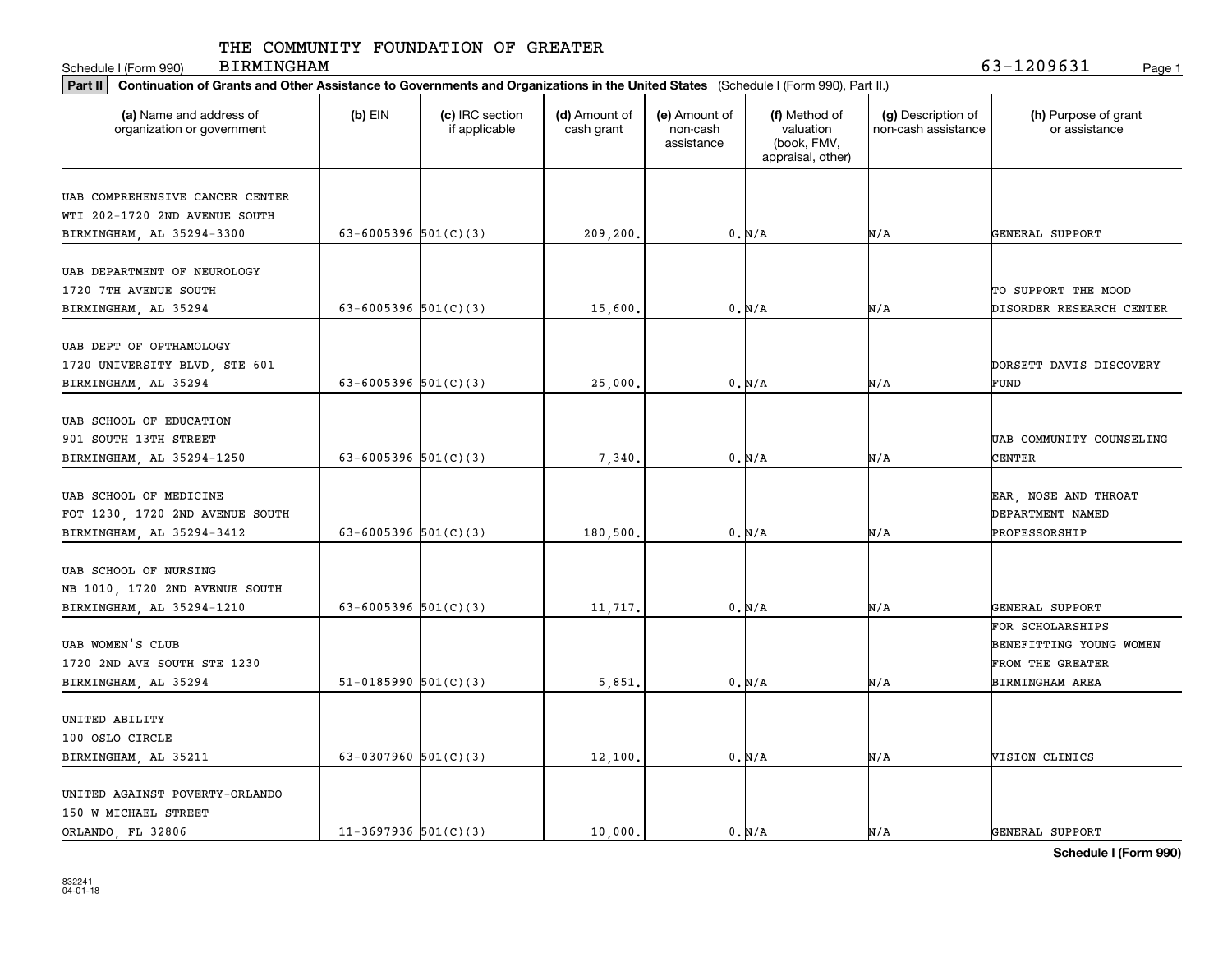Schedule I (Form 990) Page 1

BIRMINGHAM 63-1209631

| Part II   Continuation of Grants and Other Assistance to Governments and Organizations in the United States (Schedule I (Form 990), Part II.) |                        |                                  |                             |                                                                                                           |          |                                           |                                       |
|-----------------------------------------------------------------------------------------------------------------------------------------------|------------------------|----------------------------------|-----------------------------|-----------------------------------------------------------------------------------------------------------|----------|-------------------------------------------|---------------------------------------|
| (a) Name and address of<br>organization or government                                                                                         | $(b)$ EIN              | (c) IRC section<br>if applicable | (d) Amount of<br>cash grant | (e) Amount of<br>(f) Method of<br>valuation<br>non-cash<br>(book, FMV,<br>assistance<br>appraisal, other) |          | (g) Description of<br>non-cash assistance | (h) Purpose of grant<br>or assistance |
|                                                                                                                                               |                        |                                  |                             |                                                                                                           |          |                                           |                                       |
| UNITED METHODIST CHILDREN'S HOME                                                                                                              |                        |                                  |                             |                                                                                                           |          |                                           |                                       |
| 3140 ZELDA COURT                                                                                                                              | 63-0302145 $501(C)(3)$ |                                  |                             |                                                                                                           |          |                                           |                                       |
| MONTGOMERY, AL 36106-2607                                                                                                                     |                        |                                  | 15,743.                     |                                                                                                           | 0. N/A   | N/A                                       | GENERAL SUPPORT                       |
| UNITED WAY OF CENTRAL ALABAMA                                                                                                                 |                        |                                  |                             |                                                                                                           |          |                                           |                                       |
| P.O. BOX 320189                                                                                                                               |                        |                                  |                             |                                                                                                           |          |                                           |                                       |
| BIRMINGHAM, AL 35232-0189                                                                                                                     | 63-0288846 $501(C)(3)$ |                                  | 983,285.                    |                                                                                                           | 0. N/A   | N/A                                       | GENERAL SUPPORT                       |
|                                                                                                                                               |                        |                                  |                             |                                                                                                           |          |                                           |                                       |
| UNITED WAY OF NORTHWEST ALABAMA                                                                                                               |                        |                                  |                             |                                                                                                           |          |                                           |                                       |
| P.O. BOX 1228                                                                                                                                 |                        |                                  |                             |                                                                                                           |          |                                           |                                       |
| FLORENCE, AL 35631                                                                                                                            | 63-0873878 $501(C)(3)$ |                                  | 10,600.                     |                                                                                                           | $0. N/A$ | N/A                                       | GENERAL SUPPORT                       |
|                                                                                                                                               |                        |                                  |                             |                                                                                                           |          |                                           |                                       |
| UNIVERSITY OF ALABAMA                                                                                                                         |                        |                                  |                             |                                                                                                           |          |                                           |                                       |
| BOX 870122/ ROSE ADM BLDG                                                                                                                     |                        |                                  |                             |                                                                                                           |          |                                           |                                       |
| TUSCALOOSA, AL 35487-0101                                                                                                                     | 63-6001138 SCHOOL/COL  |                                  | 86,762.                     |                                                                                                           | 0. N/A   | N/A                                       | GENERAL SUPPORT                       |
|                                                                                                                                               |                        |                                  |                             |                                                                                                           |          |                                           |                                       |
| UNIVERSITY OF ALABAMA ALUMNI                                                                                                                  |                        |                                  |                             |                                                                                                           |          |                                           |                                       |
| ASSOCIATION - PO BOX 861928 -                                                                                                                 |                        |                                  |                             |                                                                                                           |          |                                           |                                       |
| TUSCALOOSA, AL 35486                                                                                                                          | 63-0011380 SCHOOL/COL  |                                  | 15,300                      |                                                                                                           | 0. N/A   | N/A                                       | ANNUAL SUPPORT                        |
|                                                                                                                                               |                        |                                  |                             |                                                                                                           |          |                                           |                                       |
| UNIVERSITY OF ALABAMA HUNTSVILLE                                                                                                              |                        |                                  |                             |                                                                                                           |          |                                           |                                       |
| 301 SPARKMAN DRIVE                                                                                                                            |                        |                                  |                             |                                                                                                           |          |                                           | WOMEN'S BASKETBALL                    |
| HUNTSVILLE, AL 35899                                                                                                                          | 63-0520830 SCHOOL/COL  |                                  | 6,500                       |                                                                                                           | 0. N/A   | N/A                                       | PROGRAM                               |
|                                                                                                                                               |                        |                                  |                             |                                                                                                           |          |                                           |                                       |
| UNIVERSITY OF MASSACHUSETTS-LOWELL                                                                                                            |                        |                                  |                             |                                                                                                           |          |                                           |                                       |
| 600 SUFFOLK STREET, SUITE 160                                                                                                                 |                        |                                  |                             |                                                                                                           |          |                                           | CENTER FOR ASIAN AMERICAN             |
| AMHERST, MA 01004                                                                                                                             | 04-6013152 SCHOOL/COL  |                                  | 5,000                       |                                                                                                           | 0. N/A   | N/A                                       | STUDIES                               |
|                                                                                                                                               |                        |                                  |                             |                                                                                                           |          |                                           |                                       |
| UNIVERSITY OF MONTEVALLO                                                                                                                      |                        |                                  |                             |                                                                                                           |          |                                           |                                       |
| STATION 6001 UM                                                                                                                               |                        |                                  |                             |                                                                                                           |          |                                           |                                       |
| MONTEVALLO, AL 35115                                                                                                                          | 63-6000720 SCHOOL/COL  |                                  | 5,000                       |                                                                                                           | 0. N/A   | N/A                                       | AWARD FOR EXCELLENCE                  |
| UNIVERSITY OF MONTEVALLO                                                                                                                      |                        |                                  |                             |                                                                                                           |          |                                           |                                       |
| FOUNDATION - STATION 6215 -                                                                                                                   |                        |                                  |                             |                                                                                                           |          |                                           |                                       |
| MONTEVALLO AL 35115                                                                                                                           | 23-7349527 SCHOOL/COL  |                                  | 79.049.                     |                                                                                                           | 0. N/A   | N/A                                       | <b>GENERAL SUPPORT</b>                |
|                                                                                                                                               |                        |                                  |                             |                                                                                                           |          |                                           |                                       |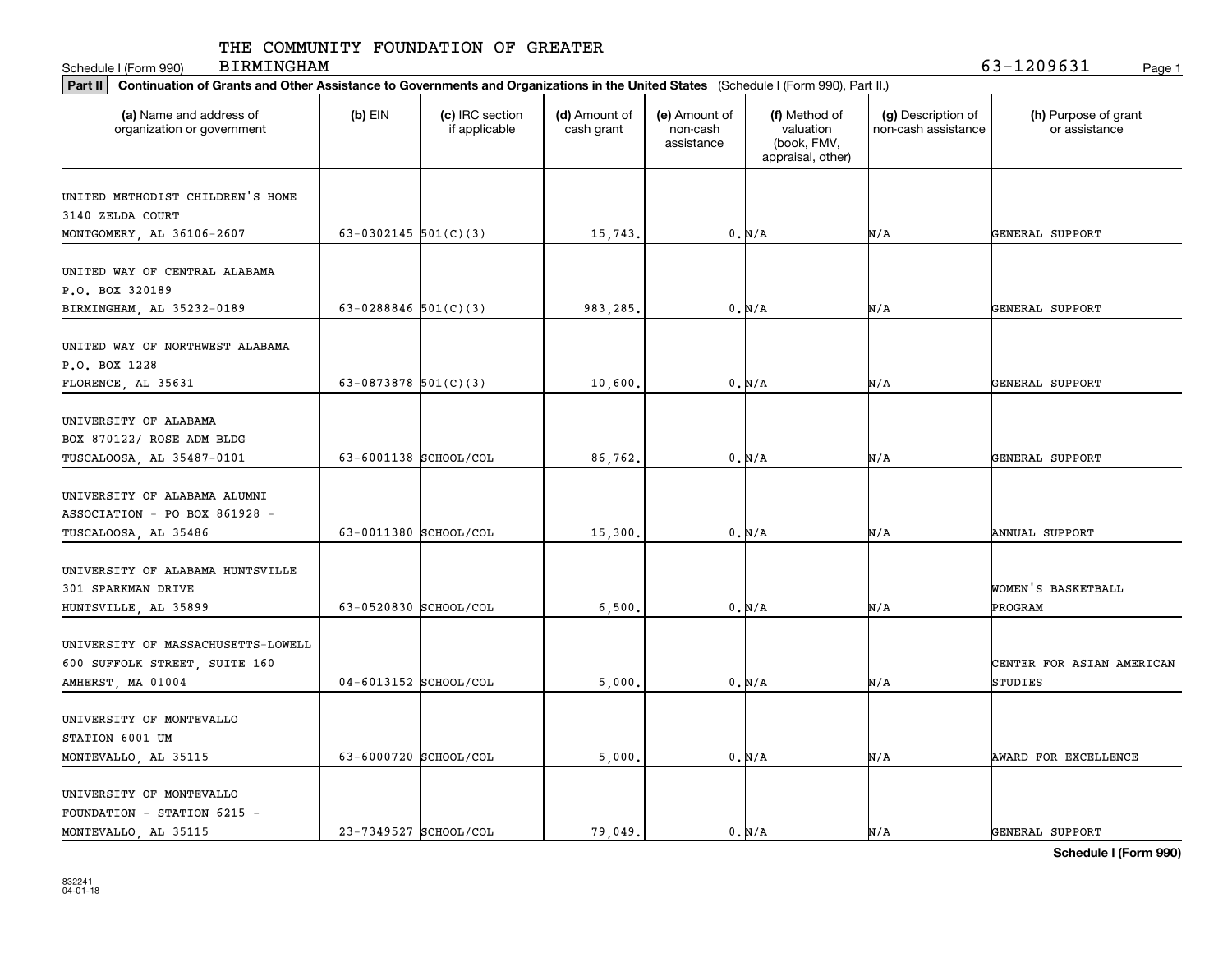Schedule I (Form 990) Page 1 BIRMINGHAM 63-1209631

| Part II   Continuation of Grants and Other Assistance to Governments and Organizations in the United States (Schedule I (Form 990), Part II.) |                                                                                                                                                                                           |  |                                           |                                       |     |                                  |
|-----------------------------------------------------------------------------------------------------------------------------------------------|-------------------------------------------------------------------------------------------------------------------------------------------------------------------------------------------|--|-------------------------------------------|---------------------------------------|-----|----------------------------------|
| (a) Name and address of<br>organization or government                                                                                         | (c) IRC section<br>$(b)$ EIN<br>(d) Amount of<br>(e) Amount of<br>(f) Method of<br>valuation<br>if applicable<br>cash grant<br>non-cash<br>(book, FMV,<br>assistance<br>appraisal, other) |  | (g) Description of<br>non-cash assistance | (h) Purpose of grant<br>or assistance |     |                                  |
|                                                                                                                                               |                                                                                                                                                                                           |  |                                           |                                       |     |                                  |
| UNIVERSITY OF NORTH ALABAMA                                                                                                                   |                                                                                                                                                                                           |  |                                           |                                       |     |                                  |
| FOUNDATION - UNA BOX 5113 -                                                                                                                   |                                                                                                                                                                                           |  |                                           |                                       |     |                                  |
| FLORENCE, AL 35632                                                                                                                            | 63-0814488 SCHOOL/COL                                                                                                                                                                     |  | 5,000                                     | 0. N/A                                | N/A | CAPITAL CAMPAIGN                 |
| UNIVERSITY OF SOUTH ALABAMA                                                                                                                   |                                                                                                                                                                                           |  |                                           |                                       |     |                                  |
| 307 UNIVERSITY BLVD., AD 200                                                                                                                  |                                                                                                                                                                                           |  |                                           |                                       |     | AWARD FOR EXCELLENCE             |
| MOBILE, AL 36688                                                                                                                              | 63-0477348 SCHOOL/COL                                                                                                                                                                     |  | 7,200                                     | 0. N/A                                | N/A | SCHOLARSHIP                      |
| UNIVERSITY OF TENNESSEE FOUNDATION                                                                                                            |                                                                                                                                                                                           |  |                                           |                                       |     |                                  |
| 466 HASLAM BUSINESS BUILDING, 1000                                                                                                            |                                                                                                                                                                                           |  |                                           |                                       |     |                                  |
| VOLUNTEER BLVD. - KNOXVILLE, TN                                                                                                               |                                                                                                                                                                                           |  |                                           |                                       |     | GLOBAL LEADERSHIP SOCIETY        |
| 37996-022                                                                                                                                     | 62-1844686 SCHOOL/COL                                                                                                                                                                     |  | 7,500                                     | 0. N/A                                | N/A | PROGRAM                          |
|                                                                                                                                               |                                                                                                                                                                                           |  |                                           |                                       |     |                                  |
| UNIVERSITY OF TEXAS FOUNDATION                                                                                                                |                                                                                                                                                                                           |  |                                           |                                       |     |                                  |
| POST OFFICE BOX 250                                                                                                                           |                                                                                                                                                                                           |  |                                           |                                       |     |                                  |
| AUSTIN, TX 78767-0250                                                                                                                         | 74-1587488 SCHOOL/COL                                                                                                                                                                     |  | 37,500                                    | 0. N/A                                | N/A | <b>MD ANDERSON CANCER CENTER</b> |
|                                                                                                                                               |                                                                                                                                                                                           |  |                                           |                                       |     |                                  |
| UNIVERSITY OF THE SOUTH                                                                                                                       |                                                                                                                                                                                           |  |                                           |                                       |     |                                  |
| 735 UNIVERSITY AVENUE                                                                                                                         |                                                                                                                                                                                           |  |                                           |                                       |     |                                  |
| SEWANEE, TN 37383-1000                                                                                                                        | 62-0475697 SCHOOL/COL                                                                                                                                                                     |  | 35,500                                    | 0. N/A                                | N/A | MEN'S TENNIS                     |
|                                                                                                                                               |                                                                                                                                                                                           |  |                                           |                                       |     |                                  |
| UNLESS U                                                                                                                                      |                                                                                                                                                                                           |  |                                           |                                       |     |                                  |
| 2017 COLUMBIANA ROAD                                                                                                                          |                                                                                                                                                                                           |  |                                           |                                       |     |                                  |
| VESTAVIA HILLS, AL 35216                                                                                                                      | $47 - 2035114$ $501(C)(3)$                                                                                                                                                                |  | 10,000                                    | 0. N/A                                | N/A | GENERAL SUPPORT                  |
|                                                                                                                                               |                                                                                                                                                                                           |  |                                           |                                       |     |                                  |
| <b>URBAN IMPACT</b>                                                                                                                           |                                                                                                                                                                                           |  |                                           |                                       |     | VCC: CIVIL RIGHTS                |
| 1721 4TH AVE NORTH SUITE 102                                                                                                                  |                                                                                                                                                                                           |  |                                           |                                       |     | DISTRICT - CATALYTIC             |
| BIRMINGHAM, AL 35203                                                                                                                          | 63-0795551 $501(C)(3)$                                                                                                                                                                    |  | 54,000                                    | 0. N/A                                | N/A | REVITALIZATION PLAN              |
|                                                                                                                                               |                                                                                                                                                                                           |  |                                           |                                       |     |                                  |
| URBAN MINISTRY                                                                                                                                |                                                                                                                                                                                           |  |                                           |                                       |     |                                  |
| 1229 COTTON AVE. SW                                                                                                                           |                                                                                                                                                                                           |  |                                           |                                       |     |                                  |
| BIRMINGHAM, AL 35211                                                                                                                          | 63-0717761 $501(C)(3)$                                                                                                                                                                    |  | 76,000                                    | 0. N/A                                | N/A | GENERAL SUPPORT                  |
| UTAH VALLEY UNIVERSITY                                                                                                                        |                                                                                                                                                                                           |  |                                           |                                       |     |                                  |
| 800 WEST UNIVERSITY PARKWAY                                                                                                                   |                                                                                                                                                                                           |  |                                           |                                       |     |                                  |
| OREM UT 84058                                                                                                                                 | 87-0036944 SCHOOL/COL                                                                                                                                                                     |  | 6.000.                                    | $0. N/A$                              | N/A | MCWANE SCHOLARSHIP               |
|                                                                                                                                               |                                                                                                                                                                                           |  |                                           |                                       |     |                                  |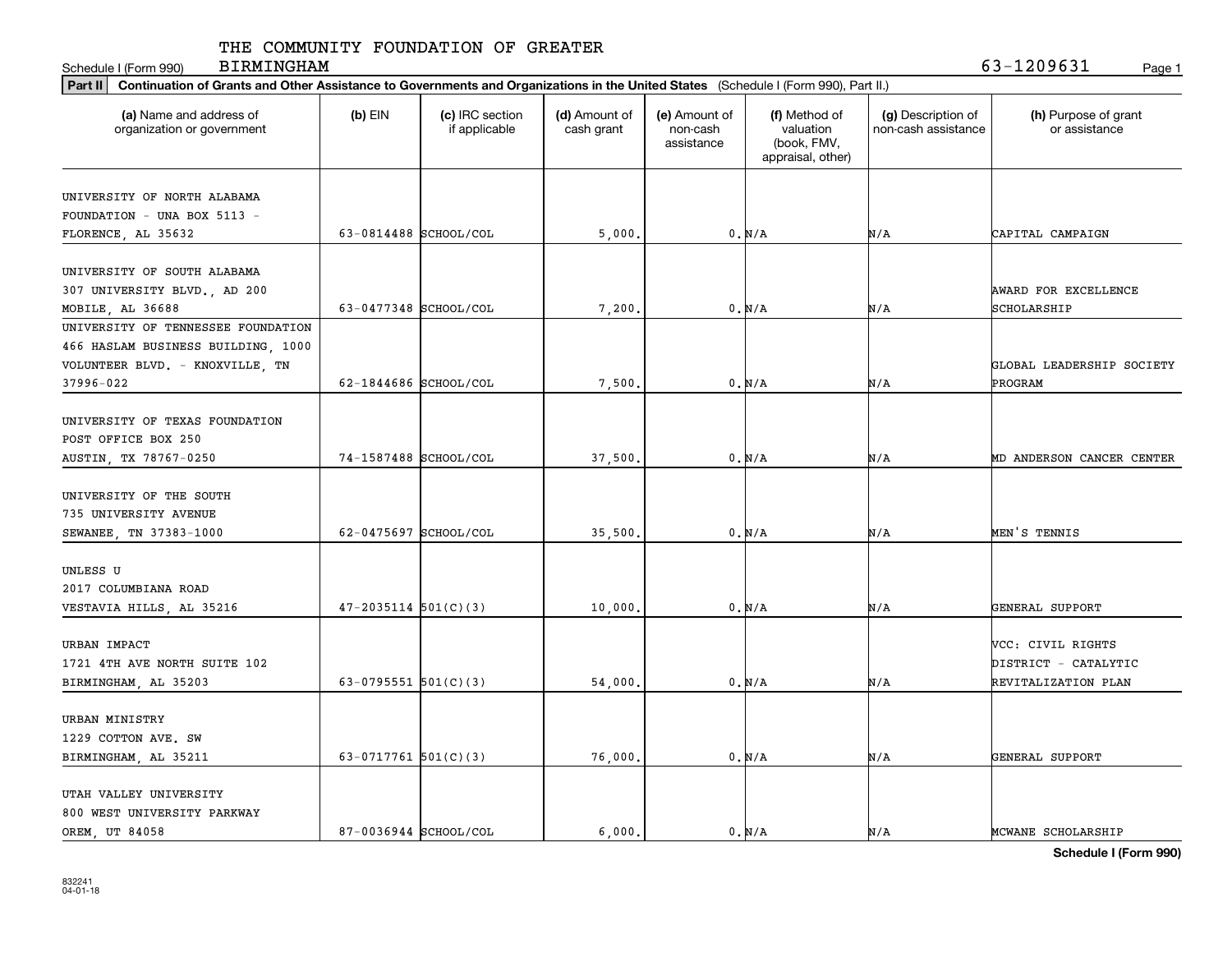Schedule I (Form 990) Page 1 BIRMINGHAM 63-1209631

| Part II   Continuation of Grants and Other Assistance to Governments and Organizations in the United States (Schedule I (Form 990), Part II.) |                            |                                  |                             |                                         |                                                                |                                           |                                       |
|-----------------------------------------------------------------------------------------------------------------------------------------------|----------------------------|----------------------------------|-----------------------------|-----------------------------------------|----------------------------------------------------------------|-------------------------------------------|---------------------------------------|
| (a) Name and address of<br>organization or government                                                                                         | $(b)$ EIN                  | (c) IRC section<br>if applicable | (d) Amount of<br>cash grant | (e) Amount of<br>non-cash<br>assistance | (f) Method of<br>valuation<br>(book, FMV,<br>appraisal, other) | (g) Description of<br>non-cash assistance | (h) Purpose of grant<br>or assistance |
|                                                                                                                                               |                            |                                  |                             |                                         |                                                                |                                           |                                       |
| VALLEYDALE CHURCH                                                                                                                             |                            |                                  |                             |                                         |                                                                |                                           |                                       |
| 2324 VALLEYDALE ROAD                                                                                                                          |                            |                                  |                             |                                         |                                                                |                                           |                                       |
| BIRMINGHAM, AL 35244                                                                                                                          |                            | 92-0069229 CHURCH/SYNAGOUE       | 5,000                       |                                         | 0. N/A                                                         | N/A                                       | GENERAL SUPPORT                       |
| VANDERBILT UNIVERSITY                                                                                                                         |                            |                                  |                             |                                         |                                                                |                                           |                                       |
| PMB 407727-2301 VANDERBILT PL                                                                                                                 |                            |                                  |                             |                                         |                                                                |                                           |                                       |
| NASHVILLE, TN 37203-9700                                                                                                                      | 62-0476822 SCHOOL/COL      |                                  | 8,500                       |                                         | 0. N/A                                                         | N/A                                       | BOB INNES FUND                        |
| VANDERBILT UNIVERSITY - NATIONAL                                                                                                              |                            |                                  |                             |                                         |                                                                |                                           |                                       |
| COMMODORE CLUB - MCGUGIN                                                                                                                      |                            |                                  |                             |                                         |                                                                |                                           |                                       |
| CENTER/2601 JESS NEELY DR -                                                                                                                   |                            |                                  |                             |                                         |                                                                |                                           |                                       |
| NASHVILLE, TN 37212                                                                                                                           | 62-0476822 SCHOOL/COL      |                                  | 11,000                      |                                         | 0. N/A                                                         | N/A                                       | GENERAL SUPPORT                       |
|                                                                                                                                               |                            |                                  |                             |                                         |                                                                |                                           |                                       |
| VENTURE FOR AMERICA                                                                                                                           |                            |                                  |                             |                                         |                                                                |                                           |                                       |
| 40 W 29TH ST, STE 301                                                                                                                         |                            |                                  |                             |                                         |                                                                |                                           |                                       |
| NEW YORK, NY 10001                                                                                                                            | $27 - 2987904$ 501(C)(3)   |                                  | 10,000                      |                                         | 0. N/A                                                         | N/A                                       | GENERAL SUPPORT                       |
|                                                                                                                                               |                            |                                  |                             |                                         |                                                                |                                           |                                       |
| VESTAVIA HILLS BAPTIST CHURCH                                                                                                                 |                            |                                  |                             |                                         |                                                                |                                           |                                       |
| 2600 VESTAVIA DRIVE                                                                                                                           |                            |                                  |                             |                                         |                                                                |                                           |                                       |
| BIRMINGHAM, AL 35216                                                                                                                          | 63-0375613 CHURCH/SYN      |                                  | 41,000                      |                                         | 0. N/A                                                         | N/A                                       | THE BUDGET                            |
|                                                                                                                                               |                            |                                  |                             |                                         |                                                                |                                           |                                       |
| VESTAVIA HILLS LIBRARY FOUNDATION                                                                                                             |                            |                                  |                             |                                         |                                                                |                                           |                                       |
| 1221 MONTGOMERY HIGHWAY                                                                                                                       |                            |                                  |                             |                                         |                                                                |                                           |                                       |
| BIRMINGHAM, AL 35216                                                                                                                          | 63-1186876 $501(C)(3)$     |                                  | 10,000                      |                                         | 0. N/A                                                         | N/A                                       | GENERAL SUPPORT                       |
|                                                                                                                                               |                            |                                  |                             |                                         |                                                                |                                           |                                       |
| VESTAVIA HILLS UNITED METHODIST                                                                                                               |                            |                                  |                             |                                         |                                                                |                                           |                                       |
| CHURCH - 2061 KENTUCKY AVENUE -                                                                                                               |                            |                                  |                             |                                         |                                                                |                                           |                                       |
| BIRMINGHAM, AL 35216                                                                                                                          | 63-0378123 CHURCH/SYN      |                                  | 11,000                      |                                         | 0. N/A                                                         | N/A                                       | DOWD SCHOLARSHIP                      |
|                                                                                                                                               |                            |                                  |                             |                                         |                                                                |                                           |                                       |
| VIRGINIA SAMFORD THEATRE/MAC                                                                                                                  |                            |                                  |                             |                                         |                                                                |                                           |                                       |
| 1116 26TH STREET SOUTH                                                                                                                        |                            |                                  |                             |                                         |                                                                |                                           |                                       |
| BIRMINGHAM, AL 35205-2414                                                                                                                     | $23-7008513$ 501(C)(3)     |                                  | 48,077                      |                                         | 0. N/A                                                         | N/A                                       | GENERAL SUPPORT                       |
|                                                                                                                                               |                            |                                  |                             |                                         |                                                                |                                           |                                       |
| VOICES FOR ALABAMA'S CHILDREN                                                                                                                 |                            |                                  |                             |                                         |                                                                |                                           |                                       |
| P.O. BOX 4576                                                                                                                                 |                            |                                  |                             |                                         |                                                                |                                           |                                       |
| MONTGOMERY AL 36103                                                                                                                           | $58 - 2020321$ $501(C)(3)$ |                                  | 5,000.                      |                                         | $0. N/A$                                                       | N/A                                       | GENERAL SUPPORT                       |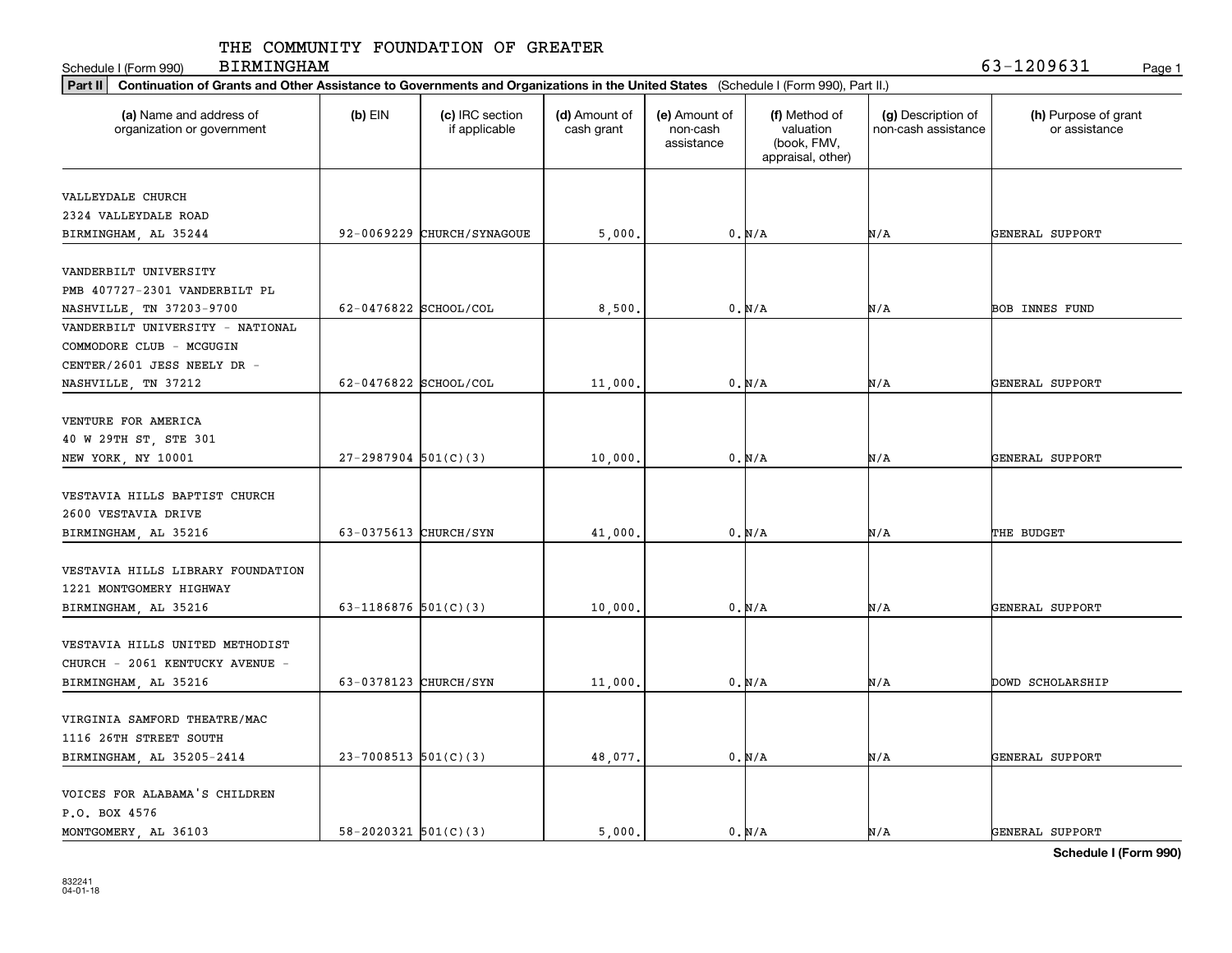Schedule I (Form 990) Page 1 BIRMINGHAM 63-1209631

| (a) Name and address of<br>organization or government | $(b)$ EIN<br>(c) IRC section<br>(d) Amount of<br>(e) Amount of<br>(f) Method of<br>non-cash<br>valuation<br>if applicable<br>cash grant<br>(book, FMV,<br>assistance<br>appraisal, other) |  | (g) Description of<br>non-cash assistance | (h) Purpose of grant<br>or assistance |     |                     |
|-------------------------------------------------------|-------------------------------------------------------------------------------------------------------------------------------------------------------------------------------------------|--|-------------------------------------------|---------------------------------------|-----|---------------------|
| WALKER CO. HUMANE SOCIETY                             |                                                                                                                                                                                           |  |                                           |                                       |     | TO SUPPORT "FIX THE |
| P.O. BOX 1407                                         |                                                                                                                                                                                           |  |                                           |                                       |     | MOMMA" AND " KITTY  |
| JASPER, AL 35502                                      | 63-0809530 $501(C)(3)$                                                                                                                                                                    |  | 6,000                                     | 0. N/A                                | N/A | FIXIN'" PROGRAMS    |
| WASHINGTON AND LEE UNIVERSITY                         |                                                                                                                                                                                           |  |                                           |                                       |     |                     |
| ANNUAL FUND OFFICE                                    |                                                                                                                                                                                           |  |                                           |                                       |     |                     |
| LEXINGTON, VA 24450-0303                              | 54-0505977 SCHOOL/COL                                                                                                                                                                     |  | 20,000                                    | 0. N/A                                | N/A | GENERAL SUPPORT     |
| WATERSHED IDENTITY FOUNDATION                         |                                                                                                                                                                                           |  |                                           |                                       |     |                     |
| P. O. BOX 43633                                       |                                                                                                                                                                                           |  |                                           |                                       |     | PAINT ROCK FOREST   |
| BIRMINGHAM, AL 35243                                  | 63-1287810 $501(C)(3)$                                                                                                                                                                    |  | 10,000                                    | 0. N/A                                | N/A | RESEARCH CENTER     |
| WBHM/UAB                                              |                                                                                                                                                                                           |  |                                           |                                       |     |                     |
| 650 11TH STREET SOUTH                                 |                                                                                                                                                                                           |  |                                           |                                       |     |                     |
| BIRMINGHAM, AL 35294                                  | 63-6005396 GOVERNMENT                                                                                                                                                                     |  | 22,050                                    | 0. N/A                                | N/A | GENERAL SUPPORT     |
|                                                       |                                                                                                                                                                                           |  |                                           |                                       |     |                     |
| WEBB SCHOOL                                           |                                                                                                                                                                                           |  |                                           |                                       |     |                     |
| 319 WEBB ROAD EAST                                    |                                                                                                                                                                                           |  |                                           |                                       |     |                     |
| BELL BUCKLE, TN 37020-0488                            | 62-0401875 $501(C)(3)$                                                                                                                                                                    |  | 10,000                                    | 0. N/A                                | N/A | GENERAL SUPPORT     |
| WEEKEND WONDERS 4 KIDS                                |                                                                                                                                                                                           |  |                                           |                                       |     |                     |
| 6649 SUNDOWN TRAIL                                    |                                                                                                                                                                                           |  |                                           |                                       |     |                     |
| FRISCO, TX 75034                                      | $81 - 1291329$ 501(C)(3)                                                                                                                                                                  |  | 7,055                                     | 0. N/A                                | N/A | GENERAL SUPPORT     |
| WEST END SYNAGOGUE                                    |                                                                                                                                                                                           |  |                                           |                                       |     |                     |
| 3810 WEST END AVENUE                                  |                                                                                                                                                                                           |  |                                           |                                       |     |                     |
| NASHVILLE, TN 37205                                   | 62-0513743 $501(C)(3)$                                                                                                                                                                    |  | 10,000                                    | 0. N/A                                | N/A | ENGEL FAMILY ANNUAL |
|                                                       |                                                                                                                                                                                           |  |                                           |                                       |     |                     |
| WOFFORD COLLEGE                                       |                                                                                                                                                                                           |  |                                           |                                       |     |                     |
| 429 NORTH CHURCH STREET                               |                                                                                                                                                                                           |  |                                           |                                       |     | BETWEEN THE BELLS   |
| SPARTANBURG, SC 29303                                 | 57-0314422 SCHOOL/COL                                                                                                                                                                     |  | 10,000                                    | 0. N/A                                | N/A | SCHOLARSHIP FUND    |
| WOMEN OF MY HOPE                                      |                                                                                                                                                                                           |  |                                           |                                       |     |                     |
| PO BOX 73                                             |                                                                                                                                                                                           |  |                                           |                                       |     |                     |
| MADISONVILLE, LA 70447                                | $20 - 8389117$ 501(C)(3)                                                                                                                                                                  |  | 22,200                                    | 0. N/A                                | N/A | GENERAL SUPPORT     |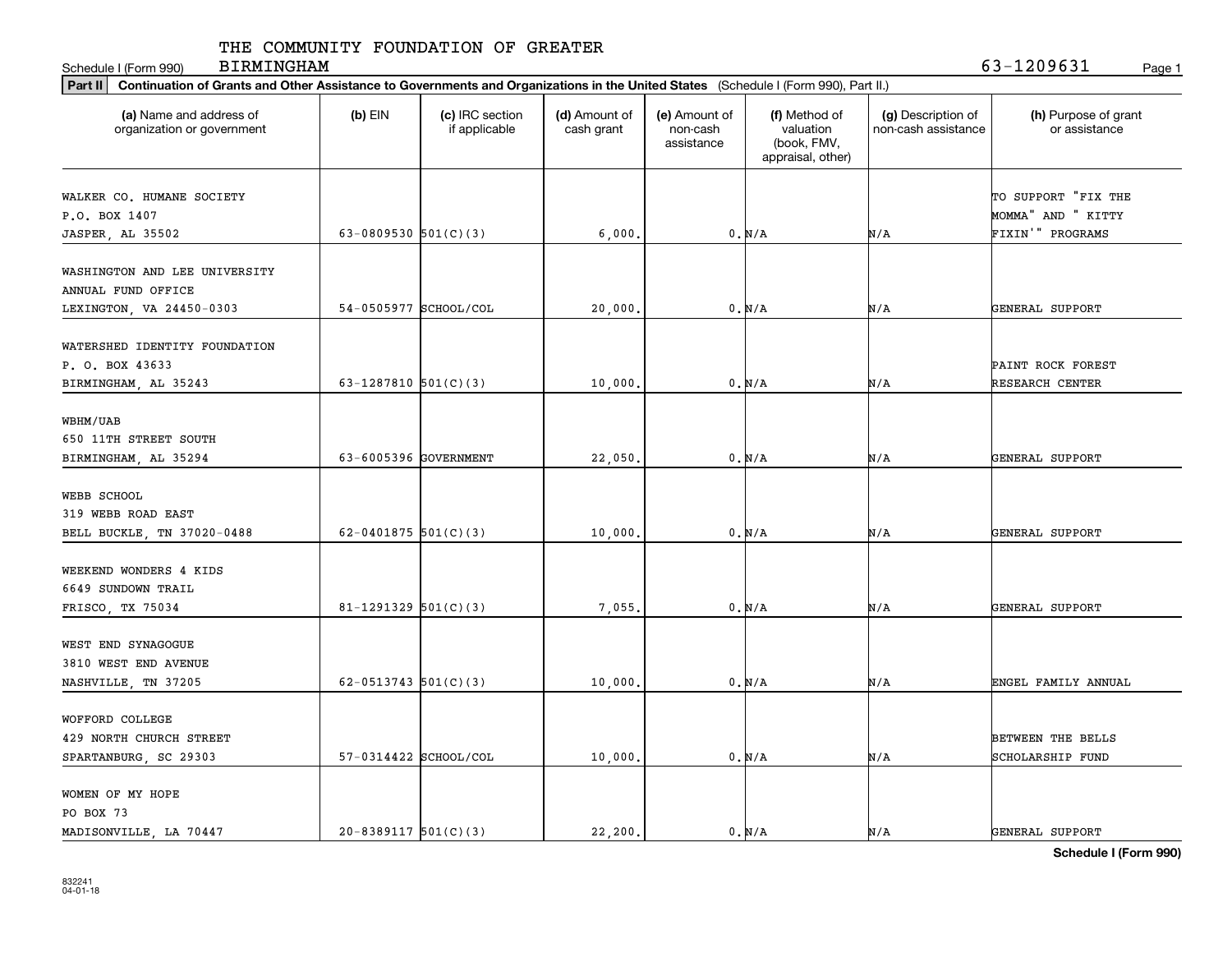Schedule I (Form 990) Page 1

BIRMINGHAM 63-1209631

| Part II   Continuation of Grants and Other Assistance to Governments and Organizations in the United States (Schedule I (Form 990), Part II.) |                            |                                  |                             |                                         |                                                                |                                           |                                       |
|-----------------------------------------------------------------------------------------------------------------------------------------------|----------------------------|----------------------------------|-----------------------------|-----------------------------------------|----------------------------------------------------------------|-------------------------------------------|---------------------------------------|
| (a) Name and address of<br>organization or government                                                                                         | $(b)$ EIN                  | (c) IRC section<br>if applicable | (d) Amount of<br>cash grant | (e) Amount of<br>non-cash<br>assistance | (f) Method of<br>valuation<br>(book, FMV,<br>appraisal, other) | (g) Description of<br>non-cash assistance | (h) Purpose of grant<br>or assistance |
|                                                                                                                                               |                            |                                  |                             |                                         |                                                                |                                           |                                       |
| WOMEN'S FUND OF GREATER BIRMINGHAM                                                                                                            |                            |                                  |                             |                                         |                                                                |                                           |                                       |
| 2201 5TH AVE SOUTH STE 110                                                                                                                    |                            |                                  |                             |                                         |                                                                |                                           |                                       |
| BIRMINGHAM, AL 35233                                                                                                                          | $45-0952468$ 501(C)(3)     |                                  | 69,100.                     |                                         | 0. N/A                                                         | N/A                                       | GENERAL SUPPORT                       |
| WOODLAWN FOUNDATION                                                                                                                           |                            |                                  |                             |                                         |                                                                |                                           |                                       |
| 5529 1ST AVE S                                                                                                                                |                            |                                  |                             |                                         |                                                                |                                           |                                       |
| BIRMINGHAM, AL 35212                                                                                                                          | $27-4051072$ 501(C)(3)     |                                  | 91,250                      |                                         | 0. N/A                                                         | N/A                                       | GENERAL SUPPORT                       |
|                                                                                                                                               |                            |                                  |                             |                                         |                                                                |                                           |                                       |
| WOUNDED WARRIORS OF MISSISSIPPI                                                                                                               |                            |                                  |                             |                                         |                                                                |                                           |                                       |
| 1357 WADE PATRICK ROAD                                                                                                                        |                            |                                  |                             |                                         |                                                                |                                           | KIRKMAN O'NEAL COMMUNITY              |
| BRANDON, MS 39042                                                                                                                             | $46 - 5455608$ $501(C)(3)$ |                                  | 5,000                       |                                         | $0. N/A$                                                       | N/A                                       | SERVICE AWARD                         |
|                                                                                                                                               |                            |                                  |                             |                                         |                                                                |                                           |                                       |
| YMCA BIRMINGHAM                                                                                                                               |                            |                                  |                             |                                         |                                                                |                                           |                                       |
| 2101 FOURTH AVE NORTH                                                                                                                         |                            |                                  |                             |                                         |                                                                |                                           |                                       |
| BIRMINGHAM, AL 35203                                                                                                                          | $63 - 0299894$ 501(C)(3)   |                                  | 33,000                      |                                         | 0. N/A                                                         | N/A                                       | ANNUAL CAMPAIGN                       |
|                                                                                                                                               |                            |                                  |                             |                                         |                                                                |                                           |                                       |
| YMCA BIRMINGHAM-ALABASTER                                                                                                                     |                            |                                  |                             |                                         |                                                                |                                           |                                       |
| 117 PLAZA CIRCLE                                                                                                                              |                            |                                  |                             |                                         |                                                                |                                           |                                       |
| ALABASTER, AL 35007                                                                                                                           | $63 - 0299894$ 501(C)(3)   |                                  | 5,000                       |                                         | 0. N/A                                                         | N/A                                       | 2018 CAMPAIGN                         |
|                                                                                                                                               |                            |                                  |                             |                                         |                                                                |                                           |                                       |
| YMCA SHADES VALLEY                                                                                                                            |                            |                                  |                             |                                         |                                                                |                                           |                                       |
| 3551 INDEPENDENCE DRIVE                                                                                                                       |                            |                                  |                             |                                         |                                                                |                                           |                                       |
| BIRMINGHAM, AL 35209                                                                                                                          | 63-0299894 $501(C)(3)$     |                                  | 10,000                      |                                         | 0. N/A                                                         | N/A                                       | GENERAL SUPPORT                       |
|                                                                                                                                               |                            |                                  |                             |                                         |                                                                |                                           |                                       |
| YOUTH TOWERS                                                                                                                                  |                            |                                  |                             |                                         |                                                                |                                           |                                       |
| 601 19TH ST N                                                                                                                                 |                            |                                  |                             |                                         |                                                                |                                           |                                       |
| BIRMINGHAM, AL 35203                                                                                                                          | $45-3913117$ $501(C)(3)$   |                                  | 25,810                      |                                         | 0. N/A                                                         | N/A                                       | GENERAL SUPPORT                       |
| YOUTHSERVE                                                                                                                                    |                            |                                  |                             |                                         |                                                                |                                           |                                       |
| P.O. BOX 530334                                                                                                                               |                            |                                  |                             |                                         |                                                                |                                           |                                       |
| BIRMINGHAM, AL 35253                                                                                                                          | 63-1278901 $501(C)(3)$     |                                  | 18,500.                     |                                         | 0. N/A                                                         | N/A                                       | GENERAL SUPPORT                       |
|                                                                                                                                               |                            |                                  |                             |                                         |                                                                |                                           |                                       |
| YWCA                                                                                                                                          |                            |                                  |                             |                                         |                                                                |                                           |                                       |
| 309 NORTH 23RD STREET                                                                                                                         |                            |                                  |                             |                                         |                                                                |                                           | INTERFAITH HOSPITALITY                |
| BIRMINGHAM, AL 35203                                                                                                                          | 63-0288882 $501(C)(3)$     |                                  | 194.200.                    |                                         | 0. N/A                                                         | N/A                                       | HOUSE FOR FAMILIES                    |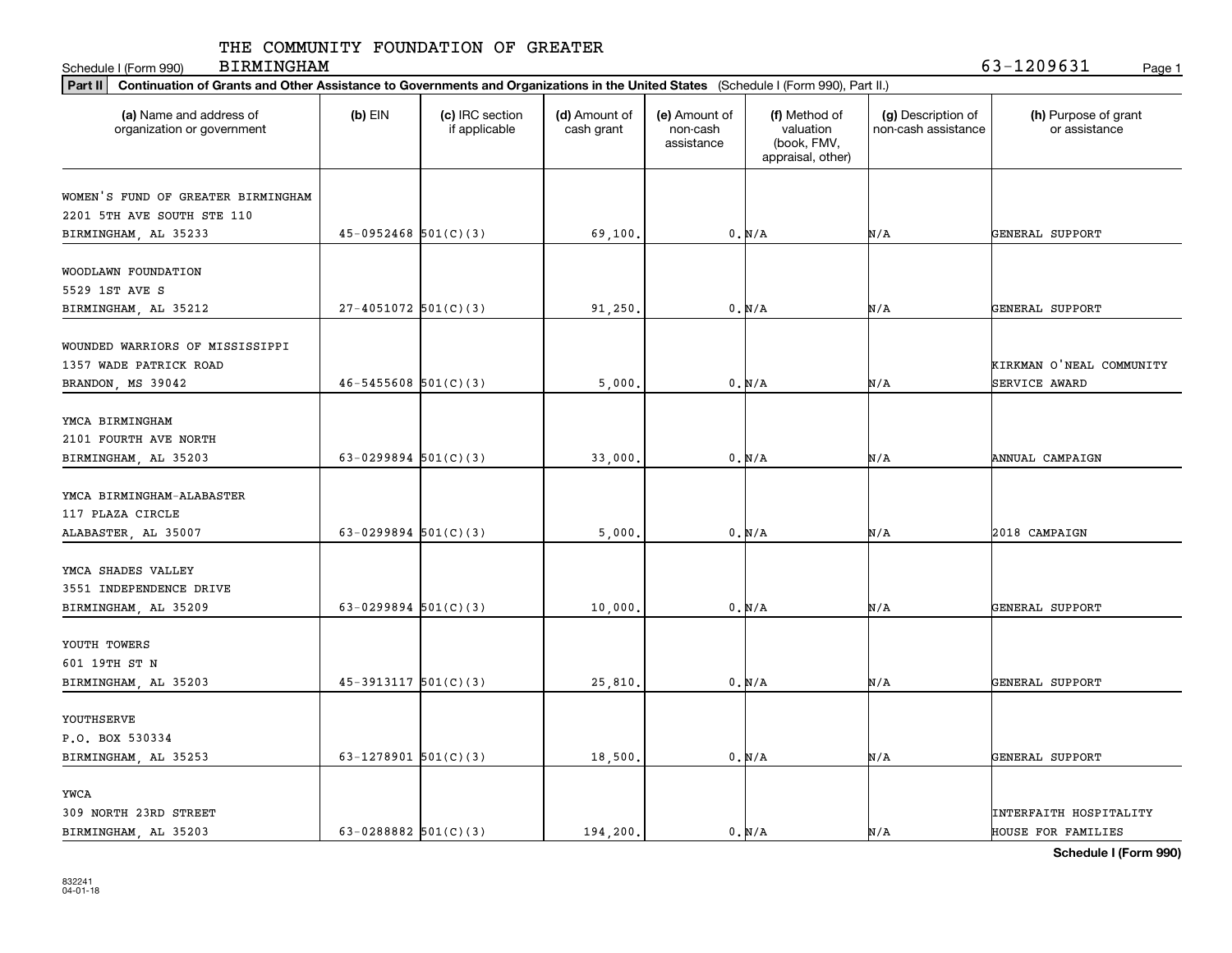BIRMINGHAM

63-1209631

| <b>BIRMINGHAM</b><br>Schedule I (Form 990)                                                                                                     |                       |                                  |                             |                                         |                                                                |                                           | 63-1209631<br>Page 1                        |
|------------------------------------------------------------------------------------------------------------------------------------------------|-----------------------|----------------------------------|-----------------------------|-----------------------------------------|----------------------------------------------------------------|-------------------------------------------|---------------------------------------------|
| Part II<br>Continuation of Grants and Other Assistance to Governments and Organizations in the United States (Schedule I (Form 990), Part II.) |                       |                                  |                             |                                         |                                                                |                                           |                                             |
| (a) Name and address of<br>organization or government                                                                                          | $(b)$ EIN             | (c) IRC section<br>if applicable | (d) Amount of<br>cash grant | (e) Amount of<br>non-cash<br>assistance | (f) Method of<br>valuation<br>(book, FMV,<br>appraisal, other) | (g) Description of<br>non-cash assistance | (h) Purpose of grant<br>or assistance       |
| ZION SPRING BAPTIST CHURCH<br>528 41ST STREET NORTH<br>BIRMINGHAM, AL 35222                                                                    | 27-2281105 CHURCH/SYN |                                  | 5,000.                      |                                         | 0. N/A                                                         | N/A                                       | THE SPRINGBOARD READY TO<br>READ INITIATIVE |
|                                                                                                                                                |                       |                                  |                             |                                         |                                                                |                                           |                                             |
|                                                                                                                                                |                       |                                  |                             |                                         |                                                                |                                           |                                             |
|                                                                                                                                                |                       |                                  |                             |                                         |                                                                |                                           |                                             |
|                                                                                                                                                |                       |                                  |                             |                                         |                                                                |                                           |                                             |
|                                                                                                                                                |                       |                                  |                             |                                         |                                                                |                                           |                                             |
|                                                                                                                                                |                       |                                  |                             |                                         |                                                                |                                           |                                             |
|                                                                                                                                                |                       |                                  |                             |                                         |                                                                |                                           |                                             |
|                                                                                                                                                |                       |                                  |                             |                                         |                                                                |                                           |                                             |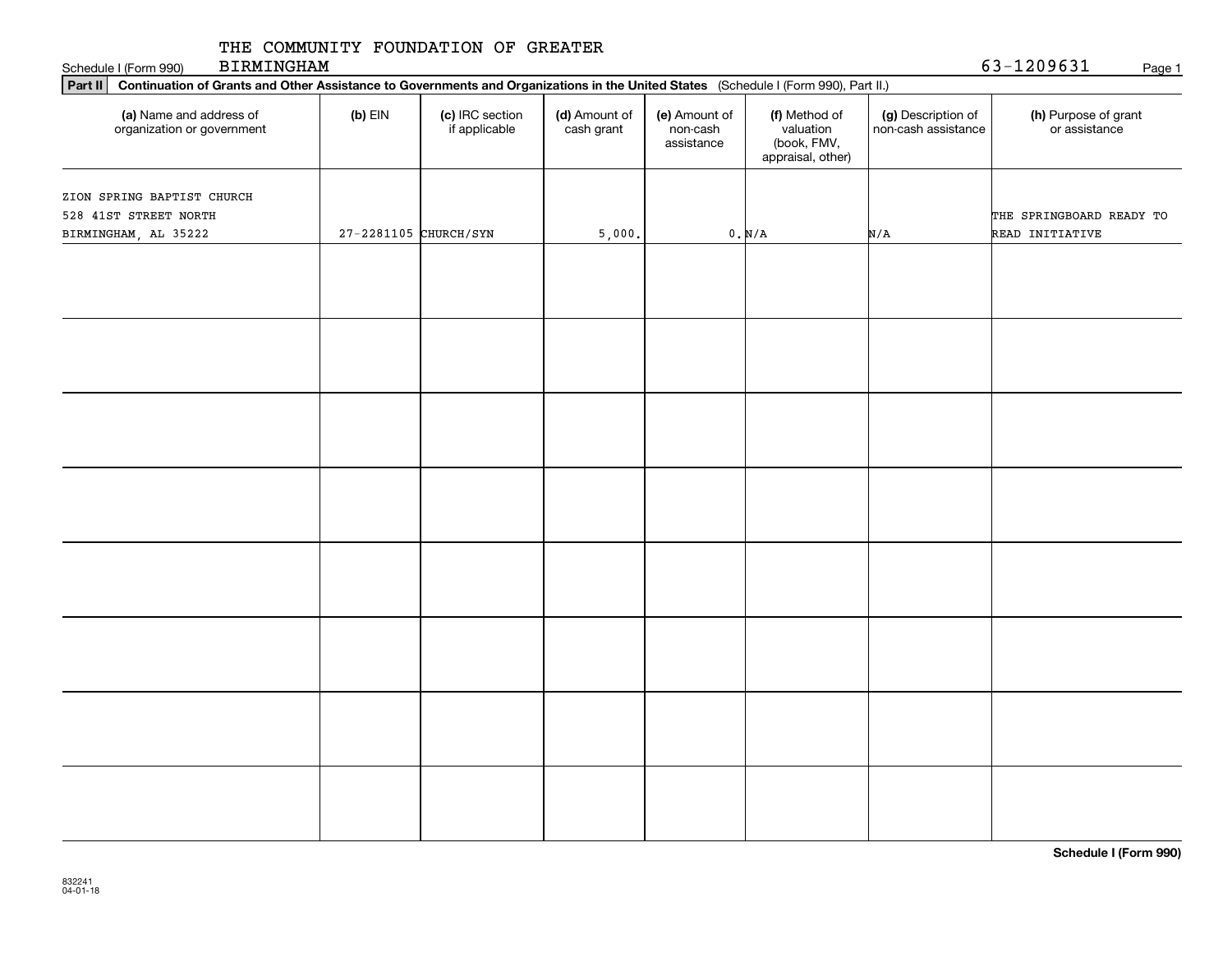Schedule I (Form 990) (2018) BIRMINGHAM

**2**63-1209631

**Part III** | Grants and Other Assistance to Domestic Individuals. Complete if the organization answered "Yes" on Form 990, Part IV, line 22. Part III can be duplicated if additional space is needed.

| (a) Type of grant or assistance                                                                                                                      | (b) Number of<br>recipients | (c) Amount of<br>cash grant | (d) Amount of non-<br>cash assistance | (e) Method of valuation<br>(book, FMV, appraisal, other) | (f) Description of noncash assistance |
|------------------------------------------------------------------------------------------------------------------------------------------------------|-----------------------------|-----------------------------|---------------------------------------|----------------------------------------------------------|---------------------------------------|
|                                                                                                                                                      |                             |                             |                                       |                                                          |                                       |
| SCHOLARSHIPS                                                                                                                                         | 65                          | 166,600.                    |                                       | 0. N/A                                                   | N/A                                   |
|                                                                                                                                                      |                             |                             |                                       |                                                          |                                       |
|                                                                                                                                                      |                             |                             |                                       |                                                          |                                       |
|                                                                                                                                                      |                             |                             |                                       |                                                          |                                       |
|                                                                                                                                                      |                             |                             |                                       |                                                          |                                       |
|                                                                                                                                                      |                             |                             |                                       |                                                          |                                       |
|                                                                                                                                                      |                             |                             |                                       |                                                          |                                       |
|                                                                                                                                                      |                             |                             |                                       |                                                          |                                       |
|                                                                                                                                                      |                             |                             |                                       |                                                          |                                       |
| Part IV<br>Supplemental Information. Provide the information required in Part I, line 2; Part III, column (b); and any other additional information. |                             |                             |                                       |                                                          |                                       |

PART I, LINE 2:

THE FOUNDATION MONITORS THE PROGRESS OF ITS AWARDED GRANTS BY REQUIRING AN

UPDATE REPORT FROM THE GRANTEE SIX MONTHS AFTER THE AWARD, AND ADDITIONAL

REPORTS EACH SIX MONTHS UNTIL ALL FUNDS AWARDED HAVE BEEN EXPENDED.

ADDITIONAL AWARDS WILL NOT BE MADE IF REPORTS ARE OUTSTANDING. ALL CHECKS

FOR SCHOLARSHIPS ARE SENT DIRECTLY TO THE FINANCIAL AID OFFICES AFTER WE

HAVE RECEIVED VERIFICATION OF ENROLLMENT. THE INSTITUTION IS REQUESTED TO

REFUND DIRECTLY TO US ANY UNUSED PORTION OF THE AMOUNT AWARDED, AND TO

NOTIFY US IF THE STUDENT'S STATUS CHANGES FROM FULL-TIME.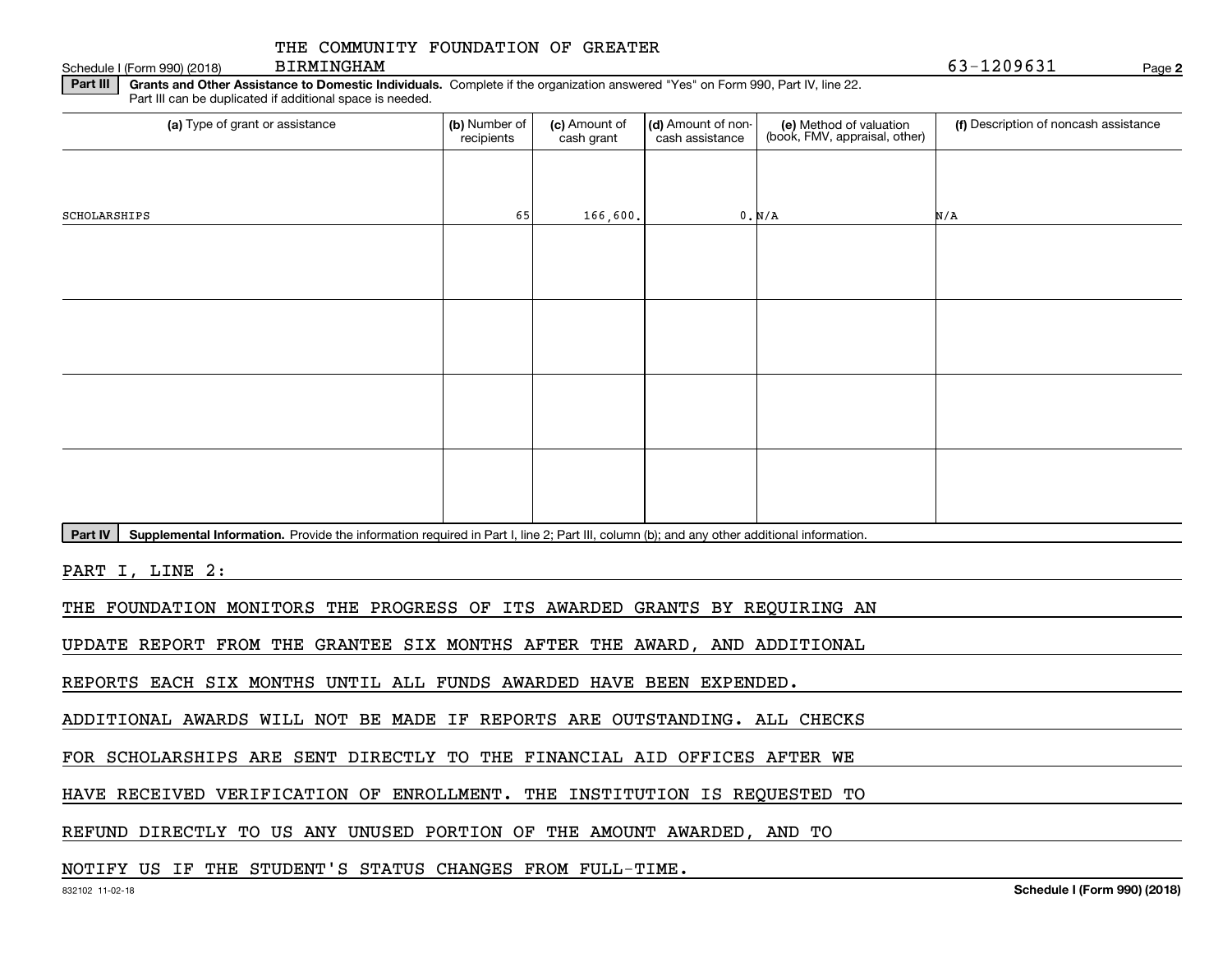PART II, LINE 1, COLUMN (H):

NAME OF ORGANIZATION OR GOVERNMENT: ALABAMA GAME CHANGERS

(H) PURPOSE OF GRANT OR ASSISTANCE: EVIDENCED-BASED INSTRUCTION WITHIN A

SCHOOL SETTING TO PREVENT READING FAILURE IN HIGH RISK AREAS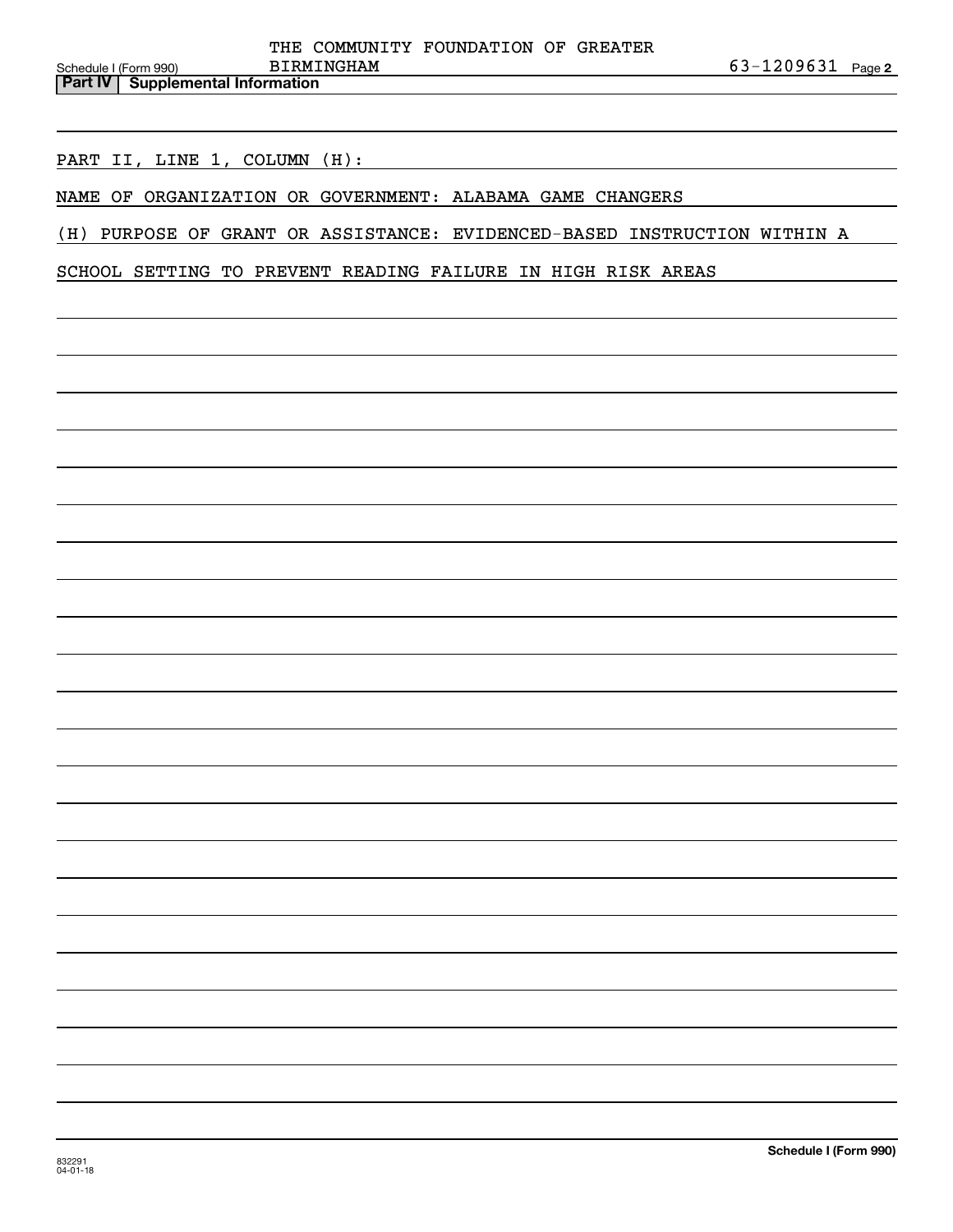|        | <b>SCHEDULE J</b>                       | <b>Compensation Information</b>                                                                                                                                                                                                                 |                            | OMB No. 1545-0047                   |     |             |  |  |  |  |  |
|--------|-----------------------------------------|-------------------------------------------------------------------------------------------------------------------------------------------------------------------------------------------------------------------------------------------------|----------------------------|-------------------------------------|-----|-------------|--|--|--|--|--|
|        | (Form 990)                              | For certain Officers, Directors, Trustees, Key Employees, and Highest                                                                                                                                                                           |                            | 2018                                |     |             |  |  |  |  |  |
|        |                                         | <b>Compensated Employees</b><br>Complete if the organization answered "Yes" on Form 990, Part IV, line 23.                                                                                                                                      |                            |                                     |     |             |  |  |  |  |  |
|        | Department of the Treasury              | Attach to Form 990.                                                                                                                                                                                                                             |                            | <b>Open to Public</b><br>Inspection |     |             |  |  |  |  |  |
|        | Internal Revenue Service                | ► Go to www.irs.gov/Form990 for instructions and the latest information.<br><b>Employer identification number</b><br>THE COMMUNITY FOUNDATION OF GREATER                                                                                        |                            |                                     |     |             |  |  |  |  |  |
|        | Name of the organization                | <b>BIRMINGHAM</b>                                                                                                                                                                                                                               | 63-1209631                 |                                     |     |             |  |  |  |  |  |
|        | Part I                                  | <b>Questions Regarding Compensation</b>                                                                                                                                                                                                         |                            |                                     |     |             |  |  |  |  |  |
|        |                                         |                                                                                                                                                                                                                                                 |                            |                                     |     |             |  |  |  |  |  |
|        |                                         |                                                                                                                                                                                                                                                 |                            |                                     | Yes | No          |  |  |  |  |  |
|        |                                         | <b>1a</b> Check the appropriate box(es) if the organization provided any of the following to or for a person listed on Form 990,                                                                                                                |                            |                                     |     |             |  |  |  |  |  |
|        | First-class or charter travel           | Part VII, Section A, line 1a. Complete Part III to provide any relevant information regarding these items.                                                                                                                                      |                            |                                     |     |             |  |  |  |  |  |
|        | Travel for companions                   | Housing allowance or residence for personal use                                                                                                                                                                                                 |                            |                                     |     |             |  |  |  |  |  |
|        |                                         | Payments for business use of personal residence<br>Health or social club dues or initiation fees                                                                                                                                                |                            |                                     |     |             |  |  |  |  |  |
|        |                                         | Tax indemnification and gross-up payments                                                                                                                                                                                                       |                            |                                     |     |             |  |  |  |  |  |
|        |                                         | Discretionary spending account<br>Personal services (such as maid, chauffeur, chef)                                                                                                                                                             |                            |                                     |     |             |  |  |  |  |  |
|        |                                         |                                                                                                                                                                                                                                                 |                            |                                     |     |             |  |  |  |  |  |
|        |                                         | <b>b</b> If any of the boxes on line 1a are checked, did the organization follow a written policy regarding payment or                                                                                                                          |                            |                                     |     |             |  |  |  |  |  |
|        |                                         |                                                                                                                                                                                                                                                 |                            | 1b                                  |     |             |  |  |  |  |  |
| 2      |                                         | Did the organization require substantiation prior to reimbursing or allowing expenses incurred by all directors,                                                                                                                                |                            | $\mathbf{2}$                        |     |             |  |  |  |  |  |
|        |                                         |                                                                                                                                                                                                                                                 |                            |                                     |     |             |  |  |  |  |  |
| З      |                                         |                                                                                                                                                                                                                                                 |                            |                                     |     |             |  |  |  |  |  |
|        |                                         | Indicate which, if any, of the following the filing organization used to establish the compensation of the organization's<br>CEO/Executive Director. Check all that apply. Do not check any boxes for methods used by a related organization to |                            |                                     |     |             |  |  |  |  |  |
|        |                                         |                                                                                                                                                                                                                                                 |                            |                                     |     |             |  |  |  |  |  |
|        |                                         | establish compensation of the CEO/Executive Director, but explain in Part III.                                                                                                                                                                  |                            |                                     |     |             |  |  |  |  |  |
|        | $X$ Compensation committee              | Written employment contract                                                                                                                                                                                                                     |                            |                                     |     |             |  |  |  |  |  |
|        |                                         | $X$ Compensation survey or study<br>Independent compensation consultant                                                                                                                                                                         |                            |                                     |     |             |  |  |  |  |  |
|        |                                         | $\mathbf{X}$ Approval by the board or compensation committee<br>Form 990 of other organizations                                                                                                                                                 |                            |                                     |     |             |  |  |  |  |  |
|        |                                         | During the year, did any person listed on Form 990, Part VII, Section A, line 1a, with respect to the filing                                                                                                                                    |                            |                                     |     |             |  |  |  |  |  |
| 4      |                                         |                                                                                                                                                                                                                                                 |                            |                                     |     |             |  |  |  |  |  |
|        | organization or a related organization: | Receive a severance payment or change-of-control payment?                                                                                                                                                                                       |                            | 4a                                  |     | X           |  |  |  |  |  |
| а      |                                         |                                                                                                                                                                                                                                                 |                            | 4b                                  |     | X           |  |  |  |  |  |
| b<br>c |                                         |                                                                                                                                                                                                                                                 |                            | 4c                                  |     | $\mathbf X$ |  |  |  |  |  |
|        |                                         | If "Yes" to any of lines 4a-c, list the persons and provide the applicable amounts for each item in Part III.                                                                                                                                   |                            |                                     |     |             |  |  |  |  |  |
|        |                                         |                                                                                                                                                                                                                                                 |                            |                                     |     |             |  |  |  |  |  |
|        |                                         | Only section 501(c)(3), 501(c)(4), and 501(c)(29) organizations must complete lines 5-9.                                                                                                                                                        |                            |                                     |     |             |  |  |  |  |  |
|        |                                         | For persons listed on Form 990, Part VII, Section A, line 1a, did the organization pay or accrue any compensation                                                                                                                               |                            |                                     |     |             |  |  |  |  |  |
|        | contingent on the revenues of:          |                                                                                                                                                                                                                                                 |                            |                                     |     |             |  |  |  |  |  |
|        |                                         | a The organization? <b>Constitution</b> and the organization?                                                                                                                                                                                   |                            | 5а                                  |     | х           |  |  |  |  |  |
|        |                                         |                                                                                                                                                                                                                                                 |                            | <b>5b</b>                           |     | $\mathbf X$ |  |  |  |  |  |
|        |                                         | If "Yes" on line 5a or 5b, describe in Part III.                                                                                                                                                                                                |                            |                                     |     |             |  |  |  |  |  |
|        |                                         | 6 For persons listed on Form 990, Part VII, Section A, line 1a, did the organization pay or accrue any compensation                                                                                                                             |                            |                                     |     |             |  |  |  |  |  |
|        | contingent on the net earnings of:      |                                                                                                                                                                                                                                                 |                            |                                     |     |             |  |  |  |  |  |
| a      |                                         |                                                                                                                                                                                                                                                 |                            | 6a                                  |     | X           |  |  |  |  |  |
|        |                                         |                                                                                                                                                                                                                                                 |                            | 6b                                  |     | $\mathbf X$ |  |  |  |  |  |
|        |                                         | If "Yes" on line 6a or 6b, describe in Part III.                                                                                                                                                                                                |                            |                                     |     |             |  |  |  |  |  |
|        |                                         | 7 For persons listed on Form 990, Part VII, Section A, line 1a, did the organization provide any nonfixed payments                                                                                                                              |                            |                                     |     |             |  |  |  |  |  |
|        |                                         |                                                                                                                                                                                                                                                 |                            | 7                                   |     | X           |  |  |  |  |  |
|        |                                         | Were any amounts reported on Form 990, Part VII, paid or accrued pursuant to a contract that was subject to the                                                                                                                                 |                            |                                     |     |             |  |  |  |  |  |
| 8      |                                         |                                                                                                                                                                                                                                                 |                            | 8                                   |     | х           |  |  |  |  |  |
|        |                                         | initial contract exception described in Regulations section 53.4958-4(a)(3)? If "Yes," describe in Part III                                                                                                                                     |                            |                                     |     |             |  |  |  |  |  |
| 9      |                                         | If "Yes" on line 8, did the organization also follow the rebuttable presumption procedure described in                                                                                                                                          |                            |                                     |     |             |  |  |  |  |  |
|        |                                         | LHA For Departments Reduction Act Notice, see the Instructions for Form 000                                                                                                                                                                     | Cohodulo I (Form 000) 0010 | 9                                   |     |             |  |  |  |  |  |

LHA For Paperwork Reduction Act Notice, see the Instructions for Form 990. Schedule J (Form 990) 2018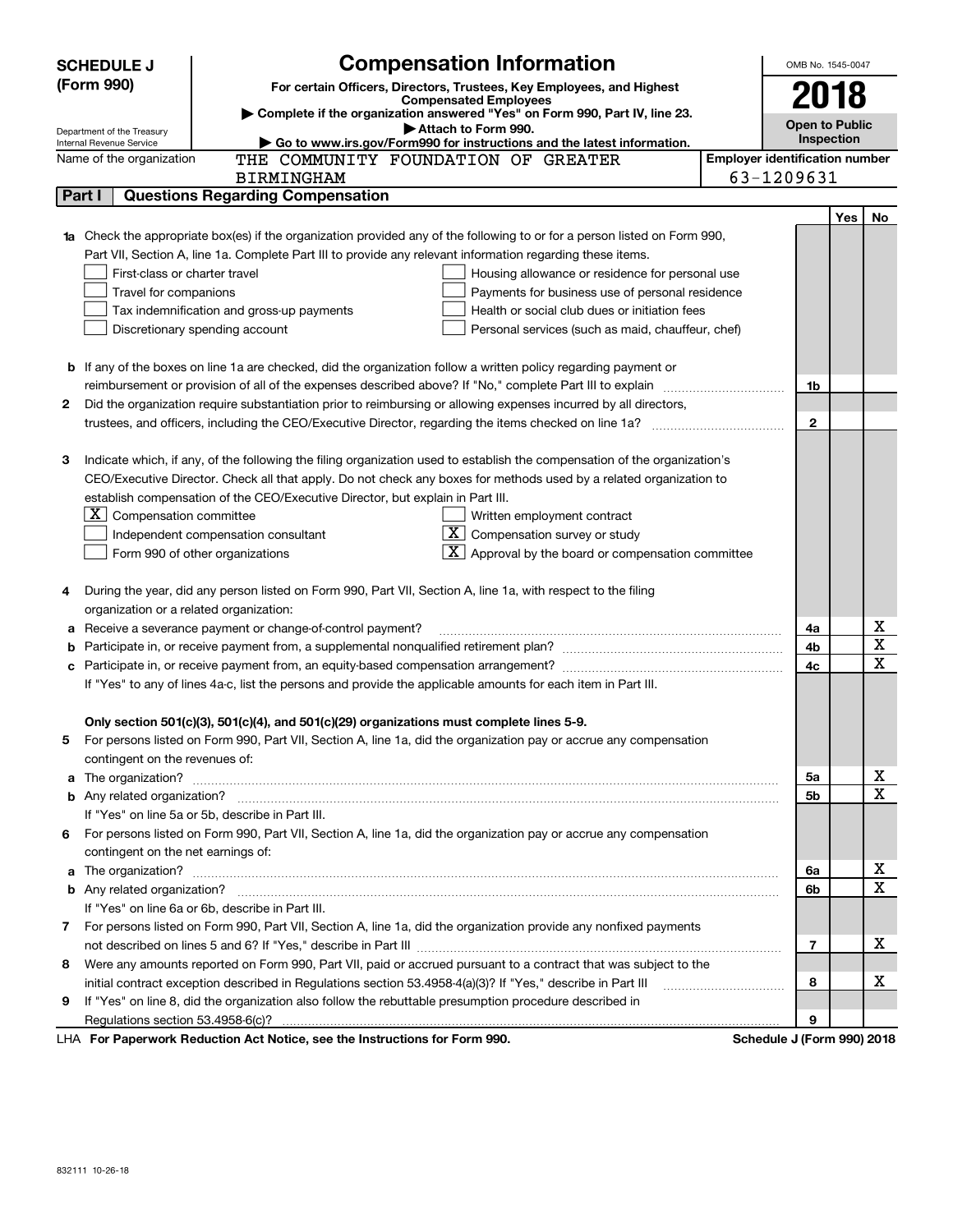BIRMINGHAM

63-1209631

**2**

**Part II Officers, Directors, Trustees, Key Employees, and Highest Compensated Employees.**  Schedule J (Form 990) 2018 Page Use duplicate copies if additional space is needed.

For each individual whose compensation must be reported on Schedule J, report compensation from the organization on row (i) and from related organizations, described in the instructions, on row (ii). Do not list any individuals that aren't listed on Form 990, Part VII.

**Note:**  The sum of columns (B)(i)-(iii) for each listed individual must equal the total amount of Form 990, Part VII, Section A, line 1a, applicable column (D) and (E) amounts for that individual.

|                          |                    |                          | (B) Breakdown of W-2 and/or 1099-MISC compensation |                                           |                                | (D) Nontaxable<br>benefits | (E) Total of columns | (F) Compensation<br>in column (B)         |
|--------------------------|--------------------|--------------------------|----------------------------------------------------|-------------------------------------------|--------------------------------|----------------------------|----------------------|-------------------------------------------|
| (A) Name and Title       |                    | (i) Base<br>compensation | (ii) Bonus &<br>incentive<br>compensation          | (iii) Other<br>reportable<br>compensation | other deferred<br>compensation |                            | $(B)(i)-(D)$         | reported as deferred<br>on prior Form 990 |
| CHRISTOPHER NANNI<br>(1) | (i)                | 162,741.                 | $\overline{0}$ .                                   | $\overline{\mathbf{0}}$ .                 | 8,600.                         | 12,937.                    | 184,278.             | 0.                                        |
| PRESIDENT/CEO            | <u>(ii)</u>        | $\overline{0}$ .         | $\overline{0}$ .                                   | $\overline{0}$ .                          | $\overline{0}$ .               | $\overline{0}$ .           | $\overline{0}$ .     | $\overline{0}$ .                          |
|                          | (i)                |                          |                                                    |                                           |                                |                            |                      |                                           |
|                          | <u>(ii)</u>        |                          |                                                    |                                           |                                |                            |                      |                                           |
|                          | (i)                |                          |                                                    |                                           |                                |                            |                      |                                           |
|                          | <u>(ii)</u>        |                          |                                                    |                                           |                                |                            |                      |                                           |
|                          | (i)                |                          |                                                    |                                           |                                |                            |                      |                                           |
|                          | <u>(ii)</u>        |                          |                                                    |                                           |                                |                            |                      |                                           |
|                          | $(\sf{i})$         |                          |                                                    |                                           |                                |                            |                      |                                           |
|                          | <u>(ii)</u>        |                          |                                                    |                                           |                                |                            |                      |                                           |
|                          | $(\sf{i})$         |                          |                                                    |                                           |                                |                            |                      |                                           |
|                          | <u>(ii)</u>        |                          |                                                    |                                           |                                |                            |                      |                                           |
|                          | $(\sf{i})$         |                          |                                                    |                                           |                                |                            |                      |                                           |
|                          | (ii)               |                          |                                                    |                                           |                                |                            |                      |                                           |
|                          | $(\sf{i})$<br>(ii) |                          |                                                    |                                           |                                |                            |                      |                                           |
|                          | (i)                |                          |                                                    |                                           |                                |                            |                      |                                           |
|                          | (ii)               |                          |                                                    |                                           |                                |                            |                      |                                           |
|                          | (i)                |                          |                                                    |                                           |                                |                            |                      |                                           |
|                          | (ii)               |                          |                                                    |                                           |                                |                            |                      |                                           |
|                          | (i)                |                          |                                                    |                                           |                                |                            |                      |                                           |
|                          | (ii)               |                          |                                                    |                                           |                                |                            |                      |                                           |
|                          | (i)                |                          |                                                    |                                           |                                |                            |                      |                                           |
|                          | (ii)               |                          |                                                    |                                           |                                |                            |                      |                                           |
|                          | (i)                |                          |                                                    |                                           |                                |                            |                      |                                           |
|                          | (ii)               |                          |                                                    |                                           |                                |                            |                      |                                           |
|                          | (i)                |                          |                                                    |                                           |                                |                            |                      |                                           |
|                          | (ii)               |                          |                                                    |                                           |                                |                            |                      |                                           |
|                          | (i)                |                          |                                                    |                                           |                                |                            |                      |                                           |
|                          | (ii)               |                          |                                                    |                                           |                                |                            |                      |                                           |
|                          | $(\sf{i})$         |                          |                                                    |                                           |                                |                            |                      |                                           |
|                          | (ii)               |                          |                                                    |                                           |                                |                            |                      |                                           |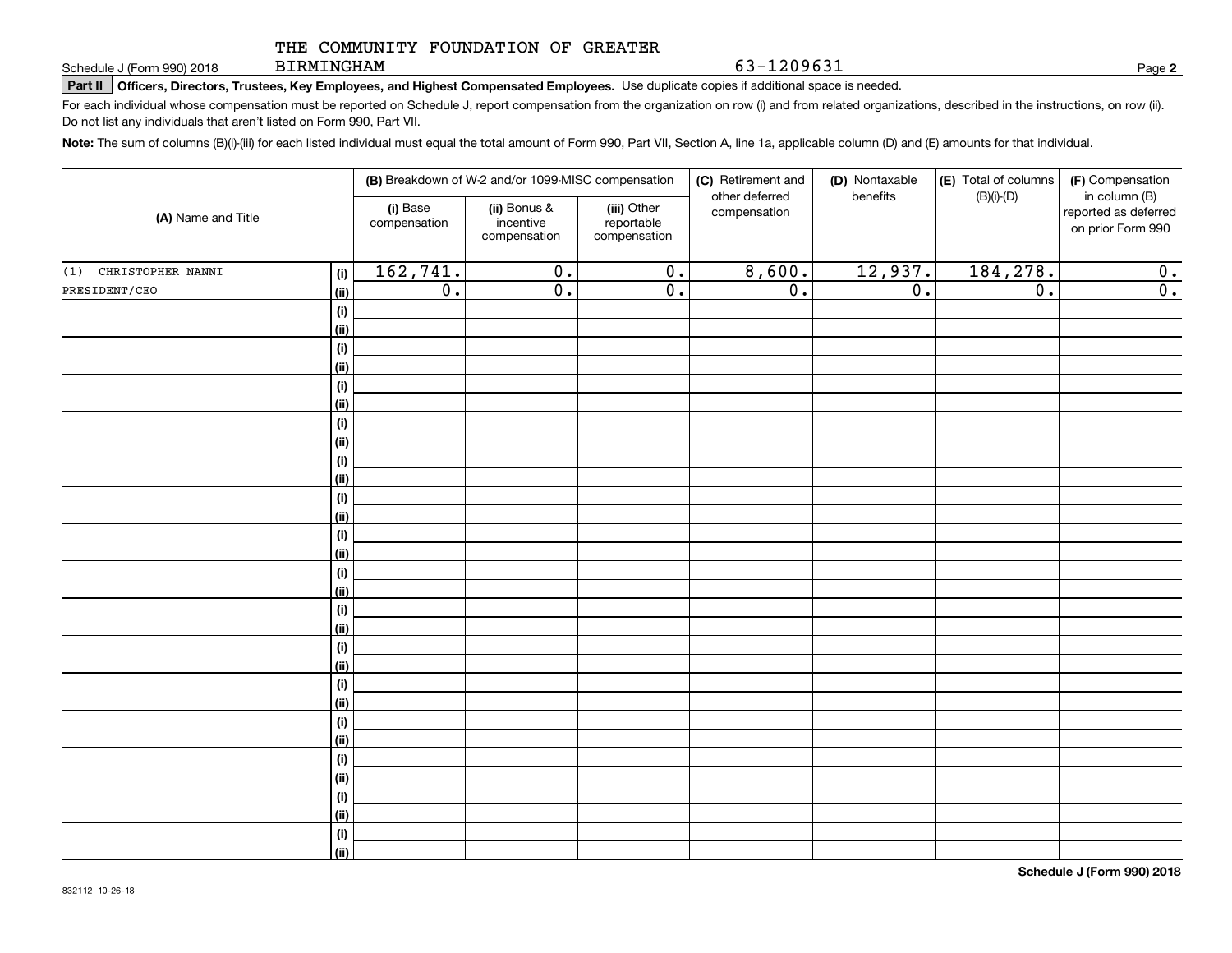**Part III Supplemental Information**

Schedule J (Form 990) 2018 BIRMINGHAM<br>
Part III Supplemental Information<br>
Provide the information, explanation, or descriptions required for Part I, lines 1a, 1b, 3, 4a, 4b, 4c, 5a, 5b, 6a, 6b, 7, and 8, and for Part II. A

PART I, LINE 3:

THE COMMUNITY FOUNDATION OF GREATER BIRMINGHAM PARTICIPATES IN THE SALARY

AND BENEFITS SURVEY THAT IS CONDUCTED ANNUALLY BY THE COUNCIL ON

FOUNDATIONS. SALARY LEVELS OF ALL STAFF MEMBERS ARE COMPARED TO SALARY

LEVELS OF OUR PEERS IN OUR ASSET SIZE. THE EXECUTIVE AND FINANCE

COMMITTEES APPROVE THE BUDGET WHICH INCLUDES ALL STAFF SALARIES AND

FORWARDS ON TO THE FULL BOARD FOR THEIR APPROVAL.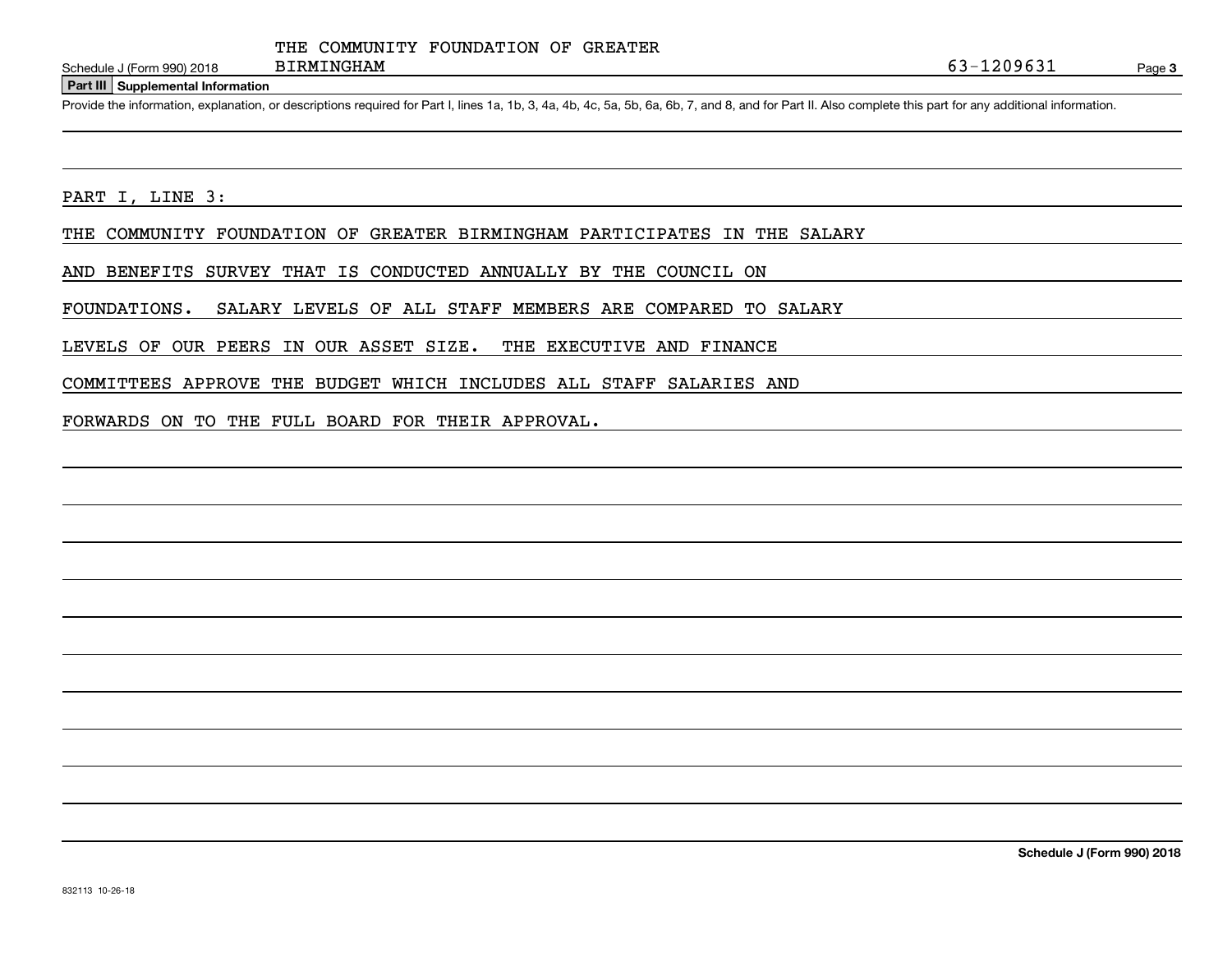| <b>SCHEDULE M</b> |  |
|-------------------|--|
| (Form 990)        |  |

# **Noncash Contributions**

OMB No. 1545-0047

| Department of the Treasury |
|----------------------------|
| Internal Revenue Service   |

**Complete if the organizations answered "Yes" on Form 990, Part IV, lines 29 or 30.** <sup>J</sup>**2018 Attach to Form 990.** J

**Open to Public Inspection**

| Name of the organization |  |
|--------------------------|--|
|--------------------------|--|

BIRMINGHAM

 **Go to www.irs.gov/Form990 for instructions and the latest information.** J THE COMMUNITY FOUNDATION OF GREATER

**Employer identification number** 63-1209631

| Part I |       | <b>Types of Property</b>                                                                                                       |                               |                                      |                                                                                                      |                                                              |            |     |    |
|--------|-------|--------------------------------------------------------------------------------------------------------------------------------|-------------------------------|--------------------------------------|------------------------------------------------------------------------------------------------------|--------------------------------------------------------------|------------|-----|----|
|        |       |                                                                                                                                | (a)<br>Check if<br>applicable | (b)<br>Number of<br>contributions or | (c)<br>Noncash contribution<br>amounts reported on<br>items contributed Form 990, Part VIII, line 1g | (d)<br>Method of determining<br>noncash contribution amounts |            |     |    |
| 1.     |       |                                                                                                                                |                               |                                      |                                                                                                      |                                                              |            |     |    |
| 2      |       | Art - Historical treasures                                                                                                     |                               |                                      |                                                                                                      |                                                              |            |     |    |
| З      |       | Art - Fractional interests                                                                                                     |                               |                                      |                                                                                                      |                                                              |            |     |    |
| 4      |       | Books and publications                                                                                                         |                               |                                      |                                                                                                      |                                                              |            |     |    |
| 5      |       | Clothing and household goods                                                                                                   |                               |                                      |                                                                                                      |                                                              |            |     |    |
| 6      |       |                                                                                                                                |                               |                                      |                                                                                                      |                                                              |            |     |    |
| 7      |       |                                                                                                                                |                               |                                      |                                                                                                      |                                                              |            |     |    |
| 8      |       | Intellectual property                                                                                                          |                               |                                      |                                                                                                      |                                                              |            |     |    |
| 9      |       | Securities - Publicly traded                                                                                                   | $\overline{\mathbf{x}}$       | 54                                   |                                                                                                      | 7,872,780.FMV OR ESTIMATE                                    |            |     |    |
| 10     |       | Securities - Closely held stock                                                                                                | $\overline{\mathbf{x}}$       | 3                                    |                                                                                                      | 824, 812. FMV OR ESTIMATE                                    |            |     |    |
| 11     |       | Securities - Partnership, LLC, or                                                                                              |                               |                                      |                                                                                                      |                                                              |            |     |    |
|        |       | trust interests                                                                                                                | х                             | 6                                    |                                                                                                      | 1,241,345. FMV OR ESTIMATE                                   |            |     |    |
|        |       |                                                                                                                                |                               |                                      |                                                                                                      |                                                              |            |     |    |
| 12     |       | Securities - Miscellaneous                                                                                                     |                               |                                      |                                                                                                      |                                                              |            |     |    |
| 13     |       | Qualified conservation contribution -                                                                                          |                               |                                      |                                                                                                      |                                                              |            |     |    |
|        |       | Historic structures                                                                                                            |                               |                                      |                                                                                                      |                                                              |            |     |    |
| 14     |       | Qualified conservation contribution - Other                                                                                    |                               |                                      |                                                                                                      |                                                              |            |     |    |
| 15     |       | Real estate - Residential                                                                                                      |                               |                                      |                                                                                                      |                                                              |            |     |    |
| 16     |       | Real estate - Commercial                                                                                                       |                               |                                      |                                                                                                      |                                                              |            |     |    |
| 17     |       |                                                                                                                                |                               |                                      |                                                                                                      |                                                              |            |     |    |
| 18     |       |                                                                                                                                |                               |                                      |                                                                                                      |                                                              |            |     |    |
| 19     |       |                                                                                                                                |                               |                                      |                                                                                                      |                                                              |            |     |    |
| 20     |       | Drugs and medical supplies                                                                                                     |                               |                                      |                                                                                                      |                                                              |            |     |    |
| 21     |       |                                                                                                                                |                               |                                      |                                                                                                      |                                                              |            |     |    |
| 22     |       |                                                                                                                                |                               |                                      |                                                                                                      |                                                              |            |     |    |
| 23     |       |                                                                                                                                |                               |                                      |                                                                                                      |                                                              |            |     |    |
| 24     |       |                                                                                                                                |                               |                                      |                                                                                                      |                                                              |            |     |    |
| 25     |       | Other $\blacktriangleright$                                                                                                    |                               |                                      |                                                                                                      |                                                              |            |     |    |
| 26     | Other |                                                                                                                                |                               |                                      |                                                                                                      |                                                              |            |     |    |
| 27     | Other | $\overline{\phantom{a}}$ )                                                                                                     |                               |                                      |                                                                                                      |                                                              |            |     |    |
| 28     | Other |                                                                                                                                |                               |                                      |                                                                                                      |                                                              |            |     |    |
| 29     |       | Number of Forms 8283 received by the organization during the tax year for contributions                                        |                               |                                      |                                                                                                      |                                                              |            |     |    |
|        |       | for which the organization completed Form 8283, Part IV, Donee Acknowledgement                                                 |                               |                                      | 29                                                                                                   |                                                              |            | 3   |    |
|        |       |                                                                                                                                |                               |                                      |                                                                                                      |                                                              |            | Yes | No |
|        |       | 30a During the year, did the organization receive by contribution any property reported in Part I, lines 1 through 28, that it |                               |                                      |                                                                                                      |                                                              |            |     |    |
|        |       | must hold for at least three years from the date of the initial contribution, and which isn't required to be used for          |                               |                                      |                                                                                                      |                                                              |            |     |    |
|        |       | exempt purposes for the entire holding period?                                                                                 |                               |                                      |                                                                                                      |                                                              | <b>30a</b> |     | х  |
|        |       | <b>b</b> If "Yes," describe the arrangement in Part II.                                                                        |                               |                                      |                                                                                                      |                                                              |            |     |    |
| 31     |       | Does the organization have a gift acceptance policy that requires the review of any nonstandard contributions?                 |                               |                                      |                                                                                                      |                                                              | 31         | x   |    |
|        |       | 32a Does the organization hire or use third parties or related organizations to solicit, process, or sell noncash              |                               |                                      |                                                                                                      |                                                              |            |     |    |
|        |       | contributions?                                                                                                                 |                               |                                      |                                                                                                      |                                                              | <b>32a</b> |     | х  |
|        |       | <b>b</b> If "Yes," describe in Part II.                                                                                        |                               |                                      |                                                                                                      |                                                              |            |     |    |
| 33     |       | If the organization didn't report an amount in column (c) for a type of property for which column (a) is checked,              |                               |                                      |                                                                                                      |                                                              |            |     |    |
|        |       | describe in Part II.                                                                                                           |                               |                                      |                                                                                                      |                                                              |            |     |    |
| LHA    |       | For Paperwork Reduction Act Notice, see the Instructions for Form 990.                                                         |                               |                                      |                                                                                                      | Schedule M (Form 990) 2018                                   |            |     |    |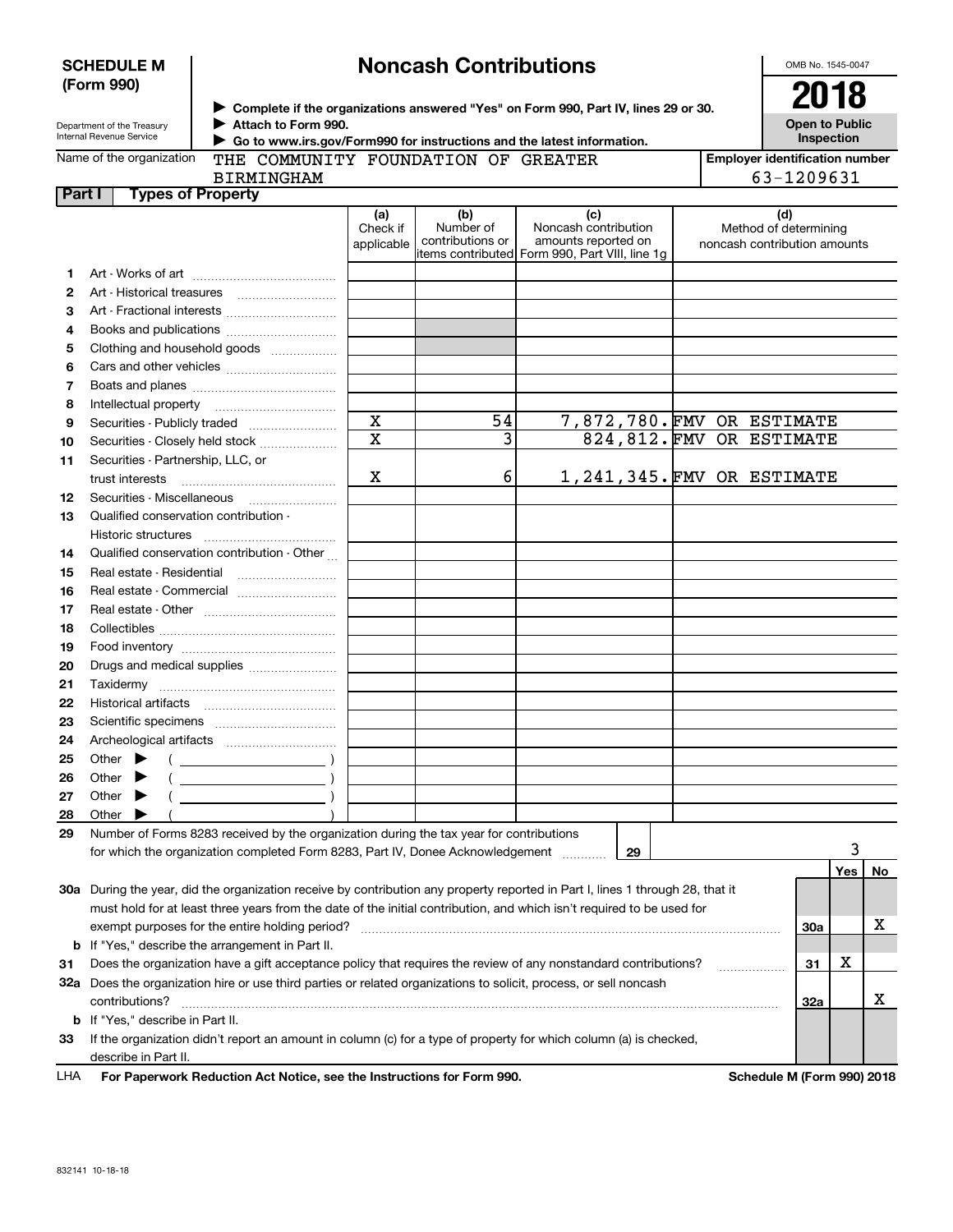|                |                            | THE COMMUNITY FOUNDATION OF GREATER       |  |                                                                                                                                                                                                                                                                      |        |
|----------------|----------------------------|-------------------------------------------|--|----------------------------------------------------------------------------------------------------------------------------------------------------------------------------------------------------------------------------------------------------------------------|--------|
|                | Schedule M (Form 990) 2018 | <b>BIRMINGHAM</b>                         |  | 63-1209631                                                                                                                                                                                                                                                           | Page 2 |
| <b>Part II</b> |                            | this part for any additional information. |  | Supplemental Information. Provide the information required by Part I, lines 30b, 32b, and 33, and whether the organization<br>is reporting in Part I, column (b), the number of contributions, the number of items received, or a combination of both. Also complete |        |
|                |                            |                                           |  |                                                                                                                                                                                                                                                                      |        |
|                |                            |                                           |  |                                                                                                                                                                                                                                                                      |        |
|                |                            |                                           |  |                                                                                                                                                                                                                                                                      |        |
|                |                            |                                           |  |                                                                                                                                                                                                                                                                      |        |
|                |                            |                                           |  |                                                                                                                                                                                                                                                                      |        |
|                |                            |                                           |  |                                                                                                                                                                                                                                                                      |        |
|                |                            |                                           |  |                                                                                                                                                                                                                                                                      |        |
|                |                            |                                           |  |                                                                                                                                                                                                                                                                      |        |
|                |                            |                                           |  |                                                                                                                                                                                                                                                                      |        |
|                |                            |                                           |  |                                                                                                                                                                                                                                                                      |        |
|                |                            |                                           |  |                                                                                                                                                                                                                                                                      |        |
|                |                            |                                           |  |                                                                                                                                                                                                                                                                      |        |
|                |                            |                                           |  |                                                                                                                                                                                                                                                                      |        |
|                |                            |                                           |  |                                                                                                                                                                                                                                                                      |        |
|                |                            |                                           |  |                                                                                                                                                                                                                                                                      |        |
|                |                            |                                           |  |                                                                                                                                                                                                                                                                      |        |
|                |                            |                                           |  |                                                                                                                                                                                                                                                                      |        |
|                |                            |                                           |  |                                                                                                                                                                                                                                                                      |        |
|                |                            |                                           |  |                                                                                                                                                                                                                                                                      |        |
|                |                            |                                           |  |                                                                                                                                                                                                                                                                      |        |
|                |                            |                                           |  |                                                                                                                                                                                                                                                                      |        |
|                |                            |                                           |  |                                                                                                                                                                                                                                                                      |        |
|                |                            |                                           |  |                                                                                                                                                                                                                                                                      |        |
|                |                            |                                           |  |                                                                                                                                                                                                                                                                      |        |
|                |                            |                                           |  |                                                                                                                                                                                                                                                                      |        |
|                |                            |                                           |  |                                                                                                                                                                                                                                                                      |        |
|                |                            |                                           |  |                                                                                                                                                                                                                                                                      |        |
|                |                            |                                           |  |                                                                                                                                                                                                                                                                      |        |
|                |                            |                                           |  |                                                                                                                                                                                                                                                                      |        |
|                |                            |                                           |  |                                                                                                                                                                                                                                                                      |        |
|                |                            |                                           |  |                                                                                                                                                                                                                                                                      |        |
|                |                            |                                           |  |                                                                                                                                                                                                                                                                      |        |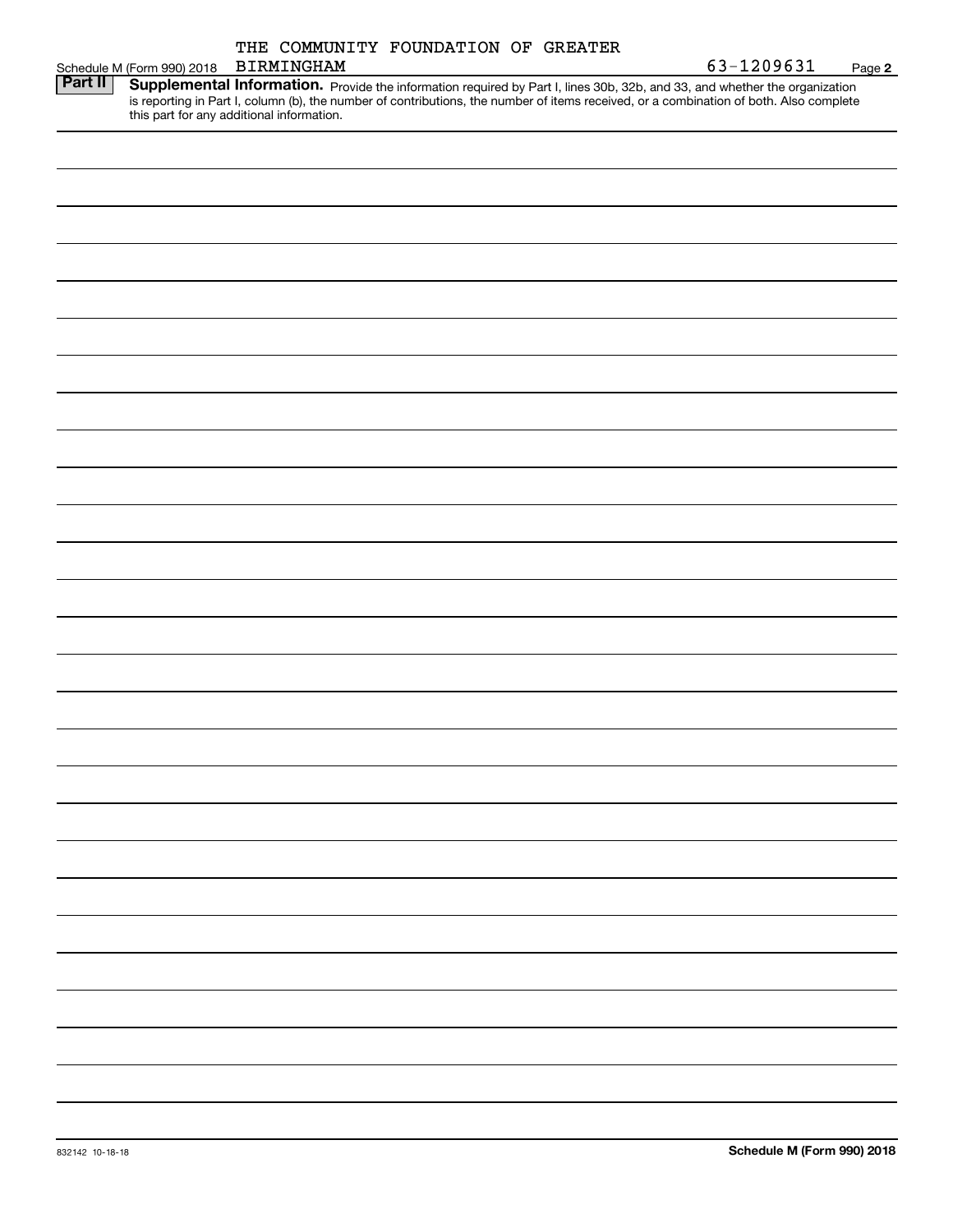**SCHEDULE O Supplemental Information to Form 990 or 990-EZ**

Internal Revenue Service

Department of the Treasury **(Form 990 or 990-EZ)** **Complete to provide information for responses to specific questions on Form 990 or 990-EZ or to provide any additional information. | Attach to Form 990 or 990-EZ. | Go to www.irs.gov/Form990 for the latest information.**



Name of the organization THE COMMUNITY FOUNDATION OF GREATER

BIRMINGHAM 63-1209631

FORM 990, PART I, LINE 1, DESCRIPTION OF ORGANIZATION MISSION:

LEVERAGING GIFTS FOR THE COMMUNITY.

FORM 990, PART VI, SECTION A, LINE 2:

THE COMMUNITY FOUNDATION WAS ADVISED BY TWO OF ITS DIRECTORS THAT THEY WERE

INVOLVED IN A REAL ESTATE VENTURE TOGETHER DURING 2018. NEITHER DIRECTOR

OWNS GREATER THAN 35% OF THE INVESTMENT. ONE DIRECTOR IS THE PRINCIPAL AND

THE OTHER DIRECTOR INVESTED IN HIS VENTURE.

FORM 990, PART VI, SECTION A, LINE 4:

THE FOLLOWING CLAUSE WAS ADDED TO THE BY-LAWS:

SECTION 2.3 COMPOSITION OF THE BOARD. "THE BOARD MAY CONSIDER THE ELECTION OF NONPROFIT EMPLOYEES TO SERVE ON THE BOARD WHERE THE BOARD COULD POTENTIALLY APPROVE A GRANT. IN SUCH A CASE, NONPROFIT EMPLOYEES SHALL NOT TOTAL MORE THAN TWO BOARD MEMBERS AT THE TIME OF ELECTION. HOWEVER, SHOULD AN EXISTING BOARD MEMBER BECOME EMPLOYED BY A NONPROFIT ORGANIZATION AFTER ELECTION, THE NUMBER MAY EXCEED TWO. IF THIS WERE TO OCCUR, THE BOARD MEMBER SHALL DISCLOSE SUCH EMPLOYMENT, AND ANY NONPROFIT EMPLOYEE ON THE BOARD SHALL BE PROHIBITED FROM SERVING ON ANY GRANT COMMITTEES WHERE A POTENTIAL CONFLICT COULD EXIST."

FORM 990, PART VI, SECTION B, LINE 11B:

832211 10-10-18 LHA For Paperwork Reduction Act Notice, see the Instructions for Form 990 or 990-EZ. Schedule O (Form 990 or 990-EZ) (2018) THE BOARD OF DIRECTORS HAS ADOPTED THE POLICY THAT THE AUDIT COMMITTEE OF THE BOARD WILL FIRST REVIEW A DRAFT OF THE FORM 990. THE DRAFT IS THEN SENT TO THE FULL BOARD. THE PRESIDENT WILL SIGN THE FINAL DOCUMENT. COPIES OF THE FORM 990 ARE DISTRIBUTED TO THE FULL BOARD AND THEN THE FORM 990 IS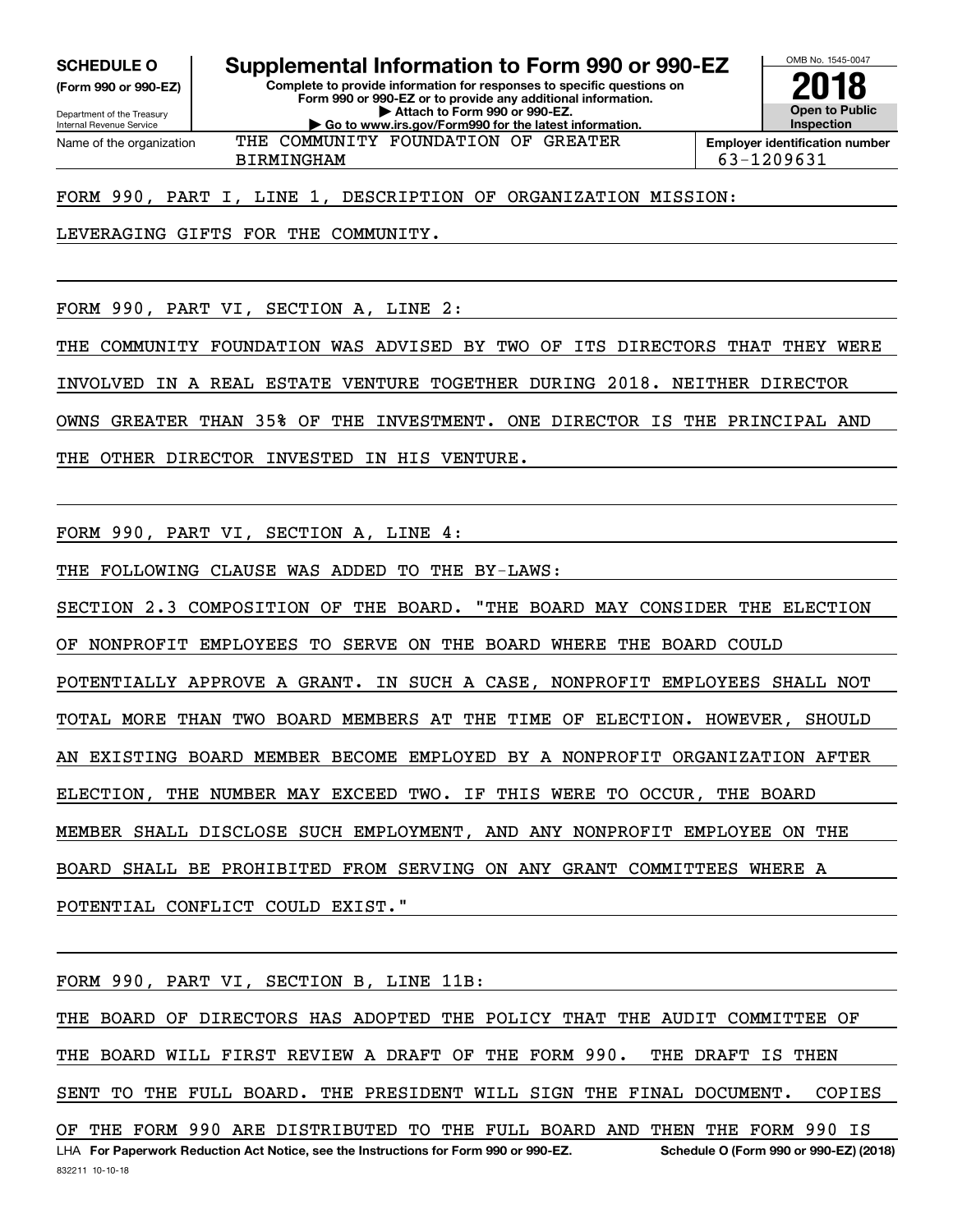| Schedule O (Form 990 or 990-EZ) (2018)<br>Page 2 |                                                   |  |  |                                                     |  |
|--------------------------------------------------|---------------------------------------------------|--|--|-----------------------------------------------------|--|
| Name of the organization                         | THE COMMUNITY FOUNDATION OF GREATER<br>BIRMINGHAM |  |  | <b>Employer identification number</b><br>63-1209631 |  |
|                                                  |                                                   |  |  |                                                     |  |

FILED WITH THE INTERNAL REVENUE SERVICE.

FORM 990, PART VI, SECTION B, LINE 12C:

A CONFLICT OF INTEREST POLICY IS DISTRIBUTED AND COMPLETED ANNUALLY BY BOTH THE STAFF AND BOARD MEMBERS. ALL CONFLICTS OF INTERESTS ARE DISCLOSED AND THE RESPECTIVE MEMBER RECUSES HIM/HERSELF FROM THE DISCUSSION AND VOTING. ALL ACTIONS ARE RECORDED IN THE MINUTES OF THE MEETING(S) DURING WHICH THE ISSUE IS DISCUSSED AND DECIDED.

FORM 990, PART VI, SECTION B, LINE 15:

THE COMMUNITY FOUNDATION OF GREATER BIRMINGHAM PARTICIPATES IN THE SALARY AND BENEFITS SURVEY THAT IS CONDUCTED ANNUALLY BY THE COUNCIL ON FOUNDATIONS. SALARY LEVELS OF ALL STAFF MEMBERS ARE COMPARED TO SALARY LEVELS OF OUR PEERS IN OUR ASSET SIZE. THE EXECUTIVE AND FINANCE COMMITTEES APPROVE THE BUDGET WHICH INCLUDES ALL STAFF SALARIES AND FORWARDS ON TO THE FULL BOARD FOR THEIR APPROVAL.

FORM 990, PART VI, SECTION C, LINE 19:

UPON REQUEST, THE ORGANIZATION WILL MAKE AVAILABLE COPIES OF GOVERNING DOCUMENTS AND CONFLICT OF INTEREST POLICY TO THE PUBLIC. THE FINANCIAL STATEMENTS AND IRS FORMS 990 AND 990-T ARE POSTED TO THE ORGANIZATION'S WEBSITE.

FORM 990, PART X, LINE 25: AGENCY ENDOWMENT FUNDS WERE RECLASSIFIED FROM FUND BALANCE TO LIABILITES TO BE CONSISTENT WITH THE AUDITED FINANCIAL STATEMENTS.

FORM 990, PART XI, LINE 9, CHANGES IN NET ASSETS: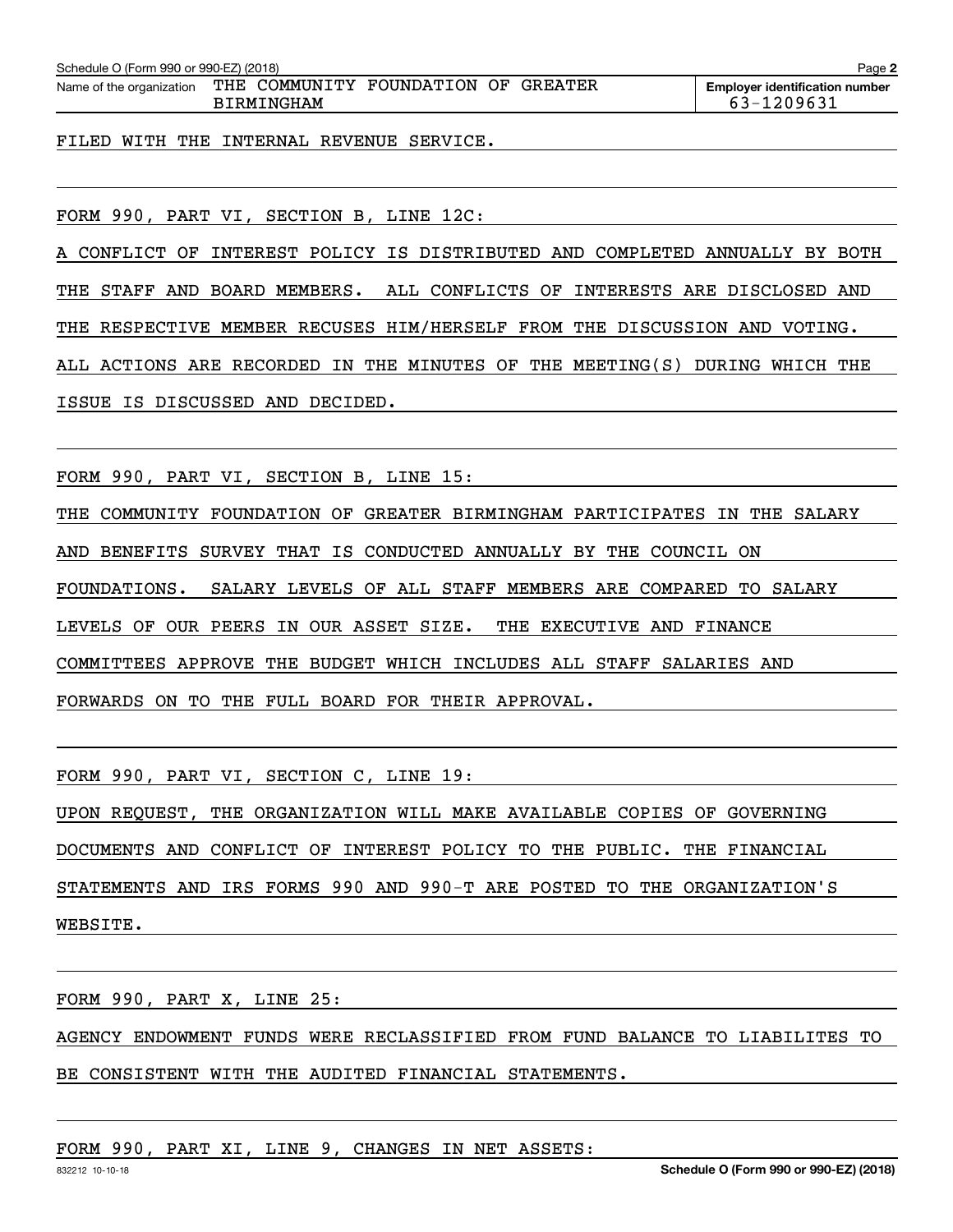| Schedule O (Form 990 or 990-EZ) (2018)<br>THE COMMUNITY FOUNDATION OF GREATER<br>Name of the organization<br><b>BIRMINGHAM</b> | Page 2<br><b>Employer identification number</b><br>63-1209631 |
|--------------------------------------------------------------------------------------------------------------------------------|---------------------------------------------------------------|
| GAIN/(LOSS) ON INTEREST IN PERPETUAL TRUST                                                                                     | $-1$ ,152,978.                                                |
| ACTURIAL GAIN (LOSS) ON ANNUITY OBLIGATIONS                                                                                    | $-116,332.$                                                   |
| ROUNDING                                                                                                                       | $-2.$                                                         |
| AGENCY ENDOWMENT CURRENT YEAR ACTIVITY RECORDED FOR TAX NOT                                                                    |                                                               |
| ON BOOKS                                                                                                                       | 604,612.                                                      |
| TOTAL TO FORM 990, PART XI, LINE 9<br><u> 1989 - Johann Barn, amerikansk politiker (</u>                                       | $-664,700$ .                                                  |
| FORM 990, PART XII, LINE 2C:                                                                                                   |                                                               |
| THE ORGANIZATION MADE NO CHANGES TO ITS OVERSIGHT PROCESS OR SELECTION                                                         |                                                               |
| PROCESS DURING THE TAX YEAR.                                                                                                   |                                                               |
|                                                                                                                                |                                                               |
| SCHEDULE B, PART II:                                                                                                           |                                                               |
| NO. FROM PART I: 2                                                                                                             |                                                               |
| DESCRIPTION OF NONCASH PROPERTY GIVEN: 32,750 SHARES VVPSX, 3,924                                                              |                                                               |
| SHARES IJH, 4380 SHARES VB                                                                                                     |                                                               |
|                                                                                                                                |                                                               |
| NO. FROM PART I: 4                                                                                                             |                                                               |
| DESCRIPTION OF NONCASH PROPERTY GIVEN: 500 SHARES CCBCU                                                                        |                                                               |
| NO. FROM PART I: 5                                                                                                             |                                                               |
| DESCRIPTION OF NONCASH PROPERTY GIVEN: 15,000 SHARES SFBS                                                                      |                                                               |
| NO. FROM PART I: 6                                                                                                             |                                                               |
| DESCRIPTION OF NONCASH PROPERTY GIVEN: GEORGE E. WILBANKS CHARITABLE                                                           |                                                               |
| LEAD ANNUITY TRUST                                                                                                             |                                                               |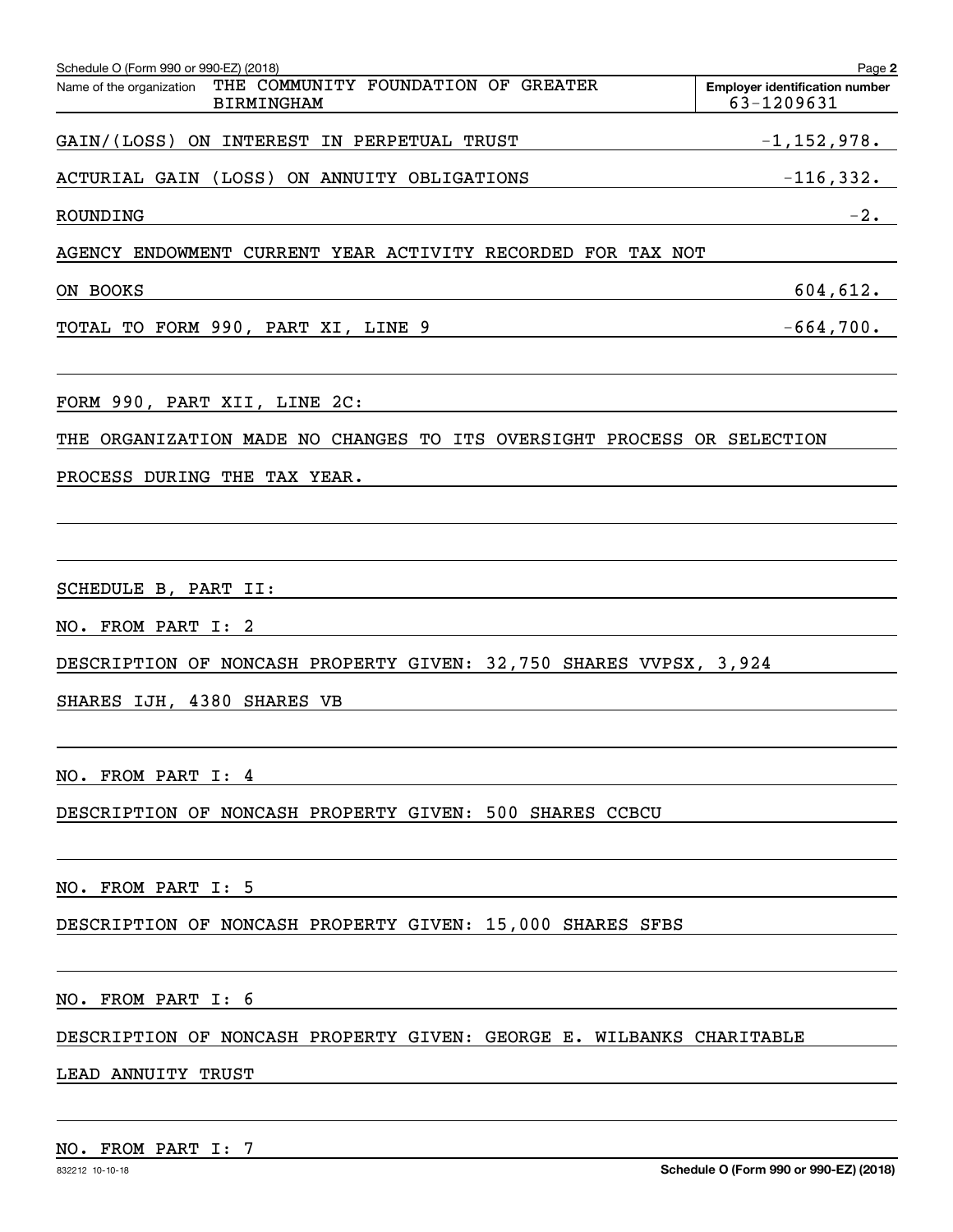| Schedule O (Form 990 or 990-EZ) (2018)<br>Name of the organization THE COMMUNITY FOUNDATION OF GREATER | Page 2<br><b>Employer identification number</b> |
|--------------------------------------------------------------------------------------------------------|-------------------------------------------------|
| <b>BIRMINGHAM</b>                                                                                      | 63-1209631                                      |
| DESCRIPTION OF NONCASH PROPERTY GIVEN: 26 SHARES STRYX, 14 SHARES AVGO,                                |                                                 |
| 525 SHARES BP, 200 SHARES BMY, 430 SHARES FCX, 320 SHARES FLR, 300                                     |                                                 |
| SHARES EWC, 500 SHARES GME, 172 SHARES INTC, 450 SHARES IP, 216 SHARES                                 |                                                 |
| PPG, 1,490 SHARES XLF, 74 SHARES SBRA, 267 SHARES VTR, 15 SHARES VRTV,                                 |                                                 |
| 2,860 SHARES NAP, 240 SHARES PAA, 9,015.28 SHARES STRYX, 1,602.375                                     |                                                 |
| SHARES SHSSX, 4,325.783 SHARES WABIX                                                                   |                                                 |
|                                                                                                        |                                                 |
|                                                                                                        |                                                 |
|                                                                                                        |                                                 |
|                                                                                                        |                                                 |
|                                                                                                        |                                                 |
|                                                                                                        |                                                 |
|                                                                                                        |                                                 |
|                                                                                                        |                                                 |
|                                                                                                        |                                                 |
|                                                                                                        |                                                 |
|                                                                                                        |                                                 |
|                                                                                                        |                                                 |
|                                                                                                        |                                                 |
|                                                                                                        |                                                 |
|                                                                                                        |                                                 |
|                                                                                                        |                                                 |
|                                                                                                        |                                                 |
|                                                                                                        |                                                 |
|                                                                                                        |                                                 |
|                                                                                                        |                                                 |
|                                                                                                        |                                                 |
|                                                                                                        |                                                 |
|                                                                                                        |                                                 |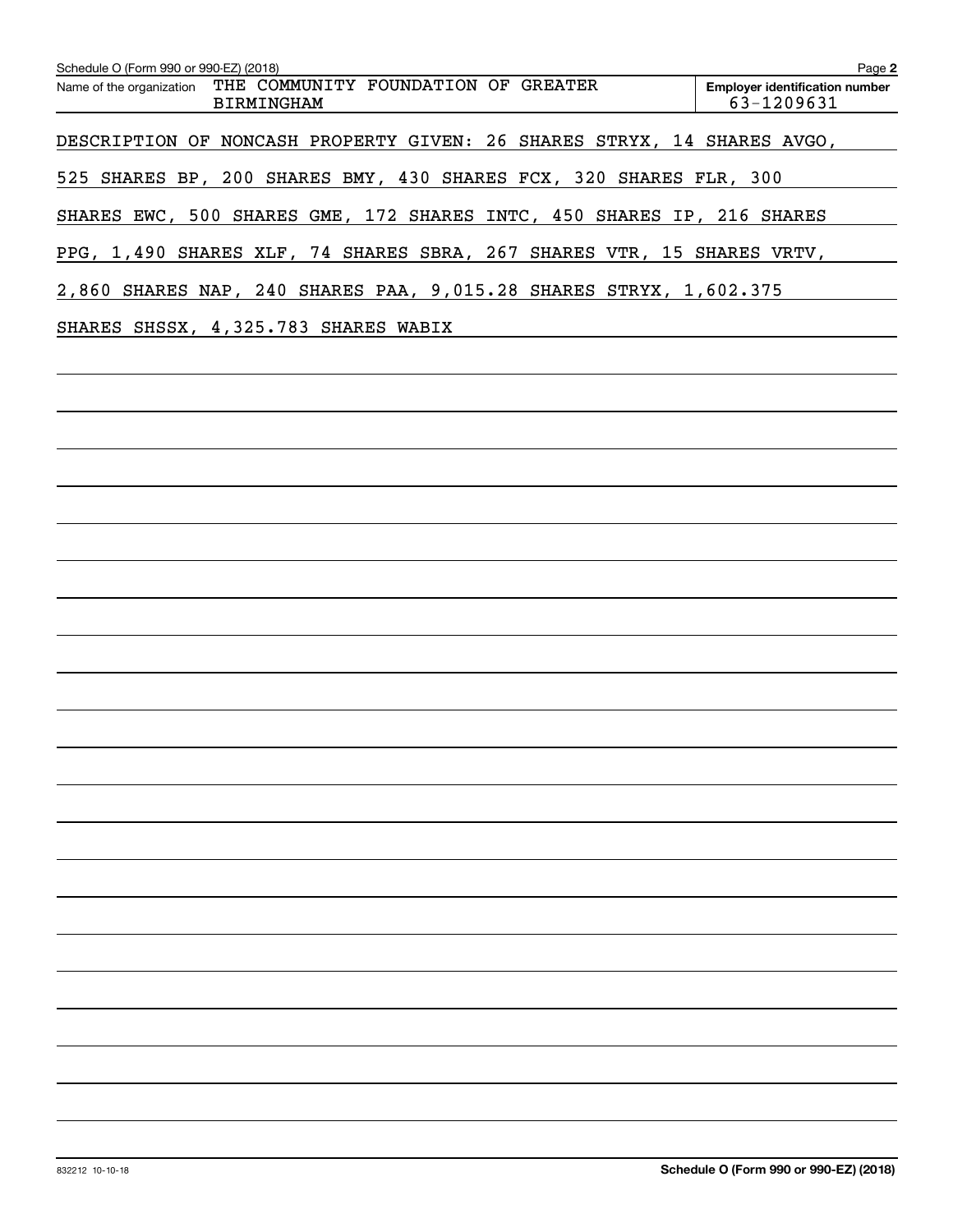| <b>SCHEDULE R</b><br>(Form 990)<br>Department of the Treasury<br>Internal Revenue Service                                                                                               | <b>Related Organizations and Unrelated Partnerships</b><br>> Complete if the organization answered "Yes" on Form 990, Part IV, line 33, 34, 35b, 36, or 37. |                                                     |                               | OMB No. 1545-0047<br>2018<br>Open to Public<br>Inspection |                                              |                                     |                                                      |
|-----------------------------------------------------------------------------------------------------------------------------------------------------------------------------------------|-------------------------------------------------------------------------------------------------------------------------------------------------------------|-----------------------------------------------------|-------------------------------|-----------------------------------------------------------|----------------------------------------------|-------------------------------------|------------------------------------------------------|
| Go to www.irs.gov/Form990 for instructions and the latest information.<br>THE COMMUNITY FOUNDATION OF GREATER<br>Name of the organization<br><b>BIRMINGHAM</b>                          |                                                                                                                                                             |                                                     |                               |                                                           |                                              |                                     | <b>Employer identification number</b>                |
| Identification of Disregarded Entities. Complete if the organization answered "Yes" on Form 990, Part IV, line 33.<br>Part I                                                            |                                                                                                                                                             |                                                     |                               |                                                           |                                              |                                     |                                                      |
| (a)<br>Name, address, and EIN (if applicable)<br>of disregarded entity                                                                                                                  | (b)<br>Primary activity                                                                                                                                     | (c)<br>Legal domicile (state or<br>foreign country) | (d)<br>Total income           | (e)<br>End-of-year assets                                 |                                              | (f)<br>Direct controlling<br>entity |                                                      |
|                                                                                                                                                                                         |                                                                                                                                                             |                                                     |                               |                                                           |                                              |                                     |                                                      |
|                                                                                                                                                                                         |                                                                                                                                                             |                                                     |                               |                                                           |                                              |                                     |                                                      |
| Identification of Related Tax-Exempt Organizations. Complete if the organization answered "Yes" on Form 990, Part IV, line 34, because it had one or more related tax-exempt<br>Part II |                                                                                                                                                             |                                                     |                               |                                                           |                                              |                                     |                                                      |
| organizations during the tax year.<br>(a)<br>Name, address, and EIN<br>of related organization                                                                                          | (b)<br>Primary activity                                                                                                                                     | (c)<br>Legal domicile (state or<br>foreign country) | (d)<br>Exempt Code<br>section | (e)<br>Public charity<br>status (if section               | (f)<br>Direct controlling<br>entity          |                                     | $(g)$<br>Section 512(b)(13)<br>controlled<br>entity? |
|                                                                                                                                                                                         |                                                                                                                                                             |                                                     |                               | 501(c)(3)                                                 |                                              | Yes                                 | No                                                   |
| CHARITABLE REAL ESTATE FOUNDATION -<br>20-1560119, 2100 FIRST AVENUE NORTH<br>BIRMINGHAM, AL 35203                                                                                      | ASSISTING DONORS WITH<br>DONATIONS OF REAL PROPERTY ALABAMA                                                                                                 |                                                     | 501(C)3                       | LINE 12A, I                                               | COMMUNITY<br>FOUNDATION OF<br><b>GREATER</b> | х                                   |                                                      |
| THE COMMUNITY FOUNDATION OF GREATER<br>BIRMINGHAM - TRUST - 63-6019864, 2100 FIRST<br>AVENUE NORTH, BIRMINGHAM, AL<br>35203                                                             | TRUST                                                                                                                                                       | ALABAMA                                             | 501(C)3                       | 170(B)(A)(VI) N/A                                         |                                              |                                     | X                                                    |
|                                                                                                                                                                                         |                                                                                                                                                             |                                                     |                               |                                                           |                                              |                                     |                                                      |
| For Paperwork Reduction Act Notice, see the Instructions for Form 990.                                                                                                                  | SEE PART VII FOR CONTINUATIONS                                                                                                                              |                                                     |                               |                                                           |                                              | Schedule R (Form 990) 2018          |                                                      |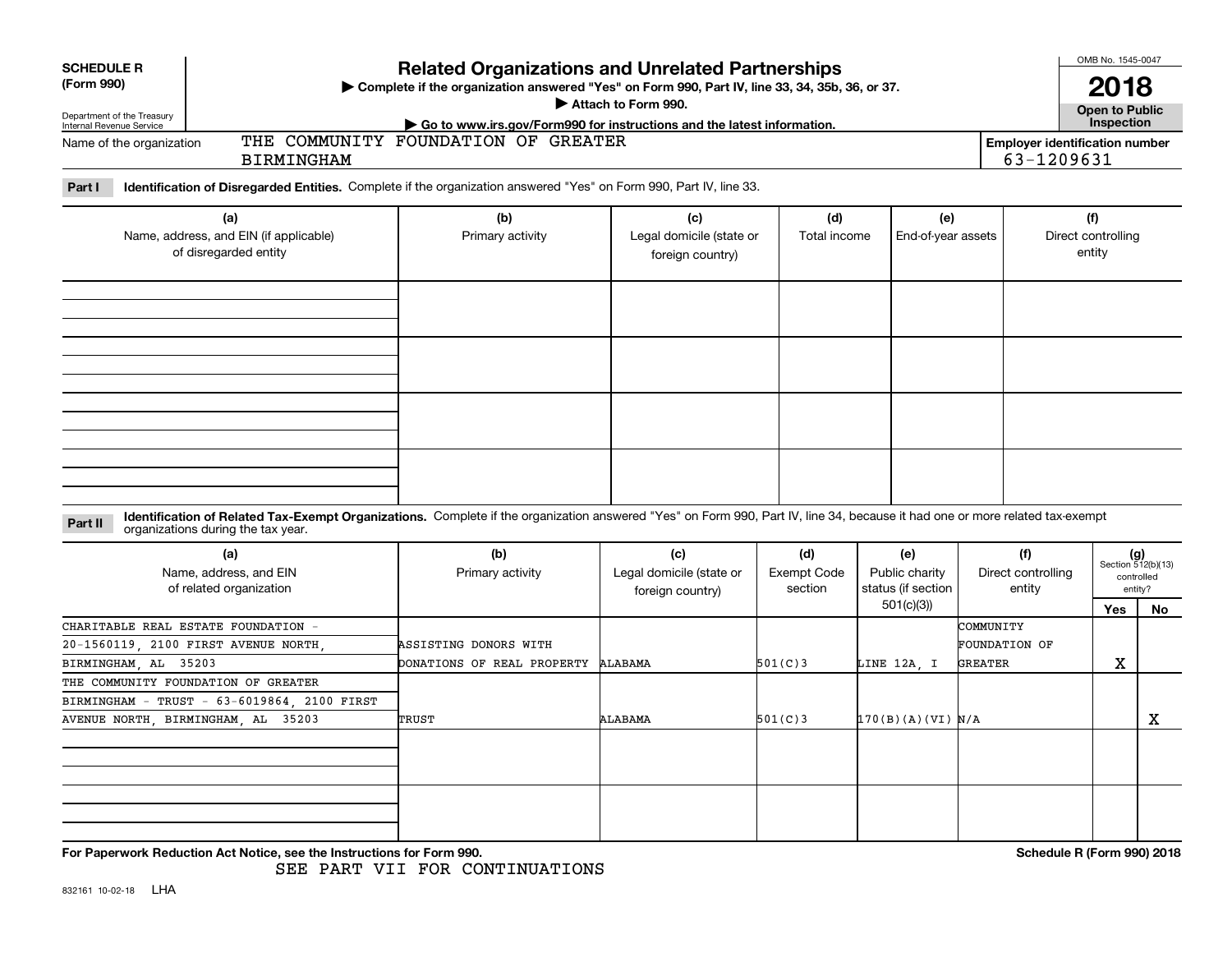#### Schedule R (Form 990) 2018 BIRMINGHAM 63 - 1209631 BIRMINGHAM

#### **2**

**Identification of Related Organizations Taxable as a Partnership.** Complete if the organization answered "Yes" on Form 990, Part IV, line 34, because it had one or more related **Part III** organizations treated as a partnership during the tax year.

| (a)                     | (b)              | (c)                  | (d)                | (e)                                                                 | (f)            | (g)                   |         | (h)              | (i)                                      | (j) | (k)                   |
|-------------------------|------------------|----------------------|--------------------|---------------------------------------------------------------------|----------------|-----------------------|---------|------------------|------------------------------------------|-----|-----------------------|
| Name, address, and EIN  | Primary activity | Legal<br>domicile    | Direct controlling | Predominant income                                                  | Share of total | Share of              |         | Disproportionate | Code V-UBI                               |     | General or Percentage |
| of related organization |                  | (state or<br>foreign | entity             | related, unrelated,<br>excluded from tax under<br>sections 512-514) | income         | end-of-year<br>assets |         | allocations?     | amount in box                            |     | managing ownership    |
|                         |                  | country)             |                    |                                                                     |                |                       | Yes $ $ | No               | 20 of Schedule<br>K-1 (Form 1065) Yes No |     |                       |
|                         |                  |                      |                    |                                                                     |                |                       |         |                  |                                          |     |                       |
|                         |                  |                      |                    |                                                                     |                |                       |         |                  |                                          |     |                       |
|                         |                  |                      |                    |                                                                     |                |                       |         |                  |                                          |     |                       |
|                         |                  |                      |                    |                                                                     |                |                       |         |                  |                                          |     |                       |
|                         |                  |                      |                    |                                                                     |                |                       |         |                  |                                          |     |                       |
|                         |                  |                      |                    |                                                                     |                |                       |         |                  |                                          |     |                       |
|                         |                  |                      |                    |                                                                     |                |                       |         |                  |                                          |     |                       |
|                         |                  |                      |                    |                                                                     |                |                       |         |                  |                                          |     |                       |
|                         |                  |                      |                    |                                                                     |                |                       |         |                  |                                          |     |                       |
|                         |                  |                      |                    |                                                                     |                |                       |         |                  |                                          |     |                       |
|                         |                  |                      |                    |                                                                     |                |                       |         |                  |                                          |     |                       |
|                         |                  |                      |                    |                                                                     |                |                       |         |                  |                                          |     |                       |
|                         |                  |                      |                    |                                                                     |                |                       |         |                  |                                          |     |                       |
|                         |                  |                      |                    |                                                                     |                |                       |         |                  |                                          |     |                       |
|                         |                  |                      |                    |                                                                     |                |                       |         |                  |                                          |     |                       |
|                         |                  |                      |                    |                                                                     |                |                       |         |                  |                                          |     |                       |
|                         |                  |                      |                    |                                                                     |                |                       |         |                  |                                          |     |                       |

**Identification of Related Organizations Taxable as a Corporation or Trust.** Complete if the organization answered "Yes" on Form 990, Part IV, line 34, because it had one or more related **Part IV** organizations treated as a corporation or trust during the tax year.

| (a)<br>Name, address, and EIN<br>of related organization | (b)<br>Primary activity | (c)<br>Legal domicile<br>state or<br>foreign | (d)<br>Direct controlling<br>entity | (e)<br>Type of entity<br>(C corp, S corp,<br>or trust) | (f)<br>Share of total<br>income | (g)<br>Share of<br>end-of-year<br>assets | (h)<br>Percentage<br>ownership | $\begin{array}{c} \textbf{(i)}\\ \text{Section}\\ 512 \text{(b)} \text{(13)}\\ \text{controlled}\\ \text{entity?} \end{array}$ |
|----------------------------------------------------------|-------------------------|----------------------------------------------|-------------------------------------|--------------------------------------------------------|---------------------------------|------------------------------------------|--------------------------------|--------------------------------------------------------------------------------------------------------------------------------|
|                                                          |                         | country)                                     |                                     |                                                        |                                 |                                          |                                | Yes   No                                                                                                                       |
|                                                          |                         |                                              |                                     |                                                        |                                 |                                          |                                |                                                                                                                                |
|                                                          |                         |                                              |                                     |                                                        |                                 |                                          |                                |                                                                                                                                |
|                                                          |                         |                                              |                                     |                                                        |                                 |                                          |                                |                                                                                                                                |
|                                                          |                         |                                              |                                     |                                                        |                                 |                                          |                                |                                                                                                                                |
|                                                          |                         |                                              |                                     |                                                        |                                 |                                          |                                |                                                                                                                                |
|                                                          |                         |                                              |                                     |                                                        |                                 |                                          |                                |                                                                                                                                |
|                                                          |                         |                                              |                                     |                                                        |                                 |                                          |                                |                                                                                                                                |
|                                                          |                         |                                              |                                     |                                                        |                                 |                                          |                                |                                                                                                                                |
|                                                          |                         |                                              |                                     |                                                        |                                 |                                          |                                |                                                                                                                                |
|                                                          |                         |                                              |                                     |                                                        |                                 |                                          |                                |                                                                                                                                |
|                                                          |                         |                                              |                                     |                                                        |                                 |                                          |                                |                                                                                                                                |
|                                                          |                         |                                              |                                     |                                                        |                                 |                                          |                                |                                                                                                                                |
|                                                          |                         |                                              |                                     |                                                        |                                 |                                          |                                |                                                                                                                                |
|                                                          |                         |                                              |                                     |                                                        |                                 |                                          |                                |                                                                                                                                |
|                                                          |                         |                                              |                                     |                                                        |                                 |                                          |                                |                                                                                                                                |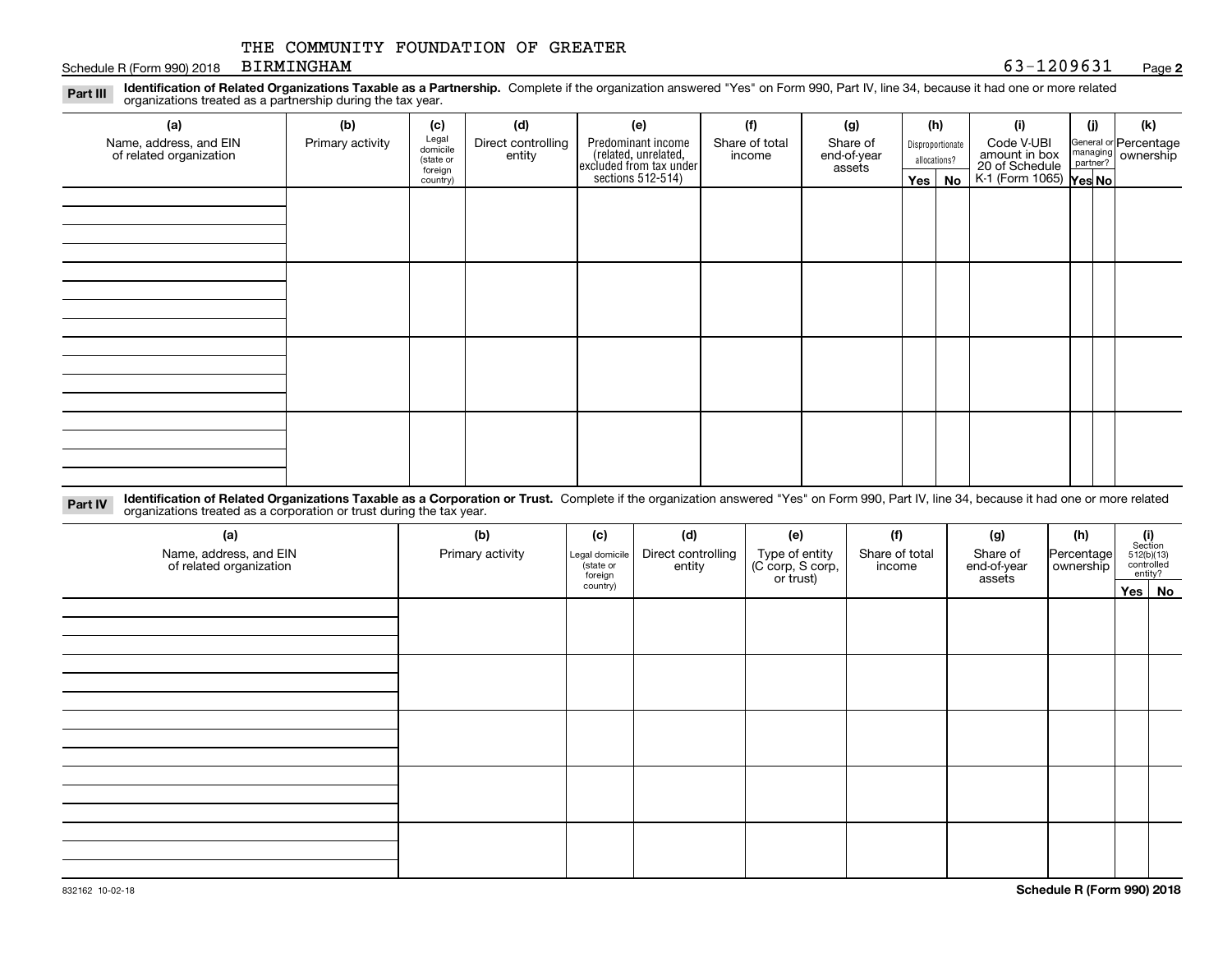Schedule R (Form 990) 2018 BIRMINGHAM 63-1209631 BIRMINGHAM

| Yes<br>Note: Complete line 1 if any entity is listed in Parts II, III, or IV of this schedule. |                                                                                                                                                                                                                                |                |   |             |  |  |
|------------------------------------------------------------------------------------------------|--------------------------------------------------------------------------------------------------------------------------------------------------------------------------------------------------------------------------------|----------------|---|-------------|--|--|
|                                                                                                | During the tax year, did the organization engage in any of the following transactions with one or more related organizations listed in Parts II-IV?                                                                            |                |   | No          |  |  |
|                                                                                                |                                                                                                                                                                                                                                |                |   | $\mathbf X$ |  |  |
|                                                                                                |                                                                                                                                                                                                                                | 1a             |   |             |  |  |
|                                                                                                | b Gift, grant, or capital contribution to related organization(s) mature and contained and contribution to related organization(s) matures are contained and contribution to related organization(s)                           | 1 <sub>b</sub> | x |             |  |  |
|                                                                                                |                                                                                                                                                                                                                                | 1 <sub>c</sub> |   | X           |  |  |
|                                                                                                | d Loans or loan guarantees to or for related organization(s) committion contracts are constructed as a control or contract or contract or contract or contract or contract or contract or contract or contract or contract or  | 1d             |   | X           |  |  |
|                                                                                                | e Loans or loan guarantees by related organization(s) enconversement contracts and contained and contained and contained and contained and contained and contained and contained and contained and contained and contained and | 1e             |   | X           |  |  |
|                                                                                                |                                                                                                                                                                                                                                |                |   |             |  |  |
|                                                                                                | f Dividends from related organization(s) www.assession.com/www.assession.com/www.assession.com/www.assession.com/www.assession.com/www.assession.com/www.assession.com/www.assession.com/www.assession.com/www.assession.com/w | 1f             |   | х           |  |  |
|                                                                                                |                                                                                                                                                                                                                                | 1a             |   | X           |  |  |
|                                                                                                | h Purchase of assets from related organization(s) manufactured and content and content and content and content and content and content and content and content and content and content and content and content and content and | 1 <sub>h</sub> |   | X           |  |  |
|                                                                                                |                                                                                                                                                                                                                                | 1i             |   | X           |  |  |
|                                                                                                |                                                                                                                                                                                                                                | 1i.            |   | X           |  |  |
|                                                                                                |                                                                                                                                                                                                                                |                |   |             |  |  |
|                                                                                                | k Lease of facilities, equipment, or other assets from related organization(s) manufaction content and content to the assets from related organization(s) manufaction content and content and content and content and content  | 1k             |   | X           |  |  |
|                                                                                                |                                                                                                                                                                                                                                | 11             |   | X           |  |  |
|                                                                                                | m Performance of services or membership or fundraising solicitations by related organization(s)                                                                                                                                | 1m             |   | X           |  |  |
|                                                                                                |                                                                                                                                                                                                                                | 1n             |   | $\mathbf X$ |  |  |
|                                                                                                |                                                                                                                                                                                                                                | 1o             |   | X           |  |  |
|                                                                                                |                                                                                                                                                                                                                                |                |   |             |  |  |
|                                                                                                |                                                                                                                                                                                                                                | 1p             |   | X           |  |  |
|                                                                                                |                                                                                                                                                                                                                                | 1a             |   | X           |  |  |
|                                                                                                |                                                                                                                                                                                                                                |                |   |             |  |  |
|                                                                                                | r Other transfer of cash or property to related organization(s)                                                                                                                                                                | 1r             |   | X           |  |  |
|                                                                                                |                                                                                                                                                                                                                                |                |   | X           |  |  |

**2**If the answer to any of the above is "Yes," see the instructions for information on who must complete this line, including covered relationships and transaction thresholds.

|     | (a)<br>Name of related organization | (b)<br>Transaction<br>type (a-s) | (c)<br>Amount involved | (d)<br>Method of determining amount involved |
|-----|-------------------------------------|----------------------------------|------------------------|----------------------------------------------|
| (1) |                                     |                                  |                        |                                              |
| (2) |                                     |                                  |                        |                                              |
| (3) |                                     |                                  |                        |                                              |
| (4) |                                     |                                  |                        |                                              |
| (5) |                                     |                                  |                        |                                              |
| (6) |                                     |                                  |                        |                                              |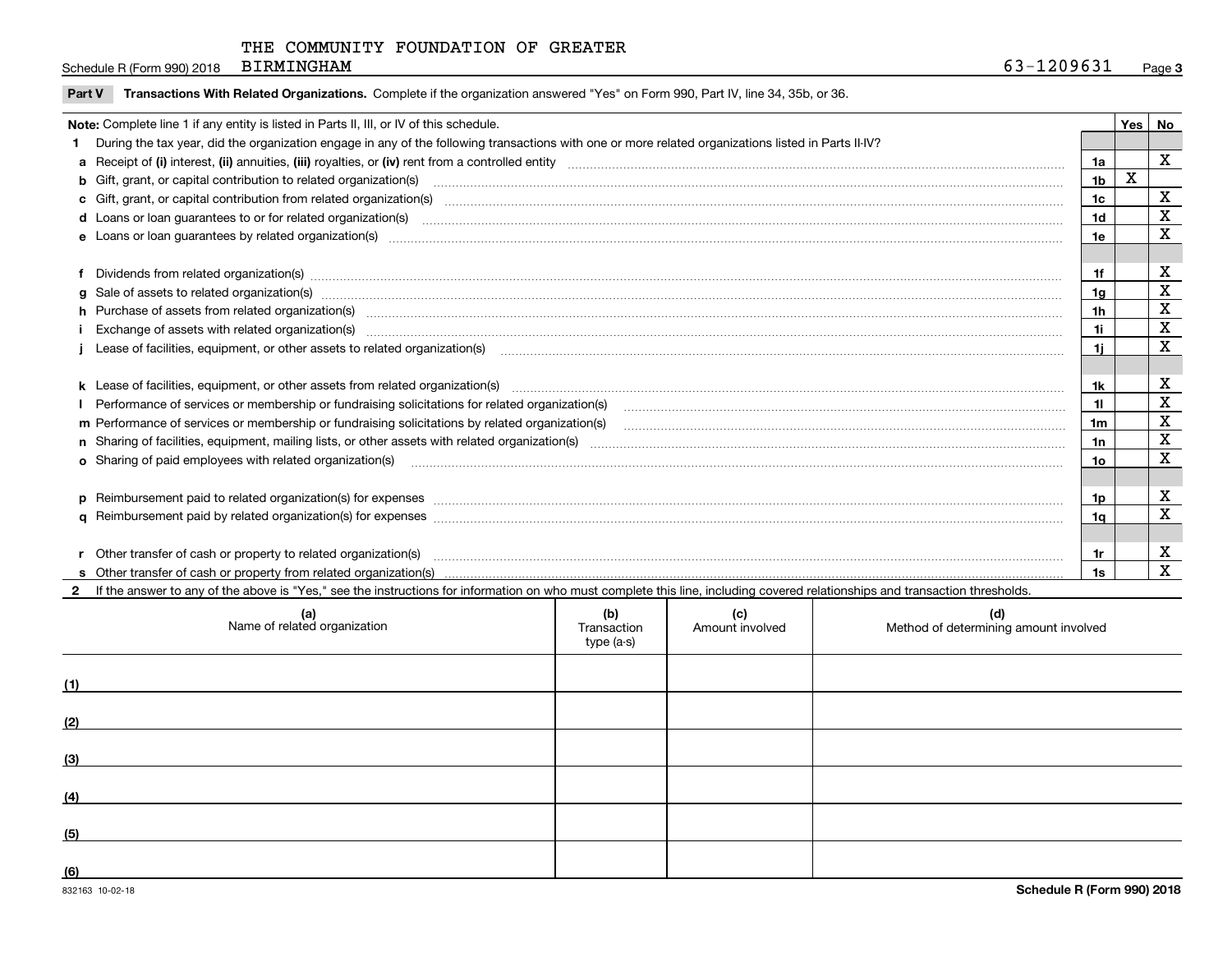Schedule R (Form 990) 2018 Page BIRMINGHAM 63-1209631

#### **Part VI Unrelated Organizations Taxable as a Partnership. Complete if the organization answered "Yes" on Form 990, Part IV, line 37.**

Provide the following information for each entity taxed as a partnership through which the organization conducted more than five percent of its activities (measured by total assets or gross revenue) that was not a related organization. See instructions regarding exclusion for certain investment partnerships.

| .<br>(a)               | (b)              | (c)               | .<br><br>(d)                                                                               |                                                          | (f)      | (g)         | (h)                   | (i)                                                                                          | (i) | (k) |
|------------------------|------------------|-------------------|--------------------------------------------------------------------------------------------|----------------------------------------------------------|----------|-------------|-----------------------|----------------------------------------------------------------------------------------------|-----|-----|
| Name, address, and EIN | Primary activity | Legal domicile    |                                                                                            | (e)<br>Are all<br>partners sec.<br>$501(c)(3)$<br>orgs.? | Share of | Share of    |                       |                                                                                              |     |     |
| of entity              |                  | (state or foreign |                                                                                            |                                                          | total    | end-of-year | Dispropor-<br>tionate |                                                                                              |     |     |
|                        |                  | country)          | Predominant income<br>(related, unrelated,<br>excluded from tax under<br>sections 512-514) |                                                          | income   | assets      | allocations?          | Code V-UBI<br>amount in box 20 managing<br>of Schedule K-1 partner?<br>(Form 1065)<br>ves No |     |     |
|                        |                  |                   |                                                                                            | Yes No                                                   |          |             | Yes│No                |                                                                                              |     |     |
|                        |                  |                   |                                                                                            |                                                          |          |             |                       |                                                                                              |     |     |
|                        |                  |                   |                                                                                            |                                                          |          |             |                       |                                                                                              |     |     |
|                        |                  |                   |                                                                                            |                                                          |          |             |                       |                                                                                              |     |     |
|                        |                  |                   |                                                                                            |                                                          |          |             |                       |                                                                                              |     |     |
|                        |                  |                   |                                                                                            |                                                          |          |             |                       |                                                                                              |     |     |
|                        |                  |                   |                                                                                            |                                                          |          |             |                       |                                                                                              |     |     |
|                        |                  |                   |                                                                                            |                                                          |          |             |                       |                                                                                              |     |     |
|                        |                  |                   |                                                                                            |                                                          |          |             |                       |                                                                                              |     |     |
|                        |                  |                   |                                                                                            |                                                          |          |             |                       |                                                                                              |     |     |
|                        |                  |                   |                                                                                            |                                                          |          |             |                       |                                                                                              |     |     |
|                        |                  |                   |                                                                                            |                                                          |          |             |                       |                                                                                              |     |     |
|                        |                  |                   |                                                                                            |                                                          |          |             |                       |                                                                                              |     |     |
|                        |                  |                   |                                                                                            |                                                          |          |             |                       |                                                                                              |     |     |
|                        |                  |                   |                                                                                            |                                                          |          |             |                       |                                                                                              |     |     |
|                        |                  |                   |                                                                                            |                                                          |          |             |                       |                                                                                              |     |     |
|                        |                  |                   |                                                                                            |                                                          |          |             |                       |                                                                                              |     |     |
|                        |                  |                   |                                                                                            |                                                          |          |             |                       |                                                                                              |     |     |
|                        |                  |                   |                                                                                            |                                                          |          |             |                       |                                                                                              |     |     |
|                        |                  |                   |                                                                                            |                                                          |          |             |                       |                                                                                              |     |     |
|                        |                  |                   |                                                                                            |                                                          |          |             |                       |                                                                                              |     |     |
|                        |                  |                   |                                                                                            |                                                          |          |             |                       |                                                                                              |     |     |
|                        |                  |                   |                                                                                            |                                                          |          |             |                       |                                                                                              |     |     |
|                        |                  |                   |                                                                                            |                                                          |          |             |                       |                                                                                              |     |     |
|                        |                  |                   |                                                                                            |                                                          |          |             |                       |                                                                                              |     |     |
|                        |                  |                   |                                                                                            |                                                          |          |             |                       |                                                                                              |     |     |
|                        |                  |                   |                                                                                            |                                                          |          |             |                       |                                                                                              |     |     |
|                        |                  |                   |                                                                                            |                                                          |          |             |                       |                                                                                              |     |     |
|                        |                  |                   |                                                                                            |                                                          |          |             |                       |                                                                                              |     |     |
|                        |                  |                   |                                                                                            |                                                          |          |             |                       |                                                                                              |     |     |
|                        |                  |                   |                                                                                            |                                                          |          |             |                       |                                                                                              |     |     |
|                        |                  |                   |                                                                                            |                                                          |          |             |                       |                                                                                              |     |     |
|                        |                  |                   |                                                                                            |                                                          |          |             |                       |                                                                                              |     |     |
|                        |                  |                   |                                                                                            |                                                          |          |             |                       |                                                                                              |     |     |
|                        |                  |                   |                                                                                            |                                                          |          |             |                       |                                                                                              |     |     |
|                        |                  |                   |                                                                                            |                                                          |          |             |                       |                                                                                              |     |     |